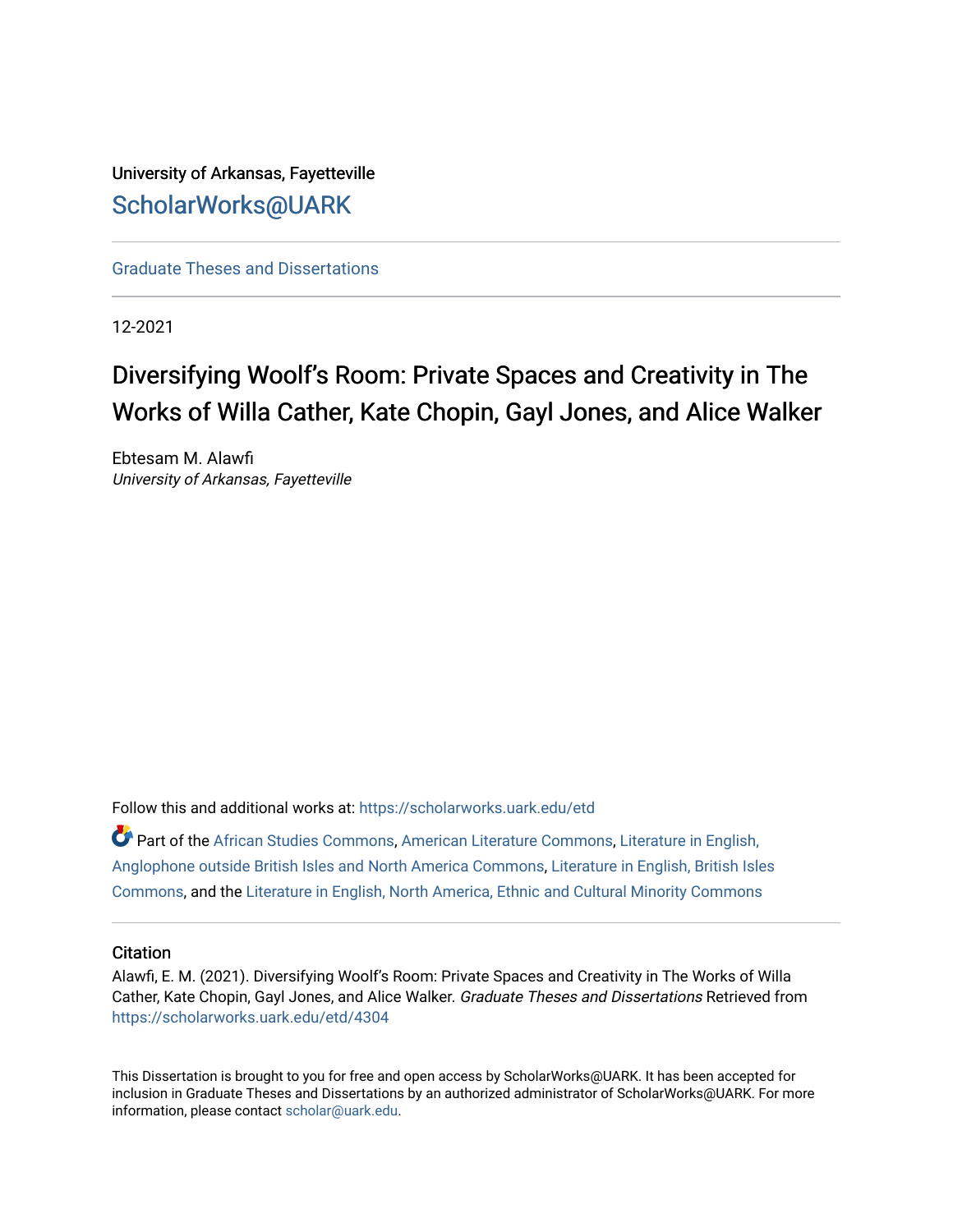## Diversifying Woolf's Room: Private Spaces and Creativity in The Works of Willa Cather, Kate Chopin, Gayl Jones, and Alice Walker

A dissertation submitted in partial fulfillment of the requirements for the degree of Doctor of Philosophy in English

by

Ebtesam Alawfi Princess Nora Bint Abdul Rahman University Bachelor of Arts and Education in English Language, 2010 Gonzaga University Master of Arts in Teaching English as a Second Language, 2013

> December 2021 University of Arkansas

This dissertation is approved for recommendation to the Graduate Council.

 Susan Marren, Ph.D Dissertation Director

\_\_\_\_\_\_\_\_\_\_\_\_\_\_\_\_\_\_\_\_\_\_\_\_\_\_\_\_\_\_\_\_\_\_\_\_\_

\_\_\_\_\_\_\_\_\_\_\_\_\_\_\_\_\_\_\_\_\_\_\_\_\_\_\_\_\_\_\_\_\_\_\_\_\_ \_\_\_\_\_\_\_\_\_\_\_\_\_\_\_\_\_\_\_\_\_\_\_\_\_\_\_\_\_\_\_\_\_\_\_\_\_ Constance Bailey, Ph.D. Casey Kayser, Ph.D. Committee Member Committee Member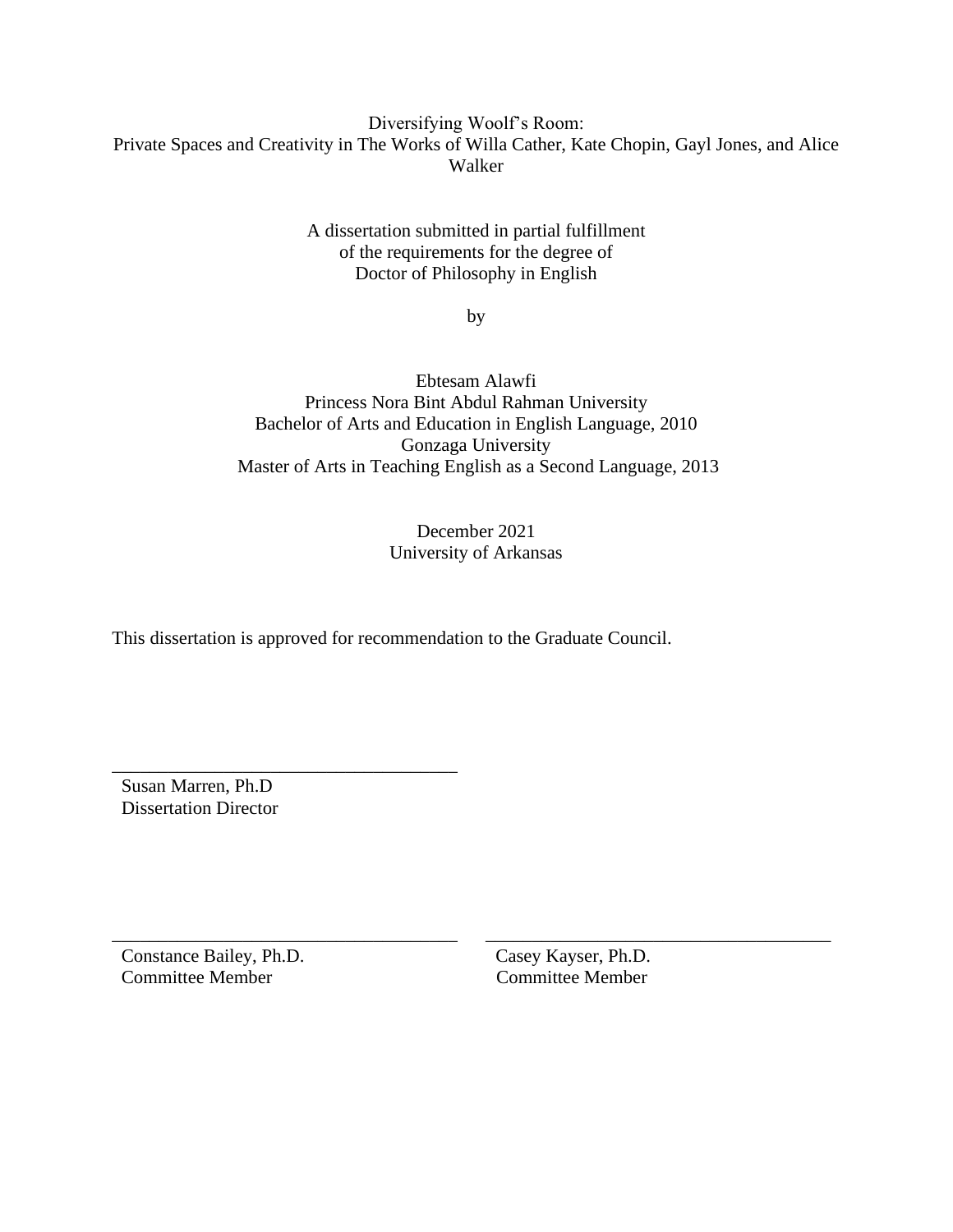#### **Abstract**

There is a divergence between Woolf's vision of private physical spaces necessary for creating art and that of some feminists of color such as Alice Walker, Ortiz Cofer, and Gloria Anzaldua. Both Woolf and these contemporary scholars agree on the importance of physical spaces for female artists. However, they disagree on the nature of these spaces*.* Woolf's private physical space is a room with a lock on the door whereas these writers' room is the kitchen table, the bus, or the welfare line. Walker and like-minded writers challenge the narrowness of Woolf's room because her locked room is a luxury that is only available to white wealthy women. This thesis seeks to examine the relation between Woolf's room and that of some feminist scholars of color and explore if their visions of private physical spaces, allowing for and promoting women's creativity, have anything in common. It also aims to resolve the tension between these two parties' ideas of physical spaces by investigating how Woolf's room or an expanded version of it has been reflected in Willa Cather's *O Pioneers!*, Kate Chopin's *The Awakening*, Gayl Jones's *Corregidora*, and Alice Walker's *The Color Purple,* and provide a possible answer for Alice Walker's question about how a poor, slave woman such as Phillis Wheatley who did not even own herself could write poetry that considered "superior" at her time and today.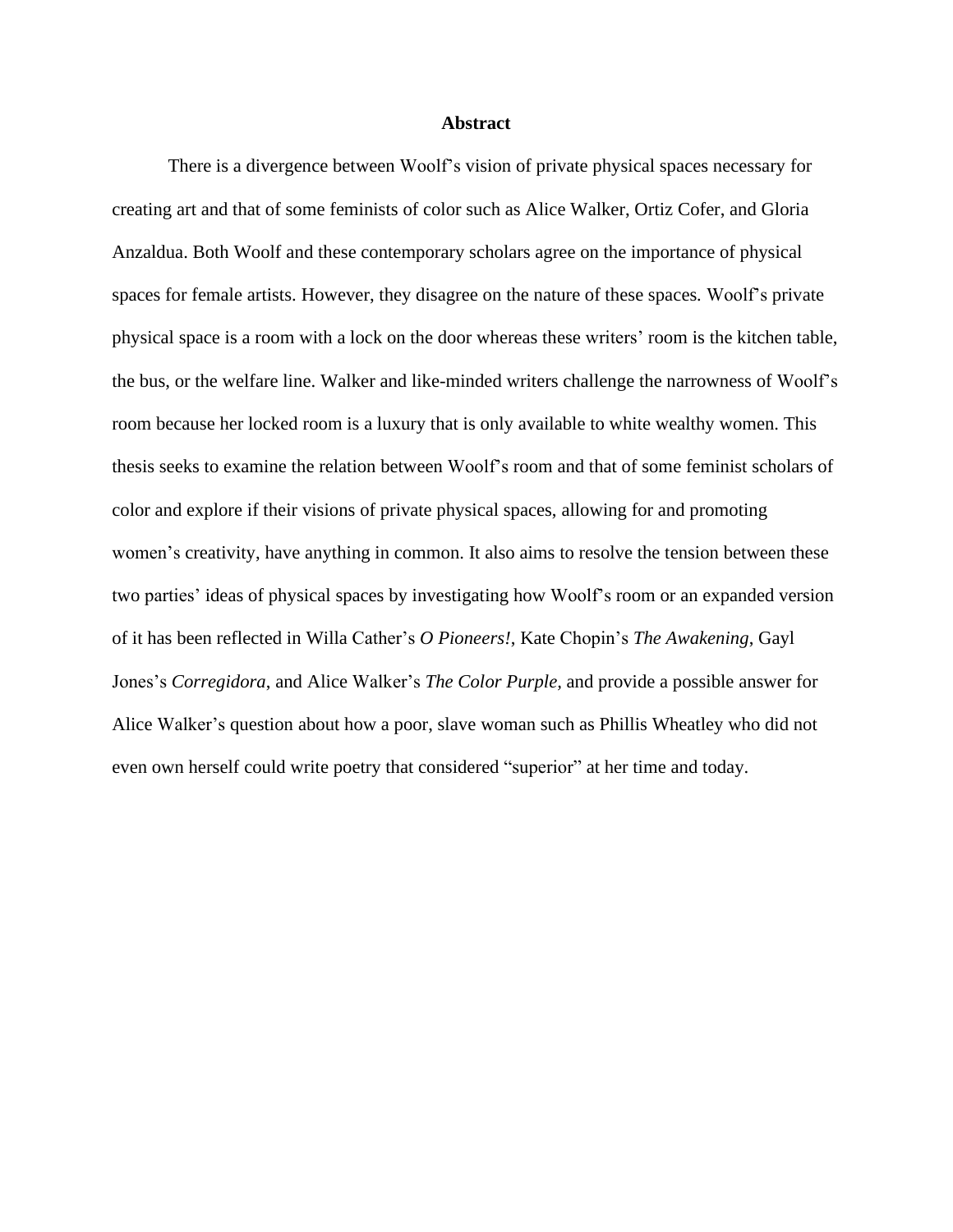#### **Acknowledgements**

This project would not be accomplished without the support, assistance, and encouragement of many individuals. First, I would like to express my sincere and special thanks to my thesis supervisor Prof. Susan Marren for understanding my research interest in the topic of private spaces and women's creativity and inspiring me with her knowledge in this area. Also, Dr. Marren's dedicated involvement in every step throughout the process of developing my thesis, guidance, and positive feedback assisted me to become a better writer and scholar. Second, I would like to thank Dr. Constance Bailey and Dr. Casey Kayser for serving as my committee members and for making my defense an enjoyable experience. Dr. Bailey helped me with the valuable texts she suggested as a specialist in African American studies and Dr. Kayser's inspired me with her insightful comments.

Getting through my dissertation could have never happened without the support of my family. I am grateful for my mother for her unconditional love and unlimited support. My mother has always encouraged me with her motivational words and helped me with my children, particularly during the final stages of writing and defending my dissertation. I must also thank my father who has always empowered me to be stronger and inspired me to be consistent and hard-working in everything I do. Further, I would like to thank to my sisters and brothers for their emotional support and always being around. Lastly and most importantly, I would like to thank my daughter, Danya, and my sons, Mshari, Nawaf, Mohamad, Rakan, Meshal, and Saad for their patience, understanding, outstanding support, and encouragement over the past years, each in her/his own way.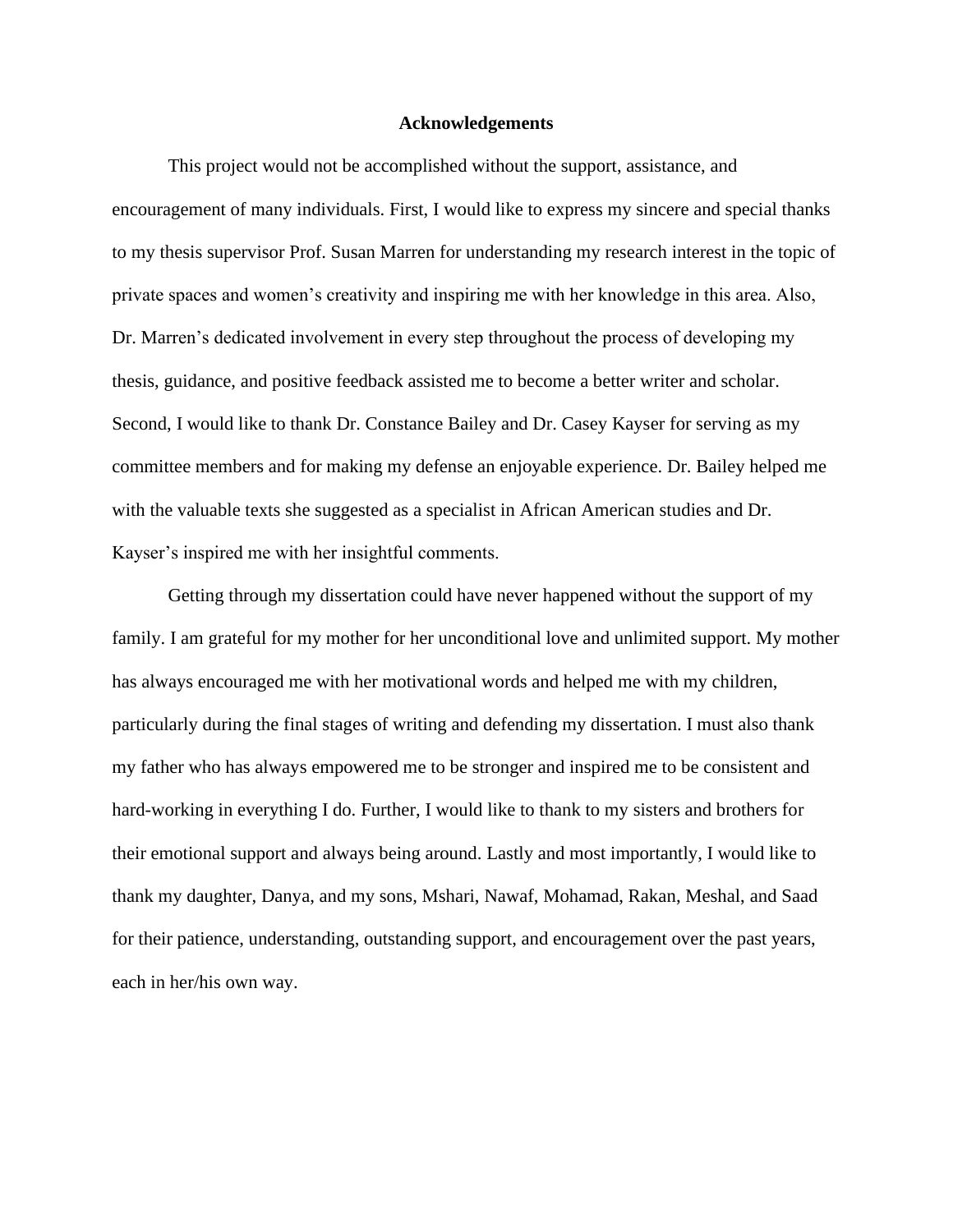# **Dedication**

This thesis is dedicated to my mother, Azizah, my father, Mohamad, and my children for their

endless support, love, and encouragement.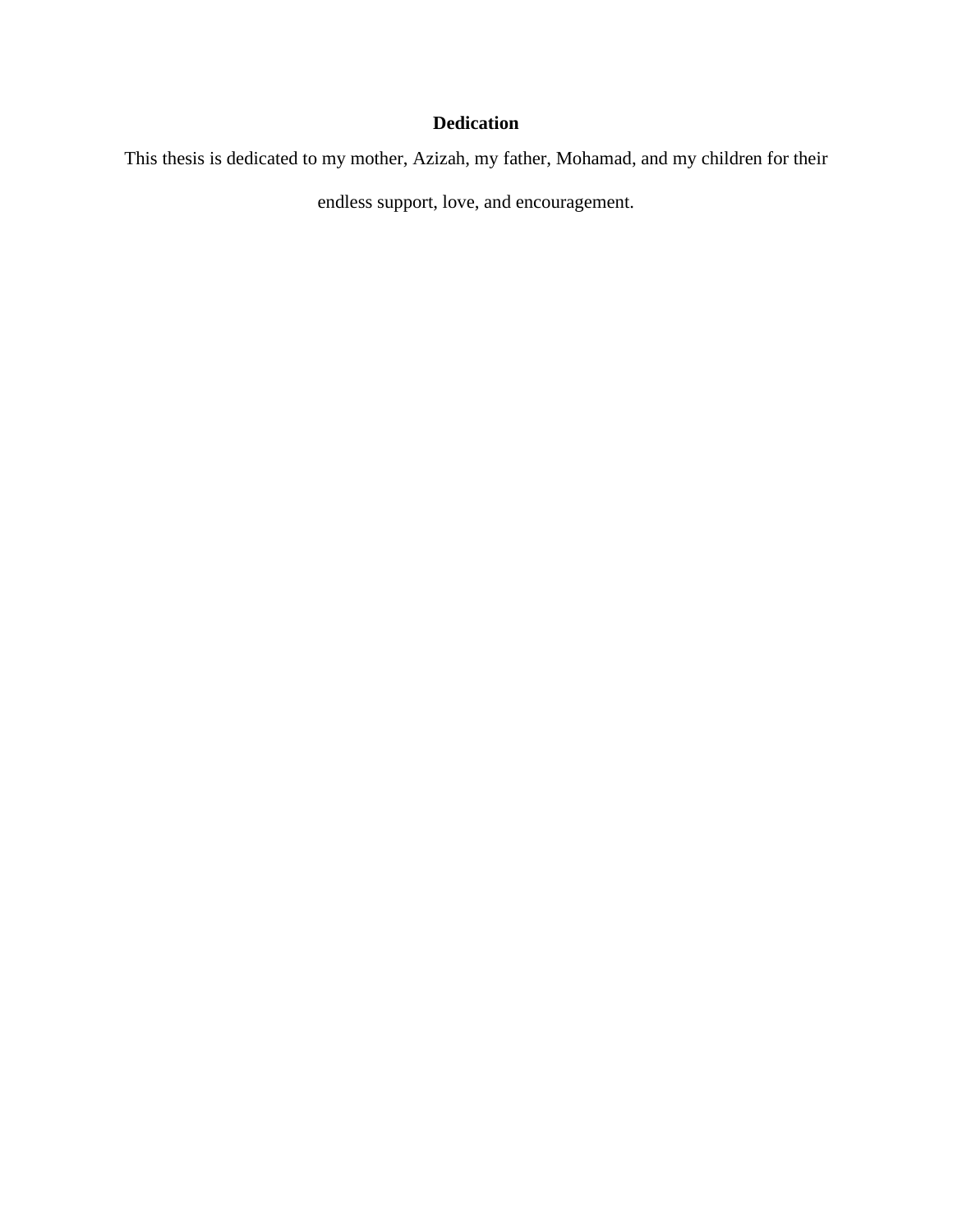# **Table of Contents**

| Private Spaces and Celie's Art of Designing Pants in The Color Purple 137 |  |
|---------------------------------------------------------------------------|--|
|                                                                           |  |
|                                                                           |  |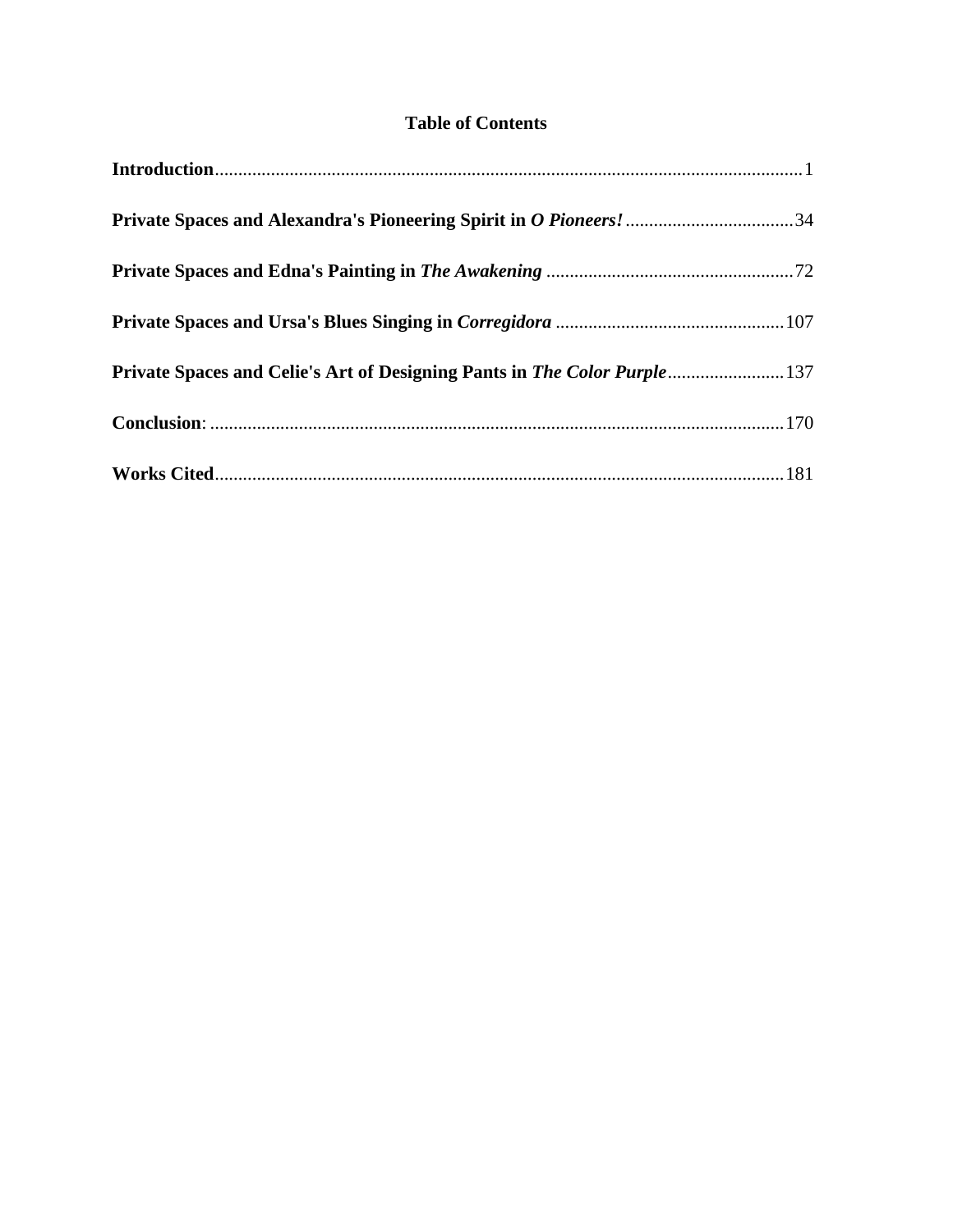#### **Introduction**

<span id="page-6-0"></span>Almost a century has passed since Virginia Woolf published her popular work, *A Room of One's Own*; however, it is still considered one of the most influential early feminist works. "A woman must have money and a room of her own if she is to write fiction" is one of Woolf 's most famous feminist arguments*.* This phrase ignited my curiosity about the topic of women's empowerment and creativity and their relation to women's privacy and private spaces. In addition, it led to my passion to examine this topic in selected works of two writers that are Woolf's contemporaries, Kate Chopin and Willa Cather, and another two writers, both African-American and writing in the late 20<sup>th</sup> century, Gayl Jones and Alice Walker. Despite their very different backgrounds, the novels of these writers share remarkable thematic resonance. It is important to note that in my thesis, I am mostly concerned with Woolf's claim about the necessity of having a room of one's own as an essential pre-condition for women to liberate their intellects and release their creativity, and whether this physical space is the only kind of private space that plays a significant role in promoting women's creativity.

Woolf genuinely believes that there is a profound connection between people's access to solitary, private spaces on one side and creativity on the other, as the former enhances the latter. Before moving any further in my discussion of this topic, a brief description of Woolf's vision of a private space should be given, and a general discussion of *A Room of One's Own* should be provided. Tegan Zimmerman characterizes Woolf's spatial vision as "[a] room of one's own, a physical space, a separate area with its own walls or partitions" and remarks that such a room "is not easily attained by poor women" (37). Zimmerman suggests that privacy and money are two interrelated concepts in the life of Woolf and her female upper-class counterparts, as money enables them to pursue the privacy they need. Thus, for these women, rooms are luxurious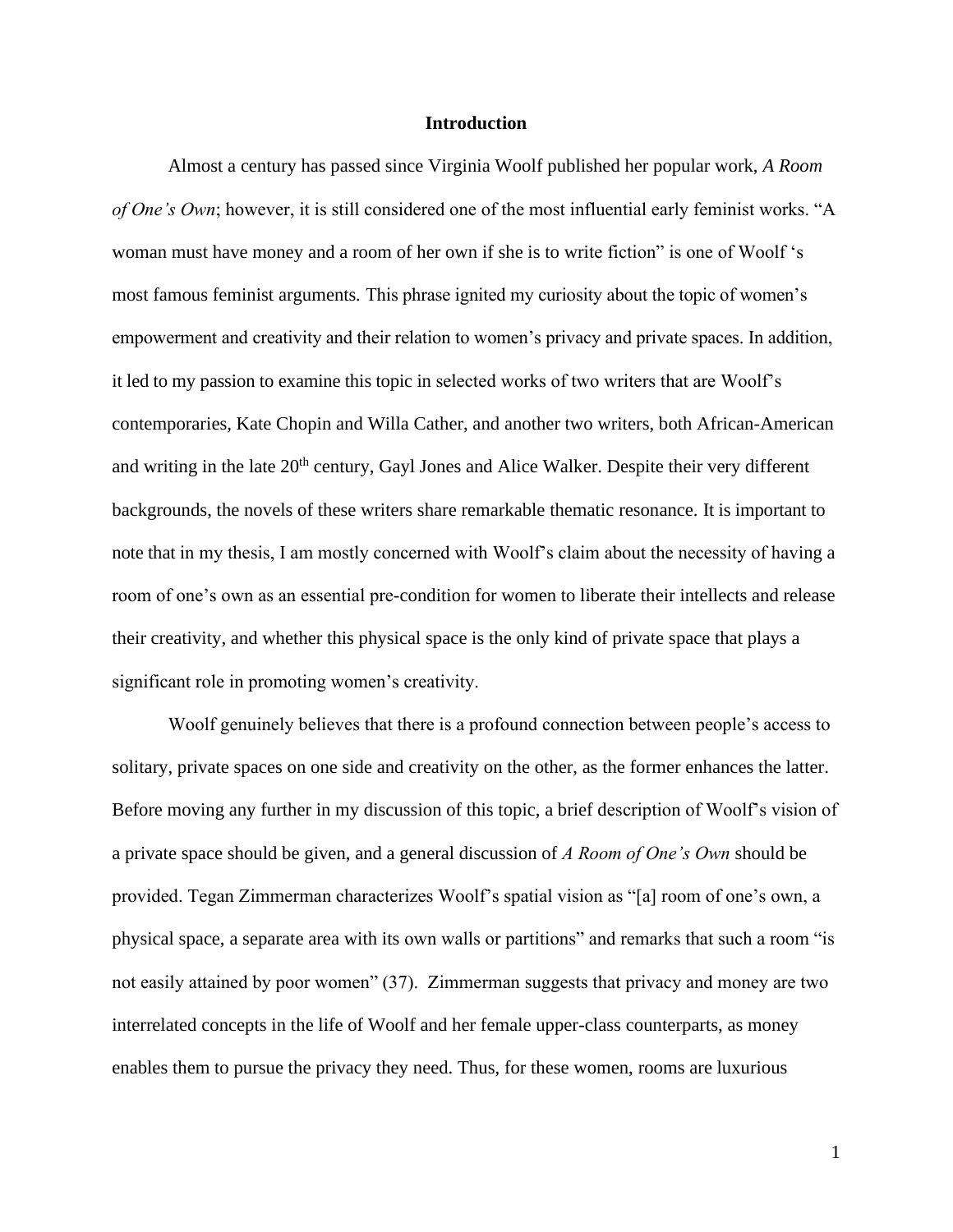private spaces (such as drawing rooms and bedrooms) within private spaces (homes), in which women attempt to fulfill their needs for privacy. The quality and the quantity of these rooms are two features that women of less privileged classes might not be able to afford. For instance, poor women usually live in houses that are constituted of one or two rooms only, and even if some of those poor women presumably have the ability to afford living in larger houses, the extra rooms in their houses may not be appropriate for writing because they are not well-prepared with the basic requirements for writing, including a good lighting system and comfortable furniture. In other words, according to Woolf, talented female writers need 'luxurious' rooms of their own to create unique pieces of literature and these writers, she assumes, are usually upper or middleclass women, because the physical private spaces they have to access in their quest for artistry and creativity cannot be attained by women of other social classes.

It is important to note that even though Woolf and her contemporary women have rooms assigned to them within the domestic sphere, such as drawing rooms, sitting rooms, nurseries, and bedrooms, these female-gendered spaces are invaded by other residents of their houses, including their husbands, children, and servants. Writing about Woolf, Wendy Gan indicates that Woolf "did have her own bedroom but this was a space whose privacy she had incomplete control over, subject as it was to intrusions by male members of her family, even infamously at night when in her bed" (27). Thus, these unlocked rooms neither conform to Woolf's vision of private spaces that promote female artists' creativity nor are they equivalent to those assigned to men inside or outside the domain of domesticity. Woolf's ideal room is what she indicates in this quote: " a room of her own…a quiet room or a soundproof room" (44). Based on that, the 'room' must be a locked or uninvaded space within domestic or public domains.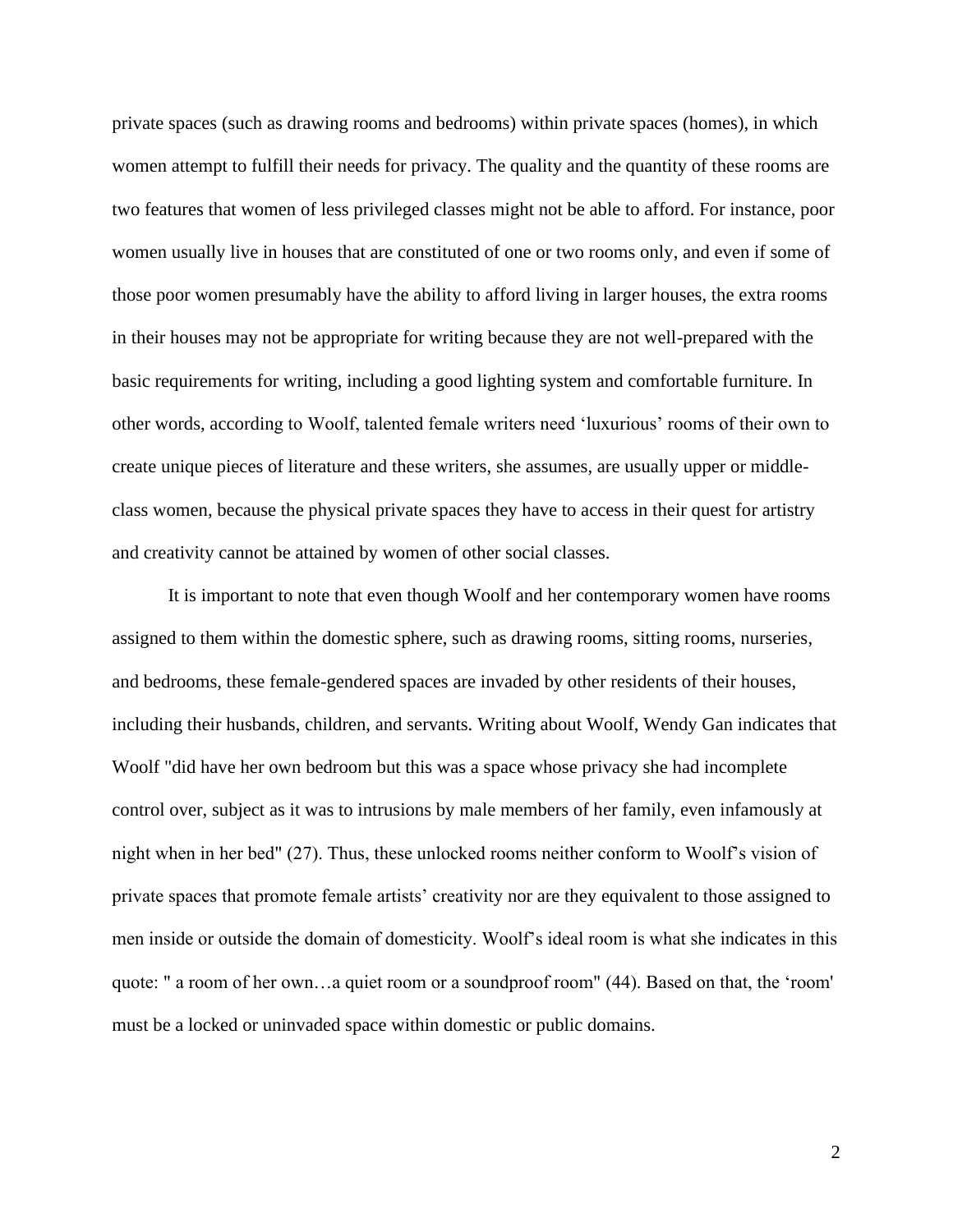On the other hand, spaces such as study rooms, libraries, universities, and most public realms were masculine at Woolf's time, and women were not permitted access to them. Casting women out of libraries and study rooms prevented them from having the intellectual solitude necessary for creating art. Feeling rebellious against the way her women were locked out of such rooms, Woolf says, "how unpleasant it is to be locked out," and directing her speech to men this time, "lock up your libraries if you like; but there is no gate, no lock, no bolt that you can set upon the freedom of my mind" (24). Locking women out of libraries is something that men can do because of the authority and the power (physical, economic, social, etc.) they have over women whereas, locking women's minds is something they cannot do because women's souls and minds are not in the hands of men; they are free. In other words, Woolf argues that even though men have control over women's bodies and treat them as their properties and commodities, they do not have control over women's minds and intellect and will never have.

Because the traditional domestic spheres assigned to women by the patriarchal society of the  $19<sup>th</sup>$  century and the beginning of  $20<sup>th</sup>$  century were not efficient for women in their quest for creativity, Woolf encourages female artists to move beyond them. She specifically encourages women to find new spaces for themselves inside or outside the domain of domesticity or to reappropriate the old ones, so they can be empowered to pursue more knowledge as well as exercise their creativity. Women's main problem with domestic spaces under patriarchy is that they are not given the right to decide if they want to communicate with other people or not. Female gendered spaces like drawing rooms, nurseries, sitting rooms, and bedrooms do not provide women with the atmosphere needed for writing literature and creating art because they are frequently interrupted by other people, especially the males in their families and children. Interrupting women's physical private spaces "can affect the quality of work the female artist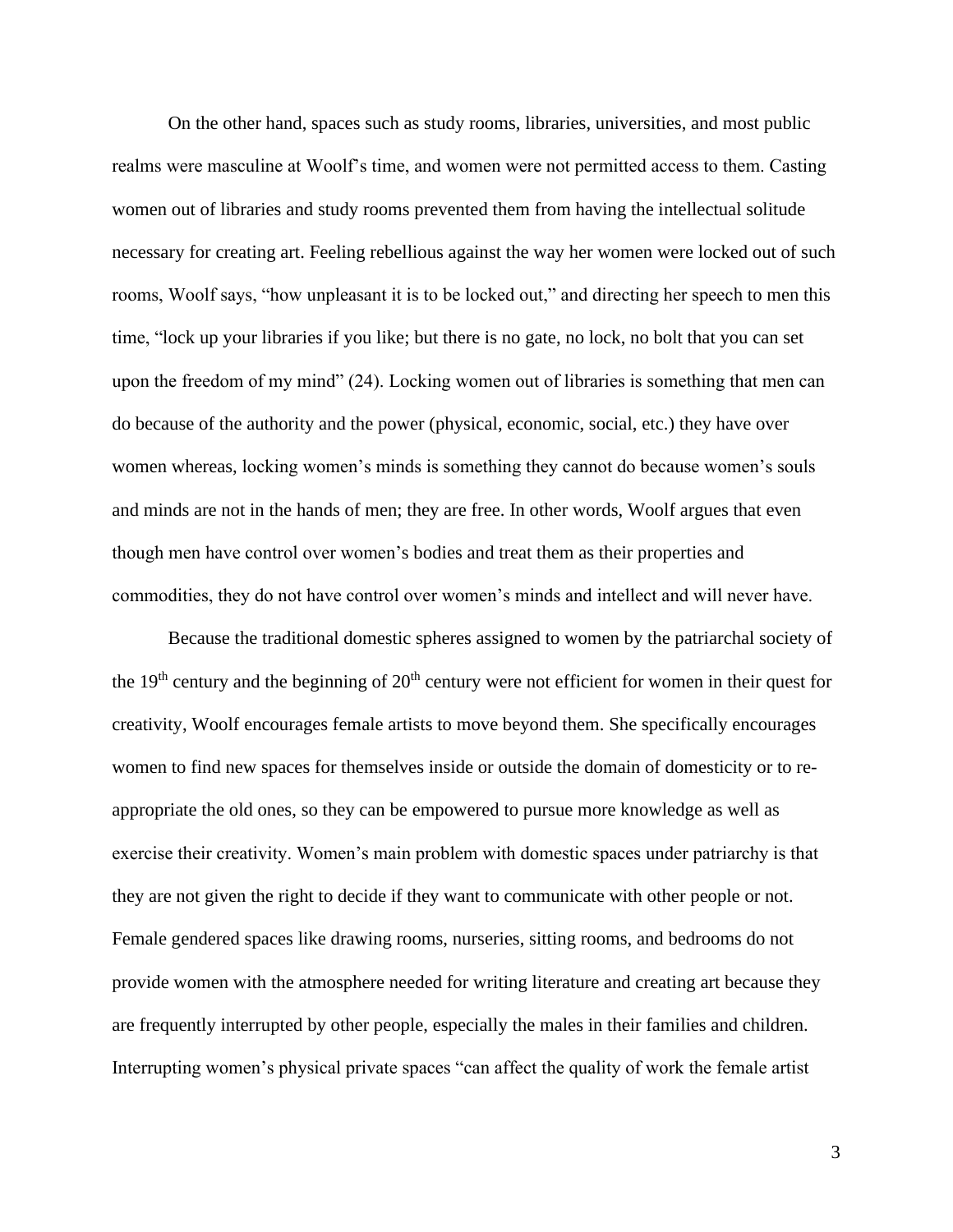produces as well as hindering or preventing its execution" (Hite 92). For instance, if a woman retreats to any of the female-gendered spaces in her house, guests and family members can stop by at any time, disturbing her solitude, and she would be expected to stop thinking about whatever she was thinking and get ready to entertain them by initiating a conversation or participating in an ongoing one.

To recap, Woolf's typical private spaces or rooms are physical, uninvaded spaces that provide women with the needed environment for concentration and imagination. However, these rooms "still offer a connection to the outside world and a degree of sociability," as Gan states. She also asserts that private spaces within domesticity should give women the chance to experience "solitude and company" resembling the way this same sphere allows men to access this "duality" (22). As it is important for women to have locked rooms of their own that isolate them from other people physically and mentally, it is also important that women can break this state of isolation and communicate with others when they are willing to. In some situations, writers find it urgent to communicate with other people to negotiate an idea, evaluate a concept, find an answer, look for inspiration, or to merely take a break! Obtaining this type of private space gives birth to women's suppressed creativity similarly to the way "men's luxury and space give birth to dignity, geniality, and philosophical and theoretical reflection, including reflection on women" (Zimmerman 39). Thus, depriving women of physical privacy will not open those many possibilities for them to unleash their creativity.

Woolf indicates that to be able to have a room of one's own, women must have a good private income. Money is a necessity in the life of women artists, as it allows them to maintain their material spaces and have control over them. In addition, the freedom of money gives women the freedom of intellect as well as the courage to express their opinions even if these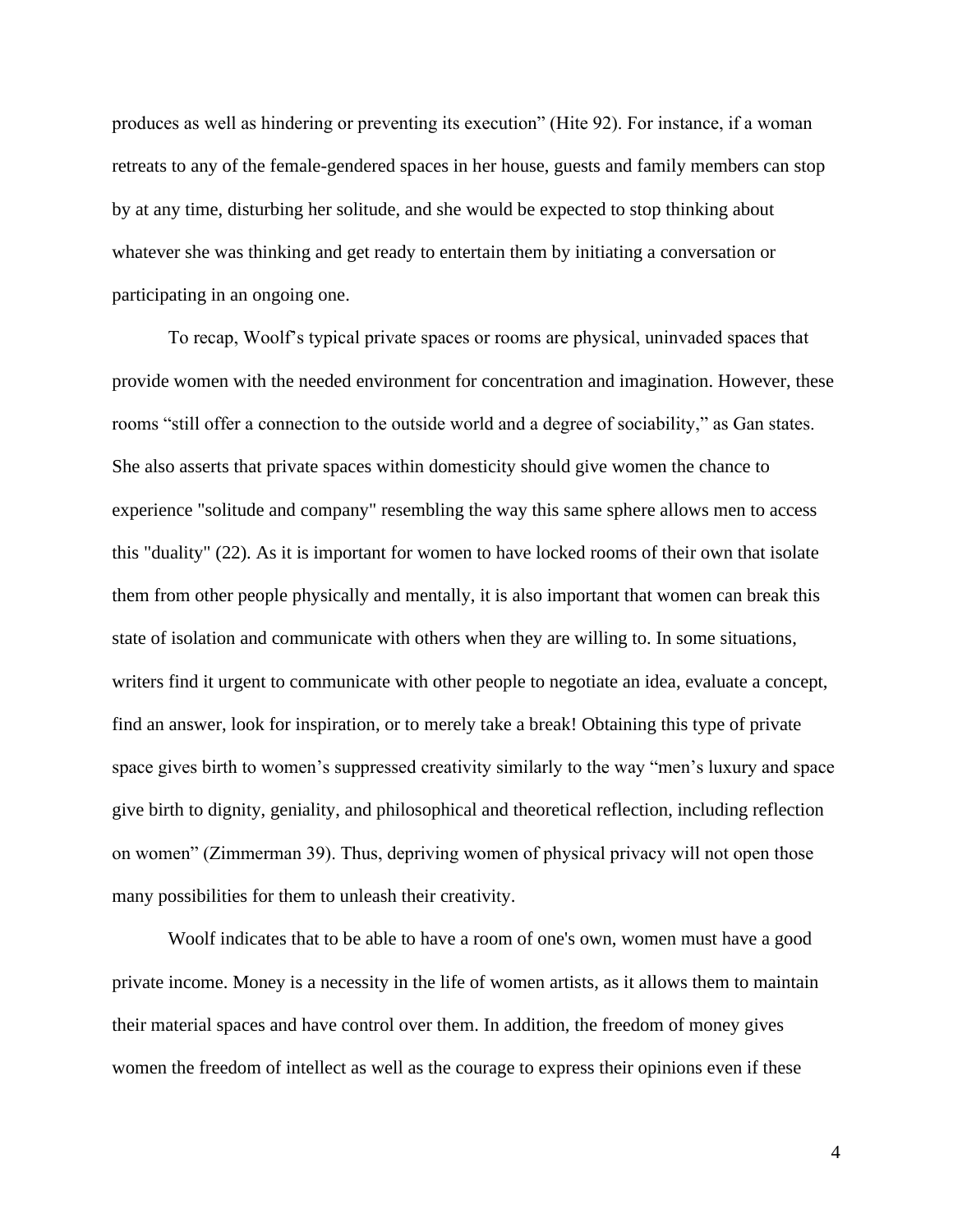opinions are against the mainstream. As Woolf illustrates in her text, "that building, for example, do I like it or not? Is that in my opinion a good book or a bad? Indeed my aunt's legacy unveiled the sky to me, and substituted for the large and imposing figure of a gentleman, which Milton recommended for my perpetual adoration, a view of the open sky" (33). She clarifies how empowering money is for women by explaining how her aunt's money enabled her to become the brave woman writer she was and opened her eyes to new ways of seeing and saying things. Woolf's confession reveals a fact about her in the past. She was not courageous enough to articulate her own opinions when she was completely dependent on men for a living, and just like any other woman in her situation at that time, any given attempt to annoy men might result in casting her out of the house and the whole society in addition to cutting off her regular allowance (if she has any). Thus, money facilitates women's access to privacy and helps fuel their genius, while poverty hinders both their creativity and intellectual autonomy.

Women's intellects, talents, and creativity were ignored for many different reasons and men's fear of women's entrance into the competition of writing is one of them. Discussing this issue, Woolf speculates in *A Room of One's Own* what would have happened to Shakespeare's gifted sister and her talent if he had had one. She says, "it would have been impossible, completely and entirely, for any woman to have written the plays of Shakespeare in the age of Shakespeare." She elaborates,

Any woman born with a great gift in the sixteenth century would certainly have gone crazed, shot herself, or ended her days in some lonely cottage outside the village…. For it needs little skill in psychology to be sure that a highly gifted girl who had tried to use her gift for poetry would have been so thwarted and hindered by other people…. she must have lost her health and sanity to a certainty. (41)

From Woolf's perspective, preventing women from having rooms of their own where they can enjoy the luxury of privacy without interruptions, denying their access to education resembling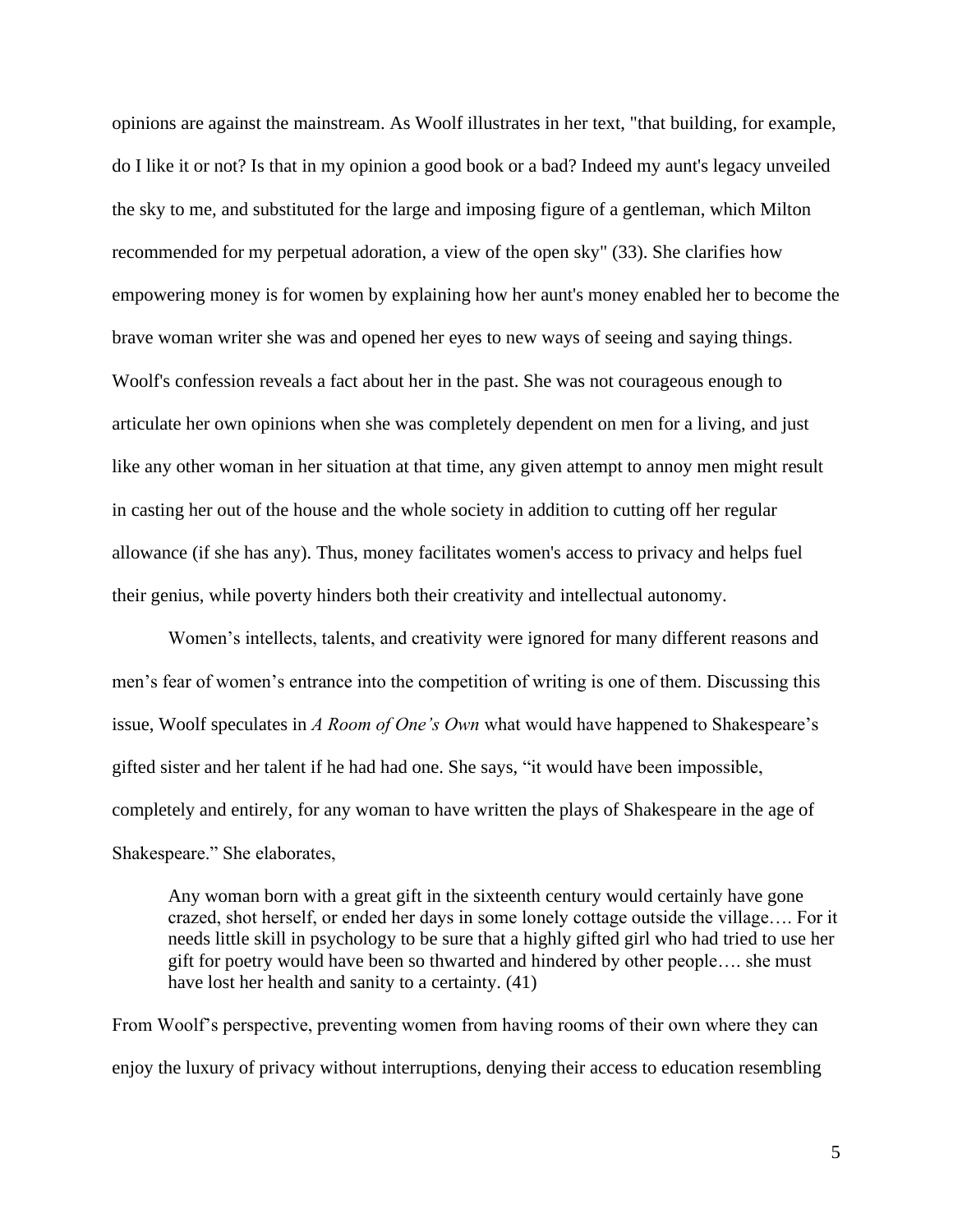that of men, and neglecting their artistic gifts are some of the reasons why there were not so many women writers and poets before the twentieth century.

For many decades, men also believed that women were not qualified to write good pieces of literature, as writing in genres other than letters was beyond their intellectual abilities. Women are quite capable of producing literature that can compete with that of men, Woolf argues, if gifted women were given the privacy they needed and the sophisticated education they were dreaming about. These are two social factors that Woolf describes as "propitious to the act of creation"(43). She also believes that women's negative emotions such as "anger," "hate," "fear," "resentment," and "bitterness," result from the society's unjust suppression of their talents; this is what makes some of their works sentimental and unreasonable. Thus, Woolf encourages angry female writers to use these feelings as catalysts for their creativity by channeling them constructively and positively to produce excellent pieces of art and literature.

Despite the fact that Woolf was addressing a particular audience (female college students likely to be  $20<sup>th</sup>$  century middle- or upper-class women, her previous argument) "a woman must have money and a room of her own if she is to write fiction," has evoked a wide range of ambivalent responses among feminist scholars and critics of all ethnicities, races, and social classes. Woolf's argument in *A Room of One's Own* has not been very problematic for white writers such as Jane Marcus, who designates Woolf "the mother of all feminists" (xiii). In the case of female writers of different races and social classes, on the other hand, Woolf's intellectual freedom and feminist insights are considered an inspiration whereas her race and class-related attitudes are rejected.

A good number of leading feminist scholars and authors of color have responded to Woolf's belief and paralleled her argument that "A woman must have money and a room of her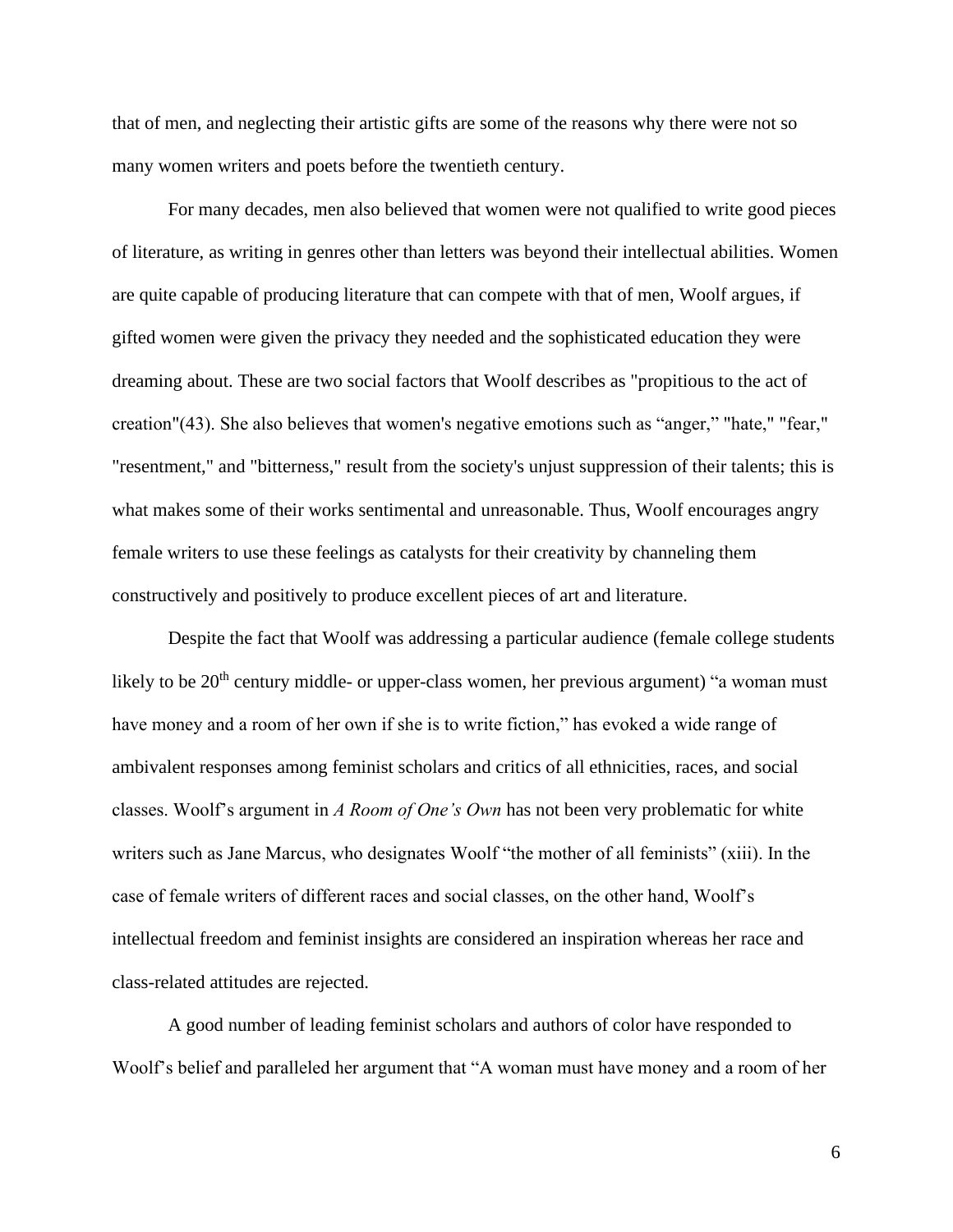own if she is to write fiction" in their works, including Alice Walker, Gloria Anzaldua, and Ortiz Cofer. However, these writers have revised her ideas to match their own real-life conditions as well as those of their mothers, daughters, and whole female communities.

In "In Search of Our Mother's Gardens," for example, Alice Walker extends Woolf's assumption of the significant role that material conditions play in releasing women's creativity, though she objects to Woolf's vision of rooms as necessarily luxurious physical spaces "with key(s) and lock(s)." To support her point of view, Walker tells the story of Phillis Wheatley, a black woman poet whose intellect and creativity was considered "superior" by the 18<sup>th</sup> century white society. Her master and his family, the Wheatley family, gave her a very good education that was not available to most women at her time regardless of their race, and they provided her with the needed support for writing when they noticed her literary creativity. However, the great gift of Phillis Wheatley was ignored by her society, including publishers, because of her race and her less privileged class (the Wheatley family freed her after she published her book, *Poems on Subjects Religious and Moral*). Wheatley died at the age of 31 due to some health issues as well as poverty; she had to work even when she was very sick and could do nothing about her low pay, which helped her to support and provide for two babies.

By telling Phillis Wheatley's story, Walker challenges Woolf's theory, asking how a slave woman such as Wheatley who "owned not even herself" could write great poems (Walker 404). However, Walker is not completely against Woolf's argument that stresses the importance of privacy for women, especially for women writers, as can be elicited from her biography as well as her writings. Showing how Woolf's feminist works of criticism have been an inspiration to her, Walker quotes a paragraph from her text, *A Room of One's Own*, making some insertions so that Woolf's quote matches the situation of Wheatley, who for Walker is a woman who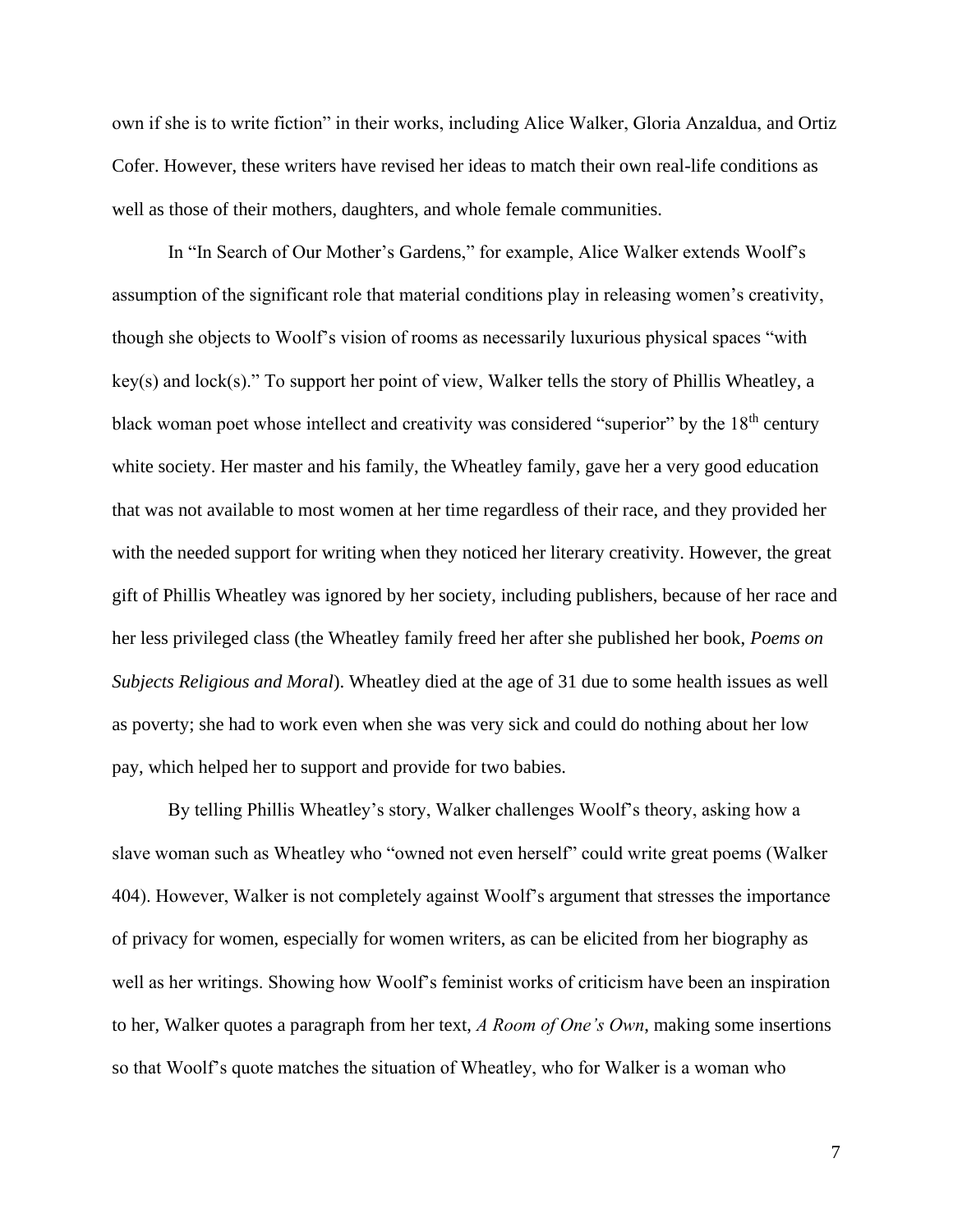symbolizes all black female artists whose tough life conditions have obstructed their creativity and liberation:

Virginia Woolf wrote further, speaking of course not of our Phillis, that "any woman born with a great gift in the sixteenth century [insert "eighteenth century," insert "black woman," insert "born or made a slave"] would certainly have gone crazed, shot herself, or ended her days in some, lonely cottage outside the village, half witch, half wizard [insert "Saint"], feared and mocked at. For it needs little skill and psychology to be sure that a highly gifted girl who had tried to use her gift for poetry would have been so thwarted and hindered by contrary instincts [add "chains, guns, the lash, the ownership of one's body by someone else, submission to an alien religion"] that she must have lost her health and sanity to a certainty. (404)

Ortiz Cofer supports Walker's assumption that women's rooms should not be only envisioned as ideal or luxurious physical spaces resembling those utilized by upper-class women artists during the twentieth century and portrayed in their fiction. In her book *Woman in Front of the Sun: On Becoming a Writer*, Cofer confirms that "the true artist will use her creativity to find a way*,* to carve the time, to claim a kitchen table, a library carrel, if a room of her own is not possible. She will use subterfuge if necessary, write poems in her recipe book, give up sleeping time or social time, and write" (85). Both Walker and Cofer argue that having a (physical, locked) room of one's own is not an essential condition for releasing women's creativity and artistic power; talented women can still be artists and creative without owning private physical spaces of their own.

Gloria Anzaldua is one of the feminist scholars of color who seems to be irritated by the whole idea of women writers needing rooms of their own. In her letter, "Speaking in Tongues: A Letter to 3rd World Women Writers," she stresses:

Forget the room of one's own - write in the kitchen, lock yourself up in the bathroom. Write on the bus or on the welfare line, on the job or during meals, between sleeping and waking. I write while sitting on the john. No long stretches at the typewriter unless you're wealthy or have a patron - you may not even own a typewriter. While you wash the floor or clothes listen to the words chanting in your body. When you're depressed, angry, hurt, when compassion and love possess you. When you cannot help but write. (17).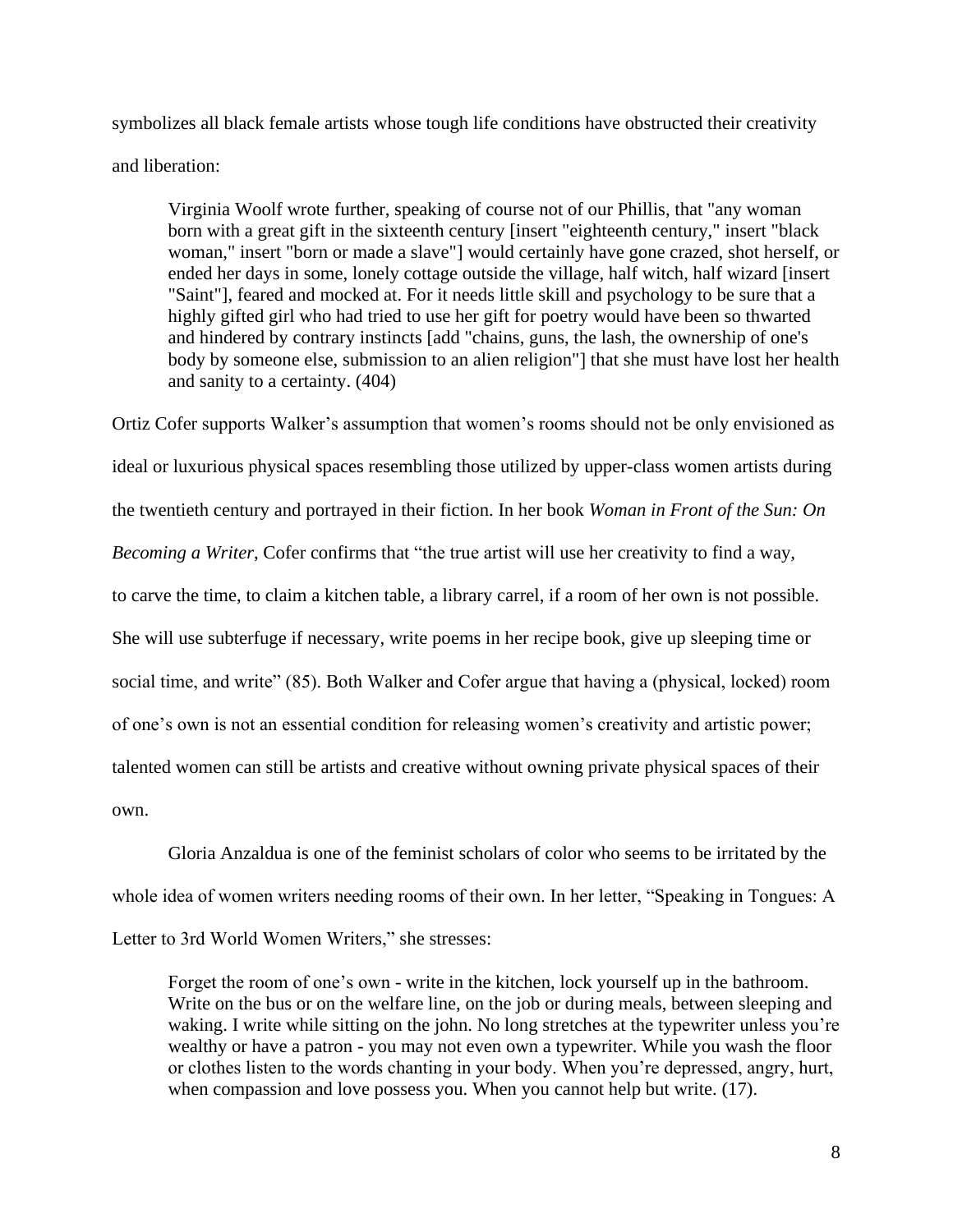Again, Anzaldua, another woman writer of color, challenges Woolf's vision of a room and argues that women do not necessarily need rooms of their own to write professionally; they can write anywhere in domestic or public spheres, as long as they are uninterrupted and have the urge and the impulse to write.

Sandra Cisneros has been also inspired by Woolf's feminist argument, but she reevaluates it in her novel *The House on Mango Street*. She specifically enlarges Woolf's vision of a room to embrace Esperanza, a gifted working-class writer, as a member of the literary tradition of women. Esperanza, who lives with her family in a poor area and a modest house, never had a space of her own to do any autonomous activities such as relaxing, contemplating, imagining, or writing. However, her talent can find its way to the world through the small space of the neighborhood in which Esperanza and her friends make their adventures. This small place allows her to recognize her power of observing the small details of everyday life around her and using them in her stories.

In short, Alice Walker, Ortiz Cofer, Gloria Anzaldua, and Sandra Cisneros are all examples of contemporary feminist critics and writers who, similar to Woolf, believe in the importance of private spaces for women to be creative, though they challenge the narrowness of Woolf's luxurious rooms, as these rooms only open their doors to white wealthy women and lock out poor women and women of color. These writers believe that Woolf's rooms should be expanded to embrace new types of residents that are women of all ethnicities, races and social classes as well as encompass new domestic and public places such as kitchens, dining tables, buses, streets, etc.

In fact, this act of enlarging Woolf's notion of private spaces should not be problematic for Woolf herself because in her essay, *A Room of One's Own*, she encourages women to design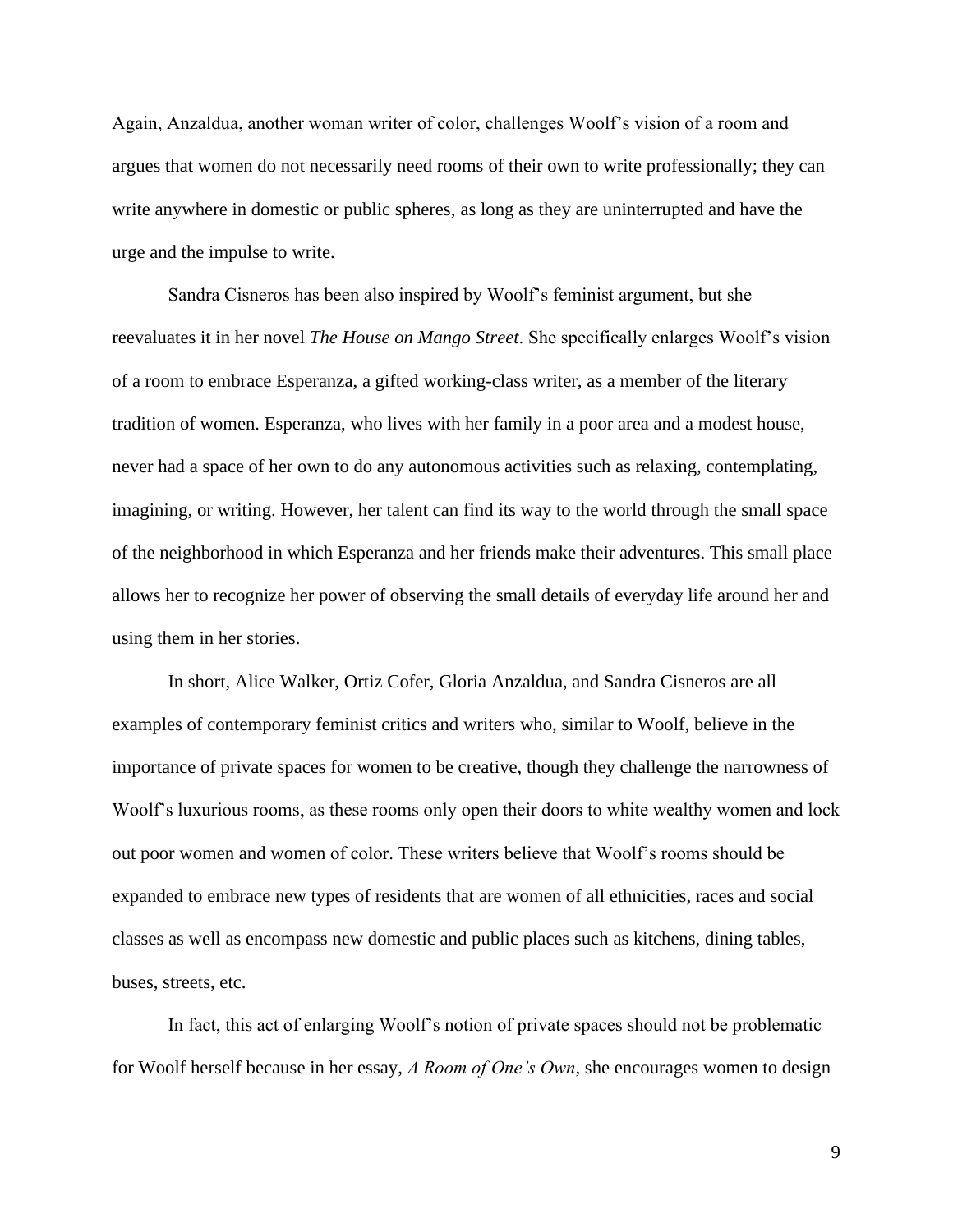new spaces for themselves that differ from those specified for men. She imagines women in spaces that are totally new to them at her time. For instance, she portrays two girls, Chloe and Olivia, in a laboratory, a scientific space that is located within the public sphere. By doing that, Woolf indicates that she has already moved beyond the traditional domestic sphere in her imagination and encourages younger generations of women to move beyond it in reality. Lastly, the action of expanding the boundaries of women's spaces involves renewal to some degree, which as I assume might also apply to the residents of those spaces. It does not necessarily mean replacing them but rather welcoming more residents to the private domain of women's creativity, which reminds, to some extent, of bell hook's space of marginality that I will be discussing later in this introduction.

In the next chapters, I will examine the significance of the different forms of private spaces for women to be creative in literature, whether these spaces are Virginia Woolf's physical rooms, enlarged versions of those, or even newly invented ones. Before moving any further in my discussion, it is important for the purpose of this dissertation to first give a good overview of both 'privacy' and 'space' as concepts and social practices. As similar to many other outdated concepts, the meanings and the connotations of these two concepts have significantly evolved since Woolf's time. What Woolf and her contemporaries refer to as a space in the late nineteenth and early twentieth centuries differs than what people call a space in the middle of the twentieth and after. Moreover, what Woolf has perceived as private or the only form(s) of privacy over the span of her life might have been considered a narrow conceptualization for people who came later. Answering the following questions in particular will help readers to comprehend my overall discussion and analysis of the four chosen texts: What does privacy mean? What does space mean? What are the different types of both of them? How have people's understanding of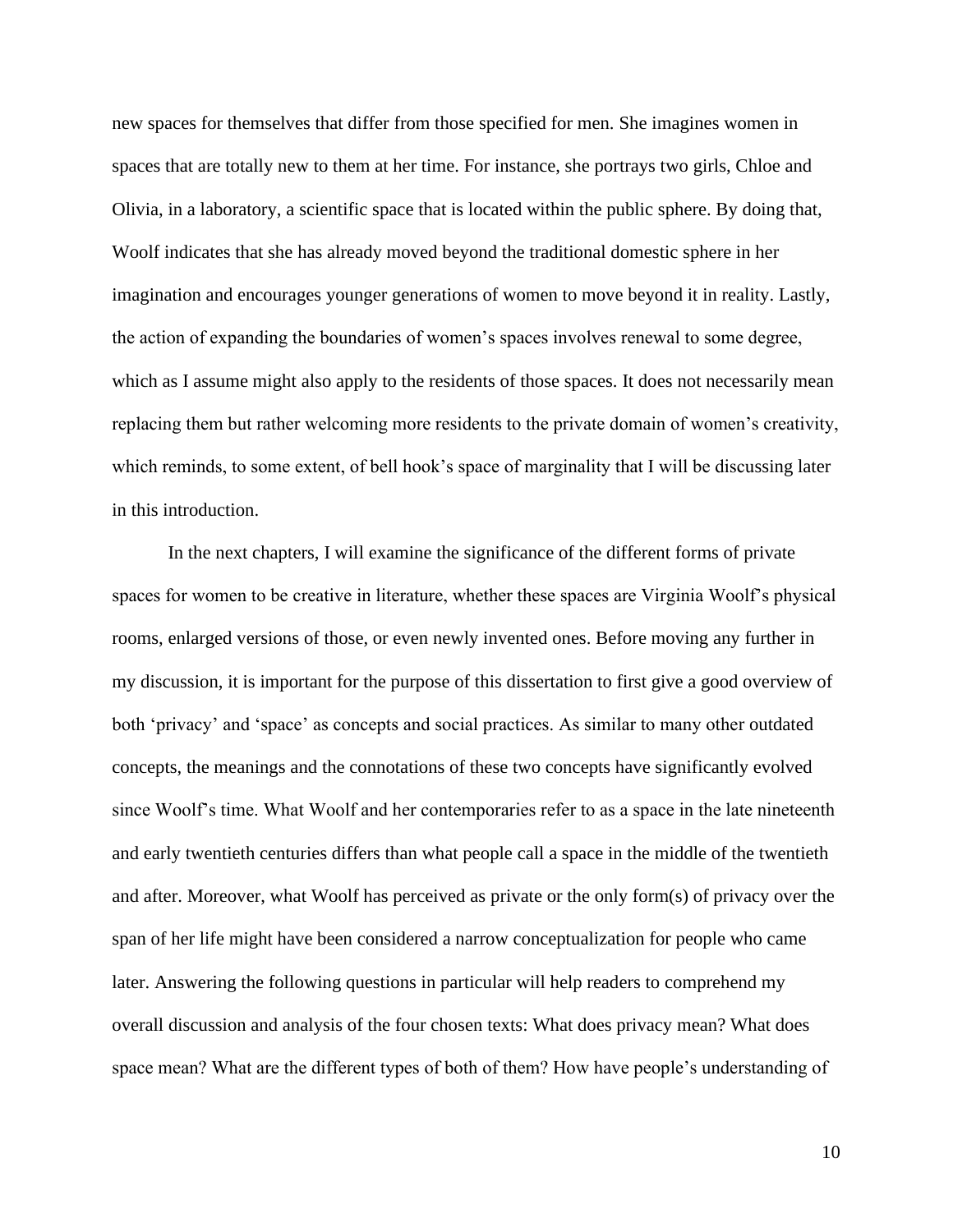privacy and of the right to privacy, and their sense of spatiality changed since the  $19<sup>th</sup>$  century and before?

#### **Privacy**

People's conception of 'privacy' has changed over the centuries. In the  $18<sup>th</sup>$  century, the whole concept of privacy was newly introduced to the conservative British society. Psychic (mental) privacy was the only kind of privacy that was available for people who lived then, and it appeared in some of their writings. Patricia Spacks in *Privacy: Concealing the Eighteenth-Century Self* points out that privacy in its simplest version, the psychological one, was yet a controversial subject at that time. It was believed to threaten the society's order and morality because it could lead to the increase of unaccepted social behaviors such as disloyalty and hypocrisy. Disloyalty happens when people feel more secure and confident to imagine objections, within the hidden spaces of their minds, to social and religious authorities, whereas hypocrisy occurs when people pretend to be individuals whom they are not. Disloyalty and hypocrisy are both practiced when individuals are certain that their ideas are inaccessible and their actions are not detected. Social hypocrisy in particular had already started to prevail in 18th century-British society and by pretending to be the people authorities want them to be,  $18<sup>th</sup>$ century men and women escape the restrictive social conventions they tire of.

Even though mental privacy, the only form of privacy available to people at that time, has been considered a forbidden thing, women who lived in Woolf's time or one century before her recognized its great necessity for their well-being. They did not mind limiting themselves to its simplest versions even if confined to "the mental interlude stolen between chores" or the inaccessible thoughts they develop through their private reading (Gan 161). Psychological privacy provided these women with the chance to think of something other than their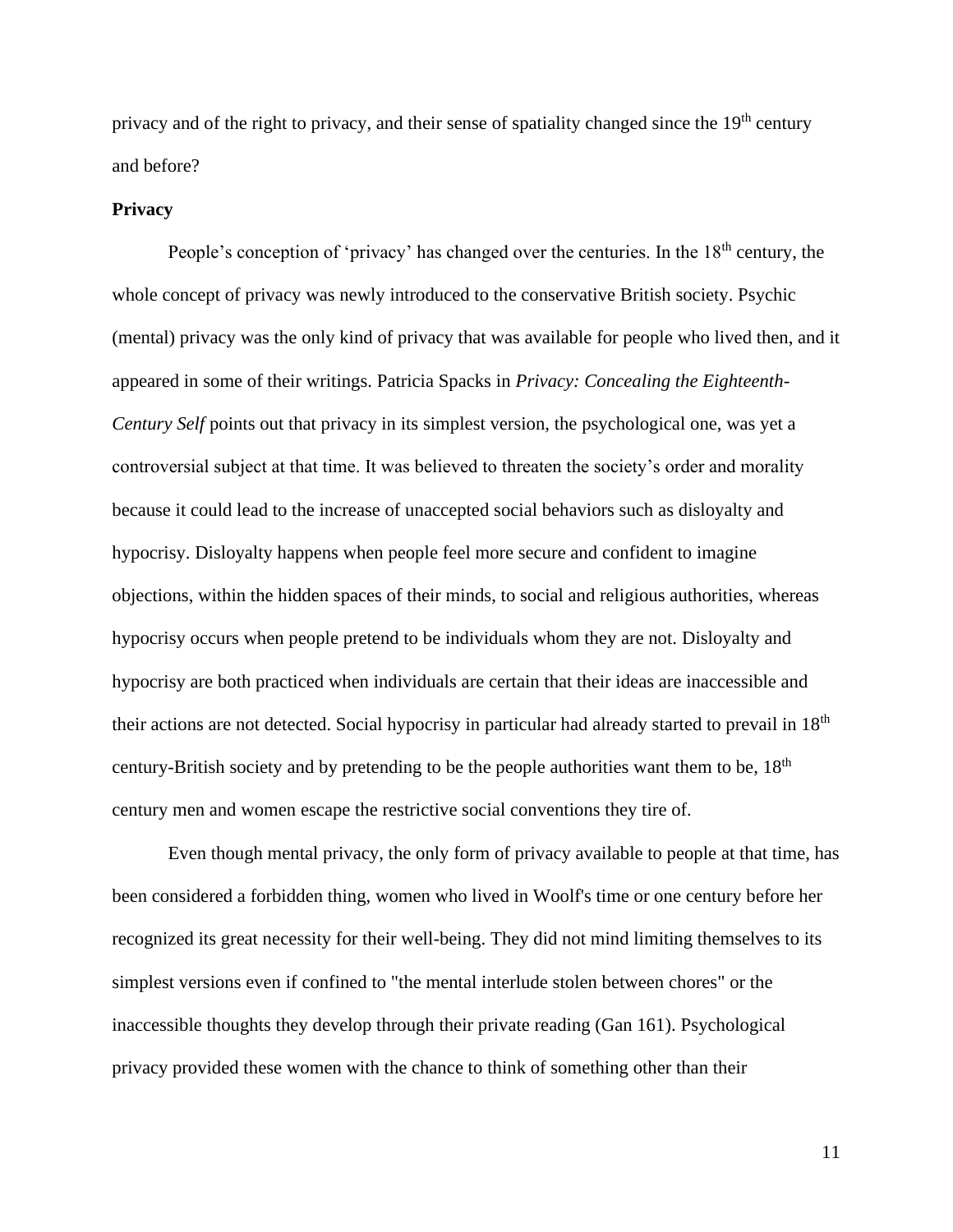responsibilities toward their families and society and not to be accused of being irresponsible mothers or wives. Besides, this form of privacy allowed the 18<sup>th</sup>-19<sup>th</sup> century women to have a covert space in which they could release their real feelings and affections, as hiding them was a part of the females' social training. In the remote space of their minds, women who have no control over their bodies, as they were considered the property of their fathers and husbands, have absolute control over their thoughts and opinions in a way that does not necessarily conform to prevailing ones.

The idea of physical privacy, or as I also refer to it in this project, 'solitude,' was not very popular among people, especially women, before the 19th century. At that time, "few writers in letters, diaries, autobiographies, or fiction concern themselves significantly with the subject [of physical privacy]. Perhaps they assume the impossibility of [it]; perhaps they feel no need for it; perhaps they consider it a matter too trivial for discussion" (Spacks 7). Based on that argument, the significance of having physical privacy on the well-being of individuals and societies was not understood yet except in a few conditions. We can, therefore, assume that the positive correlation between physical privacy and creativity that Woolf emphasizes in her essay was not also conceived or taken seriously, as it was a new idea to many people at her time.

Even though Woolf in *A Room of One's Own* indicates how it is almost impossible for women to produce unique pieces of literature accessing psychological privacy only, she admits that only a few women throughout history were able to do it. Jane Austen was one of these women. Like other women who lived in the 18<sup>th</sup> century, Austen had not had access to an uninvaded private room of her own. She had to write her novels in "the general sitting-room" that was "subject to all kinds of casual interruptions," and Woolf wonders: how could she do it? (56). Austen must have used some strategies that enabled her to indulge in her innermost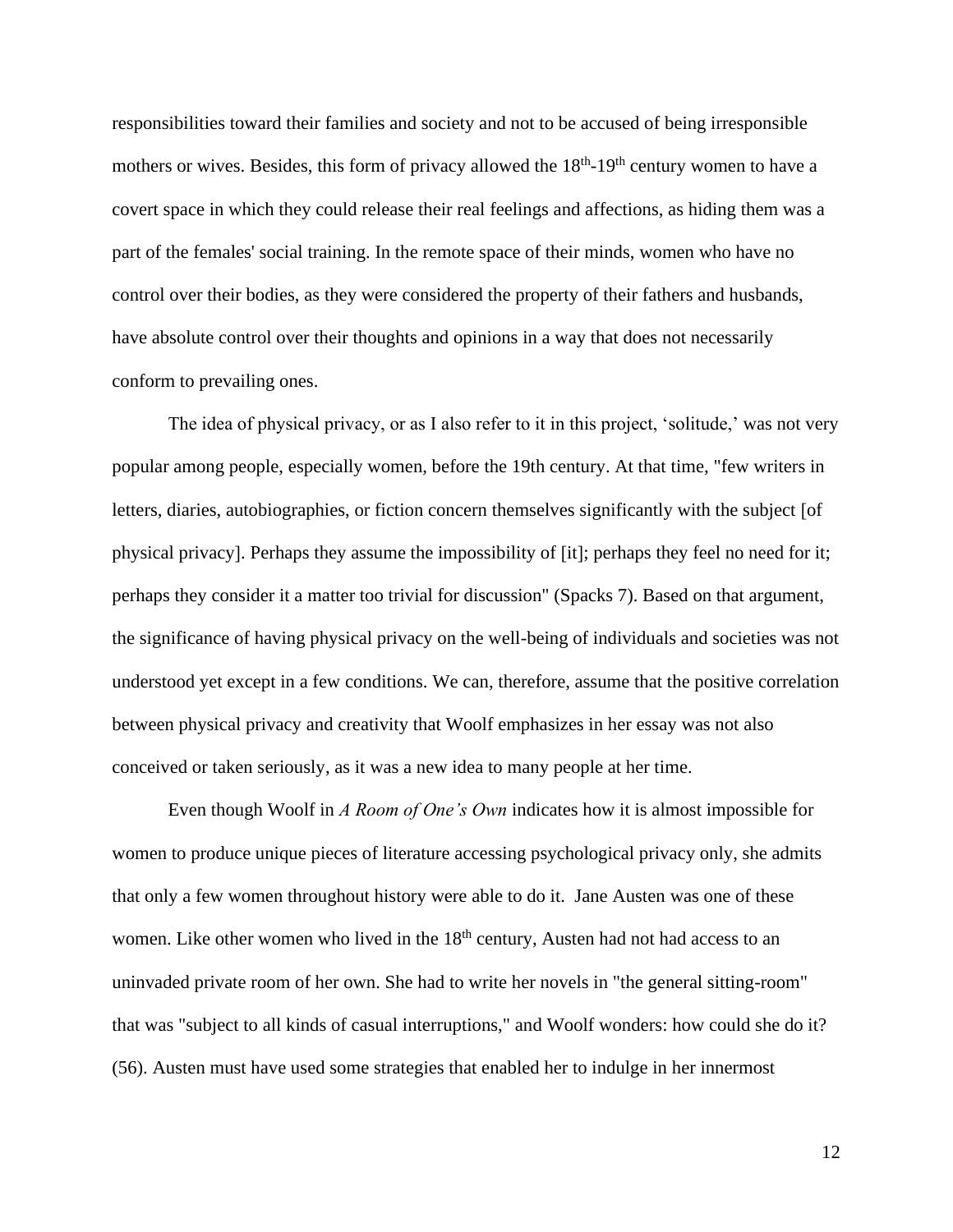thoughts while being accompanied by other people. She could have pretended to be following the conversations around her while her mind was plotting new novels and composing dialogues between the fictional characters for her next work. Woolf speculates that Austen would have been able to release more complex forms of genius such as writing poetry if she were given a "locked" room of her own. In Woolf's opinion, it is "easier to write prose and fiction [in a frequently interrupted place] than to write poetry or a play, as [1] ess concentration is required" (56). Even though Austen could practice her talent of writing literature in the general sitting room relying on psychological privacy only, other women with potential creativity could not.

New cultural circumstances led to the emergence of new forms of privacy (Eric Berendt, 2017). By the end of the  $19<sup>th</sup>$  century and the beginning of the  $20<sup>th</sup>$  century, some cultural and social circumstances, including people's increased awareness of their rights as individuals and their sense of self-hood, urged them to look for more sufficient forms of privacy; the mere reliance on the psychological version of it no longer serves their ends. In the case of women, utilizing physical privacy, especially outside the boundaries of domestic spheres, was not very common in that era. However, the debate about women's right to access this type of privacy started to appear, explicitly or implicitly, in the writings of female writers, and Woolf was one of these writers. Women's first attempts to create better, more efficient spaces for themselves started with adjusting their material private spaces located in the domain of domesticity; they inhabited new spaces within this sphere or re-appropriated the old ones. For instance, they began with making "explorations of the garden" or retreating into "the study" or any other room in the house after installing "a lock on the door [that is only] controlled by the woman"(Gan 105).

A few decades later, as men became more consumed by their responsibilities outside the house and migrated further from home, women had the opportunity to enter the public sphere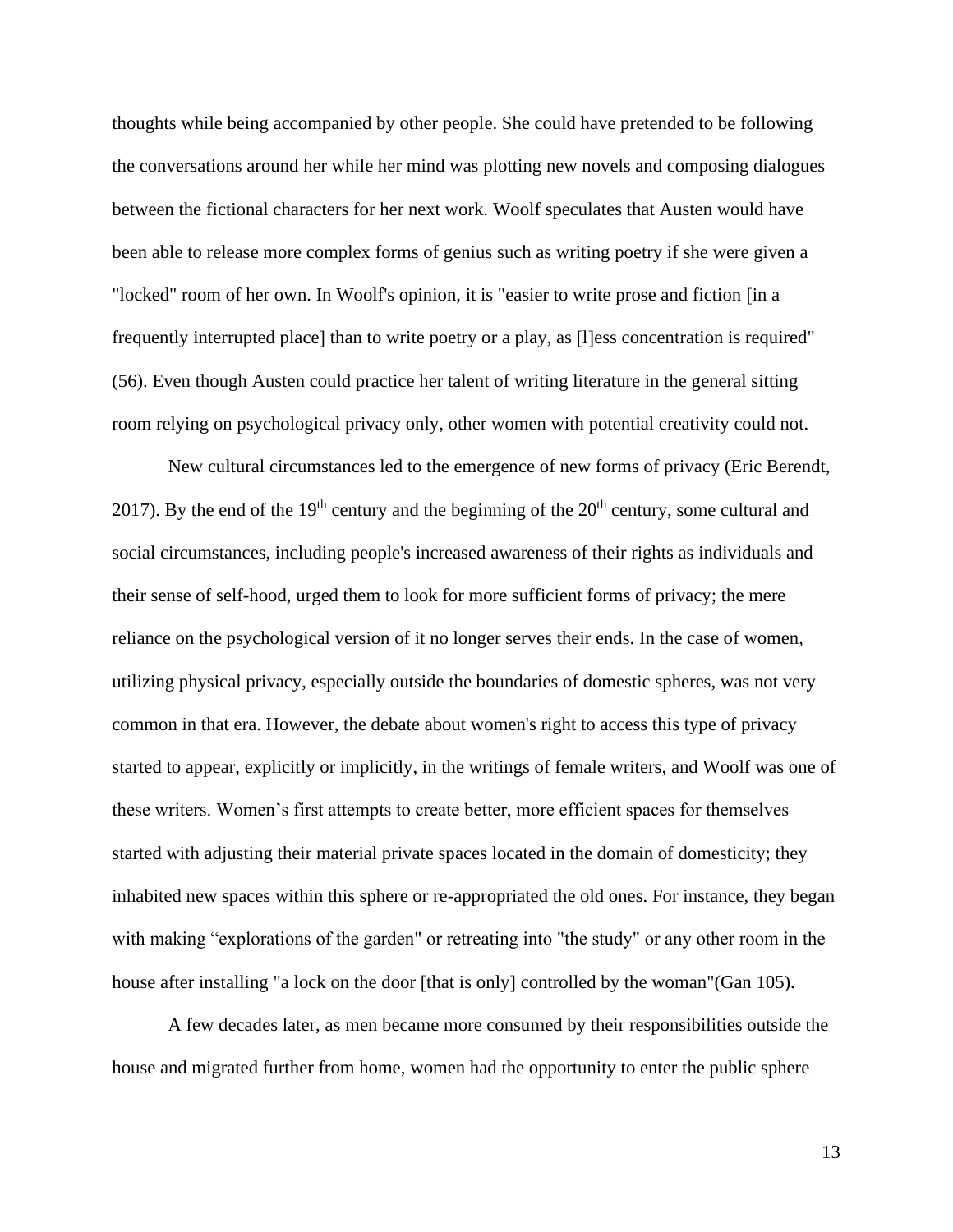and hold different roles there. Elaborating on the situation of one particular American community, the community of Deerfield, Massachusetts, Deborah Rotman indicates that men's migration to distant agricultural lands and moving to work in places that are away from their households in their quest for better economic status gave women the chance to enter the public sphere. This shift in women's social and economic position empowered them, enabling them to demand more of their rights in voting, education, inheritance, employment and other rights that were exclusive to men, including their right to privacy (49).

As we have seen, people's understanding and practice of privacy have changed over the years. It started as a simple, forbidden psychological state and evolved into a combination of psychological and physical forms that were a privilege only available to social and religious authorities in the  $18<sup>th</sup>$  century. At the end of the  $18<sup>th</sup>$  century and through the nineteenth century, male artists noticed the positive role privacy plays in promoting creativity, and they were able to claim both of its known forms at that time, psychological and physical privacy. In the case of women, they were not able to have their right to the physical form of privacy that Woolf, in her essay, encourages women to have until the twentieth century due to their position in the social hierarchy. Women were first able to claim their private spaces inside the domestic sphere and were not officially able to access them in the public sphere, in places such as libraries, universities, and job sites, until the end of the twentieth century.

#### **What does privacy really mean?**

In the previous overview of privacy, we can notice that the meaning of 'privacy' has been inconsistent; it has sometimes referred to the psychological reserve while other times to the material, physical retreat, and this inconsistency can be confusing. Giving a good definition of this term will hopefully solve this resulted confusion and will help in basing our later analysis of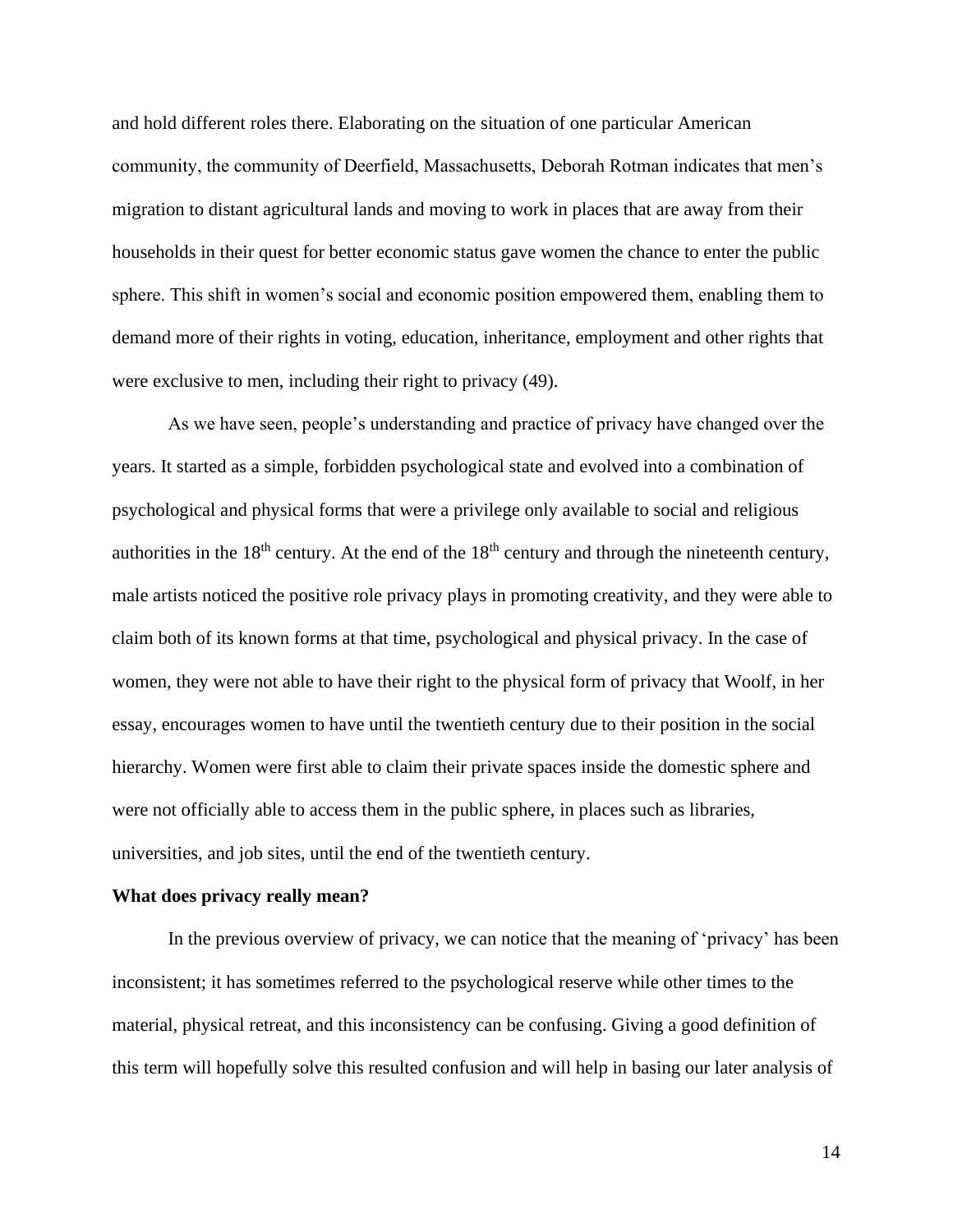the four chosen texts, Kate Chopin's *The Awakening*, Willa Cather's *O' Pioneers*, Gayl Jones's *Corregidora*, and Alice Walker's *The Color Purple*, on a more solid theoretical foundation as well as precisely examining the meanings and the forms of privacy that appeared in each text and writer's autobiography.

It is important to note that privacy as a term is very vague; it means different things for different people in different eras. Providing a definition that is universally agreed upon is impossible, although several scholars have attempted to (Moore & Kemp 58). Thus, for the purpose of this paper, I will stick to the definition of Alan Westin, a law professor specialized in privacy issues, as it fits into my overall argument and upcoming analysis of the female characters' (states of) privacy in the four chosen texts. Westin defines privacy as "the voluntary and temporary withdrawal of a person from the general society through physical or psychological means, either in a state of solitude or small-group intimacy or, when among larger groups, in a condition of anonymity or reserve" (Westin 7). In this definition, Westin outlines four different states of privacy: solitude, intimacy, anonymity, and reserve by which people choose to distance themselves physically and psychologically from others to prevent unwanted intrusion. Eight years later, a social psychologist named Irwin Altman developed a privacy regulation theory that has many characteristics in common with Westin's theory. Altman defines privacy as "a selective control of access to the self or to one's group" (18). In this definition, Altman argues that people need to regulate their privacy by having an ideal level of social interaction with others. This level of social interaction is subjective; what is considered ideal for an individual in one situation might not be the same for another in that situation. Grounding her argument on Westin's theory—but it is also applicable to Altman's theory—Lisa Austin argues that: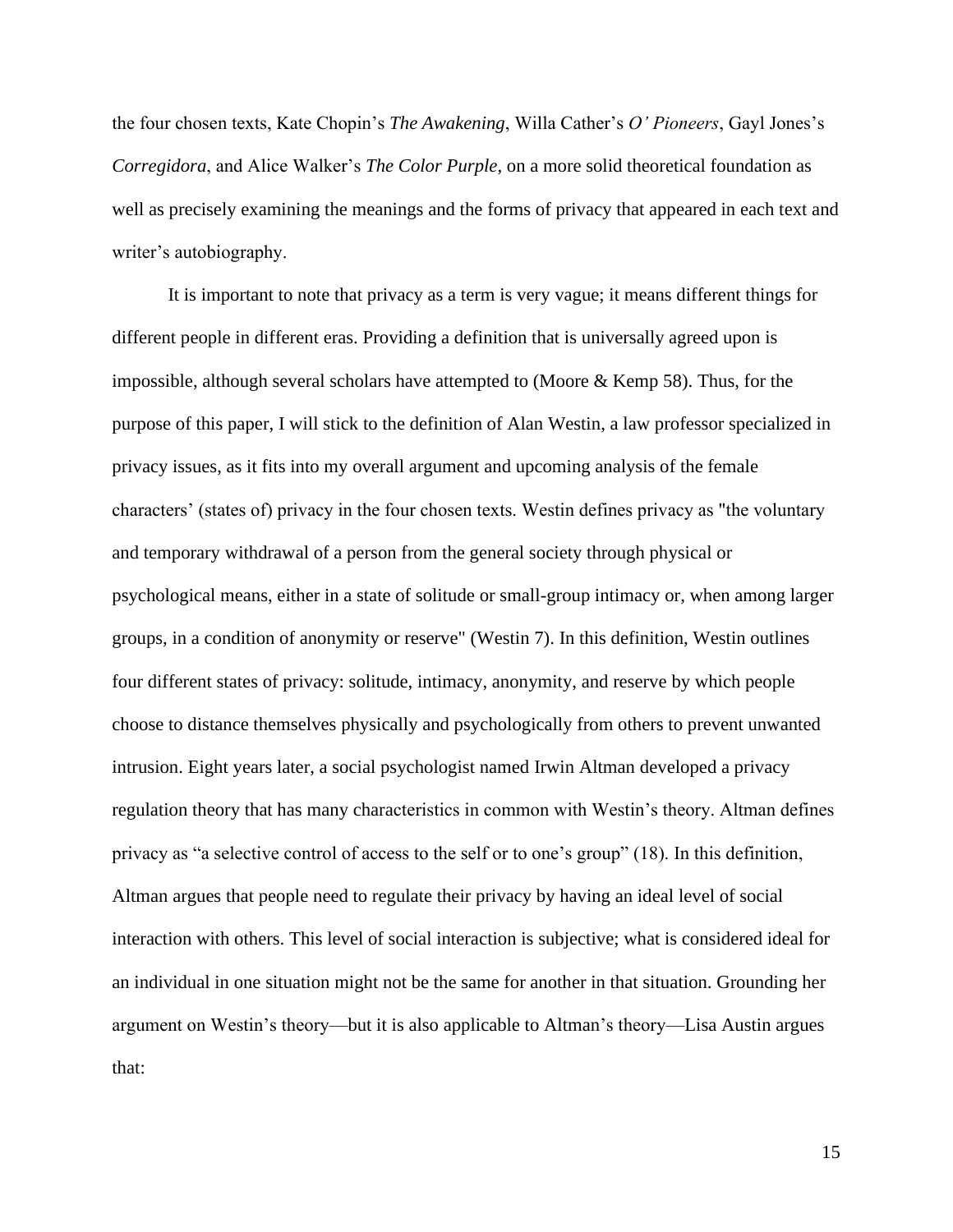[the] full definition of privacy tries to put together the idea of privacy as a claim with the idea of privacy as a state and relate it to the need for seeking a balance between too much and too little privacy through the "adjustment process…the individual interest in privacy involves seeking the right balance between too much and too little. This shifts attention to individual choice in seeking that balance, rather than having it imposed, and is the reason why so many definitions of privacy build on some aspect of control, choice, or consent." (58)

There are two important points emerge here. First, people need to be able to balance between having too much privacy, so they do not get into a state of complete isolation, and too little privacy, so that they will always be available to others and to have the right to decide the amount of that balance. Second, people need to choose to be in a certain state of privacy and to be conscious about their privacy. "Beatte Rössler has noted that the individual who falls into a crevice is alone and inaccessible, but few would say that she enjoys privacy" (qtd. in Austin 58). Such woman is forced into a state of permanent isolation that she is unable to break. Imposed privacy imprisons people and restricts their abilities, including their creative ones; thus, it is not the type that Woolf advocates in her essay.

To provide a better explanation and interpretation for Westin's definition, I will apply it to Woolf's essay, so we can practically examine and better grasp his notion of 'privacy.' First of all, privacy in Woolf's essay, *A Room of One's Own*, has meant women's physical retreat in a locked room. In my previous discussion of Woolf's essay, I briefly elaborated on her ideal room and the presumed role this kind of uninterrupted, solo retreat plays in enhancing female artists' creativity and artistry. As stated earlier, the most significant feature of Woolf's room is that it enables women to claim privacy by having the right to decide whether or not they want to break their solitude and communicate with other people. It is also a state that women intentionally choose to experience to boost their personal and artistic growth.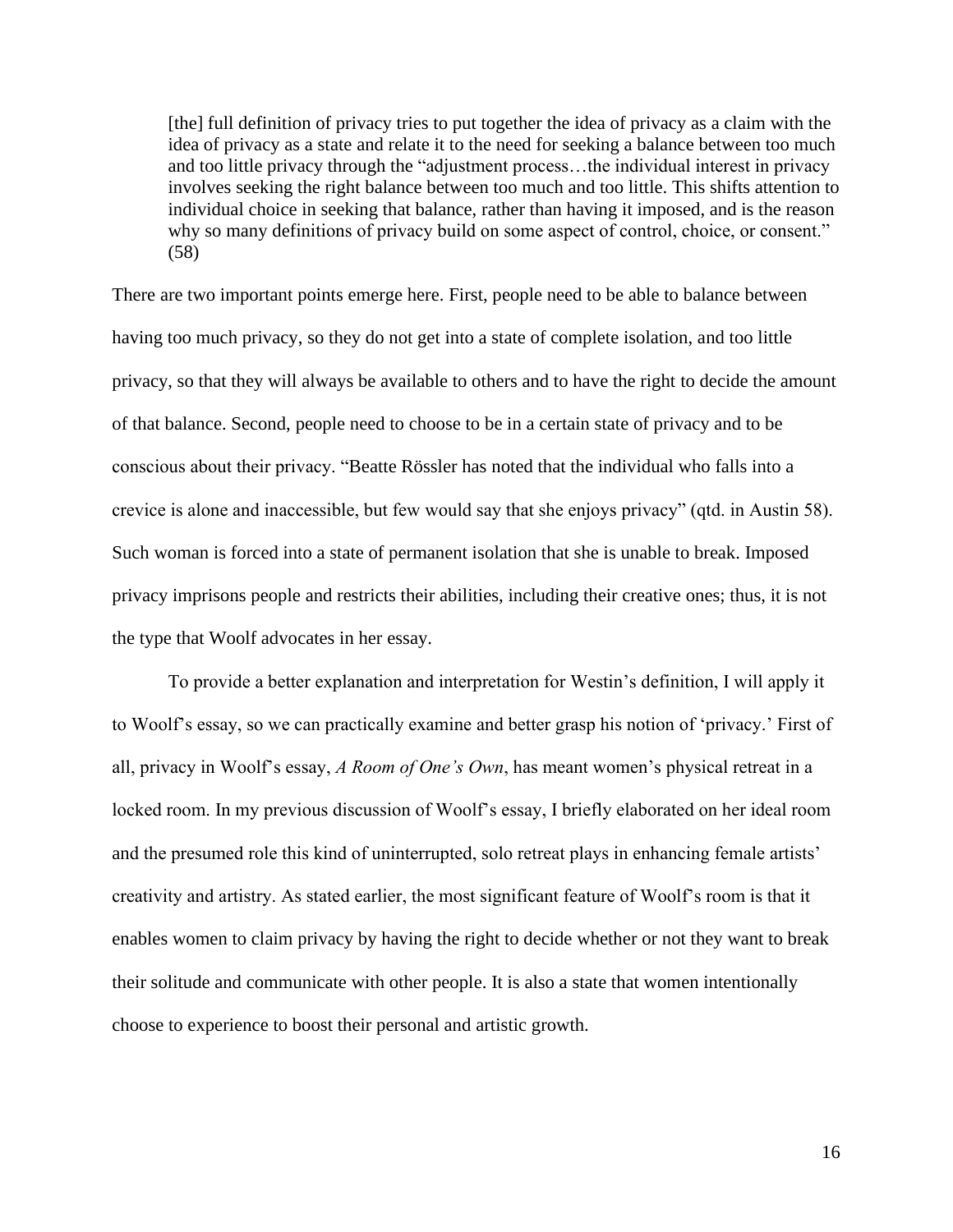Second, privacy in Woolf's essay also means the personal, psychological space that emerges in the author's furious speech directed at men for the way they treated women in the past and cast them out of masculine spaces: "how unpleasant it is to be locked out, lock up your libraries if you like; but there is no gate, no lock, no bolt that you can set upon the freedom of my mind" (24). In this quote, Woolf argues that men have authority over women embodied in their physical, social, and financial power that enable them to lock women out of their material spaces. However, this same authority will not allow them to lock up the gates of women's minds, obstructing their intellectuality. In other words, she asserts that private physical spaces in domestic or public realms can be controlled by males, as they are usually located in men's properties or are under their authority, whereas the private psychological ones exist in women's minds and souls and are owned and accessed by them only. Psychological privacy allows women to create a free space for themselves where they can wander, liberating their ideas, expressing their genuine feelings, and discovering their suppressed creativity away from strict social expectations and demanding familial responsibilities. Even though this kind of privacy is crucial for female artists, Woolf believes that women's sole dependence on it is only partly beneficial and not enough in their quest for successful literary and artistic achievements.

Third, the word 'privacy' also refers to the metaphorical literary space that women as a collective group created for themselves in the field of literary writing. This intimate, women's literary space is a private sphere that shuts men out; it is created by women, for women. Women's literary writings were treated as inferior and were mostly not read by men in the past. In her essay*,* Woolf says, "the world did not say to her as it said to them, write if you choose; it makes no difference to me. The world said with a guffaw, Write? What's the good of your writing?" (44). Hence the need for a supportive space where women writers encourage each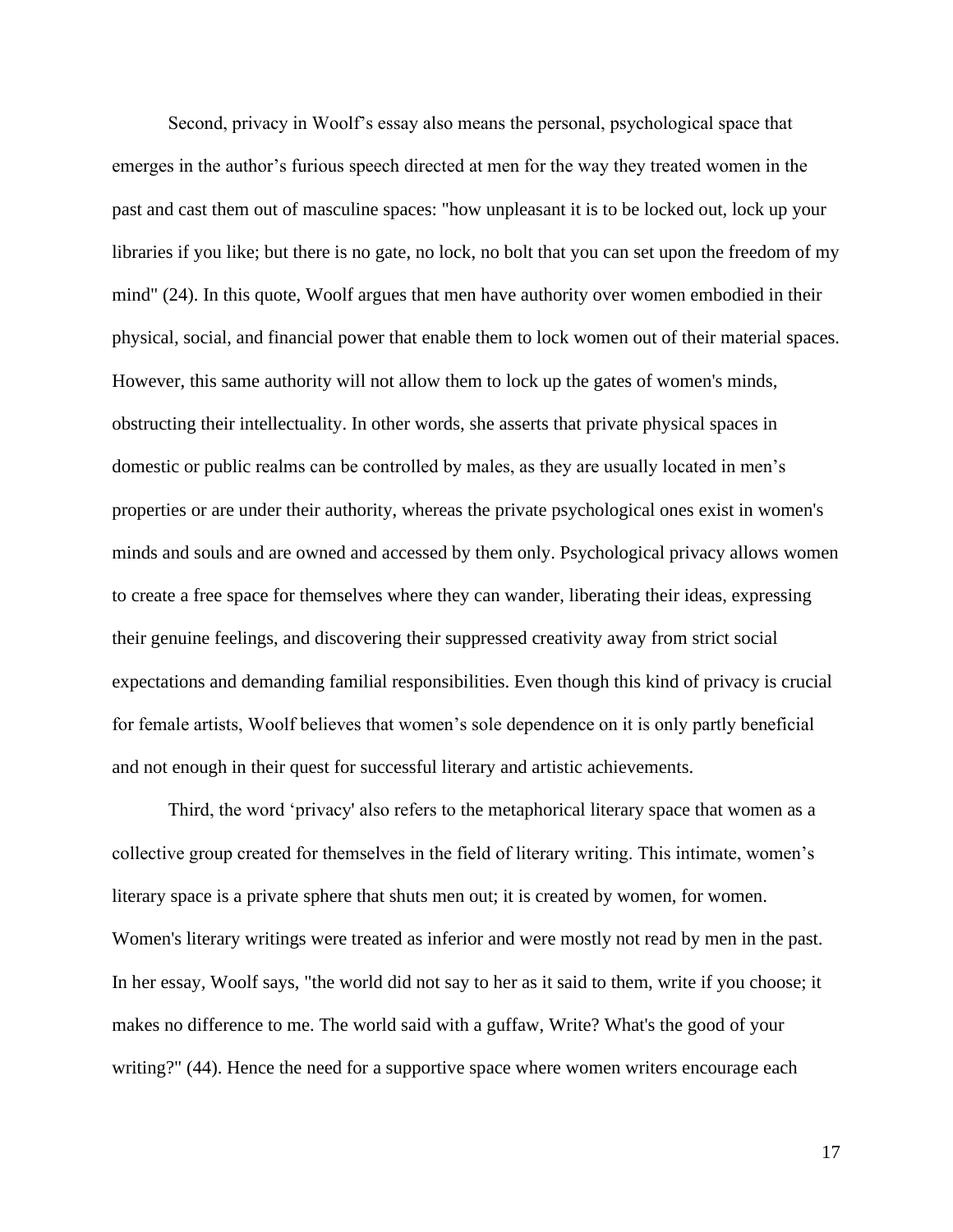other, read for each other, guide each other, think together as one group, and pour out the extract of their experiences to light the path for their incoming sisters and daughters, aiming to create a literary tradition for all female writers.

#### **Women's Intimate Relationships as A Form of Privacy**.

As Westin's definition suggests, privacy, whether in a theoretical or a pragmatic frame, is not only restricted to solitude but also includes their state of intimacy in small or large groups. Women's intimate relationships are not necessarily sexual ones, as they can include relations such as women's sisterhood and connectedness as well as mother-daughter relationships. For most women, these intimate relationships play a huge role in promoting women's creativity, empowering their personalities, and enhancing their autonomy. In the privacy of their meetings and conversations, women work hand-in-hand to make a positive change in their lives and the lives of successive female generations. For instance, one of the examples that will be discussed in depth later is Mademoiselle Reisz's close friendship relation to Edna in Kate Chopin's novel *The Awakening,* and how their connection empowers Edna and her music and critique foster her creative talent of painting.

As mentioned, the mother-daughter relationship is the other type of intimate relationship that enhances females' creativity that I touch upon in this project. The word 'mothers' can be looked at in two different ways, as literal or literary, to refer to biological or non-biological rolemodel mothers respectively. In *A Room of One's Own*, Woolf states that as women "we think back through our mothers" (64). Woolf's statement can be applied to both versions of mothering. Women mostly learn from the life experiences of their mothers; they try to avoid what they perceive as mistakes and feel committed to whatever they believe is right. For example, women who grow up seeing their mothers controlled and oppressed by their fathers may reject the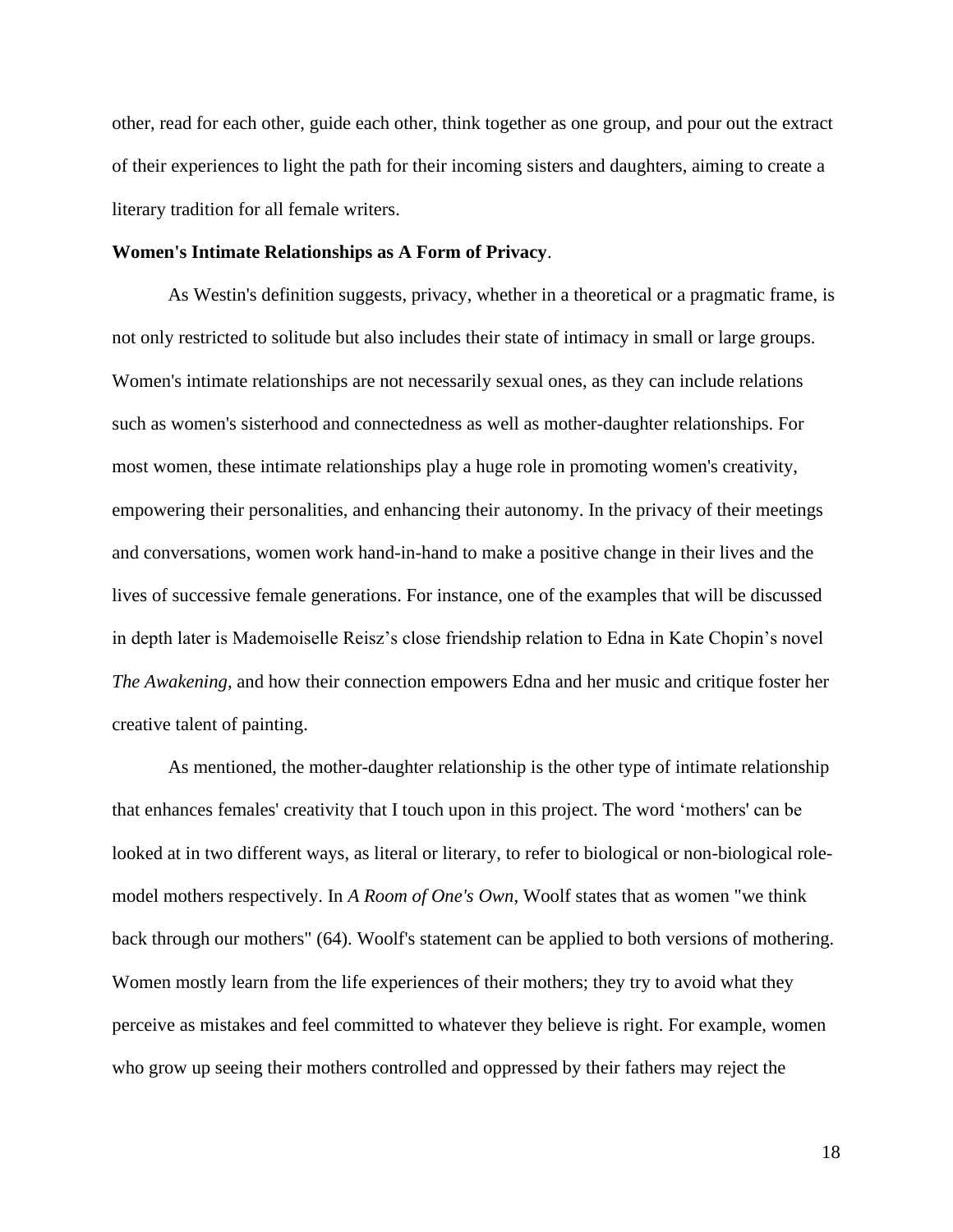institution of marriage if they are given the chance to do so. They might prefer to remain single to avoid going through those same experiences. In contrast, women who admire certain aspects of their mothers' lives and personalities may attempt to imitate them, hoping for similar outcomes.

Woolf's mother was a writer, and she must have been inspired by her mother's attempts to write and to publish. However, she died when Woolf was only thirteen years old of age. Woolf's mother, Julia Stephen, wrote a book. "It is not a long book or a great book, but it was published," as Katherine Dalsimer indicates in her article, "Virginia Woolf: Thinking Back Through Our Mothers." Another example of writers who have been impacted by their mothers and grandmothers is Kate Chopin. Chopin's widowed mother and grandmothers mothered her mind; she was influenced by their logical and liberated way of thinking. Unlike other women in her society, Kate Chopin and her mothers were open-minded, progressive, and ahead of their time. An example of that is Kate's bold thematic choices in her literary works; they were very controversial for her conventional society. Even though Chopin did not start her writing career until a few years after her mother's death, Chopin's biography reveals how her mother was her only close friend, and was always available whenever she needed her.

The crucial role that mothers play in promoting their daughters' creativity and success has been emphasized also by Alice Walker and Gayl Jones. These two women are an example of outstanding African American writers who have stated explicitly in many of their interviews or works, or both, how their talent of writing had been inspired, directly or indirectly, by their artist mothers. Their mothers lived uneasy lives and went through tough circumstances, but found a way to exercise their creativity, and from their daughters' perspectives, their mothers' success gave them no excuse to fail.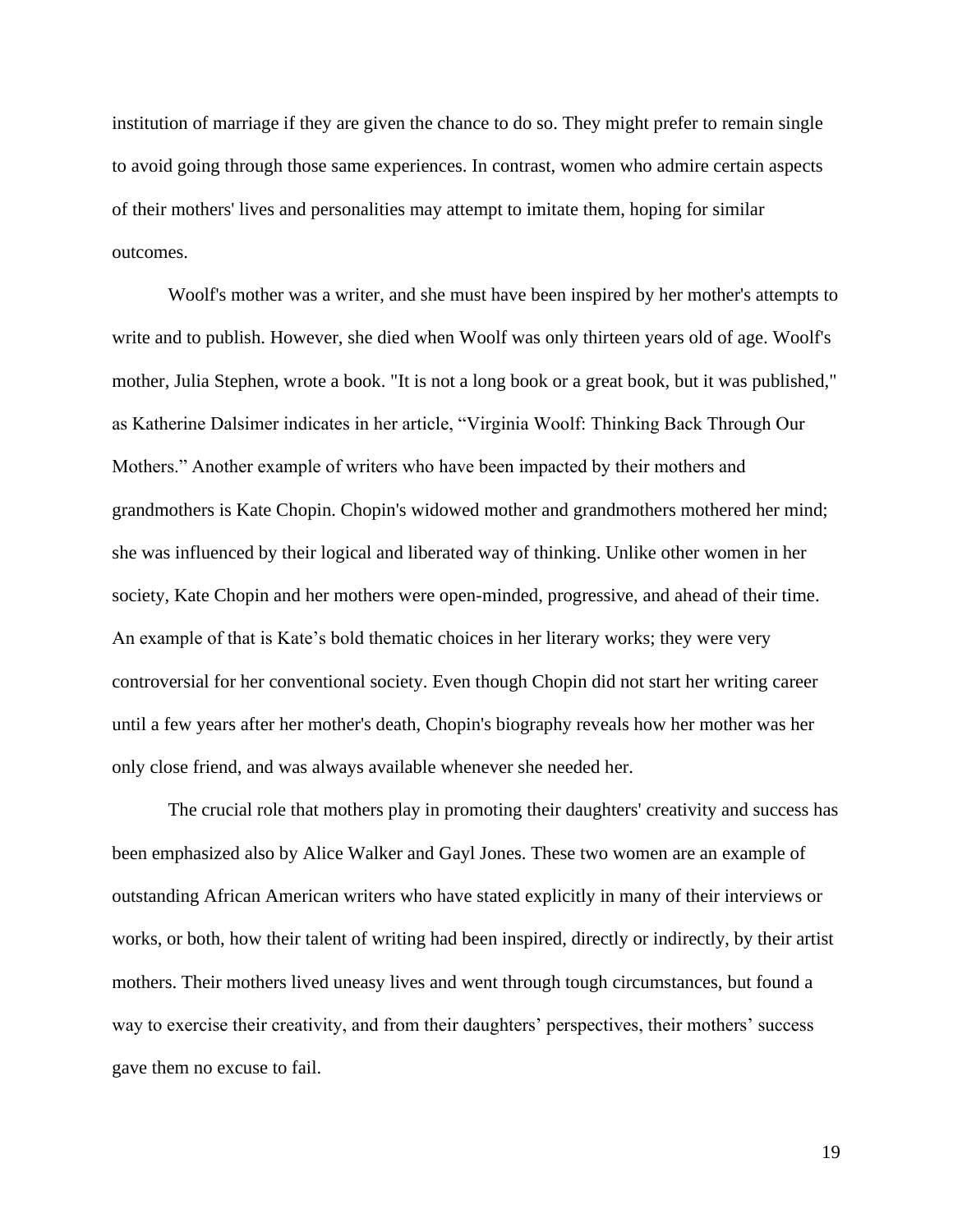Literary mothers also play a significant role in fostering other women's creativity. In this private space of female literary writing, the souls of the artist foremothers facilitate growing the creativity of their daughters. Dalsimer points out that "Woolf's early writings show her "thinking back through [her] mothers" not only for precedent and for inspiration but also for negative examples, models of how not to live one's life" (2). Woolf's writing ideas and literary style were guided and influenced by literary foremothers such as the Brontë sisters, George Eliot, and Jane Austen. She adhered to what she liked and considered an ideal part of female writers' tradition of writing, and she avoided what she disliked and considered a flaw in the female literary tradition. In *A Room of One's Own*, Woolf also points out that "masterpieces are not single and solitary births; they are the outcome of many years of thinking in common, of thinking by the body of the people, so that the experience of the mass is behind the single voice" (55). Therefore, Woolf also reaches out to her literary daughters, encouraging them to collaborate to invent a writing tradition for women that competes with that of men in terms of quality and to create literary themes that reflect their situation in the society and their needs as individuals.

In that text, she gives an example of a fictional female writer named Mary Carmichael who all represents female literary heirs. Carmichael's work, *Life's Adventure*, is not as good as the works of her literary mothers such as Jane Austen: "First she broke the sentence; now she has broken the sequence. Very well, she has every right to do both these things if she does them not for the sake of breaking, but for the sake of creating" (55). However, this young writer is creative because she attempts to invent new writing tradition for women that differs from that of men. In her work, Carmichael also touches upon new topics relating to women's life that have never been addressed in the writings of male geniuses. She depicts two women, Chloe and Olivia, in a love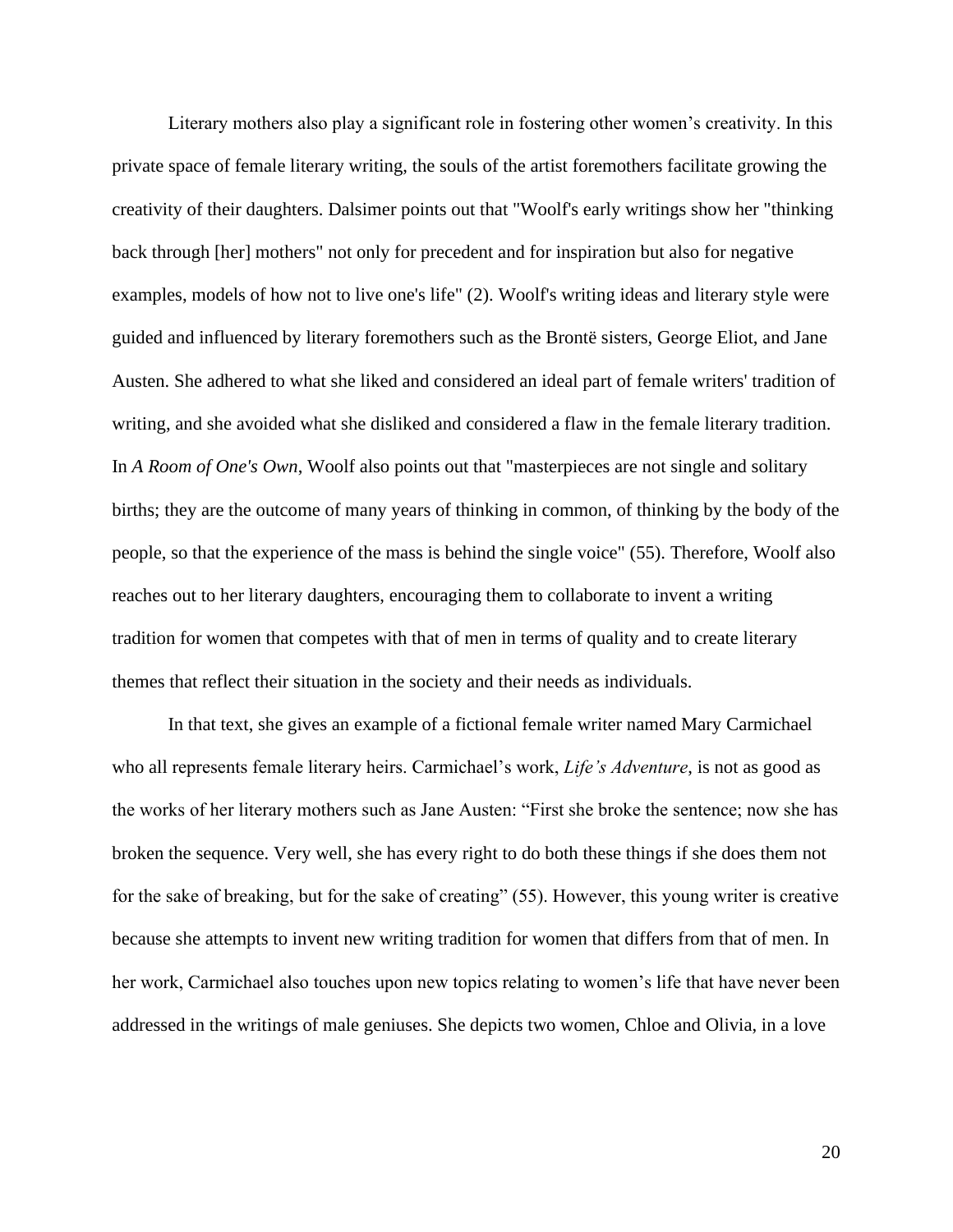relationship, presenting the bold literary theme of love relationships between women before the middle of the  $20<sup>th</sup>$  century when male-female love relationships are the only kind discussed.

## **The Relationship between Physical and Psychological Privacy**

There is a noticeable correlation between physical and psychological privacy, and investigating the nature of the relationship between them can be beneficial. As there is no universal definition for 'privacy,' there is also no agreement on what type of bond exists between them. In *Privacy: Concealing the Eighteenth-Century Self,* Spacks writes about *The Wanderer*, Frances Burney's novel: "Presumably recognizing that physical privacy for well-bred women was hardly conceivable, she explores instead the degree to which perfect social conformity, the triumphant practice of good manners, can provide its psychological equivalent"(98). Even though Spacks in this quote discusses a text written in the  $18<sup>th</sup>$  century, she brings together the two states of privacy, the physical and the psychological, in her analysis, and treats them as equal. If the former was unavailable for any reason, the latter can substitute for it. She suggests that the heroine who was deprived of accessing overt withdrawal from social and familial demands, would have been able to make a hidden, psychological withdrawal from them. She could retreat to her inner mind and keep her thoughts private at the same time as she practiced, in an automatic way, her domestic social training as a host, a mother, and/or a wife. Talking about 18th-century women elsewhere in her book, she says, "these women cultivated interior privacy partly because largely deprived of its physical equivalent" (218). Clearly for her, physical and psychological privacy are equal.

In *Black Feminist Thought: Knowledge, Consciousness, and The Politics of Empowerment*, Patricia Collins says:

But change can also occur in the private, personal space of an individual woman's consciousness. Equally fundamental, this type of change is also personally empowering.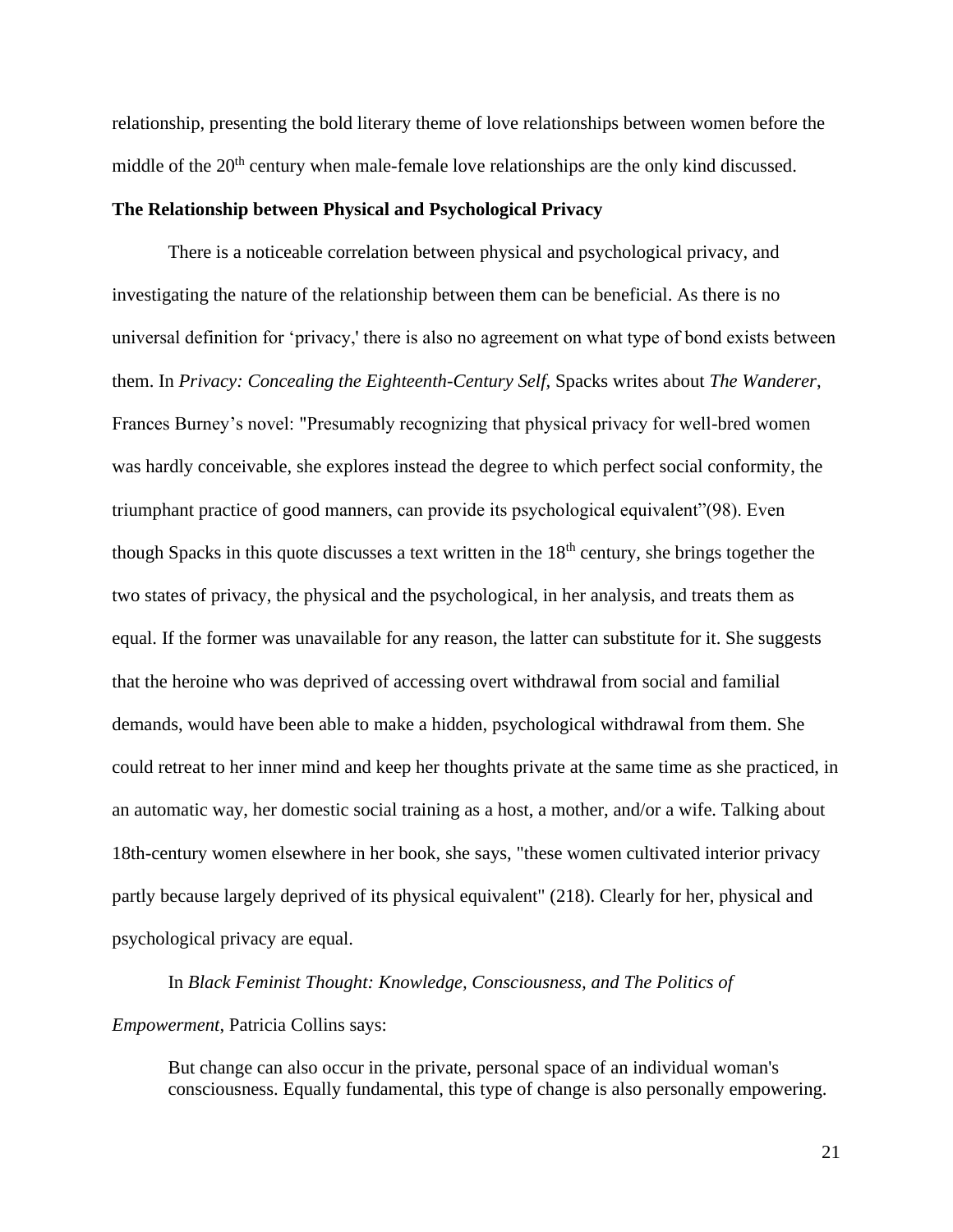Any individual Black woman who is forced to remain "motionless on the outside," can develop the "inside" of a changed consciousness as a sphere of freedom. Becoming personally empowered through self-knowledge, even within conditions that severely limit one's ability to act, is essential. (118).

Writing about and for Black women, Collins draws our attention to the important role the covert privacy of the mind, "a woman's consciousness," and its equivalent, the overt privacy of the body, play in empowering women as well as liberating their thinking and bodies from the racist and sexist oppression of both White society and Black patriarchy. Like Spacks, Collins argues that if Black women's access to privacy is prohibited and their exercise of freedom suppressed, they can still be empowered and make positive change in their lives by exploiting their private psychic sphere that no one but themselves can have control over.

In contrary, and based on Woolf's text, *A Room of One's Own*, the relation between physical and psychological privacy is that the former improves the quality and enhances the performance of the latter, which creates the best environment for cultivating women's creativity. Woolf's text suggests that these two forms of privacy are connected, but not equal; psychic privacy always accompanies physical one and is a part of it whereas physical privacy does not necessarily accompany the psychic one, nor is it a part of it.

To recap, even though Woolf's notion of privacy and private spaces is mainly restricted to the physical state of it, other different states of privacy such as the psychological and metaphorical ones also appear in her article. Physical, psychological, and metaphorical states of privacy all play an important role in promoting women's creativity, and their level of importance varies from one person (writer) to another and from one situation to another. It is important to mention that in my discussion of these states of privacy or private spaces and how they enhance the creative side of the female characters' personalities in each text, I do not follow a particular fixed order. I always begin my discussion with the states of privacy that I perceive as most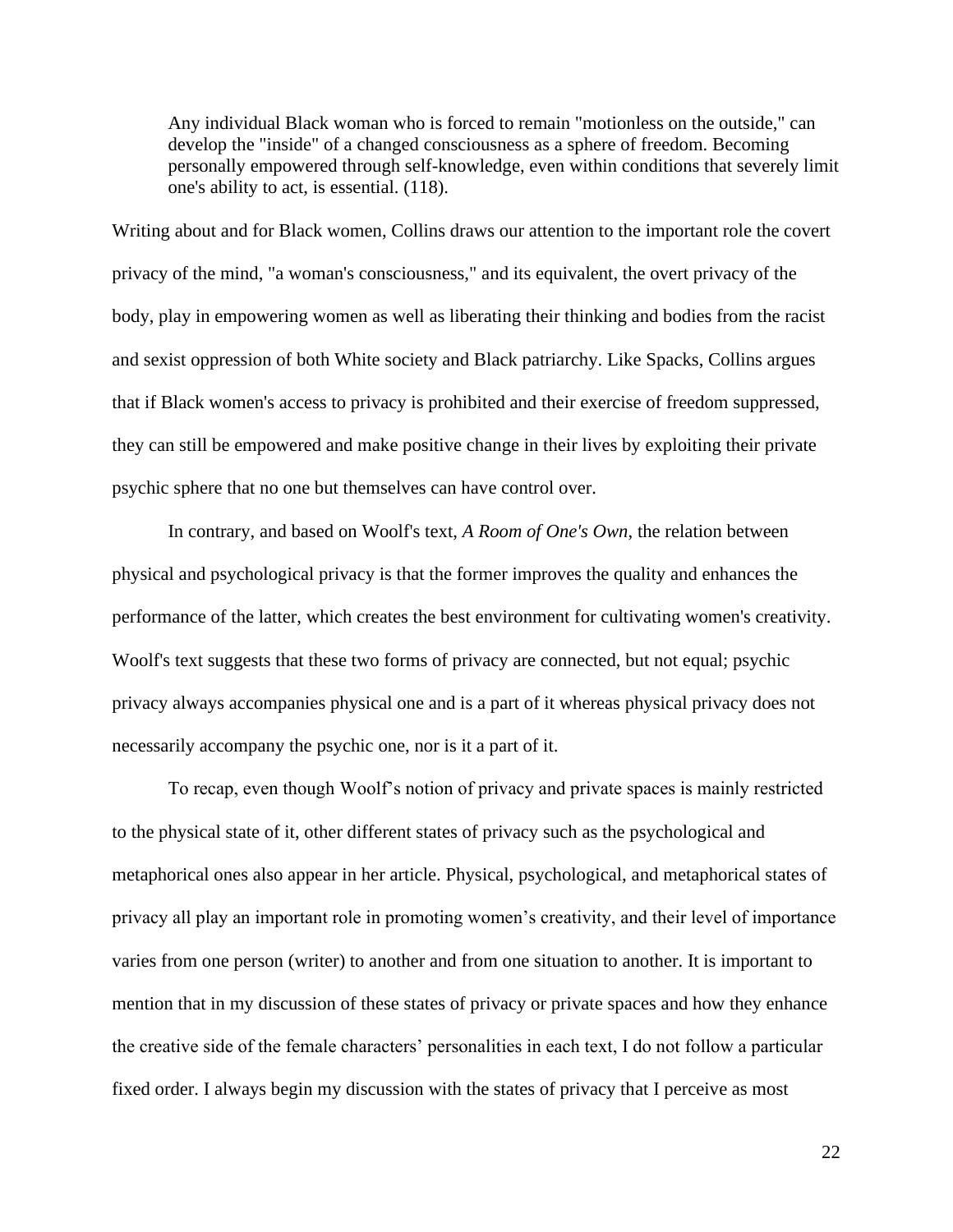relevant, logical, and influential in the case of each female character, as each one of them is set in different life circumstances and distinct conditions and the kind of privacy that seems salient in one context might not be in another one.

In *O' Pioneers*, for instance, I begin my analysis of the different spaces influencing Alexandra positively with the intimate private space she shares with her father. It is the first space and one of the most crucial ones that empower her as a young and mature female pioneer in a very conventional society, and it brings out the creative side of her personality that manifests itself in her unique skills for managing the family's business and cultivating the land. Further, according to Westin's definition of privacy, as I have said, privacy not only refers to an individual's state of solitude, but also to feelings of intimacy with another person or within small or large groups. Having provided a useful definition of 'privacy' and discussed some of its distinct forms, I will briefly review some theories of space in the next section, and I will end with my own definition for the term 'private spaces' and what it means in this project.

#### **Space According to Lefebvre, Soja, and hooks**

My discussion of space and spatiality relies heavily on Edward W. Soja's book, *Thirdspace: Journey to Los Angeles and Other Real-and-Imagined Places.* In this text, Soja examines the work of a number of remarkable scholars and critics who have notably contributed to the field of social, cultural, and geographical spatiality. In his introduction, he states explicitly that the main purpose of his book is to encourage his readers to expand the scope of their old ways of thinking about space and spatiality particularly the geographical one and perceive it in a broader, more creative way.

Interestingly, there is a cause-effect relationship links Soja and Woolf's discussion of space. While Soja encourages people to reconsider or expand their old ways of thinking about space in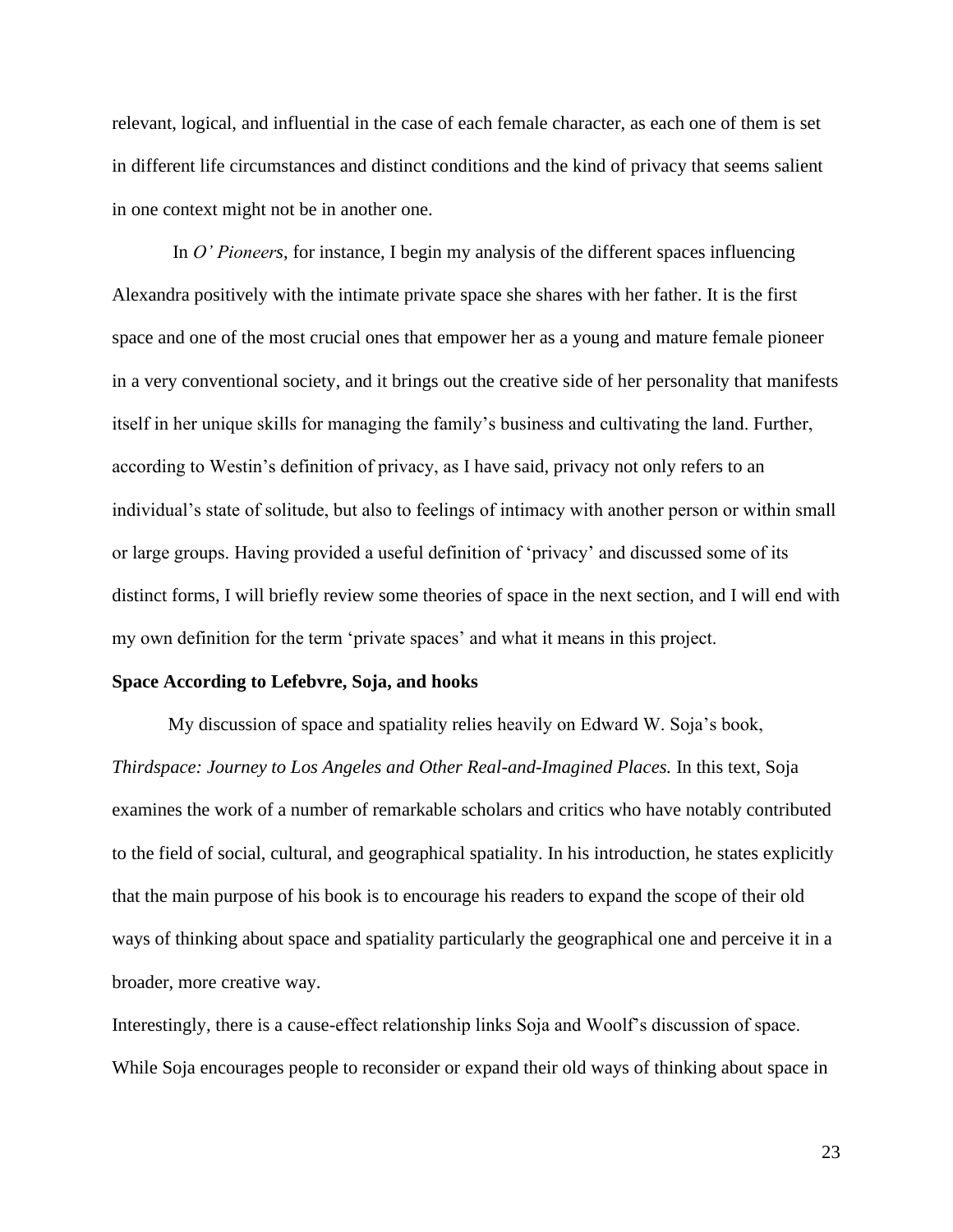his book, *Thirdspace: Journey to Los Angeles and Other Real-and-Imagined Places*, Woolf in her text, *A Room of One's Own,* encourages women, in particular, to reappropriate their old spaces located in the domain of domesticity and create new ones for themselves outside it. In order for women, especially of later generations, to execute Woolf's advice in altering their traditional spaces or become more creative in forging new ones for themselves, they should be informed of the updated broader ways of perceiving space, such as the ones Soja laid out in his book.

Soja begins his text as well as his "intellectual journeys of discovery" with what he called an "alternative reading" of Henri Lefebvre's most influential book *The Production of Space*. Lefebvre's book, as Soja claims, is "arguably the most important book ever written about the social and historical significance of human spatiality and the particular powers of the spatial imagination"(8). He is, as well, the first scholar to introduce the idea of space as a social production and "argue forcefully for linking historicality, sociality, and spatiality in a strategically balanced and transdisciplinary 'triple dialectic' (6). Thus, understanding Lefebvre's notion of space and in particular his 'triple dialectic' is essential in reviewing space literature. Summarizing and demonstrating Lefebvre's 'triple dialectic,' Jen Gieseking, William Mangold, Cindi Katz, Setha Low, and Susan Saegert in *The People, Place, and Space Reader* write:

Lefebvre theorized a tripartite production of space that exists in dialectical tension: spatial practice, representations of space, and representational space. *Spatial practice* describes the cohesive patterns and places of social activity. It can be perceived in the everyday acts of buying, playing, traveling, and laboring, as much as in the everyday spaces of the home, office, school, and streets. *Representations of space* are how space is conceived by engineers, cartographers, architects, and bankers through plans, designs, drawings, and maps. It is a system of signs and codes that are used to organize and direct spatial relations. *Representational spaces* are those spaces that the imagination seeks to change and appropriate. Usually dominated by the other modes of spatial production, these are clandestine and underground spaces lived by artists and others who seek to describe alternative spaces. (285).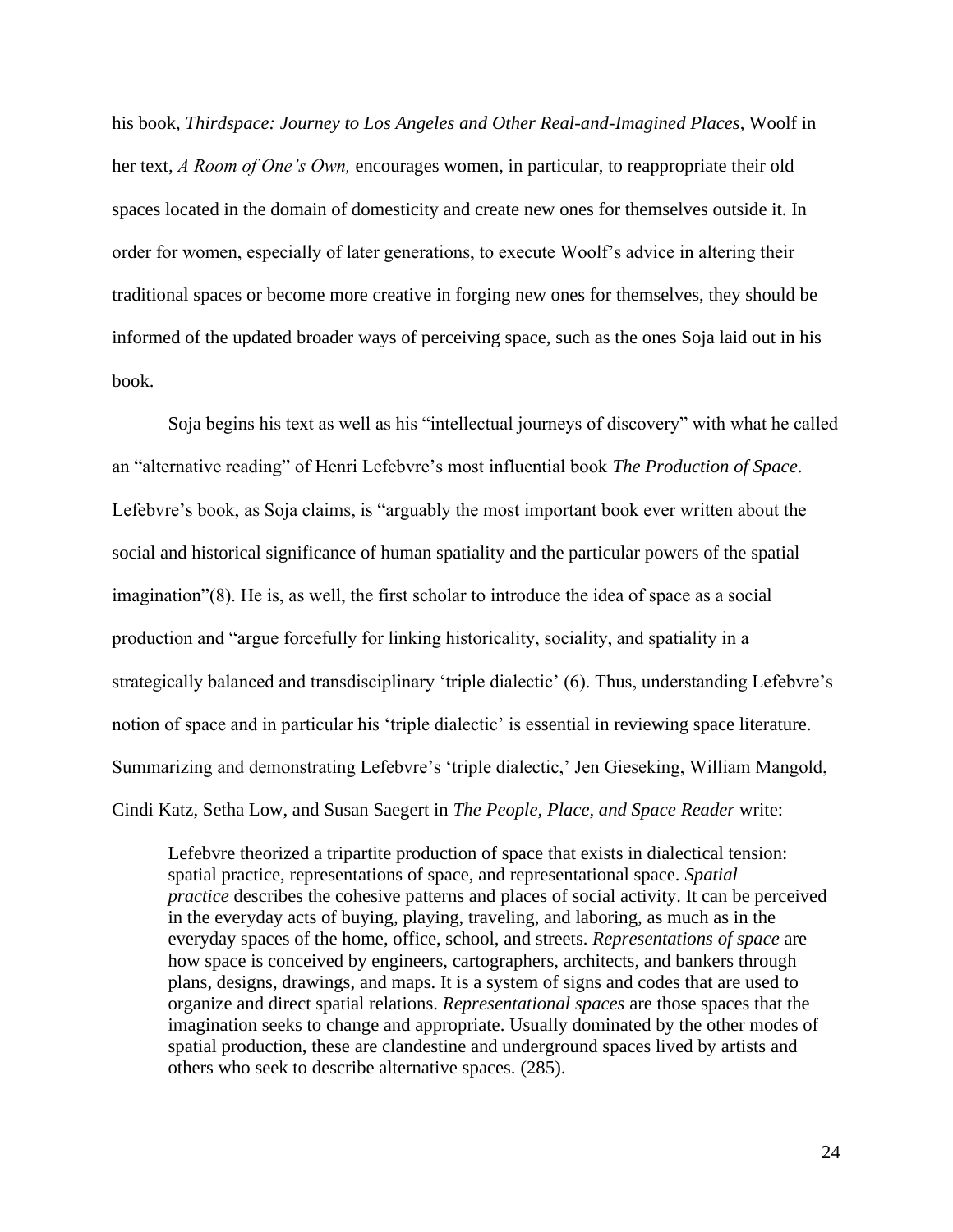Thus, if we are to apply Lefebvre's 'triple dialectic' to Woolf's bourgeois room or scientific laboratory, two private spaces she pointed to in her essay, we will probably place them under the category of 'representations of space.' Because even though these two spaces are supposed to be real physical sites that have their geographical dimensions, they were conceptualized sites in the case of Woolf's and her contemporary women writers, as they had never attended them or been a part of their reality. Both Woolf's envisioned room and scientific laboratory were examples of spaces that middle class women attempt to reappropriate or create for themselves in their endeavor to move beyond traditional spaces that hinder their creativity.

Lefebvre's social theory of space represented in his 'triple dialectic' has been adopted widely over the last century among scholars from different fields, as Soja indicates. However, they mostly tended to think of space as either a 'Firstspace' perspective—a term Soja uses for spatial practice—that is mainly based on real and perceived material forms of it or 'Secondspace' perspective — Soja's term for Lefebvre's representations of space—that is built on conceiving space in cognitive, imagined forms. What Lefebvre refers to as 'representational space' or 'lived space;' on the other hand, has been usually comprehended as a "combination" of 'Firstspace' perspective represented in its real perceived structures or 'Secondspace' perspective represented in its imagined, conceptualized forms (Soja 10).

At the end of the 1960s, new, creative modes of thinking about space have arose. Improving Lefebvre's spatial triad that involves thinking of social space as one of these three perspectives Firstspace, Secondspace, and lived space, Soja introduces the concept of spatial trialectics. It is "a product of a 'thirding' of the spatial imagination, the creation of another mode of thinking about space that draws upon the material and mental spaces of the traditional dualism but extends well beyond them in scope, substance, and meaning." Lefebvre's perspective of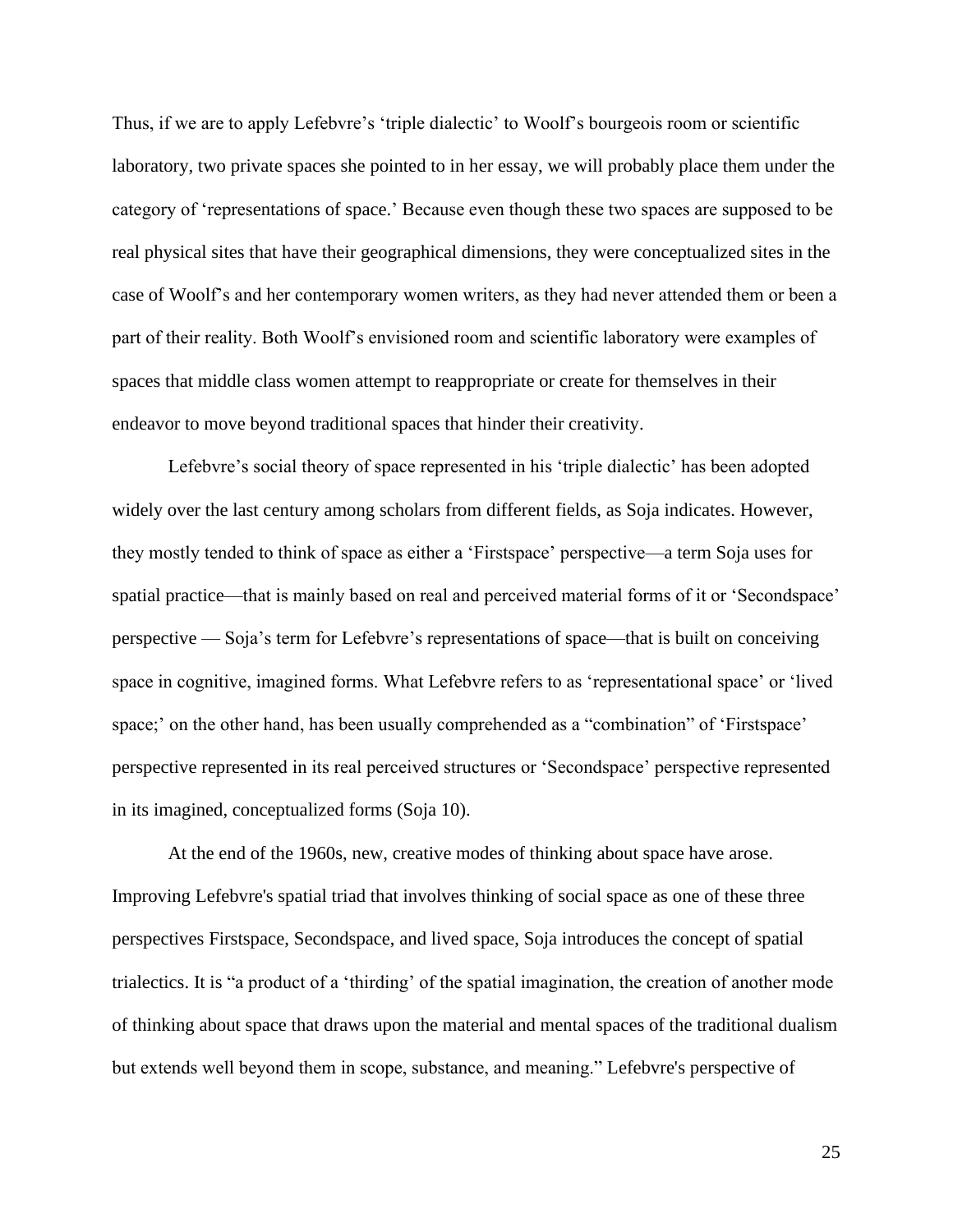representational space—what Soja identifies as lived space—is characterized by its lack of dogma; hence, Soja comes up with this creative term in an attempt to introduce people to a broader and more extended- but firmer and more stable- way of thinking about space that encompasses both real and imagined forms of space and *more* (11). It is important to note that there is no fixed definition for Soja's Thirdspace since it is "a purposefully tentative and flexible term that attempts to capture what is actually a constantly shifting and changing milieu of ideas, events, appearances, and meanings" (Soja 2). Based on that assumption, Thirdspace, as a concept, is open to varied interpretations and applications, which is a notion I built on and utilized when I fashioned my own definition of the term 'private spaces.'

Soja's Thirdspace, in short, can be perceived as real either because it is a site that has geographical dimensions and can be located on the map, or it can simply indicate a space that feels real to us because of "our actual experiences of space and place" (spatial imagination). Thirdspace is also a space that we conceptualize and imagine due to our previous experiences, whether these experiences are real, lived ones or conceived through the things we read or hear about. An example of this space is the space that is represented through art, including painting and literature. Lastly, Thirdspace can be both real and imagined and *more/also* and the words *more/also* in particular can mean varied things for different people, as Soja suggests. One possible interpretation of them is that Thirdspace is the space we assign a meaning and emotions to, and they change continually based on our lived experiences. The words *more/also* will always remain open for further exploration.

Through his journey of exploration and crystallization of Thirdspace, Soja examines the writings of a number of contemporary scholars and the notable feminist cultural critic and theorist bell hooks is one of them. bell hooks has been remarkably influenced by Lefebvre's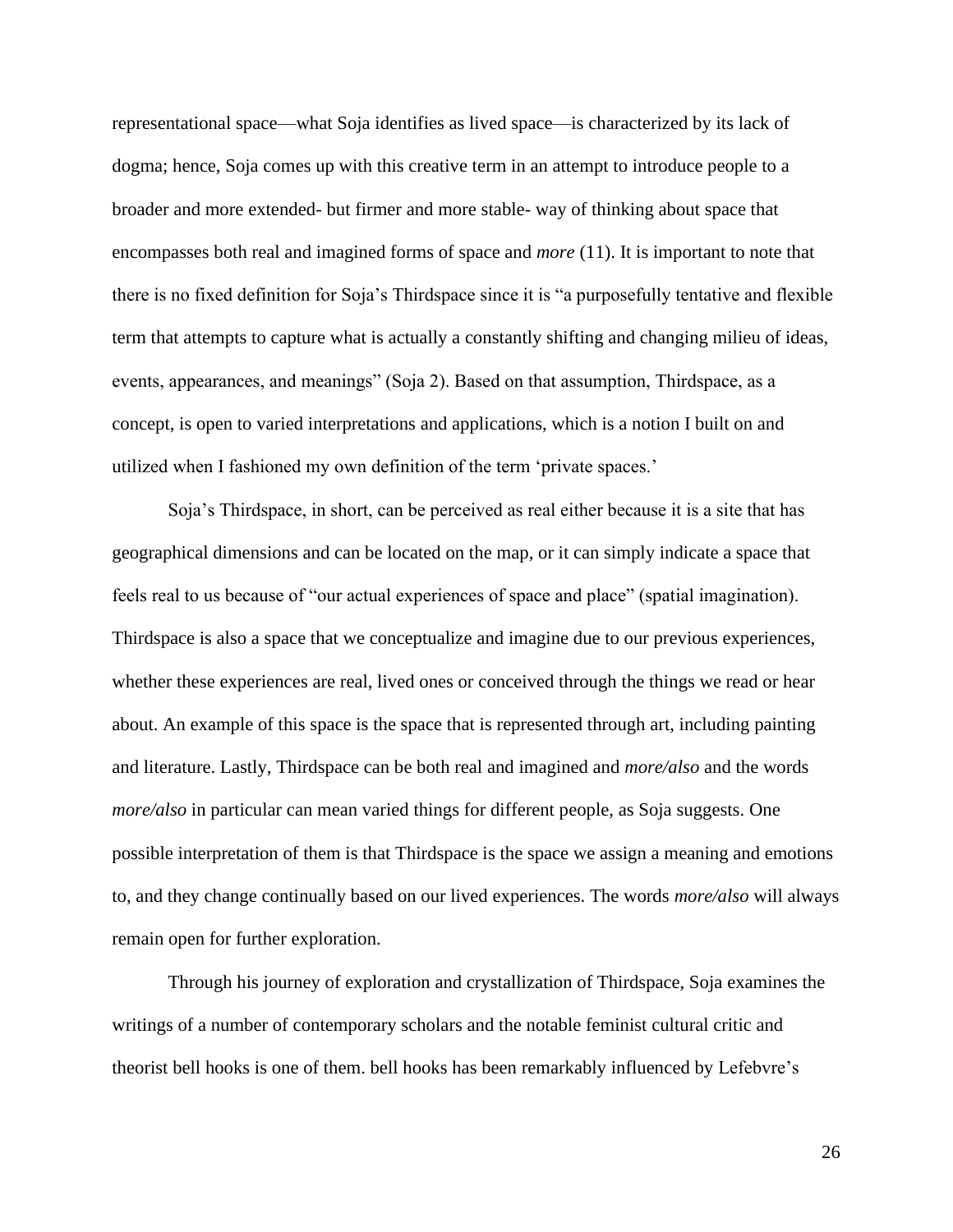social theory of space and has already taken the pathway to the Thirdspace that she refers to in her writings as the chosen marginality. Just like Soja and other critics, hooks "advances" and "reconceptualizes" Lefebvre's 'lived space' "through creative inquiries into the connected spatialities of race, class, and gender" (Soja 12). Since hooks lived experience of discrimination is different than that of black men who have the privilege of gender and white women who have the privilege of race according to the hierarchies of race, gender, and class, she forges a space for herself and other black women in her community as well as people of less privileged groups that she describes as a space of "radical openness" (hooks 206).

The idea of hooks' space of marginality is that those same 'lived spaces of representation' that have been used by the hegemonic power once as a site of oppression are "reconstructed" and "recomposed" by the counter-hegemonic power, represented by hooks and her fellows, as "potentially nurturing places of resistance, real-and- imagined, material-andmetaphorical meeting grounds for struggles over all forms of oppression, wherever they are found" (12). It is an open and free space where people of less privileged groups feel empowered and nurtured to resist the hegemony of other groups of social, political, and economic power. Yet, it does not exclude people and critics from other groups of society, it rather invites them to come together to exchange ideas and opinions. In these real and imagined spaces of marginality, people have the right to be different and diverse, and their "issues of race, class, and gender can be addressed simultaneously without privileging one over the other" (Soja 5). In hooks' space of marginality differences are celebrated and considered a force of strength and brilliance that opens wider possibilities for them to be creative and make a positive change. Making a positive change, or as hooks calls it "the process of re-vision," is "difficult yet necessary" (hooks 149). Even though hooks' space of marginality seems very promising, it is not always safe since it is a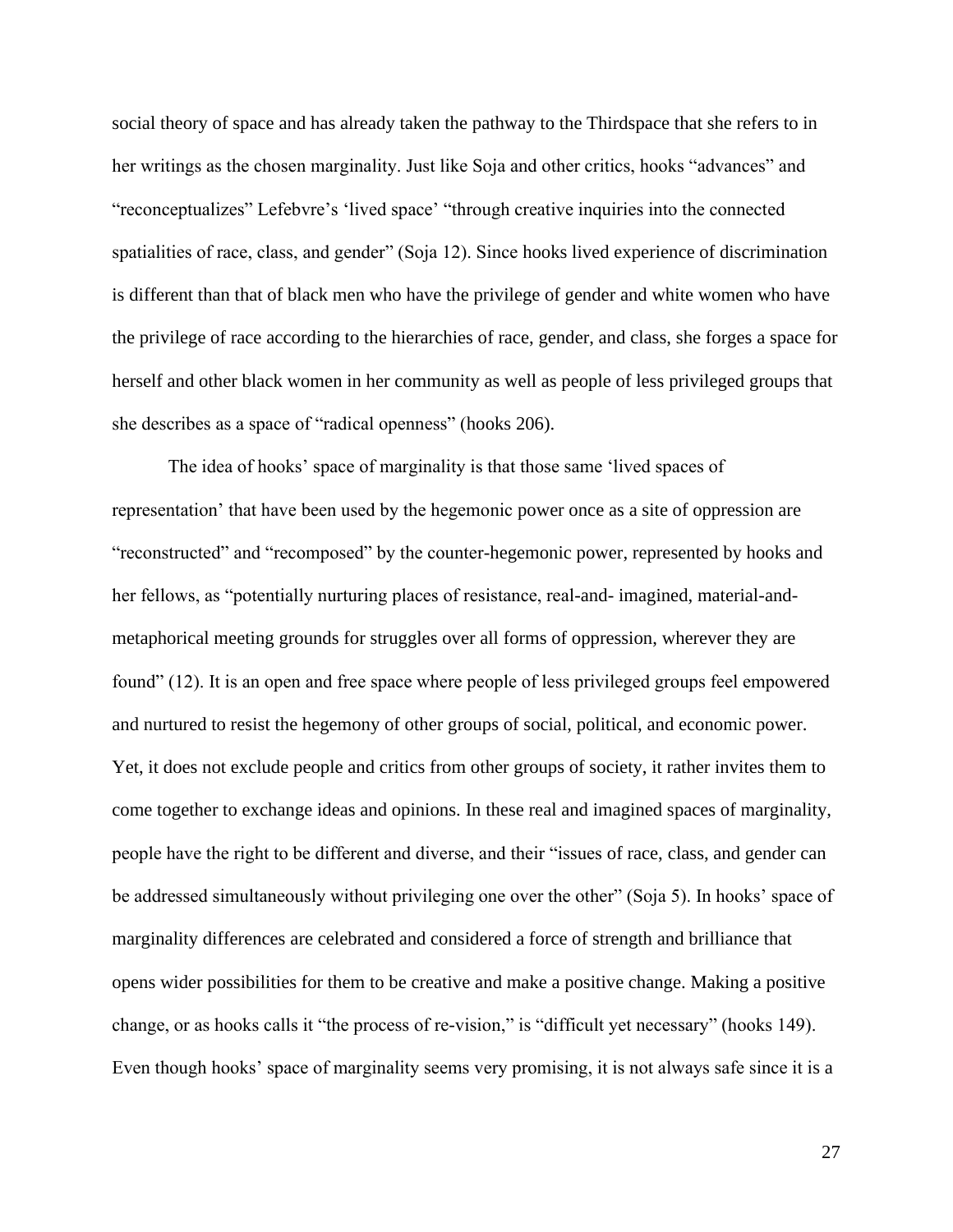strategic site that groups of less power exploit for resistance against oppressive, dominating ones to promote their sense of subjectivity.

There is an apparent difference between the marginality people choose for themselves as a central site for articulating their subjectivity and announcing their resistance and the one that is forced on them and determined by the hegemonic groups, as hooks indicates (Soja 98). Chosen marginality, which hooks advocates, usually empowers and boosts one's creativity whereas forced marginality hinders it and restrains it. A good example of the difference between these two types of marginality appears in Alice Walker's text, *The Color Purple*. Being marginalized and forced to live in an oppressive environment most of her life, Celie has grown up as a powerless and helpless child and young woman. However, after she establishes a strong sisterhood relationship with both Sofia and Shug, she learns how to shift her mentality and to look at this same repressing environment as well as other metaphorical and non-metaphorical spaces around her as sites for resistance, radical possibility, and empowerment. When she consciously takes the decision to stay in her husband's house with the intention of taking it as an initial strategic site for resisting oppression and making a positive change, her voice is finally heard, and her life conditions start to improve.

As this section shows, scholars have distinct ideas and perspectives about 'space.' Lefebvre thinks of space as one of the following three terms of his triple dialectic: spatial practice, representations of space, and representational space (lived space). Soja, on the other hand, thinks of Third space as real and imagined spaces and *more.* Lastly, hooks thinks of her space of marginality as mainly a site of resistance and making a positive change. The spaces I discuss in this dissertation and refer to also as 'private spaces' are sometimes a part of Lefebvre's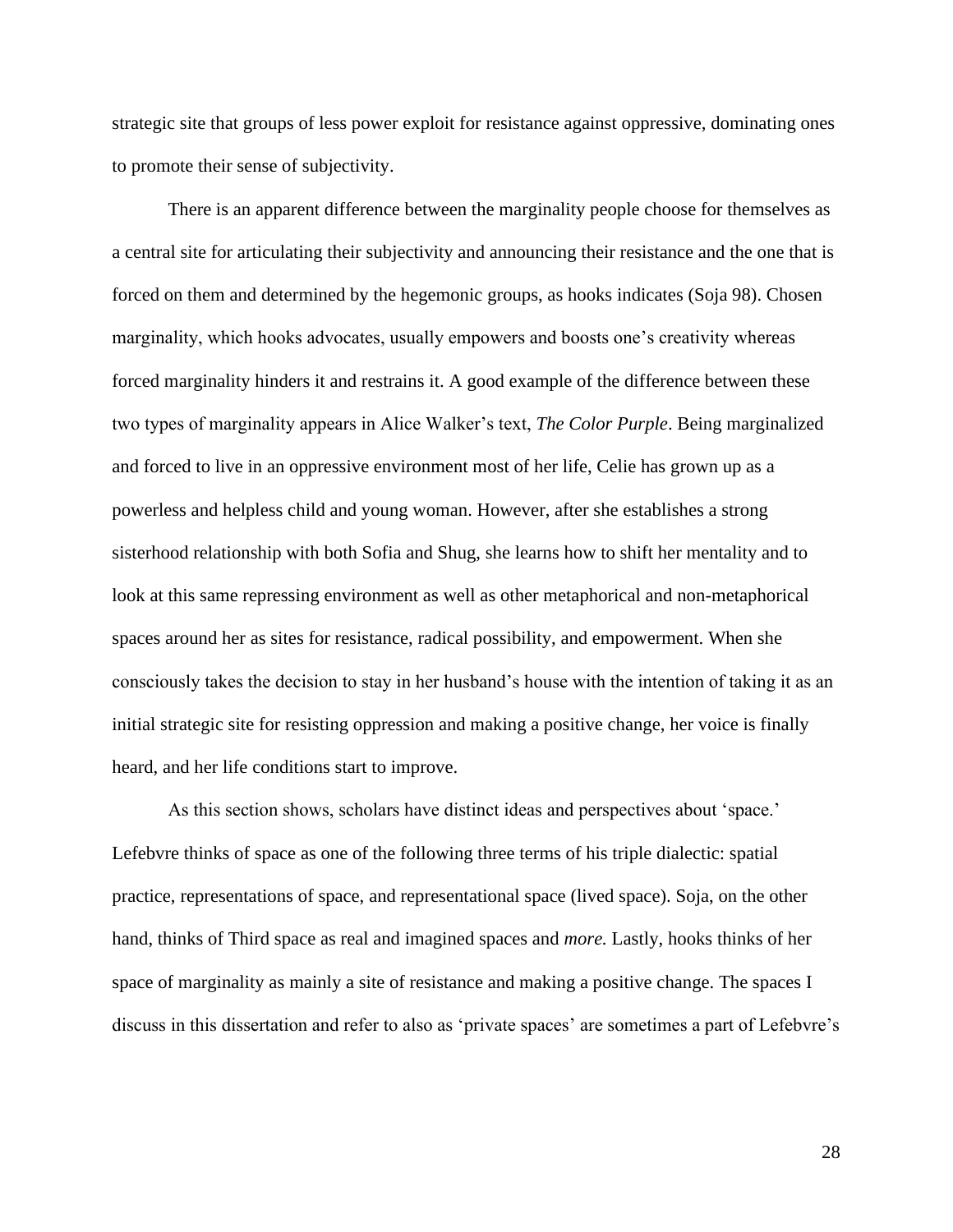previously discussed triple dialectic. They seem, at other times, to be more on the side of Soja's Third space or bell hooks' space of marginality.

Being influenced by the previously reviewed literature of 'space' as well as Westin's definition of 'privacy,' I have fashioned a definition that is customized to suit the meaning of 'private spaces' I am trying to communicate in my analysis of the four contemporary texts. Thus, 'private spaces' in this project are: physical, psychological, or metaphorical, real and imagined sites that are empowering, nurturing, healing, supporting, liberating for women. These are spaces in which they have the chance to resist their oppression, sustain their subjectivity, express their creativity, and explore their potential as human beings in a state of solitude or small- or largegroup intimacy. These sites can be conventional or newly invented.

As this definition indicates, these private spaces are unique sites that enable women to improve their lives and the lives of other women and express their real identities and suppressed talents. My notion of private spaces in this project, as I perceive it, is broader than Lefebvre's space as well as hooks' one, as the former mostly thinks of space as either real or imagined whereas the latter seems to be more on the metaphoric side of space and is mainly found to confront racial and masculine hegemony and make promising changes in the life of oppressed people. My idea of space and private spaces is also narrower than Soja's one, as his space is open and encompasses all other spaces while the 'private spaces' I discuss here are (modified) for women and their needs only.

Lastly, before moving to the next section, one more idea need to be highlighted. A common pattern arises when the female literary characters in the four analyzed texts take advantage of their private spaces and start their journeys toward personal and artistic growth.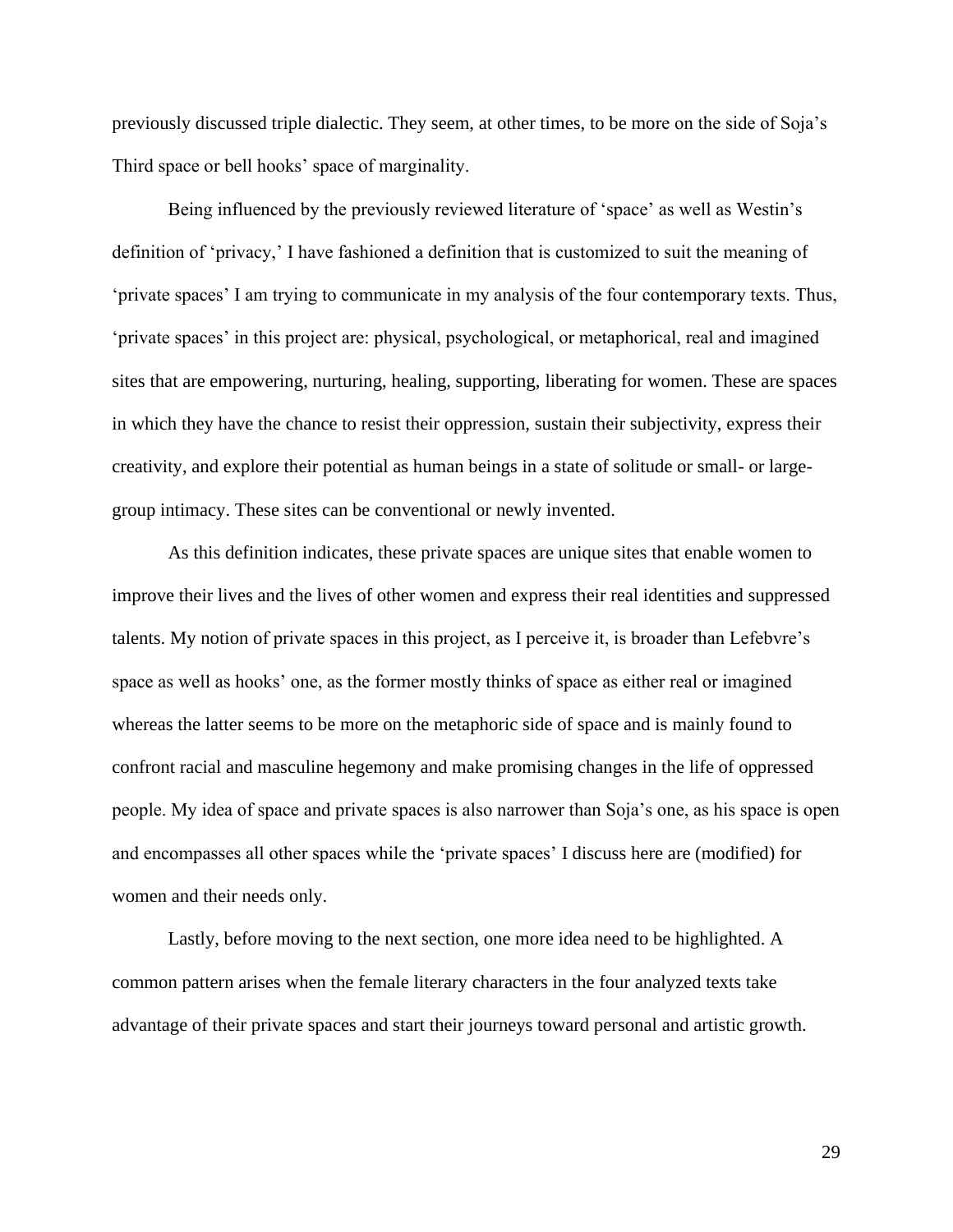Each protagonist gets first empowered and then has her creativity unleashed. A strong correlation between empowerment and creativity manifests in the case of each female character in each text.

#### **Research Questions and Methodology**

As the early section of this thesis reveals, there is a divergence between Woolf's ideal room necessary for creating art and those of many contemporary feminist critics such as Walker, Cofer, and Anzaldua. However, it seems that very few scholars have offered a way to mediate between Woolf's vision of a private space and those of the other contemporary scholars when they suggest a reconstruction of her room. Also, almost no scholar has directly answered Alice Walker's question: if having a space of one's own is a fundamental condition for unleashing women's creativity and power, then how were poor or slave women able to exercise creativity at all? Further, even though many scholars have sought to investigate how Woolf's original theory has been reflected in modernist literary works, very few people have examined how Woolf's enlarged vision of a private space are reflected in the works I am discussing in this dissertation. The tension between Woolf's vision of ideal rooms promoting female artists' creativity and those of other women writers has motivated me to investigate how 'private spaces' have been perceived by some women writers from different eras, races, and classes; under what conditions they wrote; and how is the idea that a woman must have a room in which to practice her art portrayed in their literature? The debate about the relationship between private spaces and women's creativity encouraged me to study how significant it is for fictional female figures to have spaces of their own in order to be empowered and creative, and hopefully to provide a direct answer to Walker's neglected question by analyzing and comparing four novels by four different female authors.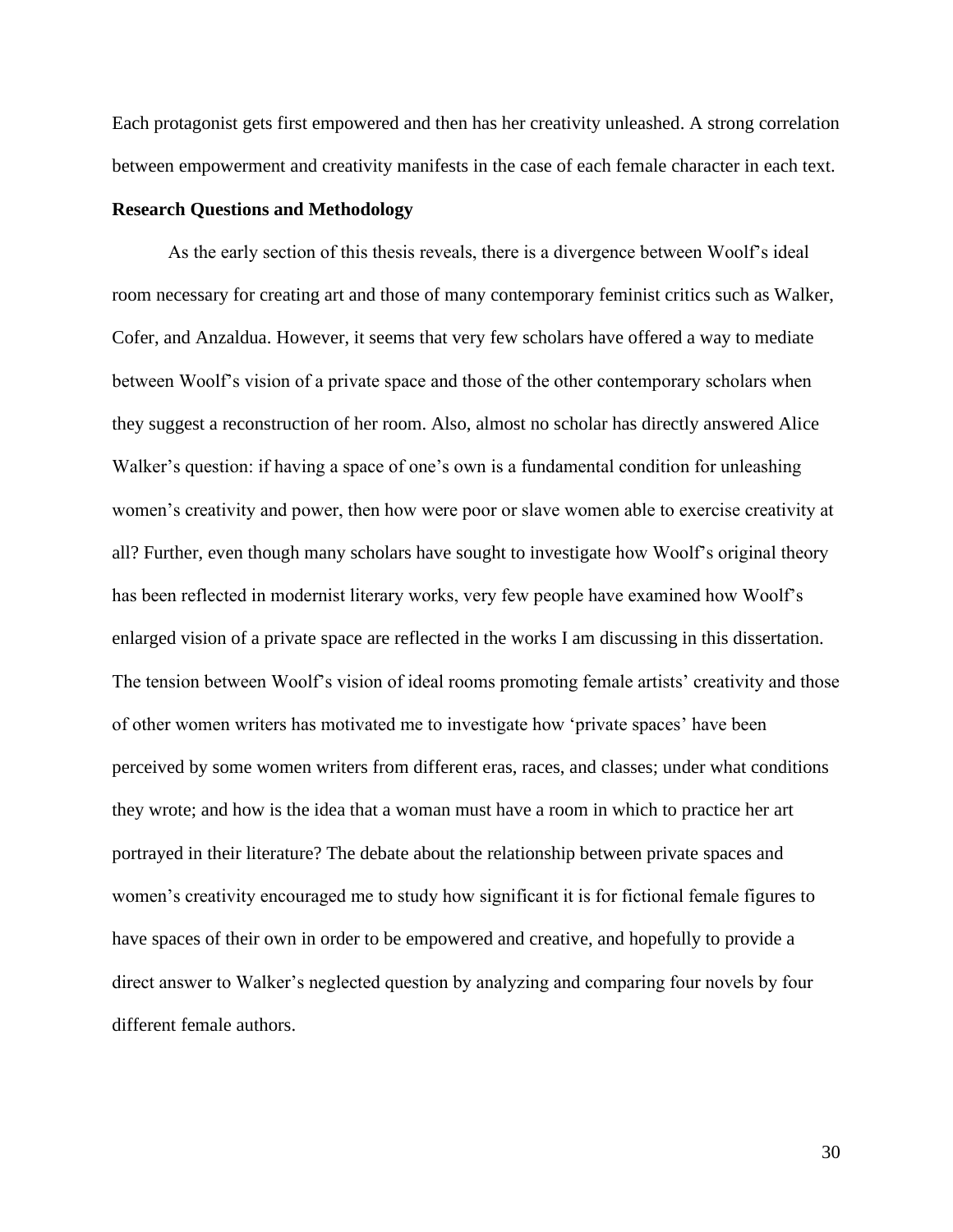This thesis seeks to examine the following research questions: What is the relation between Woolf's room with a lock on the door and Cofer's or Anzaldua's "room" which is actually the kitchen table or the bus or the welfare line? Are they contradicting her, saying a physical room with a door you can lock is not necessary? Even if they are disagreeing with her, do Woolf and her critics have anything in common in their views? How has Woolf's room, or an expanded vision of private spaces, been reflected in Kate Chopin's *The Awakening*, Willa Cather's *O' Pioneers*, Gayl Jones's *Corregidora*, and Alice Walker's *The Color Purpl?* What does this literature say about how significant it is for women to have rooms of their own or private spaces in order to be empowered and creative?

For the purposes of this research, I chose to discuss these novels because they have many themes in common: women's empowerment, gender inequality, the gendered division of labor, patriarchy and women's oppression. In addition, the female protagonists in these works are all empowered female artists. Moreover, for all the female characters, Alexandra (*O' Pioneers*), Ursa (*Corregidora*), Edna (*The Awakening*), and Celie (*The Color Purple*), access to varied types of private spaces at different points in their lives plays a significant role in strengthening their personalities and releasing the artist within them. The previous research questions will be answered by examining the four indicated literary texts from a feminist perspective. I will attempt a close reading of the female characters' ways of utilizing their private spaces as a condition for boosting their real, powerful and creative personalities.

Each one of these female characters has a different kind of artistry. In *O Pioneers*, Alexandra is an artist in the way she succeeds in manging the farm and increasing its productivity and transforming the wild prairies into beautiful gardens. She is visionary, creative, and imaginative, which are traits that artists have and she uses her land as a medium to express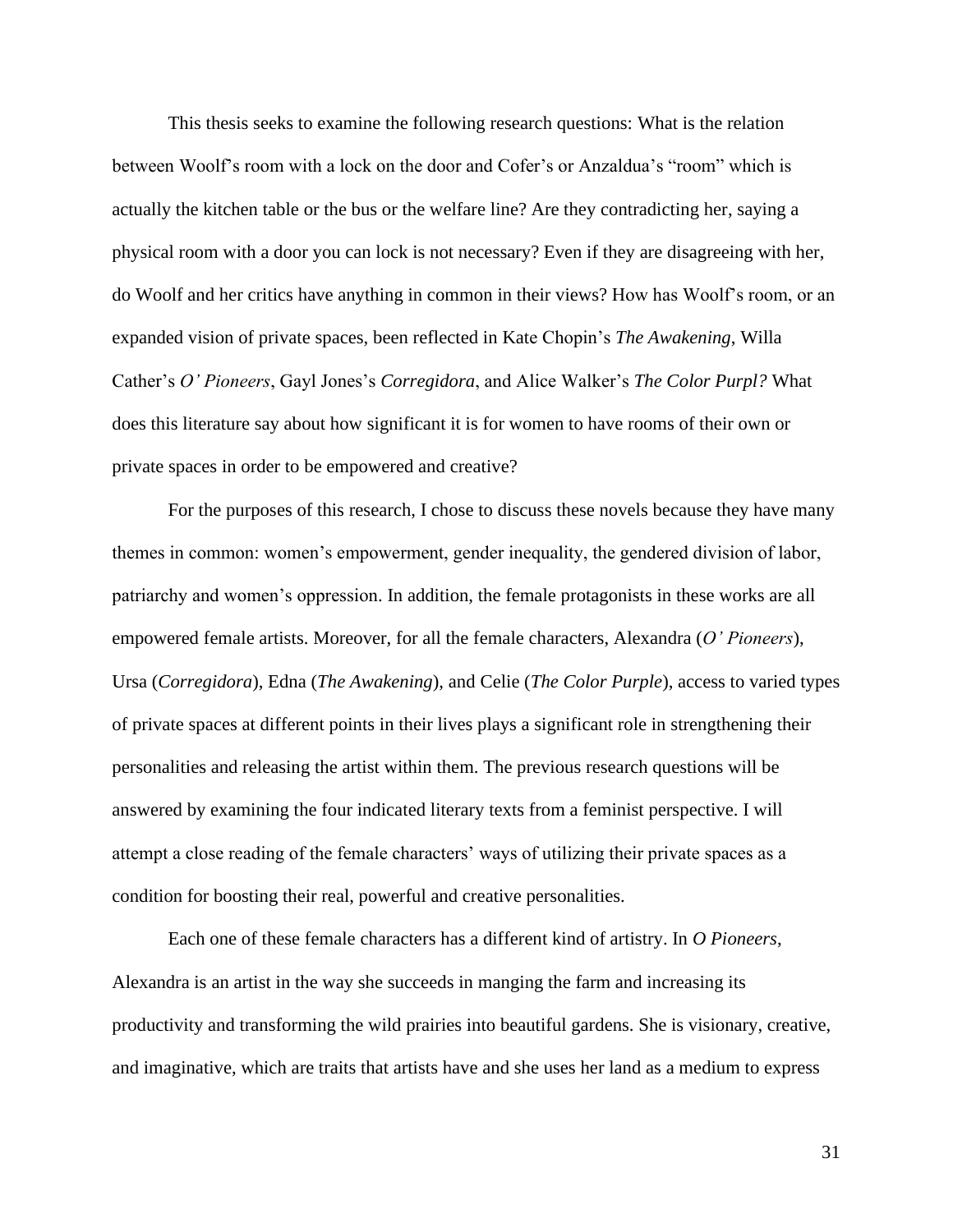her art. In *The Awakening*, Edna is a talented painter; however, her creativity not only shows in her attempt to express herself through the art of painting, but it also appears in the quest to find her real, unconventional identity and to live as an untraditional woman in a very traditional society, and the opportunity to experience musical sublimity that not every fond listener to music can have. In *The Color Purple*, Celie's artistry manifests in her ability to design perfect pants of different sizes and models. As a creative and a talented pant designer, Celie spends a lot of time dreaming about and imagining the designs she plans on making. Her pants are unique not only in the way they are customized to fit people's bodies, but also their personalities. Lastly, in *Corregidora*, Ursa is a blues singer who creatively uses her music as a space for healing and documenting the history of abuse that she and her female ancestors have gone through from a new perspective, a perspective of powerful women.

This introduction presented an overall demonstration of the scope of the dissertation where I briefly illustrated the main ideas and discussed at length *A Room of One's Own* as well as some of the works that responded to that essay. In addition, this section reviewed some literature about 'privacy' and 'space' and provided definitions of these important terms. In each of the next four chapters, I provide a brief discussion of what the authors of the novels have said about what women require in order to write or create art, and what they or their biographers have said about their own access to private spaces in which to produce their own work, followed by an in-depth analysis of the authors' texts. It is important to note that even though in this project I explore private spaces in both the lives of the authors and their female fictional characters, I am mainly more concerned with investigating these spaces in the lives of the latter: how the varied forms of private spaces appear in the literary texts, and how they have been exploited by the main female characters and used as boosters for their creativity. The conclusion attempts to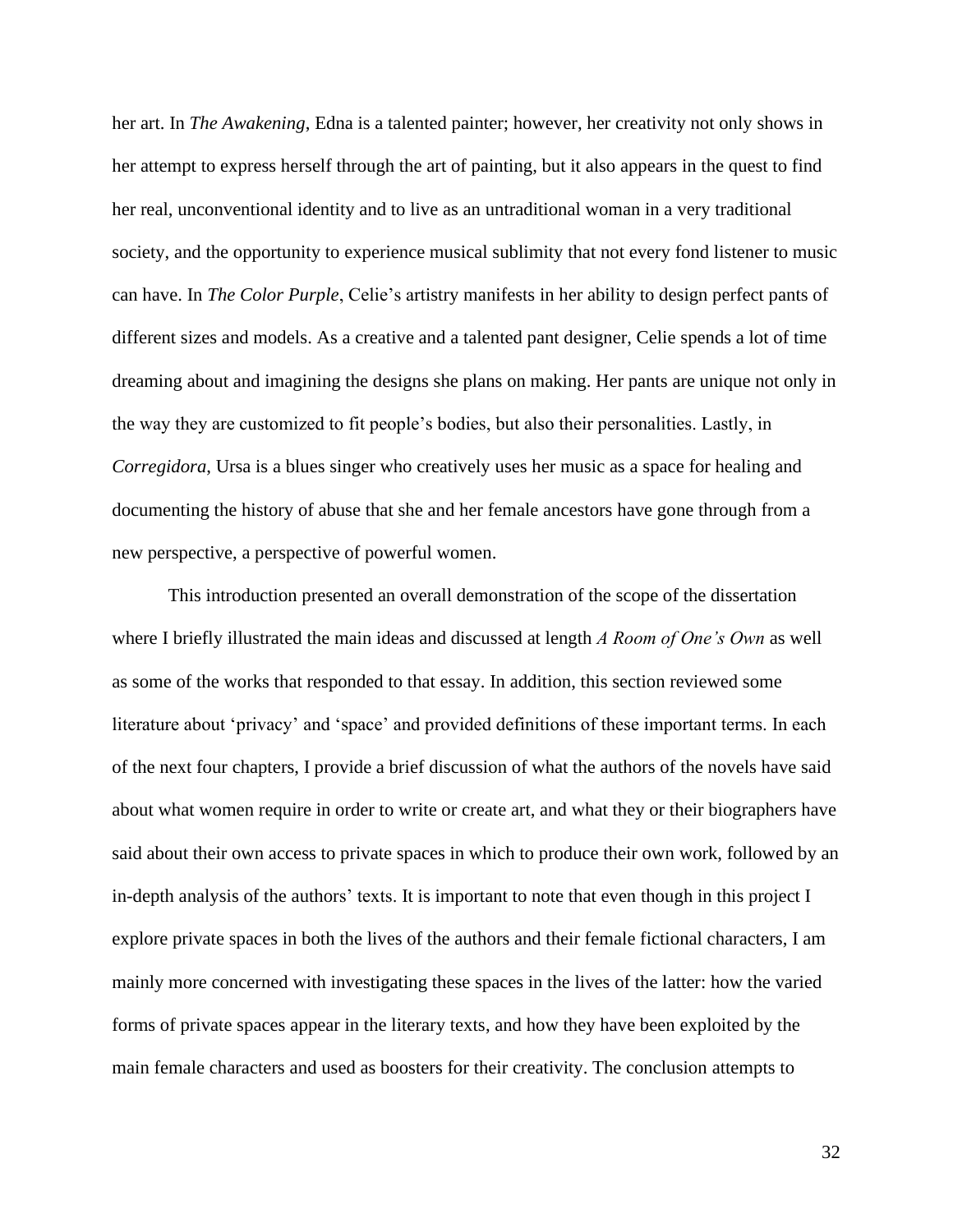answer Walker's question: if having a space of one's own is a fundamental condition for unleashing women's creativity and power, then how were poor or slave women able to exercise creativity at all? How could a slave woman such as Phillis Wheatley, who "owned not even herself," write great poems? In addition, it discusses the significance of expanding Woolf's vision of private spaces and the implications of this expansion for all female artists.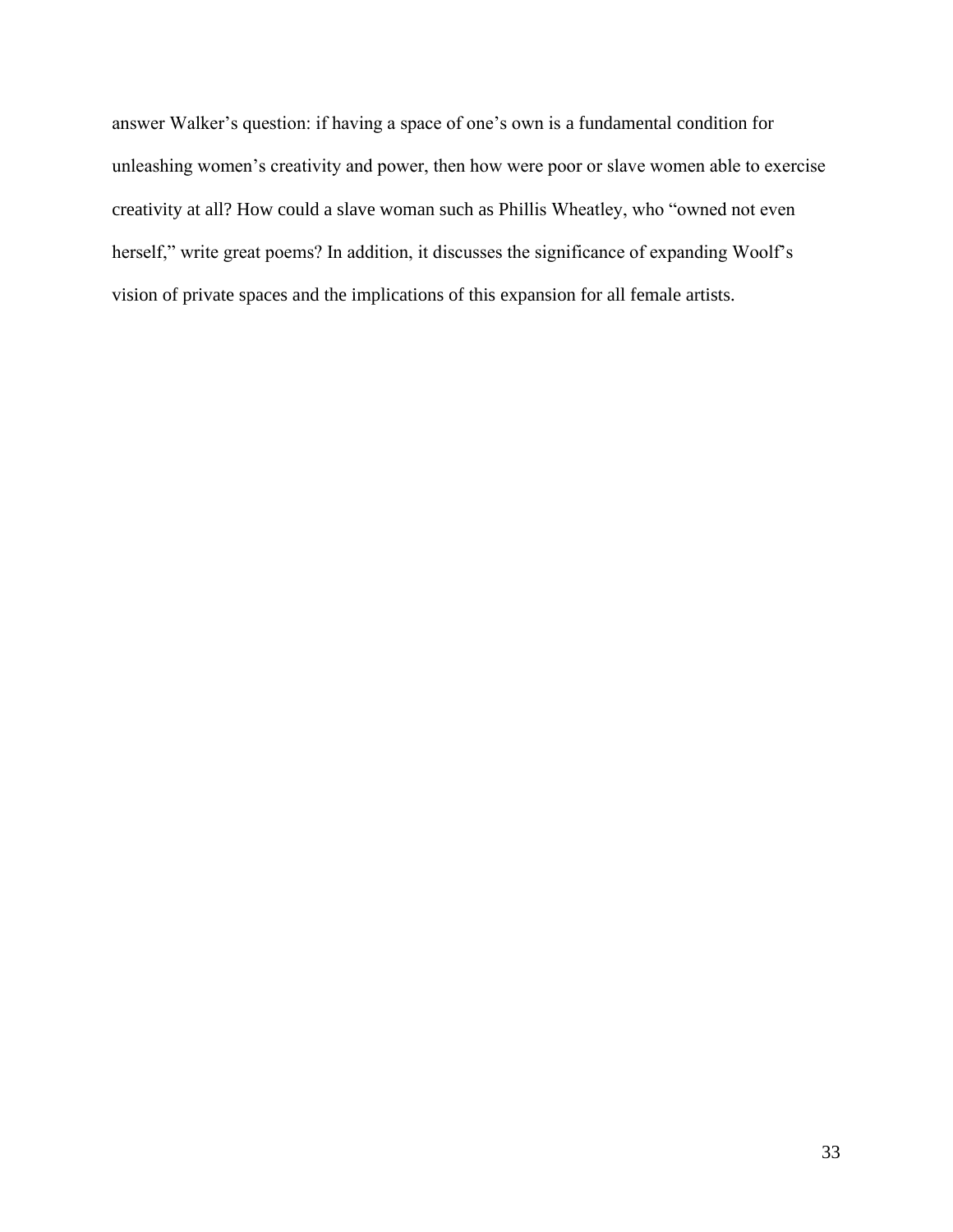#### **Private Spaces and Alexandra's Pioneering Spirit in** *O Pioneers!*

The idea of utilizing private spaces to enhance women's creativity is of great importance in the life of the writer Willa Cather as well as that of her fictional character, Alexandra, in the novel *O Pioneers!*. To unleash and release their own creativities, Cather and Alexandra exploited varied kinds of private spaces that were available to them and compatible with their life situations and needs. The metaphorical space of emotionally supportive people and the physical space of retreating to the prairies of Nebraska are examples of two kinds of private spaces that positively influence both Cather's and Alexandra's creativity. This chapter will start with an attempt to investigate the main private spaces that Cather could exploit or create for herself during her life to enable her to develop her talent of creative literary writing. A close reading of Cather's biography tells us how physical spaces such as the open prairies of Nebraska and locked rooms and attics as well as supportive spaces like strong friendships all helped Cather to grow as an individual and artist. After examining the private spaces necessary for creating art in the life of Cather, the argument will shift to examining those same private spaces as well as different ones in the life of the female protagonist in O *Pioneers!*. As this chapter will reveal, private spaces such as the emotionally supportive spaces of Alexandra's relationship with her father and Carl, and her unique bond with her land, as well as the physical and psychological space of Alexandra's solitude on her land have all helped her to thrive and prosper as an artist and female pioneer.

Alexandra is perceived and referred to as an artist in many places in this chapter, and it is important to explain why I see her as an artist and what her medium is before moving further. Alexandra is thought of as an artist because she is visionary, creative, and imaginative, which are traits that artists have. She uses her land as a medium to express her art. Her artistry manifests in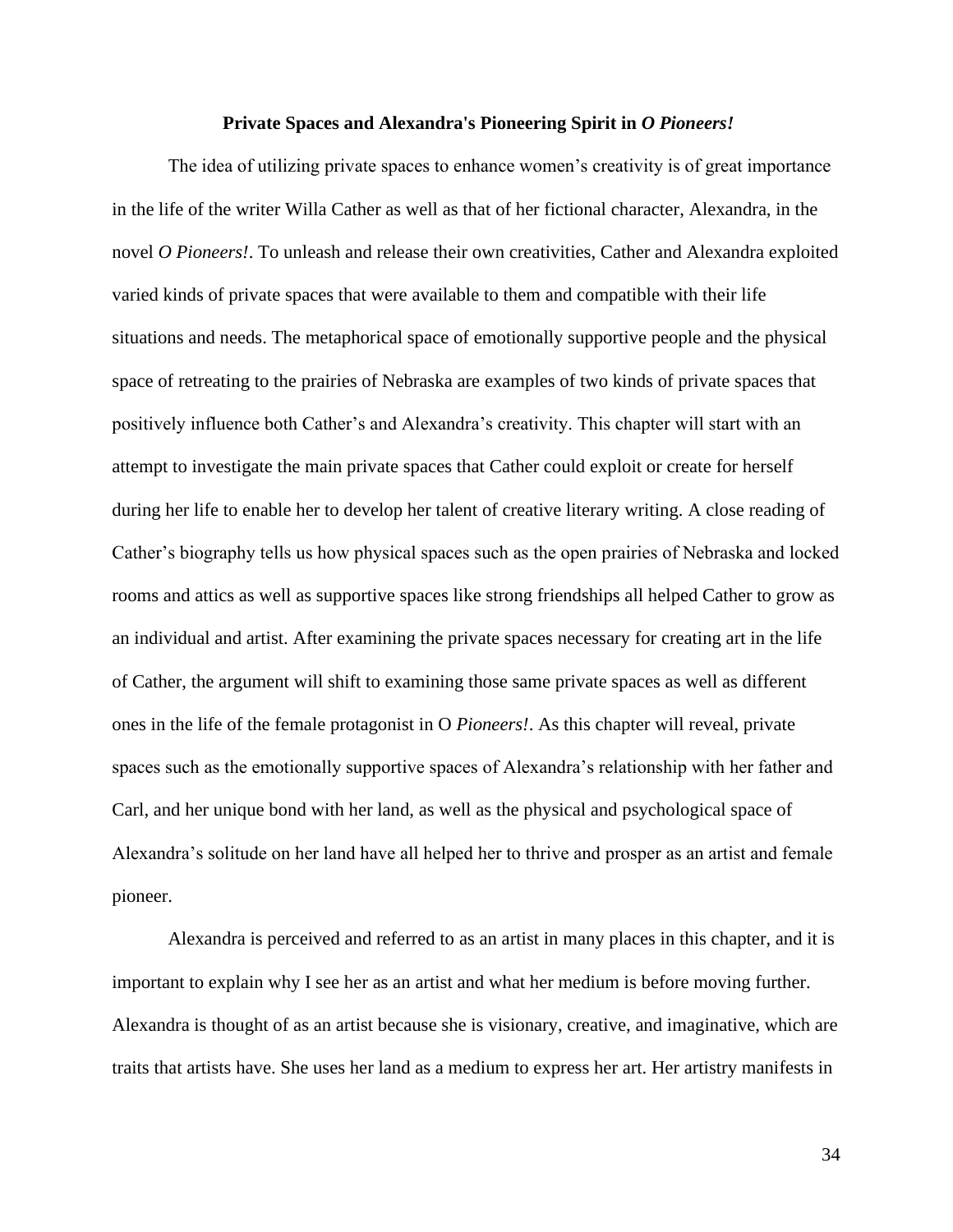the way she daydreams about the projects she conducts in her farm, has the courage to experiment with new ideas, challenges her society and herself, succeeds in manging the farm and increasing its productivity, and transforms the wild prairies into beautiful gardens. The varied private spaces that will be discussed later in this chapter allow her to envision the future, new ways to make the land productive and beautiful and enable her to release these aspects of her artistry.

# **Privacy and Willa Cather's Creativity**

Throughout Willa Cather's life, various private spaces played a significant role in boosting her creativity, whether those spaces were physical, locked rooms that conformed to Virginia Woolf's vision of private spaces or more open, untraditional ones in accordance with the vision of the contemporary feminist scholars discussed in the first chapter. Other emotional, supportive, and inspiring private spaces, such as the space of her intimate relationships with a number of female friends and the space of her literary collaboration with other female writers such as Sarah Orne Jewett, also played a role in supporting her writing creativity.

The Nebraska prairie is the first kind of space that influenced Cather's creative imagination. The Cather family moved to Nebraska when Willa, their oldest daughter, was only nine years old. Adapting to the wild land and the new life was not easy for the family and it was hardest for Willa and her mother. She felt as if the open prairie of Nebraska was threatening to her defined personality, causing her to lose herself in its vastness; she first perceived it as a "kind of erasure of personality" (Woodress 36). In this new place and among its population, she no longer knew who she really was and what she truly wanted.

A few months later, however, this same land Cather had initially feared and hated had become a source of liberation and inspiration for her. Indulging in solo activities in this place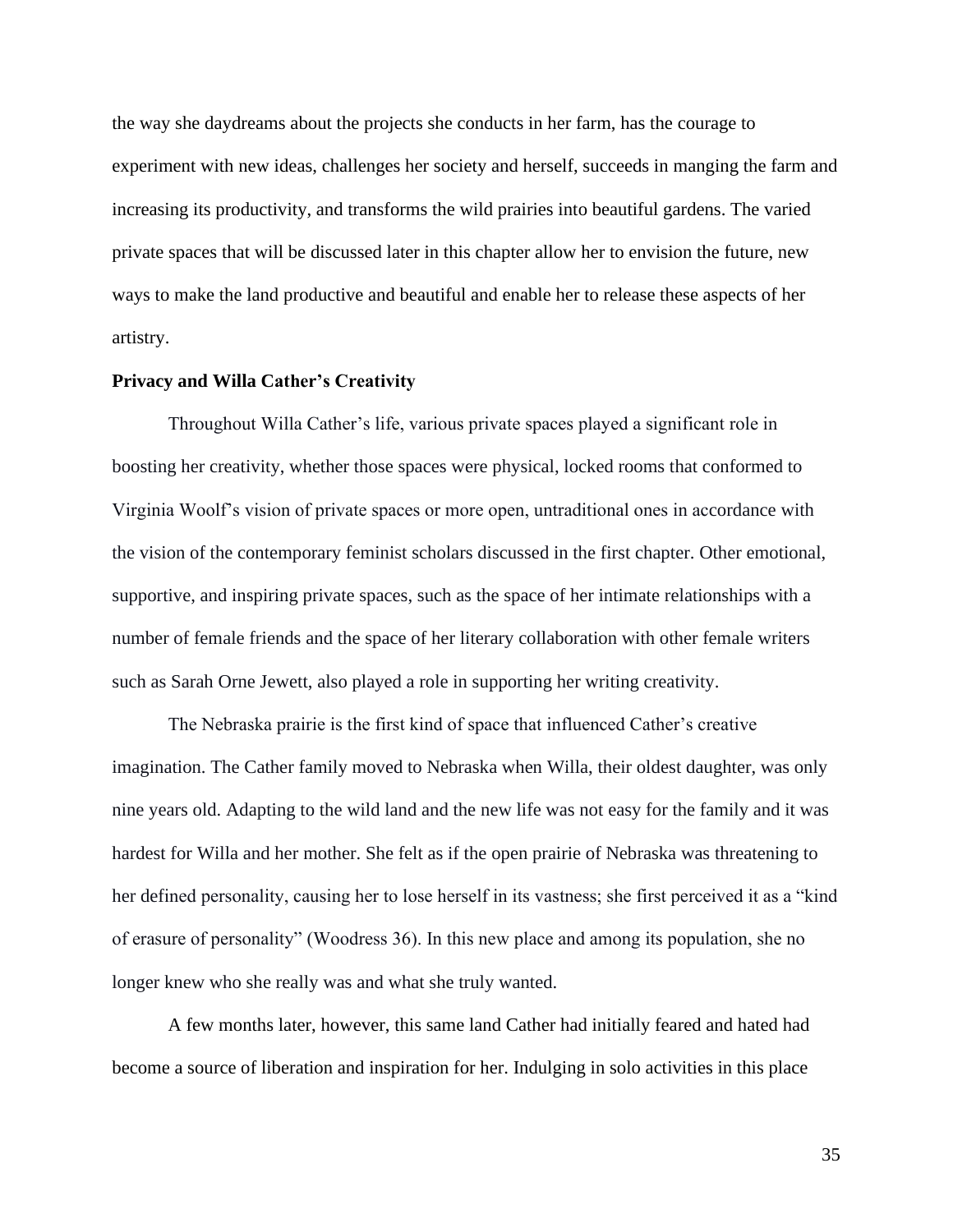such as walking or wandering across the boundless land gave her the chance to enjoy uninterrupted physical and mental privacy in which her real feelings and ideas about life and people started to form. Besides, her long sitting on the plains contemplating the crops, the harvest, the farms, and the surrounding neighborhood supplied her with countless precious memories and with the writing material for several of her best novels: *O Pioneers!, My Antonia*, and *The Song of the Lark*. She describes this feeling in *O Pioneers!:*

There are few scenes more gratifying than a spring plowing in that country, where the furrows of a single field often lie a mile in length, and the brown earth, with such a strong, clean smell, and such a power of growth and fertility in it, yields itself eagerly to the plow; rolls away from the shear, not even dimming the brightness of the metal, with a soft, deep sigh of happiness. The wheat cutting sometimes goes on all night as well as all day, and in good seasons there are scarcely men and horses enough to do the harvesting. The grain is so heavy that it bends toward the blade and cuts like velvet. (25).

As this passage shows, Cather has turned her early memories of the Nebraska prairies into vivid images in *O Pioneers!* The nature of Nebraska and its landscapes, the people and their hard work in the wild land, and the fields and their crops are all elaborately described in that work. Perhaps Cather's solitary existence in this open space inspired her creativity more than locked rooms could have. The new land worked as a private space for Cather because her days there, especially early ones, were always lonely. In one of her interviews, Cather describes the prairie of Nebraska and her early days there:

this country was mostly wild pasture and as naked as the back of your hand. I was little and homesick and lonely, and my mother was homesick, and nobody paid any attention to us. So, the country and I had it out together and by the end of the first autumn, that shaggy grass country had gripped me with a passion I have never been able to shake. (Cather 32)

In this quote, Cather highlights the fact that she was "lonely," which means that she had no company, no close friends to talk to or spend time with, particularly during the first autumn season her family and she were there. Pairing the word "lonely" with the word "homesick" gives the impression that this kind of loneliness and imposed privacy has been unwelcome. However,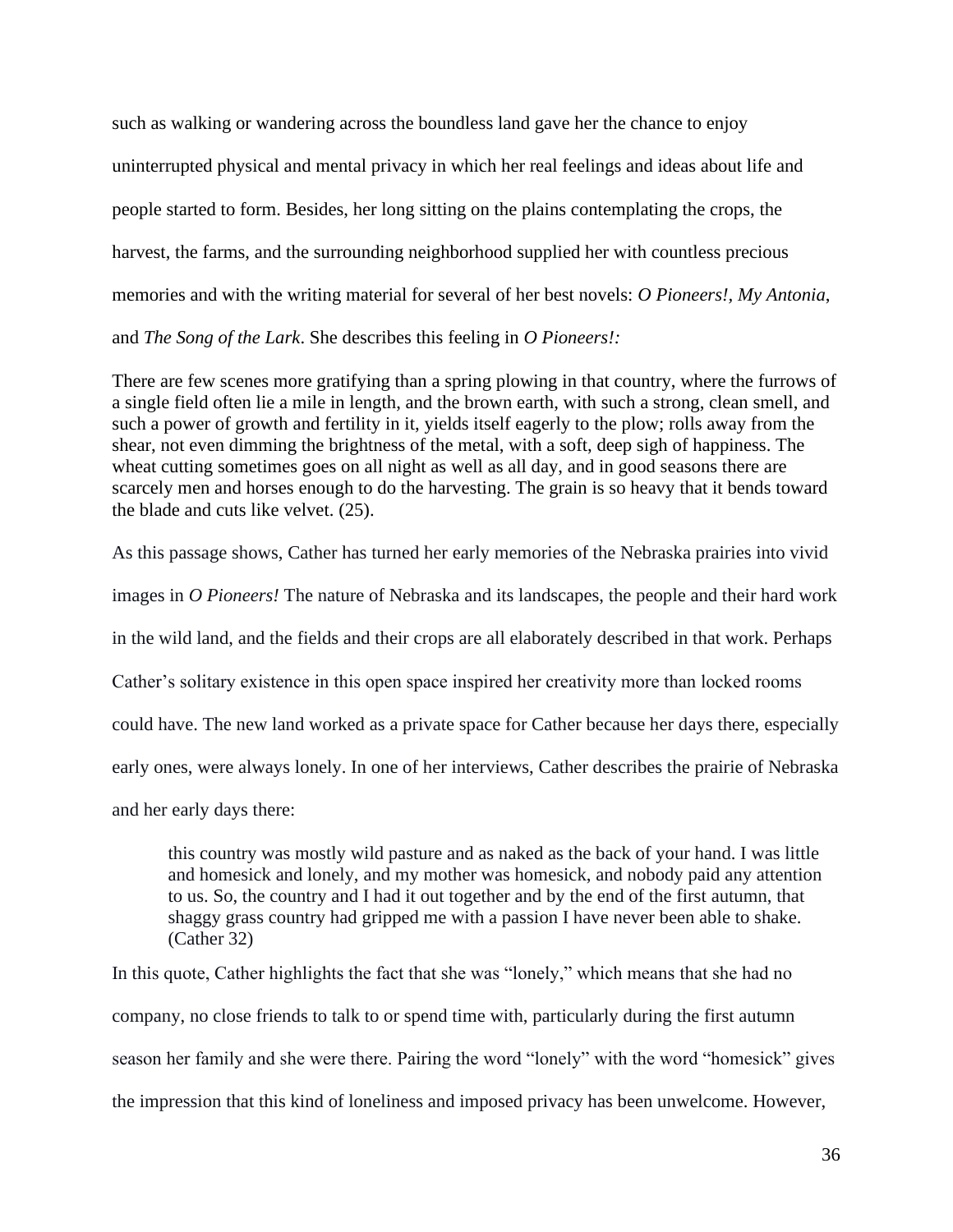Cather learned to enjoy and appreciate them when she established a strong relationship with the land and noticed their positive effect on her creative mind.

In contrast to the open space of Nebraska, closed physical spaces such as locked rooms and attics also played a crucial role in nourishing Cather's creativity. As Willa, the oldest child and daughter in the Cather family, got older and her need for privacy increased, the family set aside a new space for her in their house in Red Cloud: "an ell-shaped gable wing of the main attic was partitioned off to give her a private room" (Woodress 47). Cather was quite fond of her new space and to make it more convenient and luxurious, earned her own money to plaster the walls and get a pretty wallpaper. This attic in Red Cloud was the first locked place that Cather had had in her life, and it instantly became her own retreat: the place where she spent long hours reading, studying, and writing undisturbed. From that moment on, Cather's appreciation for privacy had manifested.

Cather's desire for privacy grew throughout her college years and beyond. She established her career as a writer in college. Studying for college and writing for magazines as a freelancer demanded a considerable amount of solitude, dedication, and concentration, which would not have been possible if she had not had a space of her own. A few years after her graduation, Cather was invited by her friend Isabelle to live with the McClung family. Cather shared a bedroom that overlooked the beautiful garden with Isabelle, but "for her writing an attic sewing room was transformed into a study where Cather, far from the bustle on the lower floors, could enjoy the solitude on which creativity thrives" (Gerber 40). Having a luxurious, isolated space to work in allowed Cather to devote herself to her writing and to carve her way as a professional writer. By working consistently at least five days a week, Cather started to feel more satisfied with her work, which meant that her hard work in her retreat in the attic had paid off.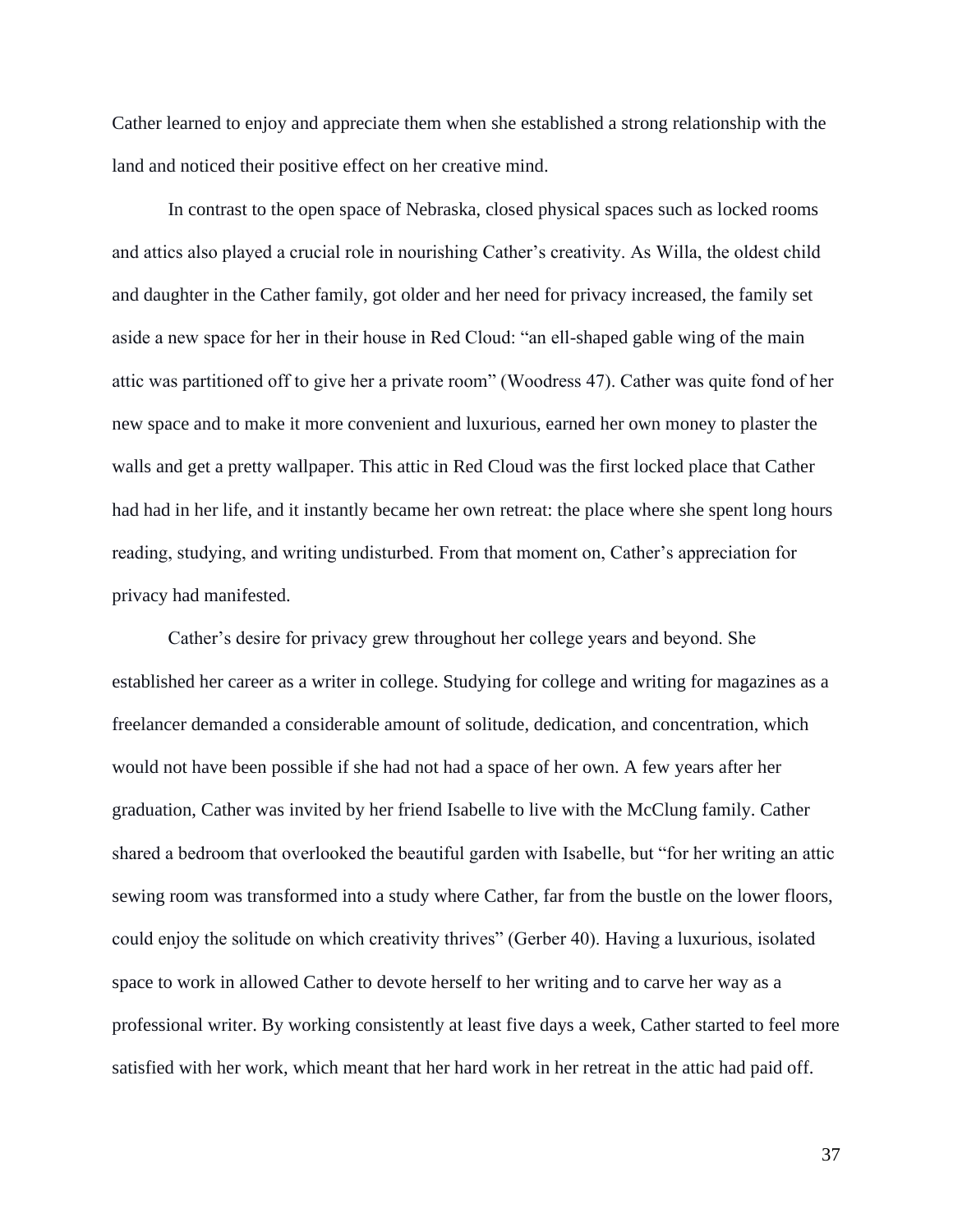Among other physical locked rooms, the attics were some of Cather's favorites; she was "fond" of them (Homestead 435). Because the attics are located on a separate floor, the top floor, they are quiet, isolated, and sometimes large. Their features allow artists to indulge in the creative act undisturbed by family members, guests, or maids. Like other lockable rooms, attics prevent communication with other people- to some extent- when it is unwelcome; they also allow it when it is needed, as artists, including writers, sometimes need to break their solitude in a quest for inspiration, rest, etc. Furthermore, attics fit into Woolf's vision of new private spaces, as these spaces are untraditional and were not commonly assigned to women in the 19th century.

By the time Cather's career as a writer had prospered, her choices for privacy and solitude went beyond what they had before; her quest for them became more inventive to support her artistic creativity. To illustrate, when Cather sought inspiration or new creative ideas, she did not restrict herself to physical rooms with walls and locks on the doors such as sewing rooms, attics, and studies. Rather, she would walk long distances, ride horses, sail on boats, and explore deserts and other new places. "Travel became an integral part of Cather's creative cycle" (Homestead 411). Her attempts usually succeeded, and she returned from these trips "with such a head full of stories that she was dreaming about them" (Woodress 11). Even though Willa Cather and Virginia Woolf lived in the same era, Cather's idea of the private spaces necessary for creating art seems to have been more progressive than Woolf's. Cather does agree with Woolf on the importance of having a space of one's own as a condition and pre-condition for creating art. She also seems to believe that as long as the spaces are inspiring, nurturing for one's creativity, and not interrupting the process of producing art, regardless of whether they are locked rooms or open spaces, they fall under the category of the private spaces necessary for creating art.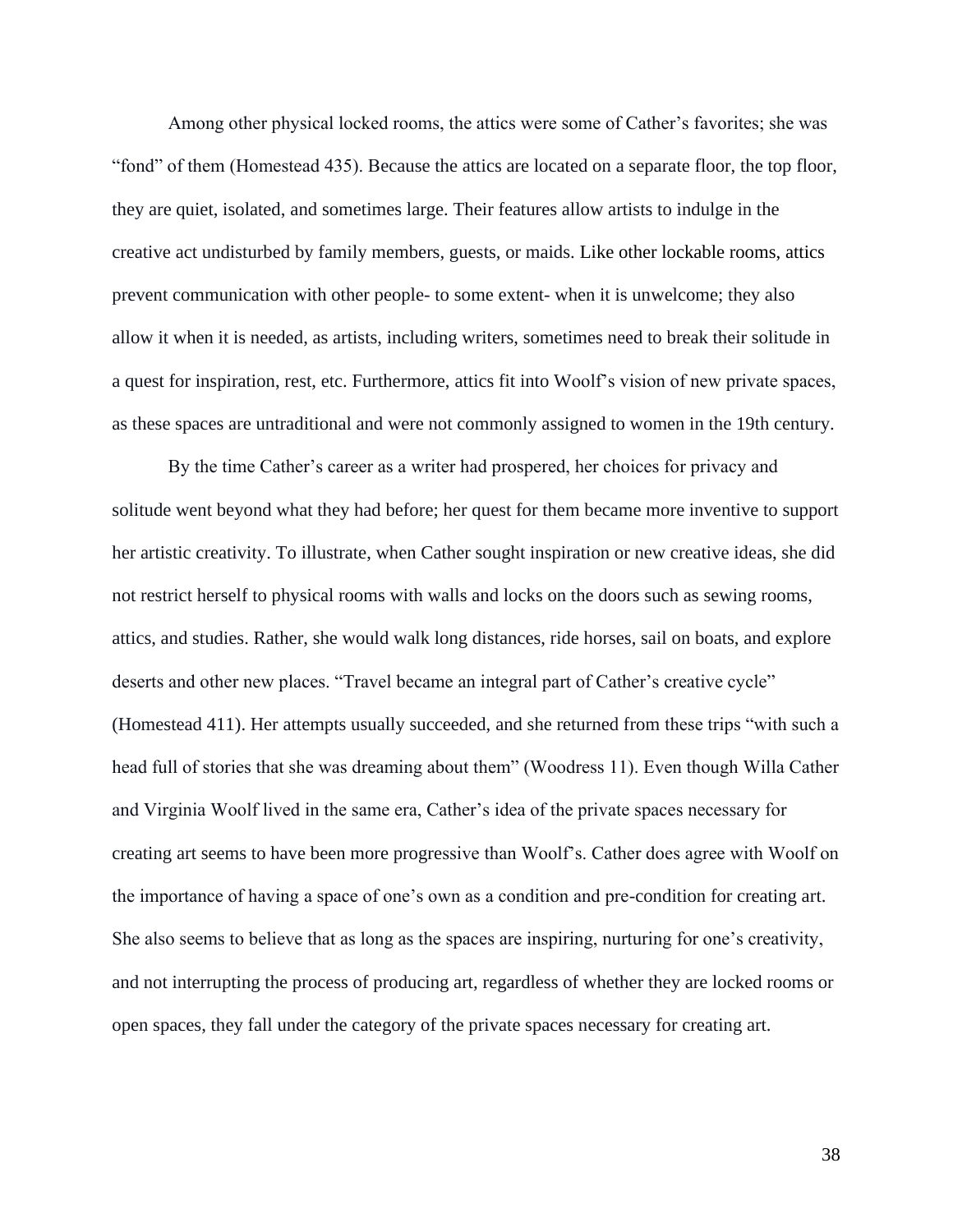The older and more mature Cather grew as a writer, the more "obsessed with privacy" she became (Woodress 141). Staying away from interruption or distraction is one important component of any individual's privacy. When she was working on her novels and stories, any interruption of her work was unwelcome, even if that interruption was a call from her employer or a fan. Constant disturbance holds her back from progressing and weakens her ability to connect with her creative self. In one of her letters to her friend Elizabeth Sergeant, a writer whom she met when she was working at *McClure's* magazine, Cather indicated that "she would like to nail up her front door and have done with it" (Woodress 255). Cather eventually had to withdraw from social events as much as she could because her professional career as a writer needed dedication, and according to Philip Gerber, "dedication is equated with loneliness, but such loneliness is the freedom to follow one's star undistracted" (137). Even though Cather was a woman that many people at her time would die to befriend, she chose to sacrifice a great deal of her social life to her art.

Physical and mental privacy are not the sole forms of privacy and private spaces that helped to boost Cather's literary creativity; metaphorical ones such as emotional, supportive private spaces represented in her intimate relationships with a number of dear female friends also did so. Female figures such as the Bohemian, Swedish, and German immigrant women in her Nebraska neighborhood, as well as some female friends such as Isabelle, Edith Lewis, and her mentor, writer Sarah Orne Jewett, had either supported or influenced her positively at some point in her life. The intimacy between Cather and each one of these women created a unique supportive space that helped to strengthen her intellectual abilities and spark her writing creativity in many ways.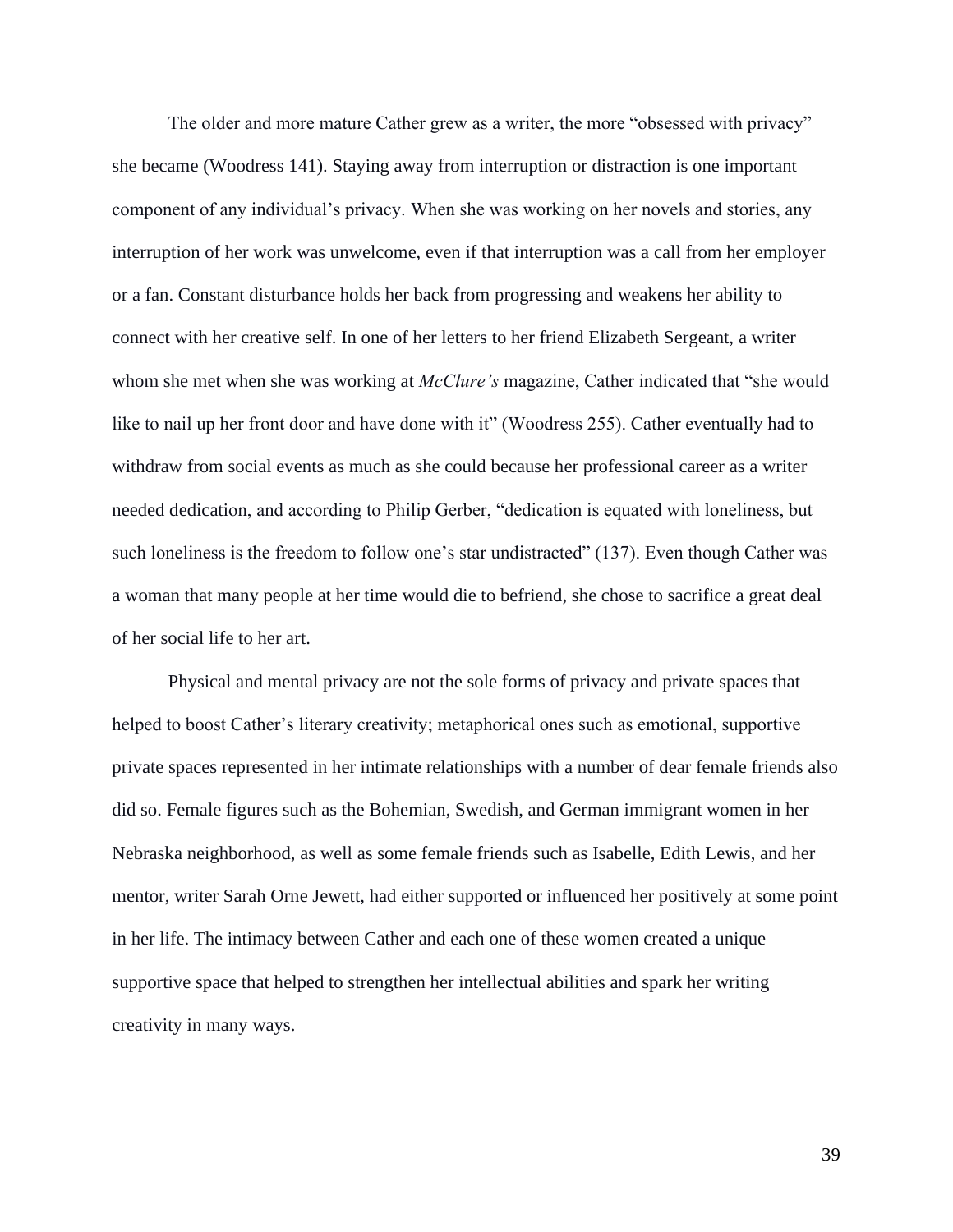As a curious little child, Cather was drawn to the richness of the immigrant women's cultures and experiences. This turned her into a sharp observer and a thoughtful person, as she "[threw] herself heart and soul into the fight these people were making to master the language, to subdue the soil, to hold their land, and to get on in the world" (Woodress 37). Cather's experience of growing up in that multi-cultural place and her close observation of the immigrant women's life struggles allowed her little active mind to absorb all the related details that appeared years later as characters, places, and events in her creative works. Elaborating on her relationship with these immigrant women and its effect on her, Cather in one of her interviews says:

I particularly liked the old women; they understood my homesickness and were kind to me . . . . these old women on the farms were the first people who ever gave me the real feeling of an older world across the sea…. I have never found any intellectual excitement any more intense than I used to feel when I spent a morning with one of these old women at her baking or butter-making…. I always felt . . . as if I had actually got inside another person's skin." (Woodress 38).

As Cather indicated, these women not only opened her eyes to new worlds and cultures unfamiliar to her but also showed a deep understanding of her struggle to cope with her new life in a new place. They welcomed her in their houses and immersed her in their generous feelings of trust and love. Perhaps these immigrant women noticed her creative intelligence that showed up through her apparent curiosity, and that is why they shared their cultural arts with her in the first place.

Other women such as Cather's friends Isabelle McClung and Edith Lewis also played a part in Cather's success as a creative writer. The intimate friendships that Cather shared with these two women functioned as a space of emotional and social support. Isabelle and her family welcomed Cather at their house and gave her an isolated physical space, the attic, to work in for free. Their generosity relieved Cather from worrying about saving money and domestic tasks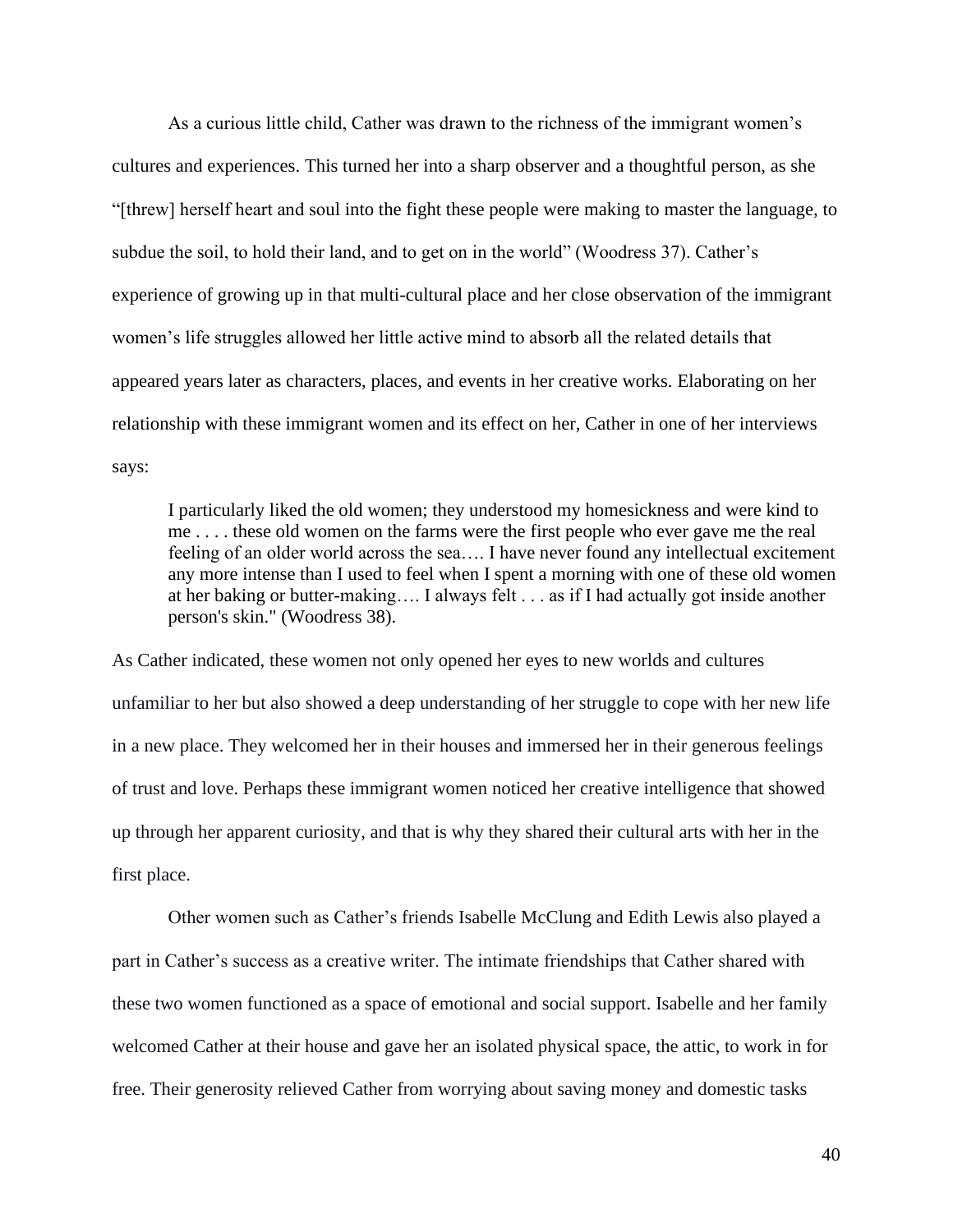such as cleaning and cooking; it enabled her to devote herself to her career as a teacher (at that time) and her craft as a writer. Even though there is no direct evidence to support the following claim, Isabelle must have believed in Cather's ability and creativity as a writer and that is why she chose to support her and give her the chance to pursue her own dream.

Years later, Cather moved out of the McClung family's house and lived with another supportive friend, Edith Lewis. Lewis was not a mere friend of Cather, but also a partner in her work. Even though many scholars indicate that Lewis worked as a copy editor for Cather, some believe that her role was more influential than that, as she has been thought to have a significant impact on "Cather's creative process" (Homestead 409). They went on many trips together, escaping the crowd of New York city into more isolated places to give Cather the solitude she needed in order to unleash her creativity. Cather usually did "the initial drafting and typing" while Cather and Lewis both did the "editing typescripts and reading page proofs." At other times Cather became an "observer and hanger on" while Lewis did the other tasks (Homestead 411). This collaborative space that Cather shared privately with her friend, Lewis, helped to boost her writing creativity and resulted in a number of excellent literary pieces such as *The Professor's House* and *Death Comes for The Archbishop*.

Lastly, Cather's friendship with the well-known writer Sarah Orne Jewett impacted her as a writer significantly. By befriending Sarah Orne Jewett, "Cather experienced something akin to a conversion into female creativity-that is, into conceiving of art as collaborative" (Rosowski 133). As there were not many female writers in Cather's time, Cather longed for a professional mentor to read her work and to constructively critique it from a female point of view, another female writer who was well acquainted with the writing struggles that female writers encounter. Cather's collaboration with Jewett constitutes a collaborative literary space resembling the one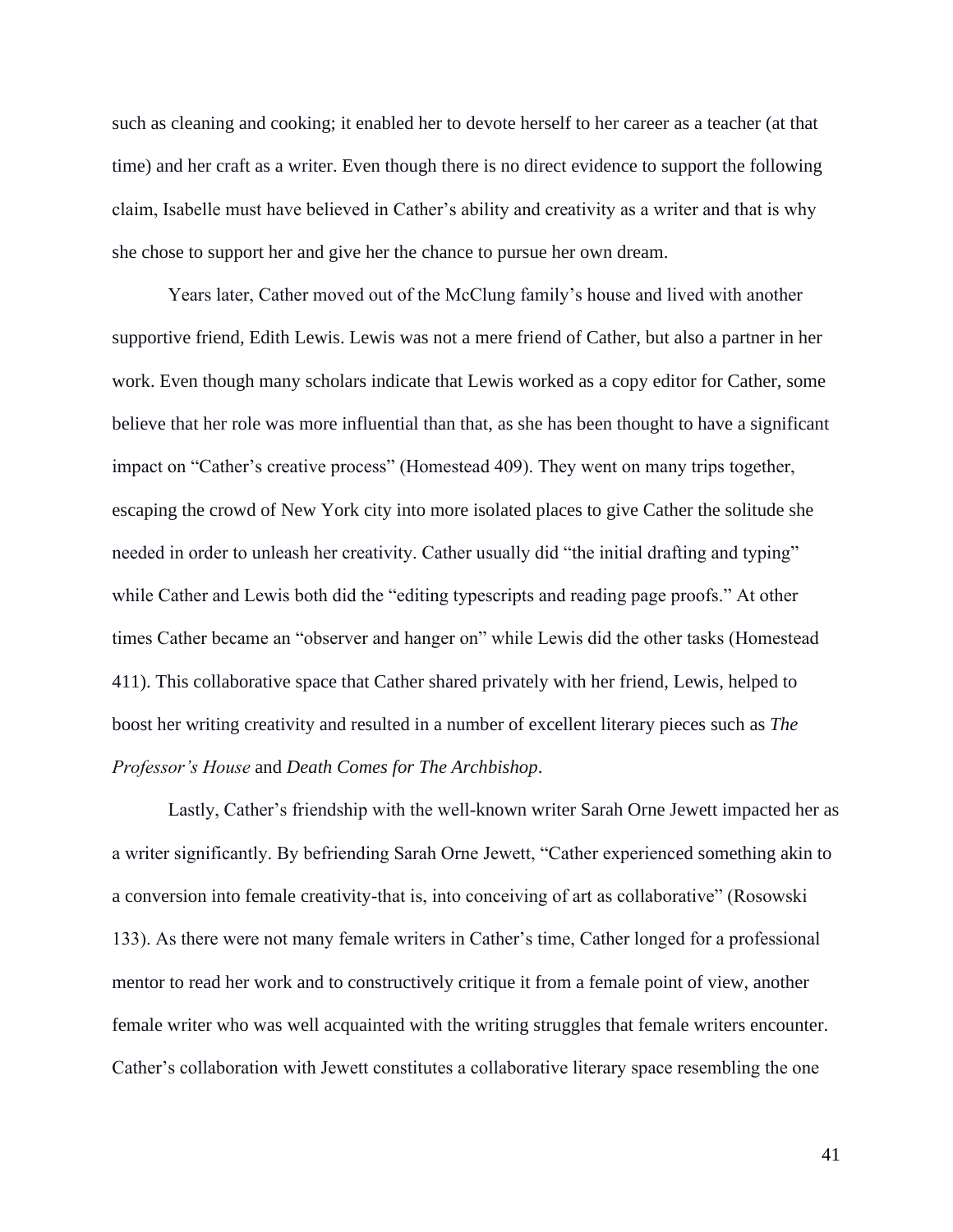that Woolf encouraged in her book *A Room of One's Own*. It is the kind of space that promotes women's creativity and helps establish a unique writing tradition for female writers.

When Woolf emphasizes female artists' need for solitude in uninvaded physical spaces, exemplified primarily in locked rooms, as a condition and pre-condition for enhancing creativity and promoting the process of creating art, she only talks about having one person in each locked room. On the other hand, when she discusses metaphorical literary spaces as another space promoting women's creativity in another place in this same text, she specifically talks about collaborative efforts; she says, "masterpieces are not single and solitary births; they are the outcome of many years of thinking in common, of thinking by the body of the people, so that the experience of the mass is behind the single voice" (55). In this quote, Woolf invites all women writers to enter into a collaborative literary space and work together to create a writing tradition for generations to come of female writers.

According to Westin's definition of privacy, this metaphorical literary space is still a private space even though it can host a lot of people because -as I indicated earlier- for him, privacy can be achieved "in a state of solitude or small-group intimacy or…among larger groups" (Westin 7). This collaborative literary space is a space that is created by and for women, in which they share intellectual and emotional intimacy or enter into private conversations. Woolf seems to agree with Westin's definition that privacy is not restricted to solitude, but also can be a state of intimacy in small or large groups when she suggested that both spaces, the physical and the metaphorical, are private.

The existence of many female figures in Cather's life was necessary for her growth as a writer and an artist. Each one of these women supported Cather in her own way. The old immigrant women provoked Cather's imagination and triggered her curiosity for exploring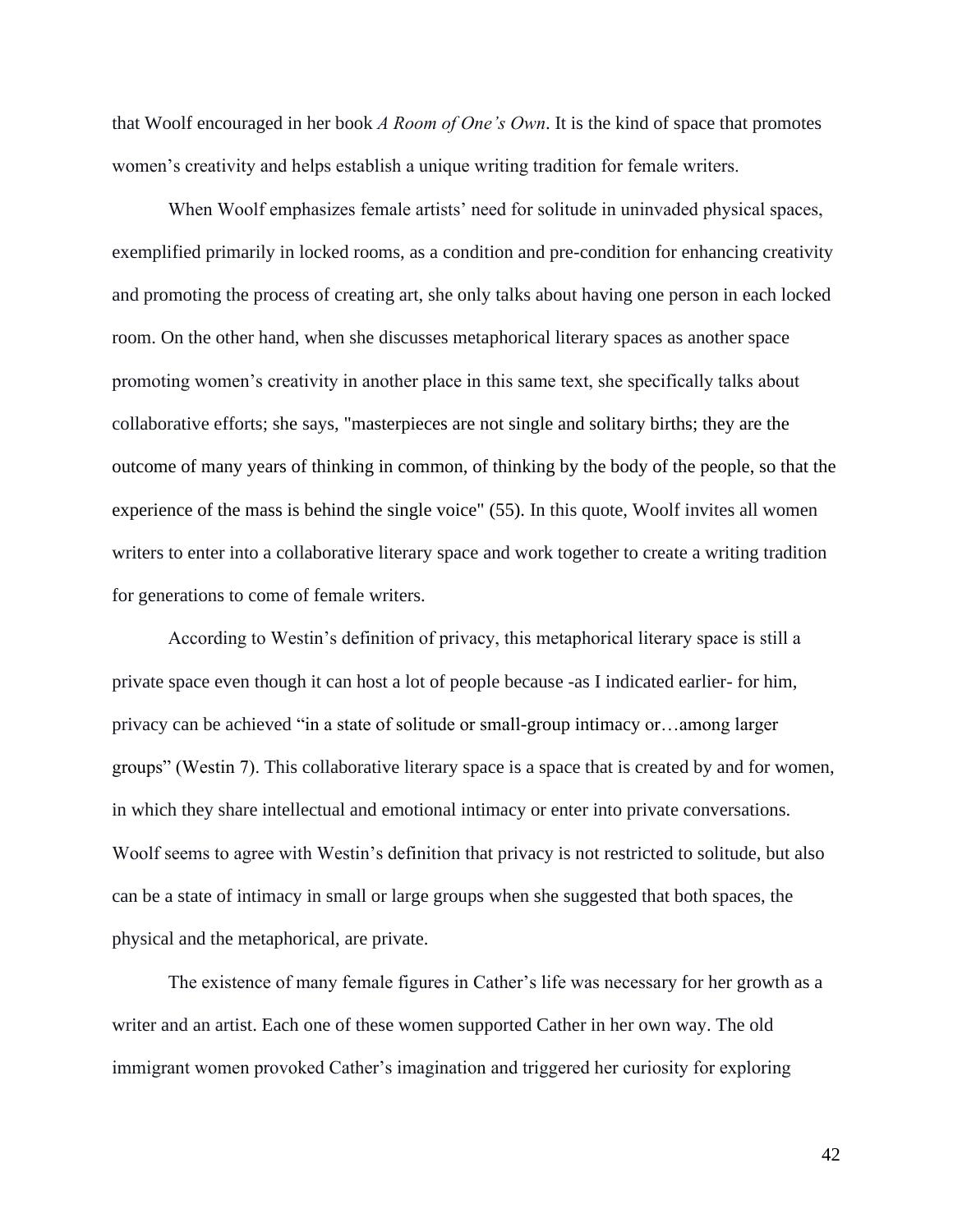unknown worlds. Isabelle provided her with emotional support and offered her a convenient and luxurious writing space for free. Lewis was a travel and a home mate as well as a collaborator in Cather's creative process of writing. Lastly, Sarah Orne Jewett was the literary mentor and critic that Cather felt desperate for.

The Cather family experience of moving to the open space of the Nebraska prairies provided Willa with a new kind of physical and psychological privacy that she had not been used to. The solitary setting of the plains and her long, distant contemplation of the farmers working in the fields, cultivating and harvesting the crops, strengthened her talent of observation and extended her imagination. Cather resented this kind of privacy at first when she perceived it as an imposed one. However, a few months later, she learned to accept it and love it, and that is when her privacy in Nebraska became a preference and blessing. Further, her later physical and psychological solitude in the attic, locked rooms, and her travel to different places have all contributed to her success as a prominent writer. Lastly, having strong friendship relations and work relationships with several supportive women inspired her literary writing and empowered her as a female writer in a patriarchal society.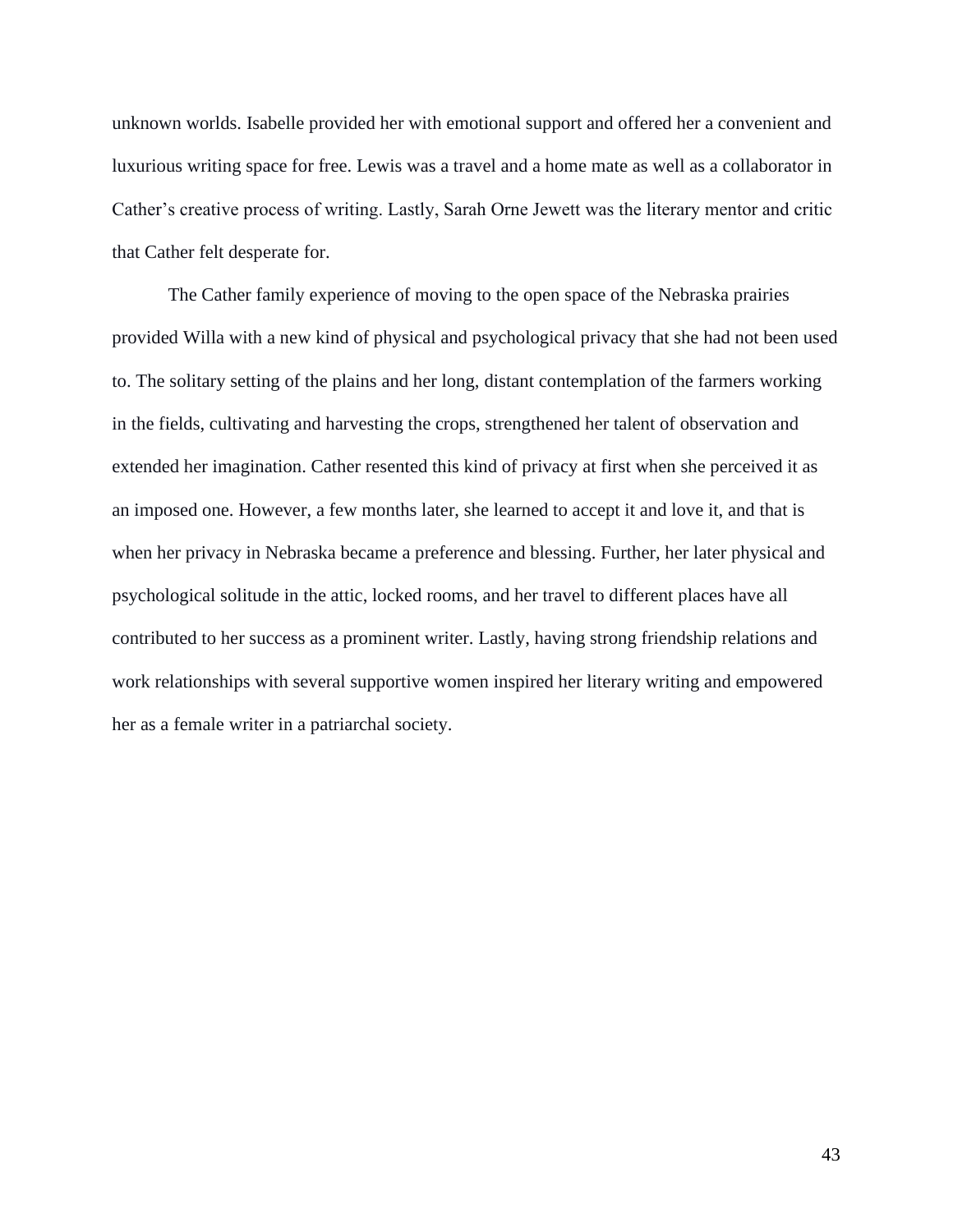#### **Private Spaces in** *O Pioneers!* **and Their Influence on Alexandra's Creativity**

Different kinds of private spaces help to unleash and enhance female artists' creativity. These private spaces usually fall under one of these three main categories: physical private spaces, psychological private spaces, or metaphorical private spaces. It is especially important for female artists to exploit one or more of these private spaces because they are empowering, nurturing, and inspiring for creativity. As indicated in the introduction, these spaces can be thought of as real, such as the physical spaces of houses or lands, or imaginative, such as metaphorical spaces of emotionally empowering relationships. Women's privacy within these spaces can be in the state of solitude (being alone) or intimacy within small or large groups.

In *O Pioneers!*, Alexandra, a pioneer woman, has been able to empower herself and release her latent creativity in a sexist society by exploiting all three main forms of private spaces. The metaphorical private space of the emotionally supportive relationships Alexandra has with her land or with people such as her father and Carl empower her and liberate her creative talents of managing the family business and creating beauty in the farm. As indicated earlier, empowerment and creativity are two interrelated personal traits; female characters become first empowered and then creative. Economic, social, and personal empowerment encourage women's creativity, as they feel more independent and confident to take more responsibility for their lives and safer to express their true, creative selves.

The metaphorical space of supportive relationships that she shares with supporting people is considered private because of the intimacy Alexandra and her close circle of people and friends have with one another, represented in the way they understand each other, support and empower each other, and feel a sense of connectedness with each other. Also, nonsupportive people or other people in her community with whom she has a formal relationship are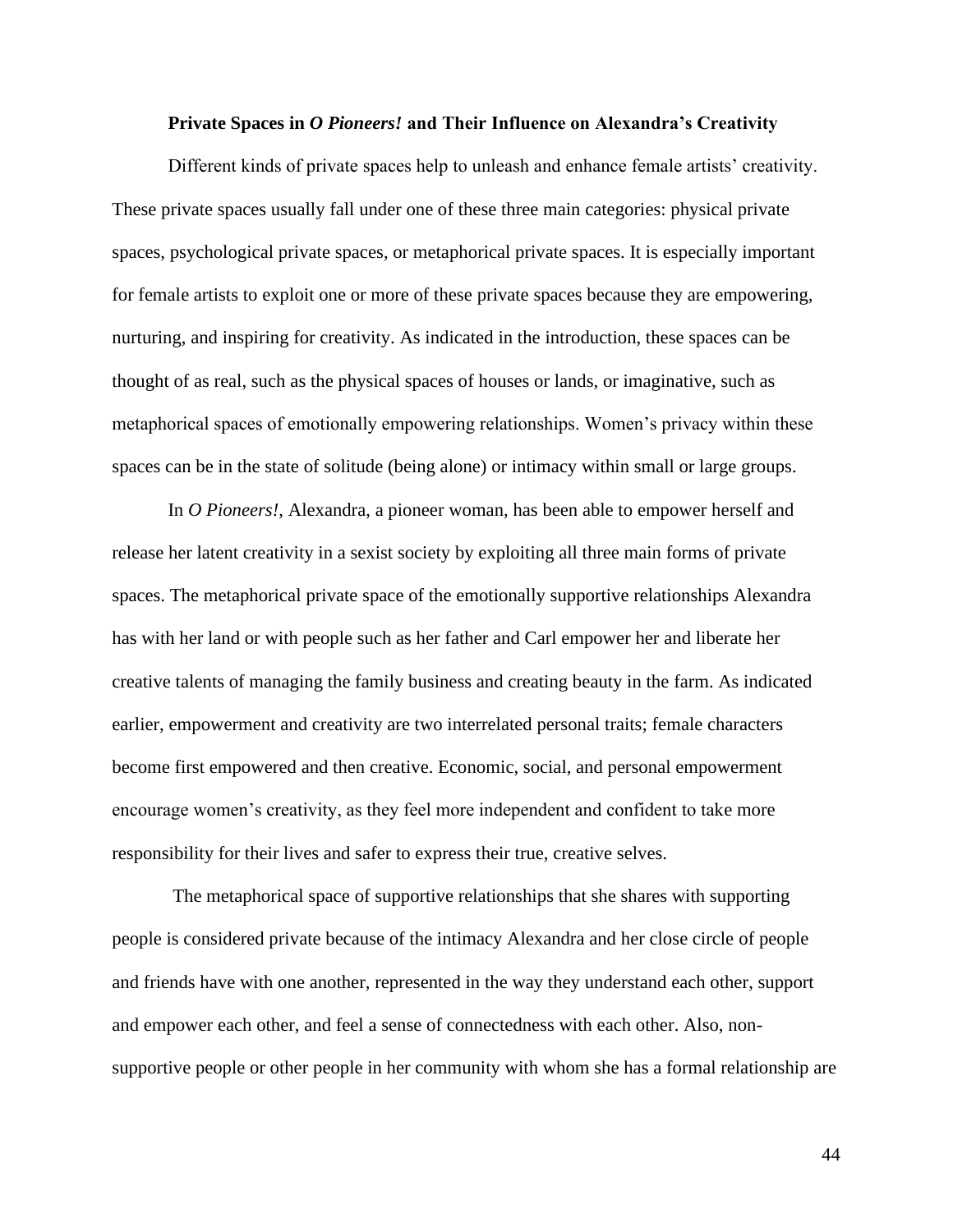excluded from this space. Feeling emotionally supported by her unique bond with her father, the people in her small community such as her household members, and some neighbors, including Carl and Marie, Alexandra feels empowered to stand in the face of her patriarchal society and practice her creativity in places and jobs that were prohibited for women.

In her quest to enhance her own creativity, Alexandra also benefits from the physical and the psychological privacy that her land provides her with. Alexandra spends many solo hours in her land imagining new projects for farm improvement, connecting with her inner creative self, and expressing herself in the beauty and order she creates there. Even though the physical and the psychological private spaces are two separate spaces, it might be more appropriate to discuss them together when examining how they influence Alexandra's creativity positively because of the significant correlation that occurs between them. In the introduction chapter, I discussed the relationship between the physical and the psychological forms of privacy from the perspectives of different writers, including Virginia Woolf.

In her text *A Room of One's Own,* Woolf seems to perceive these two private spaces as separate, but related. They are related in that psychological privacy always accompanies the physical one and is a part of it whereas physical privacy does not necessarily accompany the psychological. Also, physical privacy usually improves the quality and increases the efficiency of the psychological one, so they work best together side by side. In her text, for instance, Woolf indicates that like other eighteenth century upper/middle class women, Jane Austen had no access to an uninvaded physical privacy. Thus, Austen had to plot and write her novels in the general sitting room that was subject to all kinds of interruptions and hide her manuscripts when somebody entered that room. As physical privacy was obstructed in her situation, she had to rely mostly on the free private space of her mind (her psychological privacy). Jane Austen's physical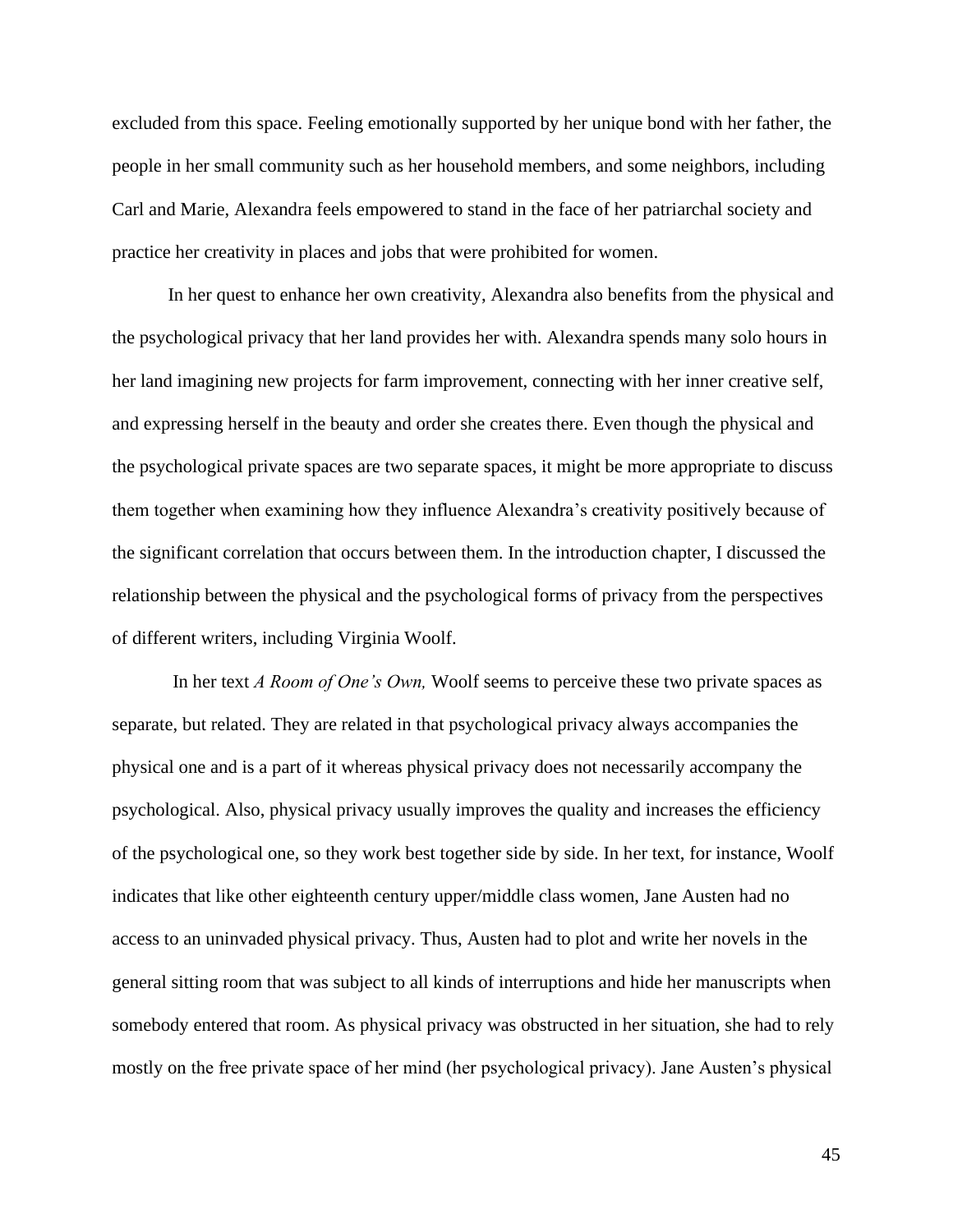space, located within the domain of domesticity, could always be invaded by the residents of the house and was controlled by the men in her family, whereas the space of her psychological privacy usually was not; as Woolf says: "there is no gate, no lock, no bolt that you can set upon the freedom of my mind" (24). Austen utilizes both kinds of privacy to write literature; when the physical one gets invaded and interrupted when someone enters the sitting room, she relies on the psychological one because it is the only state of privacy that she is in control of. Thus, discussing each one of these spaces separately might be challenging, especially when analyzing Cather's text.

# **The Metaphorical Intimate, Supportive Space as a Means of Boosting Creativity**

Alexandra's excellent relationship and connection with her parents and with her father in particular is the first thing that empowers her and frees her creativity as a young female pioneer. Before elaborating on how this emotionally supportive space has contributed to Alexandra's personal and artistic growth, we need to take a look at the following passage that illustrates the nature of the relationship that bonds her with her father:

He often called his daughter in to talk to her about this. Before Alexandra was twelve years old she had begun to be a help to him, and as she grew older he had come to depend more and more upon her resourcefulness and good judgment. His boys were willing enough to work, but when he talked with them they usually irritated him. It was Alexandra who read the papers and followed the markets, and who learned by the mistakes of their neighbors. It was Alexandra who could always tell about what it had cost to fatten each steer, and who could guess the weight of a hog before it went on the scales closer than John Bergson himself. (*O Pioneers!* 11).

John Bergson's relation with his daughter is unique, especially for the early twentieth century. He has never treated her as inferior to her brothers or to himself, especially when it comes to running the family business, nor does he restrict her to certain domestic tasks that she may have not liked. When he observes his daughter's pioneering traits, represented in her intelligence, ambition, strong-will, wisdom, farsightedness, and love of beauty--characteristics that other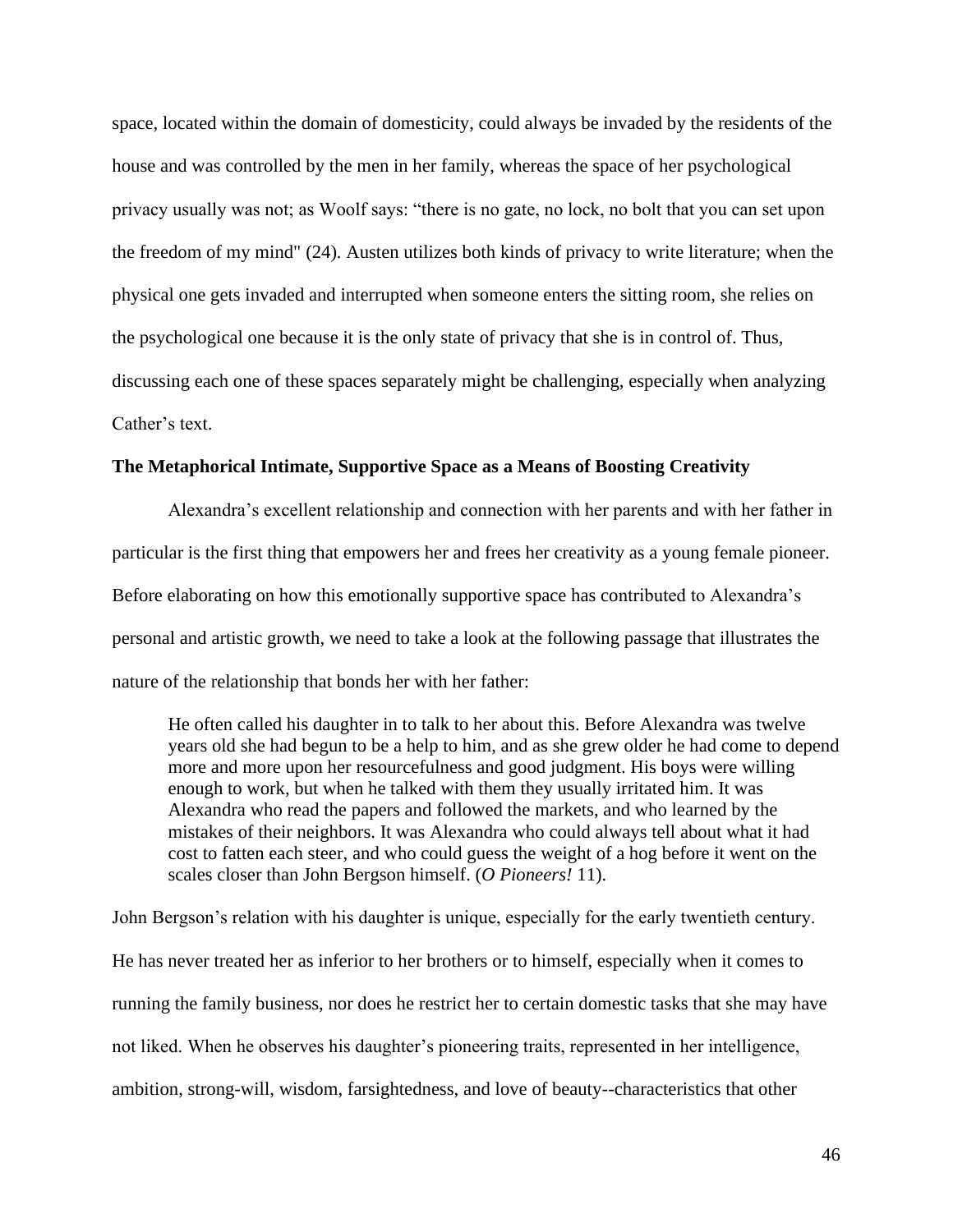people in that same society may not have noticed in their daughters--he decides to support her so that she can become the successful businesswoman she deserves to be. John Bergson first assigns his daughter her role as his business assistant when she is quite young, younger than "twelve years old." And his dependence on her increases until he appoints her as the farm business manager just before he dies.

For Alexandra, spending so many hours with her father discussing all farm-related businesses and future plans, feeling his unconditional love and support, and sensing his trust and belief in her, functions as a space that allows her pioneering traits to flourish, not only during her father's life, but also after his death. According to the definition of 'private spaces' provided in the first chapter, this unique relationship that bonds Alexandra with her father is considered a private space because it has provided her with the conditions she needs to grow into a creative female pioneer. It particularly falls under the category of metaphorical private spaces. It is metaphorical in that this space is an imagined site, not a real one, and is private in that this relationship is intimate. It includes the father and his daughter only and excludes all other people, including Oscar and Lou, Alexandra's brothers. Their intimacy is represented in the sense of connectedness they feel for one another and the basis of love, acceptance, equality, trust, and caring that their relationship is built on. This private supportive space that her father has shared with her has prepared her for the hardship coming her way as a female pioneer and business manager in a patriarchal society that believes women are incapable of working in jobs assumed to be solely suitable for men. It has also succeeded in boosting Alexandra's creativity and allow her to express it to the fullest through the creative projects she conducts in the farm to improve it and increase its food production as well as the beautiful scenery she creates there.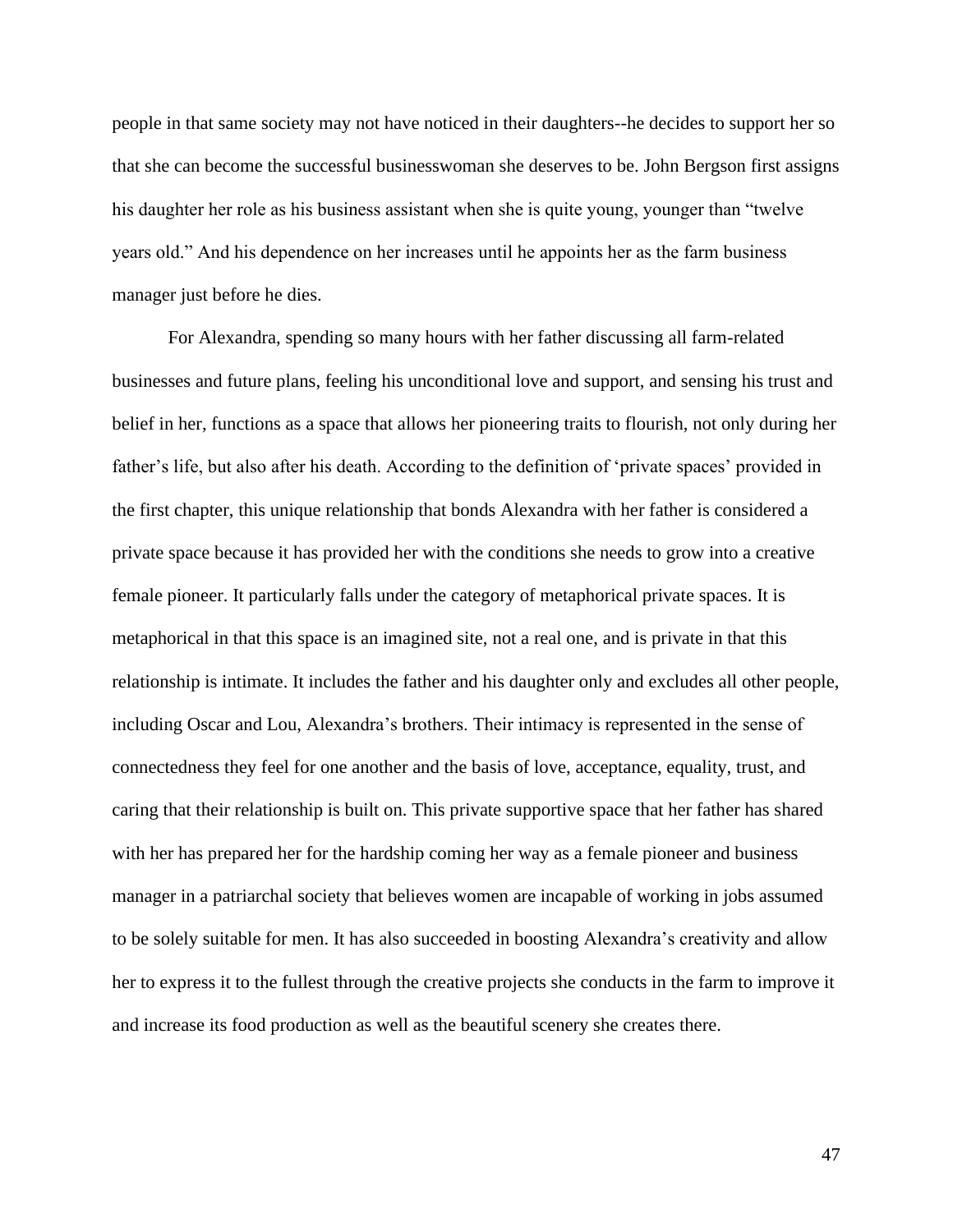Before his death, Alexandra's father predicts how his sons would not welcome their father's decision to appoint Alexandra as the head of the family business. Thus, he attempts to provide more support for her by facilitating and ensuring the smooth transmission of the farm's business authority to her; he is proved to be right, as Lou comments years later: "This is what comes of letting a woman meddle in business," he said bitterly. "We ought to have taken things in our own hands years ago" (50). Assigning Alexandra as the manger, Mr. Bergson gathers his sons and asks them to trust their sister and not object to whatever decisions she makes and plans she sets:

"Boys," said the father wearily, "I want you to keep the land together and to be guided by your sister…... I want no quarrels among my children, and so long as there is one house there must be one head…….. She will do the best she can. If she makes mistakes, she will not make so many as I have made. When you marry and want a house of your own, the land will be divided fairly, according to the courts. But for the next few years, you will have it hard, and you must all keep together. Alexandra will manage the best she can." (19-20)

Being ahead of his time and contradicting the attitude of most men living in that era, John Bergson knows how important the space of emotional support is for young women such as his daughter, Alexandra, to keep evolving and prospering on a personal and public level. His decision to give the lead to Alexandra indicates his deep trust in her and his attempt to provide her with the free, flexible space she needs, as a leader, to adventure with the land and succeed in her quest of managing it "the best she can." John Bergson knows that his daughter has business sense and she will be the best manager of the family's farm after he is gone. In his life, Alexandra's father has given her some authority over the family business and she has never disappointed him: "Before Alexandra was twelve years old she had begun to be a help to him, and as she grew older he had come to depend more and more upon her resourcefulness and good judgment" (11). To ensure that the farm continues to thrive under her management and guidance,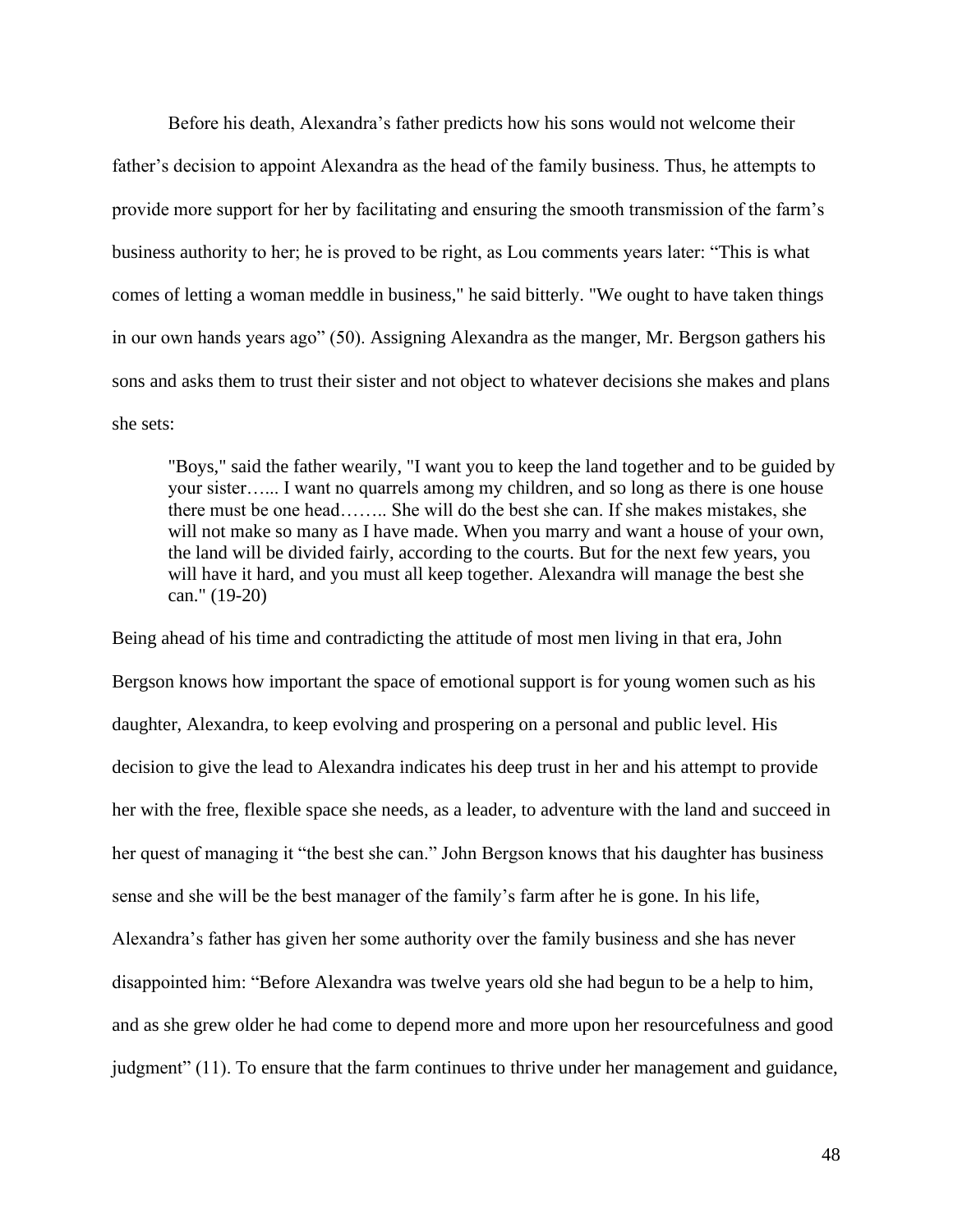he guarantees her access to this kind of supportive space after his death, the thing that has also helped her later to discover different aspects of her own creativity.

Further, Mr. Bergson has not only given the lead to Alexandra, he has also urged his sons to embrace even their sister's mistakes when she manages the farm, as they are one essential part of their quest for becoming successful farmers and landowners. As a farmer himself, he is aware of the experimenting space he needed in the past to make some success in the land, as he tells his sons: "If [Alexandra] makes mistakes, she will not make so many as I have made" (13). He confesses that he himself made some mistakes in the past, and that is why he urges his sons to embrace their sister's mistakes, so that she can also find her way to success. In *"*A Feminist Analysis of Alexandra in *O Pioneers!,"* Liu Xi and Wu Yi point out that:

Willa Cather believed that "a pioneer should have imagination, should be able to enjoy the idea of things more than the things themselves" (Cather, 1987, p. 69) and Alexandra was such an image of a typical pioneer. The task of taming the land could never be accomplished because pioneering in the wilderness demanded flexible mind and dauntless spirit. During the tough process of pioneering, if the pioneers were afraid of making mistakes and making changes, they would never go ahead. Unfortunately, Lou, Oscar, and their neighbors were such people because they refused to accept new ideas and reforms, sticking to the old ways. (960)

This quote suggests that as it is the responsibility of Alexandra's brothers to embrace her mistakes, it is her own responsibility to have the imagination needed to come with new ideas, have the courage to try them, and learn from any possible resulting mistakes, because that is what will make her a successful pioneer. It also suggests that both Alexandra and her father are considered pioneers because they understand that "making mistakes and making changes" are essential parts of the learning and success process. Alexandra's brothers, Oscar and Lou, on the other hand, cannot be considered pioneers because they are very traditional people who are afraid of accepting new ideas and committing mistakes. They are mainly frightened of what other people will say or think about them. This manifests in Lou's response to Alexandra's idea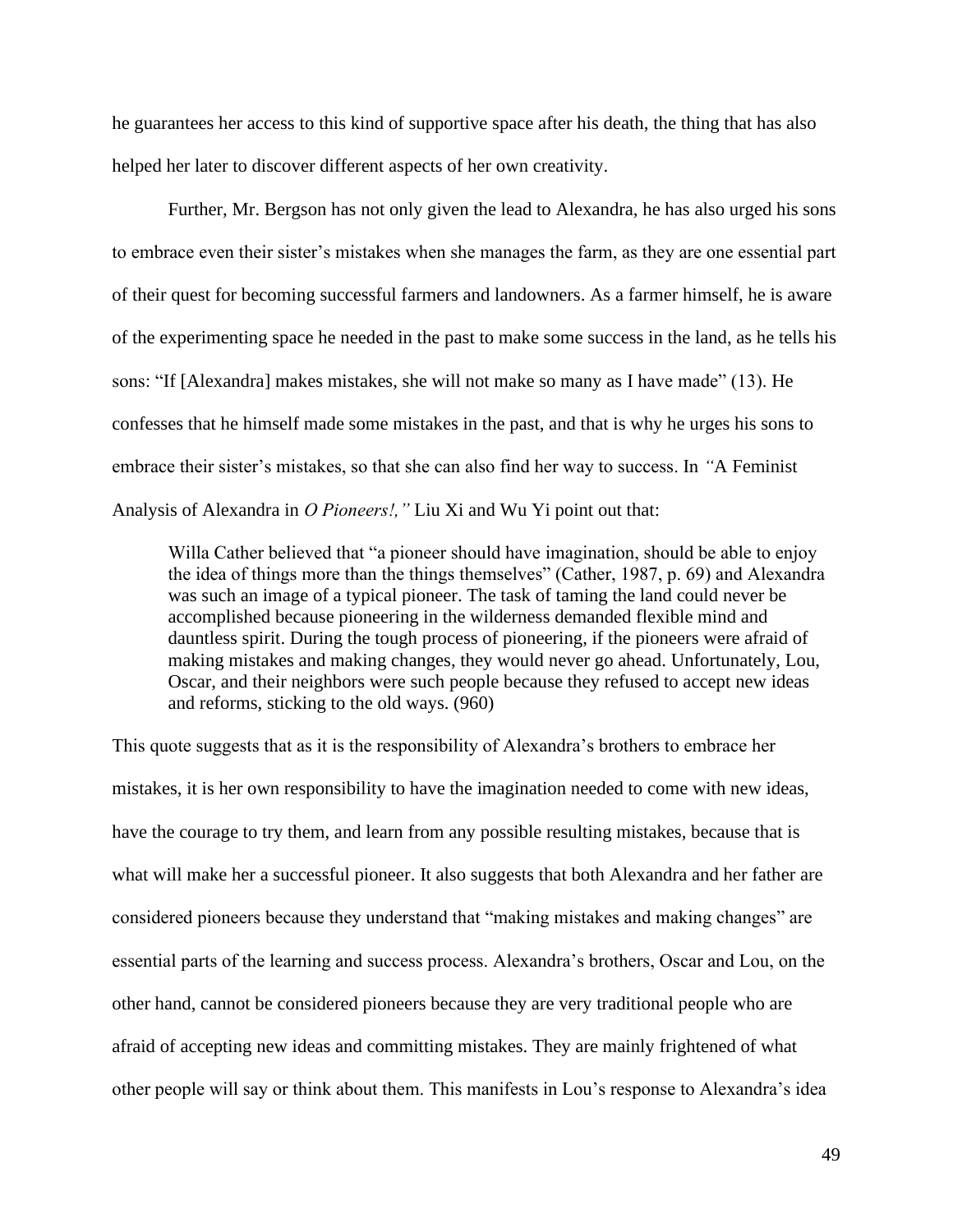of mortgaging the homestead: "Everybody will say we are crazy. It must be crazy, or everybody would be doing it" (*O Pioneers!* 52). However, Alexandra, the only pioneer in the family after their father's death, has had to comfort her brothers and convince them to trust the creative plans she sets.

Knowing that she has the final word on how things go and will go on the farm, Alexandra's latent creativity starts to expand and manifest itself little by little through her constant hard work of managing the family's business and setting future plans for further improvement. Among all the poor frustrated farmers who live in wild Nebraska, Alexandra is the only one who decides to stay on the Divide and stand for the country. When she takes this initial decision, she has no clue if the land will cooperate with her, nor whether it will eventually reward her. Thus, to finalize her decision to stay, she goes on an exploration trip with her little brother, Emil, in which she tests the potential of the land in the surrounding area and discusses farming techniques with other successful farmers and landowners down the river:

Alexandra and Emil spent five days down among the river farms, driving up and down the valley. Alexandra talked to the men about their crops and the women about their poultry. She spent a whole day with one young farmer who had been away at school, and who was experimenting with a new kind of clover hay. She learned a great deal. As they drove along, she and Emil talked and planned. At last, on the sixth day, Alexandra turned Brigham's head northward and left the river behind. (*O Pioneers!* 23).

By utilizing her experience as a manager and her intuition as an astute pioneer, Alexandra processes the information she has gathered during her six-day trip and proceeds by implementing new creative plans for making herself and her brothers rich landowners: "Any one thereabouts would have told you that this was one of the richest farms on the Divide, and that the farmer was a woman, Alexandra Bergson" (*O Pioneers!* 6). She first estimates the situation; down the river there are a "few fine farms," but they are owned by wealthy male landowners in the town and the rest of the land is not suitable for farming, as it is "rough and hilly" (*O Pioneers!* 23). On the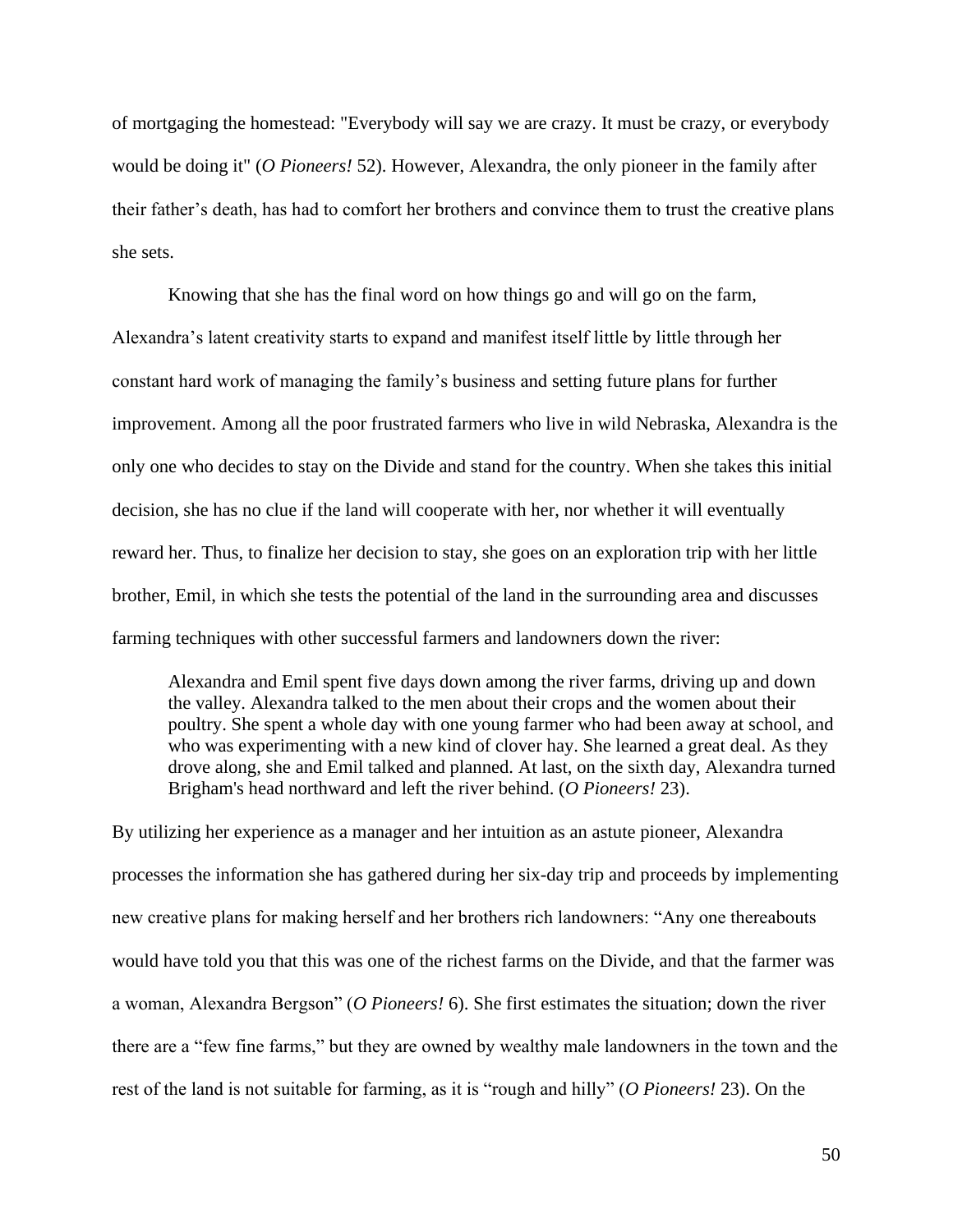other hand, up the river where the Bergsons' farm is located, there is "a big chance" for success. Therefore, she decides to buy halves of some neighbors' lands and experiment with cultivating different crops such as raising wheat crops at the time other neighbors are planting corn.

Summarizing all of the early steps Alexandra takes to make up her mind on how she will manage the farm, Rula Quawas explains: Alexandra "takes a scientific approach to farming, traveling around, talking to farmers and learning what crops are good on the "high land."…[S]he mortgages her father's farm to buy more land…; she takes in Ivar and trusts his advice…" (244). The good outcomes of the steps Alexandra has taken and the success of her approach both prove that she deserves her position as the farm manager. She wisely and responsibly utilizes the intimate, supportive space her father has surrounded her with before and after he dies; before he dies when he puts his trust on her and encourages her growth as a pioneer, and after he dies, when he paves the path for a better future for her and her family by asking her brothers not to interfere with her plans and to give her the space she needs to experiment with the land and the crops.

A few years after John Bergson passes away, Alexandra has had to expand her space of emotionally supportive people, so that she can stay empowered and maintain her creative spirit. In fact, Alexandra's two older brothers are no longer happy with her "meddl[ing]" in the men's business although deep down in their hearts they know, as do other people in their community, that all the success and wealth they have gained would not have happened without her. Alexandra's brother, Lou, admits to her: "there's no woman anywhere around that knows as much about business as you do, and we've always been proud of that, and thought you were pretty smart" (*O Pioneers!* 50). Thus, after succeeding, her two older brothers start to react to her in a way that demonstrates their unwillingness "to relinquish male privilege and power" (Dyck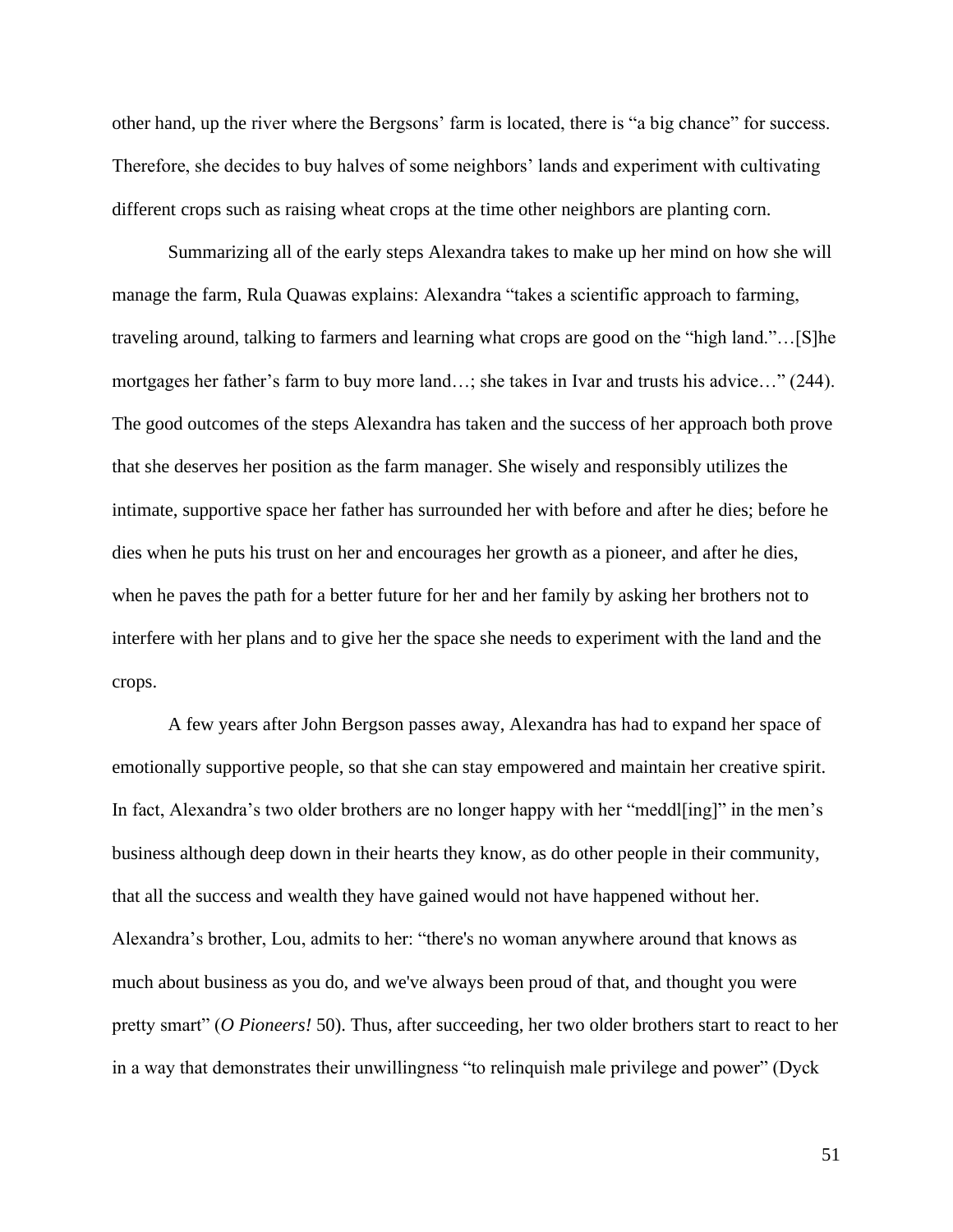165). They have now decided that it is time for them, the men in the family, to take the lead, and for her, the only woman in the family after their mother's death, to step down and not interfere with their future plans, plans that include depriving her of her land and property.

Over the years, Alexandra expands her close circle of supportive people to encompass other people who are nonrelatives such as the three young Swedish girls, Marie, old Ivar, Carl, and some friendly neighbors (Werden 207). The existence of each one of those people in her life empowers her and nurtures her creative soul and mind. They also function as sources of emotional support, each in their own way. Even though Alexandra does not seem to share any of her private ideas with the three Swedish girls, their existence is still crucial in her life, as they are a pure source of joy and entertainment for her, especially when her youngest brother, Emil, is away attending school. Cather indicates that Alexandra does not need somebody to work for her in the kitchen, as she is capable of doing the work herself. However, the girls' noise, laughs, talks and little secrets keep her soul and heart young and scatter the dark shadows of loneliness that she sometimes suffers.

When Alexandra gets sick after the murders happen, Signa, one of these Swedish girls, takes on her shoulders the responsibility of comforting the shocked Alexandra and taking care of her: "When they got home, Signa had a fire burning in the sitting-room stove. She undressed Alexandra and gave her a hot footbath…Signa asked permission to sleep on the slat lounge outside her door" (*O Pioneers!* 206). The three girls are emotionally connected to Alexandra; they enjoy with her her happy moments and celebrate her accomplishments, support her in her difficult days and grieve with her on sad ones.

Marie, on the other hand, is a female "companion [that Alexandra] can talk to quite frankly" (*O Pioneers!* 40). They exchange visits and talk about everything except Marie's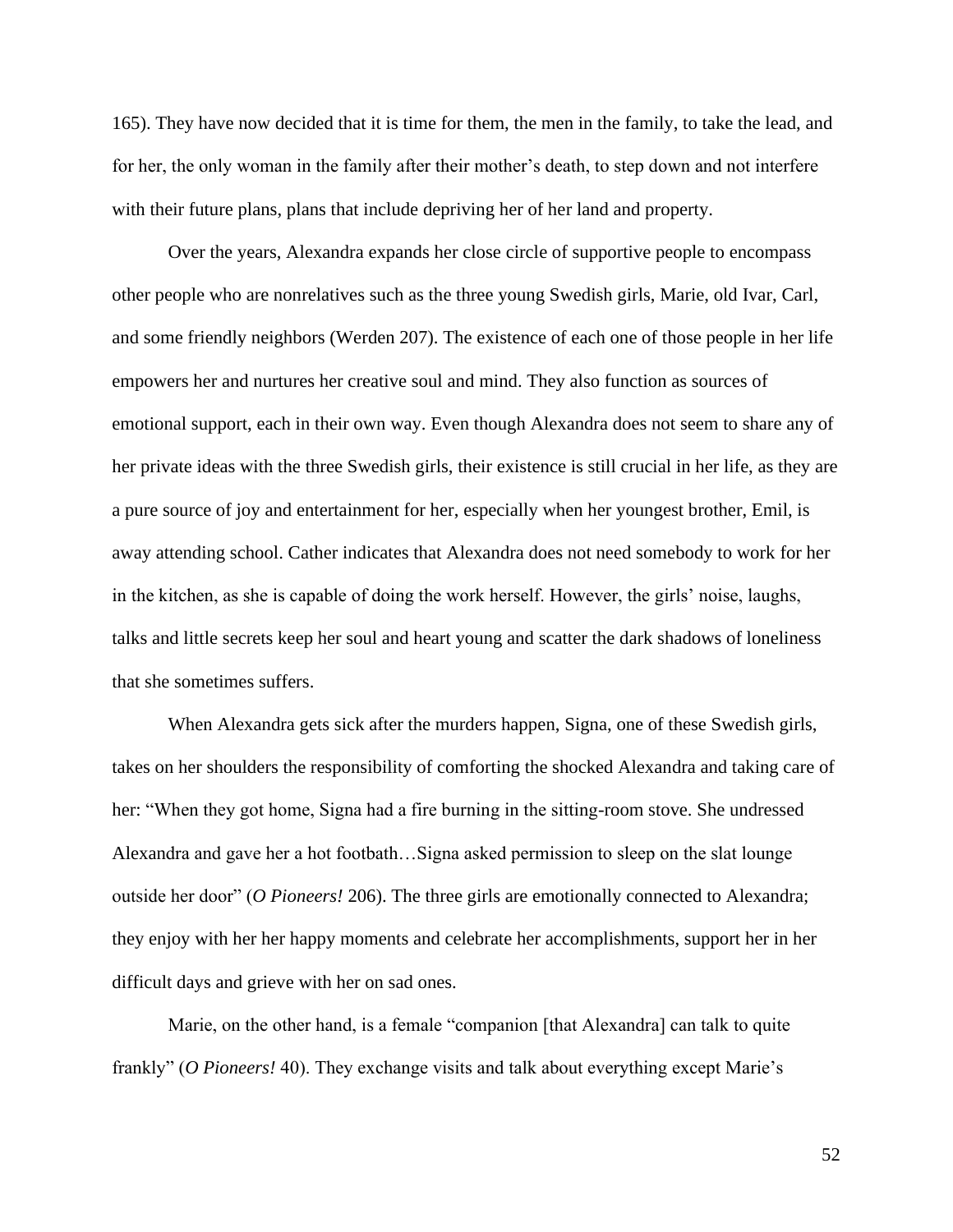relationship with men, especially her relationships with Frank and Emil, not because Alexandra is not trustworthy, but rather because she is a person who does not understand sexual affection between lovers, nor encourage it. As will be elaborately explained in the later discussion of Alexandra's sexual creativity, Alexandra does not understand these emotions because her affection has been always devoted to her land, and she has never been involved in a sexual relationship with a man. Further, she does not seem to encourage that kind of relationship, as she is used to looking at the men she works with on the farm as merely male co-workers. In the private space they share, however, both Marie and Alexandra feel protected from the intrusions of others. This gives them the freedom and the confidence to express their real thoughts and identities through their honest conversations on all other topics.

The three Swedish girls, Marie, and Alexandra are connected by a sisterhood bond, as young ladies carving their own space in a patriarchal and masculine society. The sense of connectedness and emotional support that Alexandra shares with the girls on one hand and Marie on the other functions as a private space. Perhaps that space does not directly influence Alexandra's creativity the way the emotionally supportive space she shares with her father does, but it still plays a significant role in promoting it. Alexandra is aware that if she ever needed their help and support, she would get them. Further, the entertaining talks and little secrets of the girls as well as the frank discussions and the private conversations she has with them and with Marie all refresh Alexandra's life and give meaning and happiness to it. As Alexandra tells her sistersin-law, "it was to hear them giggle that she kept three young things in her kitchen…These girls, with their long letters from home, their finery, and their love-affairs, afforded her a great deal of entertainment, and they were company for her when Emil was away at school" (27-8). As Marie and the Swedish girls support Alexandra, make her happy, and bring meaning to her life, she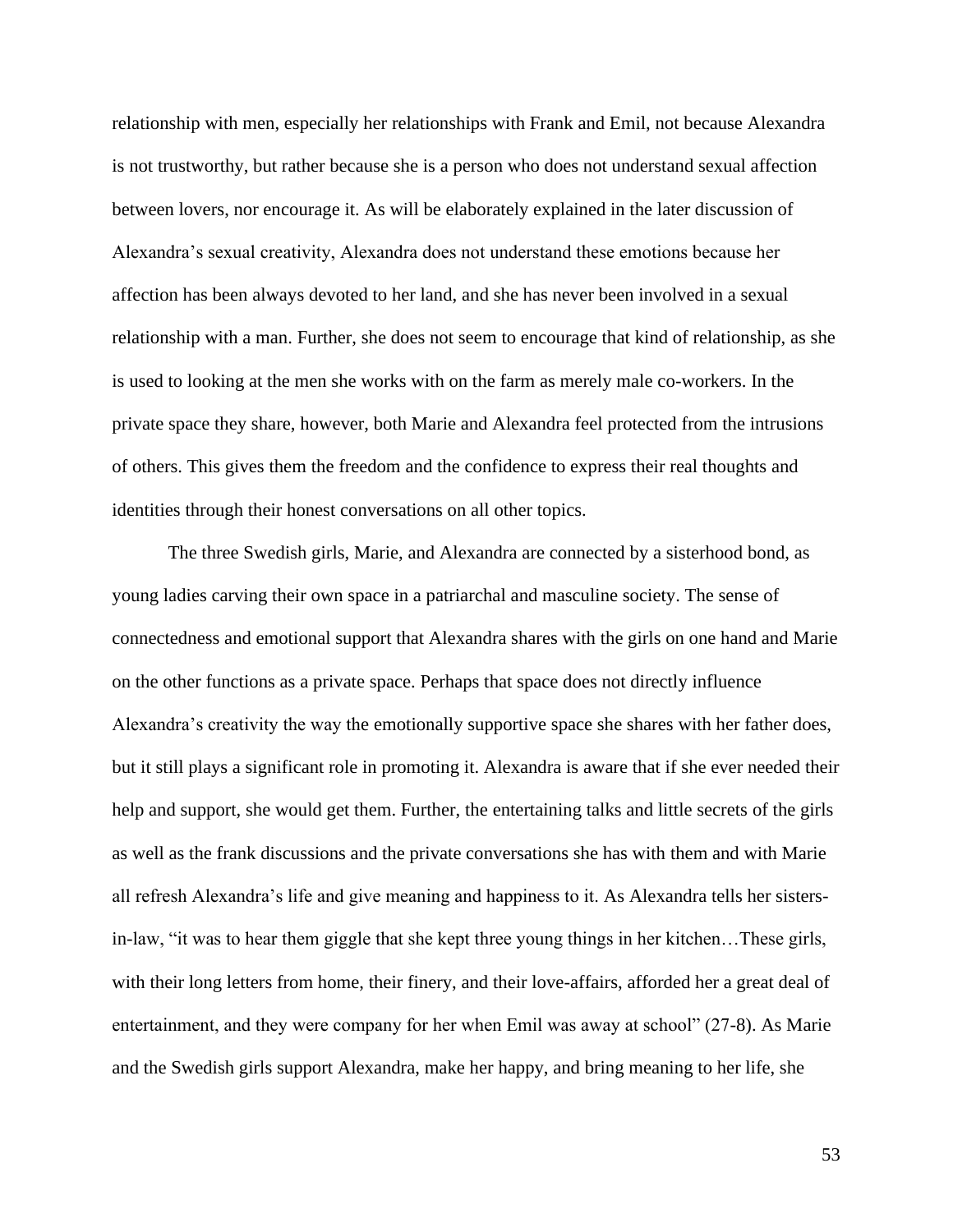takes on her shoulders the responsibility of pleasing them as well. Therefore, she continues her creative work in the farm, so that she will be empowered enough to give back to them and support them emotionally and even financially if it is needed.

Alexandra seeks inspiration and empowerment not only from the sense of connectedness she shares with women, but also with sensitive or weak men. There are a lot more men than women in her community, so she has had to draw support from some of them as well. Carl and Ivar, the two men with whom she has a strong relationship, are not as tough as most men in her community and are capable of sensing her emotional needs and responding to them with their advice, in the case of Ivar, and understanding and nice supportive words, in the case of Carl, as Alexandra tells him: "It's by understanding me, and the boys, and mother, that you've helped me" (19). Alexandra's relationship with these two men functions as another supportive space resembling the one she gets from bonding with women such as Marie and the Swedish girls. Unlike her relationship with her brothers Oscar and Lou, Alexandra's relationship with Ivar and Carl is not threatening to her authority nor restraining for her wild "Amazonian" personality, as both Carl and Ivar like her the way she is, understand her, and provide her with their unconditional support (*O Pioneers!* 8).

The metaphorical private space of Ivar's and Alexandra's mutual trust and support allows her creativity. Alexandra always seeks his advice and guidance about the management and care of animals and puts them immediately into work. For instance, she trusts and utilizes the information on husbandry and management of pigs he gives her despite the disapproval of her brothers: "Let the boys haul water to them in barrels, clean water, and plenty. Get them off the old stinking ground, and do not let them go back there until winter. Give them only grain and clean feed, such as you would give horses or cattle" (18). Ivar also trusts Alexandra and takes her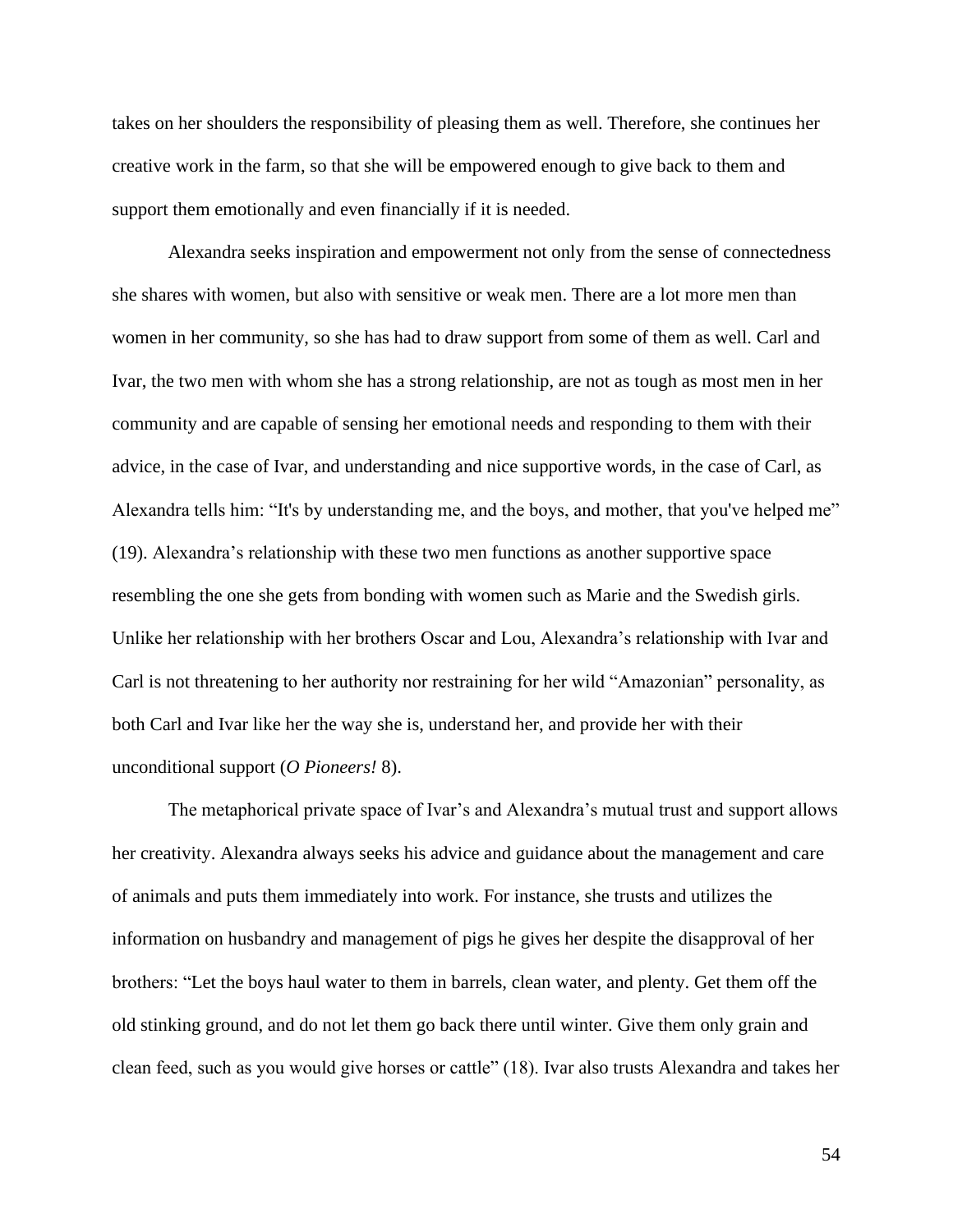word for everything she says, particularly when she says that she has no intention to send him to an asylum. She comforts him: "You know I would never consent to such a thing. You have been with me now for twelve years, and I have gone to you for advice oftener than I have ever gone to anyone. That ought to satisfy you" (30). This private space of mutual trust enables Alexandra's creativity, as taking his advice into consideration and benefit from it when experimenting with the farm has led to an improvement in its productivity as well as that of its animals. Also, knowing that she is always supported by Ivar and can always go back to him for further help whenever she needs it or encounters a problem makes her more confident and courageous in trying new ideas. Ivar supports her in her journey of improving the farm and increasing its productivity, and in return she defends him against Oscar and Lou and other people in their community who think he is insane.

Alexandra and Ivar have many characteristics in common, and two of these major characteristics are their love for nature and desire for privacy. They both are bound to nature; she is more herself, at peace, and creative when she retreats to her land, and he is happier when he is around his horses and away from human habitations: "Alexandra has fitted him up a room in the barn, where he is very comfortable, being near the horses" (28). They both like solitude and to constantly have access to physical and psychological privacy, because privacy helps boost and release their creativity. As Cather indicates in the text: "Ivar found contentment in the solitude he had sought out for himself…He best expressed his preference for his wild homestead by saying that his Bible seemed truer to him there" (15). Solitude allows Ivar to creatively contemplate and study the Bible whereas it enables Alexandra to connect more to her creative self and envision future projects to improve the productivity of the farm and enhance its beauty.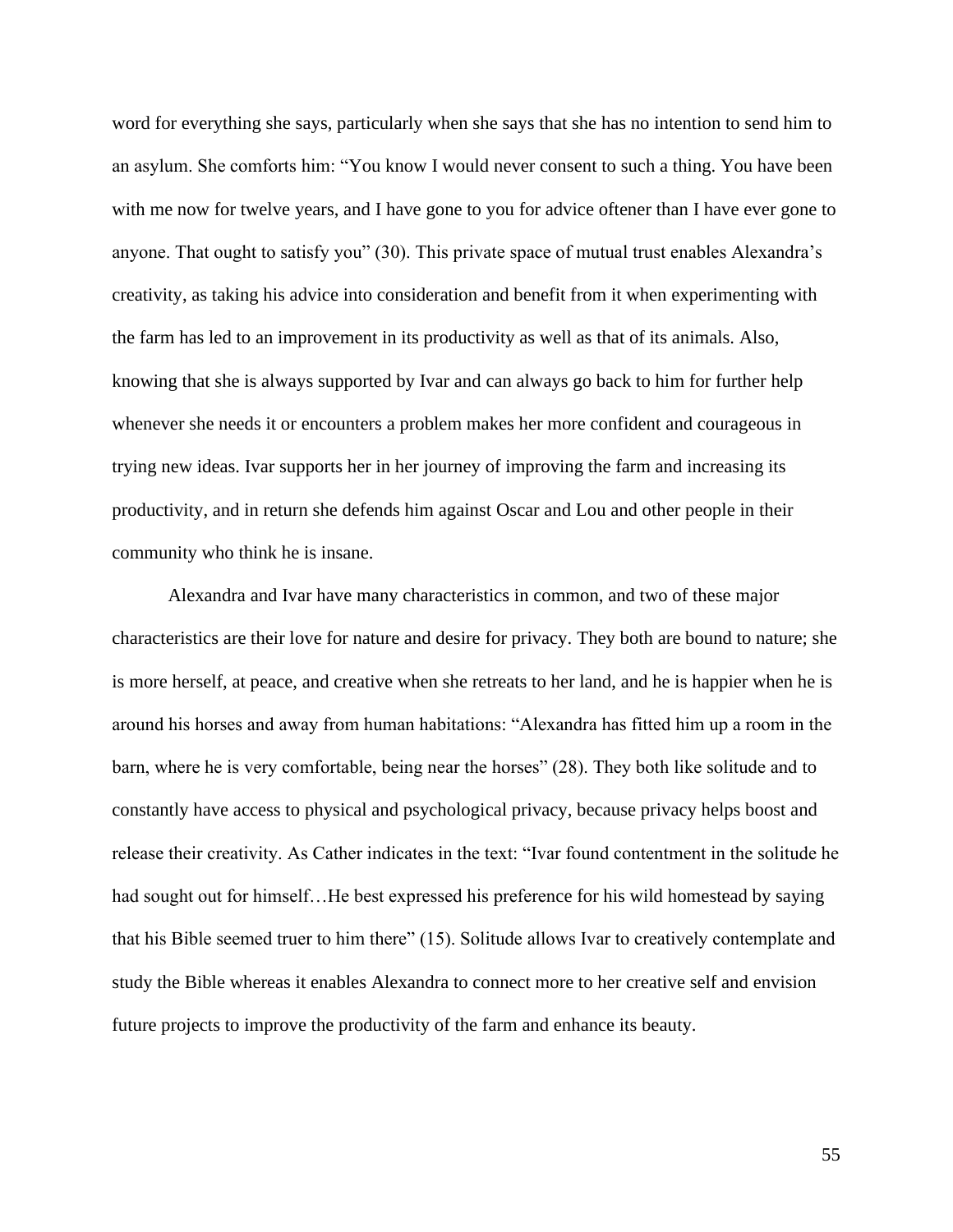Besides providing guidance about the management of animals and "looking after the health of the stock," old Ivar joins her some evenings to "read the Bible aloud to her, for he still reads very well" (*O Pioneers!* 28). Alexandra enjoys the hours she spends with Ivar, listening uninterruptedly to the Old Testament. Even though Cather does not indicate exactly what draws Alexandra to these evenings, we might be able to speculate that, like Cather herself, Alexandra likes to contemplate the wisdom the Bible offers and appreciates its aesthetic value. Perhaps these solitary, contemplative hours have helped cultivate her sensitivity to natural beauty as well as promote her inventive response to it through the fine arrangement and the beauty she creates in her land.

Carl, the family friend who later becomes Alexandra's husband, is another person whose company is always vital to and appreciated by her. The metaphorical private space of Carl and Alexandra's strong friendship supports her and promotes her creative talents of transforming the prairies into gardens. Carl, for instance, has always motivated and encouraged her with his nice words that complement her knowledge about growing crops and her experience in managing the farm and raising the animals, as when he one day declares: "we've all depended so on you," "even father." Then, he explains how his father once sends him to ask "the Bergsons" a question about their "horse [that] had the colic," and Alexandra is the one who helps them:

I ran over to your place--your father was away, and you came home with me and showed father how to let the wind out of the horse. You were only a little girl then, but you knew ever so much more about farm work than poor father. (19)

In the privacy of their own space and away from the intrusion of others, Carl and Alexandra build a strong relationship that is based on mutual caring, understanding, sympathy, trust, acceptance, and encouragement. Even though Alexandra's brothers do not approve of her relationship with Carl, and her marriage to him in particular, because they do not want to lose her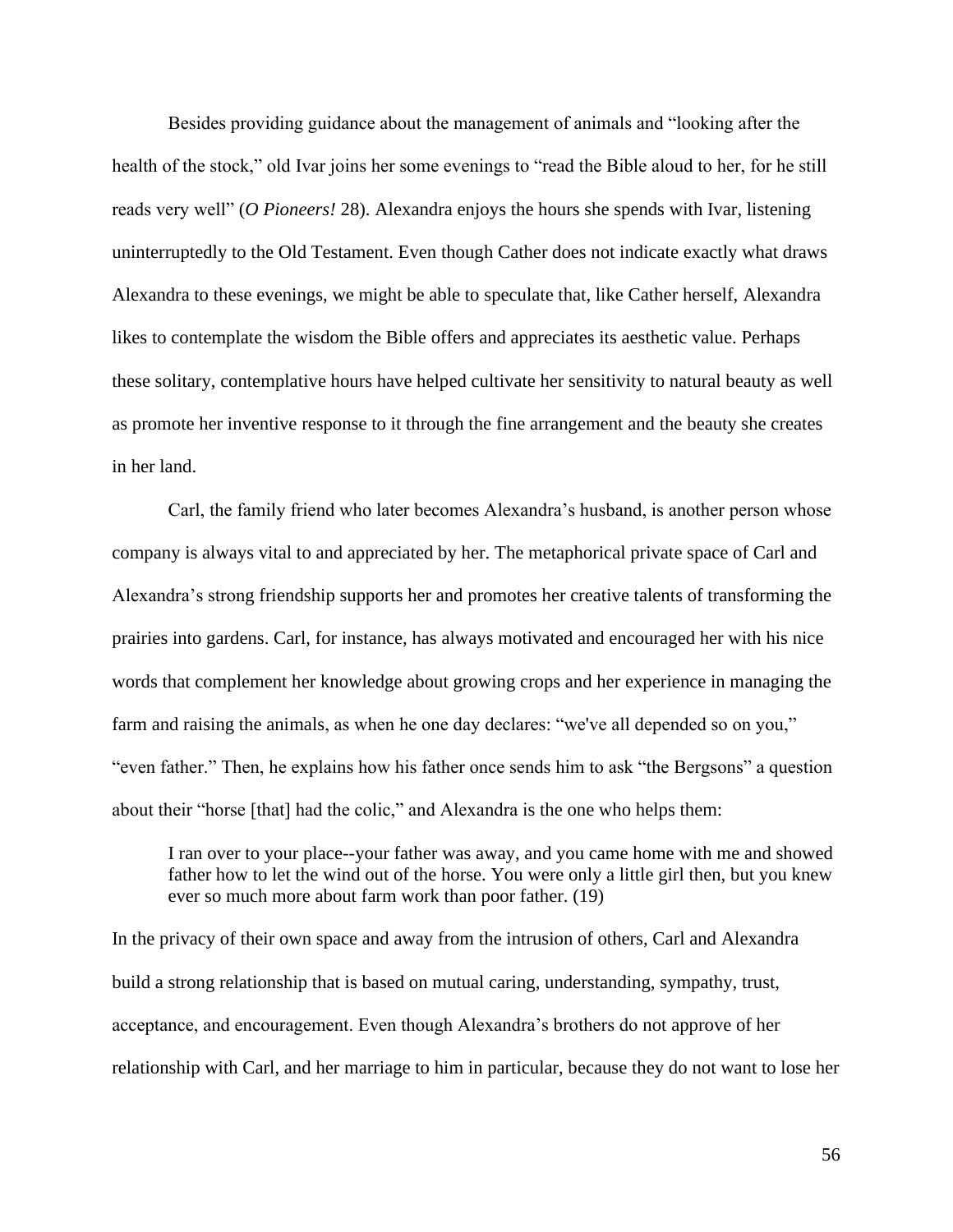share of the land, both Alexandra and Carl insist on that marriage. Their mutual harmony affirms that they are both created for one another although he loves her as a man loves a woman while she considers him as a dear friend.

Alexandra knows that Carl is always there for her. He is the only person to whom she has reached out when she has felt weak and discouraged. His sensitive personality has always enabled him to understand her and her sorrows: "It's by understanding me, and the boys, and mother, that you've helped me," she tells him (*O Pioneers!* 19). The first time Alexandra meets Carl after Emil's death, she tells him: "I needed you terribly when it happened, Carl. I cried for you at night…. You are all I have in the world, you know" (*O Pioneers!* 82). Losing her youngest brother, the closest brother to her heart, has been a shock that leaves her weak and broken. Even though old Ivar, as well as the other members of her household, have been present for her, their efforts to ease her sorrow have not been enough. More than any time in the past, Alexandra has realized how important Carl's support is for her, and that without it, she may not be able to get back up on her feet and resume exercising her creativity. She has been sick and not able to get out of bed for many days: "It occurred to her for the first time that she was actually tired of life" (*O Pioneers!* 207). The state of getting tired of life and losing motivation negatively affect an individual's creativity because maintaining a positive attitude towards life in general is what fuels and sparks it. For instance, when Alexandra has been quite positive about the land's future prosperity and optimistic about the years ahead, she has succeeded. Her positivity manifests in her reply to Lou when he asks her how the land productivity will allow them to "pay the mortgages" and make them rich, she answers him: "I can't explain that, Lou. You'll have to take my word for it. I KNOW, that's all. When you drive about over the country you can feel it coming" (24)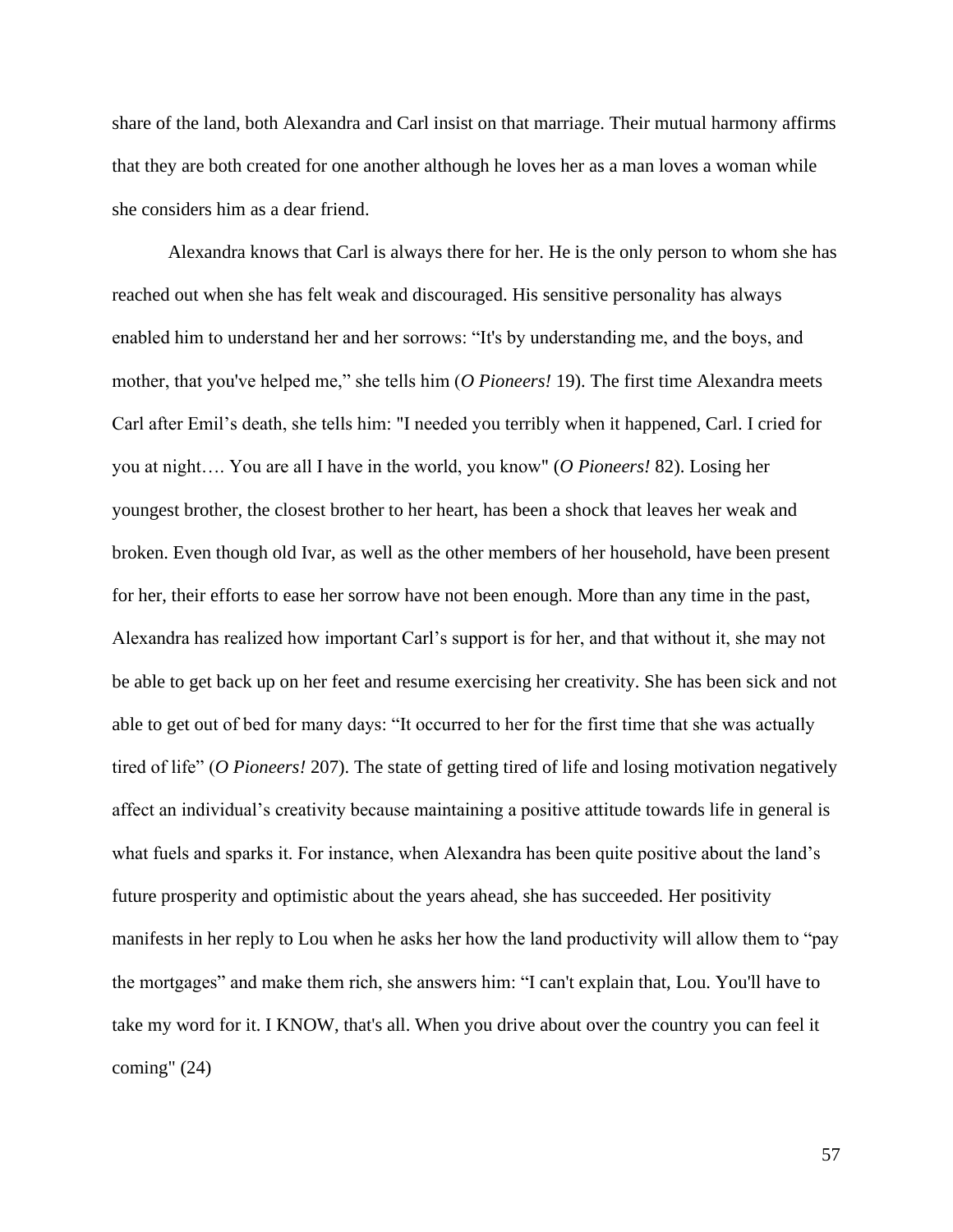Carl's support not only assists Alexandra to resume her drive to live life and continue practicing her creative talent for managing the farm and creating beauty in it, but also in paving the way to institute a new type of marriage, the safe marriage or friendship marriage. This marriage was not common among people of the nineteenth century; it was "a new type of marriage, not usually seen in literature," Quawas declares (247). Arranged marriages as well as love marriages seem to be the most two common types of marriages portrayed in literary works. Justifying the purpose of their friendship marriage, Alexandra tells Carl: "I think when friends marry, they are safe. We don't suffer like--those young ones" (*O Pioneers!* 207).

Alexandra believes that, unlike those who are in love marriages, couples who are involved in safe marriages are capable of controlling their feelings and making wiser decisions regarding their lives and the lives of people around them. Also, because Alexandra is a pioneer woman who is free and economically independent, the whole idea of getting into a traditional marriage in which she may feel subordinated and imprisoned is rejected (Werden 204). By marrying Carl, her friend, Alexandra makes sure that she breaks her forced isolation and gets a companion with whom she finds happiness and understanding. At the end of the novel, Alexandra and Carl move to another place where they can begin their life together as untraditional wife and husband. Describing this moment and their movement to Alaska, David Larid says:

Their gaze now fastens on each other, their new-found intimacy, the future they hope to share. Like that disenchanted hero of an earlier American fiction, they escape from a society in which they are no longer at home, from social practices they can no longer tolerate, "to light out for the territory," in this case, Alaska. (245)

As Alexandra's land, after Emil's death, becomes no longer the emotionally supportive space that can assist her to overcome her sorrow and resume her creativity, she decides to move with her husband to a new land that can replace the old one. Their "new-found intimacy," in this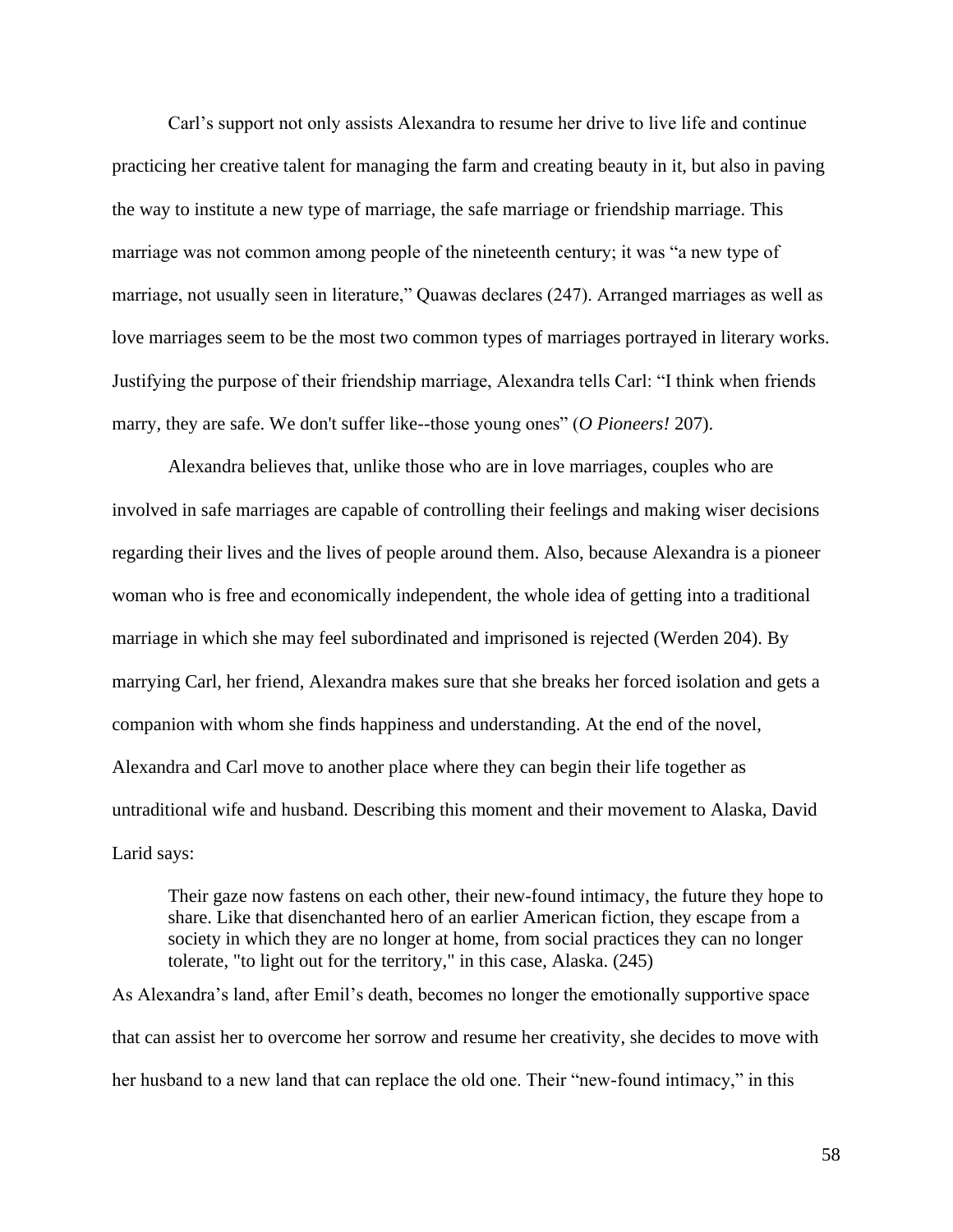context, not only refers to the sexual intimacy that they will have as a married couple, but also to the safe and trusting private relationship that they will share as two friends involved in friendship marriage. Heading to Alaska, the promising new place, Alexandra holds Carl's hand and walks with him to a future full of creativity and beauty that involves only the two of them.

Lastly, it is important to differentiate between the two contradictory types of aloneness that emerge in the life of Alexandra. Alexandra normally appreciates the experiences of her lonely solitude in her land; however, she feels terrified of the new form of aloneness she encounters after Emil and Marie's death. While the first experience of aloneness is a choice and a preference that people purposely make to nurture their own creativity, the second is an imposed one that people have no hand in, and it hinders her creativity. The selective solitude is that same state of aloneness that Virginia Woolf encourages in her essay, *A Room of One's Own*. In such a state, people are not imprisoned, but are free to break their solitude whenever they need to. In the case of Alexandra, her later loneliness imprisons her mentally and emotionally in sad memories of her brother, evoking melancholy thoughts about life in general as well, as I mentioned earlier: "as she lay alone in the dark, it occurred to her for the first time that perhaps she was actually tired of life. All the physical operations of life seemed difficult and painful" (*O Pioneers!* 207). At that point, Alexandra resolves that she will "not accept loneliness as a mode of life" (Quawas 247). That is when she decides to marry Carl, in an attempt to end her loneliness and revive her creativity.

Within the metaphorical supportive space of her strong relationships with her father, the Swedish girls and Marie, and old Ivar and Carl, Alexandra's artistry continues to prosper and manifests in the order and the beauty she creates in the farm. The existence of each one of these supportive people in her life is important to her as each one of them boosts her creativity in a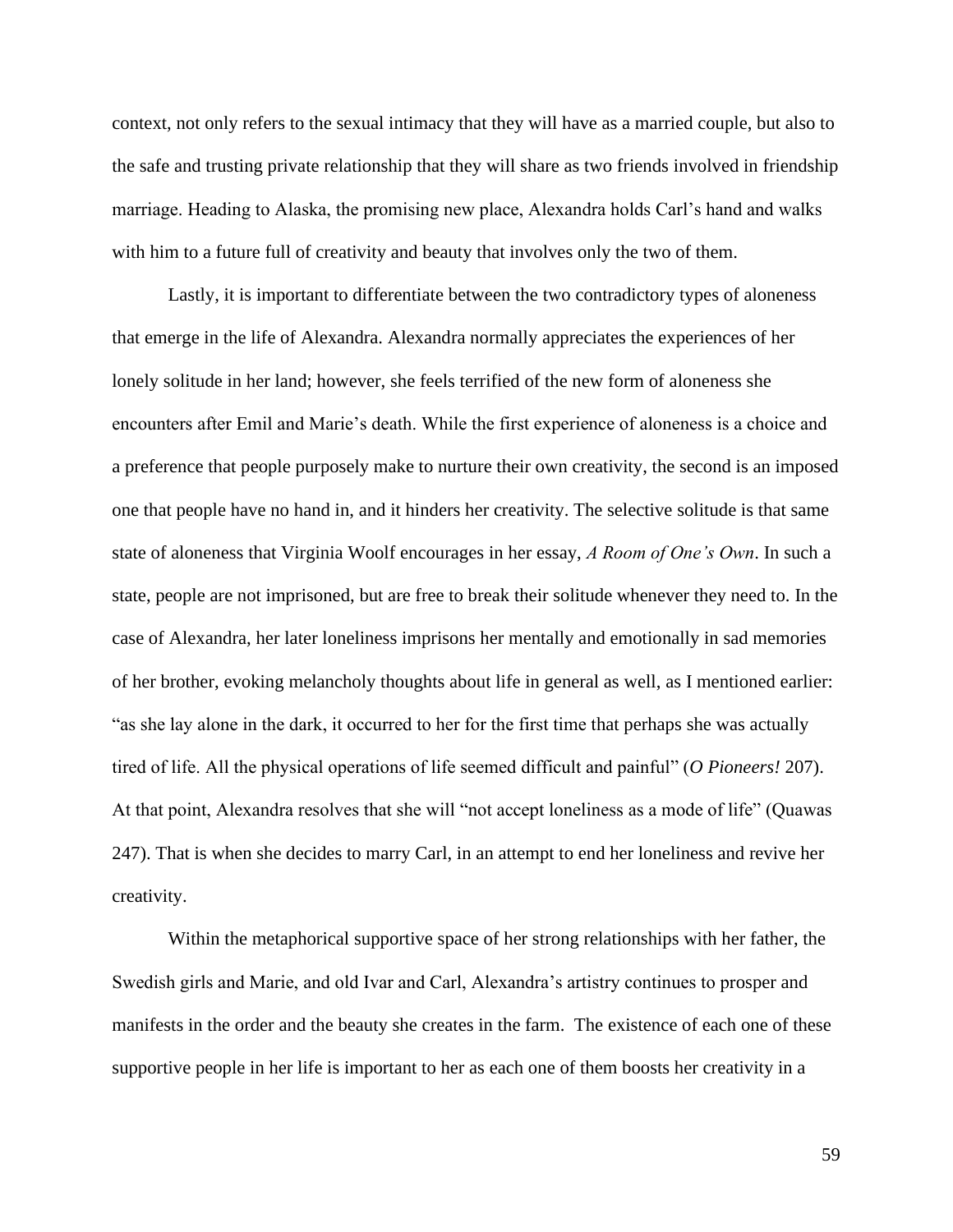different way, providing her with the feelings of love, trust, encouragement, acceptance, and empowerment that are evoked within the privacy of the spaces she shares with them.

#### **Alexandra's Bond with The Land as A Space for Boosting Creativity**

Alexandra is also empowered by her unique and strong bond with her land, which plays a significant role in supporting her and promoting her creative talents. Alexandra's feeling of connectedness to the land functions as another emotionally supportive space for her. She has a deep relationship with the land established years ago when she was a little child, helping her father with his farming responsibilities, and that relationship has continued to grow and firm over the years. In the privacy of their shared physical space, both Alexandra and the land exchange mutual support. The land prospers and thrives, responding to Alexandra's feminine energies of love, empathy, and patience, and Alexandra is empowered to stand in the face of her patriarchal society by the strength she draws from the tough and wild land. Among the other farmers in their neighborhood, Alexandra is the only one who has been able to understand the land and creates order and beauty in it, which means that she is the only one who has been given the privilege to enter into that private space of mutual understanding, trust, and cooperation. Learning a great deal about the land after her six-day trip with Emil, she tells him: "We must have faith in the high land, Emil. I want to hold on harder than ever, and when you're a man you'll thank me" and the land in return decides to respond to her effort and "faith" by becoming productive: "the Genius of the Divide, the great, free spirit which breaths across it, must have bent lower than it ever bent to a human will before" (*O Pioneers!* 23). Being surrounded by the positive feelings of happiness, love, and empowerment she receives from her land, Alexandra's creativity flourishes and manifests through her hard work of transforming the prairies into beautiful gardens.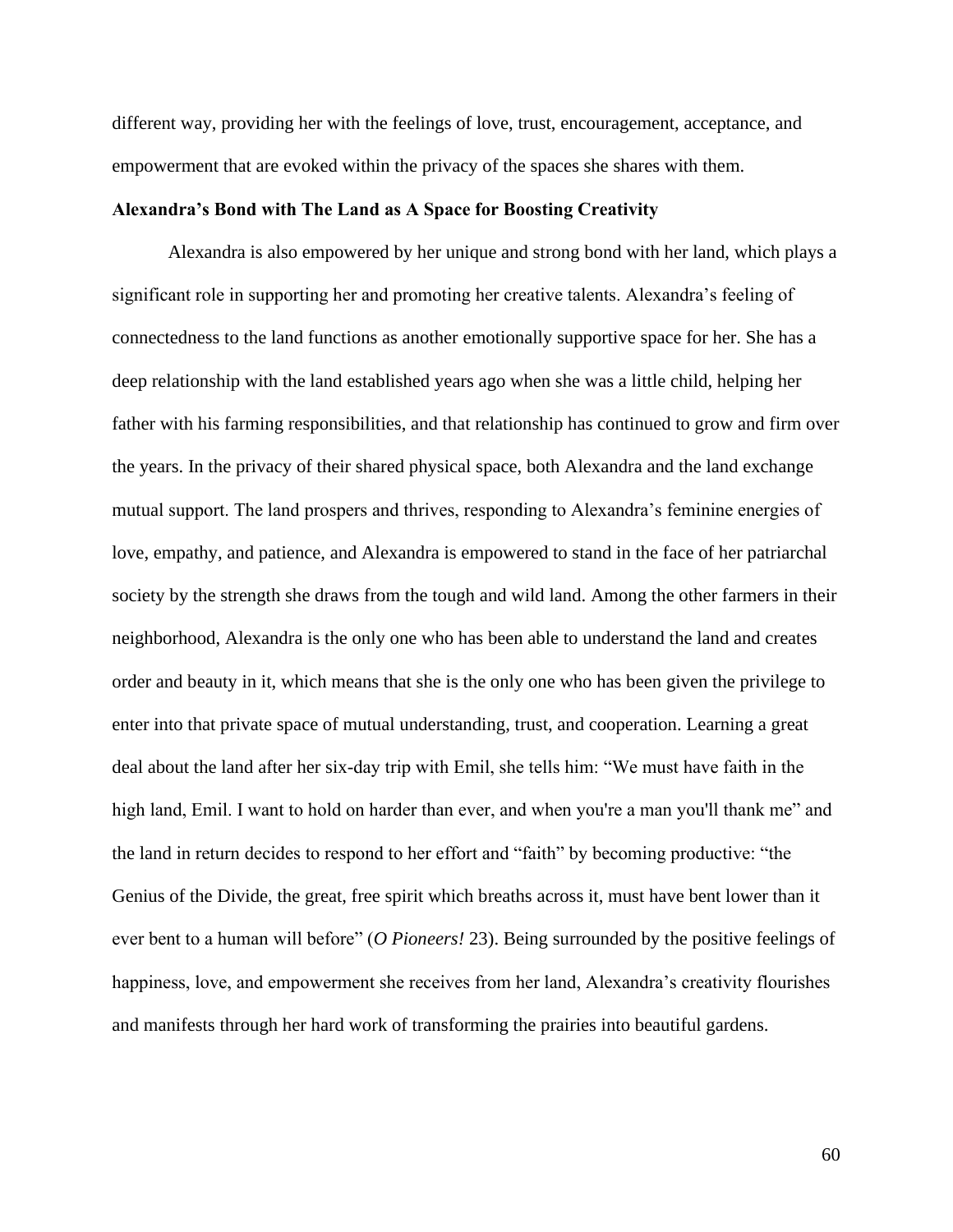When it comes to managing the farm and cultivating it, Alexandra follows a different approach from what her neighbors have followed. She "combines intelligence with a new relationship to nature; she is the land's mate rather than its antagonist. In contrast with the men who have seen the land as a wild horse to be tamed, she works it with love and nurturance" (Quawas 244). Alexandra not only considers the land as a mate when "she works it with love and nurturance," but as a female mate in particular. It seems that Alexandra has a duality of thinking about the land's gender; she sometimes tends to think of the land as a male figure, as it is connected to the dream she has "Sunday mornings" of a strong man carrying her through the fields. Other times, she likes to perceive the land as female, a mother or sister, and that is particularly at the times she attempts to grow crops in it and cultivate it. Reginald Dyck suggests that Alexandra "does not work the land herself, yet she has a closer relationship to it than her brothers who are directly engaged in the physical labor of farming" (170). Dyck's suggestion supports my earlier assumption that Alexandra sometimes likes to think of the land as female because the way she feels close to it and compassionate about it resembles the great sense of connectedness she feels for the women in her life. Alexandra's feelings for Marie and the Swedish girls are different from her feelings for her father and the other men. For instance, she is emotionally closer to Marie, and as indicated earlier, this appears in the way she is comfortable in having private conversations and sharing secrets with her, which she does not do with any man. Also, she has a great sense of sympathy for the Swedish girls, which is shown in the way she feels compassionate about their life experiences and concerned about their happiness because their happiness makes her happy as well. These illustrations of emotional closeness and connectedness Alexandra shares with the women in her life resemble the ones that she has for her land. Alexandra's feelings for the land are in contrast to her brothers and other male farmers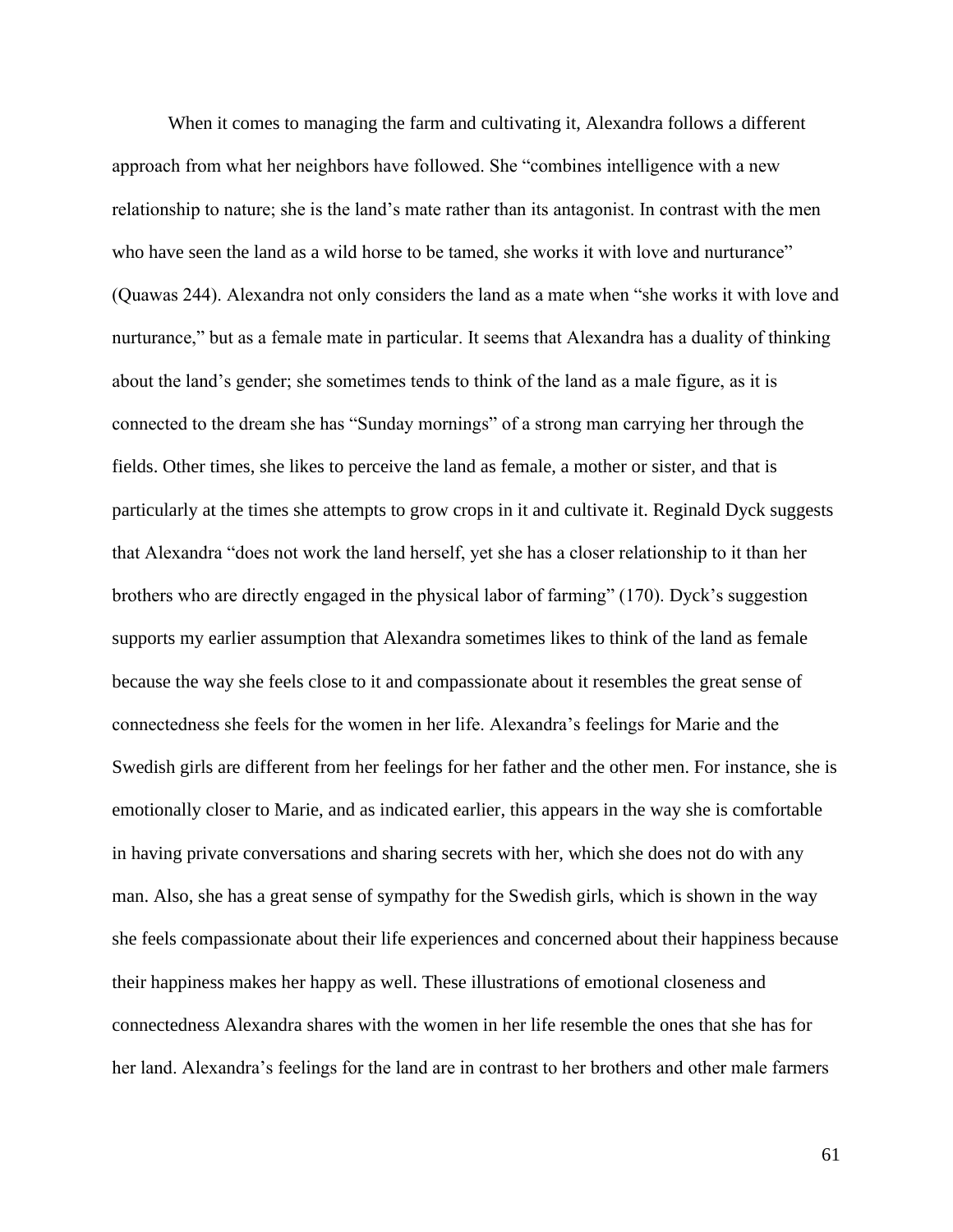working in the farm who feel emotionally detached from the land, and the only language they master is the language of violence and forcing, which receives no cooperation from the stubborn land.

At the time people on the Divide decide to move to another promising place, Alexandra chooses to stand for the land and resolves to stay during drought and the toughest years. She has believed in the land and seen its potential, latent beauty, richness, strength, and glory that other people in the neighborhood have failed to see under its rough surface. When it comes to growing crops in the wilderness, Alexandra "understands the prairie as a growing and vital entity unto itself and honors what it is naturally inclined to grow rather than forcing incongruent production on it" (Carden 41). Also, while people in their neighborhood choose to be ignorant about the kinds of crops that can be grown on the Divide, Alexandra has been learning a great deal about the nature of that land and what it is "inclined to grow" from the people she has met on her exploration trip. When the neighbors have been forcing their lands to grow corn, Alexandra has been trying to understand and promote its potentials. Because she understands the nature of her land and embraces its unique characteristics, the land decides not to disappoint her and responds to her creative efforts by growing new crops such as sweet potatoes, asparagus, rhubarb, and red berries.

Alexandra is a woman who lives only for her land, and her whole life circulates around it. She cares more about her farm than her personal life and educates herself about nothing more than the factors that affect her farm positively or negatively: "her mind was a white book, with clear writing about weather and beasts and growing things" (*O Pioneers!* 154). Her mind is a valuable record of information related to farming that she has gathered over the years from her personal experiences and those of other successful farmers. Moreover, Alexandra's personal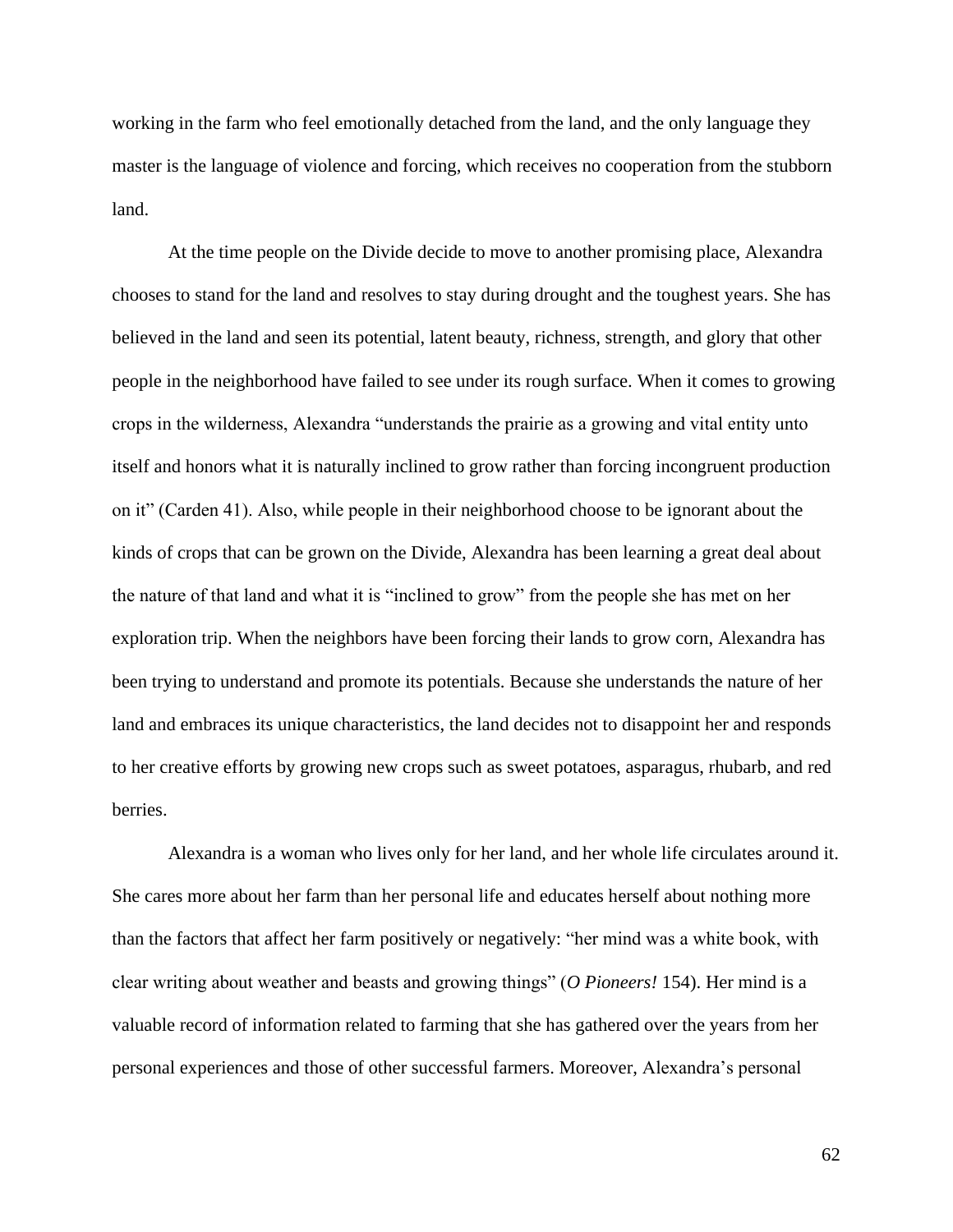happiness is directly related to what is going on on her land: "there were certain days in her life, outwardly uneventful, which Alexandra remembered as peculiarly happy; days when she was close to the flat, fallow world about her, and felt, as it were, in her own body the joyous germination in the soil" (*O Pioneers!* 154). Alexandra's emotional connection to the land and strong bond with it allow her to feel as if she "merge[s] physically with the land, feeling its awakening life in her own body" (O'Brien 162). It is an excitement that only a few lucky people can feel; even the workers who directly engage in the physical labor of farming don't experience it. Lastly, Alexandra feels a sense of a great connection to her land and "treat[s] [it] as herself because she is part of it and will one day return to it" (Rundstrom 220). Just like the new seedlings she observes in her land that will grow into mature plants and return to the soil one day after the end of their life cycle, Alexandra herself is "part" of the land physically and emotionally and will "return to it" when she is buried.

# **The Private Physical and Psychological Spaces and Alexandra's Art**

In *O' Pioneers!*, Alexandra's ability to access physical and psychological private spaces is another factor that contributes to enhancing the creative and artistic aspects of her personality. As a female pioneer, Alexandra appreciates the physical and the psychological privacy her land and property provide her with, and she knows how important it is for her to utilize these two private spaces to thrive as a female artist and pioneer. Throughout the text, Cather provides readers with small details about the nature of physical and psychological private spaces Alexandra accesses.

Alexandra lives on her own in a big white house in the middle of her great farm, distant from other neighbors. There is a sense of contradiction between the indoor and the outdoor spaces of her house: while the indoor space is "unfinished and uneven in comfort," as some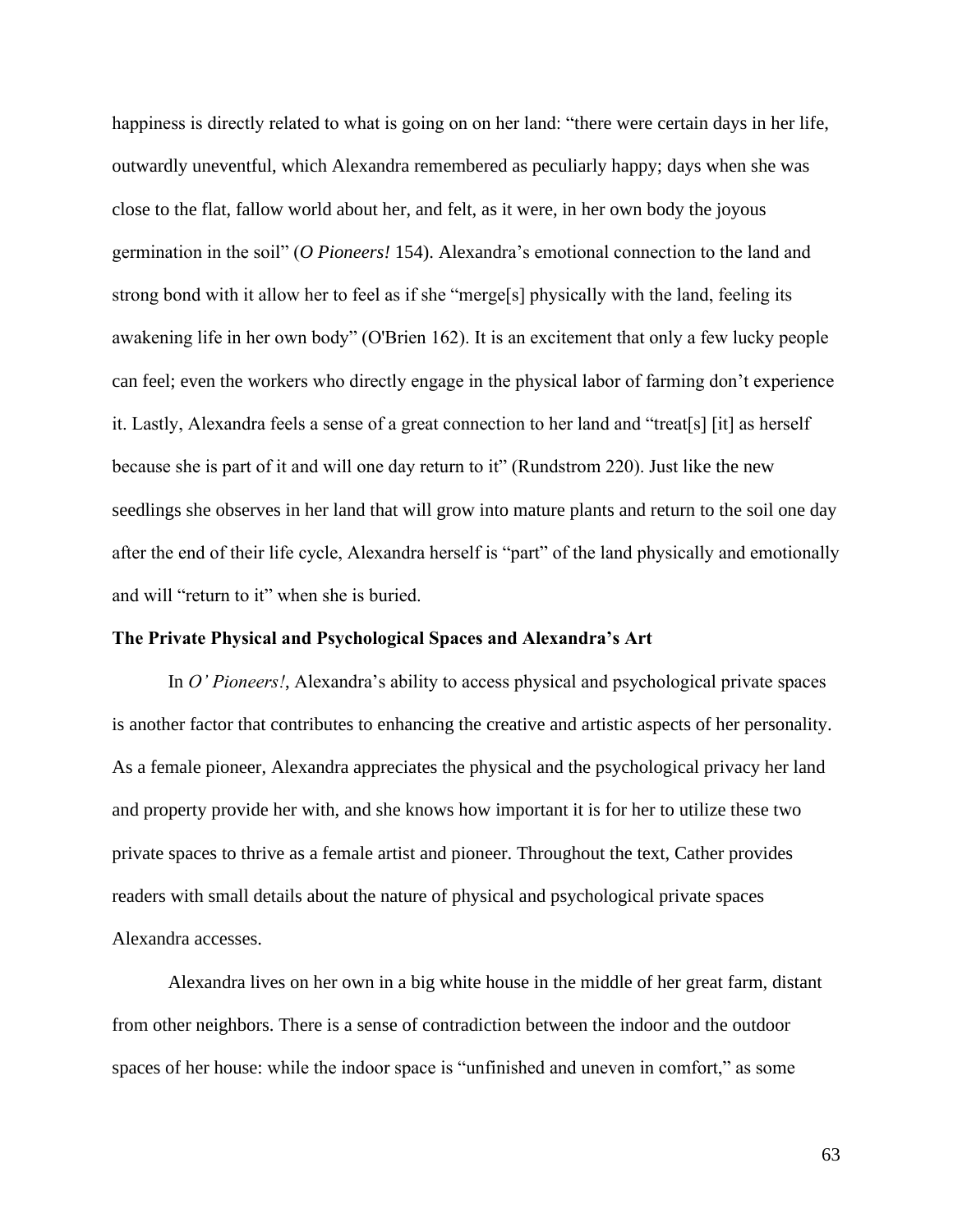rooms are furnished and other rooms are not, the outdoor space, which is the "flower garden," is very neat and finely arranged. Unlike traditional women in her society who find comfort within the domestic domain of their houses and possibly freedom resulting from the privacy these houses provide them with, Alexandra does not find comfort nor freedom in her own white house. Even though she has a big house as it is described in the text, she feels uncomfortable and imprisoned in it. When Alexandra hears about Amedee's health condition and the operation that he will have soon, she feels suffocated in her house, so she has to rush to her garden, the only place that gives her the comfort she needs: "But she could not stay in the house this evening. Where should she go? She walked slowly down through the orchard, where the evening air was heavy with the smell of wild cotton" (*O Pioneers!* 69). The privacy that her white house provides her with makes her feel very lonely: the negative kind of aloneness that hinders one's creativity rather than boosting it.

Instead of her traditional house, the domain of domesticity, the garden is Alexandra's real house because it is the only place where she feels at home and can deeply connect with her inner creative self and freely practice her art: "Alexandra's house is the big out-of-doors and…it is in the soil that she expresses herself best" (*O Pioneers!* 27). "Rooted not in the domestic sphere but rather in 'the soil,' in an alternate space of female creativity, Alexandra produces not children, but farms and her creative fertility serves no husband, adorns no household" (Carden 283). Alexandra's garden is an example of the untraditional private spaces that Woolf urges women to find for themselves in order to unleash their latent creativity. As Alexandra has an untraditional, private space of her own to retreat to while she exercises her art, she creates untraditional, exceptional beauty in her farm and cultivates new creative crops there.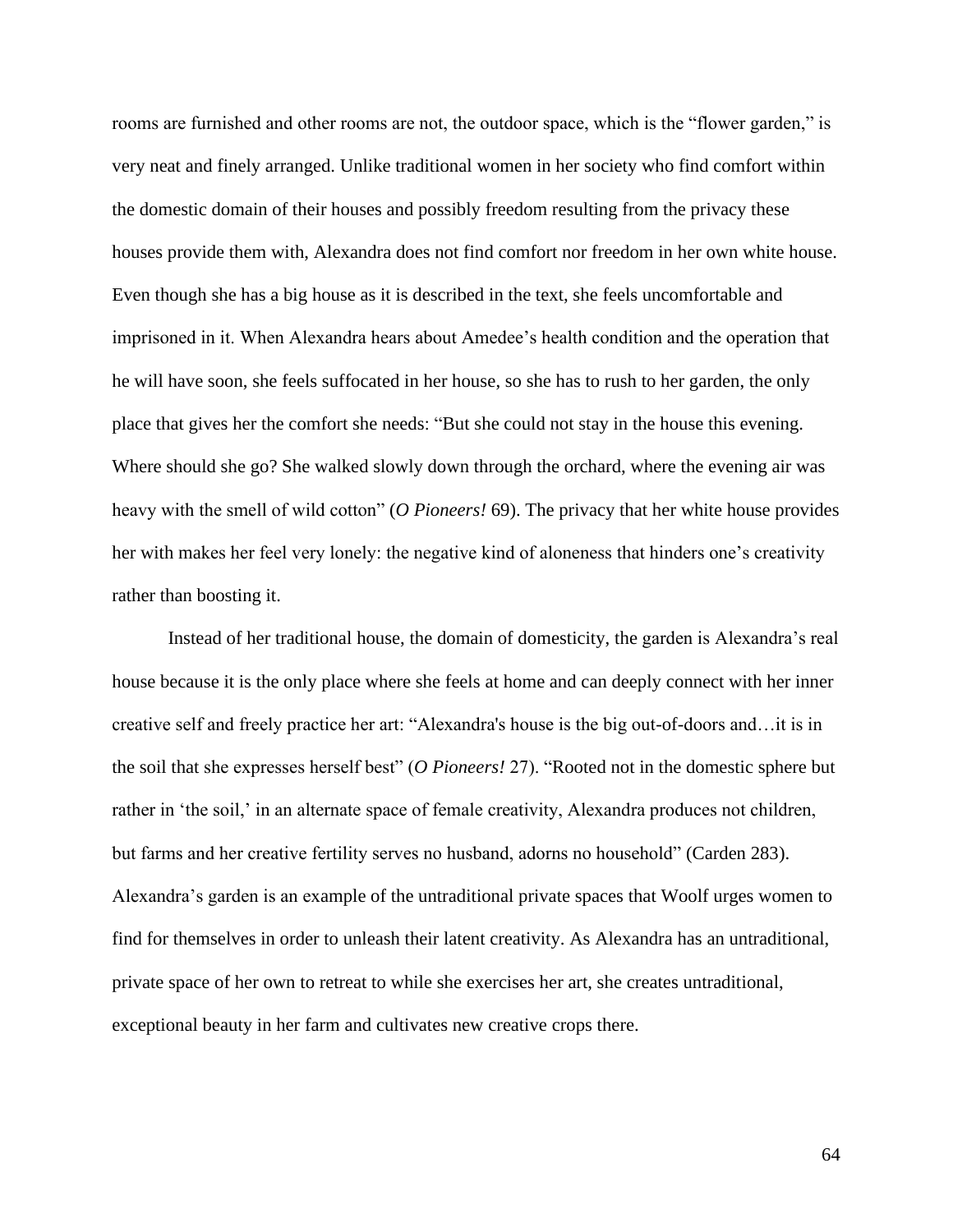Alexandra's retreat in her land in general and her garden in particular offers her a space in which she can indulge in imagination and contemplation, two essential elements for pioneer people to be able to play with creative ideas before implementing them, as the narrator says: "[a] pioneer should have imagination, should be able to enjoy the idea of things more than the things themselves" (*O Pioneers!* 18). In many places in the text, Cather portrays Alexandra standing or sitting in her garden, lost in her ideas. She metaphorically detaches her creative mind and spirit from earth, letting them fly to remote horizons that are only occupied by very sensible people, the artists:

When Carl Linstrum came up the garden rows to find her, she was not working. She was standing lost in thought, leaning upon her pitchfork… She did not hear him. She was standing perfectly still, with that serious ease so characteristic of her…her eye could follow a hawk up and up, into the blazing blue depths of the sky. (*O Pioneers!* 18-9)

It is as if creating art is a magical act that sometimes cannot be done without her being solo in her garden, and these solitary moments of imagination are what allow her to reach a high level of creativity and inspiration.

Alexandra seeks solitude and quiet in the uninvaded privacy of her farm whenever she has been put in a situation where she needs to make a creative decision. She analyzes the information she has gathered, studies her options, considers her alternatives, and figures out her real feelings about something:

Alexandra drew her shawl closer about her and stood leaning against the frame of the mill, looking at the stars which glittered so keenly through the frosty autumn air….she felt a sense of personal security. That night she had a new consciousness of the country, felt almost a new relation to it... She had never known before how much the country meant to her…She had felt as if her heart were hiding down there, somewhere, with the quail and the plover and all the little wild things that crooned or buzzed in the sun. Under the long shaggy ridges, she felt the future stirring. (*O Pioneers!* 25)

That night Alexandra makes the final decision to stay and stand for the land, after coming back

from the inspectional trip she took visiting other farms in the neighborhood. More than any other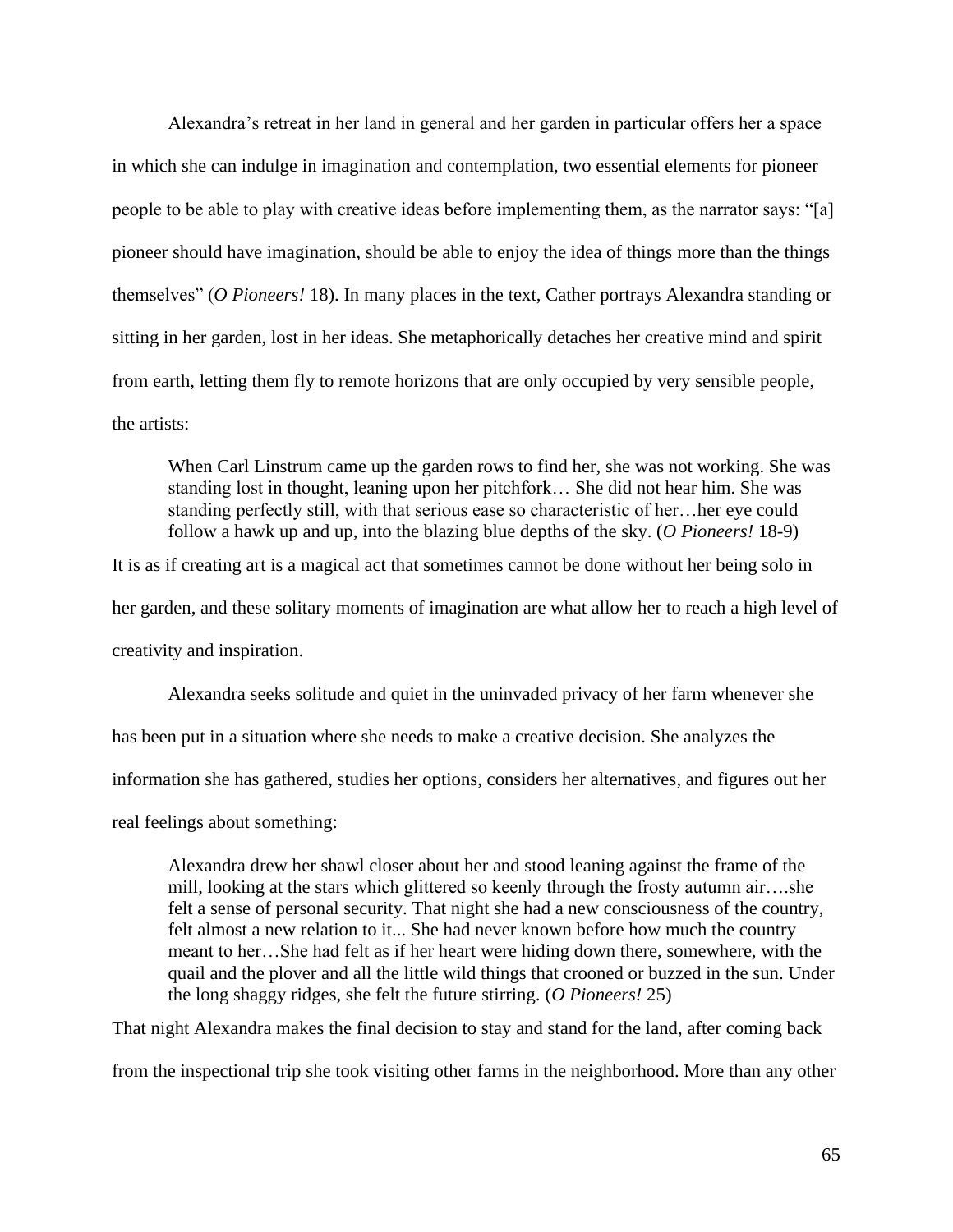time in the past, she feels a great sense of connection to the land and overwhelming love for it. Every little detail of her land seems beautiful and unique. Lost in her imagination, she can see the bright future that lies beyond the dark present time.

Also, when Alexandra studies new business projects or farm improvement ideas, she prefers to isolate herself from other members of her family and household, so her ideas can run smoothly without any interruption. An example of this physical and psychological privacy is indicated when Alexandra has been "planning to make her new pig corral." That evening, she seeks a quiet place, "the kitchen doorstep," isolating her physical self partially and inner thoughts fully from her mother who is baking in the kitchen and her brothers and their friend, Carl, who are jumping in and out of the water in the "shimmering" swimming pool (*O Pioneers!* 18). She imagines how the new corral will look and estimates whether it will fit as she hopes in the spot she's chosen. Alexandra mostly keeps her ideas and plans for herself, as when she has been planning this new corral. She would perhaps share such plans with her brothers, Lou and Oscar, if they were open-minded, able to understand farm managing responsibilities, able to follow her train of thought, willing to offer support, etc., but these pioneering traits are unfortunately absent in both of them.

Alexandra's physiological privacy is embodied in her preference to keep her raw plans for herself and not share them with other people, including her two older brothers. A good example of this kind of privacy is portrayed in the event when Alexandra has been studying her decision regarding old Ivar and whether she should trust him and take his advice. From the first time she saw him, she knew that this man holds wisdom and knowledge, which are things her brothers fail to see, as they fail to see the high land's potential; they can see nothing but the old man's weirdness and do nothing but mock him. Lou and Oscar wish that their sister would not go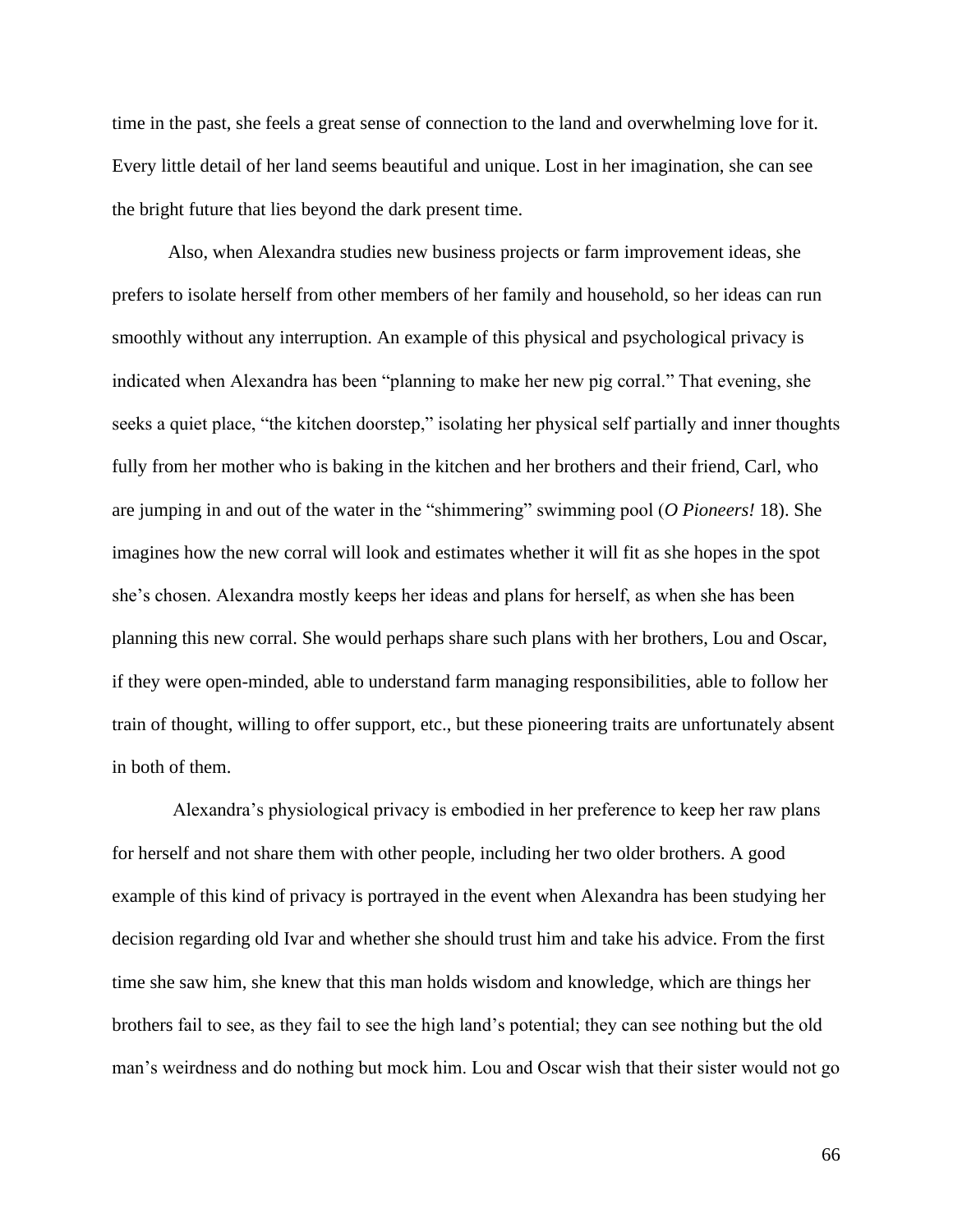visit Ivar again, but she "privately resolved that she would have [another] talk with [him]" alone (*O Pioneers!* 18). She does not share her intention of seeing the old man for a second time with her brothers because if she did so, they would force her to change her mind. Alexandra's pioneering traits enable her to sense how Ivar will be a great help to her, and that is why she has decided to keep her ideas regarding him private, and she has never regretted that decision.

# **Alexandra's Creative Love and Sexuality**

During her forty years of life, Alexandra has never been in a sexual relationship with a man due to her personal attitude towards love and marriage. She considers the intimate space of love relationships between men and women a hindrance to women's creativity. Allowing a man to enter her life and be intimate with her may lead her to realize and admit her sexual needs that she has been trying to avoid for years, which manifests in the way she reacts to that reverie with anger that is mostly directed to herself:

"she would rise hastily…go down to the bath-house… prosecute her bath with vigor, finishing it by pouring buckets of cold well-water over her gleaming white body which no man on the Divide could have carried very far" (59). "Acknowledging sexual needs would make her vulnerable and dependent, so to preserve her Amazonian self- sufficiency she must deny herself sexual fulfillment in the real world" (O'Brien 164). By observing other women in her surroundings, such as Marie, Alexandra has been convinced that romantic love weakens women and makes them act irrationally.

Alexandra is an artist and that is another reason why she chooses the space of her love for her land over the space of a heterosexual relationship with a man. She "give[s] herself completely only to nature [her land], just as the poet or painter commits himself to art" (O'Brien 162). Alexandra's act of giving herself to her land indirectly supports the artist within her and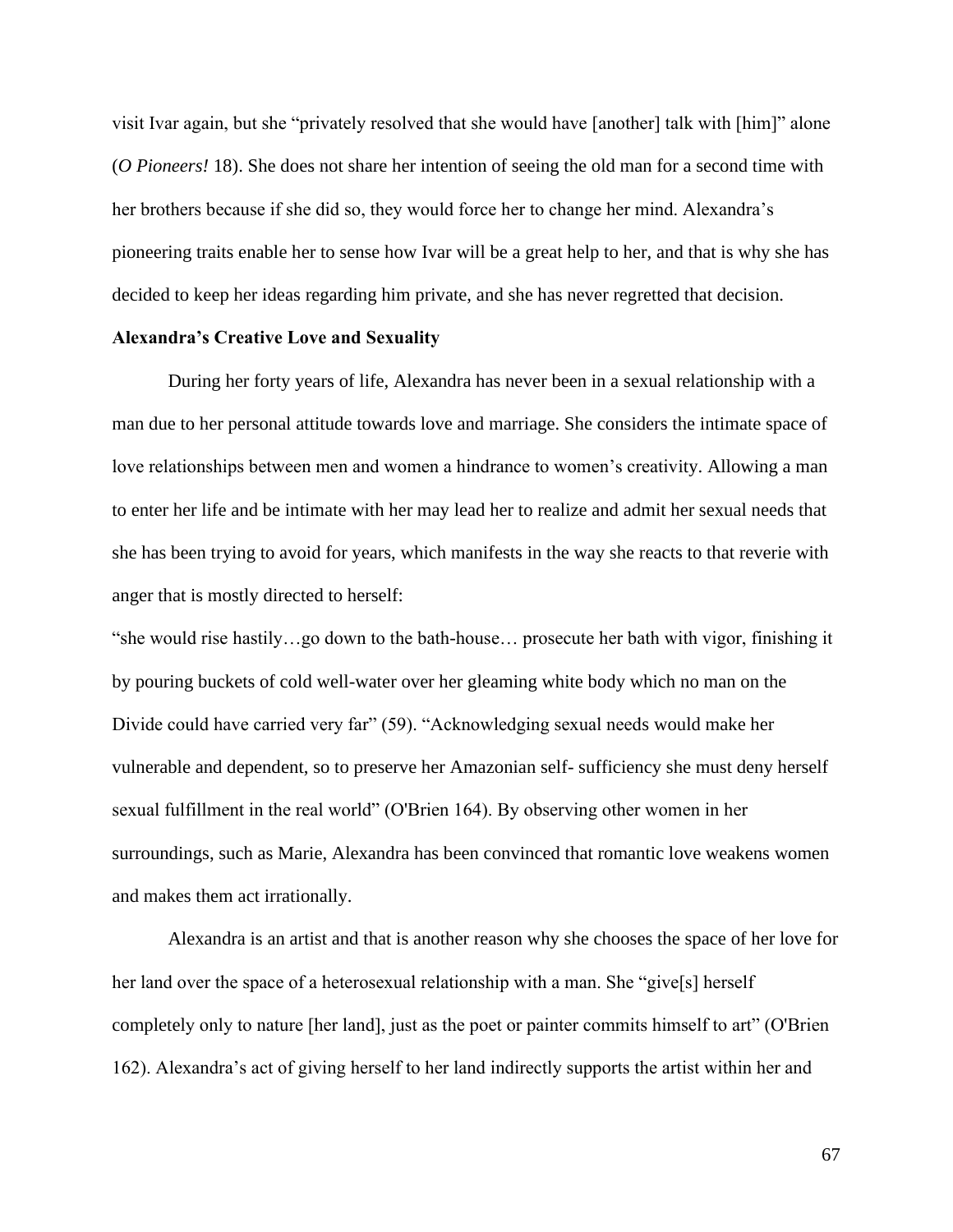boosts her creative talents of managing the farm. Directing most of her affection as well as attention to the land allows her to enter the positive, supportive space that her land surrounds her with, and from which she draws strength, peace, and inspiration. Unlike some selfish love relationships between human beings that lead to change in the partners and deprive them of higher purposes in life, Alexandra's love for her land and relationship with it helps her to be true to herself, caring for others, concentrated on her higher purpose of giving to the land and people in her community, and being a better artist.

Further, Alexandra has great affection for her land and establishing a love relationship with a man may require her to sacrifice the love she has for her land or a great deal of it for that new lover. Besides, sharing her personal life as well as her land, her space, with a man may distract her from her mission of managing the farm businesses and foreclose any future creative and artistic projects in it, as most men refuse to come next in any relationship and a male lover will want her attention to be mainly directed to him, not to her land. Alexandra's land is her territory, her private space in which all creative ideas have been inspired and come to reality. Sharing that space with a man who does not understand that great love for the land might lead to weakening or losing that bond with it. She would then lose the artist within her and her ability to conduct powerful, creative projects, her land as a source of empowerment as well as inspiration. Alexandra marries Carl, at the end of the novel, because he is the only man who understands her connection to the land and "and is aware that her commitment to him is secondary to her commitment to her land" (Carden 198). He confirms this: "[y]ou belong to the land... Now more than ever" (*O Pioneers!* 84). He knows that he comes second, as her love is first devoted to the land and will always be; the land is her true love, and Carl is a very close friend whose company she appreciates.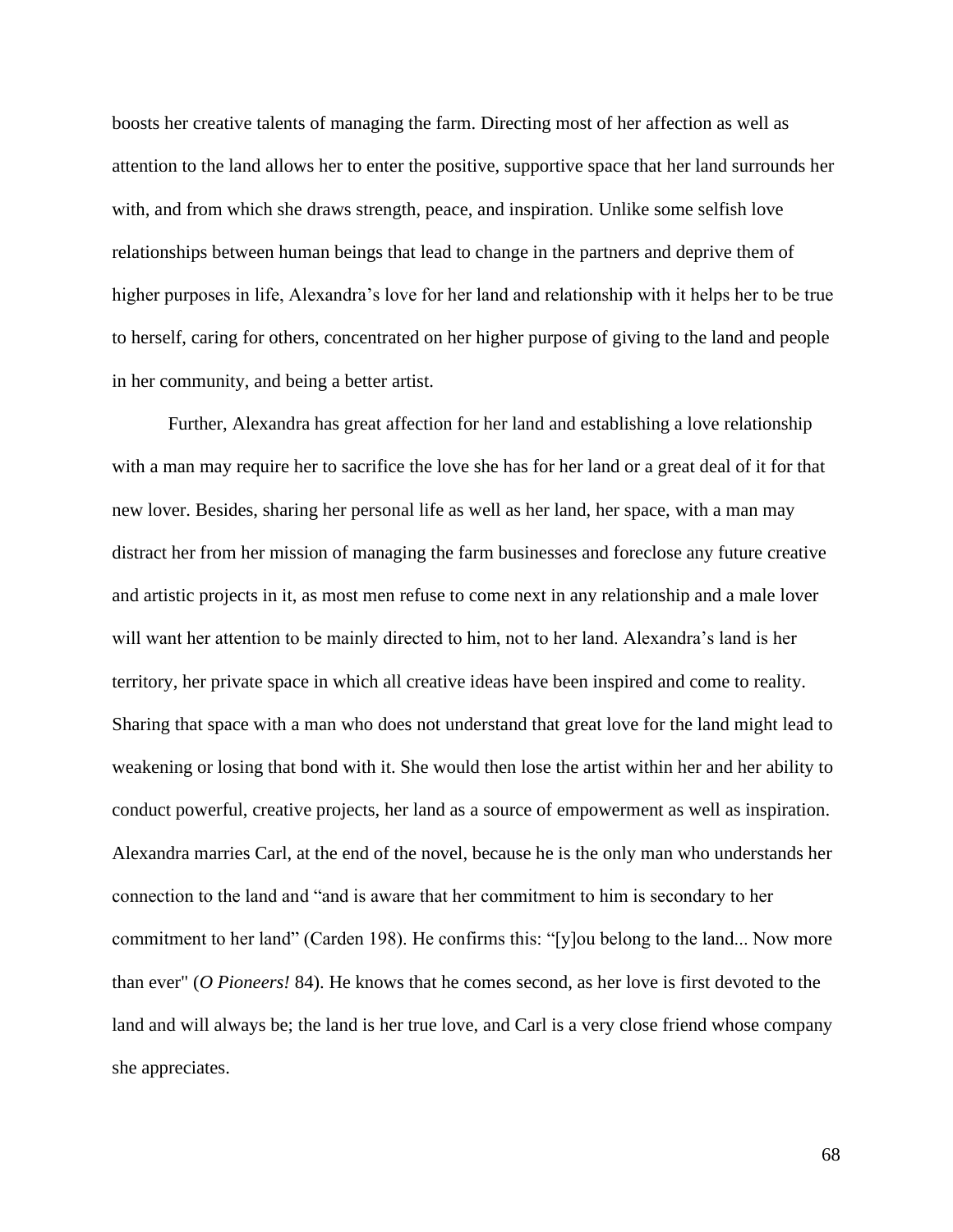Sharon O'Brien suggests that "Alexandra's preference of the land to men is understandable, for Cather's association of the land and its femaleness with birth, growth, and fruition is opposed to her association of male sexuality with violence, destruction, and death" (162). This has been mainly manifested in the way that Alexandra's love for her land resulted in the prosperity of the Divide and the growth of new crops whereas Marie's love relationship with Emil resulted in the death of both of them. Moreover, the success and the failure of love relationships is contagious; these two distinct relationships affect not only the directly involved parties, but also people around them. Alexandra's love for her land has not only benefited her; it has also contributed to the happiness and welfare of her family and many families in the neighborhood. In contrast, the love relation of Marie and her brother has not only destroyed their lives, but also the lives of people around them, particularly Alexandra's and Frank's. After her brother's death, Alexandra leaves the Divide with Carl because she has lost her peace and happiness in this place and her grief is more powerful than those feelings that rooted her there for so long. Also, perhaps the death of Marie and Emil have destroyed the feeling that the land is a private, nurturing space for her, as it has been invaded by violence. She can no longer retreat in her land without being haunted psychologically by the memories of the murders that happened not too far from her place. Overwhelmed by her feelings of grief and loss of privacy in her farm after Emil's death, Alexandra moves into a new land that seems to promise her the privacy and the nurturance she needs to resume and release her creativity that had once transformed the prairies of Nebraska into a wonderful garden.

The only time Alexandra's creative sexuality is awakened is on "Sunday mornings" through her sexual daydreams of getting carried by a man who is different from all other men she has seen or known in her life. He is "much larger and stronger and swifter… She could feel that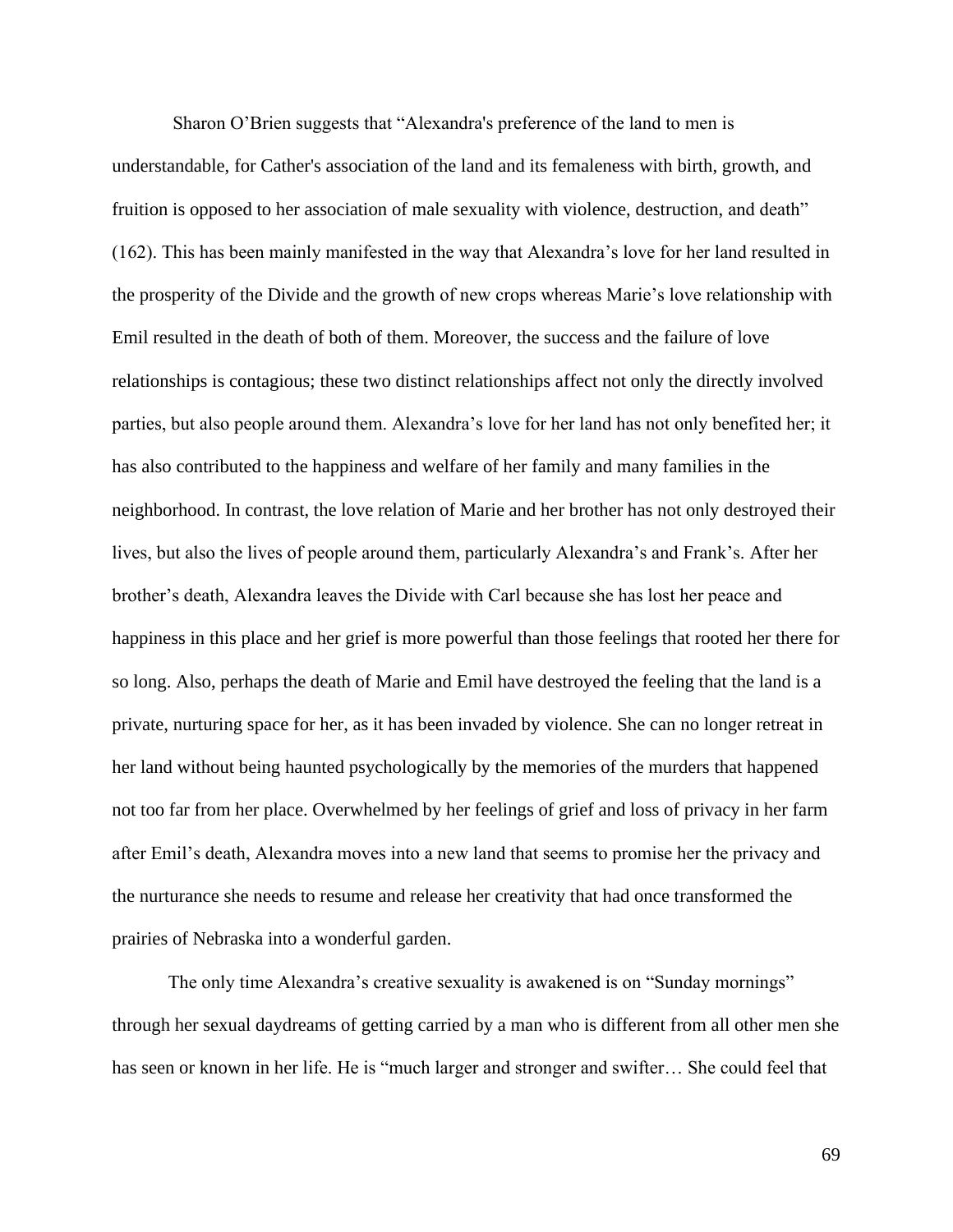he was yellow like the sunlight, and there was the smell of ripe cornfields about him. She could feel him approach, bend over her and lift her, and then she could feel herself being carried swiftly off across the fields" (*O Pioneers!* 95). This creative sexual "reverie" is sparked in the privacy of her room, as she listens to "the familiar morning sounds" coming from the farm. In her ears, these sounds are music: "the windmill singing in the brisk breeze, Emil whistling as he blacked his boots down by the kitchen door." Such luxurious privacy leads her to indulge briefly in sexual fantasies that she later resents herself for. Alexandra does not like the idea of allowing herself to be physically and mentally controlled by a man who "more often [comes] to her when she [is] tired than when she [is] fresh and strong" (*O Pioneers!* 59).

Even though Alexandra denies her heterosexual feelings, in reality she suppresses them. O'Brien suggests that:

[Alexandra's] mysterious daydream of a powerful, godlike figure who carries her across the corn fields reveals the persistence of a repressed attraction to the troublesome force of male sexuality and power that her conscious mind rejects…[she] finds this daydream upsetting because it connects sexual expression with succumbing to a superior male force. The man she envisions is more than her match, 'much larger and stronger and swifter' than her neighbors on the Divide, men who could never carry her 'gleaming white body…very far.' (163-4)

While the men with whom she works on the Divide have never attracted her or awakened her sexuality because they are her match or less in terms of power, her daydream about this strong, powerful, and attractive man upsets her. This man is not like any man she has ever known; even though she feels attracted to him, she suppresses her feelings because she perceives his superior power as a threat to her strong personality. Alexandra is quite aware that if she had had to resist him physically or emotionally, she would have failed. As a female pioneer, she refuses to lose herself in a love relationship. She believes that romantic relationships between men and women weaken women and make them vulnerable, resulting from the power imbalance that usually occurs in such relationships. In this respect, Alexandra's tendency to retreat to her land and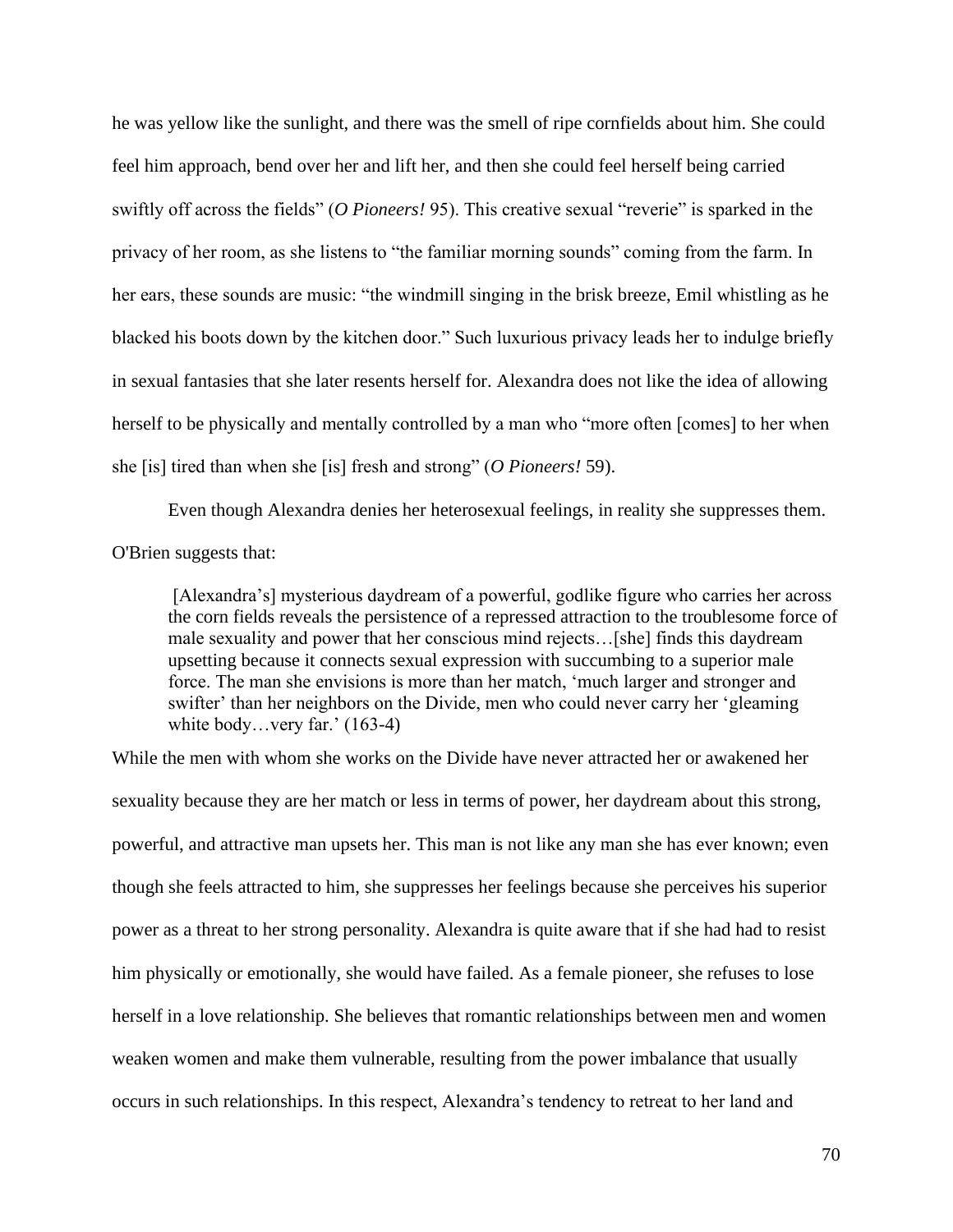spend most of her time there indicates her attempt to avoid confronting this subconscious realization about herself, thereby escaping these pressuring sexual fancies, and proving her loyalty to the love relationship that bonds her with her land.

Alexandra welcomes most kinds of creative fancies except sexual ones, as she perceives them as threatening to her independent, powerful character. By exploiting the emotionally supportive space of her unique bond with her land and her strong relationships with her father, Carl, Old Ivar, the Swedish girls, and Marie, Alexandra feels empowered to fight against sexism and continue her journey of managing the farm that she is powerfully connected to "For the first time, perhaps, since that land emerged from the waters of geologic ages, a human face was set toward it with love and yearning. It seemed beautiful to her, rich and strong and glorious. Her eyes drank in the breadth of it, until her tears blinded her" (*O Pioneers!* 23). Moreover, the physical and the psychological private spaces Alexandra accesses when she retreats to her property or wanders in her land inspire and nurture her creative talents of taming the land and imposing order on it, transforming the tough wild land of Nebraska into a beautiful garden, and cultivating new crops. Finally, Alexandra, the artist and the female pioneer, has devoted herself to her land because this kind of platonic love is a source of prosperity, power, and creative inspiration. *O Pioneers!* contrasts this love with love relationships between men and women, depicted as a source of weakness, destruction, and death, that not only take women's creativity nowhere, but hinder it.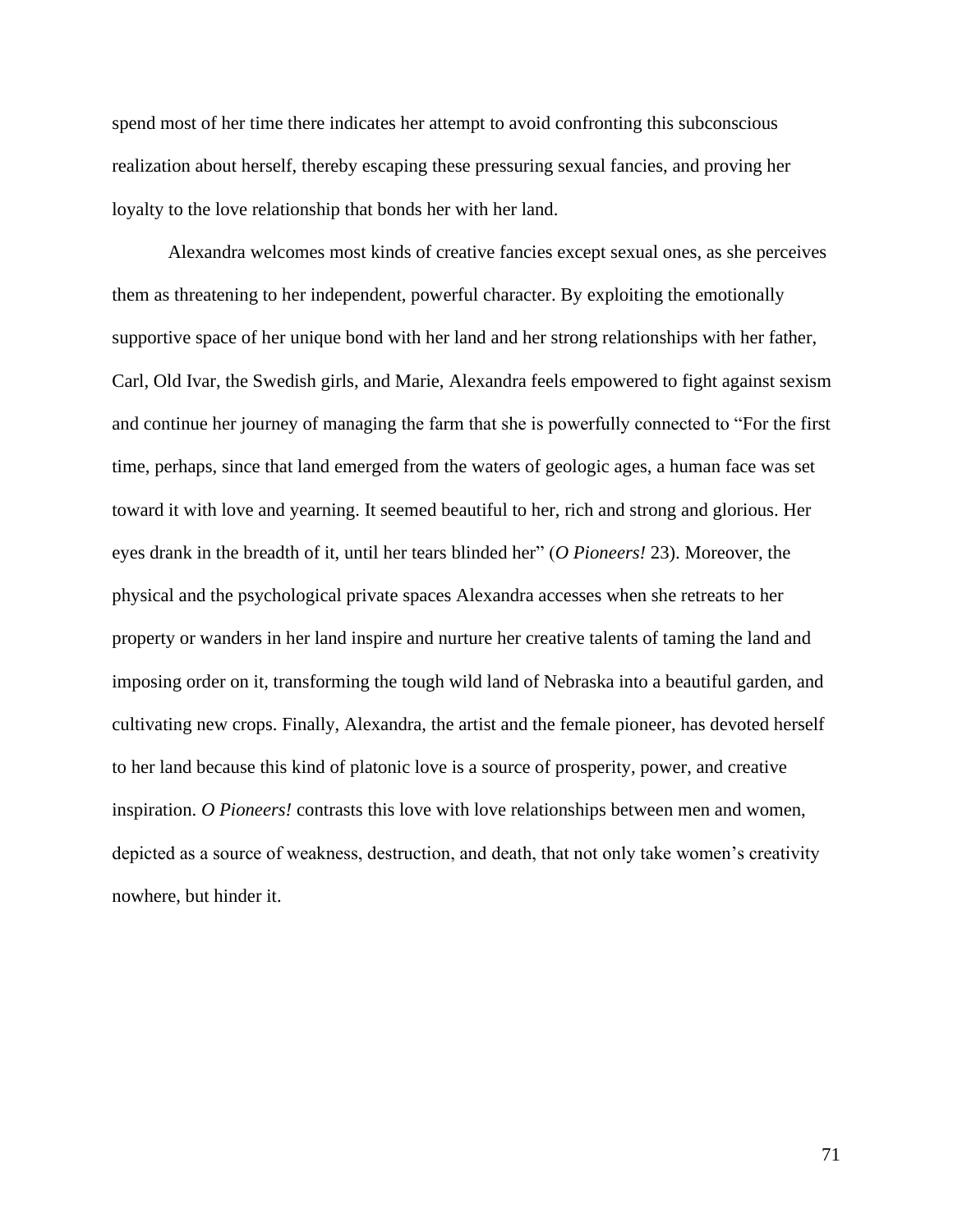#### **Private Spaces and Edna's Painting in** *The Awakening*

Different kinds of private spaces contribute to the growth and development of women's creativity. These private spaces that are necessary for enhancing women's creativity are physical, psychological, and/or metaphorical sites that women willingly enter to get nurtured, empowered, supported, inspired, and healed. They are perceived as private spaces because they are exploited or created by women and mostly for their own benefit. Creative women use these spaces to sustain their subjectivity, express their creativity, resist their oppressors, and attain freedom. In this chapter, I will examine the different kinds of private spaces that contributed to the success and the prosperity of Kate Chopin's literary creativity by means of a close reading of her biography. Then, I will move into investigating the private spaces that enhance the creativity of her female character, Edna, in *The Awakening*, and how they help release her suppressed creative artistry. Chopin, the author, and Edna, the fictional character, have mainly utilized these private spaces- consciously and unconsciously- to empower themselves and to support and nurture the creative talents of writing in the case of Chopin and painting in the case of Edna.

## **The Spaces of Creativity in Kate Chopin's Life**

Chopin's unconventional creative personality was shaped and enhanced by a number of distinct private spaces. These spaces encompassed the nurturing space of her grandmother, the supportive, empowering space of her mother and husband, the healing space of reading and writing, the private physical and the psychological space of practicing solo activities, the private physical space of her office or writing room, and the inspiring, empowering space of music. Most of these spaces and their positive impact on the creativity of female artists are reflected in Chopin's life and they are highlighted in many of her literary works, including *The Awakening*, which will be analyzed later in this chapter.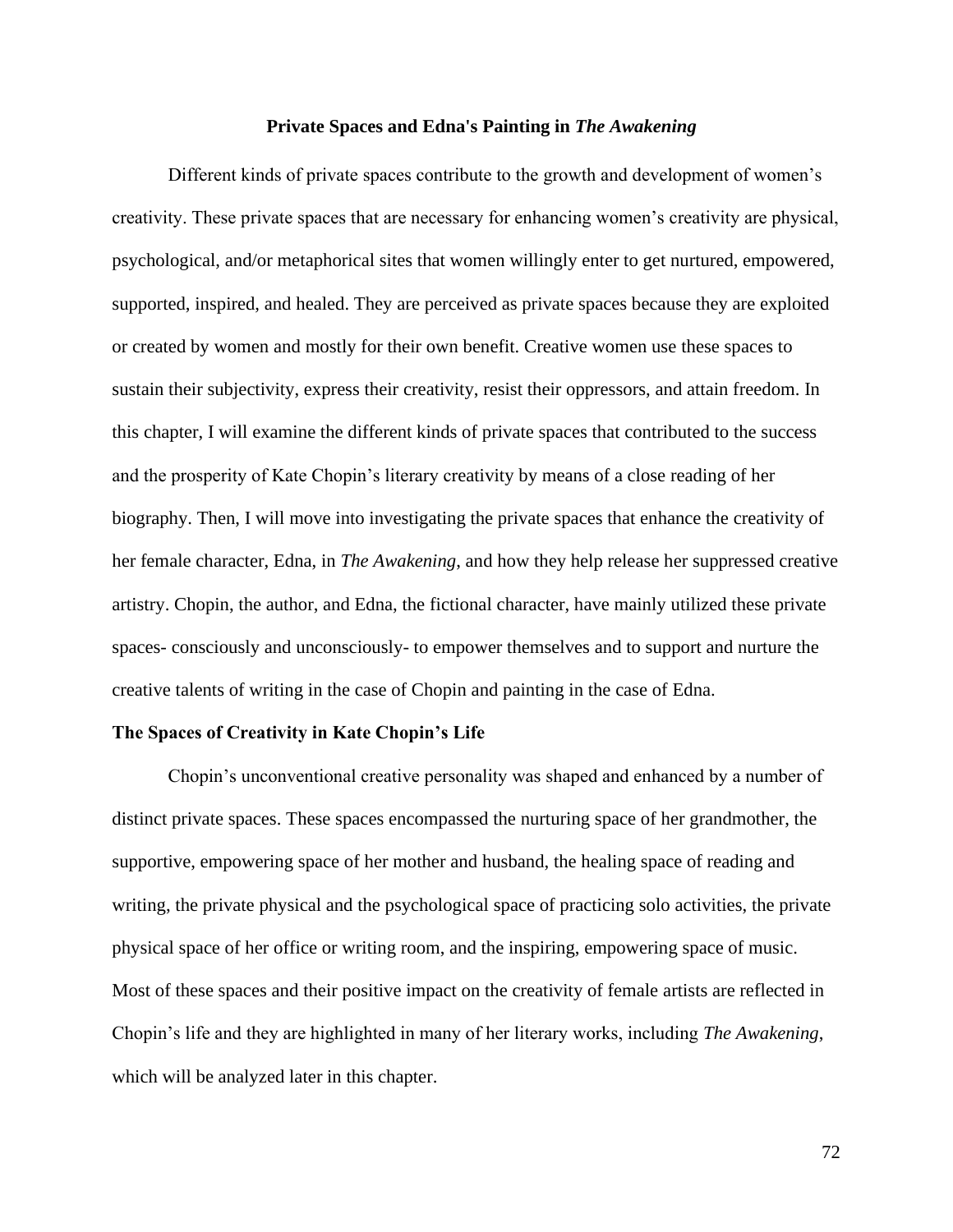The presence of many influential and supportive people in Chopin's life played a significant role in her personal and social growth into a creative female thinker and writer. First, growing up surrounded by well-educated, powerful women opened up a nurturing, secure space for Chopin, enabling her to acquire a unique intellectuality and build an unconventional identity uncommon among girls and women in her society. Chopin had been positively impacted by three generations of brilliant women in her family: her mother, grandmother, and great-grandmother. Her relationships with each one of these women enriched her creativity in a remarkable way. For instance, Chopin's great grandmother was the first person who took on her shoulders the responsibility of educating little Kate and fueling her curiosity for learning. Elaborating on the role that her great grandmother played in developing Chopin's intellectual creativity, as well as other aspects of her creativity, Sara Davis points out:

Kate O'Flaherty's great-grandmother, Mme. Victoria Verdon Charleville, lived in the O'Flaherty household and directed young Kate's mental and artistic growth until her death when Kate was eleven. She cultivated in the young girl a taste for storytelling, a relish for intimate details about such historical figures as the earliest settlers of the Louisiana Territory, and an unabashed, unhesitant, even unjudgmental intellectual curiosity about life. Additionally, she superintended the girl's piano lessons and her French, the language especially important in their bilingual home. (7)

In the safe, nurturing space of Kate's grandmother's supervision, the little girl found a welcoming site for discovering, questioning, learning, and expressing herself. Because of this space, Chopin gained the confidence to say and to do everything according to what she wanted, not what other people wanted for her as a child or an adult. Unlike many of the nineteenth century women whose genius and creative personalities had been suppressed by their families and their societies, Chopin had been given space by her family and close circle of friends to exhibit her unique way of thinking and show the liberated and creative side of her personality. Emily Toth noted that Chopin had a "gift for saying so many good and witty things" (2). She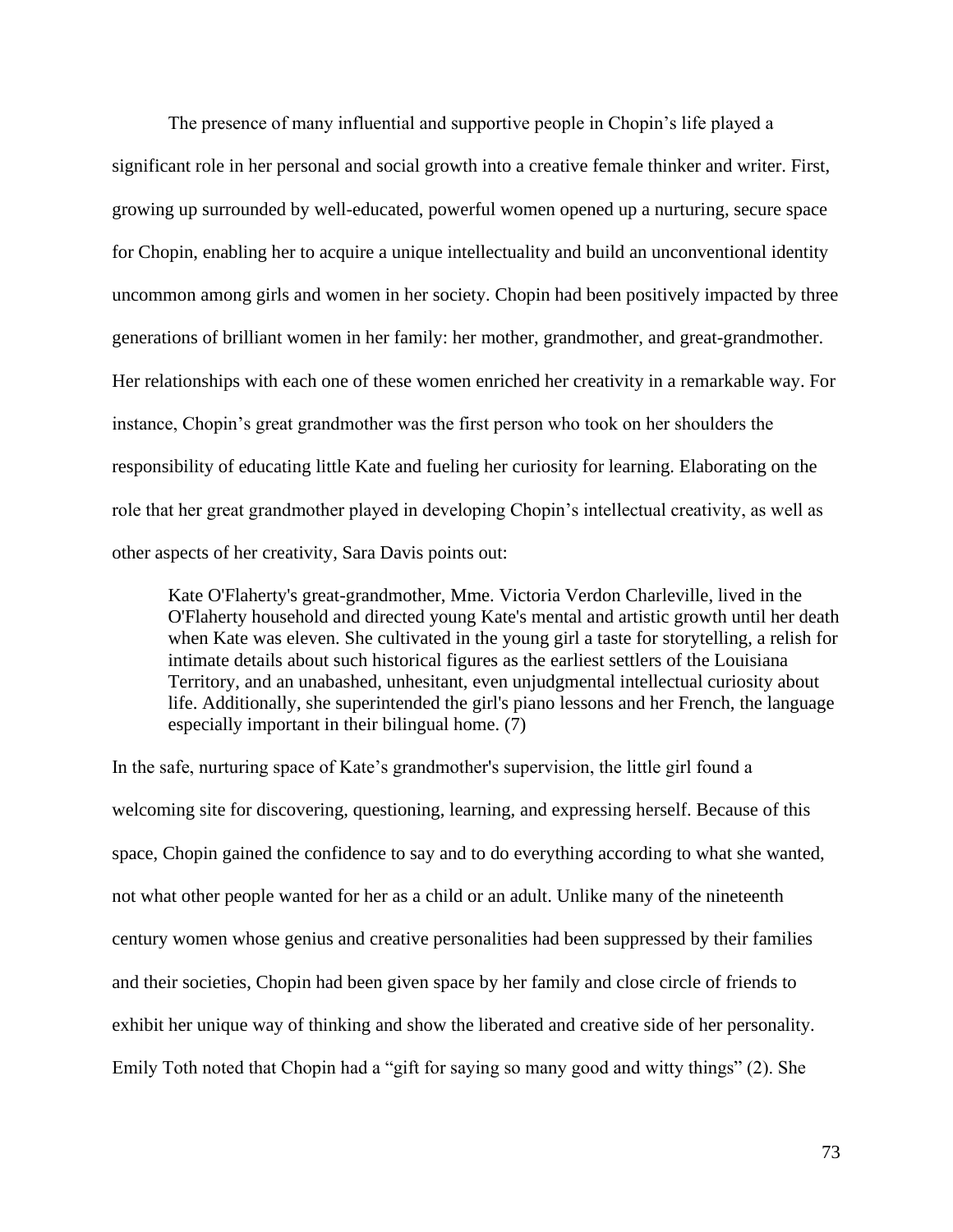grew to be the woman her family and her grandmothers and her mother, in particular, wanted her to become.

Second, Chopin's strong relationship with her mother functions as a supportive, empowering space for her, as her mother had always protected her. Chopin's mother was an independent and powerful woman who raised her children and carried the responsibility of managing the household finances with the help of Chopin's grandmother and great grandmother who both moved to their house after Chopin's father passed away. Throughout the years of Chopin's marriage, her mother had visited her and provided help and advice regarding raising the children. After her husband's death, Chopin stayed about one year in Cloutierville settling her husband's failing business, then she moved back to her mother's house in St. Louis after the latter insisted that she come home with the children. Chopin's return to her mother's house was a great relief for her, as she no longer had to battle life alone as a widowed woman. Besides, having "her mother as a confidante and supporter until she was thirty-five" had always given Chopin an "uncommon sense of security about her own point of view" as an intellectual and a literary writer (Toth 17). In *A Room of One's Own*, Virginia Woolf claims that "a woman writing thinks back through her mothers" (97). This seems to be true in the case of Chopin and her mother and grandmother(s). Through her unconventional writing and witty conversation, Chopin appears to think back through them, as her progressive ideas and unique way of thinking had been inspired and evoked by these three generations of women in her life. Thus, Chopin's opinions not only represent her, but all of them.

Third, Chopin had also been empowered by her husband. During the nineteenth century, an unconventional wife and mother like Chopin would have not been able to continue living the liberated life she had been used to if she were not married to a man who has in common with her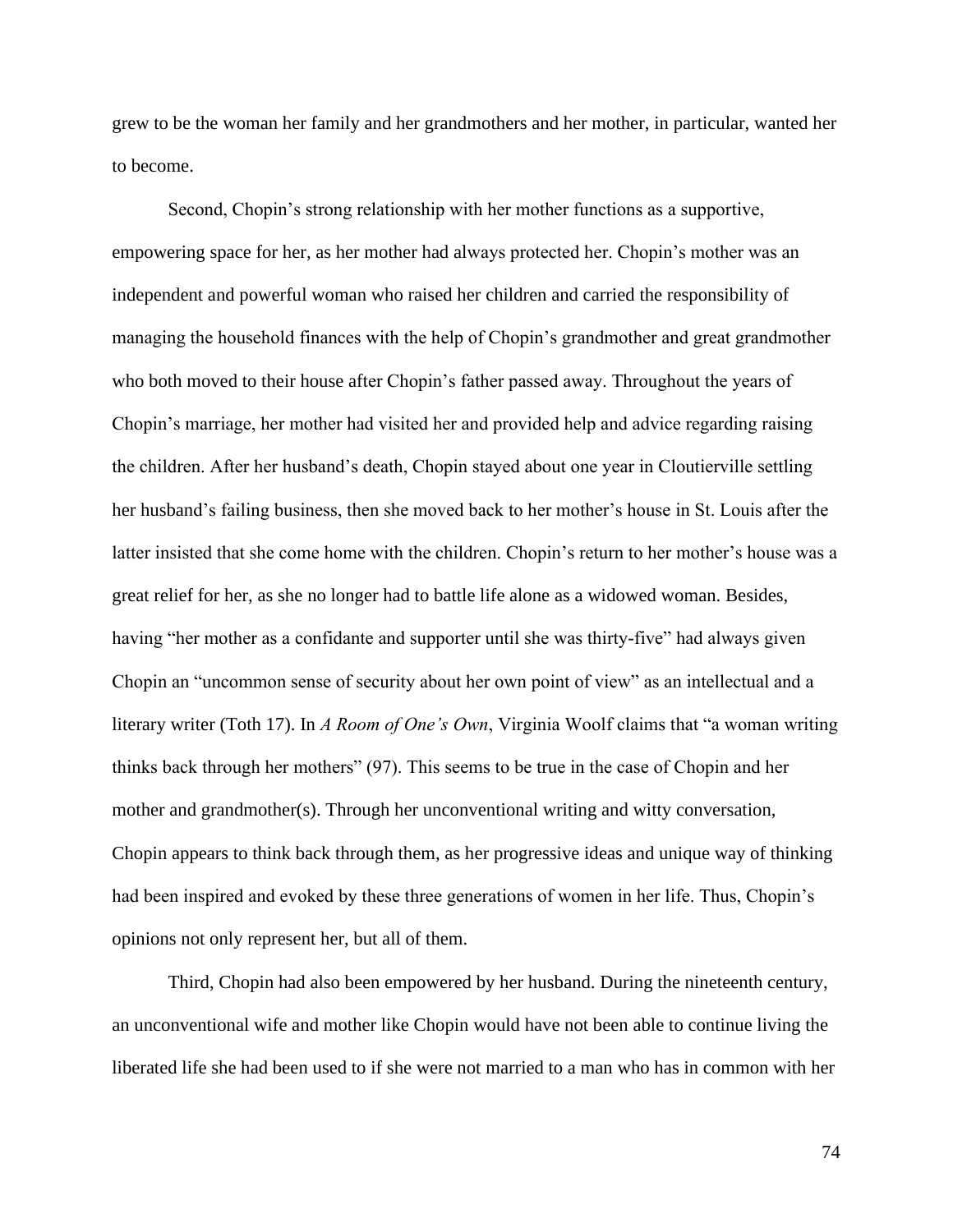the same unconventional beliefs. Chopin had been married to Oscar Chopin, and their "relationship was unique in that Oscar Chopin never stifled his wife's impulses" (Fite 9). Unlike most females in general and married women, in particular, living in her very conservative society, Chopin felt free to practice many activities that were prohibited for women in public or private. Chopin did not care about people's disapproval of her behavior. For instance, after moving to Cloutierville, a very conservative town, Chopin acted as if she were still in New Orleans. She challenged the conventions by doing activities that had been perceived as inappropriate for respected ladies, such as taking long, solitary walks late at night and smoking her cigarettes in front of the locals (Toth 16). With the support of her husband, Chopin did not care much about what people might have said about her or thought of her, and she continued behaving the way she wanted to. This supportive and empowering space that her husband had surrounded her with helped her courageous and distinct personality to thrive. The impact of this space had not only manifested in her own creative character, but also in the rebellious, bold female characters she depicts in her fiction and in the unconventional themes she discusses in the novels she wrote later in her life. Commenting on Chopin's characters, Carole Stone says: "she projected [her] desires onto her heroines; these women embodied the feminist ideals of independence, self-assertion, and self- fulfillment" (16). For instance, Chopin, who personally refuses gender expectations, addresses this bold theme in *The Awakening*, showing how these roles are rejected by her rebellious, bold heroine, Mrs. Pontellier, as will be demonstrated later.

For Chopin, indulging in the activities of reading and writing creates a space for healing and consolation. Throughout the years of her childhood and adulthood, Chopin had been used to retreating entirely to this space to seek relief and recover from feeling devastated after certain tragic events. For example, the death of her half-brother, George, had deeply affected her, so she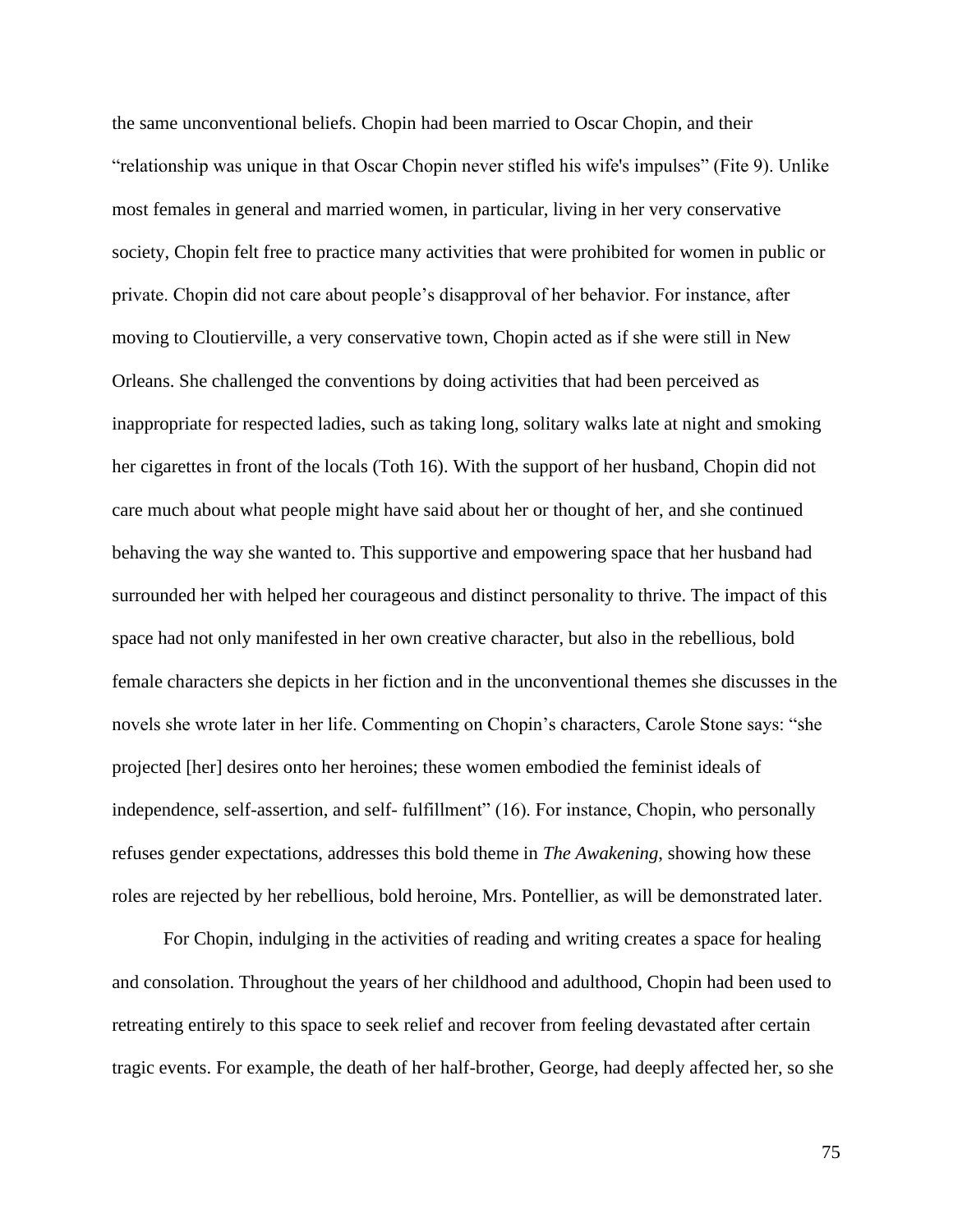retreated to the attic, reading most of the time for "about two years," "withdraw[ing] from school, from friends, even somewhat from her family" ( Davis 7). Moreover, feeling lonely and "deep grief" after her mother's death, Chopin's doctor, a friend, advised her "to try writing" as a profession (Toth 14). She took his advice and started writing and establishing her name as a writer.

Resembling the main character in her most controversial novel, *The Awakening*, Chopin acts as a 'solitary soul.' She enjoys doing a lot of activities alone, as she finds in those practices the physical and psychological privacy she needs to feed her wit and literary creativity. As her biography indicates, she fills her free time with taking solitary walks and indulging in reading and solitary contemplation (Fite 9). Her own activities and experiences, as well as the stories she had read or listened to, all provided Chopin with interesting materials for her writing.

Just like Willa Cather and Alice Walker, another two writers I talk about in this dissertation, the older Chopin grew, and the more professional a writer, the more obsessed with physical and psychological privacy she becomes. She prefers her own "companionship" over others'; "she is her own best friend," as Heidi Fite indicates (48). Chopin gradually withdrew from social life and found in her privacy and solitary contemplation a way of optimizing her thinking capacity and sparking her own creativity. For example, the Wednesday club, a group of St. Louis women intellectuals who met to study Percy Shelley poetry, had become a source of distraction to her, so she quit to focus more on her writings. Toth indicates that, as a dedicated writer and editor, Chopin had her own room to retreat to while planning her plots and working on her stories and publications, as "her surviving manuscripts show," although she had always denied it. Chopin claimed that "she had no writing studio,…, and preferred to write in the common living room, her children swarming about her. She portrayed herself as a mother who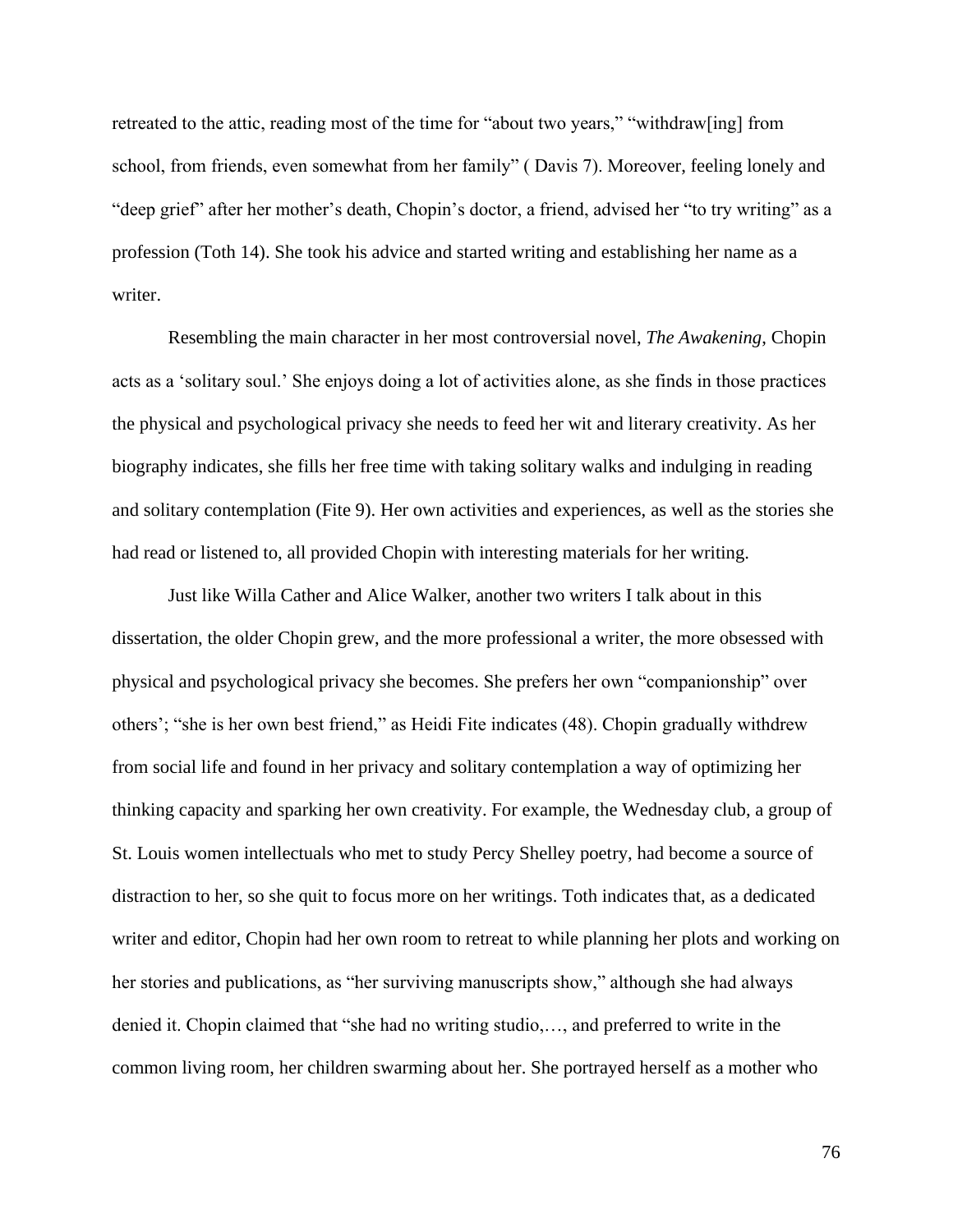wrote as an unserious hobby" (Toth 21). She wants to appear as the image of a mother who first, practices writing as a hobby not as a career, and second, writes in the living room where her children feel free to interrupt her physical as well as psychological privacy at any time. Even though Chopin had not cared about what the society think of her as a wife, she very likely cared about what they think of her as a mother because the way people look at her defines the future of her career as a writer. She indirectly wants to get the approval of this conventional society on her work by convincing them that her literary career does not keep her from her children, and they always come first in her life, so that she can gain her community as allies. Having so many allies in a society that does not support women who depart from their traditional roles as wives or "mother-women" promoted her success as a female writer in that society

Lastly, music as an empowering and inspiring space contributes to Chopin's artistic development as well as that of her female fictional characters. As indicated earlier, Chopin had been introduced to music by her great grandmother and continued to gain a special appreciation for it and knowledge about it as she grew up. Chopin wrote two novels—only one of them is famous—as well as about one hundred short stories, and music had often been an important element in many of these works. In her popular and controversial novel, *The Awakening*, both Edna's awakening and her rebellion were first evoked by the music of Mademoiselle Reisz. This space as well as other kinds of influential spaces and their positive impact on female artists' creativity, are represented in the story of Edna, which will be discussed in-depth in the next section.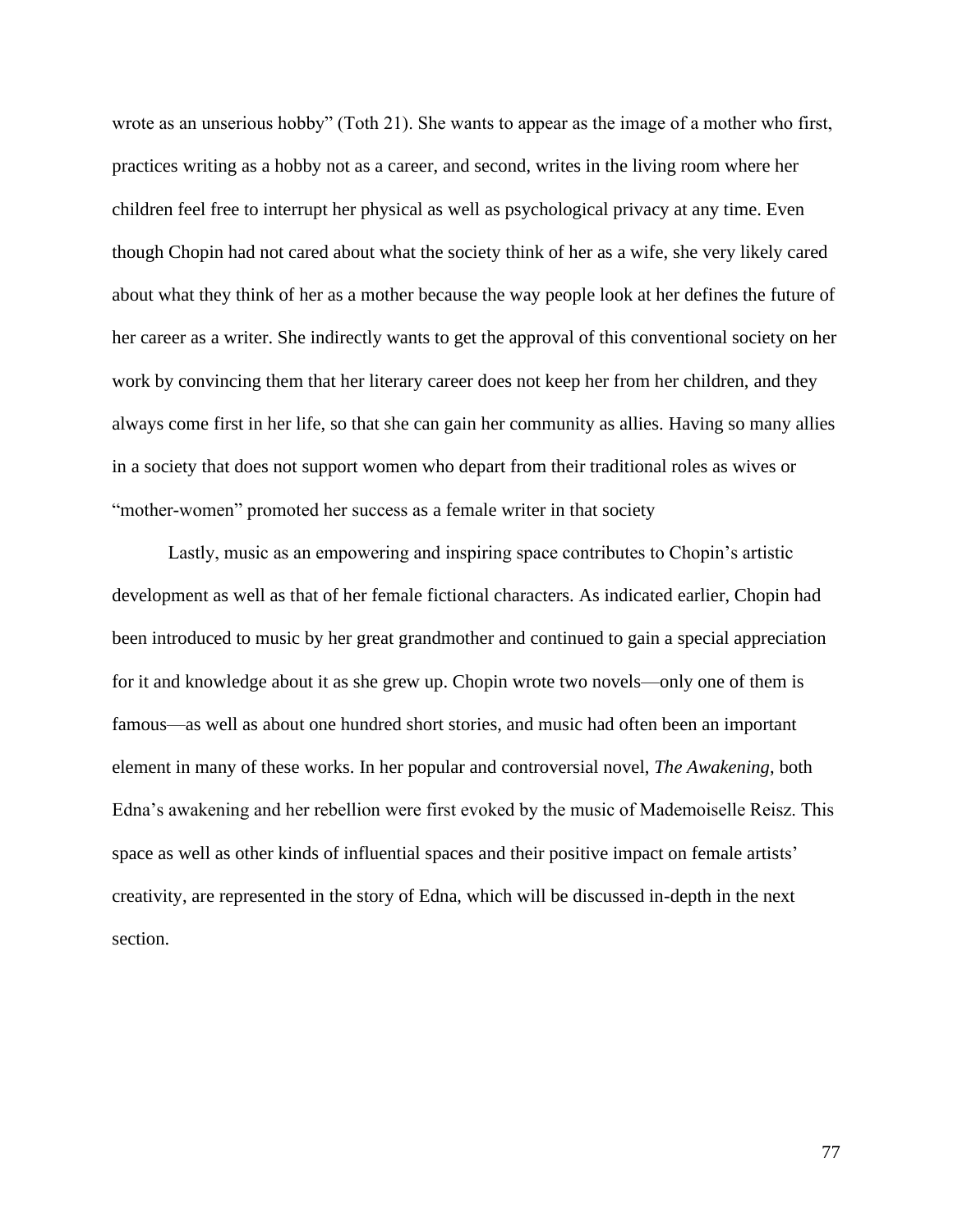#### **The Spaces of Creativity in Kate Chopin's** *The Awakening*

Varied kinds of spaces have positively impacted Edna, the main character in Kate Chopin's *The Awakening*, and have played a significant role in the awakening of her personal and social creativity. Edna's (or Mrs. Pontellier, as she is referred to sometimes in the text), creativity has been unleashed through the physical and psychological private spaces of her solitude at Grand Isle as well as her own house in New Orleans, the pigeon-house. Other spaces such as the emotional, supportive space of female friendship and the empowering, inspiring space of music play a no less important role in the development of her creativity. Edna's creativity not only shows in her attempt to express herself through painting, but it has also manifested in other aspects of her life such as the quest to find her real, unconventional identity and to live as an untraditional woman in a very traditional society, and the opportunity to experience musical sublimity that not every fond listener to music can have.

In *The Awakening*, Edna struggles to proclaim her real identity as a female artist in a patriarchal society and goes through significant moments of awakening that summer at Grand Isle and later in New Orleans, after returning from her summer vacation. As a young woman who lives in a society where women are raised to fulfill their roles as 'good wives' and 'motherwomen,' Edna's and other women's whole lives rotate around the needs of their families, particularly their husbands and children not their own, whether these needs are essential or luxurious. If a woman puts her effort into something, then that should be for the well-being of her family, and if she is to practice a hobby or talent such as playing music, that should also be to bring joy to her family. Madame Ratignolle tells Edna that '"she was keeping up her music on account of the children,' she said; 'because she and her husband both considered it a means of brightening the home and making it attractive'" (32).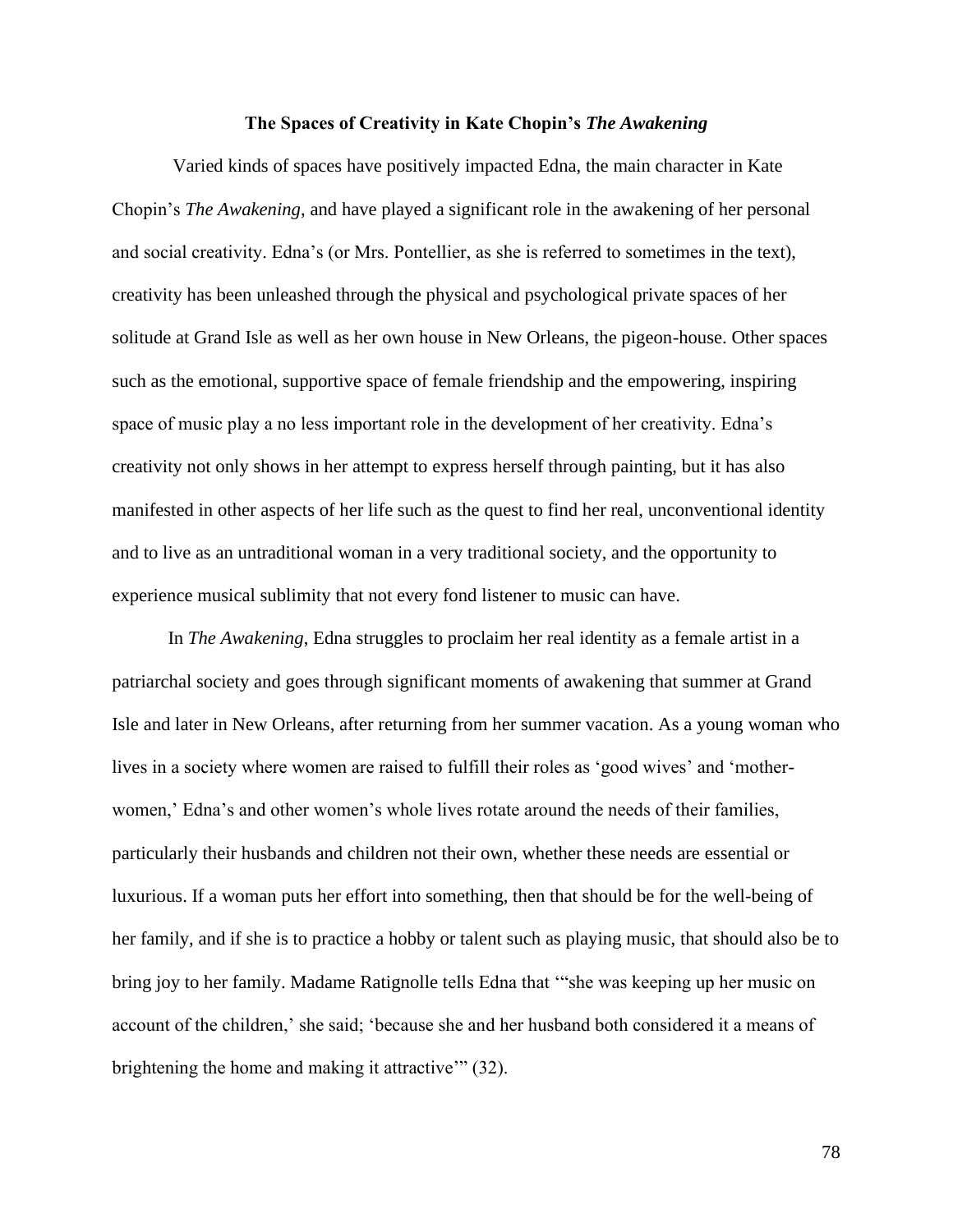Mrs. Pontellier lives in a big house in New Orleans, her husband's house, that has never felt like home for her. She has no personal space of her own, no private space that is uninvaded by other people and gives her the luxury to do things solely for her own pleasure. As a mother and a wife, Edna is always consumed by her duties as a caring mother to her two little sons and a devoted wife to her socially respected husband. Just like other mothers in her social circle, she is not supposed to practice any of her hobbies nor develop any of her talents unless she uses them as a source of entertaining her family.

Painting is Edna's favorite hobby to practice in her free time, but she is not supposed to paint at home without her husband's approval, especially if he and the kids are in the house. When she starts painting at home, after spending the summer on Grand Isle, her husband criticizes her: "it seems to me the utmost folly for a woman at the head of a household, and the mother of children, to spend in an atelier days which would be better employed contriving for the comfort of her family" (*The Awakening* 73). Mr. Pontellier believes that his wife's art distracts her and keeps her occupied for a long time, causing her to fall short in fulfilling the familial and social responsibilities that her time and effort should only be devoted to. He even exaggerates by assuming that her art of painting causes her to "let the family go to the devil" and wondering if his wife grows "a little unbalanced mentally" (*The Awakening* 73-4). These accusations and similar ones are thrown in the face of women whose only guilt is attempting to carve a space for themselves, so they can practice the things they like, preferably in solitude, within the domain of domesticity.

In many societies, especially those of the nineteenth century, "the role of the woman, and especially of the mother…is to create the nurturing space that her husband and children shall cherish as the primal and symbolically eternal home" as Gaston Bachelard points out (qtd. in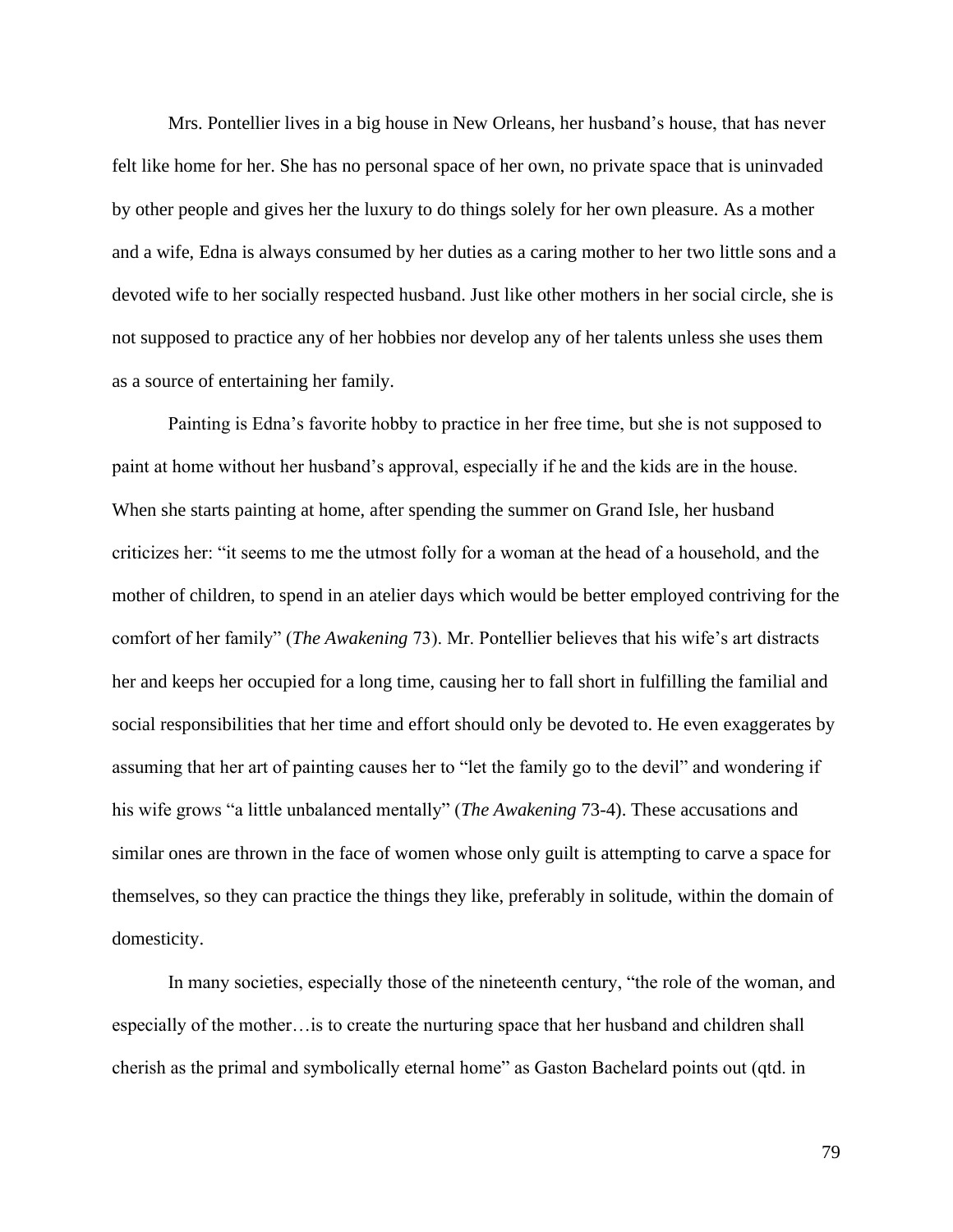Worton 108). In this respect, women such as Edna are supposed to provide for their families and create that healthy "nurturing" space for them to thrive and grow on all levels, including the personal and the artistic ones. While helping and watching other people around them flourish, these women who are "the head of a household" are doomed to sacrifice their personal space and their own selves for their families, which makes any artistic talent they may have wilt away.

As Woolf argues, without a private space of their own, as well as money to support their privacy, women will have great difficulty to uncover the latent creativity within themselves or exercise it. Edna's artistry and creativity had never had a chance to prosper in her big house in New Orleans before that last summer. "To pursue [her] art," Edna has "to sacrifice her maternal burden and if she desires to act like the Victorian epitome of mother-woman, it means she must resign her artistic ambition" (Khoshnood 576). Good and well-raised women, from their society's perspective, sacrifice their ambition and art for their families while rebellious, irresponsible women put their art and their own desires above everything and everybody else, including their own families.

The complexity of Edna's situation is that she is in a place where the society compels her to choose between her children and familial life on one side and her art and living her life as a liberated woman on the other side. The society in which she lives does not believe in female artists' ability to balance between their familial, social duties and their artistic, progressive endeavors. Edna is so bound to her children; however, she cannot sacrifice herself, her newfound identity, and her art for them, because these things are what give her a sense of deep satisfaction and make her feel alive, and without fulfilling them, she feels miserable.

People in Edna's society do not understand the urge she has to practice her art and the feelings of dissatisfaction and unhappiness with her life she experiences daily. She has always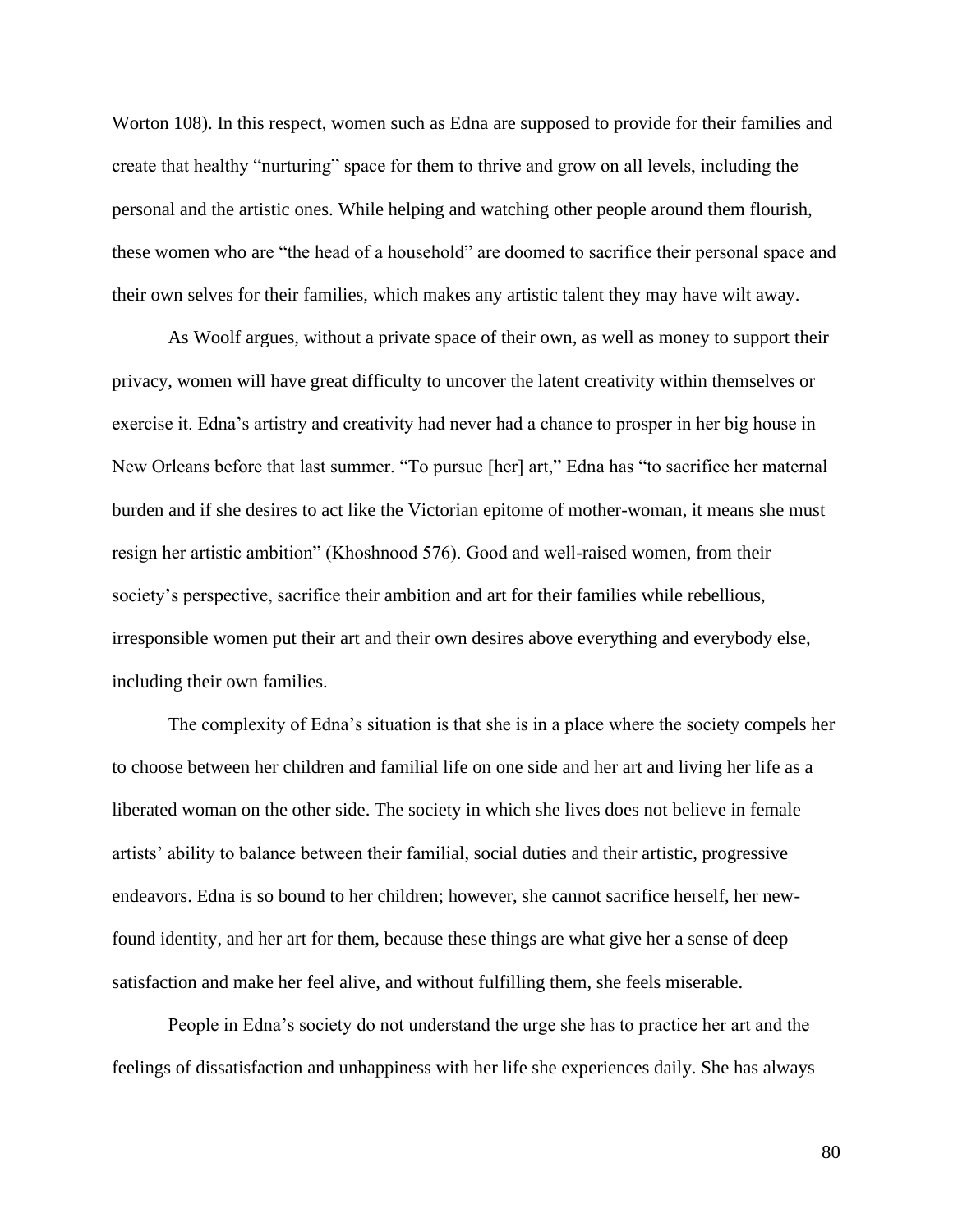been envied by other women around her because, in their opinion, she has the best life and her husband "Mr. Pontellier, [is] the best husband in the world." Mr. Pontellier has always been generous with her and his kids; gives her more money than what she needs and sends her boxes of "finest fruits, pates…delicious syrups, and bonbons" when she is away from home (*The Awakening* 11). Even though Edna herself admits that her husband is one of the best in her community, she still feels miserable. However, this feeling of misery is always suppressed by her, as it has not been strong enough to manifest. In her last summer stay on Grand Isle, this feeling finally finds a way to manifest itself despite how hard Edna tries to dismiss it. She has been overwhelmed and unable to interpret it at the beginning; "the beginning of things… is necessarily vague, tangled, chaotic, and exceedingly disturbing," as Chopin's narrator explains (19). Deciding that it is time for her to take her feelings of unhappiness seriously, she resolves to put in some time and effort to analyze them and find a solution to her inner dilemma.

## **Physical and Psychological Privacy at Grand Isle and The Pigeon House**

The physical and the psychological privacy Edna has access to have enhanced the awakening of her real identity and creativity as a female artist. Grand Isle, as a summer stay, and the pigeon house, as a house of her own, are the two main places portrayed in the text that enable Edna to experience privacy and solitude and to hugely benefit from them. In Grand Isle, the ocean and the space outside the cottage in which Edna and her family stay allow Edna to indulge in many solitary moments, which enables her to quietly re-evaluate her life and investigate the reasons of her deep and constant dissatisfaction and unhappiness in life. Also, the uninvaded physical and psychological privacy she accesses in the pigeon house has assisted her to live the progressive life she has been longing for and grow as an artist by giving her the freedom to devote herself to her art and express her real self in her paintings.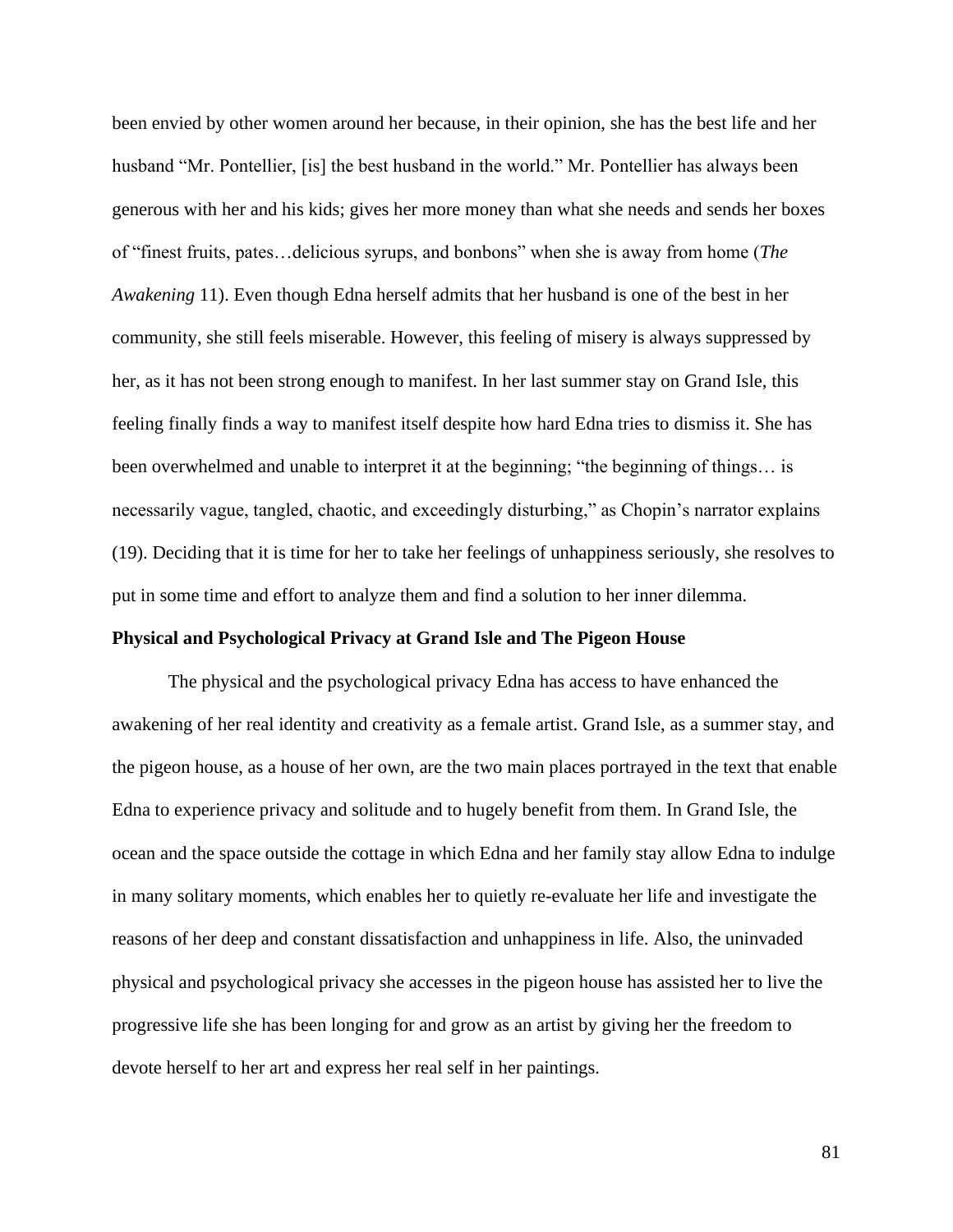The traditions of Edna's middle-class New Orleans society demand that family members, particularly women and children, spend their summers in fashionable resorts; islands and coastal cities are usually favored. Edna and her female friends appreciate this experience because of the temporary freedom from domestic responsibilities and social restrictions they find there (Parmiter 3). In fact, the experience of summer places is supposed to have a deeper and more profound influence on women than freeing them from domestic and social responsibilities. Tara Parmiter emphasizes the crucial role that summer places play in "inspir[ing women's] evaluation of self and home" (12). However, in the 19<sup>th</sup> century, this "evaluation" and re-evaluation of "self" and home" should not exceed the boundaries of social norms and conventions, as it does in Edna's situation. This experience, as Tara K. Parmiter indicates "has a surprising effect on [Edna in particular]: rather than curing her of a physical malady and sending her home refreshed, [it] instead opens [her] eyes to her dissatisfaction with her home life, an emotional and intellectual problem that is far more difficult to cure" (2). In fact, Edna's suppressed feelings of unhappiness are evoked by the effect that this summer place and the people there have on her. For instance, the physical and the psychological privacy she accesses at some nights in the space outside the cottage in which she and her family stay allows these feelings to float on the surface: "An indescribable oppression, which seemed to generate in some unfamiliar part of her consciousness, filled her whole being with a vague anguish" (10). This private space, as well as other ones, gives Edna the chance not only to confront these suppressed feelings, but to tackle them and look for solutions to what has always bothered her. Also, meeting people such as Madame Ratignolle, getting to know her better, and observing her lifestyle, enable Edna to decide what life she wants for herself: "The little glimpse of domestic harmony which had been offered her, gave her no regret, no longing" (72). By observing the conventional role she has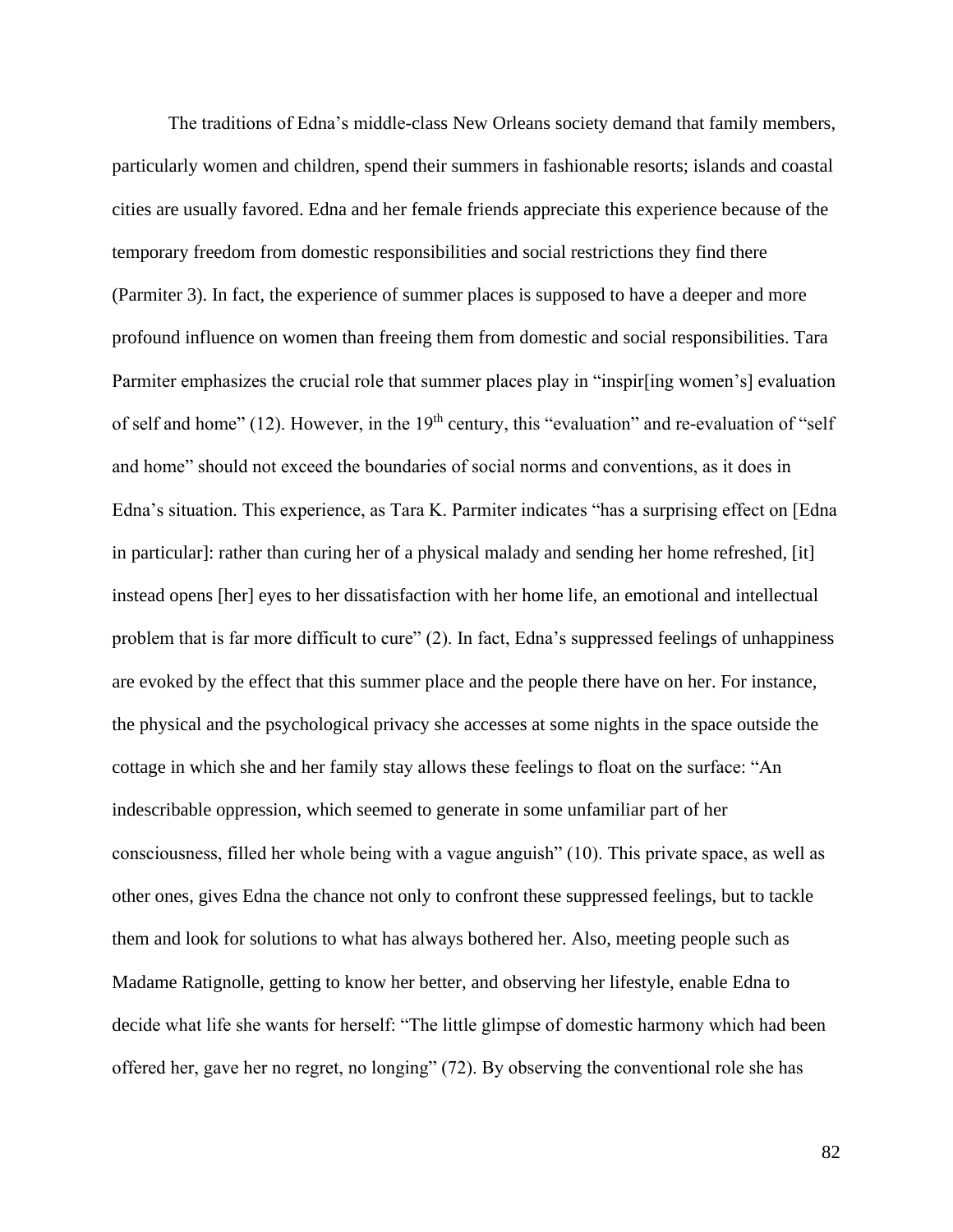fulfilled in her husband's house performed in front of her eyes by her friend, Adele, Edna realizes that this conventional role and life are not for her and will never be.

Grand Isle, as a whole, is not a private space, but Edna has access to different moments of physical privacy there. The space outside her husband's cottage in which she sits or lies down for hours, and the space by the sea in which she sits with her friend Adele, intimately chatting, or alone contemplating the water, function as private physical spaces. These are categorized as private spaces because they provide Edna with the chance to connect to her real self, empower her to go after her dream of becoming an artist, and inspire her creativity in a distinct way. One such influential solitary moment Edna has had outside her husband's cottage is on one of her early nights in Grand Isle after she has had an argument with her husband about her not taking good care of her children, as mothers are supposed to do. That night, Edna stays outside the cottage alone; sitting in a "wicker chair" (10), "she abandon[s] herself to tears" (19). She acknowledges her dissatisfaction with her conventional life and plants the early seeds of rebellion.

Another experience of an influential solitary moment Edna has in that same space is one she has on the night she learns to swim. That night, she returns exhausted from the beach and refuses to go inside the cottage when her husband asks her to. Overwhelmed with new, strange feelings, pervading her soul, she insists on staying outside "lying" "in the hammock" until the early hours before dawn (42). These private, undisturbed moments of contemplation and selfreflection give her the chance to look for answers for the questions that have always bothered her: who is she really? How does she want to live her life? The answers to these questions come in the form of a deep self-realization: "a certain light was beginning to dawn dimly within her, the light which, showing the way, forbids it" (10). These two moments and other similar ones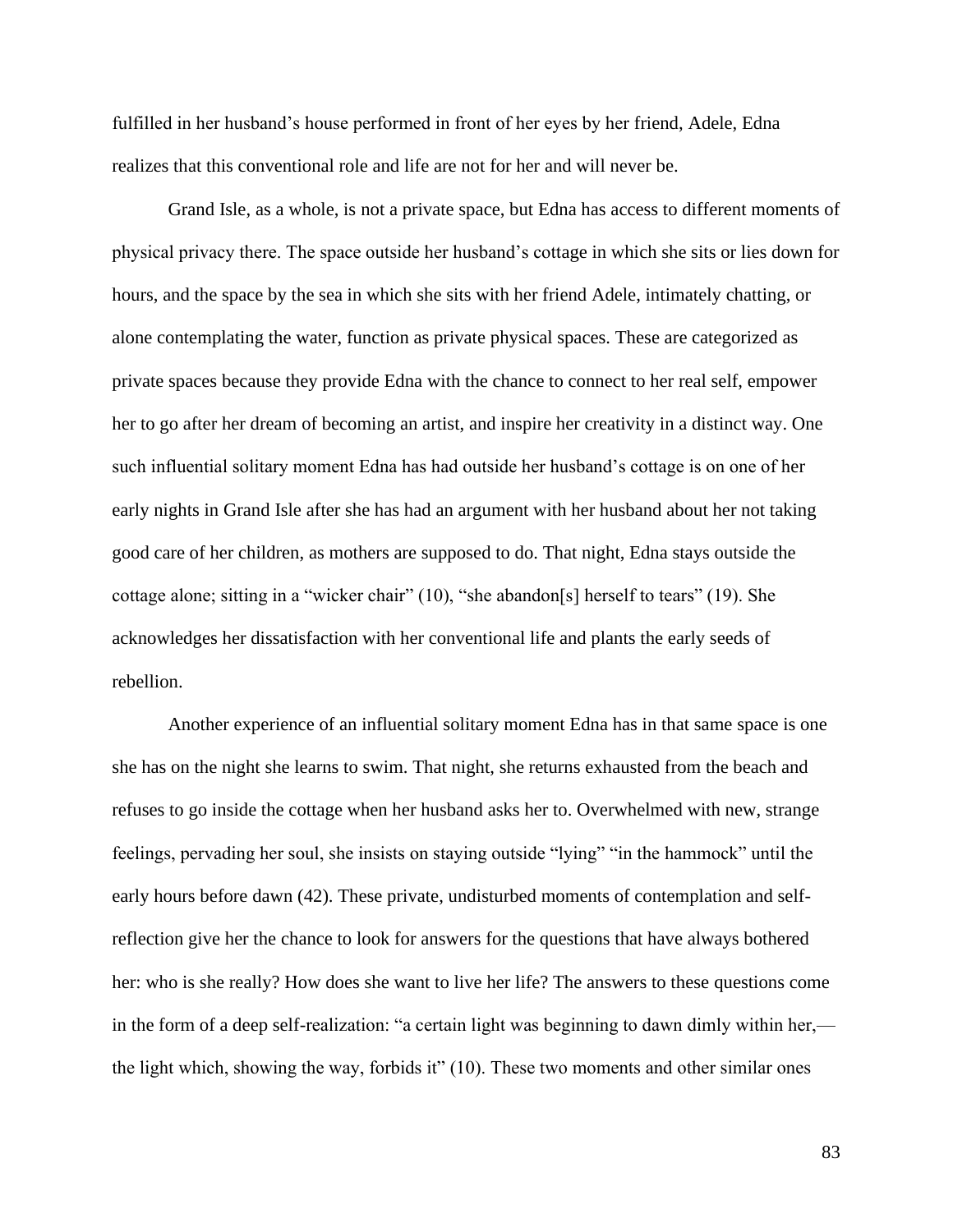begin Edna's journey toward recovering her lost identity and chasing her dream of becoming an artist and painter in a conventional society.

The ocean is the unique feature of this place, and Edna becomes obsessed with it. In the text, we see her most of the time by the ocean, contemplating it: she "kept [her eyes] at rest upon the sea"; swimming in it: she "spent much of her time in the water"; or enjoying its sound: "listening to the ocean's roar" during her stay in Grand Isle (22) (60) (45). When she is in the sea or around it, she detaches from the rest of the world to enter a state of solitude, as the sea: "invit[es] the soul to wander for a spell in abysses of solitude; to lose itself in mazes of inward contemplation" (19). By entering this state of psychological privacy, Edna is no longer able to notice other people, only her real, bare self, mirrored on this vast space of water. The sea enables her to put her finger on the wound, to acknowledge her potentials and creativity, as a human being and a young woman, and to see what she is capable of doing or being. Ann Heilmann demonstrates that "one of the reasons for Edna's great attraction to the sea is surely its limitless expanse, which offers welcome release from her feeling of domestic confinement. When she is not outdoors, Edna is at pains to create her own private space" (53). When Edna is near the ocean or in the water, she is best connected to herself. The ocean as a space resembles her and influences her in many different ways. The vastness of the ocean liberates her soul from the social and moral restrictions imposed on her and gives her a sense of freedom, even if that freedom is temporary. The powerful motion of its waves reflects her restless emotions and empowers her to fight for what she wants. Lastly, the magnificence and the beauty of it enhances her imagination and inspires her artistic creativity.

During and after her experience of spending the summer in Grand Isle, Edna goes through striking moments of self-realization that have led her to change her perception of herself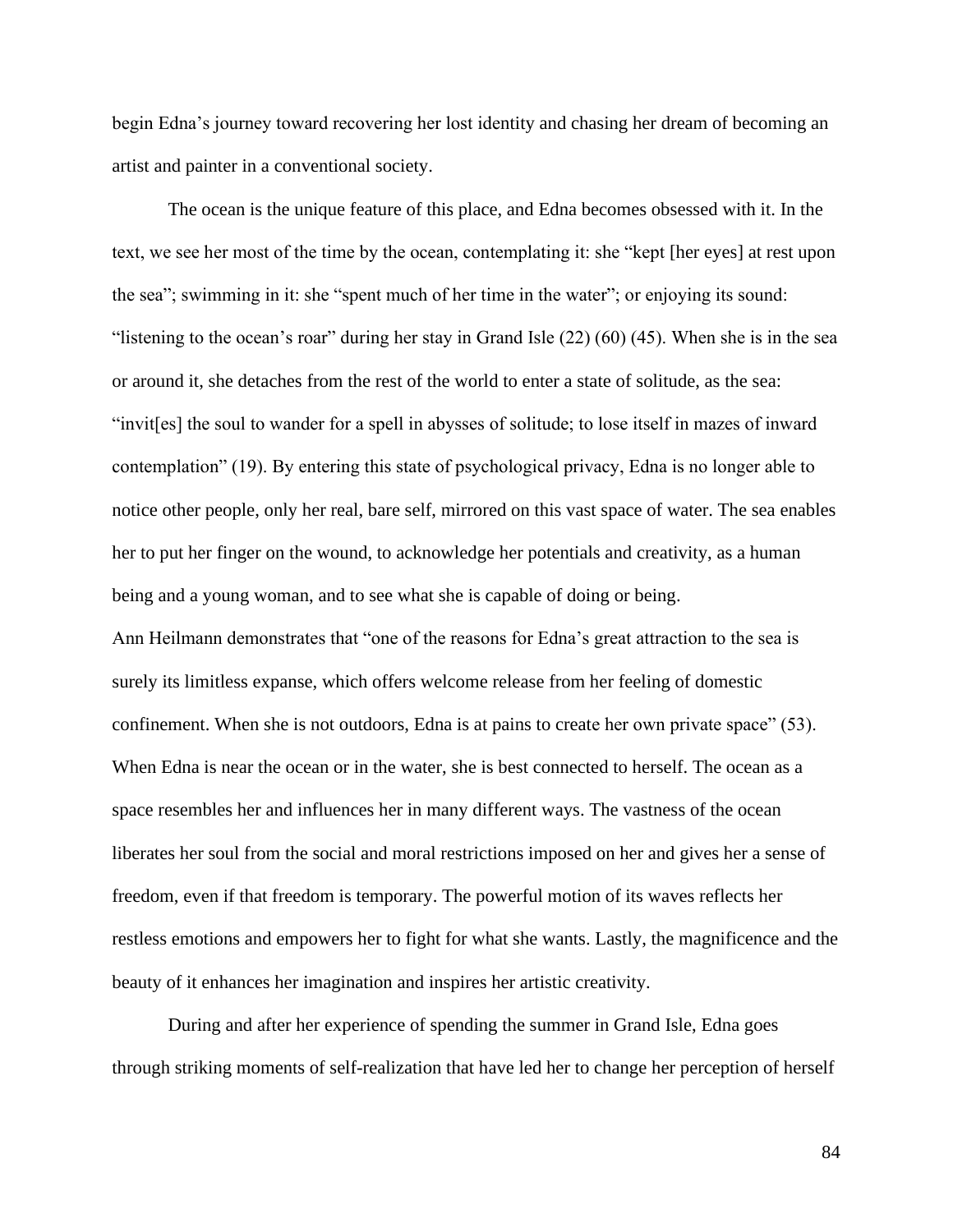as well as her role as young woman in a conventional society. Edna feels "different," and describing one of these *moments of self-realization, Chopin says:* 

*A certain light was beginning to dawn dimly within her,—the light which, showing the way, forbids it…In short, Mrs. Pontellier was beginning to realize her position in the universe as a human being, and to recognize her relations as an individual to the world within and about her. This* may seem like a ponderous weight of wisdom to descend upon the soul of a young woman of twenty-eight. (19)

While other women around her, such as her friend Adele, seem to enjoy their lives as dedicated wives and mothers, Edna does not. She finds it impossible to continue living her life as a conventional wife who only serves the expectations of her husband and conservative society by playing her role of a mother-woman. Painting, and meeting inspiring people such as the pianist Mademoiselle Reisz, Edna realizes that she as a young and talented woman is capable of being more than a conventional woman and fulfilling other goals in life, leaving family responsibilities behind. In other words, she realizes that she herself is "different" from other women in her society, and she is even "different" from her old self, and there is a another "different" but exciting side of life that she has yet to discover.

Further, the physical and the psychological privacy she has had access to in Grand Isle lead Edna to realize, for the first time in her life, how much she can get close to other women, such as her intimate relationships with Madame Ratignolle and Mademoiselle Reisz, and be impacted by their lives, love, and support. The warmth and the honesty of Mrs. Ratignolle have encouraged Edna to feel free and safe to be herself for the first time in her life:

That summer at Grand Isle she began to loosen a little the mantle of reserve that had always enveloped her. There may have been—there must have been—influences, both subtle and apparent, working in their several ways to induce her to do this; but the most obvious was the influence of Adele Ratignolle.…….. Who can tell what metals the gods use in forging the subtle bond which we call sympathy, which we might as well call love. (*The Awakening* 20)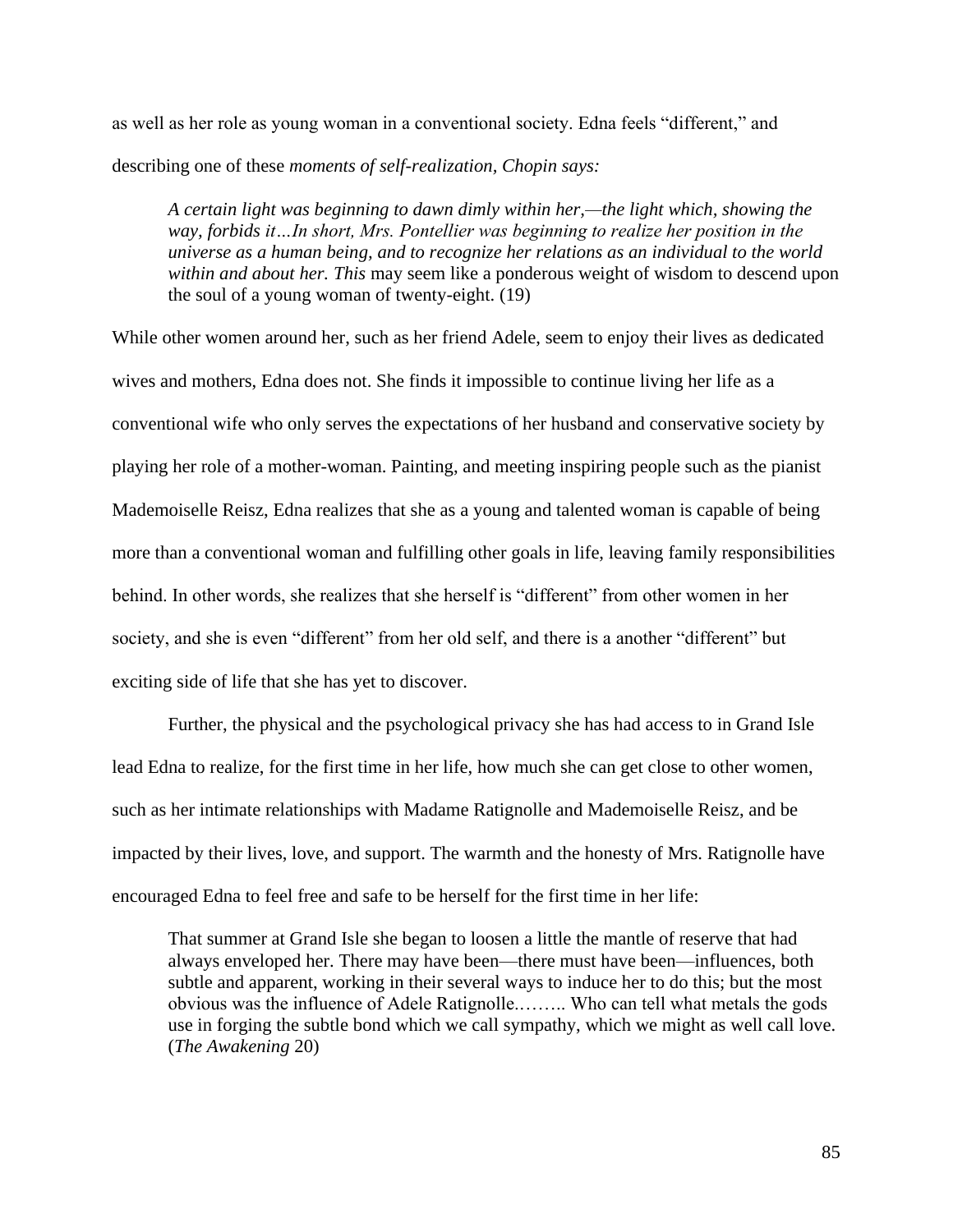Having a chance to hear excerpts of her own personal life articulated and voiced out loud to a trusted and supportive friend assists Edna to have a better understanding of it and notice the gaps that need to be filled. From the time she has spent with Mrs. Ratignolle and on, Edna finds the courage and the will to confront her suppressed feelings of fear, love, desire, and loss, and analyze them.

On the other hand, developing a strong, intimate relationship with her other friend, Mademoiselle Reisz, has also benefited Edna, but in a different way. The free life and the creative artistry of Mademoiselle Reisz have deeply connected with Edna's confined soul and inspired her on how to set herself free and alive: "there was nothing which so quieted the turmoil of Edna's senses as a visit to Mademoiselle Reisz. It was then, in the presence of that personality which was offensive to her, that the woman, by her divine art, seemed to reach Edna's spirit and set it free" (*The Awakening* 100). Deprived of being constant in her work of painting and devoted to it, Edna feels very fascinated by the way this unique woman, Mademoiselle Reisz, can dedicate herself to her art of music. Further, among the music played by other pianists, men or women, Mademoiselle Reisz's playing evokes strong feelings in Edna that no other musical performances have been able to.

It is important to note that I talk about Edna's relationship with Mrs. Ratignolle and Mademoiselle Reisz two times in this chapter; here, I mainly talk about this relationship as one of many aspects of self-realization that the private physical and psychological spaces of Grand Isle allow her to reach. The second time, I will elaborate more on Edna's friendships with these two women and talk about these relationships as an intimate supportive space that enables Edna's creativity to thrive. Edna's self-realization of new aspects of her real identity such as her difference from other traditional women and how much she can get intimate and unreserved with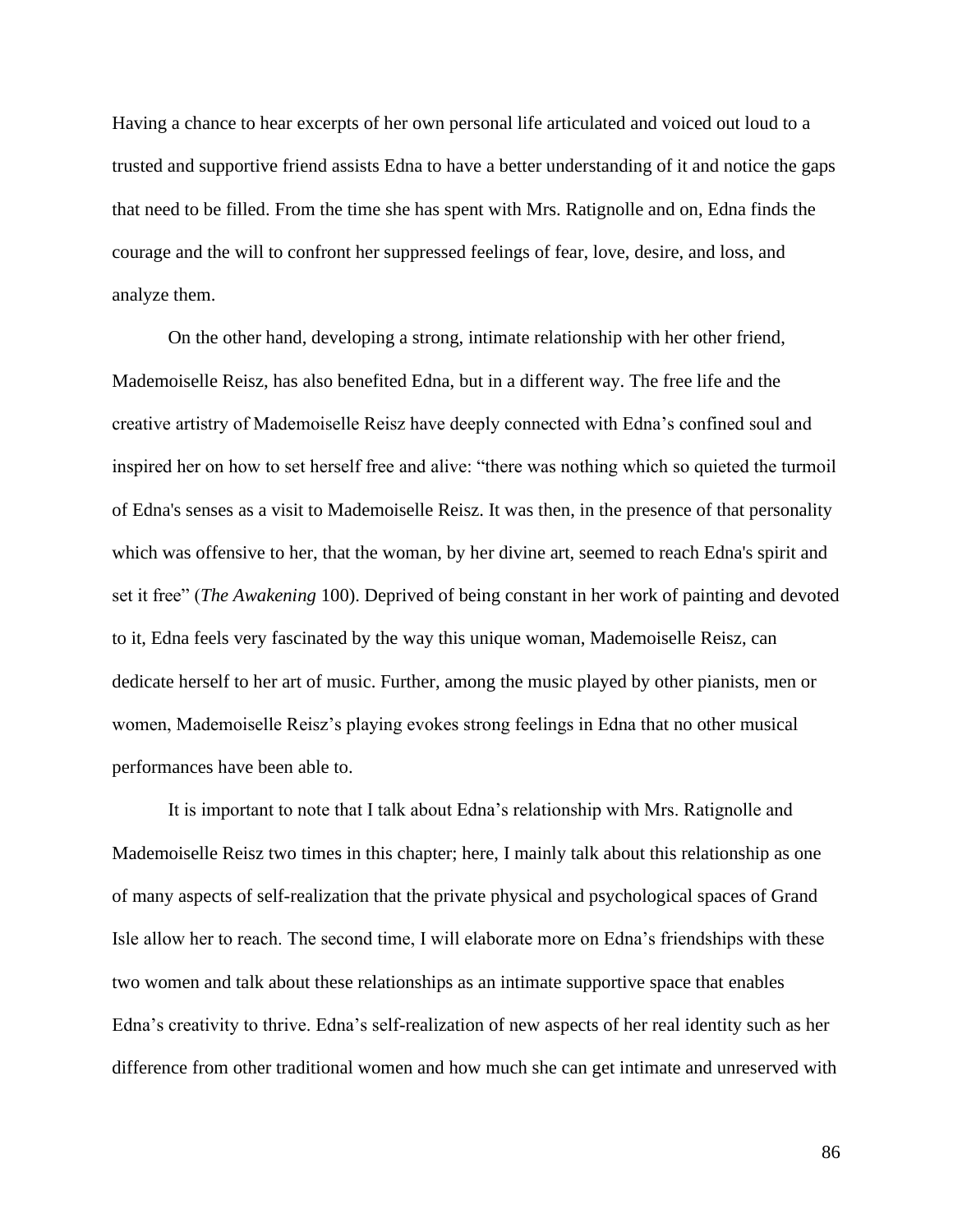some women have inspired her to take more practical steps to encourage the development and the growth of that newly found identity.

One of the first and main things that Edna decides on doing to nurture her newly found identity is reclaiming her right to privacy and solitude, "to be let alone," as she tells Dr. Mandelet (*The Awakening* 142). Edna's privacy on Grand Isle well as her solo stay in her house in New Orleans, after her husband and children leave her alone for several weeks, has influenced her art and personality positively and given her the space she needs to make the most crucial decision in her life, which is the decision to leave her husband's house and move out to a house of her own, the pigeon-house. Ali Khoshnood suggests that to protect her privacy, "reintegrate herself into a personality which is more in harmony with her needs, [and] develop her newly awakened self," she "moves into the liminal and marginal space of her 'pigeon house'" (579). By moving to the pigeon-house, Edna officially claims her right to privacy and announces her independence.

Julia Kristeva believes that this willingness to preserve one's self and the quest for selfgrowth should not be perceived as a source of guilt, but rather as "creation in the strong sense of the term" (31). In this respect, Edna is very creative in her decision to take on a different way of living her life, walking on a rocky path that has never been sought by mother-women in her conventional society, and rebelling against the traditionally assigned gender roles: "she wanted to swim far out, where no woman had swum before" (*The Awakening* 37). Edna's choice of independence in her personal life is "equivalent to Chopin's claim to independence in her choice of subject matter," as Ann Heilmann observes (87). Chopin, the real woman, finds it difficult to tolerate the social constraints on her intellect and on the topics she wanted to address in her literary writings; Edna, the fictional one, finds it torturous to endure the restrictions imposed on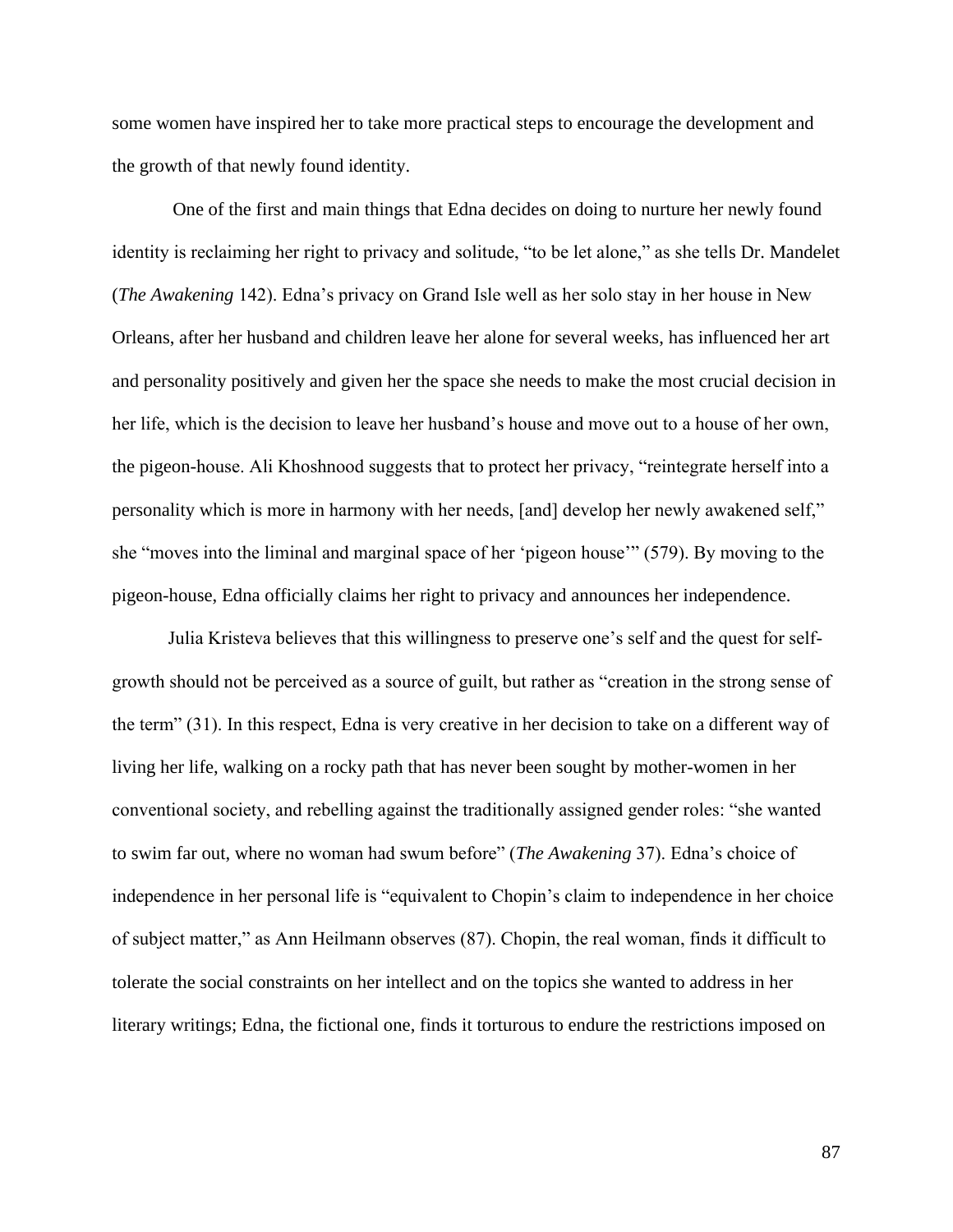her personal and social life as a mother who wishes also to be an artist living in a patriarchal society.

Moving to the pigeon-house, Edna also has complete control over her space and feels empowered to pursue the liberated life that she has been longing for. She finds the courage to behave in a way that appeals to her and announces her "economic and sexual independence" (Heilmann 87). Edna has come to a point where she refuses to rely on her husband's money for living because it leaves her weak and helpless: "the house, the money that provides for it, are not mine. Isn't that enough reason [to move out]?" (*The Awakening* 101). Edna begins to provide for herself by selling her paintings. This economic independence empowers her to reclaim ownership of her own body when she tells Robert that she is "no longer one of Mr. Pontellier's possessions to dispose of or not" (138). To prove this ownership, Edna has her sexuality awakened, with no feelings of guilt, at the hands of Alcee Arobins who is aware of her sexual needs. In fact, the first seeds of Edna's rebellion against the traditional and moral norms of her society have been planted on Grand Isle and prospered in the Pigeon house.

The pigeon house provides Edna with the solitude and undisturbed privacy she needs to concentrate on her art and enables her real personality to show up through the paintings she works on there. Living alone in this house with no children, husband, or any other residents to interrupt the process of her art making, Edna's painting skills improve, as she becomes more dedicated to her art. Learning from the experience of traditional male genius[es] and artists, Edna notices that the "essence and strength" of their creativity are "derived from solitary contemplation" (Davis 192). This theory conforms to Woolf's one that the reason why there had been more male writers and artists than female throughout history is that men had always given themselves the right to solitude inside and outside their houses; in contrast, they do not admit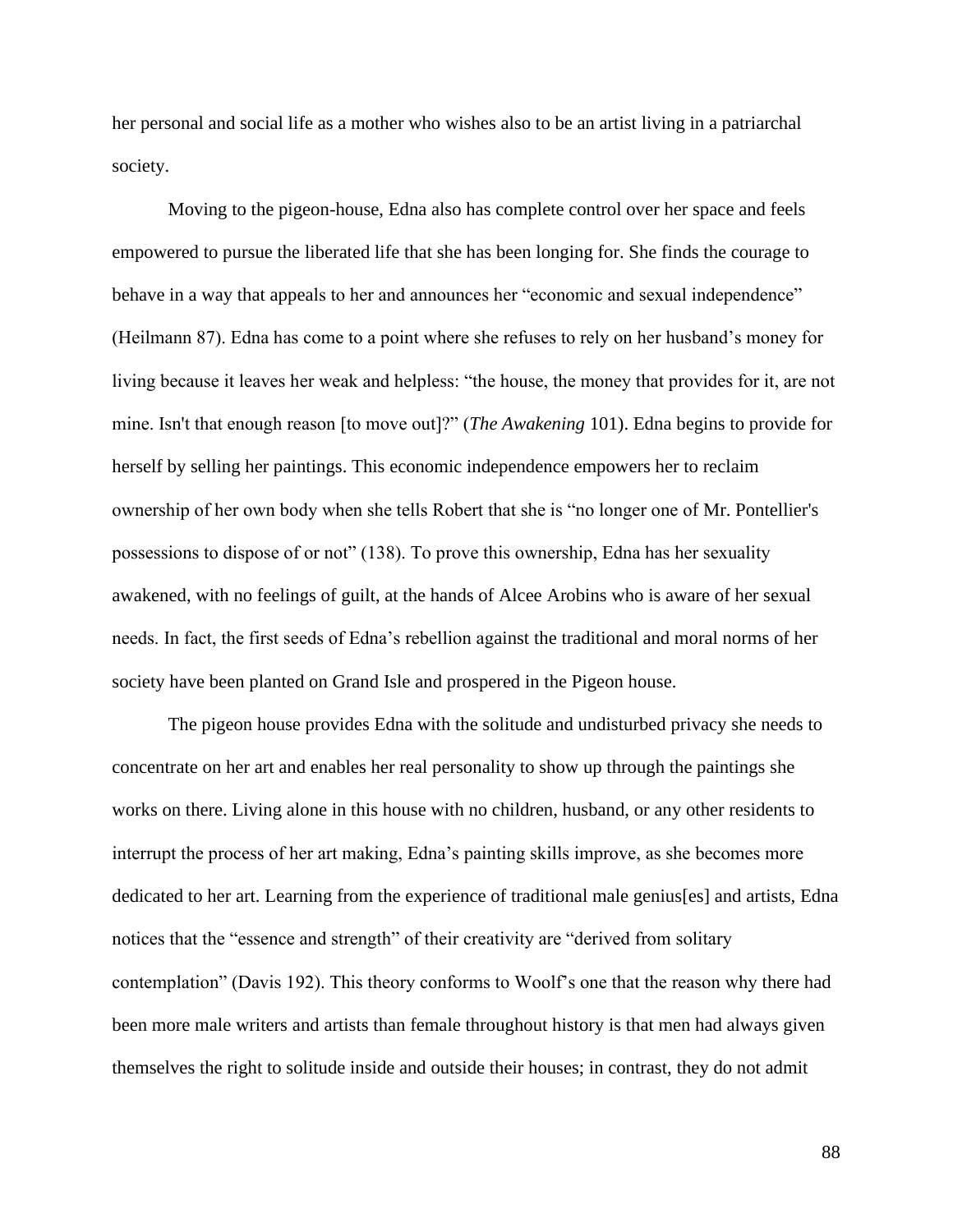that right to their female relatives. Thus, Edna's solitude in the pigeon-house has been reflected in her work as "it grows in force and individuality," as Laidpore comments with delight after examining her late paintings (102). Unlike the old paintings she had worked on in her husband's house, the new paintings she accomplishes after moving to the pigeon house present her real and liberated identity, as her privacy there gives her the chance to connect with and express herself better. The pigeon house is as an example of a private space that supports women's creativity because it is a space that has helped nurture her artistic talent as a painter as well as supporting and empowering her free personality.

Scholars such as Ali Khoshnood believe that Edna does not practice the art of painting "to achieve a sense of self-realization," but rather to support and provide herself with a "meager income, through the sale of [her paintings]" (575). In contrast, I believe that the main reason Edna paints is that she finds in her art a way of connecting with herself and letting her feelings flow, naturally and smoothly, as she moves her brushes. Moreover, Edna's hobby of painting is the language she masters to express herself (Hildebrand 19). She proudly tells Robert, "I have got into a habit of expressing myself" (*The Awakening* 136). Painting has become the main and the most reliable means she uses to express herself. In this respect, the more she grows professionally as a painter and artist, the more she becomes eloquent in expressing herself through this art.

# **The Pigeon House as A Marginal Space**

As the 'pigeon house' is mostly thought of as a private physical space, it can also be perceived as a metaphorical 'marginal' space. bell hooks introduces the idea of conceiving marginality as a space of "power and "creativity" in her article, "Marginality as Site of Resistance." For hooks, marginality is "more than a site of deprivation"; it is "the site of radical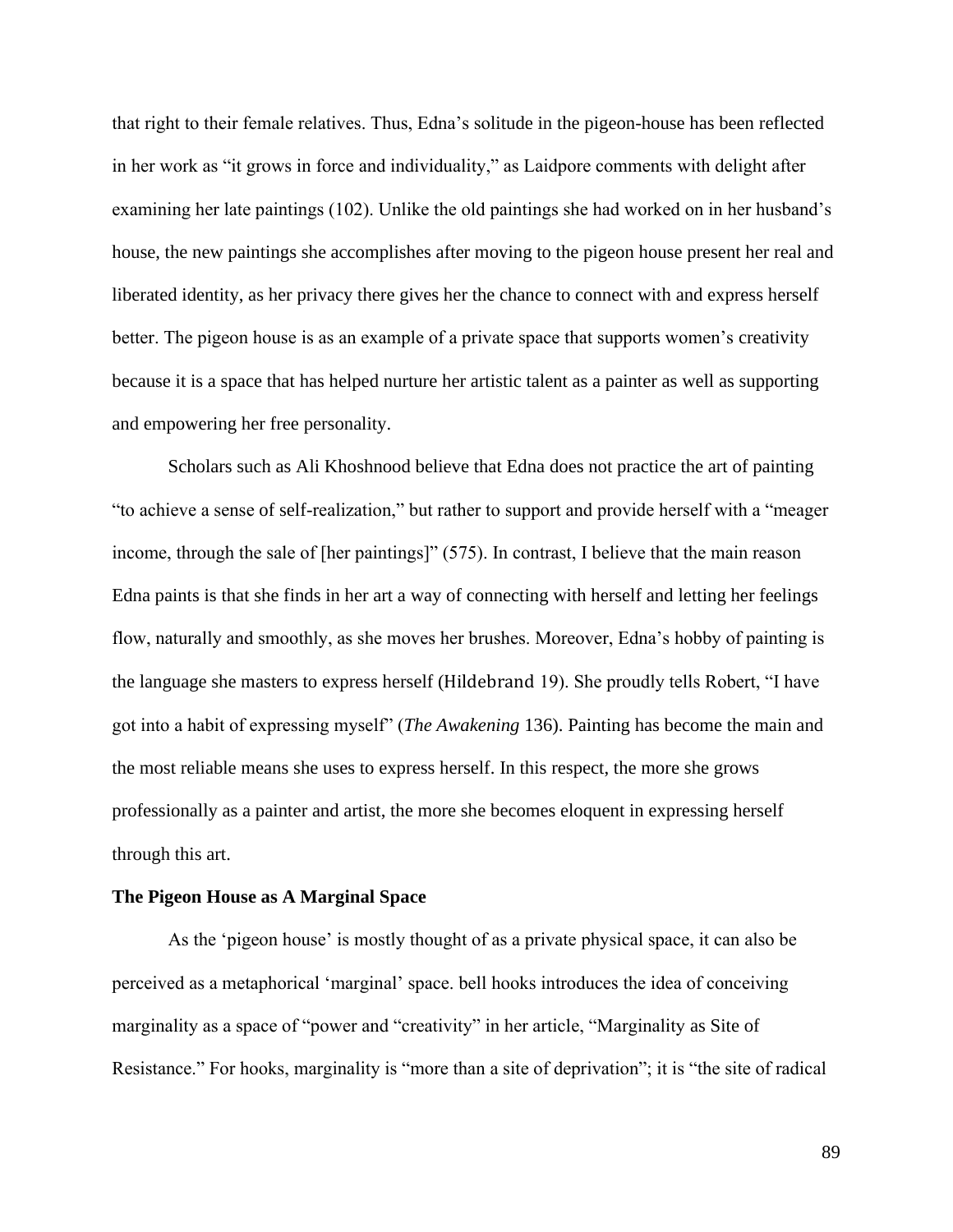possibility, a space of resistance" (341). This metaphorical marginal space welcomes all people to it and gives them the right to be "different" (343). In the text, Edna describes the pigeon house to her friend Adele as: "a little four-room house around the corner. It looks so cozy, so inviting and restful…I'm tired looking after that big house. It never seemed like mine, anyway—like home" (84). Based on that quote, the pigeon house has many characteristics in common with hooks' space of marginality. Neither space is in the center: Edna's pigeon house is "around the corner" whereas hook's space is located in the margins. However, both are inviting and restful sites that individuals can retreat to in order to cure themselves, draw power, resist the oppressor, nourish their creativity, and have freedom. For hooks and her fellows, this space of marginality, helps them to resist their oppressors, have their voices heard, recover from the consequences of their oppression, and celebrate their difference (341). On the other hand, in Edna's situation, the pigeon house as a marginal space gives her the power and the support she needs to be different and devoted to her art.

As indicated earlier, during her last summer in Grand Isle, Edna has felt that she is different from other people and from her old self:

She tried to discover wherein this summer had been different from any and every other summer of her life. She could only realize that she herself—her present self—was in some way different from the other self. That she was seeing with different eyes and making the acquaintance of new conditions in herself that colored and changed her environment, she did not yet suspect. (53)

In a conventional society like the one she lives in, straying from the mainstream is not an encouraged or accepted act or behavior. Unlike most women in her community, Edna discovers that her happiness lies in pursuing her art of painting rather than fulfilling her role as a motherwoman. However, her frequent attempts to practice her art of painting in her husband's house have never been accepted; they have been always suppressed and discouraged by him. In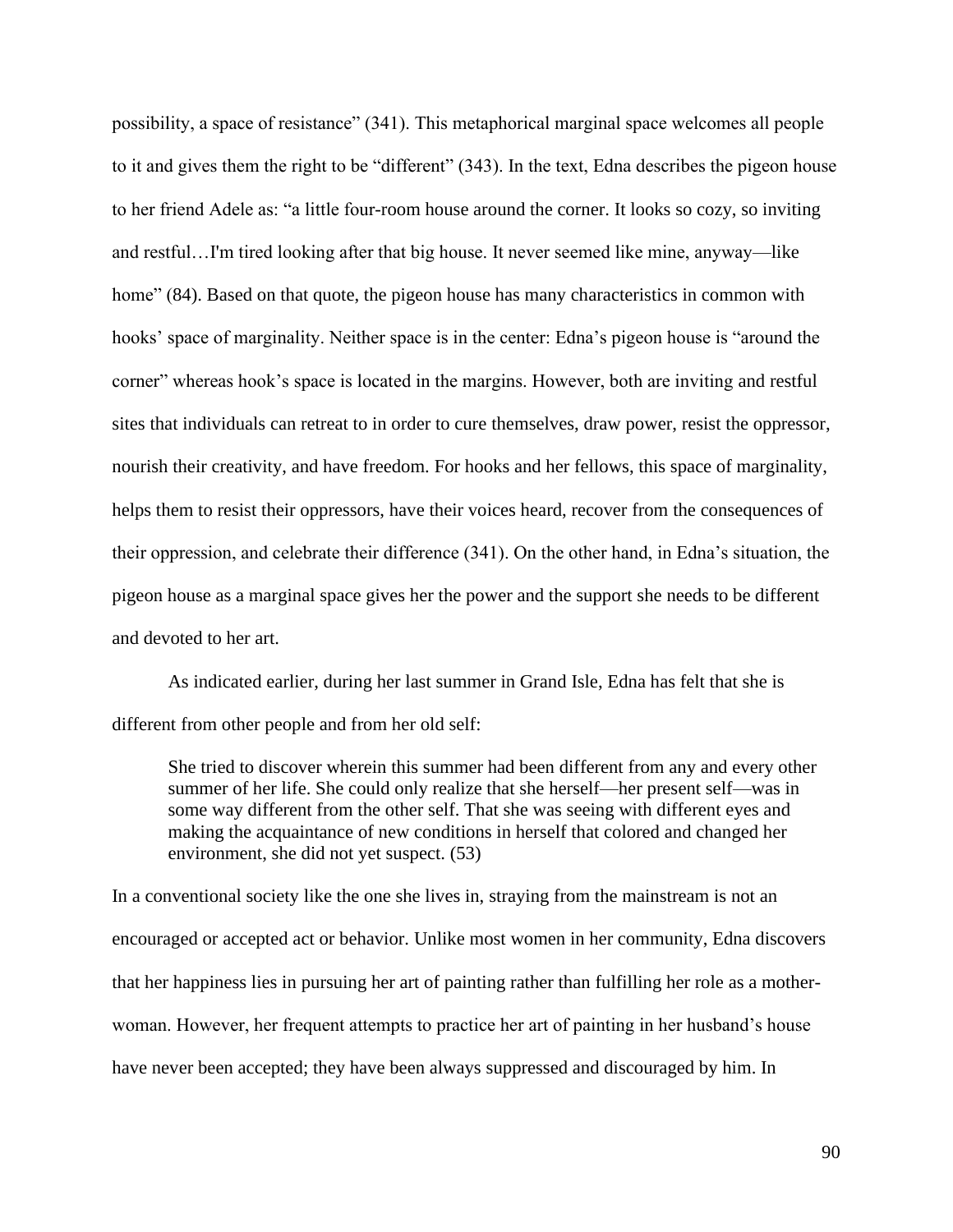contrast, in the marginal space of her house, the pigeon house, Edna can reveal the real identity that she has been masking for years to please her society at the expense of her own happiness. By moving to this marginal space, she also finds the courage to declare her difference and celebrate it by having the freedom to live her life the way she wants and follow her dream of becoming an artist.

The marginal space of the pigeon house provides Edna with peace and happiness, which are two important elements for the creation act. Describing Edna's feelings toward her new house, the narrator says:

The pigeon house pleased her. It at once assumed the intimate character of a home, while she herself invested it with a charm which it reflected like a warm glow. There was with her a feeling of having descended in the social scale, with a corresponding sense of having risen in the spiritual. Every step which she took toward relieving herself from obligations added to her strength and expansion as an individual. (245)

Even though the pigeon house, as a marginal space, is not as big and charming as her husband's house, she likes it more and finds more happiness in it. The reason behind that is, as hooks explains, there is a difference between the marginality people choose for themselves as a central site for articulating their subjectivity and announcing their resistance and the one that is forced on them and determined by the hegemonic groups (Soja 98). Edna is the one who makes the decision to move into that place in her quest for fighting for her rights, proclaiming her real identity, and devoting herself to her art. In Edna's situation, her husband's house is the forced space that suppresses her subjectivity and hinders her creativity by preventing her from being her true self and practicing her art. In that hegemonic space, Edna has been always asked to conform to the norms of her society and play a traditional role, which causes her to lose herself in service to her family and community. It is true that Edna might have "descended in the social scale"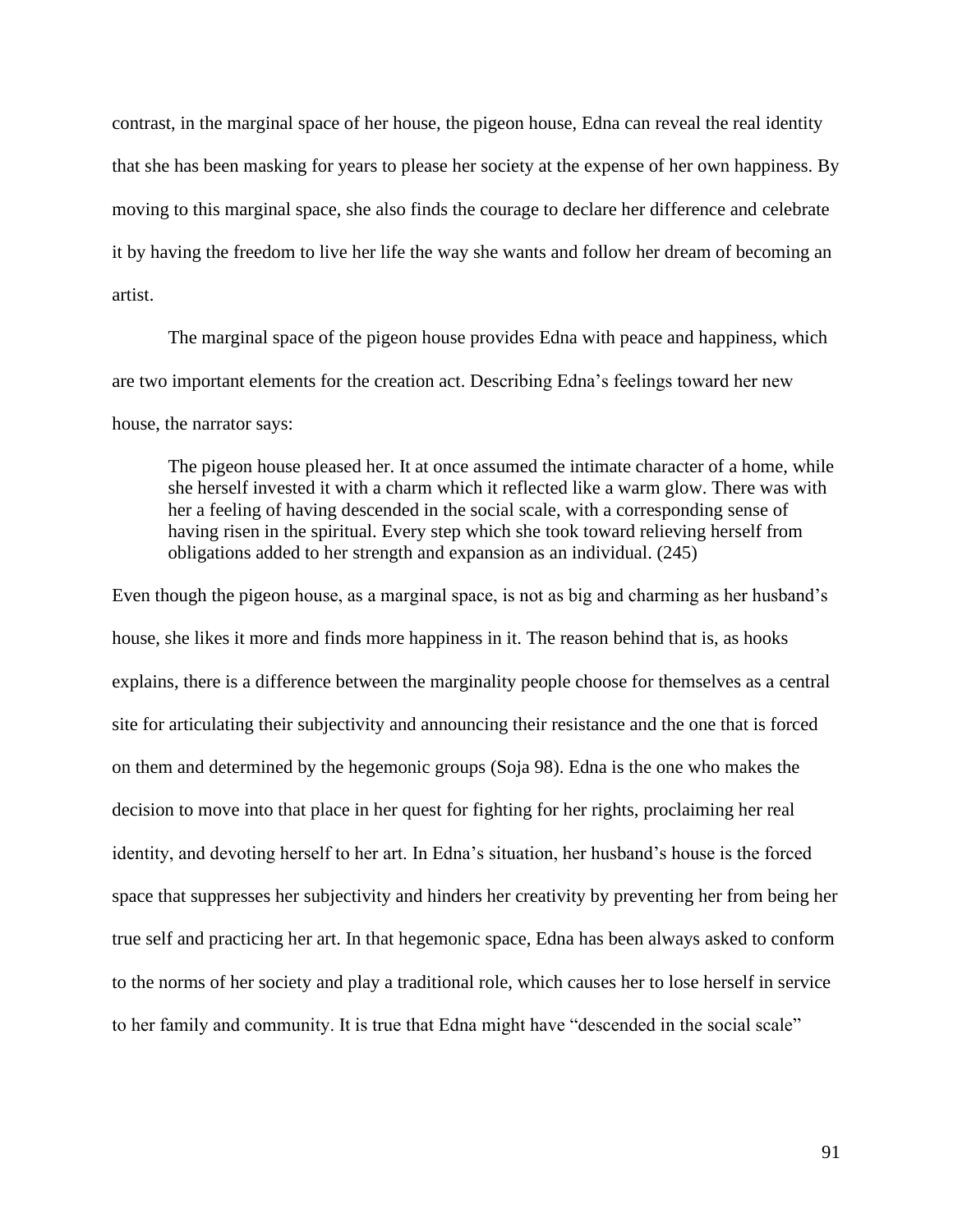when she has moved out of her husband's house, but her real win is that she has gained her real self, which brings her more happiness.

The marginal space of the pigeon house that Edna decides to enter empowers her and boosts her creativity. The space of marginality welcomes people's differences. It encourages them to celebrate their differences because these differences are one essential part of the creative process. It does not restrict her to a certain way of expressing herself that only pleases her society. Thus, this marginal space of the pigeon house is a private space because it not only empowers her, but also nourishes her artistic creativity by giving her the freedom she needs to manifest her unique self and individuality through her art of painting. From the space of her pigeon house, Edna proclaims her voice and articulates her unique subjectivity through the way she chooses to live her life and the paintings she makes, which as Laidpore notices "grow in force and individuality" after she moves there (102). Lastly, this space is private in that Edna, in contrast to most people around her, men or women, finds the courage to enter this free, empowering, and untraditional space and adopt the mindset of its members. Edna as well as other members of this private, but open, welcoming space share the principles that affirm people's rights to be different, free, and equal to other groups.

## **The Supportive, Nurturing Space of Female Friendship**

In her summer vacation at Grand Isle, Edna befriends two women, Madame Ratignolle and Mademoiselle Reisz, who both play a crucial role in her awakening personally and artistically. Edna's intimate friendships with these two women function as an emotionally supportive space that influences her positively. Madame Ratignolle and Mademoiselle Reisz have completely contrasting personalities; however, the entrance of both of these two women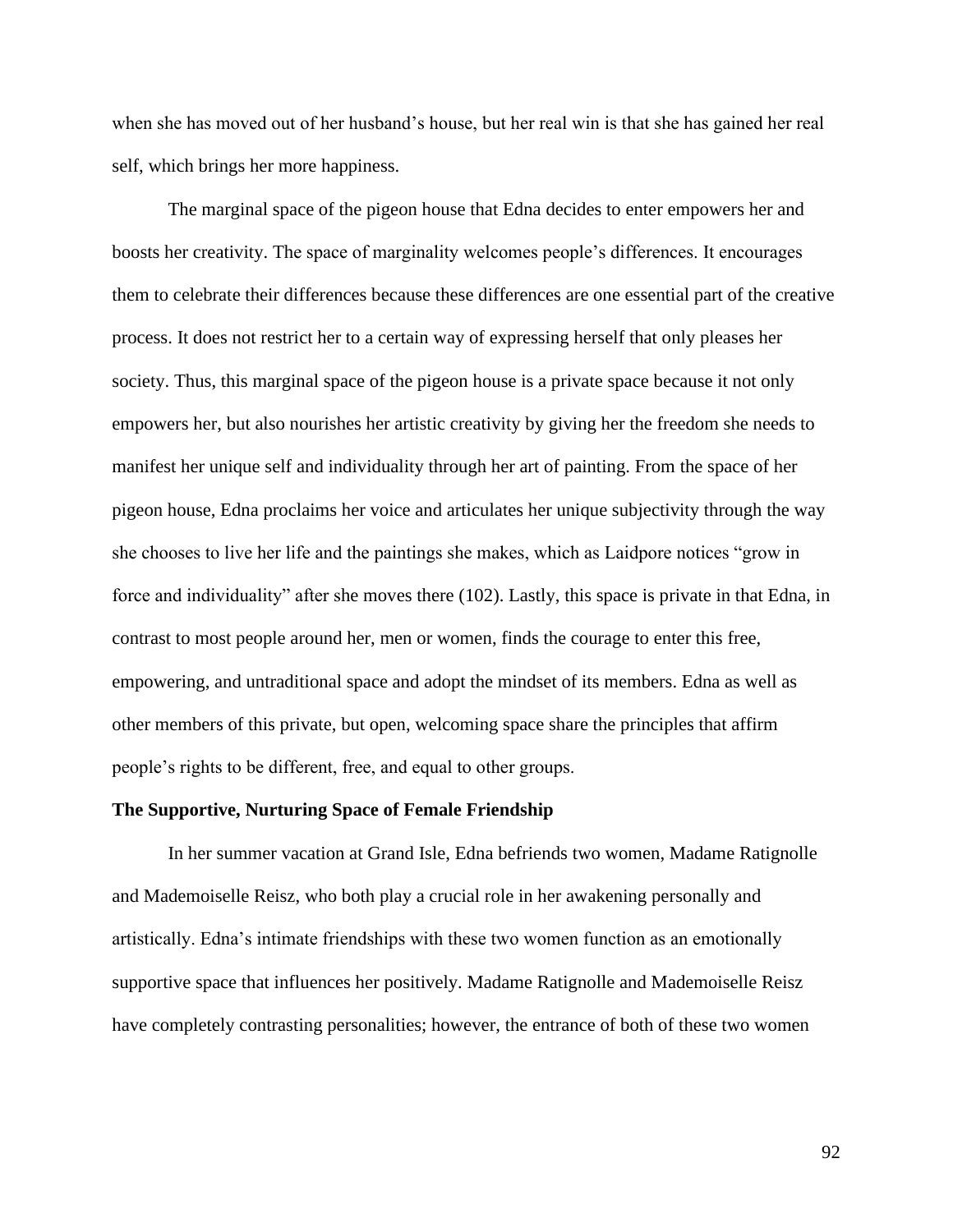into Edna's life has been necessary, as each one of them supports and nurtures her personality and artistry in a different way.

As noted earlier, the sympathetic, loving nature of Madame Ratignolle, as well as her frank, unjudging character, encourage Edna to confront her feelings of dissatisfaction and to express her emotions and thoughts freely. Also, the Creole community's "freedom of expression" and openness in discussing intimate details and personal information about people's lives have impressed Edna (*The Awakening* 14). Influenced by her earlier life with her father and later one with her husband, Edna has turned into the reserved woman she is currently. As a little child, Edna missed her mother who died when she was very young; she has never had a chance to feel the secure love that mothers surround their children with. Thus, despite her being close in age to Madame Ratignolle, Edna unconsciously perceives her as a "surrogate mother" (Heilmann 96). Adele does to Edna what real mothers do to their children when they sense their insecurity and inner pain; she comforts her and surrounds her with a loving atmosphere that encourages her to talk freely about herself, her beliefs, and her memories. These kinds of intimate conversations give Edna a chance to understand herself better and decide what she wants for herself.

This space of recalling and narrating old memories that Mrs. Ratignolle offers Edna is one of the first things that helps awaken her creativity. Based on the free association technique developed by Sigmund Freud, Carole Stone points out that "the act of recalling memories has been "an important step in the growth of [Edna's] power of free association, necessary in the creative process" (2). Edna's free talk and act of recalling memories enables her to connect with the deep, authentic creativity that is hidden in the space of her subconscious and has not been negatively affected by social constraints.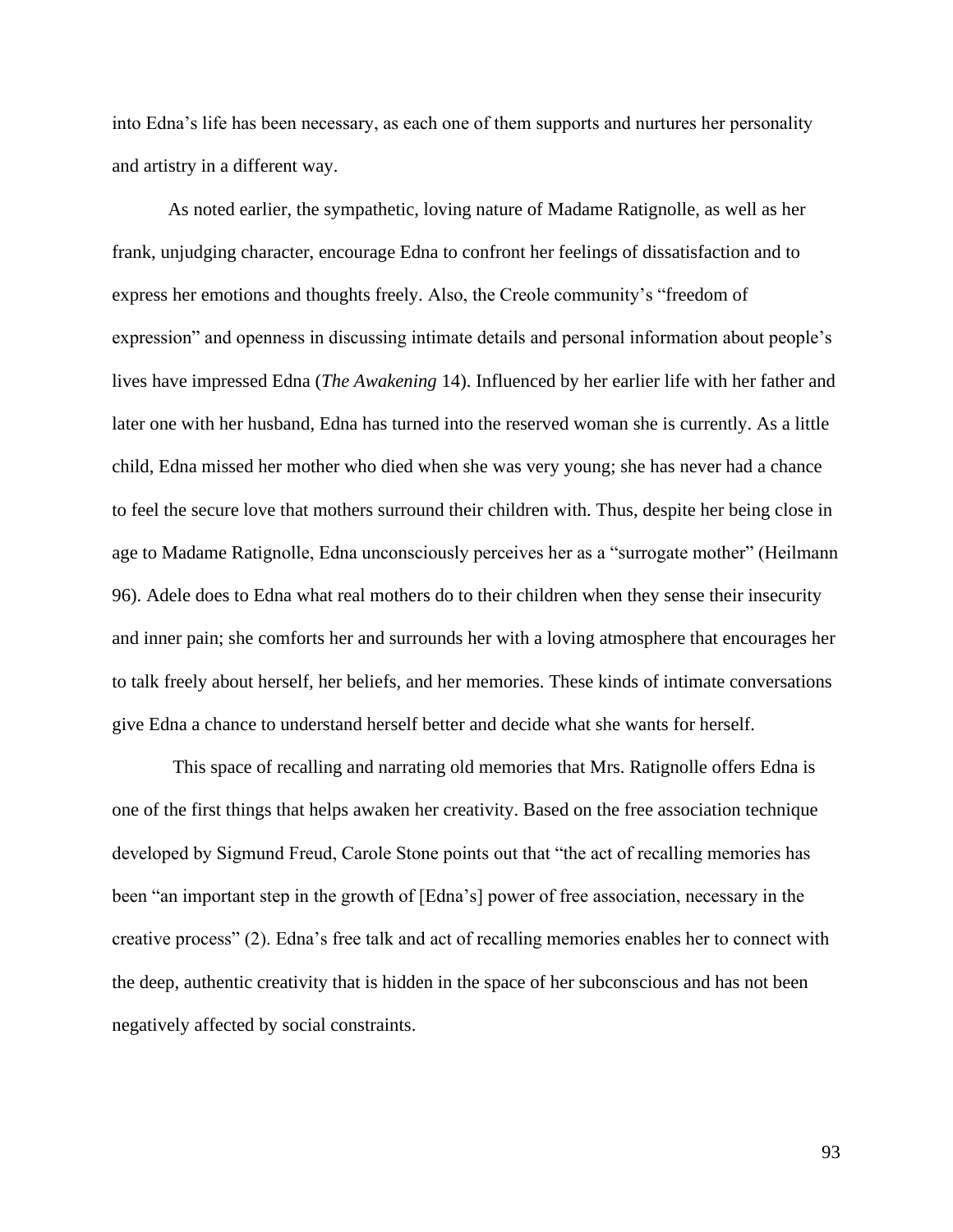Further, the praise with which Mrs. Ratignolle showers Edna every time she looks at her paintings motivates Edna and supports her creativity. She sincerely believes that Edna has a true gift: "Your talent is immense, dear!" (71). Edna always looks for words of encouragement from someone with whom she exchanges love and trust, and that person is usually Mrs. Ratignolle, as such a thing "would help her to put heart into her venture" (*The Awakening* 71). The existence of this woman in Edna's life provides her with the emotional support she needs to continue her art as a painter despite the refusal she sees in her husband's eyes or hears from his mouth.

Adele's supportive warmth not only manifests in the open conversations she has with Edna and the words of encouragement and praise she gives to her, but also in the new type of physical intimacy she introduces Edna to, which is physical intimacy between women.

In many places in the text, Chopin gives glimpses of that type of intimacy: they "seated themselves there in the shade of the porch, side by side"; "went away one morning to the beach together, arm in arm"; Adele "laid her hand over that of Mrs. Pontellier,… she clasped it firmly and warmly" (21) (20) (23). "She even stroked it a little, fondly" and "[Edna] had put her head down on Madame Ratignolle's shoulder" (23) (25). As indicated earlier, Edna, who missed her mother early in her life, grew up as a reserved woman. However, with the warm, loving nature of Madame Ratignolle, she learns to open up not only emotionally but also physically to those offerings of intimacy given by the other woman. At the beginning of their friendship, it is Adele who initiates those practices of physical intimacy when she "laid her hand over that of Mrs. Pontellier," and it takes Edna some time to overcome her reserve and exchange that type of intimacy with Adele, and that is when she feels comfortable enough to "put her head down on Madame Ratignolle's shoulder."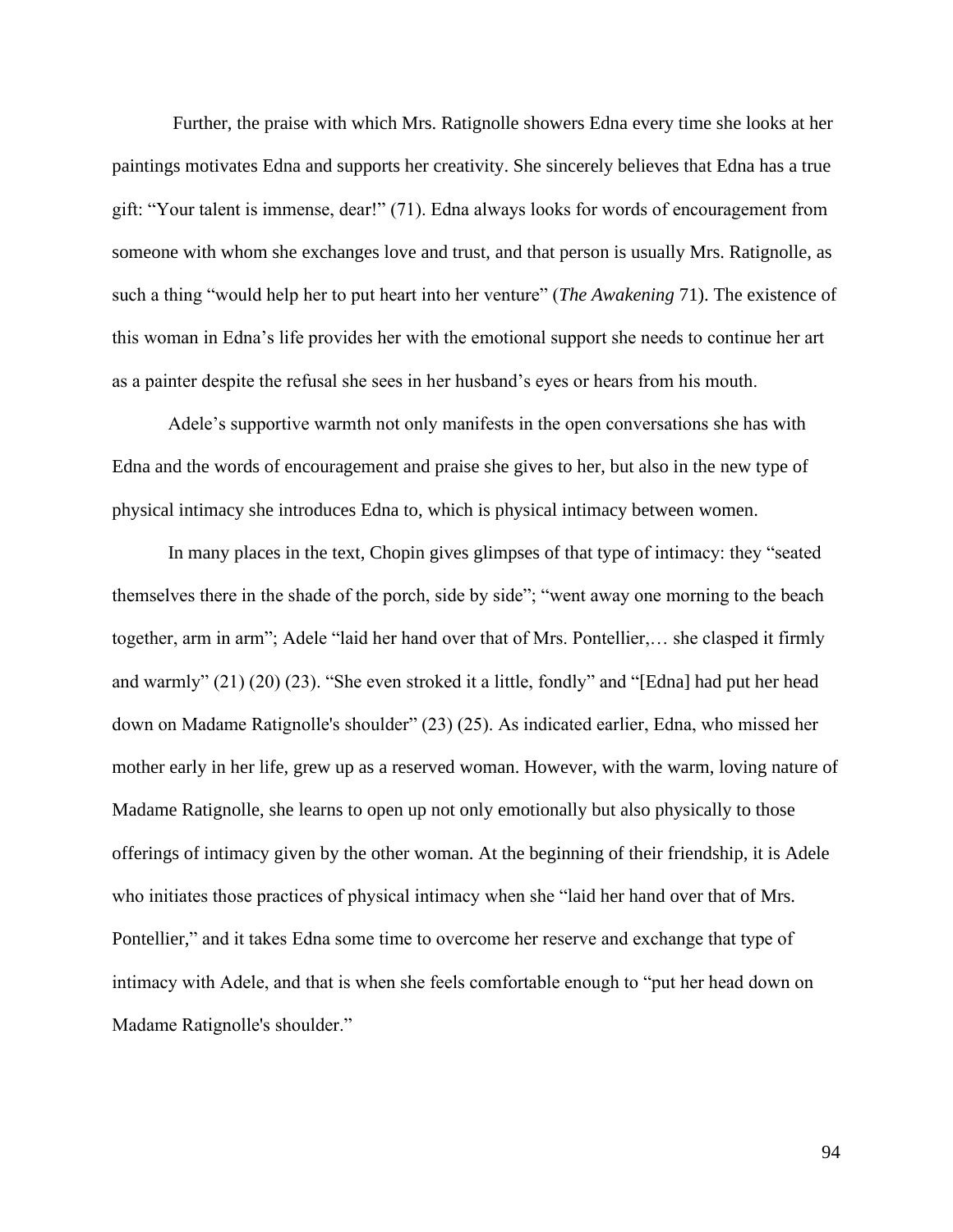With the help and the guidance of Madame Ratignolle, Edna finds her lost way towards the supportive space of female friendship and intimacy, though she enters it hesitantly because she has never been so close physically or emotionally to other women. The strong friendship relation these two women share constitutes a private space, a metaphorical site in which they privately meet to love and nurture each other. These two women first meet with each other and enjoy each other's company when they are among other people of the Creole community. However, when their friendship becomes stronger and their trust in and love for each other grow deeper, they develop the tendency and the preference to meet alone in private: "The two women went away one morning to the beach together, arm in arm, under the huge white sunshade. Edna had prevailed upon Madame Ratignolle to leave the children behind.... In some unaccountable way they had escaped from Robert" (20). Also, elsewhere in the text: "they had just strolled down to the beach for a walk and to be alone and near the water" (21). Edna and Adele"s frequent private meetings have strengthened their relationship more and more and brought them closer to each other. The conversations they make become more honest and the opinions they discuss become bolder or 'immoral,' at least in the eyes of their conventional society, as when Edna freely expresses her unwillingness to sacrifice herself for her children or confesses her love for Robert.

When physical privacy accompanies one of the other two states of privacy, the psychological or the metaphorical, it strengthens it and deepens its effect. In Edna's case, the space of physical privacy or intimacy between women accompanies the metaphorical, supportive space of female friendship, resulting in strengthening the positive effect of this metaphorical space, and that is why Edna feels more nurtured and freer during and after her private meetings or walking on the beach with her friend, Madame Ratignolle. This takes us back to Jane Austen's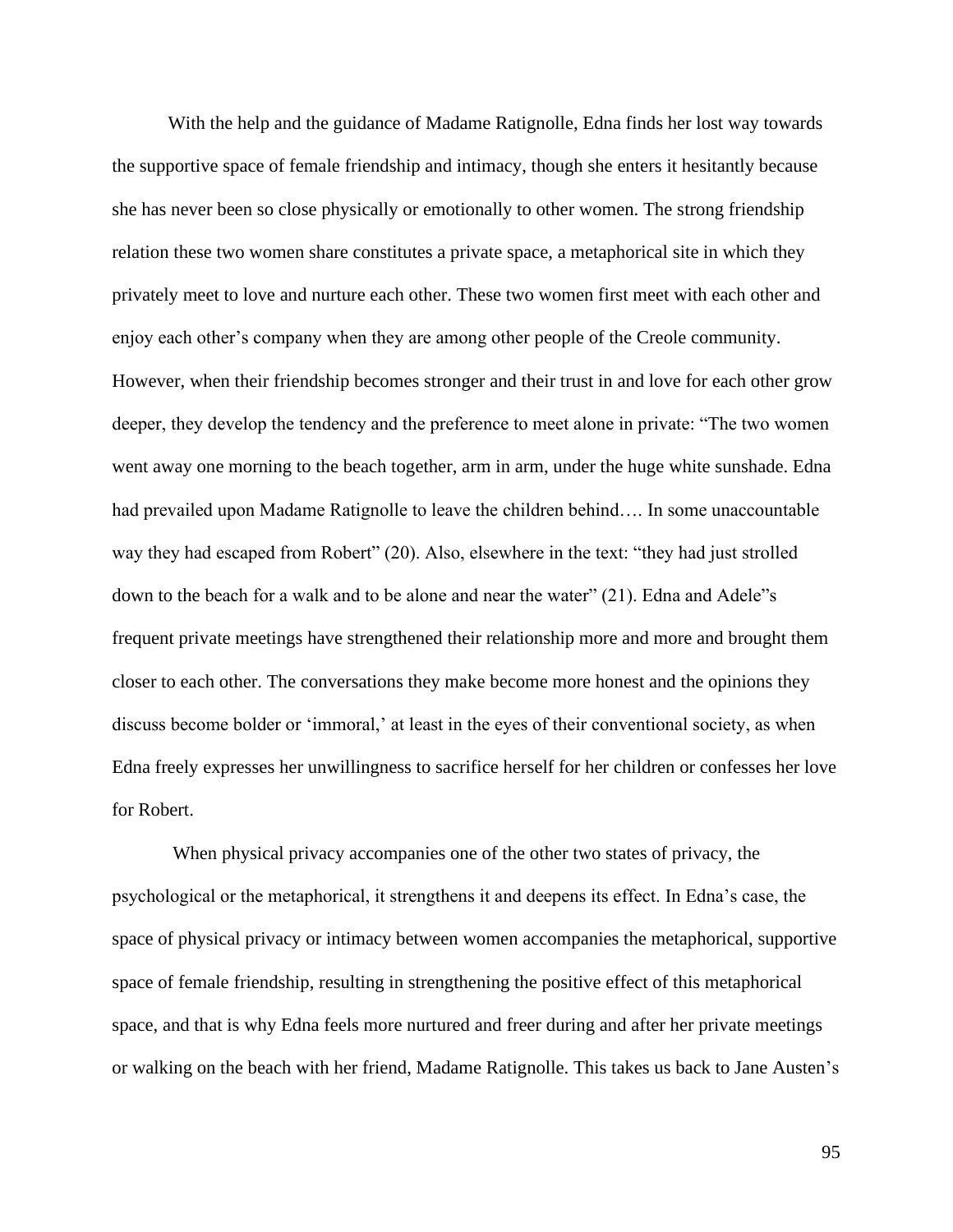situation that Virginia Woolf highlights in *A Room of One's Own*. As indicated in the introduction to this dissertation, Woolf seems to believe that the physical form of privacy improves the psychological one when she discusses the circumstances in which Austen wrote literature. As she indicates, Austen did not have access to an uninvaded physical privacy; she wrote her novels in the general sitting room, and her physical space—as well as the psychological one—was constantly interrupted. Austen, as Woolf points out, could have written poetry, as an example of a more sophisticated genre of writing from her perspective, if she were given a locked room of her own (56). Unlike the few female literary writers in the eighteenth century, male writers had given themselves the absolute right to physical privacy within and outside of the domain of domesticity. In this respect, the more complex the forms of privacy the artist can have, the more creative and capable he or she is of producing more sophisticated pieces of art.

Mrs. Ratignolle's friendship with Edna only hinders Edna's creativity when she does not understand the urge Edna feels to practice her art and keeps reminding her of her role as a mother-woman in a conventional society: "Think of the children, Edna. Oh think of the children! Remember them!" (*The Awakening* 14). Adele attempts to remind Edna of her priorities in life as a mother-woman, where children's needs should always come first. Xianfeng Mou argues that Adele has not arrived at the realization that Edna has arrived at since her early awakening moments: how much a woman's deep love for her family and children in particular "enslaves and threatens [a] separate sense of identity, especially that of an artist, for whom a separate space is essential"  $(112)$ .

Moreover, because Mrs. Ratignolle is not a real artist, she does not understand real artists' urge to express themselves through their art. Artists' endeavor to express themselves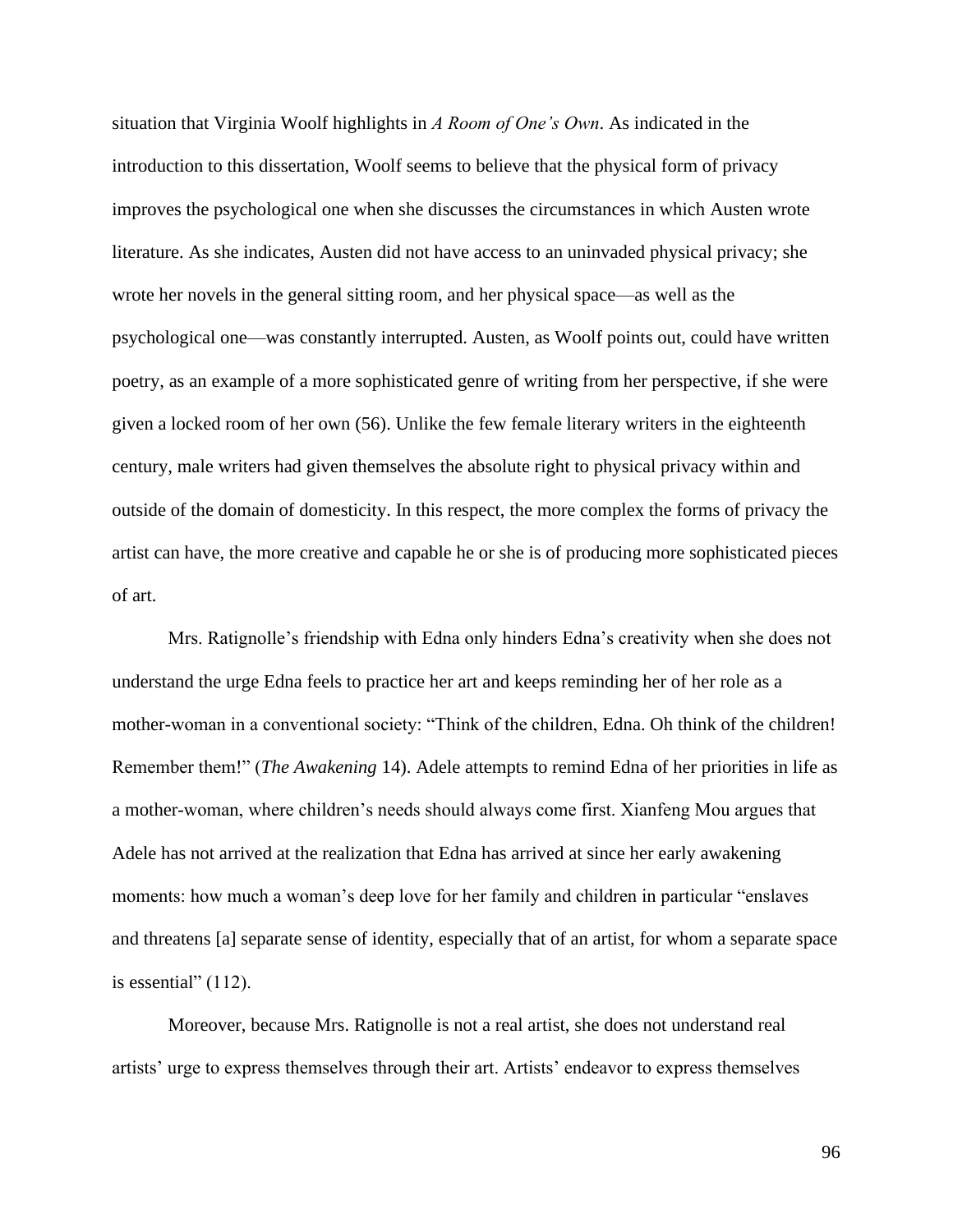through art is almost impossible to accomplish without accessing a great deal of solitude and uninterrupted contemplation similar to those conditions male artists utilize when they produce varied forms of art. Adele fails to notice that when Edna does not practice her art, she feels miserable. Edna's situation reminds us of Woolf's image of the sixteenth-century woman artist "crazed with the torture that her gift had put her to" due to the social constraints imposed on her. In both societies, female artists are discouraged, mocked, and deprived of private spaces, the spaces that are necessary for any artist, male or female.

Despite their strong friendship, at times "the two women did not appear to understand each other or to be talking the same language" (*The Awakening* 62). Spending the summer at Grand Isle with Mrs. Ratignolle gives Edna the chance to observe these differences and recognize them, which in turn enables her to "learn about selfness" (Worton 111). The more she observes people around her ways of living, the more her vision of what life she wants for herself crystallizes and what path she should take becomes clearer. Edna learns a lot about herself, including the things she despises in other people's lives: for example, the "domestic harmony" of the Ratignolle family, in which Adele sacrifices herself as well as her life for her husband and children, depresses Edna. It has reminded her of her previous life, which she considers a "colorless existence" (*The Awakening* 72). Not missing her old life, a life that resembles Mrs. Ratignolle's, Edna becomes sure of her decision to leave her husband's house in a quest to reclaim her real identity and initiate a new life which she has absolute control over.

Even though Edna decides to live a life that is different than that of her friend, as they have quite contradicting personalities, she has needed this woman in her life, especially at the beginning of her awakening. Edna had not been able to articulate her insecurity, unhappiness, or identity struggle to anyone; she can understand them better with a sympathetic, unjudging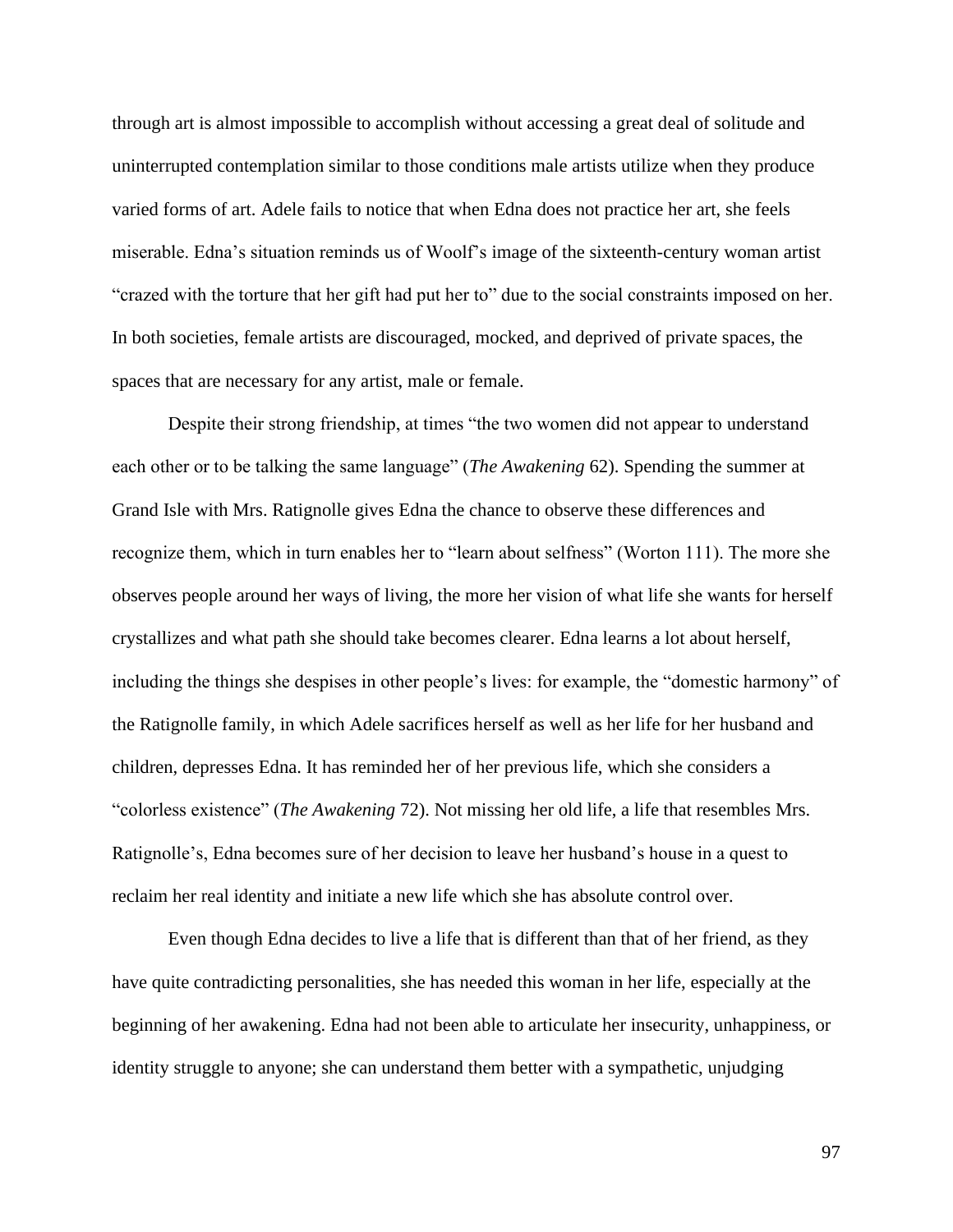person, such as Adele, to listen to her. Edna's friendship with Mrs. Ratignolle and the emotional connection they share form a space, a metaphorical one that supports and nurtures her creativity. The space these two women share has gradually transformed into a private one when they have excluded other people from it as their friendship becomes more of a sisterly love and support.

On Grand Isle, Edna has been also introduced to another woman, Mademoiselle Reisz, who becomes later a close friend and a female inspiration and role model. Mademoiselle Reisz's personality is the opposite of Mrs. Ratignolle's. Edna has first felt drawn to her music, but as she knows her better, Edna has also become astonished by her personality and the way she lives her life. At the time Edna meets Mademoiselle Reisz, she has been longing for "a new [female] model" that has "a courageous soul," especially that Adele, her other friend, is incapable of understanding her needs for privacy and pursuing her art (*The Awakening* 81). Edna finds in Mademoiselle Reisz's personality what she misses in Mrs. Ratignolle's: the venture, the independence, the freedom, the courage, the ambition, the appreciation of privacy, and the uniqueness. Scholars such as Carole Stone believe that Mademoiselle Reisz cannot be considered as an artistic role model for Edna because she is "unmarried, childless, eccentric in manner and dress, and alienated from society" (2). Mademoiselle Reisz, in my opinion, does successfully fulfill this role, as she has encouraged Edna— directly as well as indirectly—to pursue her art, to move out into a house of her own, to choose her way in life, to support herself financially, and to rebel against the social norms and resist them even if that means losing her life. Also, by leaving her family, Edna acts like a "childless" woman, and by fulfilling her sexual desires with a man of a bad reputation, but aware of her sensitive needs as a woman, she can be perceived as an "eccentric" woman too.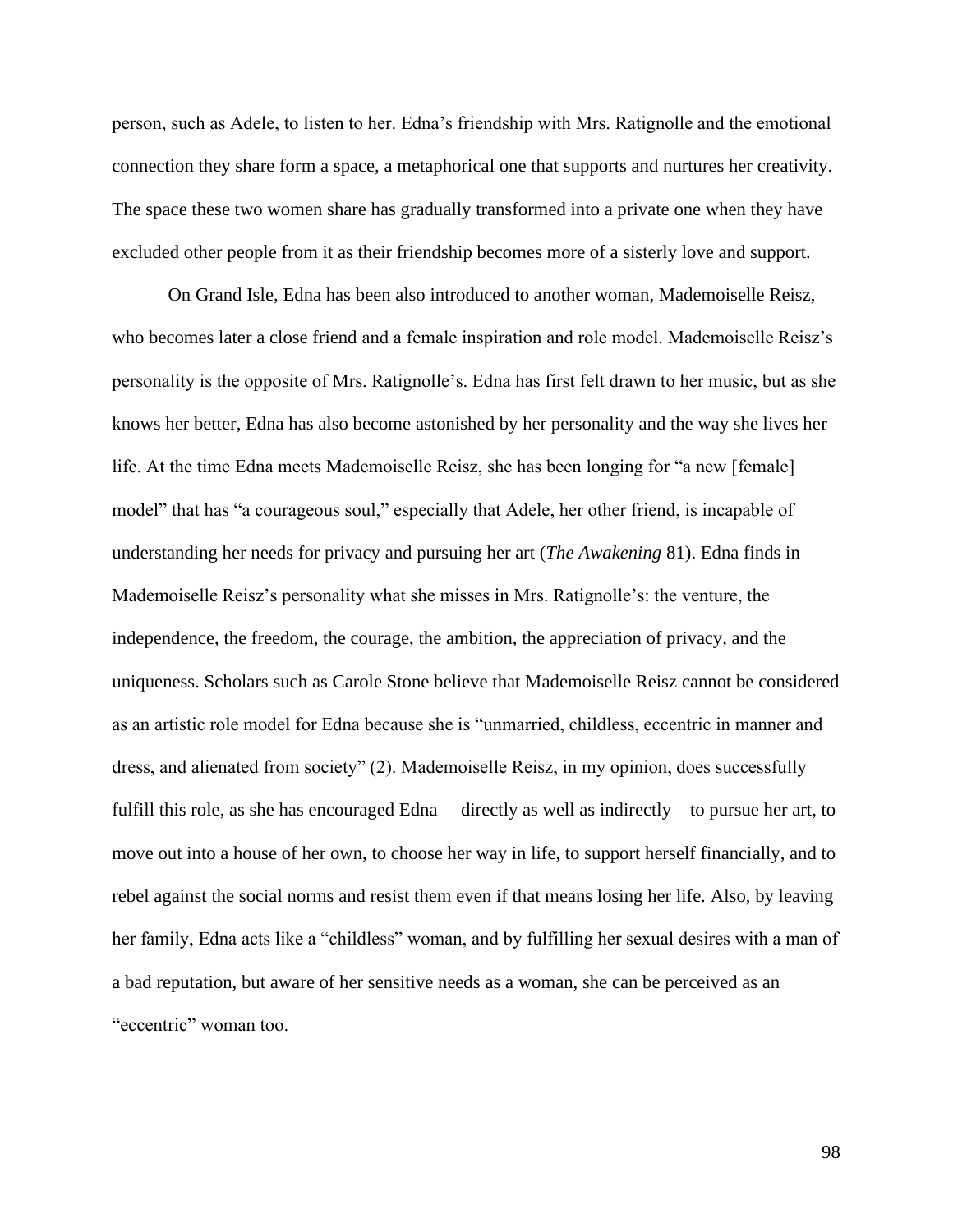The outstanding artist Mademoiselle Reisz devotes herself and her life solely to her art. To pursue the artistic goals she has set for herself, she claims the masculine right to privacy and solitariness. Mademoiselle Reisz has decided not to trap or lose herself in a marriage, so that she can stay focused on her music without the disturbance of a child or husband. Living in a house of her own helps her to protect herself from being controlled by her father or other family member. Realizing the importance of having a private space to retreat to while producing unique pieces of music, Mademoiselle Reisz encourages Edna to have her own place too where she can focus on her art of painting. In this way, as Michael Worton explains, Mademoiselle Reisz"becomes a privileged interlocutor for [Edna]: not only because of her artistry as a pianist but especially because she makes Edna think – and think differently" (115). Only a few months after their first meeting, Edna has completely adopted the mindset as well as the lifestyle of a liberated artist. For instance, besides creating the ideal environment for herself to work in, she becomes bolder in her art and freer in her life, not caring what other people may say about her art or her life.

Finally, unlike Mrs. Ratignolle, who always praises Edna's work and encourages her with her supportive words, Mademoiselle Reisz encourages Edna's work by criticizing it harshly and confronting her with her own doubts about her ability to commit to her art: "I do not know your talent or your temperament. To be an artist includes much; one must possess many gifts absolute gifts—which have not been acquired by one's own effort." Mademoiselle Reisz makes it clear that she is not sure if Edna has the true talent and the required amount of courage to stand for her art in the face of her society: "to succeed, the artist must possess the courageous soul" (81).

Mademoiselle Reisz's tough critique of Edna's work can also be a hindrance for Edna's creativity and a killer for her motivation. However, "under [her] influence…, Edna begins to take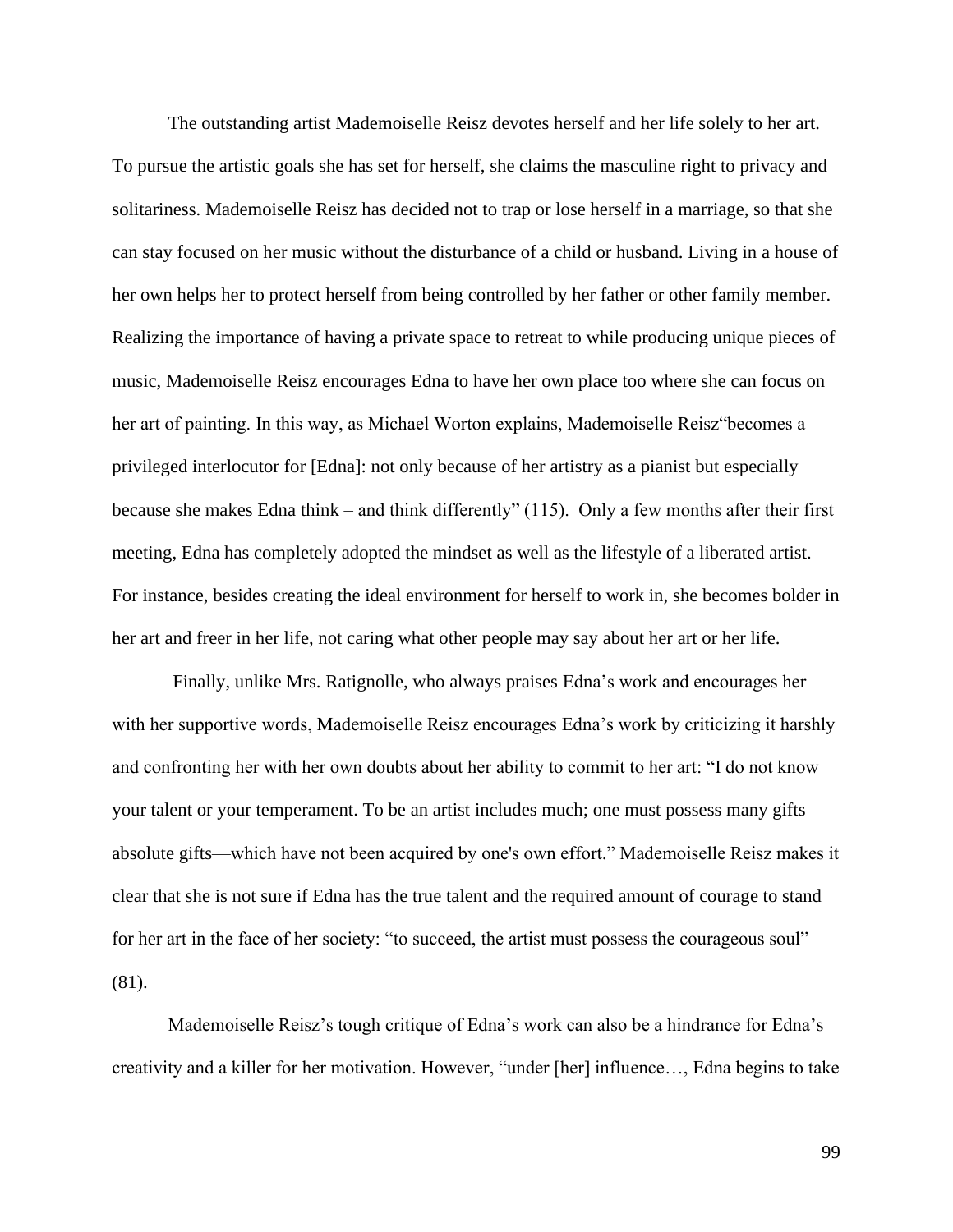her own artistic endeavor, previously conceptualized as 'dabbling,' more seriously" (Heilmann 98). The older, more experienced artist has been trying to take Edna under her wing, nurturing her creativity and leading her to the professionalism she has created for herself. Mademoiselle Reisz has been trying to equip Edna with the necessary tools and qualities she needs to begin her career or vocation as a female painter in a conventional and sexist society. Thus, it becomes Edna's role and responsibility to prove her talent and her serious quest to become the artist she has wished to be.

Mademoiselle Reisz's relationship with Edna is more like that of an artist foremother and a daughter. Working in the art field as a pianist for many years has acquainted her with its demands and how much it costs a woman to be an artist in a conventional society such as theirs where there are only a few female artists. This relationship forms a private metaphorical space where the older artist secretly adopts the talent of the younger one and works on supporting her throughout her tough journey of becoming an artist. After her return from Grand Isle, Edna has kept visiting her 'alone' whenever she needs to be emotionally empowered and inspired. As a female artist supporting another female artist, Mademoiselle Reisz first confronts Edna with the harsh reality that awaits her if she is to break the social norms by becoming an artist, which means entering a domain that has been assumed to be a male one for years. Gilbert and Gubar summarize the struggles and needs facing women artists in patriarchal societies: "the loneliness of the female artist, her feelings of alienation from male predecessors coupled with her need for sisterly precursors and successors, her urgent need for a female audience" (qtd. in Stone 3). Female artists feel alienated and isolated in both social life and professional, and that is why they seek support from their sisters in these two domains.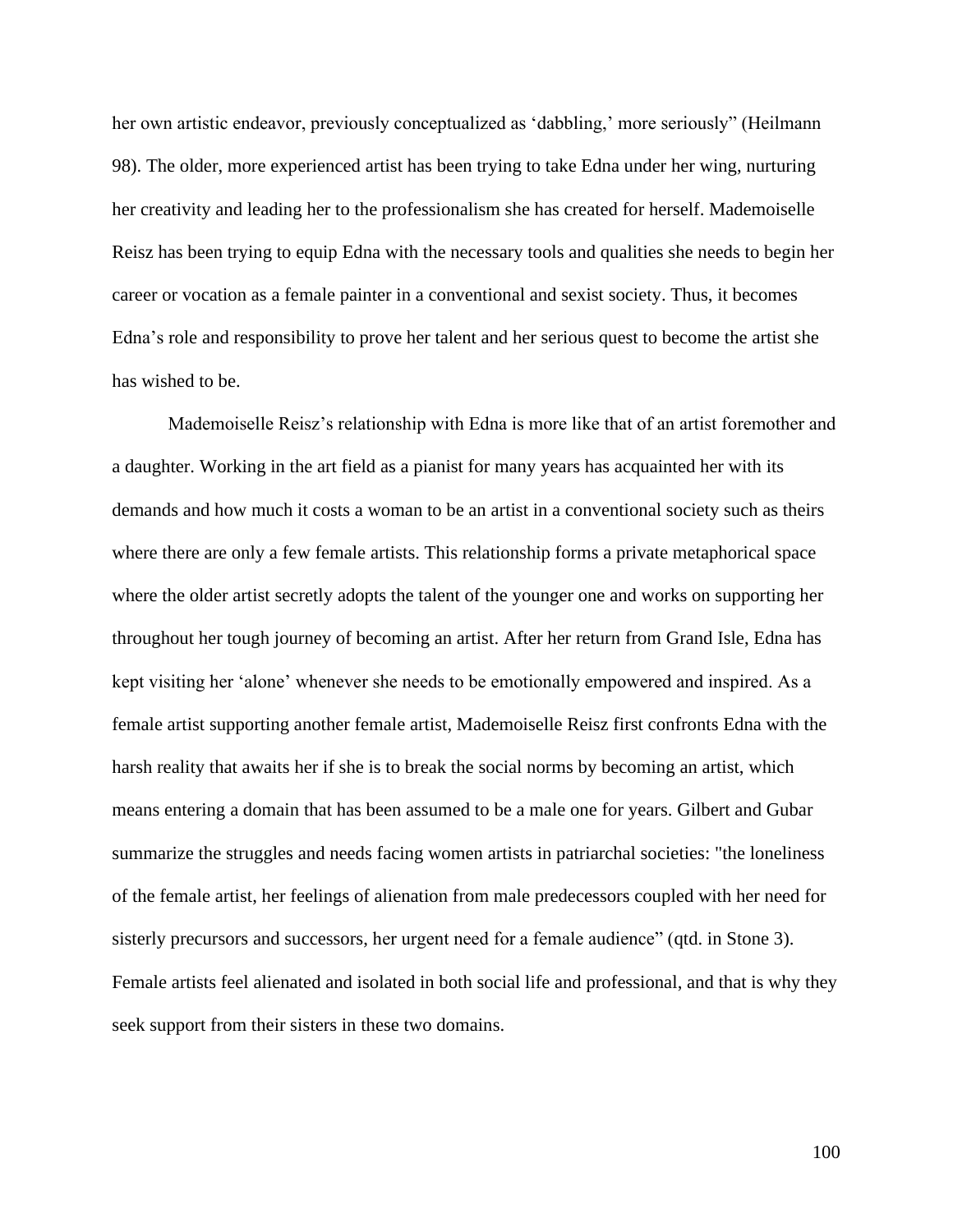Because women understand each other's struggles and suffering, they are more likely to help each other. If non-artist women are unwilling to help their artist sisters or too afraid to, then it is the artists' own responsibility to grow "strong wings" to survive and ''soar above the level plain of tradition and prejudice," as Mademoiselle Reisz advises Edna (106). Mademoiselle Reisz warns Edna that the same people who have respected her in the past may start attacking her because of the way she chooses to live her life, which is against their norms and traditions. Edna takes the older artist's pieces of advice and wisdom into consideration and proceeds to establish her career as a painter.

## **The Inspiring and Empowering Space of Mademoiselle Reisz's Music**

Mademoiselle Reisz and her powerful music play a significant role in Edna's awakening. Attending Mademoiselle Reisz's piano performance for the first time, Edna immediately feels "swept" by "a thousand emotions" (*The Awakening* 38). It is the first time that a performance has had such a strong power over her. It has evoked fierce feelings that she is not able to comprehend: "it was not the first time she had heard an artist at the piano. Perhaps it was the first time she was ready, perhaps the first time her being was tempered to take an impress of the abiding truth" (*The Awakening* 34). At the time Edna is introduced to the pianist and her powerful performance, she already feels uncertain about her life and her status as a motherwoman. Mademoiselle Reisz's music enhances her awakening and establishes the bold change that she has been ready for.

The effect of Madame Ratignolle's piano playing on Edna is completely different from that of Mademoiselle Reisz. Madame Ratignolle plays piano only to entertain her family while Mademoiselle Reisz plays it for her own joy and out of her deep love and appreciation for the music itself. When listening to the musical performance of Mrs. Ratignolle and others, Edna gets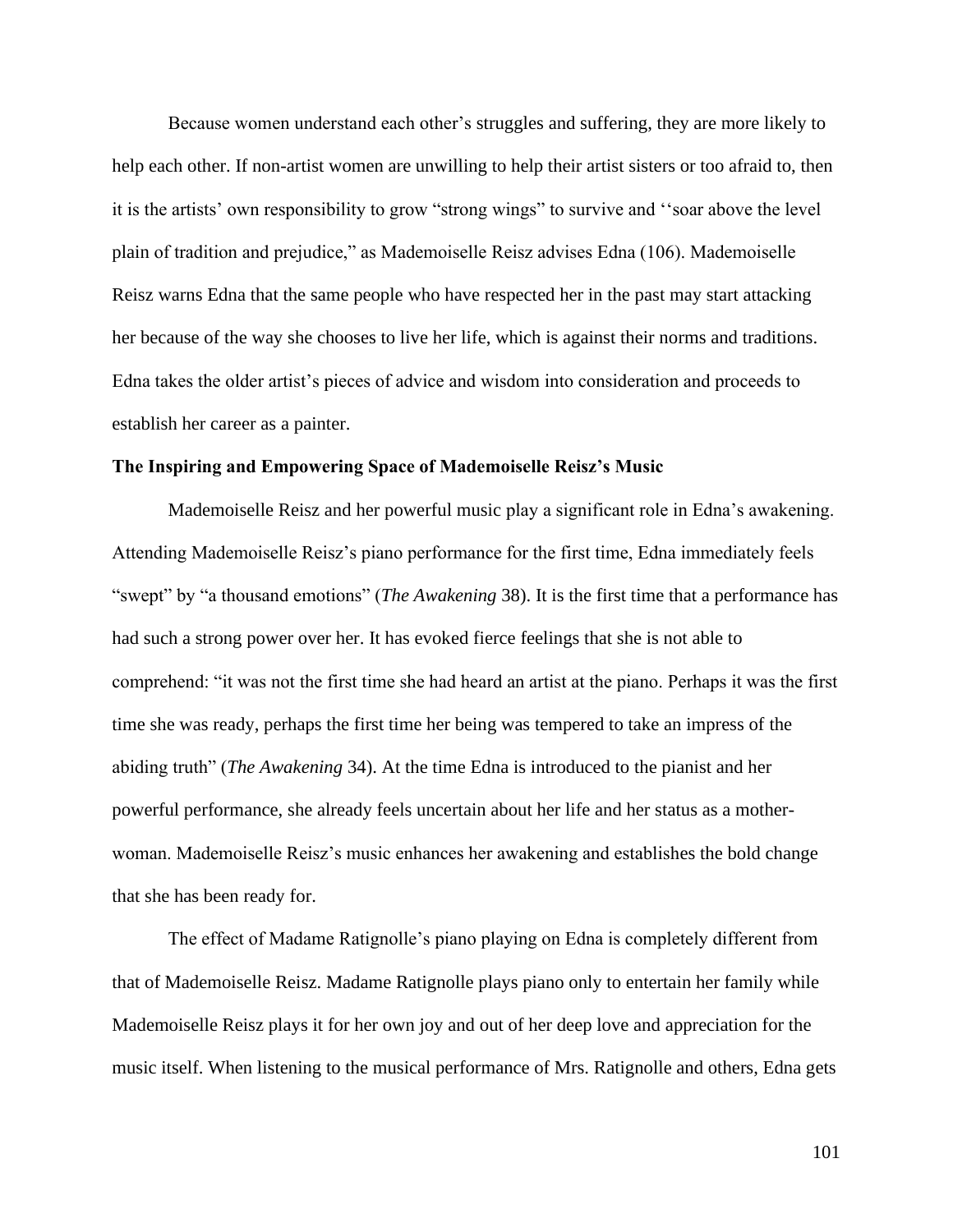lost in her thoughts, sees "before her imagination" "material pictures of... solitude, of hope, of longing, or of despair" (*The Awakening* 34). Adele's music is very conventional and explaining this kind of the nineteenth-century music, the kind that allows listeners to get lost in fantasies making unconscious connections between different things, John Crowley says:

Program music gave audiences a comforting sense of familiarity, the impression that they had heard it all before—as in a real sense they had since such music was highly conventional in form and content. It was not meant to challenge 'very fond' listeners... Rather it invited them to drift along gentle swells of free association. (105)

The familiarity of this music makes it hard for listeners to concentrate, as they perceive it on a subconscious level, and that is why they get lost in 'fantasies.'

On the other hand, the music of Mademoiselle Reisz captivates Edna and stimulates strong spiritual and sensual feelings in her that are completely strange to her: "the very passions themselves were aroused within her soul, swaying it, lashing it, as the waves daily beat upon her splendid body. She trembled, she was choking, and the tears blinded her" (34). Edna has never experienced such spiritual elevation and joyful sensuality on a conscious level, and that is her first moment of being introduced to what is called 'musical sublimity.' Going through such experience, Edna loses her interest in conventional music played by other people and gains excitement when listening to Mademoiselle Reisz's playing.

Musical sublimity has a significant impact on Edna as an individual. As noted earlier, Edna meets Mademoiselle Reisz when she has been unconsciously ready for absorbing the empowering messages the pianist sends through her music. This experience "leads her to an increasing sense of inner reflection and awareness of her place in the universe" as a woman who is capable of being a lot more than an ordinary woman, performing conventional gender roles (Pflueger 475). Thus, in the unique music of Mademoiselle Reisz, Edna finds a private space for her that is spiritually and sensually empowering, and by taking full advantage of it, she carves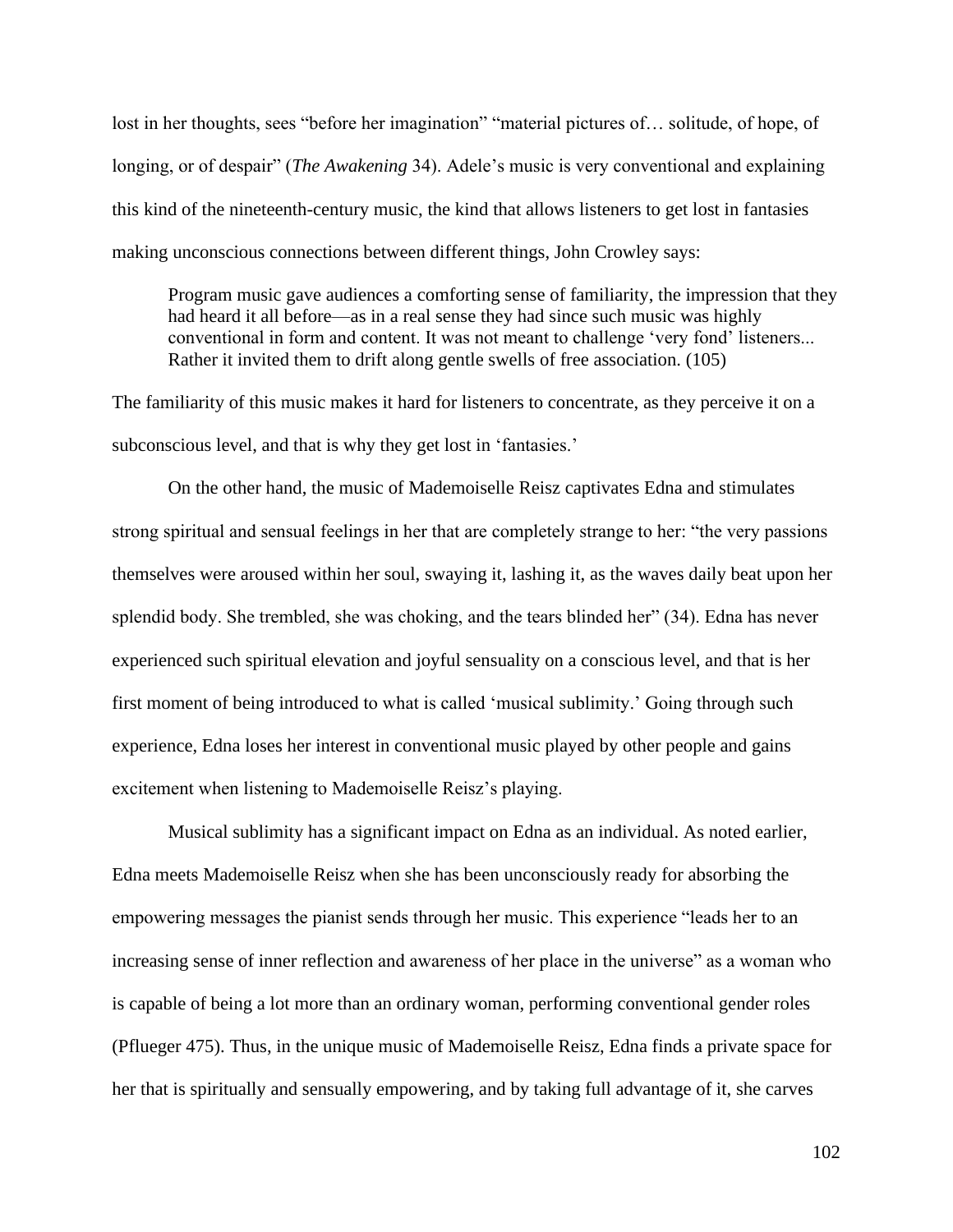her way towards making an unprecedented change in her life and reaching self-fulfillment through her endeavor of pursuing her art and proclaiming her identity.

The powerful music of Mademoiselle Reisz empowers its listeners, and particularly the passionate ones such as Edna. The night she attends Mademoiselle Reisz's performance and walks into the powerful realm of it, she feels very empowered to do things she was afraid of doing before. For instance, in her early days at Grand Isle, Edna makes frequent attempts to learn to swim, but she fails all of them. However, the very night she is introduced to the nontraditional piano playing of Mademoiselle Reisz, she feels an impulse of power flows in her veins enabling her to challenge her body by learning to swim. Describing this moment, Chopin says: "but that night she was like the little tottering, stumbling, clutching child, who of a sudden realizes its powers, and walks for the first time alone, boldly and with over-confidence…as with a sweeping stroke or two she lifted her body to the surface of the water" (37). Edna finally succeeds in overcoming her fear of water, which is a new experience to her, and that success symbolizes her awakening and her new recognition of her body's potential.

Another incident that exemplifies the empowering effect of Mademoiselle Reisz's music on Edna manifests in Edna's defiance of her husband's commands, saying 'no' to him for the first time in her life. After attending Mademoiselle Reisz's performance that night, Edna feels overwhelmed with "thousands of emotions" that she cannot understand, as she tells Robert. Thus, she stays outside attempting to analyze them and that is when her husband comes to her and asks her to go inside the house, as it is neither appropriate nor safe for a woman to stay outside late:

'I can't permit you to stay out there all night. You must come to the house instantly.' With a writhing motion she settled herself more securely in the hammock. She perceived that her will had blazed up, stubborn and resistant. She could not at that moment have done other than denied and resisted… 'Leonce, go to bed,' she said, 'I mean to stay out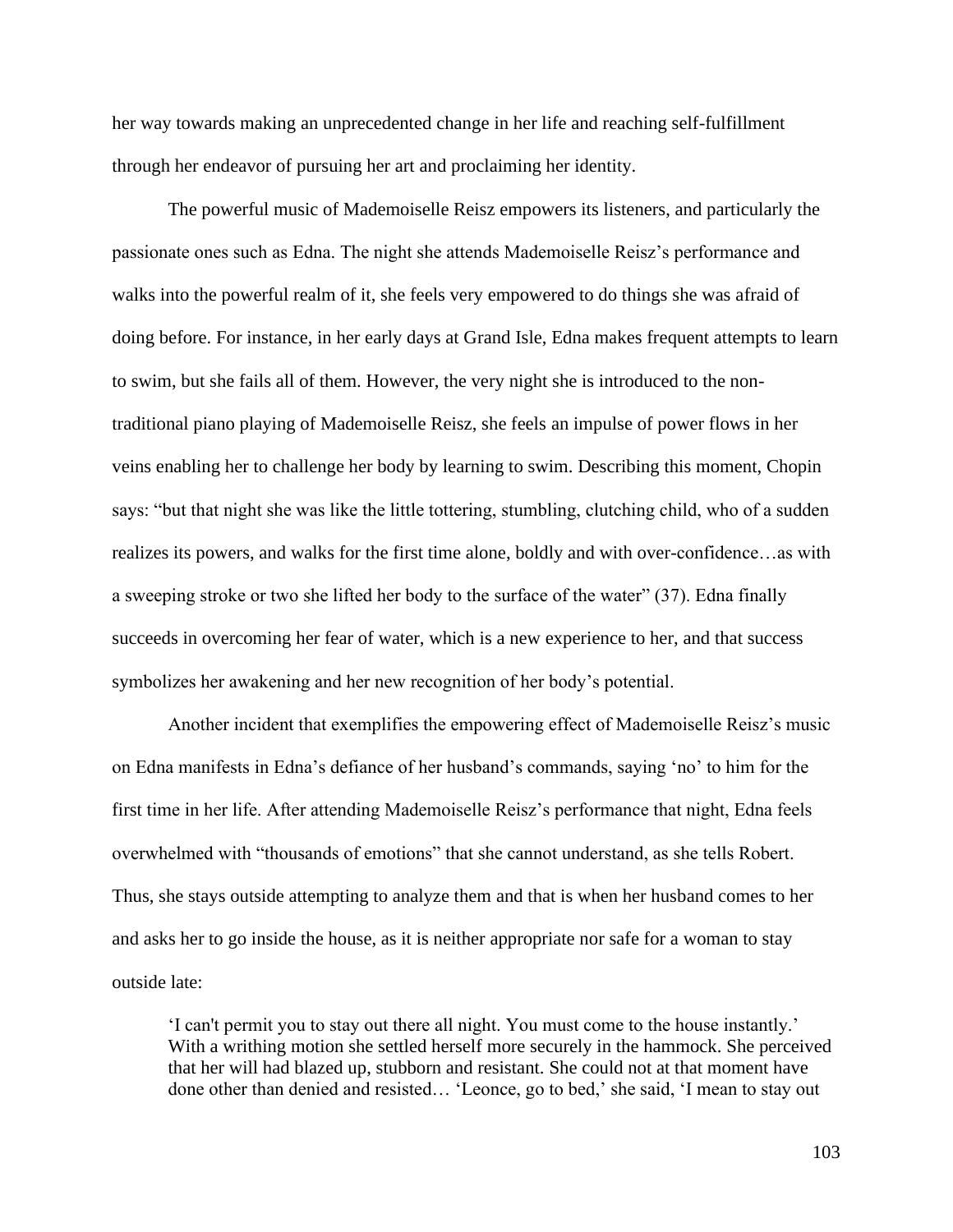here. I don't wish to go in, and I don't intend to. Don't speak to me like that again; I shall not answer you.' (42)

This time, Edna decides to listen to what her body and soul tell her and to act accordingly; they both encourage her to resist her husband's authority over her body and whole life and to act according to her own needs even if these needs are very simple, such as a desire for solitude or to take a break from the domestic responsibilities of a wife and a mother. In this incident, Edna's empowerment not only manifests in her defiance of her husband's commands and denying his authority over her, but also in the further brave step she takes in demanding his respect for her, the thing that she has never had the courage or the ability to do before.

Moreover, the motivational musical space that Mademoiselle Reisz has created for herself and invited Edna into inspires her to decide what she wants for herself. She has come to the realization that she will reach fulfillment and happiness if she becomes a professional artist and devotes more time to indulging herself in her painting. As soon as she returns to New Orleans, Edna begins to dedicate more time to drawing and to put a "great energy and interest" into it despite her husband's dissatisfaction with it (74). The music of Mademoiselle Reisz also encourages Edna to take more practical and bold steps to pursue her art. Edna has kept visiting Mademoiselle Reisz in her house, drawing strength from her powerful music, the thing that later gives her the courage to move into a house of her own while her husband is away, so that she can work more on her art.

The musical performance of Mademoiselle Reisz not only awakens overt aspects of Edna's creativity that she- as well as other people- is already aware of, but also other latent ones that she herself is ignorant of, such as her capability of feeling sexual desire. Chopin does not provide any explicit details about Edna's sexual relationship with her husband, but given that M. Pontellier has made it clear that he expects his wife to serve his (and their children's) needs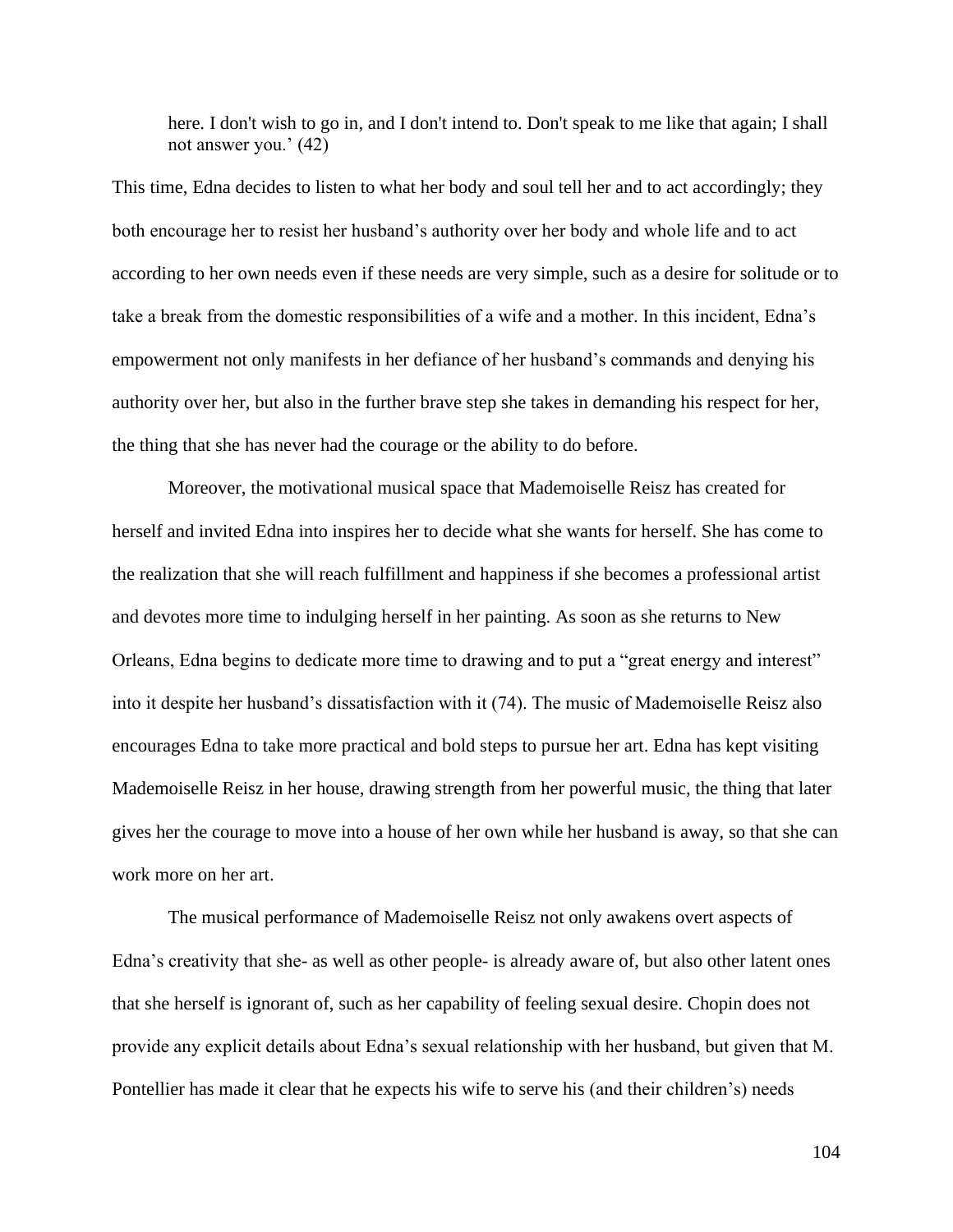before her own, we can probably assume that their marriage, too, is typical of 19<sup>th</sup> century relationships, in which satisfying the husbands' sexual needs is the only aim regardless of the wives' own needs. However, after being introduced to the incredible music of Mademoiselle Reisz at Grand Isle, Edna becomes "pregnant with the first-felt throbbings of desire;" she experiences sensations that are completely new to her (40). She feels sexually passionate about Robert who also feels the same way about her, but they prefer to say nothing about their feelings for some time.

After returning to New Orleans, Edna works on strengthening her relationship with Mademoiselle Reisz and keeps visiting her as an attempt to "feed her sensual passion with the double stimulant of Chopin and Robert's letters" (Heilmann 98). Edna has never felt unmoved by or gotten used to the pianist's unique music; every time she listens to her piano playing, she experiences the same exciting, sensational feelings she felt while listening to her music for the first time at Grand Isle. Besides, Mademoiselle Reisz intensifies Edna's passions for Robert by providing her with the opportunity to read his letters while her favorite music is playing. Perhaps Mademoiselle Reisz's purpose of doing that is that she wants to encourage Edna to confront her growing feelings for Robert, admit them, and do something about them. Mademoiselle Reisz's music awakens Edna's love and sexual feelings in an unprecedented way and introduces her to sensations she has never thought she is capable of feeling.

The music of Mademoiselle Reisz creates a space from which she sends private messages for renovation that only Edna understands. Mademoiselle Reisz welcomes Edna into her empowering musical space and Edna enters it without hesitance, moved by the strong feelings this music evokes in her. The effect of Mademoiselle Reisz's musical messages have manifested in Edna's personal, artistic, and sexual awakening. They empower her and give her the drive to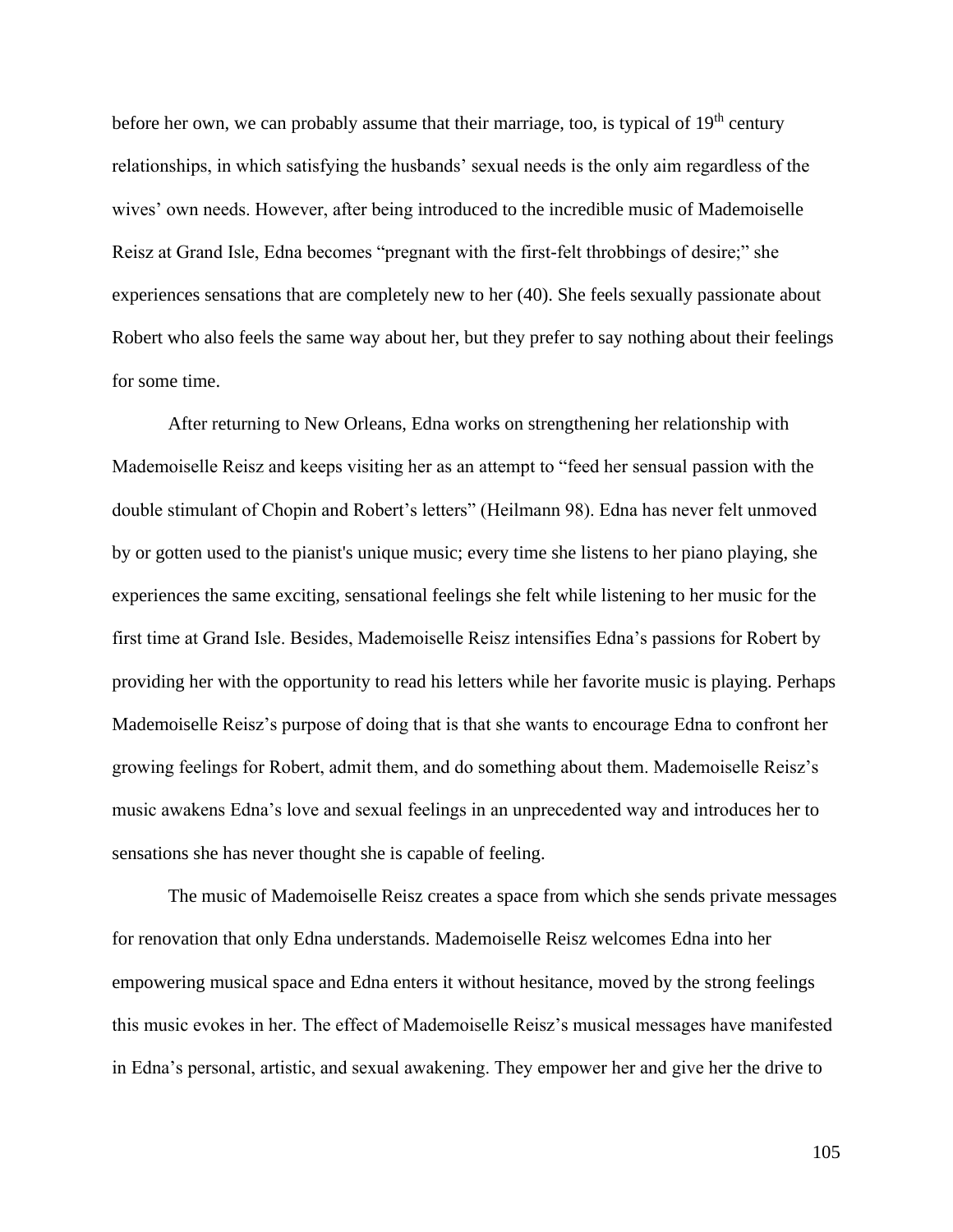go after her dream and proclaim her real identity regardless of the complexity of her situation.

# **Conclusion**

Edna, who has had her life and real identity suppressed for many years by the patriarchal society in which she lives, finally becomes capable of taking back control over her life and proclaiming her real, lost self. Finding a way to release her creativity, Edna exploits the physical and psychological privacy she has had access to, mainly at Grand Isle and her own house, the pigeon-house. The ocean as well as the space outside her husband's cottage give her the chance to indulge in different moments of solitude that help her to identify the reasons for her unhappiness and the way she wants to live her life. Also, by moving to the pigeon house, Edna takes more courageous, practical steps to unleash her creativity, proclaim her right to privacy, and announce her economic and sexual independence. The metaphorical supportive space of Edna's friendship with Mrs. Ratignolle and the nurturing one of Mademoiselle Reisz have also been exploited by Edna and played no less important a role in supporting her awakening as well as personal and artistic growth. Lastly, the spiritual, empowering space of Mademoiselle Reisz's music has assisted Edna to discover her body's potentials and have ownership over it. By taking advantages of these highlighted private spaces, Edna develops different forms of creativity represented fundamentally in the way she expands her artistic skills of painting, figures out her real identity and embraces it, and walks in an unconventional path of life that she chooses for herself, one that is not dictated to her.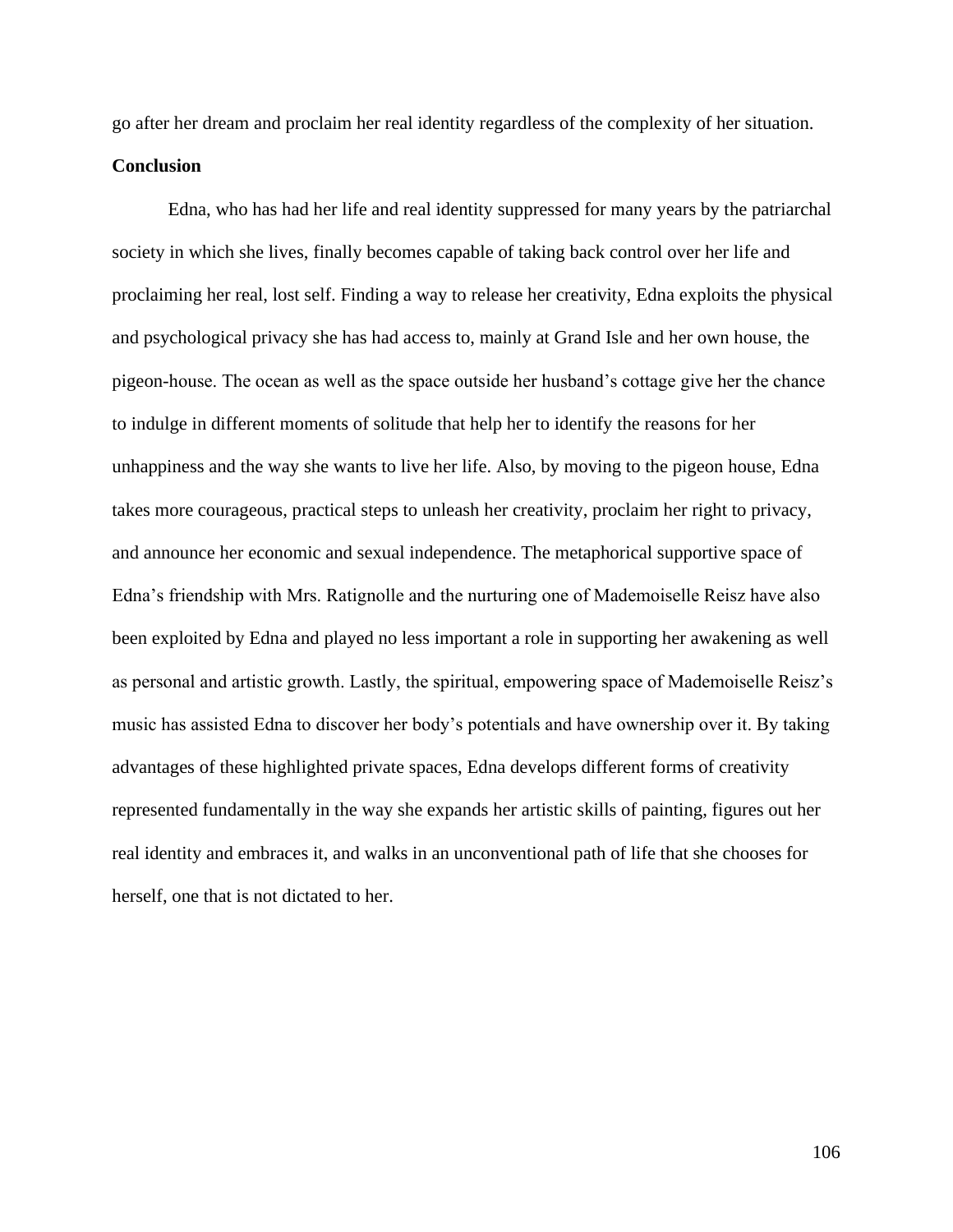#### **Private Spaces and Ursa's Blues Singing in** *Corregidora*

The idea of utilizing private spaces to enhance and unleash women's creativity has been present in the life and the literature of Gayl Jones. Varied kinds of private spaces allow and enable the creativity of the writer Jones as well as her fictional character, Ursa, in her novel *Corregidora*. The metaphorical private space of mothers' stories, for instance, is one of the most significant private spaces that drastically influences the creativity of both Jones and Ursa. The chapter will begin by investigating the different states of privacy and forms of private spaces that the author, Gayle Jones, could access as a child, a teenager, and an adult based on her few given interviews as well as her biography. The metaphorical private space of mothers' stories has been a great source of inspiration for Jones; these stories provide her with the wisdom, the aesthetic language, the valuable history she needs to consult to enrich her writings. Further, the physical and the psychological private spaces Jones accessed in all phases of her life have enhanced her creativity as a literary writer.

Next, the chapter will shift into exploring the different private spaces that have contributed to the growth of Ursa's creativity. The metaphorical space of mothers' stories has also played a crucial role in the personal and the artistic life of Ursa. As will be explained later, the stories of the past have worked as both disabling and enabling factors for Ursa's creativity. Ursa, the protagonist, is an artist and her art is singing the blues in which she finds a private space for healing and documenting the history of abuse that she and her female ancestors have gone through. The physical and the psychological privacy Ursa accesses at the nightclubs where she works—represented mainly in their stages and the backrooms attached to them—allows her creativity. As will be discussed later, even though the stage is supposed to be a public space as it is a site that is in a public place, it feels quite private for Ursa. Singing on the stage enables Ursa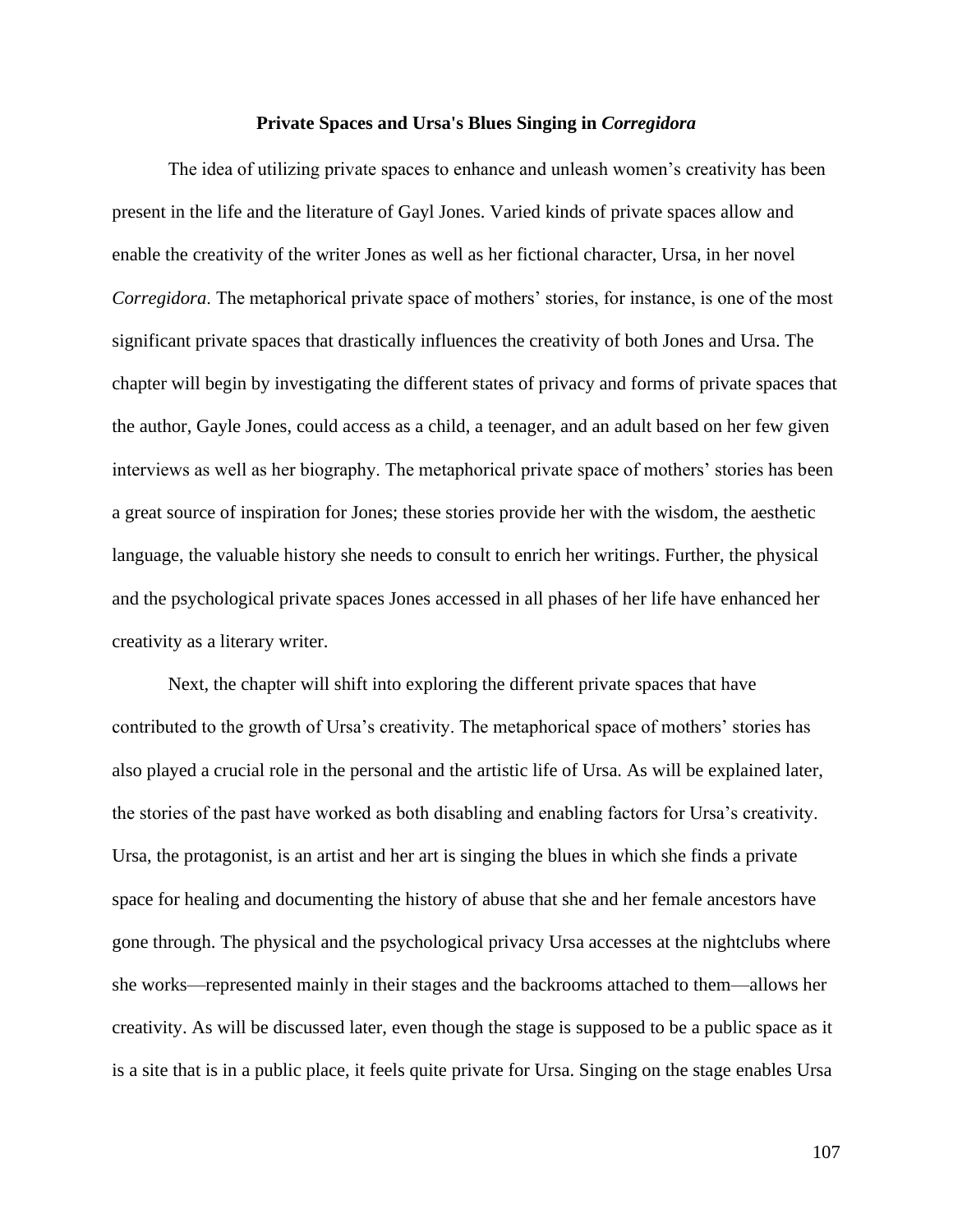to connect better with herself and liberate her suppressed sexuality through her performance there. Other private spaces such as the metaphorical space of Great Gram's secret, her mother's private memory, and her dreams have also played an important role in unleashing her creativity and releasing her suppressed sexuality.

#### **Gayl Jones's Perception of Privacy and Its Necessity for Women to Be Creative**

The name of the African American writer Gayl Jones evokes enormous feelings of privacy and mysteriousness. Based on her interview with Claudia Tate, one can notice that Jones is a very private person, as when she indicates that she rarely gives interviews. Jones also indicates that she only likes to be known for her contributions to the literary field, not for anything personal. She told Tate, "the writers whom I would most like to be like are those whose works have a reputation, but the person, the writer, is more or less outside of it" (148). Thus, as readers we cannot know more than what Jones herself reveals and wants us to know: a lot about her literary contributions and very little about her personal life.

In a number of interviews, Jones has indicated that when she was a child, the stories her mother was writing and reading for her, the oral-tradition of Black communities, and her own readings in school and at home all equipped her with the necessary tools to enter the world of literary writing at an early age. Even though Jones started to write in second or third grade, she did not show her writings to anybody but her mother. The first time she stepped out of her comfort zone and decided to show samples of her writings to a member outside of her close family was in fifth grade, when she showed some of them to one of her teachers.

These details about her habit of writing stories in her childhood suggest that Jones certainly enjoyed a reasonable degree of physical and psychological privacy that allowed her to practice her creativity, represented in the acts of plotting, drafting, and writing her stories. We do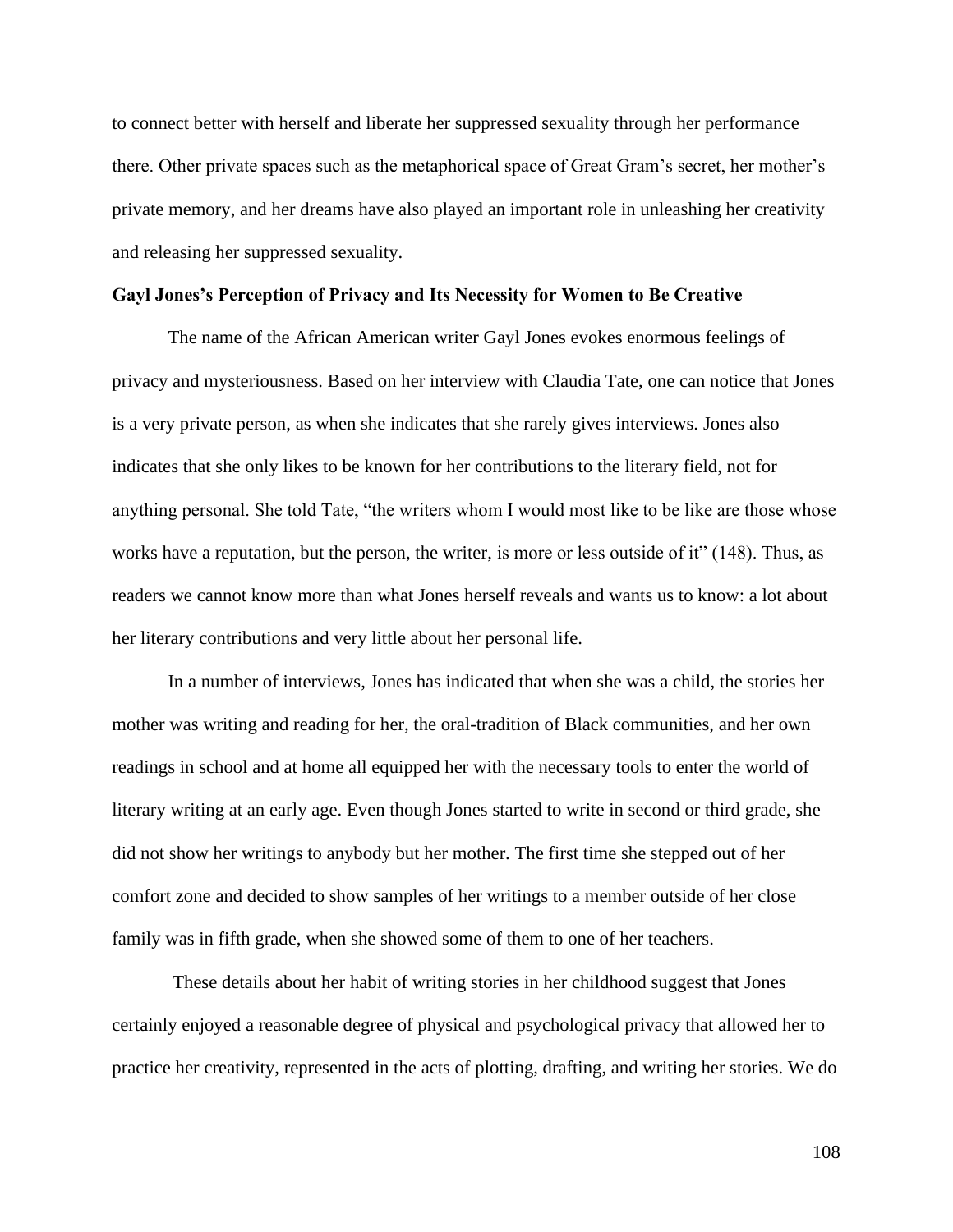not know exactly what kind of private physical spaces she was able to access, but it is more likely that she had access to a physical space, perhaps not a locked one, that allowed her to hide her fictional writings and keep them away from the curious eyes of other residents of the house, except her mother, who already knew about them.

 Further, the metaphorical space of her mother's stories, the stories of her "other mothers" in Black speech communities, and "people talk" functioned as sources of inspiration and nourishment for her future writing career. The terms "other mothers" and "people talk" signify certain things in Black communities that people there are quite familiar with, especially people who lived in the last century. To illustrate, in Black communities, the "other mothers" is a term that refers to "grandmothers, sisters, aunts, or cousins [who] act as [real mothers] by taking on child-care responsibilities for one another's children. Historically, when needed, temporary child-care arrangements often turned into long-term care or informal adoption" (Stack & Gutman qtd. in Collins 178). Patricia Collins demonstrates that the job of these women was to take care of and be responsible for the children whose parents could not fulfill that role for them for any reason. These responsibilities included feeding, clothing, and educating the children (179). On the other hand, the term "people talk," quoted from Jones's interview with Michael Harper, refers particularly to "the heard stories" of previous generations of Black people and the remembered "patterns" and "rhythms" of the way they talk or say things (692-4). As a child and a teenager, Jones had been fascinated by the way old people around her talk; she recorded excerpts of their stories in her mind, with the "rhythms" they used to tell those stories; she had been able to recall them years later, as she was writing her own novels. Jones explains in her interview with Harper: "When I write I can also hear other people talking," which proves the strong effect of these stories on her art of writing whether they were told by her biological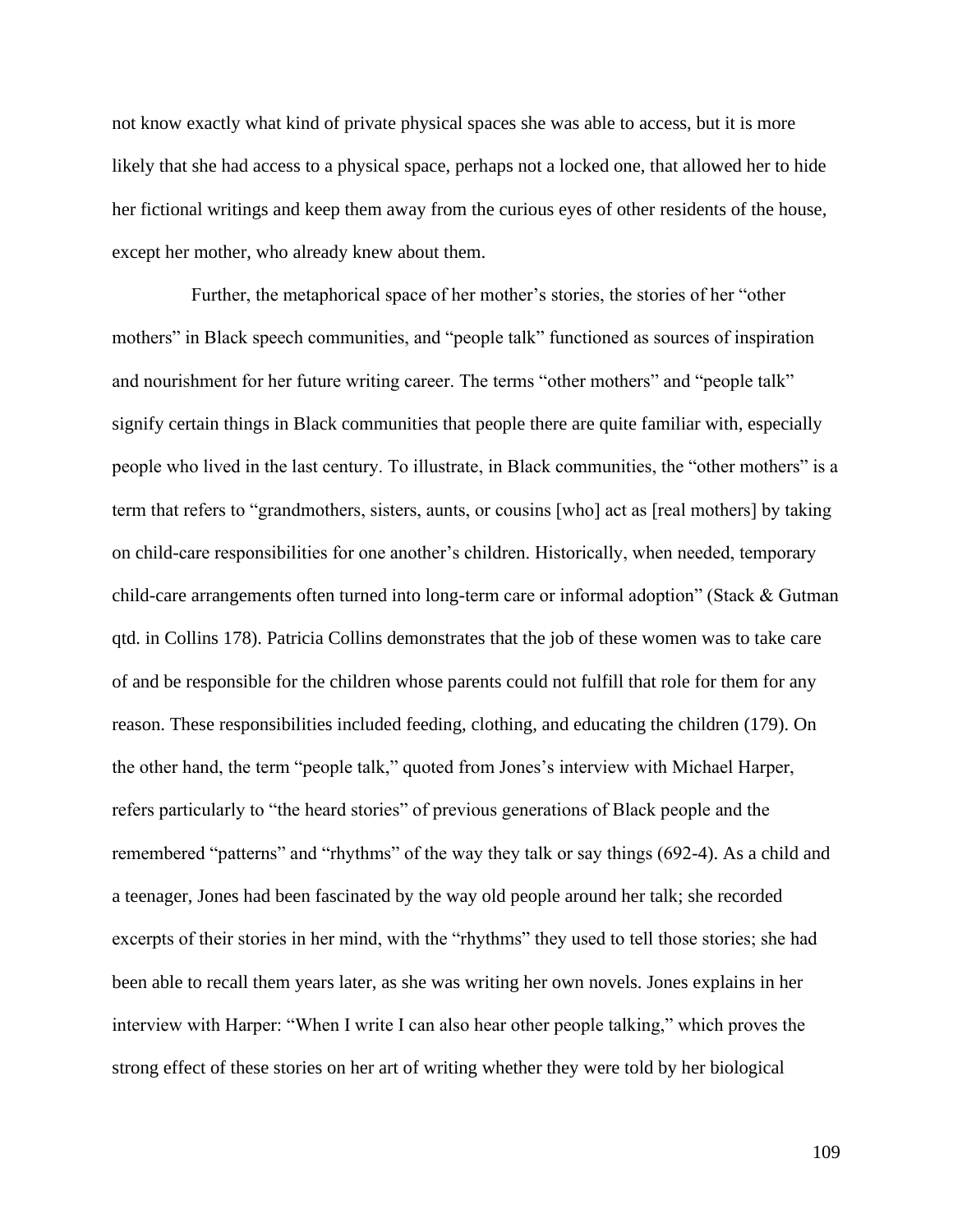mother, "other mothers," or heard from "people talk," and the role they play in inspiring her creativity (694).

Describing how her mother's stories impacted her, Jones says, "but my mother's reading the stories--I connected with that. And I connected with the stories people were telling about things that happened back before I was born." The stories of her mother as well as her other mothers enabled her to relate to and reflect on the history of Black people and be influenced by their styles of narrating events and incidents. Besides, listening to people's daily conversations in her small community provided her with the vocabulary and the conversational language used by people in that particular culture, so that she can write literature mimicking their real lives and accurately depicting the details of those lives. The word "listening" in this context means a lot more than the simple act of passive listening to the narrated stories; it includes the cognitive processes of observing, noticing, reflecting, and critiquing which are not possible if there was no efficient mental privacy. These cognitive processes are complex, and they require a lot of concentration that cannot be reached if one's mental privacy is frequently interrupted. Further, the tasks of making reflections and giving critique require a great deal of frankness and honesty. They cannot be attained without a good space of freedom and feeling of security, which are two advantages mental privacy provides.

Jones appreciates her personal space, as it allows her to distance herself from other people and reach a satisfactory level of physical and psychological privacy. As a teen, Jones created an 'idealistic' image of herself as a writer. She always had imagined herself as an independent woman who would never marry or have children. Rather, she thought of herself as a single writer and a free soul who would spend her time traveling to different countries, mostly to "Spanish-speaking places" (Jones & Harper 711). Thus, for the teenaged Jones, both marriage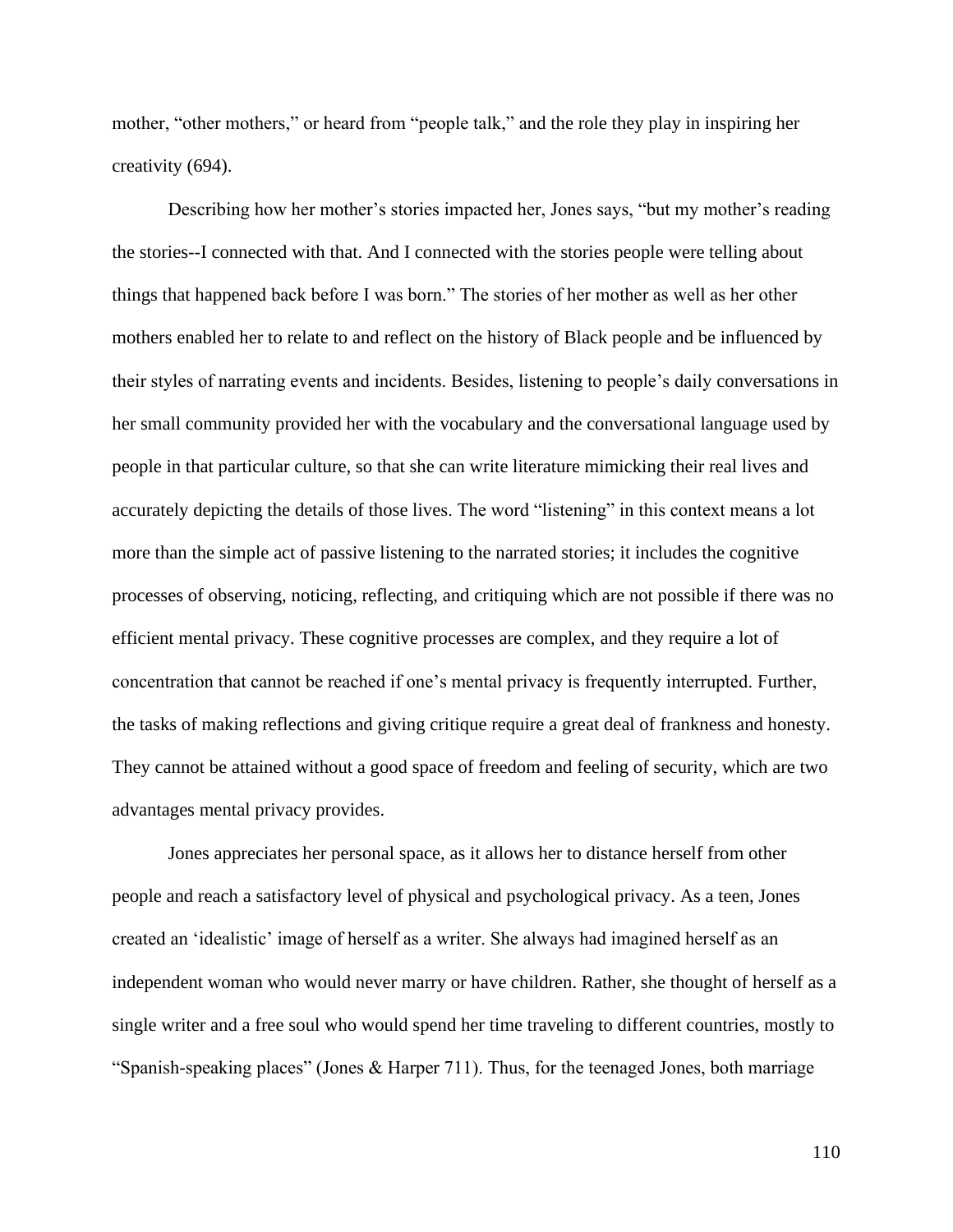and motherhood seemed as if they would interfere with her future plans as well as her vision of herself as an independent, successful writer, as the responsibilities of both of them would lessen the private, personal space she hoped to enjoy. Jones's fears of losing her physical and psychological privacy manifest in her attitude towards marriage and her concern not to lose herself in mothering like other women in her community had. It seems that she believes that creative women like her mother and other mothers in her speech community could have accomplished more success and independence if they had had rooms of their own, rather than only rooms occupied by their husbands or dedicated to their children.

The complicated cognitive processes of an adult writer require a high degree of undisturbed physical and mental privacy. She wrote two novels—*Corregidora* and *Eva's Man* short stories such as "White Rat," and poems. To produce such excellent pieces of literature, Jones usually takes a lot of notes and tries to consciously respond to what some critics might say about her work. Even though Jones changed her opinion regarding marriage after she met her husband, Bob Higgins, she does not have children.

Jones said and wrote nothing explicit about how having a space or a room of her own has been crucial for her as an artist. However, in her interview with Harper, she did mention how being an independent woman is very important to her when he asked about her fictional female characters and whether she is a feminist writer:

I'm not really sure I know what a feminist is. I always write about independent women because that's important to me, and when you see particular women in certain ways, people have a tendency to say that's how you think. Right now, anyone who writes about independent women and/ or from the point of view of a woman that shows the wholeness of that woman can easily be called a feminist. (704)

Based on this response, Jones cannot see herself other than an independent, empowered woman. Autonomy and empowerment are two overlapping concepts. By being independent, an individual feels responsible and free, which are two empowering feelings. Assuming that autonomy is a part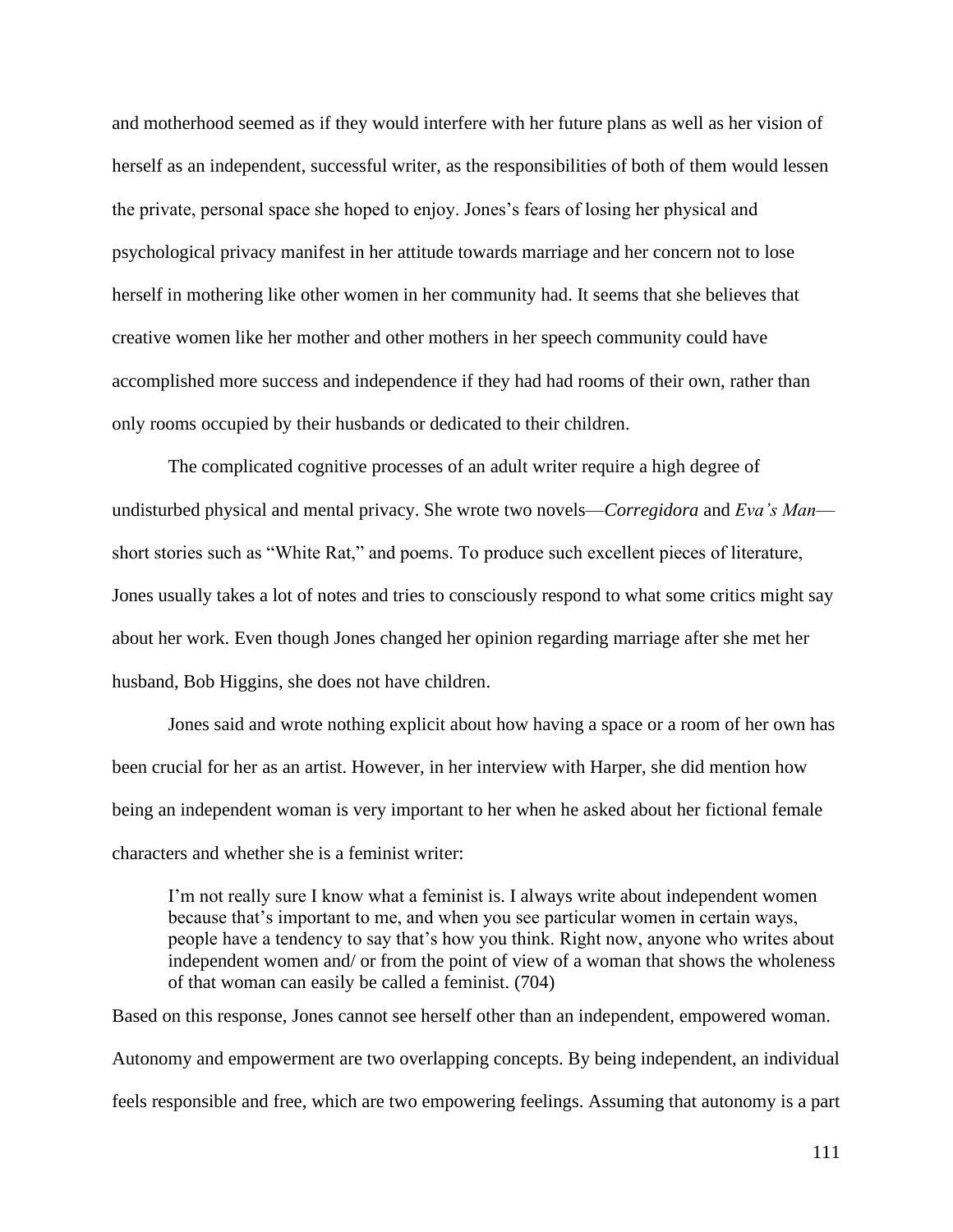of empowerment, we might be able to claim that Jones is keenly aware of the link that exists between privacy and autonomy (and hence, privacy and empowerment), as the former works as a "shield" to protect and support the latter. Dorota Mokrosinska argues that "privacy protects the individual interest in autonomy because it carves out a space around individuals in which they can direct their lives as they see fit irrespective of social and political pressures" (118). The fact that Jones thought she would never marry or have children suggests that she did not see those as compatible with being a woman artist, and that is why she decided to remain single and not to have children at any point in her life.

Ursa, Jones's main character in *Corregidora,* is an independent artist just like Jones. In the quote cited above, Jones mentions that she writes "from the point of view of a woman that shows the wholeness of that woman" (Jones & Harper 704). In the novel, Ursa seeks wholeness by reconciling with and healing herself, evolving and improving on a personal level, empowering herself financially and socially, and taking control over her own life and living harmoniously. Ursa is only able to reach this state of wholeness and productivity when she has been living alone and apart from her two husbands for more than 22 years. In the novel a private space is necessary for artists.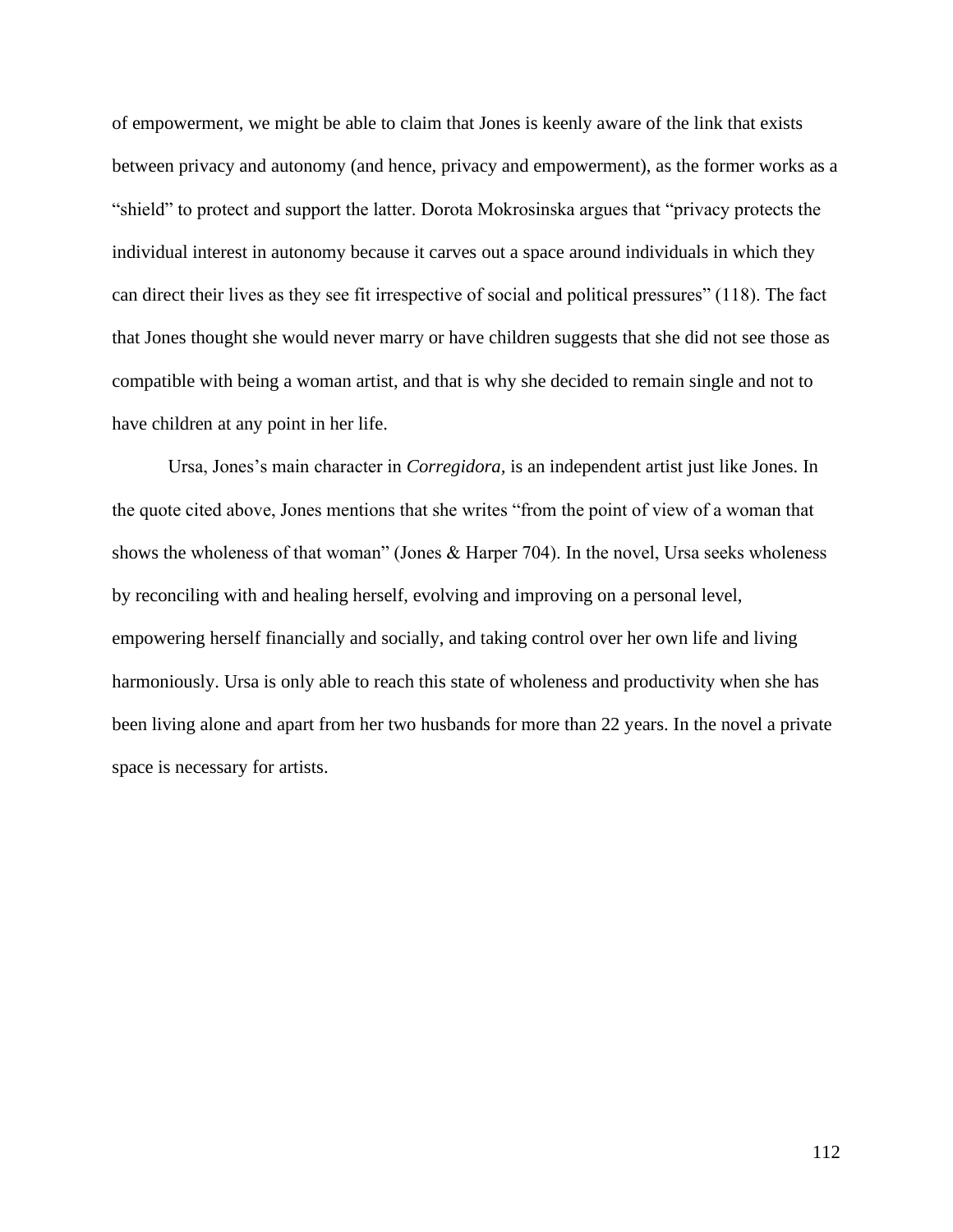#### **Private Spaces and Creativity in** *Corregidora*

In *Corregidora,* Ursa, the protagonist, is a second-generation granddaughter who has been haunted and dominated by her Great Gram's and Gram's stories of oppression and suffering. To heal herself from the negative influence of her foremothers' narrations of the past on her as well as to release her suppressed creativity, Ursa first needs to understand that past, and then accept it. Her endeavor to reach a reconciliation with it has been promoted by a number of different private spaces that she has had access to. The metaphorical spaces of Corregidora women's narratives, of blues music, of Ursa's dreams, of her mother's private memory, and of her Great Gram's secret have all played a significant role in healing her physically and emotionally and freeing her suppressed creativity. The physical spaces of the nightclubs and the stage have also played a no less important role in supporting Ursa's creativity as well as quest for self-expression and sexual liberation.

## **The Metaphorical Space of Corregidora Women's Narratives**

Jones's novel, *Corregidora*, depicts the harsh sexual and psychological abuse that Black slave women experienced at the hands of their slave-masters in the nineteenth century and how their history of abuse was inscribed on the souls of their daughters. "Through their suffocating narration," the experience of sexual abuse of Great Gram and Gram "becomes transposed across generations as these two women ultimately traumatize Mama and Ursa" (Li 132). The stories of abuse and oppression had been repeated over and over by the older women in the family so that the younger female generation would not forget them. Since Ursa was five years old, Corregidora women started to expose her to their stories, she says: "my mother would work while my grandmother told me, then she'd come home and tell me these stories and I'd go to

school and come back and be told" (*Corregidora* 101). Mama and Ursa have grown up as mere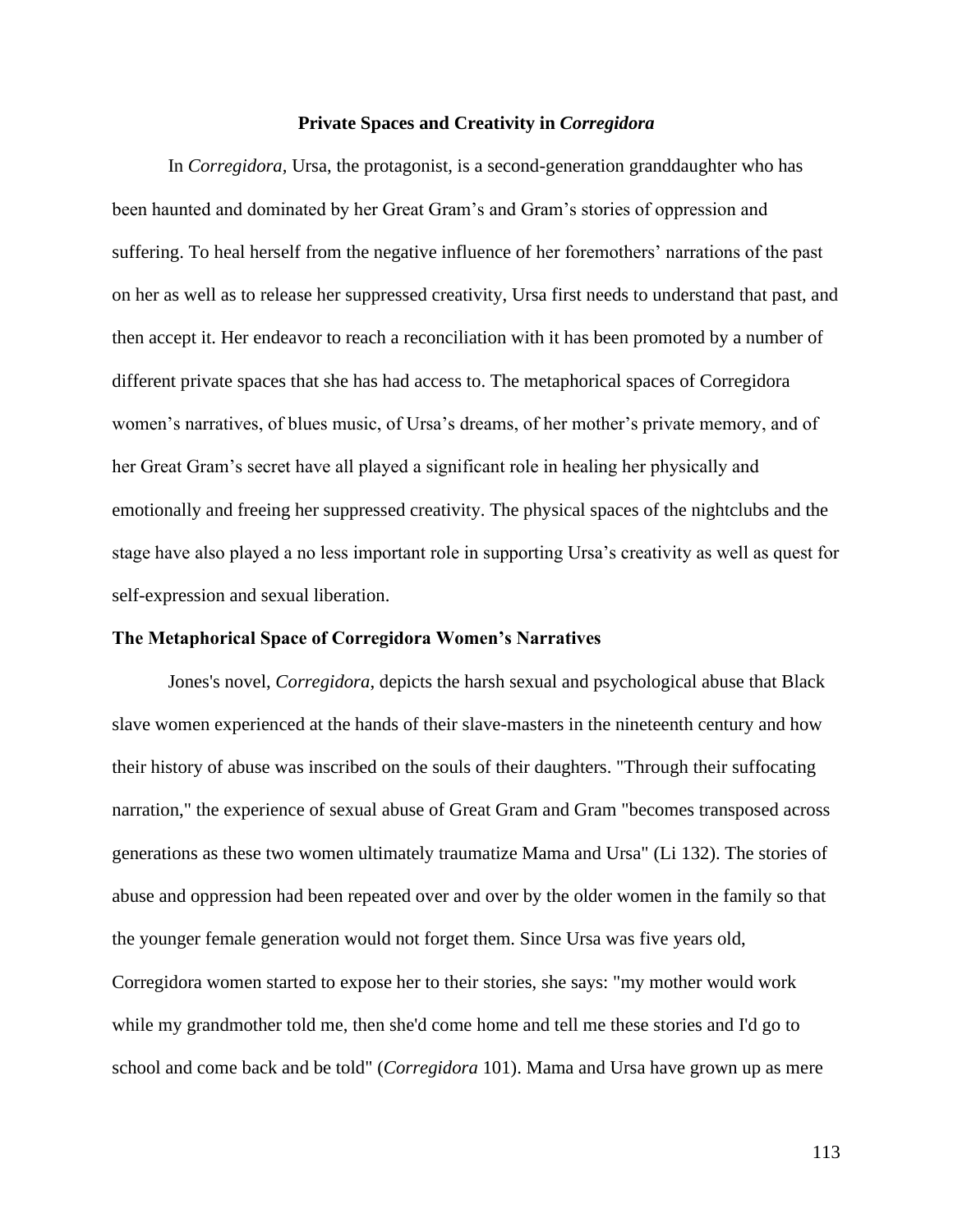listeners and repeaters for the narrated experiences of the older women, and they do not get to

live their own lives.

In *Testimony Crisis of Witness in Literature, Psychoanalysis, and History*, Shoshana

Felman and Tomas Donnelly demonstrate:

The listener to trauma comes to be a participant and a co-owner of the traumatic event: through his very listening, he comes to partially experience trauma in himself. The relation of the victim to the event of the trauma, therefore, impacts on the relation of the listener to it, and the latter comes to feel the bewilderment, injury, confusion, dread and conflicts that the trauma victim feels" (57-8)

Being exposed to Great Gram's and Gram's repeated stories, Ursa and Mama have absorbed their feelings of pain, disappointment, and anger resulting from decades of oppression. These older female generations' experiences of oppression and suffering are relived by their daughters, Ursa and her mother, preventing them from living a normal, happy life or building healthy relationships with the men in their lives. As Ursa tells Mutt, "Their past in my blood" (*Corregidora* 45).

The Corregidora women's purpose in narrating their experiences to their daughters is not that they only want them to feel the suffering they themselves went through, but to prepare them, the daughters, to act as witnesses, bear testimony, and remember the history of slavery and oppression represented in all its ugly details. The emphasis that Ursa's female ancestors put on the acts of narrating and transmitting their painful experiences comes as a reaction to Corregidora's, the slave master's, attempt to hide his crimes of abuse and oppression against Black slave women. Gram says:

They burned all the documents, Ursa, but they didn't burn what they put in their minds. We got to burn out what they put in our minds like you burn out a wound. Except we got to keep what we need to bear witness. That scar that's left to bear witness. We got to keep it as visible as our blood. (*Corregidora* 72)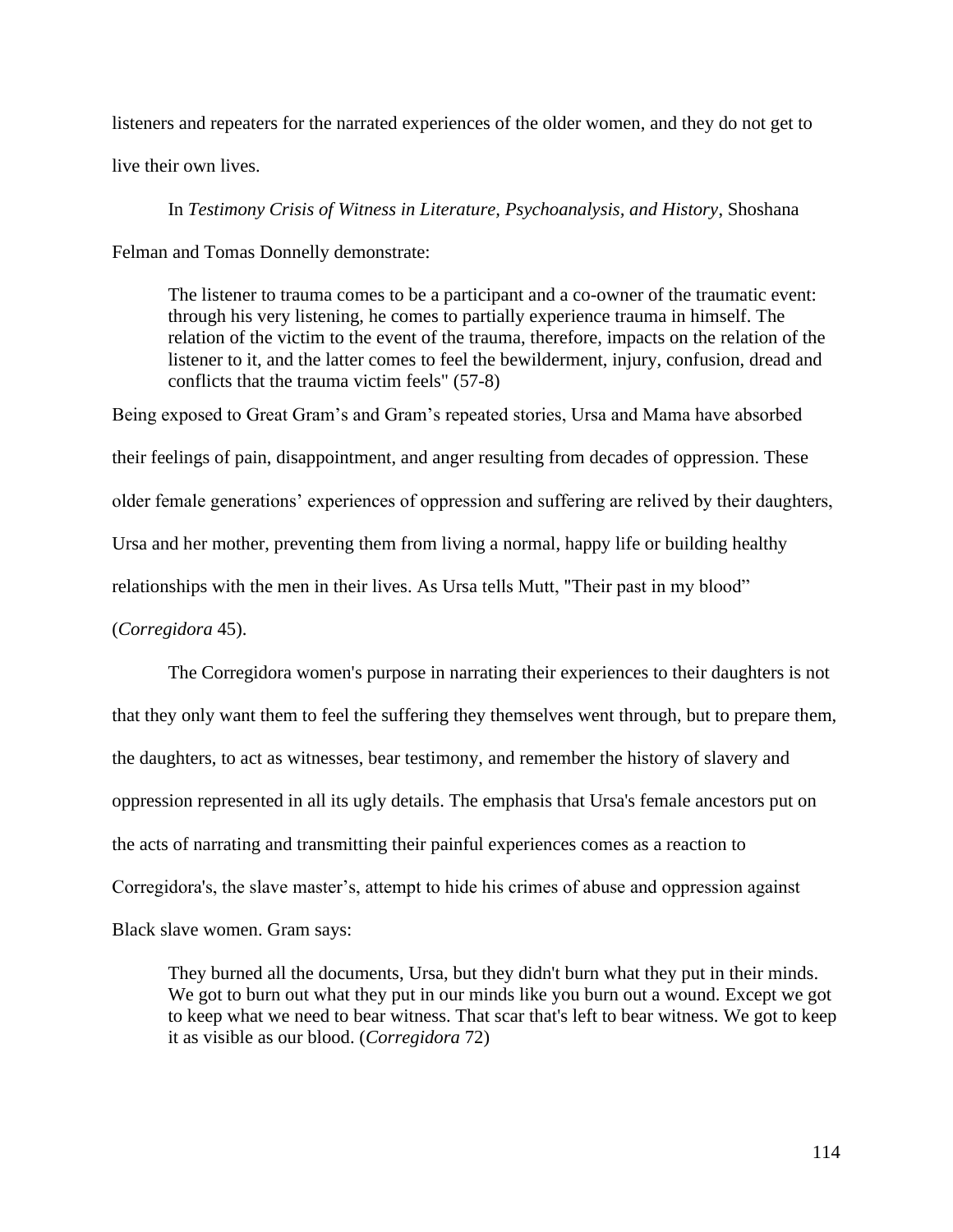Ursa's female ancestors will always keep remembering what they can refer to as evidence of oppression. Specifically, they will always recall Corregidora's sexual abuse and the rape of Great Gram and Gram; the relationship that resulted in three generations of women carrying his genes. Both the old women and their young daughters have been victimized; Great Gram's and Gram's bodies were colonized by the slave master and his men whereas the daughters' bodies are free, but their minds and souls are colonized and haunted by the ugly stories told to them of their ancestors.

The stories of Great Gram and Gram create a metaphorical space that works both to support and to hinder Ursa's creativity. This metaphorical space becomes a hindrance to Ursa's creativity when Great Gram's and Gram's "suffocating narration" leave her and her mother no space to think, act, or live independently. The stories of the ancestors force the daughters to feel imprisoned in the past and re-live the suffering from it even after slavery has been abolished. Thus, in that way, the life experiences of Ursa and her mother have become merely an extension to the ones of the old women. The only experiences that Ursa's mother has been able to narrate by heart for years were her foremothers', not hers. Later in the text, when Ursa asks her mother about her private memory, her mother starts talking until she loses herself in the narration: "Mama kept talking until it wasn't her that was talking, but Great Gram. I stared at her because she wasn't Mama now, she was Great Gram talking" (*Corregidora* 124). Mama and Ursa become obsessed with the past at the expense of their present. "Although Mama and Ursa both have experiences that might supplement the abuses experienced by the older Corregidora women, they are barred from placing their personal stories alongside those of their foremothers" (Li 134). Contrary to her act of passively narrating the past, Mama could have been able to be more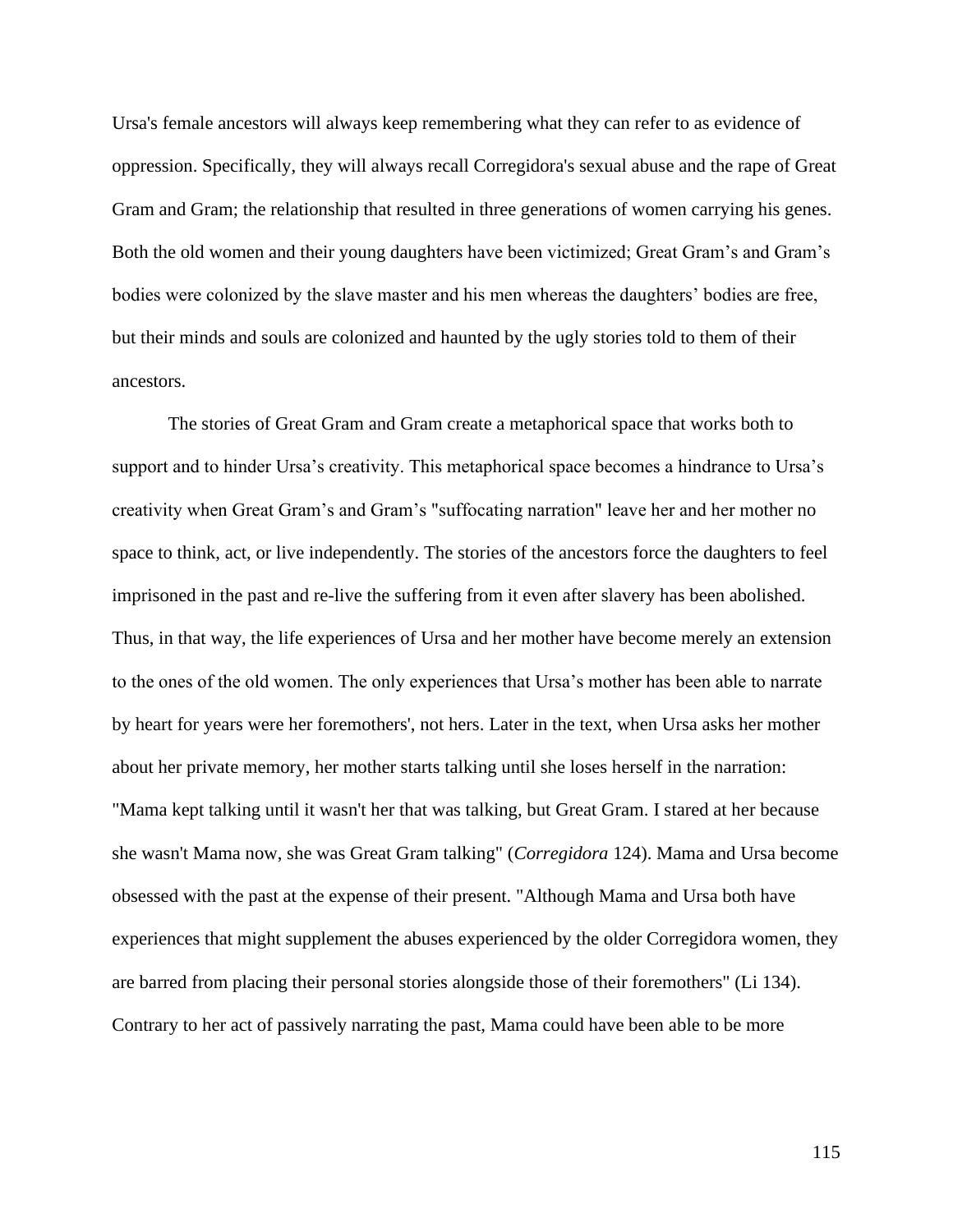creative in her narration by actively participating in it, the thing that Ursa has been able to recognize and do after her accident, as will be discussed in more depth later in this chapter.

Ursa's and Mama's sexualities have been negatively affected by the narrated stories of the past. Being dedicated to their mothers' lives to the extent that they played the role of sexually abused victims with their husbands, Mutt and Martin, the men they loved, they became sexually dysfunctional. Mama chooses to deny herself feeling "anything" when she has sex with Martin, who impregnated her with Ursa: "I hadn't even given myself time to feel anything else before I pushed him out...I wouldn't let myself feel anything" (*Corregidora* 117–18). Because deep in her mind and heart, Mama has absorbed the idea that all men, including Martin, are abusers, she resisted her feelings toward him and denied her sexuality. From her foremothers' narrations, Mama has been convinced that her main mission in life is making generations to leave evidence of Corregidora's oppression. That is why she got involved with Martin in the first place; she tells Ursa: "my body wanted you Ursa" (*Corregidora* 117). Unlike her mother, Ursa admits her problem and has tried to liberate her suppressed sexuality with both of her husbands, but she has not been able to; she has always felt sexually disabled and psychologically haunted by her ancestors.

Ursa's sexuality is complicated. Describing her sexual situation, Jennifer Griffiths writes:

With no relief in either private or public life, Ursa feels overwhelmed by a sense of imminent danger related to sexuality. Her sexuality defines her essentially, and very little space exists for other aspects of her subjectivity. The legacy of Corregidora's plantation follows her, and she seems enslaved to others and owned by their desires (357).

In her private life, her sexual relationships with her first husband, Mutt, and second husband, Tadpole, were not satisfying for them or for her because "her mothers' histories thwart her own desire" (Gottfried 566). As a result, Ursa's marriages collapse when Mutt becomes possessive of her and Tadpole becomes unfaithful to her. Even though Ursa, in her intimacy with her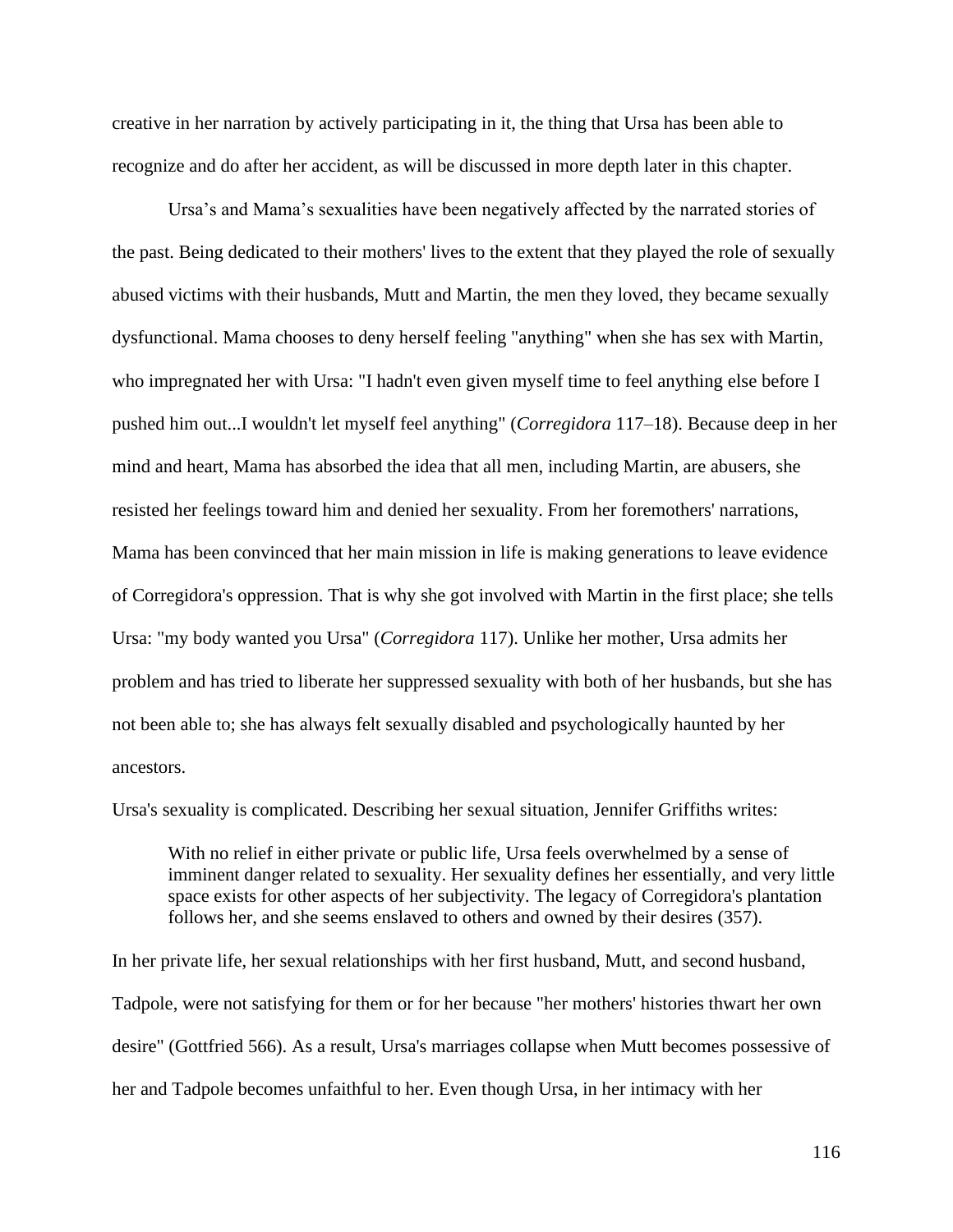husbands, has had access to a physical private space that is uninvaded by other people and hides her from their curious gaze, in the very privacy of her bedroom she feels psychologically exposed and occupied by the souls and the sounds of her ancestors. "Corregidora, [the slave master who had sexually abused her Great Gram and Gram], haunts the space between their bodies and taints their intimacy, their lovemaking always has a sense of being watched" (Griffiths 357). Corregidora's soul, as well as her Great Gram's, were always present in her bedroom, and that is why her sexual creativity has been hindered.

The whole situation of Ursa's feelings of being haunted by her ancestors in her waking or sleeping times drives her first husband, Mutt, crazy. He yells at her: "Why do you have to remember that old bastard anyway?"(*Corregidora* 154). Also, elsewhere in the text, he tells her: "Whichever way you look at it, we ain't them" (*Corregidora* 151). Mutt who himself has a history of oppression as a Black male, though it is not as much as what Ursa's female ancestors went through, has decided to distance himself from his ancestors' past and live his own life, not theirs. Ursa has failed to follow in Mutt's footsteps for two reasons. First, knowing little or perhaps nothing about her father and the nature of the relationship that brought her parents together has always scattered her inner peace and remained an unsolved matter at the back of her mind. Second, Ursa's continued questioning about her Great Gram's untold secret makes her restless; there is one more important detail to the foremothers' narration and to reconcile with her past Ursa needs to unfold it. Ursa can only break with the chains of the past and distance herself from it, just as Mutt did, once she convinces her mother to open up about her own experience with Ursa's father and solves her Great Gram's puzzle: "what is it a woman can do to a man that makes him hate her so bad he want to kill her one minute and keep thinking about her and can't get her out of his mind the next?" (*Corregidora* 173). Reconciling with the past is crucial in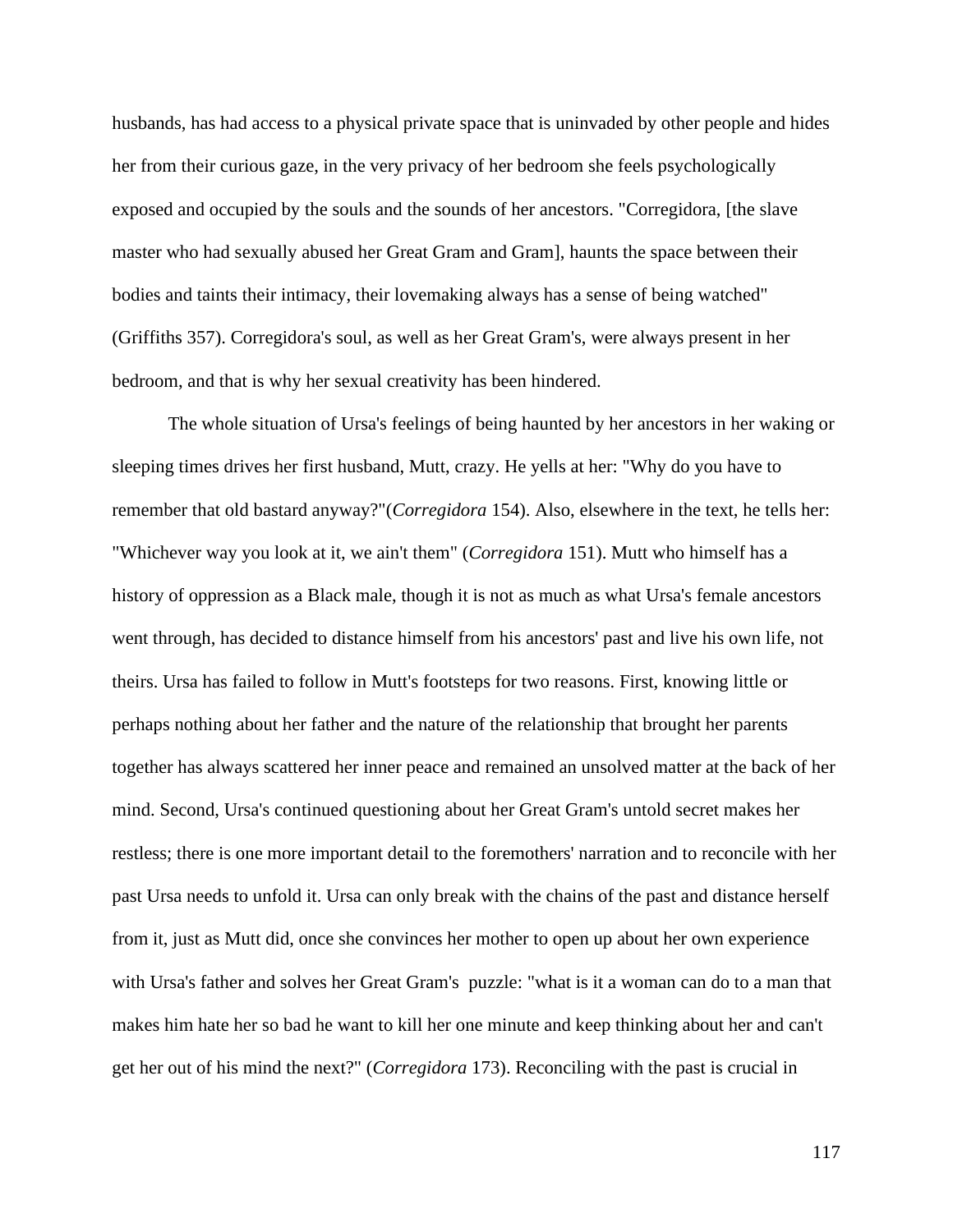Ursa's situation, as it is the only way leading to her salvation; it will enable her to protect her psyche from the frequent invasion of Corregidora and his women as well as reclaim her restricted sexuality.

Controlled by the stories of the past, Ursa has always believed that men perceive her as a mere sexual object paralleling the way Corregidora and his men perceived her female ancestors. Therefore, she tries to resist them. She always feels trapped by men's gaze; men are attracted to her body and physical appearance, and they drop by the nightclub where she works to entertain themselves with her attractiveness, perhaps more than her brilliant voice. Mutt tries to force her to quit her job right after they got married because he does not like the way men look at her. Ursa says: "He didn't like for me to sing after we were married because he said that's why he married me so he could support me. I said I sang because it was something I had to do, but he never would understand that" (*Corregidora* 3). It is possible that the main reason for Mutt to feel insecure about seeing other men gazing at his wife is because their sexual relationship was unstable and unfulfilling for both of them and for him in particular.

The metaphorical space of Great Gram's and Gram's narrations has become a source of inspiration and a booster for Ursa's creativity when she uses these narrations as materials for her songs. Feeling connected with the past, Ursa "sings out of her whole body," communicating her feelings of anger, disappointment, frustration, resistance, boldness, etc. to other people in a brilliant performance (*Corregidora* 46). Composing songs telling the history of her female ancestors enables Ursa to explore and revive her past in all of its "painful details and episodes of brutal experience" as well as seek reconciliation by '"squeezing from 'one's aching consciousness' a near-tragic, near-comic lyricism"'(Ellison 78). The more Ursa comes to a deep understanding and acceptance of her past, the more deliberate and creative she becomes in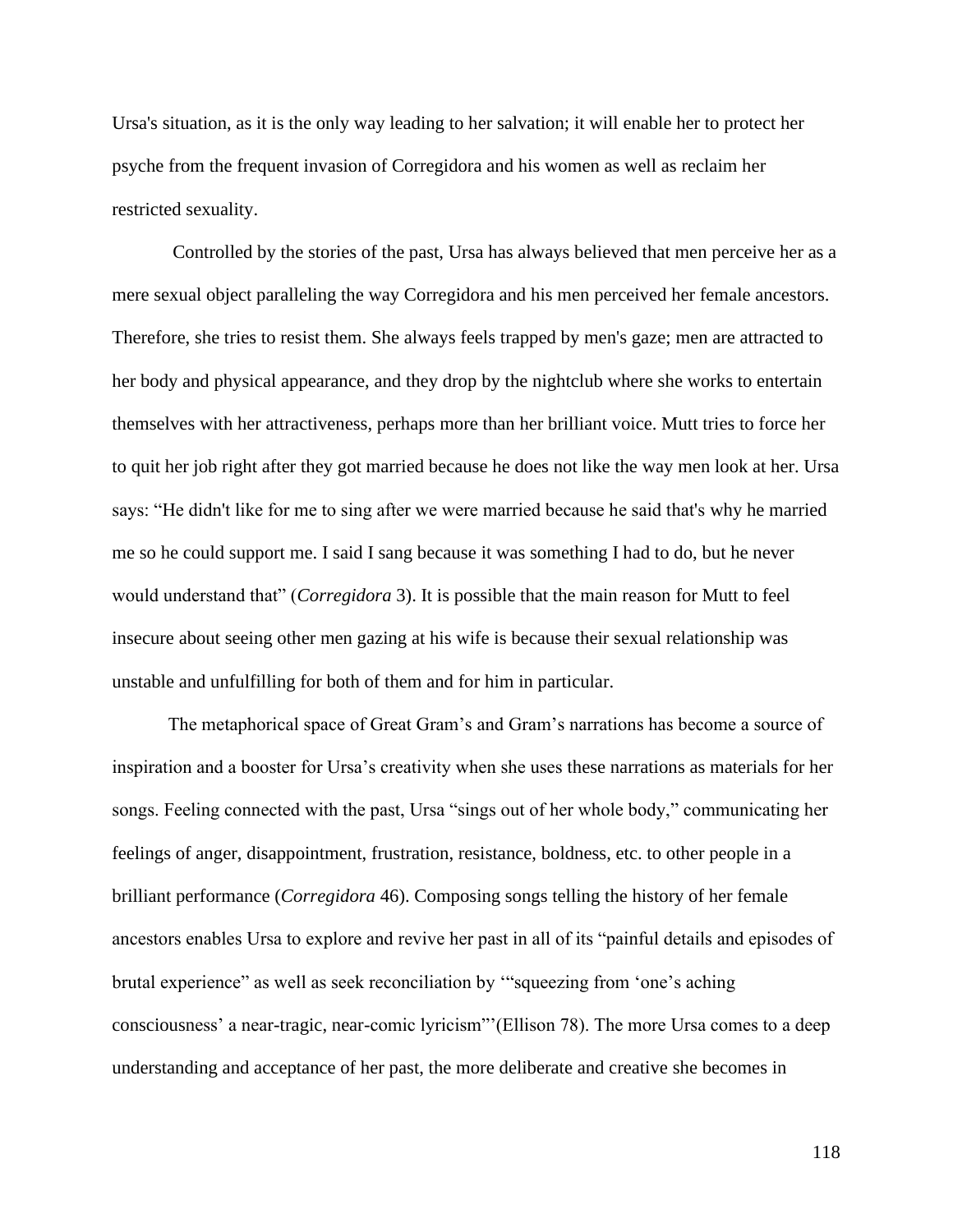explaining it to other people through her singing. In the novel, her second husband Tadpole visits her in her dream and asks her: "what blues do for you?" and she answers: "it helps me to explain what I can't explain" (*Corregidora* 56). Elsewhere in the novel, Ursa argues with her mother, trying to justify the reason she chooses singing the blues as her career, saying: "yes, if you understood me, mama, you'd see I was trying to explain it, in blues, without words, the explanation somewhere behind the words. To explain what will always be there" (*Corregidora* 66). By singing the blues, Ursa not only narrates stories of oppression and suffering, but also documents a history, and leaves evidence, and communicates strong feelings of pain and anger.

In the intimate metaphorical space of Great Gram's and Gram's narrations, "[a]ll three women are [so] obsessed with Corregidora that they cannot step back from the experience long enough to think about how some of their memories might affect Ursa, who is five when they begin speaking to her about him" (Allen 269). Even though the three women's memories and narrations have forced Ursa to re-live their past by imagining its ugly details and absorbing their pain, it might have benefited her in other ways. Looking at Ursa's situation from a different angle, we might see that growing up in such a space and being surrounded by older women enable her to acquire their wisdom and to be acquainted with the history she sings "out of her whole body" (*Corregidora* 46). Janice Harris writes that "without [the history of] Corregidora [and his women,] "she would have nothing to bear, no past or present to sing about, no notes, no lyrics" (4). These same dominating narrations that have victimized her and silenced her for years, inspire her indirectly to resist and adopt a distinct voice that allows her later to narrate her unique life experience alongside her female ancestors'.

An interesting contradiction emerges when contrasting the role stories of mothers and ancestors play in the life of Jones and that of Ursa, her female fictional character. In both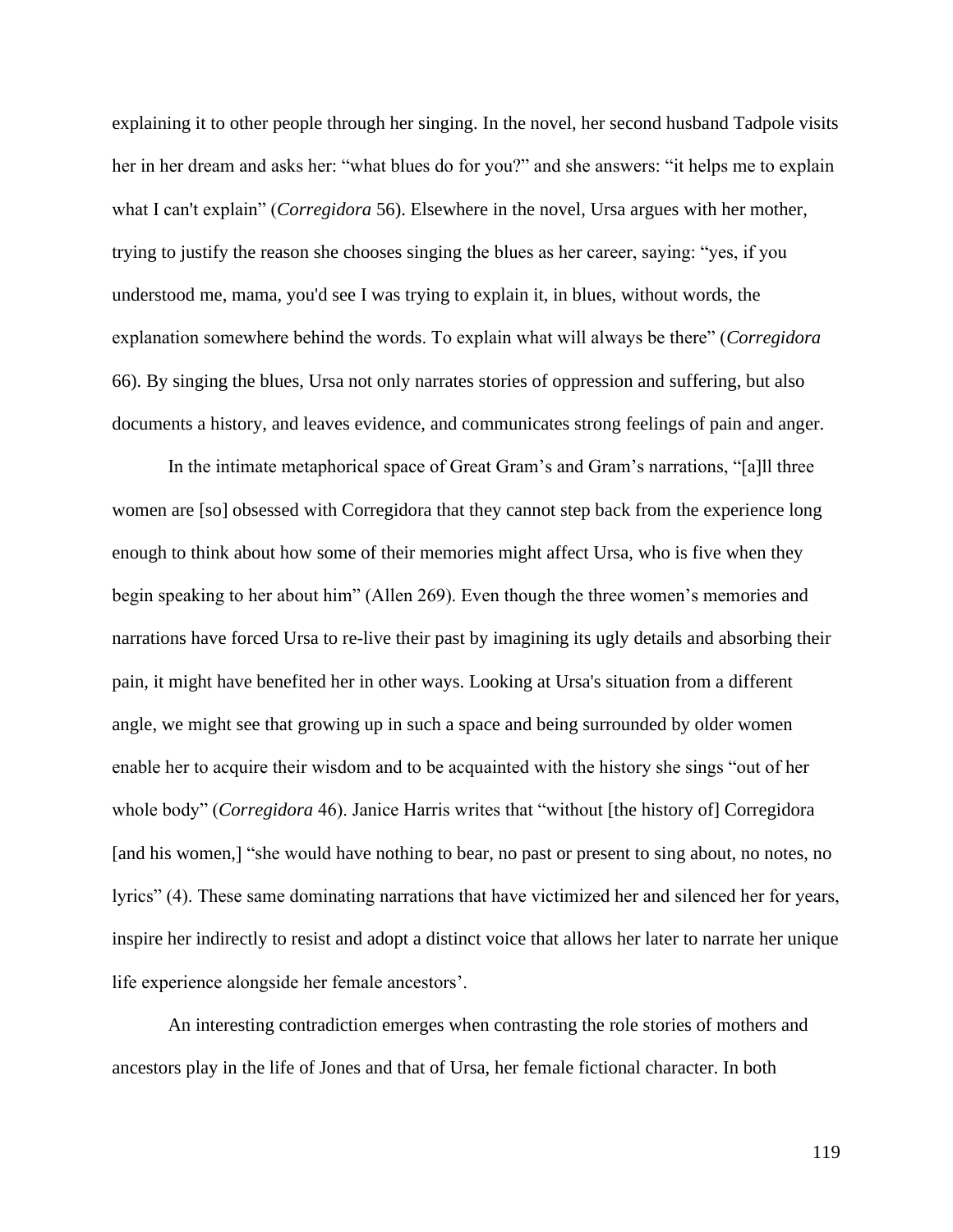situations the stories of elders create private metaphorical spaces. However, for Jones, that private space has been always a boosting and inspiring site for her creativity whereas for Ursa, it has sometimes hindered creativity. Deciding whether a certain private space or a form of privacy is nurturing or disabling depends on the state of this privacy—if it is imposed or not. When spaces are imposed on women and not freely chosen by them, they more likely work as a hindrance for creativity rather than nourishing it. Jones's mother did not force her daughter to enter into the metaphorical space of stories that had been always right in front of her with the stories her mother consistently narrates to her; she would rather invite her to enter into that space, and Jones gladly accepted that invitation knowing that she always has the freedom to choose whether to stay or to leave. In contrast, Ursa's mother and grandmothers impose the private space of their narratives—that they repeat over and over—on her and attempt to imprison her there, so that she is always forced to remember them. As a result, for many years, Ursa has felt that the stories of elders in her life are mostly confining and more of a burden that suffocates her creativity. If Ursa were given a choice between joining the space of their narratives or leaving it from the beginning, she would not have struggled to see them as inspiration and figure out how to make them a source of creativity.

Another significant reason why the stories of ancestors sometimes help and other times do not lies in the way these stories are thought about or told. Before elaborating on this point, it will be beneficial to briefly explain how mothers' stories have been employed in Black communities, particularly during the last century. In fact, stories, especially oral ones, had been generally utilized by African American mothers as a means of transferring their knowledge and experiences to their daughters. In *Black Feminist Thought: Knowledge, Consciousness and the Politics of Empowerment, Patricia Collins indirectly emphasizes the significant role mothers'*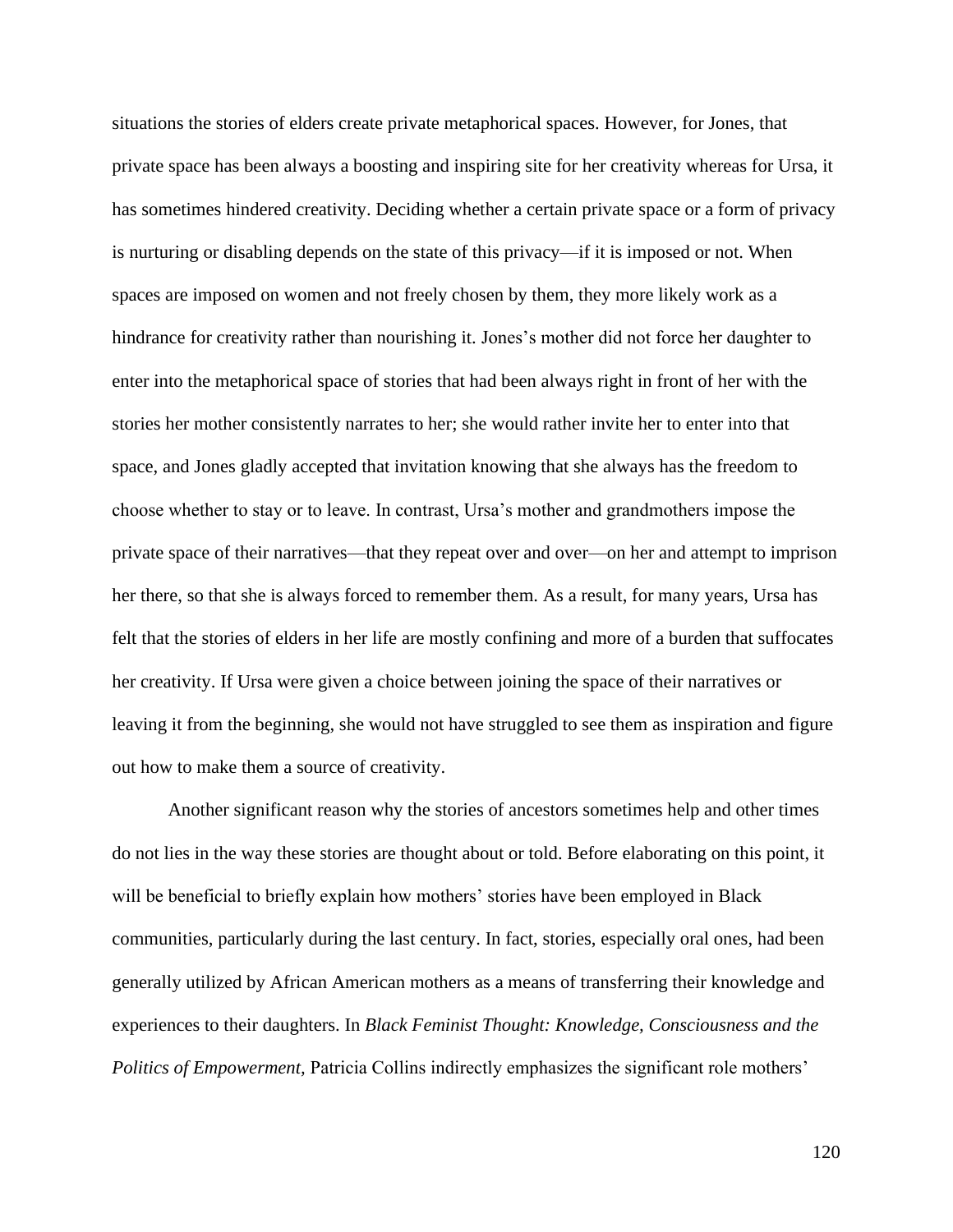stories play within the frame of mother-daughter relationships. Collins first explains that "The mother/daughter relationship is one fundamental relationship among Black women. Countless Black mothers have empowered their daughters by passing on the everyday knowledge essential to survival" (102). Two of the primary ways Black mothers utilized to pass on their knowledge and wisdom to their daughters are through the lengthy conversations they have with their daughters and the stories they narrate to them. The mothers' knowledge and stories of wisdom "encourage Black daughters to develop skills to confront oppressive conditions" and "survive the sexual politics of intersecting oppressions while rejecting and transcending these same power relations" (184). By employing their stories this way, Black mothers make sure that they are in a position of subjects, not objects, in their narratives, and that they tell the stories from a perspective of heroines, not victims, so that their stories become a call for positive change and a source of pride, not shame, to their whole community. Black mothers are keen to use this medium, their stories, as a nurturing, supporting space through which they empower their daughters, inspire them, and communicate feelings of self-reliance and self-worth to them. When female ancestors' stories are mostly thought about and used as a site of resistance, empowerment, and inspiration, they foster the daughters' creativity rather than suffocating it.

In Jones's case, the stories of her mother and the whole tradition of storytelling contributed to the overall growth of her creativity. Jones learned to perceive those stories, their lessons of wisdom, and their aesthetic language as a rich and valuable cultural heritage and a source of empowerment, which manifests in many of her interviews. For example, in an interview with Michael Harper, Jones had been asked about storytelling and the reason she likes it, and she answers: "When you tell a story, you automatically talk about traditions, but they're never separate from the people, the human implications. You're talking about language, you're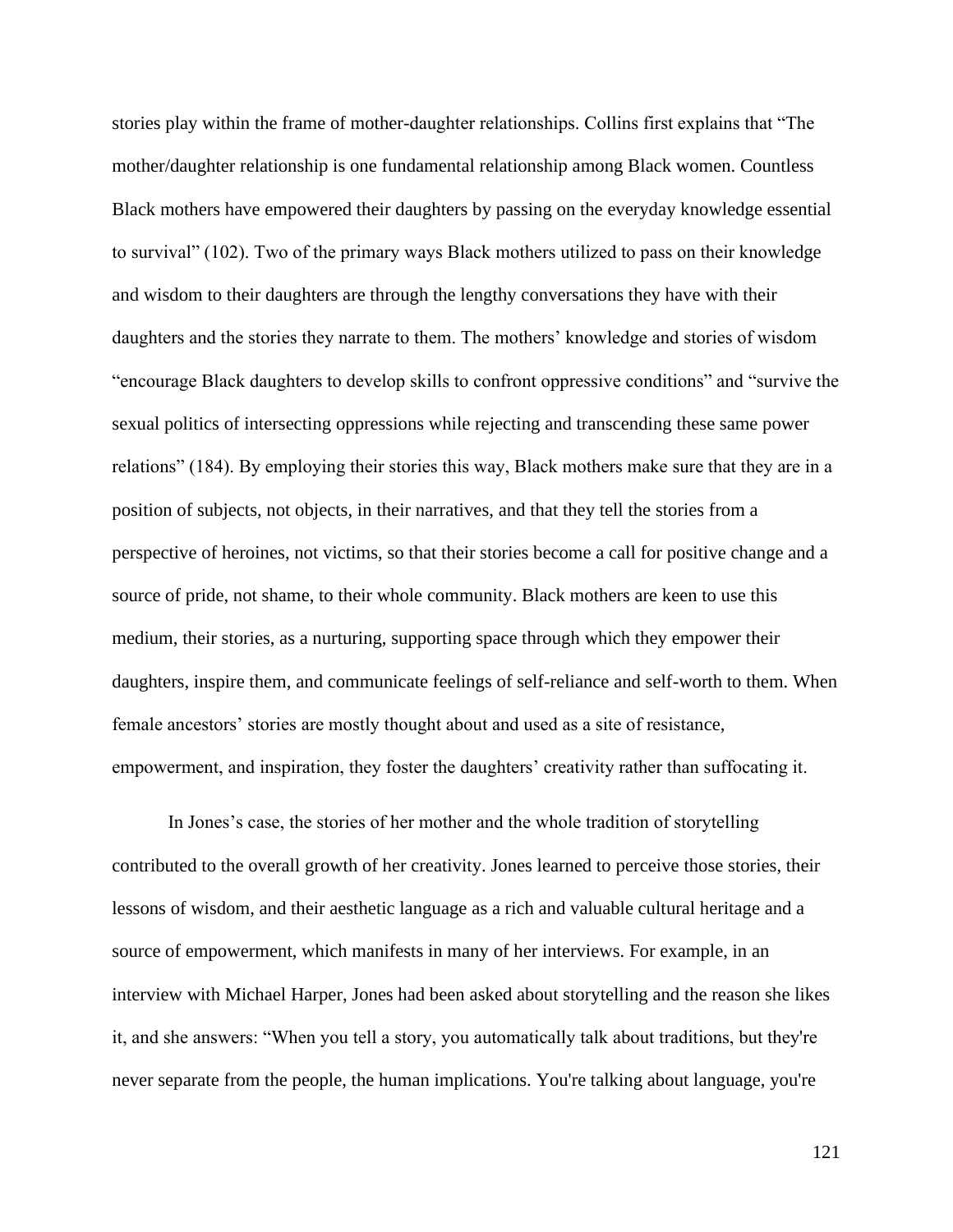talking about politics and morality and economics and culture" (693). As indicated in Jones's autobiography, the stories of Jones's mother and 'other mothers' played a significant role in inspiring and promoting her creative talent in many different ways. The metaphorical private space of stories allowed her to relate to the history and the culture of her people and touch upon it in her literary works and also to be influenced by the styles and the language that her mother as well as other women in her community use in their stories of the past.

In the situation of Ursa and her mother, the stories of female ancestors have been perceived as a source of shame and the only reason they are narrated is, as indicated earlier, to bear witness to the oppression that the elder women experienced at the hands of the slave-master and his men. The perspective that focuses only on the victimization of Black, slave women from which Great Gram and Gram narrate their stories leads Ursa and Mama to perceive their female ancestors mostly as weak and helpless women. The older women's way of narrating the past and thinking about it not only affects them negatively, but also their granddaughters, particularly Ursa. To make those stories a source of inspiration and pride, Ursa makes some adjustments within them. For instance, after discovering her great grandmother's secret and realizing that the old woman had always had power over Corregidora, Ursa decides to depict her in a position of power rather than weakness in her songs: "what is it a woman can do to a man that makes him hate her so bad he want to kill her one minute and keep thinking about her and can't get her out of his mind the next?" (173). This realization enhances her singing and is one of the things that helps cure her sexual distortion and release her suppressed sexuality.

Moreover, to make the narratives of the elder women inspiring and enhancing for creativity, Ursa decides to reject the role of a passive narrator of their stories of victimization that the older women have tailored for her. Thus, she starts to participate in the narratives by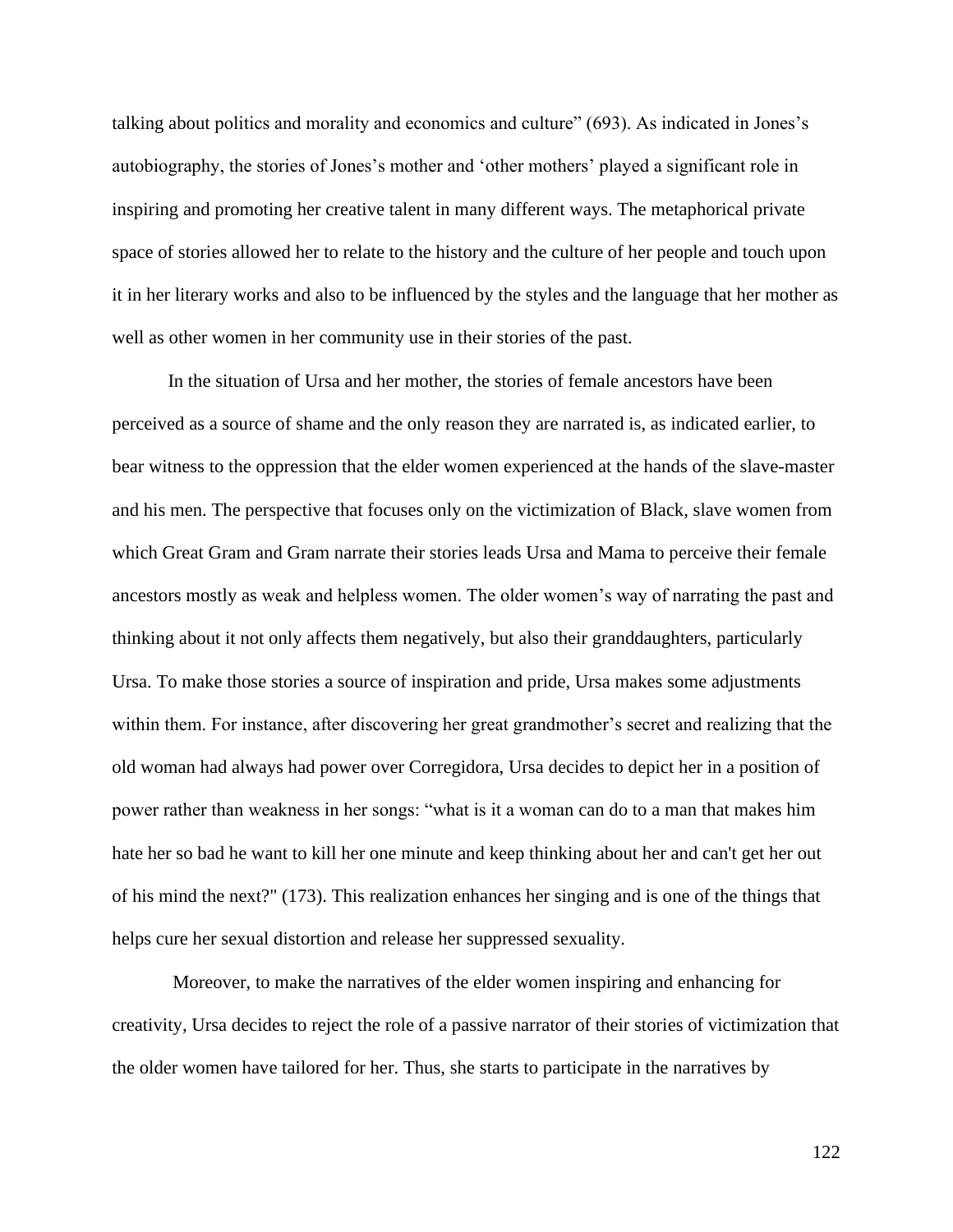incorporating her life story side by side to theirs. Ursa's participation in the narratives enables her to come up with more creative songs that portray the suffering of her grandmothers as well as hers from a new and different perspective—the perspective of a strong, empowered woman: "I wanted a song that would touch me, touch my life and theirs… A new world song" (59). In one of her early songs after recovering from her accident, she creates a song that touches upon her life with her ex-husband Mutt, and that song suggests Ursa's adoption of a stronger personality: "'Come over here, honey.' 'Naw.' 'I won't treat you bad.' 'Naw.' 'I won't make you sad.' 'Naw'" (98). The song portrays Ursa as a courageous woman who refuses to tolerate any further verbal or physical abuse and who is aware of her self-worth and in control of her life. It takes Ursa twenty two years to forgive Mutt and accept to be his wife again.

Lastly, the space of the grandmothers' stories is not only categorized as a private metaphorical space, but also as a space of marginality like the space bell hooks writes about in many of her articles, including "Choosing the Margin as a Space of Radical Openness" and "Marginality as Site of Resistance." As Ursa mentally and artistically matures after her accident, she decides to make several adjustments to the space of her grandmothers' narratives, so it becomes an enabling site, not disabling for her creativity. Just as hooks suggests, sites of oppression or places thought of as sites of oppression need to be "reconstructed" and "recomposed" by the counter-hegemonic power, in this case Ursa and her mother as they are the ones who have been forced into that space of grandmothers' narratives (qtd. in Soja 12). The way Ursa "reconstruct[s]" and "recompose[s]," the space of the elder women's narratives to make them sites of empowerment, resistance, and pride is, by first, turning it into a positive space that promotes positive change. As indicated earlier, she has particularly altered the perspective from which these stories are told and the role her great grandmother and grandmother play in them.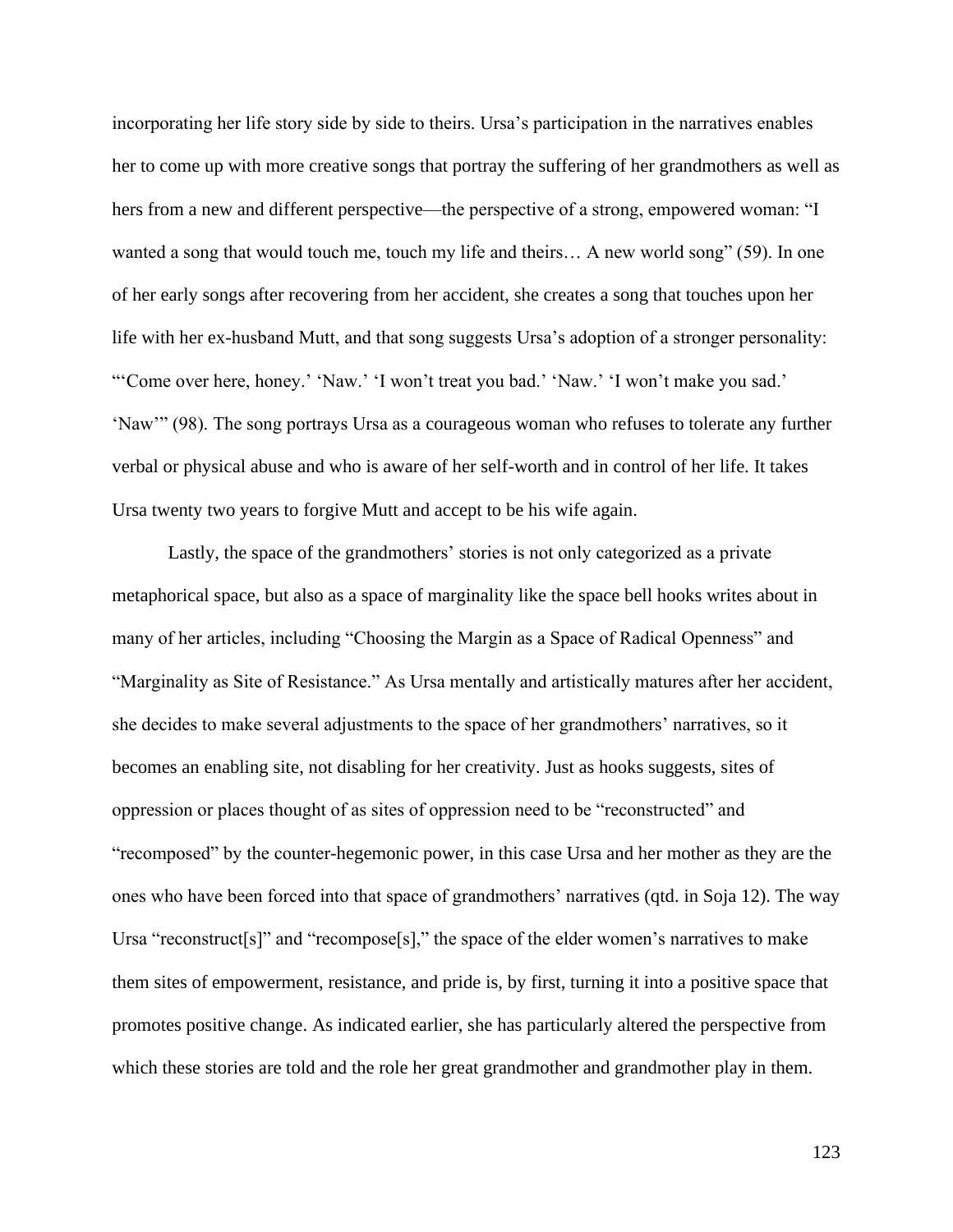Instead of depicting Corregidora women in a position of victimized objects in their own life stories, Ursa starts to perceive them as heroines and to portray them as powerful women in her songs as well. Second, she makes the space of their narratives positive by modifying the way she looks at it from an imposed space into a chosen one. The chosen marginal space, the one that hooks advocates, usually empowers and boosts one's creativity whereas the forced one hinders it and restrains it. This is the main reason why hooks encourages her fellows to think of their stay in the space of marginality as a choice that creates a site of "radical possibility," "resistance," and empowerment— not "deprivation" and victimization (qtd. in Soja 98). As Ursa consents to stay in the space of her female ancestors' narratives, she makes the decision to shed light on the power her Great Gram had had over Corregidora, so that the old woman no longer appears a weak, helpless woman, and her past becomes a source of pride.

#### **The Blues as A Healing Space**

Ursa's decision to sing the blues is her first serious step toward locating her voice. The blues, whether it is a performance or lyrics, does not fall in the category of singing approved by her mother, which is mostly the category of worship songs; Ursa's mother believes "that songs are devils….the voice is a devil….Unless your voice is raised up to the glory of God" (*Corregidora* 53). However, Ursa decides to sing the blues to adopt an attitude and take a route that differs from that of her mother(s). In fact, the blues is a musical genre that was invented by Black people and is directed mainly to them. This kind of music explicitly discusses the topic of women's sexuality, including their sexual relations with men, which clashes with her foremothers' attitude towards sexual relations and talking about sex openly. Demonstrating "the women's blues of the twenties and early thirties" and its presumed message, Hazel Carby writes:

[it] is a discourse that articulates a cultural and political struggle over sexual relations: a struggle that is directed against the objectification of female sexuality within a patriarchal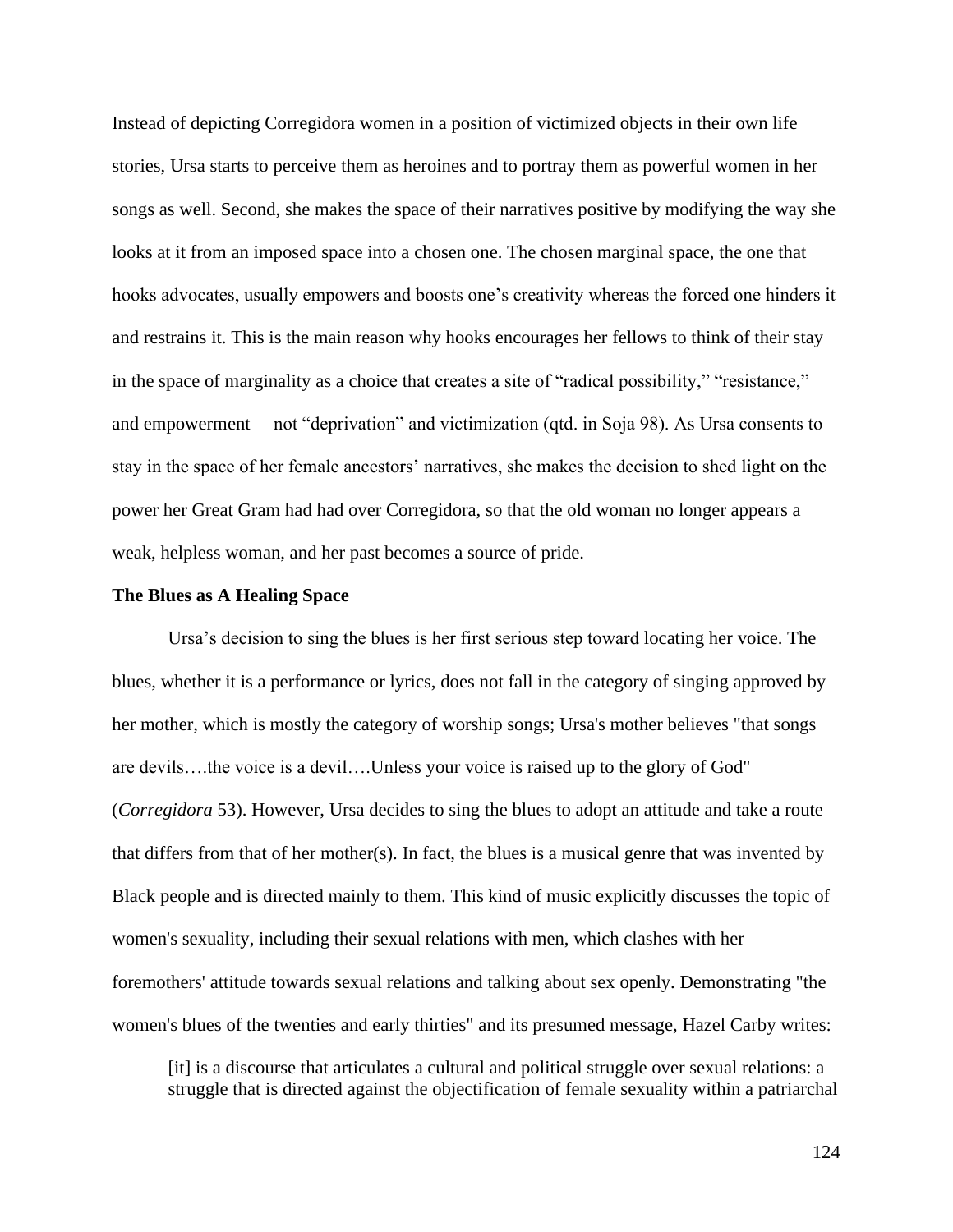order but which also tries to reclaim women's bodies as the sexual and sensuous subjects of women's song. (333)

Thus, Ursa's indulgence in the act of singing the blues is a plain departure from her female ancestors' attitude towards sex and the first practical step she takes toward releasing her sexuality as well as creativity.

The blues music, in itself, is another metaphorical space that helps Ursa unleash her creativity. By singing the blues, Ursa becomes creative in the art of manipulating men and appearing in the image of the seductive, elusive woman. Men attend the nightclub where she sings, nearly every night, because they are drawn to her irresistible, alluring image expressed in her songs and performances. When she sings the blues, Ursa is capable of shifting her status from a mere sexual object into a sexual subject; this contradicts her position in real life, with her two husbands. Ursa assumes a persona when she is in public or performs her songs. When a big band from Chicago comes to Dixieland, Mutt and Ursa attend their performance and go out on the dance floor. Dancing together, Mutt has had his hands on her "behind," which embarrasses and angers her; as she yells at him later "You didn't have no right to put your hand on me, though, not where people could see" (164). Ursa mainly feels angry with Mutt because he attempts to threaten the false image she has created for herself by harassing her in front of the other attendants of the club where the band sings, claiming authority over her body.

The metaphorical space of Ursa's music heals her emotionally and physically and provides her with an alternative, creative way of leaving evidence after her accident of falling down the stairs that leaves her sterile at a young age. Ursa relieves her sorrow creatively when she chooses to use her negative feelings of sadness and depression as a catalyst for her singing. Ursa says: "every time I ever want to cry, I sing the blues. Or there would be glasses of tears" (46). After her accident, Ursa rushes to get back to work because singing helps her understand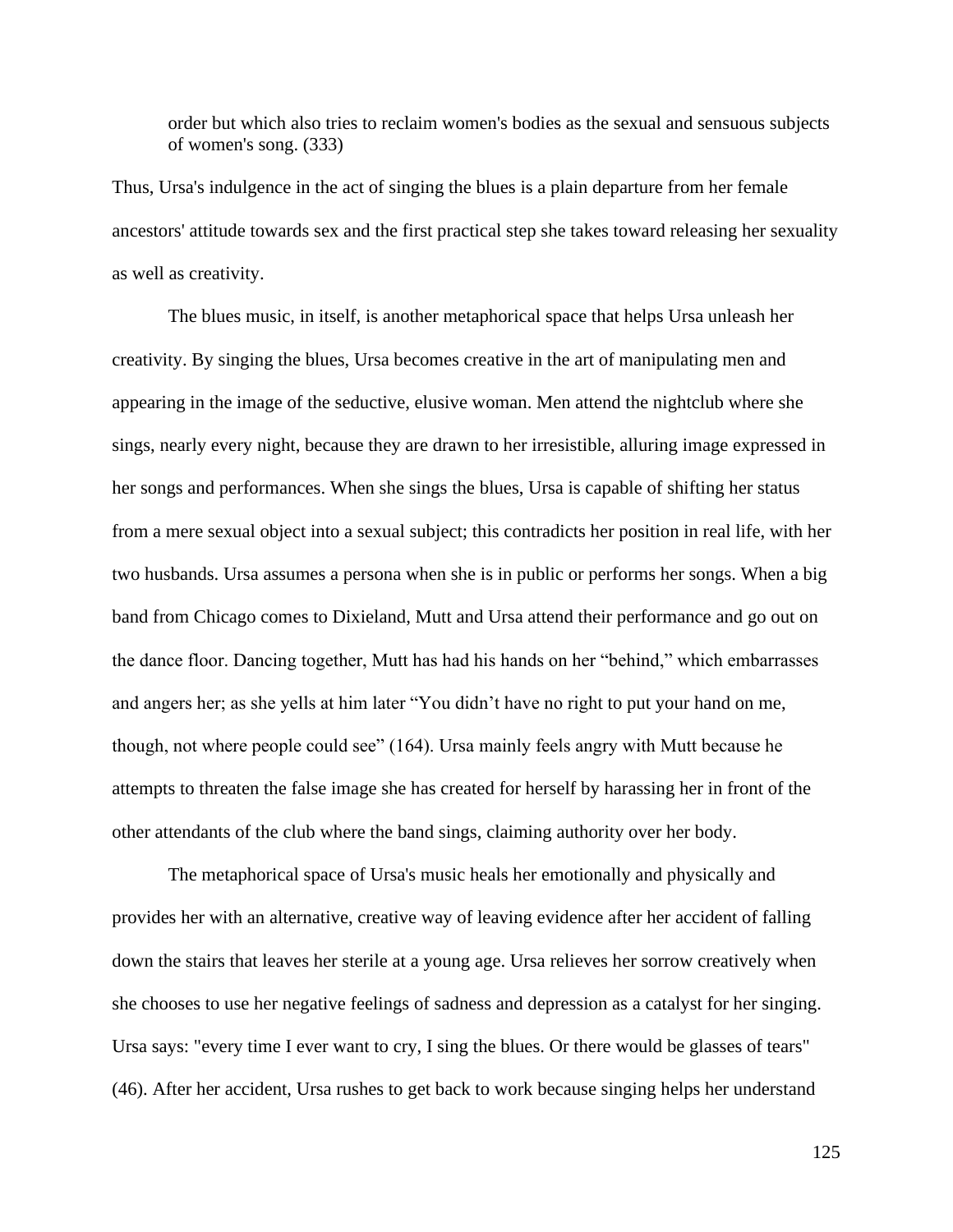what has happened to her and why, and accelerates the process of her physical and emotional recovery.

Ursa miscarries her baby and has her womb removed. Thus, she is no longer able to have children with Corregidora's genes to bear witness to his oppression and sexual abuse of her Great Gram and Gram. As Ursa indicates in the text, since her early years she had been taught that her main purpose in life is "making generations." She says: "what my mama always told is Ursa, you got to make generations" (10). However, despite her inability to have children of her own to bear witness, she does not accept that she is doomed to be a failure. Donia Allen explains:

As Ursa heals emotionally and physically, she realizes that she can respond to the call to "make generations" by singing blues. Ursa comes to understand that "making generations" has different kinds of meanings: that while it is a literal call to make babies, it is also a call to pass on important history about slavery to others, which she can do with or without a womb. (268)

Ursa's personal crisis of losing her ability to have children forces her to think creatively, to find an alternative way of documenting the history. Thus, she resolves to leave testimony by "relocat[ing] her creativity from her womb to her throat" (Gottfried 568). Even though she can no longer have children with Corregidora's genes to bear witness to his sexual oppression of her Great Gram and Gram, she can document that abuse in her songs for years to come. Narrating those experiences, she brings all the associated feelings of pain, anger, and resistance, to the public in the club where she works. Before the accident, Ursa's main purpose of composing songs and singing the blues was to express herself and reclaim her sexuality in the art of blues singing whereas after, her main focus shifts to leaving evidence, an oral record of slavery and the slave master's oppression of her Great Gram and Gram.

Mama does not like Ursa to narrate the Corregidora women's experiences to the public through the blues. To convince her mother, Ursa reminds her that her Great Gram liked the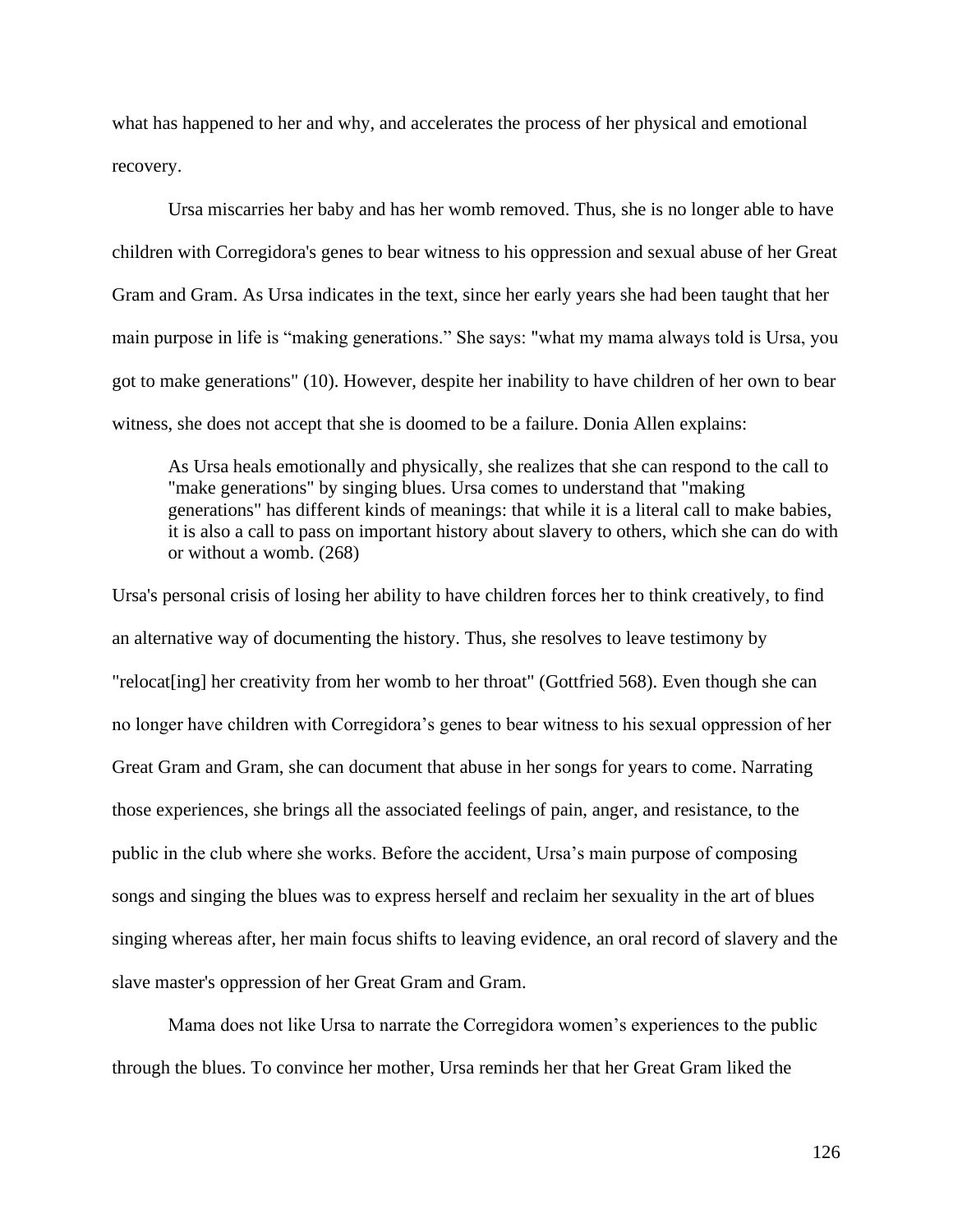blues. Mama replies that "listening to the blues and singing them ain't the same" (103). Her mother's response suggests that for her, "there is a profound difference between acknowledging the difficult experiences of someone else and articulating one's own pain. Mama is accustomed to absorbing stories of abuse that do not belong to her" (Li 137). She grew up as a mere listener to Corregidora women's narratives and a passive participant in them. Even though Mama herself has gone through different experiences of oppression, she has never tried to incorporate any of them alongside those of the elder women. For instance, she has never narrated to Ursa the details about how she got involved with Martin, her father, and how they broke up until Ursa begs her to open up about those memories as they are one essential element in the healing process Ursa goes through. Also, unlike Ursa, Mama has never attempted to change the perspective from which the stories of Corregidora women have been told— she narrates them the exact way she heard them. As a result, the narratives of the past have never become an inspiration to Mama because of the way she holds on to her passive role of narrating them and perceiving them as a mere record of victimization. Mama's passivity and attitude towards the narratives could be attributed to the way she is deeply consumed in them; she cannot think outside them or perceive them as a disabling factor in her life.

Ursa is lucky that she finds this artistic space and tradition of the blues ahead of her when she needs to express her feelings and reflect on her life in touching songs. Neither Ursa nor other blues singers in the text has initiated this tradition, but they participate in it in their own ways. Unlike many female artists, these singers have many artist foremothers before them whose experiences and arts they refer to when they need guidance. As Woolf has observed, having an artist foremother(s) paves the success path for the daughters. When Ursa's voice changes after the accident, she is afraid that this change in her voice might affect her singing negatively, but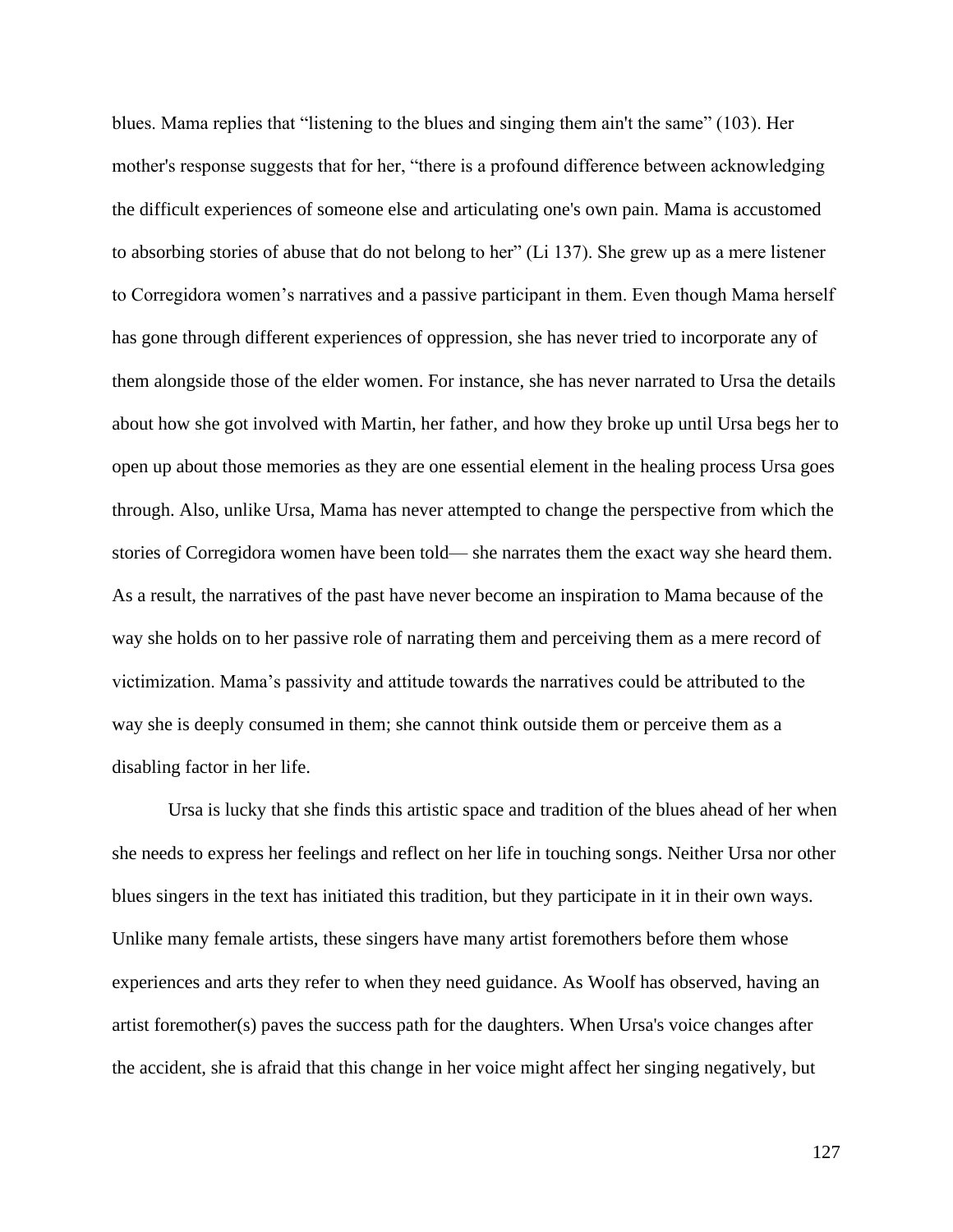she is comforted by Cat who compares her to her foremother singer, Ma Rainey. Cat says: "Like Ma, for instance, after all the alcohol and men, the strain made it better because you could tell what she'd been through. You could hear what she's been through" (*Corregidora* 44). The tough experiences in Ma's life, as well as Ursa's, helped to mature their voices and empower their messages. After her recovery, Ursa becomes even more creative when her voice becomes harder and stronger. Ursa's own experience of pain and struggle makes her voice even more attractive and moving as the owner of the second club comments: '"strong and hard but gentle underneath...The kind of voice that can hurt you...Hurt you and make you still want to listen" (98). Also, as indicated earlier, she has not only narrated the history of her people as it is; she has also revised it and narrated her own experiences, and that is when she climbed the stairs leading to her liberation from the strains of the past.

According to Woolf, women's social and economic empowerment grants them many privileges. As she indicates in *A Room of One's Own*, the economic and social empowerment she gained from her aunt's legacy gave her the privilege to be bolder and more liberated in expressing her opinions therefore becoming more creative. Resembling Woolf, Ursa has gained a lot of privileges, as she becomes empowered by her career and the money she earns from it. Unlike many women around her, Ursa owns private physical spaces of her own and has complete control over them in domestic domains or public ones.

#### **The Nightclubs and The Stage as Private Physical Spaces**

Ursa is obsessed with her privacy because of the way it helps her to connect with her real self and deal with her own problems as well as supports her quest for self-expression and sexual liberation. Ursa first decides to distance herself physically from the plantation of Corrigedora and his women, the site of his abusing her female ancestors, as well as her mother's house, the place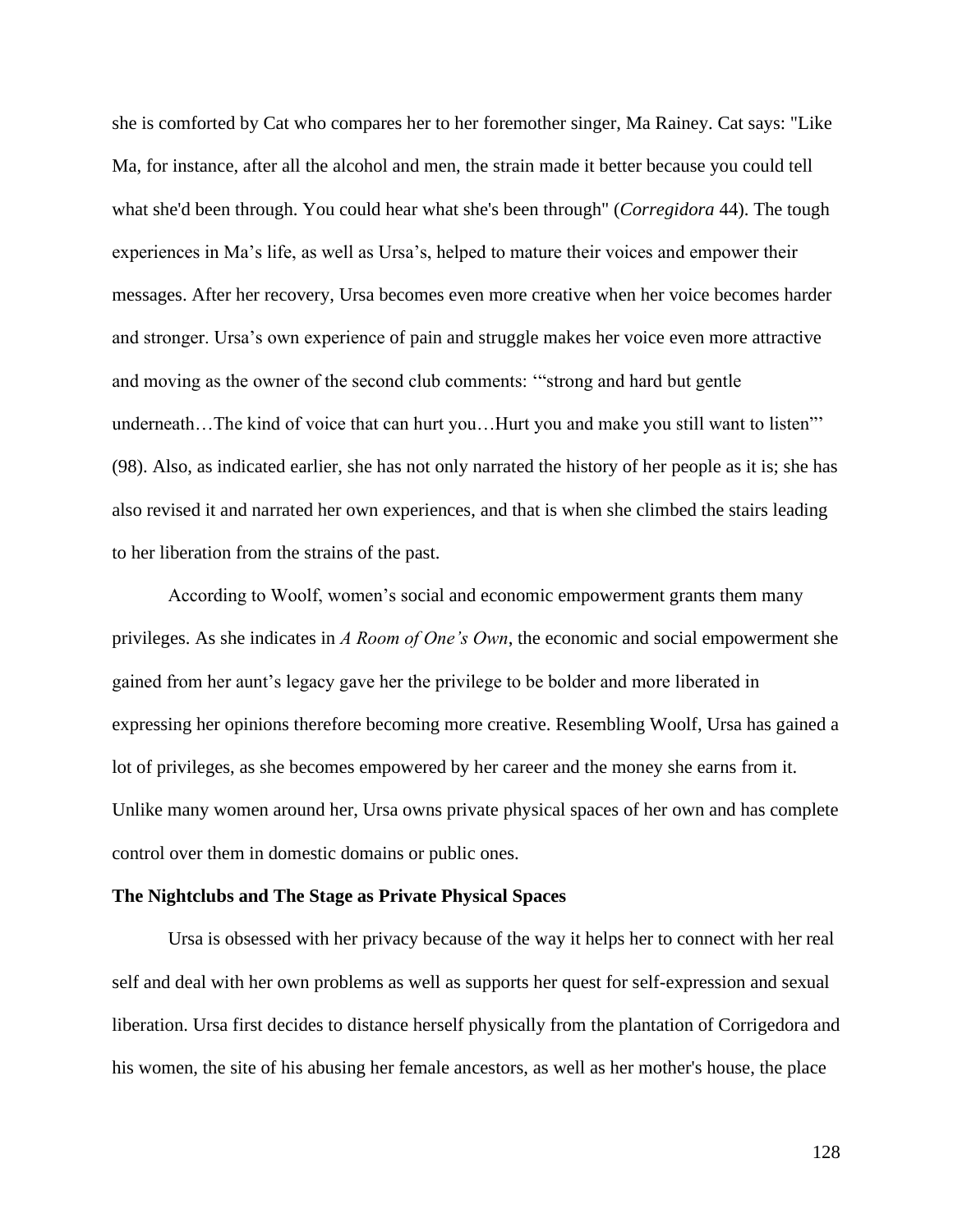where the suffering of her grandmother is kept alive by narrating and re-narrating the stories of Corrigedora's women. She moves into a house of her own, before getting married, in a new place so that she can have an identity differs than that of the other Corregidora women— such as the identity of a heroine not a victim. Being away from the plantation, Ursa becomes capable of following her dream of becoming a singer and channeling her contradictory emotions into her art of singing and composing songs.

Another example that demonstrates how Ursa's privacy assists her to heal from her emotional wounds and express her real feelings is revealed at the incident when she discovers her second husband, Tadpole, cheating on her. That night, she refuses to show her vulnerability and weakness to him as well as other people. Thus, she waits until she checks in at a hotel, and in the privacy of her room, Ursa allows her feelings to come to the surface, as she says: "I'd kept from crying until I got in the room, and then I couldn't keep from crying" (89). Ursa ends up spending many days at that hotel room, so that she can collect herself and regain control over her feelings without disturbance.

Further, Ursa maintains and enjoys a great deal of privacy at the nightclubs she works for. The stage and the backroom attached to it enable her to distance herself physically and psychologically from other people, including her husband, Tadpole, and later her employer Max, the owner of the second nightclub. Whether she is singing or resting, Ursa usually enjoys uninvaded privacy. Ursa's reason for resigning her first job as a singer at the Happy nightclub could be attributed to her feeling that her very privacy has become threatened by Tadpole, her second husband and the owner of that nightclub. Thus, she takes the decision to work for another nightclub, the Spider. Being accompanied by her husband at home and in the club restricts her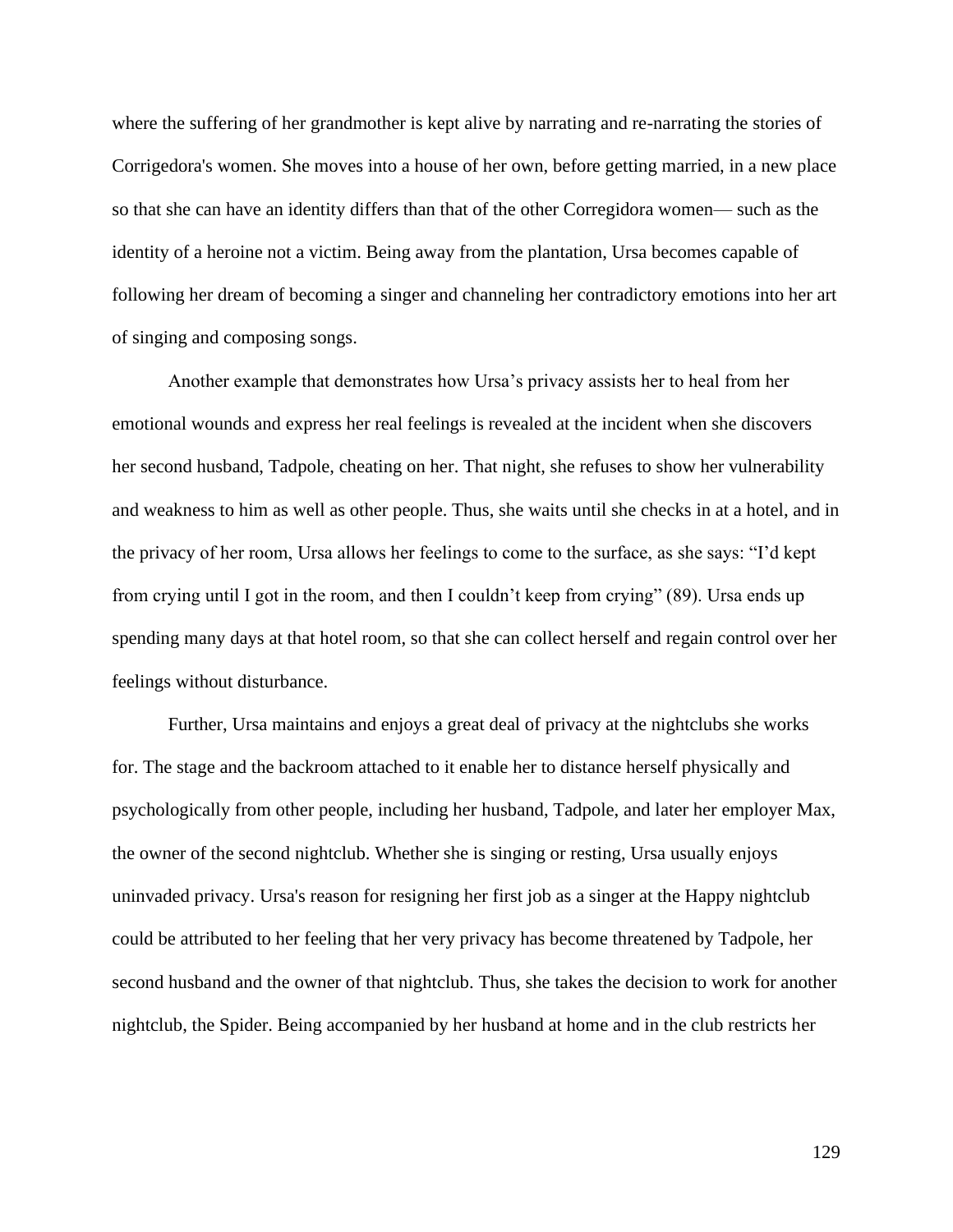privacy, as Tadpole always has the exclusive right to break her solitude and invade her space based on his status as both her husband and the owner of the club.

At the Spider, Ursa likes to retreat in the backroom between her singing sessions, resting and having coffee. She has been so appreciative of the solitary moments she accesses there until Max, the manager, develops the habit of interrupting her solitude by coming over more frequently: "I was in the back room having coffee when he came in. It was between the shows" (92). When he one day finally clarifies his intension of becoming more than a friend to her and attempts to progress things further between them, she strictly stops him. Ursa also demands that he never invade her physical or personal space again or she would quit her job there: "Don't come over here no further, Max…Otherwise, I'ma go walk out" (95-6). Max also transgresses people's personal space—to some extent—when he gets physically too close to them while he is talking, which makes them uncomfortable, as Ursa describes: "he like[s]to get right up in [their] face[s]...I didn't like him so close...[I] felt awkward" (93). When Max finally understands that Ursa is not interested in having an intimate relationship with him, he accepts her desire and promises that "there won't be no more [harassing]" (96). Sticking to his word that he would respect Ursa's personal and physical space at the club, he makes that work environment ideal for her on a personal level and enabling for creativity on the artistic one, as a singer, a performer, a song composer, and a piano player.

The privileges Ursa gains at her work are noticed by other people. Admiring Ursa's work and its many privileges, Cat tells her that she is so fortunate that she can keep her own hours and do what she likes: "you are doing something you like doing. You got a talent. A talent or a craft, that's what I say, and don't have those sons of bitches hanging on your neck all the time..." Ursa replies: "Yeah, I like it…There's always something you can do to keep your own hours"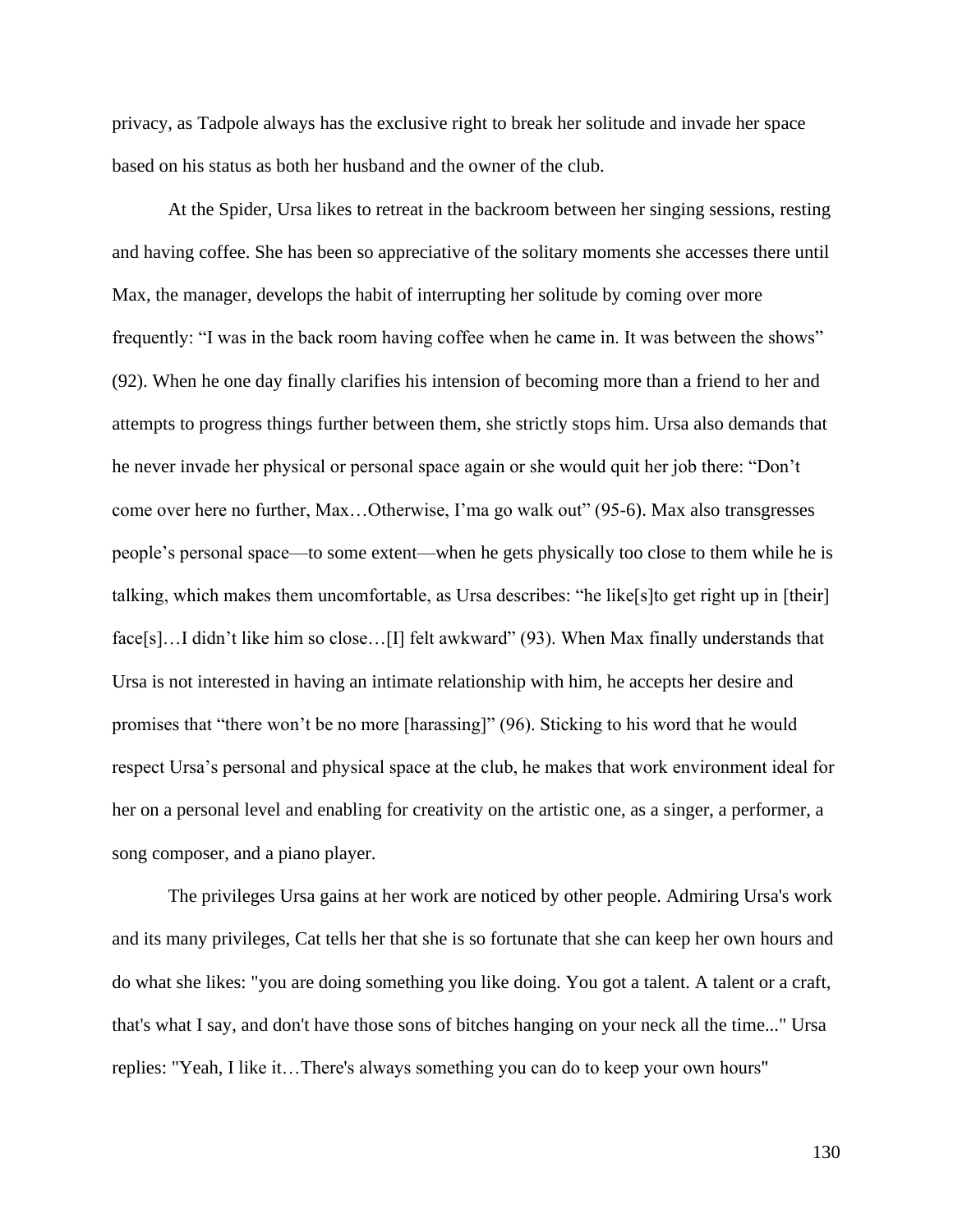(*Corregidora* 29-30). By having fixed work schedule—she works the same number of hours and days every week, Ursa also has the advantage of having the same, undisturbed times and forms of privacy at her work.

Beside the backroom, the stage is another private space that influences Ursa's creative performance. Describing the stage where Ursa performs her songs, she says, "it wasn't like a theatre stage, but more like a reserved space on the floor, with a piano" (*Corregidora* 158). Even though the stage seems as if it is quite public, it is a private space for her. It is quite true that the stage can be seen as a public space because it is located in a public place, the nightclub, but it is not freely accessible by other people attending the nightclub, particularly during the artist's singing sessions. Thus, when Ursa sings, the stage becomes her own space that gives her a reasonable expectation of privacy. This physical space has never been invaded by anyone during her singing sessions, as the text suggests in many places. People would always wait for her to finish singing then they start talking to her or asking her questions, as in the situation in which Max offers her a job at his nightclub: "One evening after I'd finished singing, a man come up to me and offered me a job singing Saturdays nights at the Spider" (85). Also, elsewhere Ursa explains Jim's surprise to see her singing for the Spider, as he is used to seeing her at the Happy and attending her performances there: "when I finished Jim came up to say something to me" (86). As is apparent in these two examples, Ursa most of the time states that she "finishe[s] singing" then people come talk to her. This also suggests that people respect the state of privacy she indulges in when she sings on the stage and never attempt to interrupt it. In this respect, the stage, as a psychological private space promotes Ursa's creativity by providing her with the advantage to connect with her innermost self, releasing her feelings in beautiful, moving songs. On the other hand, as a territory, a physical private space, the stage enables her body to wander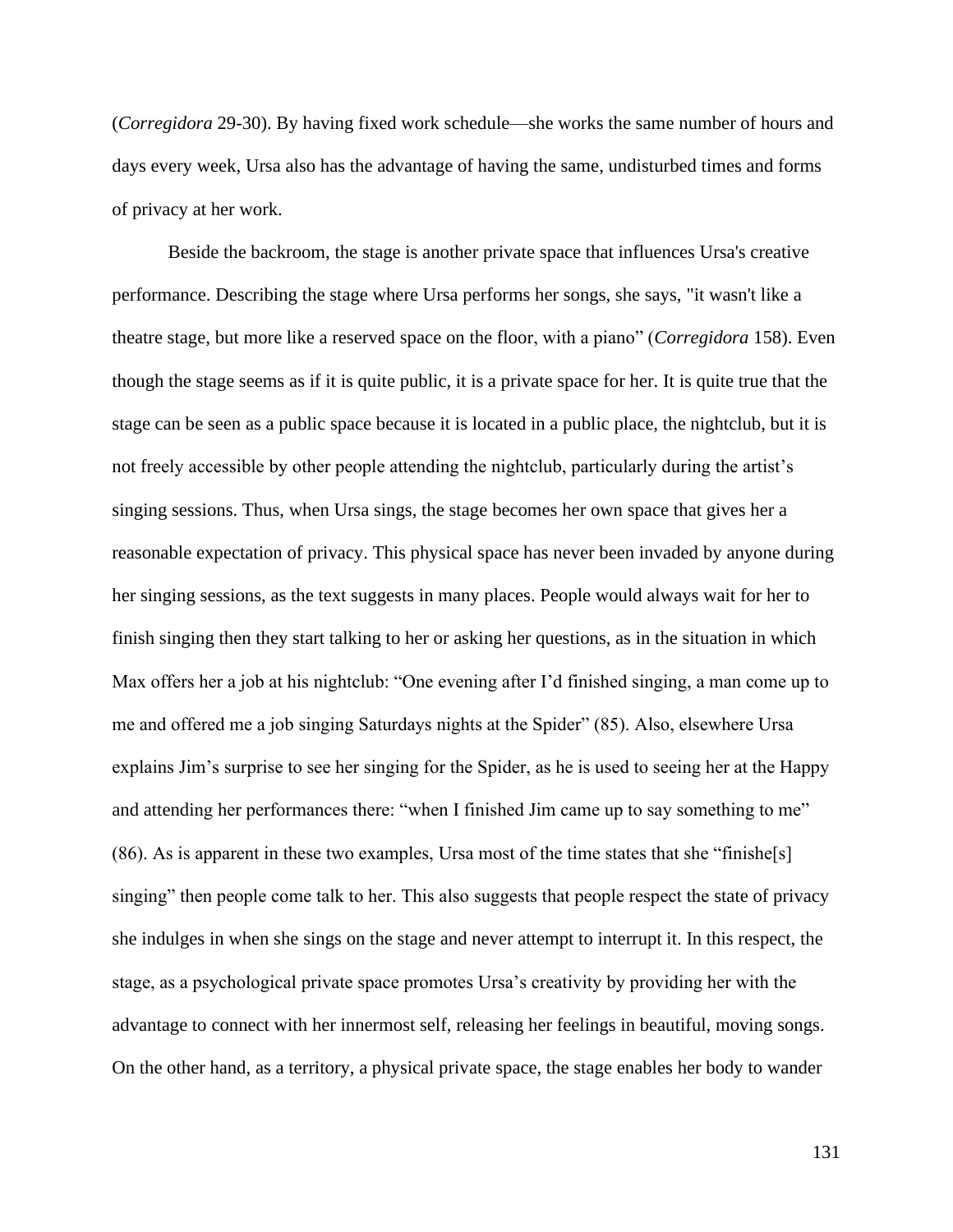freely, liberating itself from the stereotypical image of women's bodies as attainable sexual objects for males' desires. It also allows her to temporarily reconcile with her history of sexual abuse as well as liberate her suppressed sexual desires.

Working at the Happy, the first club, she used to share the stage with a piano player, but that had not prevented her from singing beautifully. When she later works for the Spider, the second night club, she does not share the stage with anyone else—at least at the times she is performing her songs; she is the one who sings and plays the piano. Having the whole stage for herself fuels her creativity even more, as it also helps improve the quality of her psychological privacy. Accessing a higher degree of both physical and psychological privacy strengthens her singing performance and makes it more distinct.

The stage and the attached room to it in which Ursa rests between her singing sessions are the main physical spaces she retreats in at her work. Both of these spaces contradict partly Woolf's vision of ideal private spaces necessary for producing art, as they are open spaces with no lock on them. However, they can still conform to her ideal vision of private physical spaces in the way they permit the artist's act of socializing and communicating with other people when she wants to and prevent it when she needs to be let alone. When Ursa does not appreciate the company of other people, like when she does not want to talk to Jim, she remains on the stage or goes to the private room prepared for her in the club. In contrast, when she feels the urge to break her solitary state and communicate with other people, seeking inspiration or enjoying their company, she leaves her spot on the stage and walks around the club's tables conversing with them, as when she onetime goes over to Jim's table between sessions and starts talking with him. In this respect, the stage falls into Virginia Woolf's category of the new, private physical spaces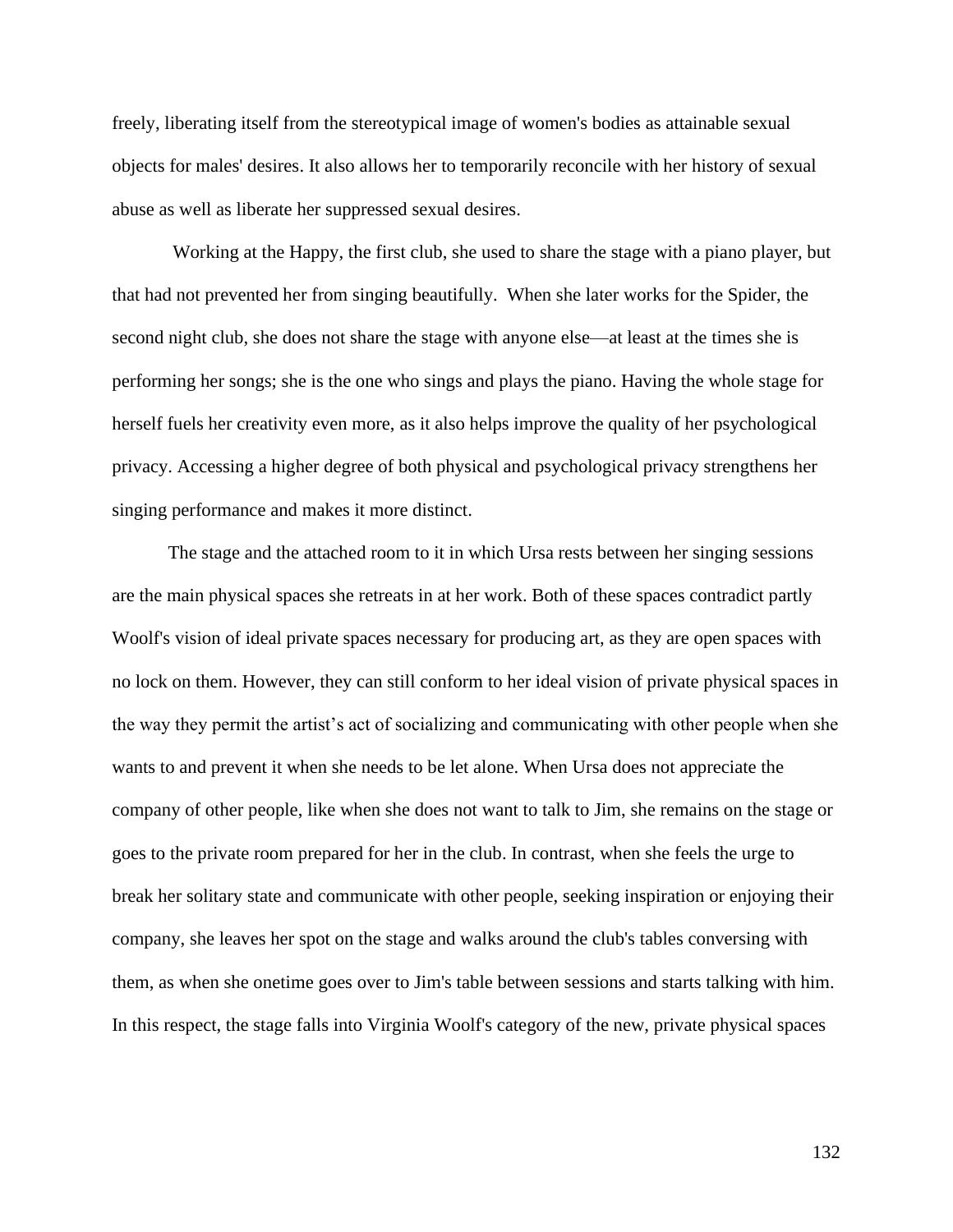she urges women to create for themselves away from the inefficient traditional domestic spaces they were restricted to in the 19th and early 20th centuries.

Being physically and psychologically away from her two husbands for years has also allowed Ursa to have the time and the space she needs to rethink the past, reconcile with it, and heal her soul and body from its negative influence on her. At the end of the novel, we see that Ursa is finally able to break with the chains of the past and to follow in Mutt's footsteps; the ancestral experiences will be always valued and remembered, but not re-lived. In their separation, Ursa has become more successful in her career as a singer and a more creative composer when she finishes writing the lyrics of her new song. The song is built upon the history of Corregidora and his women: "a Portuguese song, but not a Portuguese song." At the same time, it opens up a space for new experiences from the present as well as promising ones from the future in which everyone's distinct experience is appreciated, "A new world song. A song branded with the new world" (*Corregidora* 59).

# **The Metaphorical Space of Ursa's Dreams, Mama's Private Memory, and Great Gram's Secret**

Accessing the metaphorical and psychological space of her dreams, Mama's private memory, and Great Gram's secret helps Ursa to accept her past and use it as a source of inspiration. It also enables her to know more about her mother's and Great Gram's sexual relations with the men in their lives, so that she can heal and release her sexual creativity. Ursa's dreams are a rich land for both self-exploration and inspiring creativity. As mentioned earlier, Ursa's singing of the blues allows her to express herself; however, it is important to note that this act of self-exploration and expression starts first from her dreams and seeps into her waking moments. Sigmund Freud argues: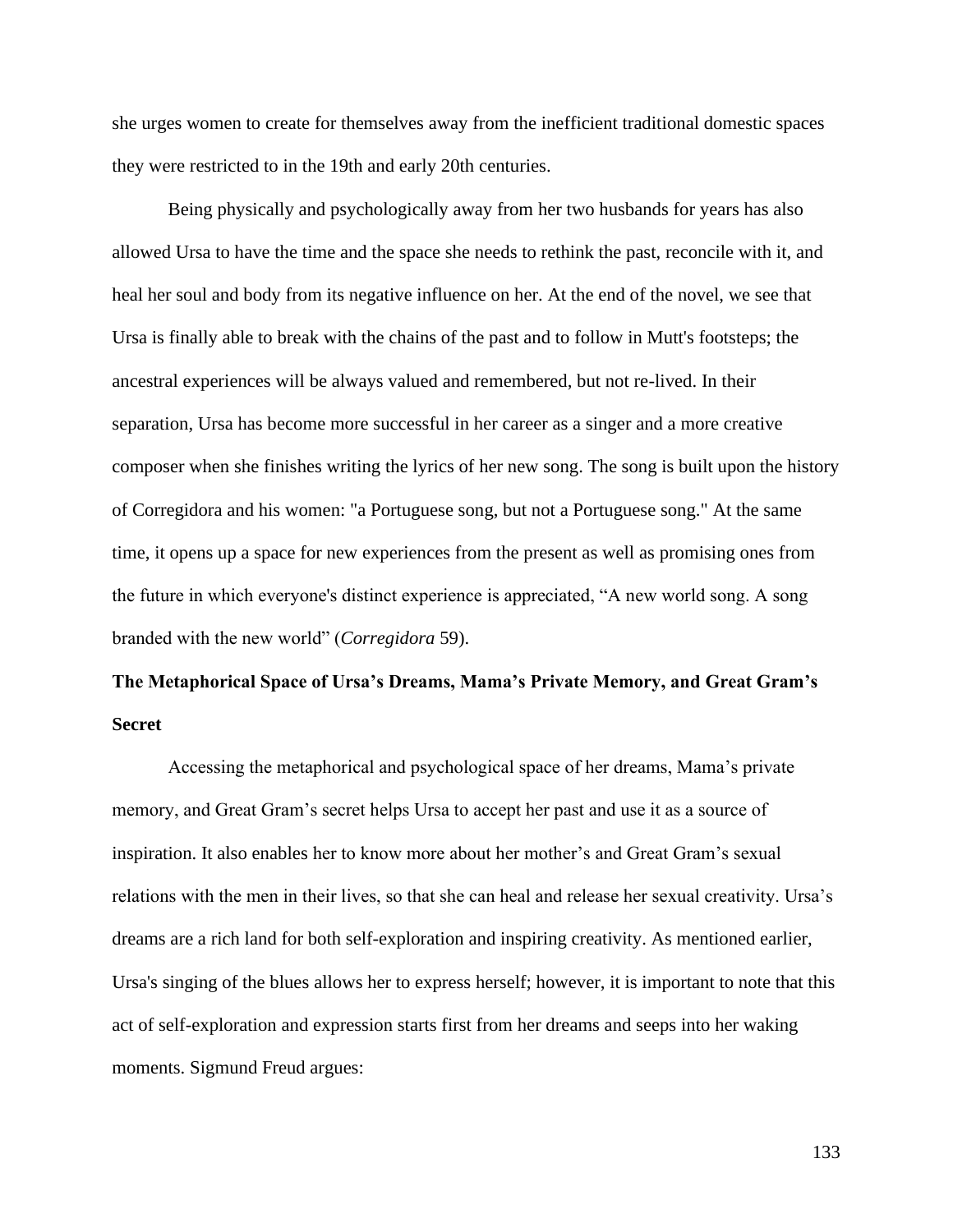That dreams can continue the intellectual activities of the day and carry them to a point which could not be arrived at during the day, that they may resolve doubts and problems, and that they may be the source of fresh inspiration in poets and composers, seems, in the light of numerous records, and of the collection of instances compiled by Chabaneix, to be proved beyond question. (48-9)

Ursa explores in-depth the events of the past and her complicated feelings about them in the private space of her dreams when she imagines herself conversing with both Mutt and Cat. After she understands the past in all of its painful details, she works on replacing her attitude towards it from one of shame into another of full acceptance. The problematic memories and feelings become later "the source of fresh inspiration" for the songs she composes and sings at the place of her work.

Ursa's entrance to the psychological space of her mother's private memory has helped her to reconcile completely with her past and reclaim her sexual desire. Ursa first decides to spend some intimate time with her mother, so that both of them have the chance to talk about their "lived" experiences, not the "spoken one[s]" (*Corregidora* 108). She is specifically thrilled to explore Mama's 'private memory' and to investigate the nature of the relationship that brought Mama together with Martin, Ursa's father. Ursa might find great relief to know that her parents genuinely liked each other, and their relationship from which Ursa came to life was not one of oppression or abuse, but of love and passion.

Stephanie Li claims that Ursa also needed to "know that it is possible for a Corregidora woman to experience emotions and states of being outside Great Gram and Gram's dominating narrative," so that she herself can release her suppressed sexuality (136). When Mutt asked her to stop having those dreams about Corregidora and his women, Ursa replies that she will not stop having them until she "feel[s] satisfied that [she] could have loved, that [she] could have loved you, till [she] feels satisfied, alone, and satisfied that [she] could have loved" (*Corregidora* 103).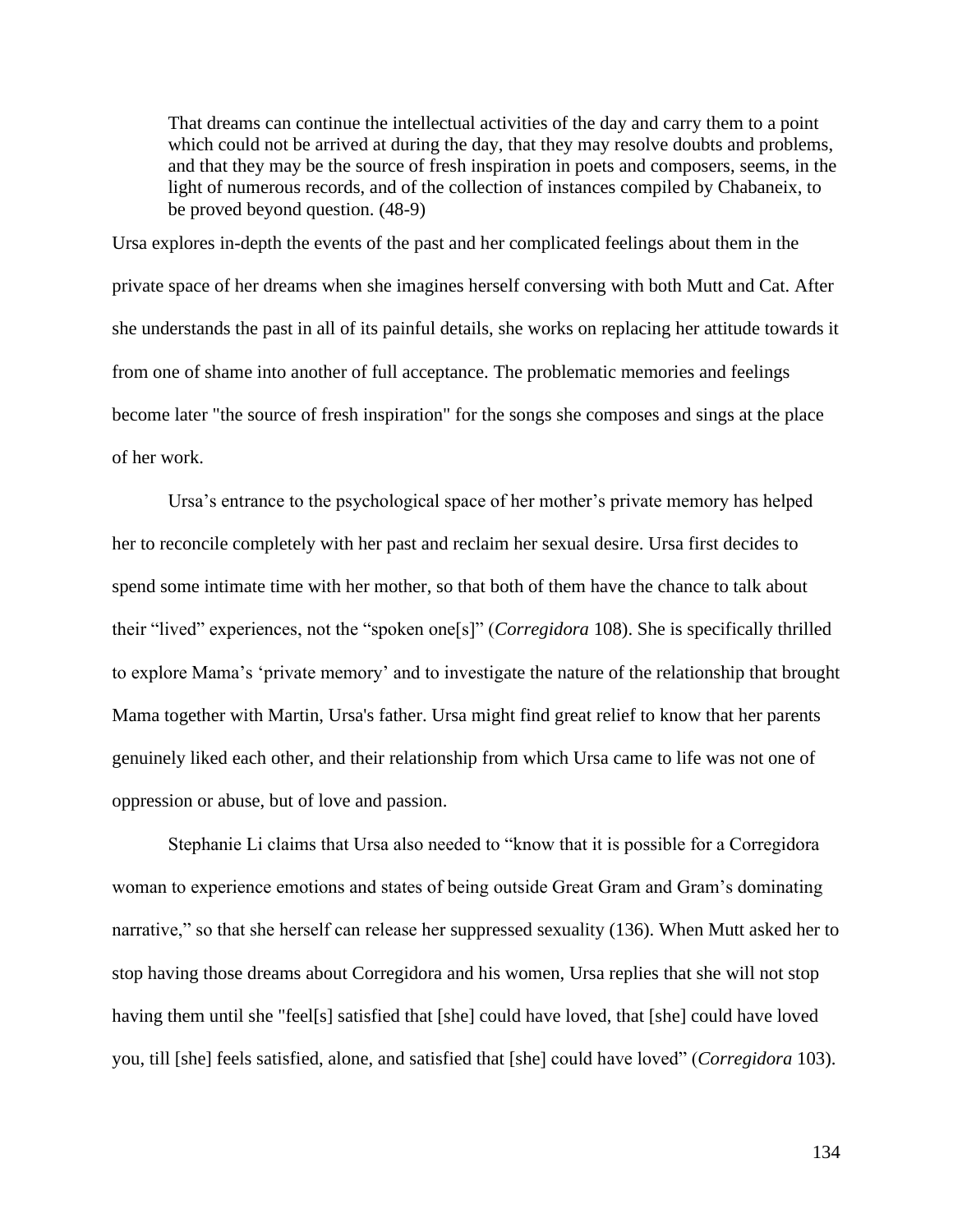Ursa is willing to explore her soul's and body's capability of giving and receiving love in her future relationships with men.

After getting the information she longed for from her mother, Ursa proceeds to go the last step towards healing her sexual distortion, which is finding out her Great Gram's secret, the missing information within her foremother's narrative. Ursa has been thinking about this question: "What is it a woman can do to a man that makes him hate her so bad he want to kill her one minute and keep thinking about her and can't get her out of his mind the next?" (*Corregidora* 173). Ursa has come to realize that her Great Gram was not a submissive victim in terms of her sexual relation with Corregidora, as she had imagined; instead she exploited his sexual vulnerability to practice power and aggression over him.

Ursa meets Mutt after 22 years of separation, and in their intimacy, she performs fellatio on him, and that is the moment when she finally reaches to an answer to the question that has been haunting her for years and discovers her Great Gram's secret (Harb 127). Ursa assures herself that "it had to be sexual, I was thinking, it had to be something sexual that Great Gram did to Corregidora. . . . In a split second, I knew what it was, in a split second of hate and love I knew what it was. . . . A moment of pleasure and excruciating pain at the same time…" (*Corregidora* 184). Ursa's meeting with Mutt at the end of the novel suggests that she finally overcomes her sexual problems and liberates her sexuality.

Ursa's creative decision to exploit the narrated events of the past after revising them and using them as a source of inspiration and materials for composing songs turns the metaphorical space of Ursa's Great Gram's and Gram's narrations into a boosting factor for her creativity. Ursa's act of immersing herself in the healing space of singing the blues allows her to recover emotionally and physically from her accident of falling down the stairs, to understand her past,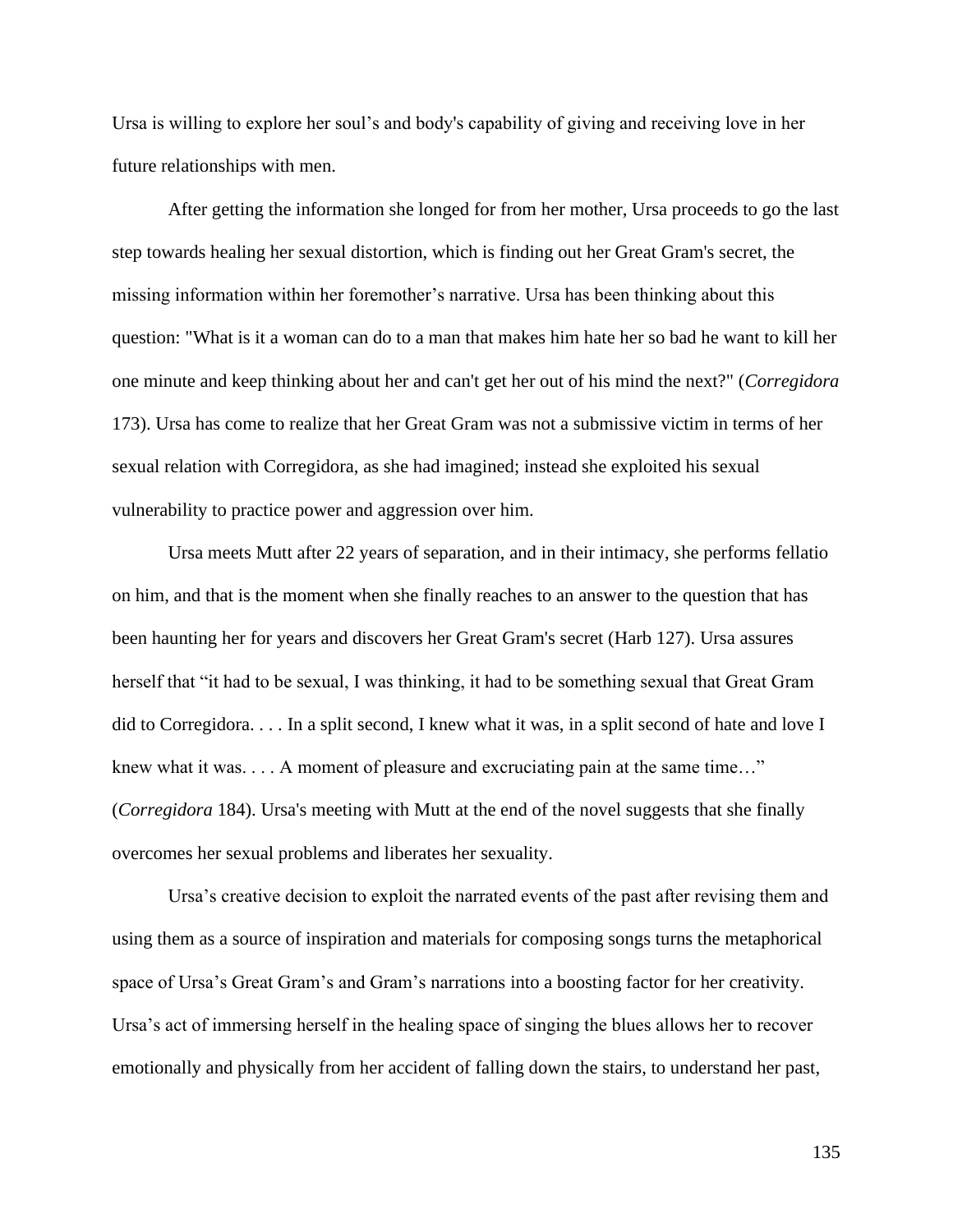and to document history as well as to leave evidence in a creative way. The private physical space of the nightclubs and stage enables her, the artist, to feel more liberated and connected to herself as she maintains her private personal space and becomes more creative and successful in her singing career. Lastly, figuring out her Great Gram's secret, entering the metaphorical space of her unconsciousness through her dreams, and exploring her mother's private memory have all helped Ursa to release her suppressed sexuality with her husband, Mutt, twenty-two years later.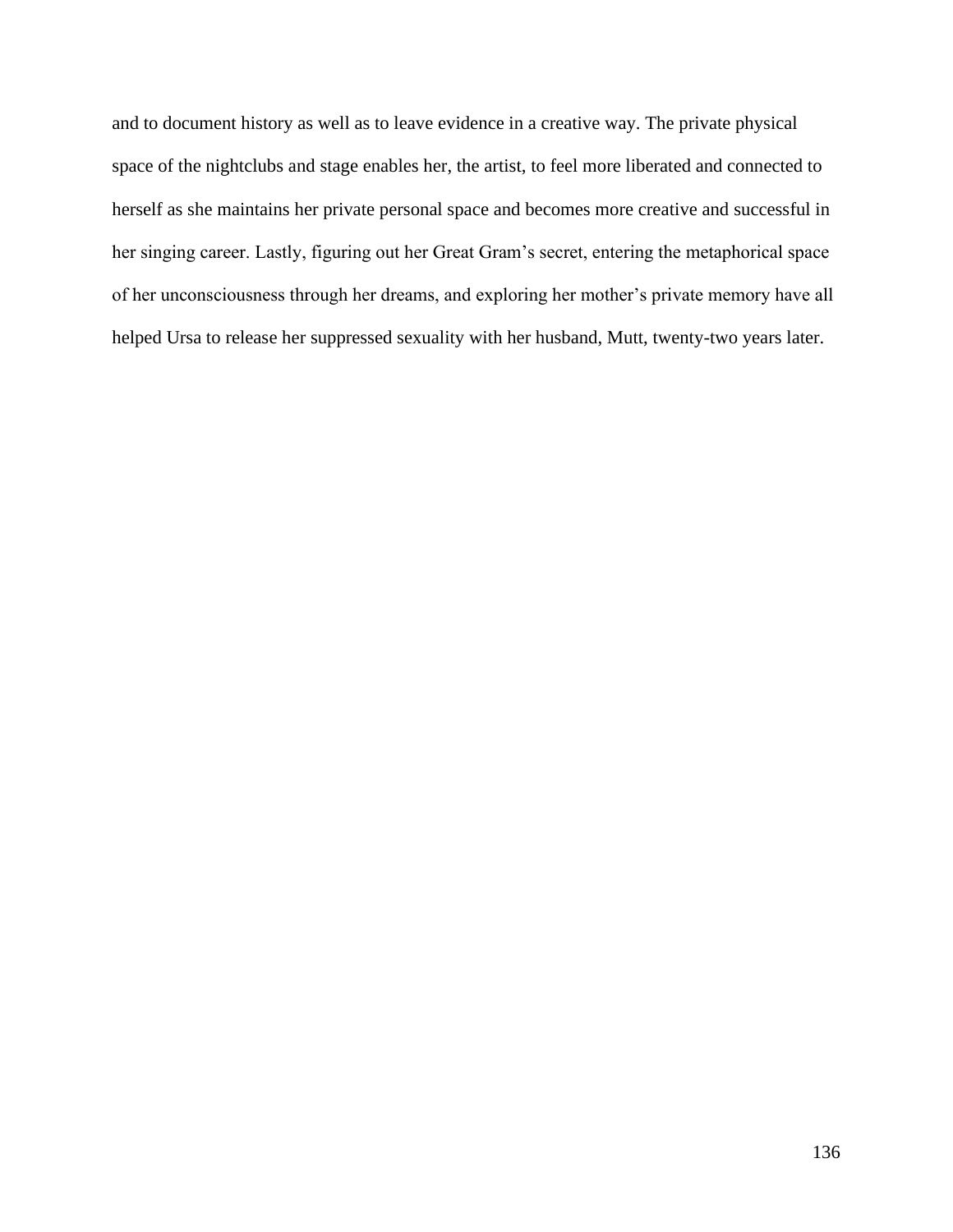## **Private Spaces and Celie's Art of Designing Pants in** *The Color Purple*

Several private physical and metaphorical spaces shape the personalities and unleash the creativity of Alice Walker and her fictional character Celie in her novel, *The Color Purple*. Both Walker and Celie have experienced tough childhoods, and certain incidents in their life urge them to look for real and imagined spaces to retreat to. The private spaces the author and her female character exploit enable them to heal and empower themselves, developing their identities and liberating their creative talents: literary writing, in the case of Walker, and designing and sewing pants, in the case of Celie. This chapter will begin by investigating the main private spaces that enable the creativity of Walker as a child and an adult. Walker's room and the field are the main private physical spaces she accesses as a child and benefits from in developing her intellect and writing skills. As a successful writer, Walker has become more insistent on guarding her privacy, as when she escapes the crowded big cities to retreat to summer houses. Metaphorical spaces such as the space of spirituality and the space of motherhood also play an important role in empowering Walker and inspiring her creativity, as will be discussed later.

Next, the chapter will explore the private spaces enabling the creativity of Walker's fictional character, Celie. The main physical spaces that contribute to shaping Celie's identity are her mother's house, Albert's house, and Shug's house. Moving among those houses, Celie's personality and artistry grow gradually until she reaches her dream of becoming a confident, independent woman and successful, creative pant designer at her final return to her mother's house. The private metaphorical space of connecting to God and understanding Him has been also crucial to Celie's empowerment and ability to stand in the face of patriarchal oppression. Finally, the space of Celie's friendships with other women in the house and her emotional bond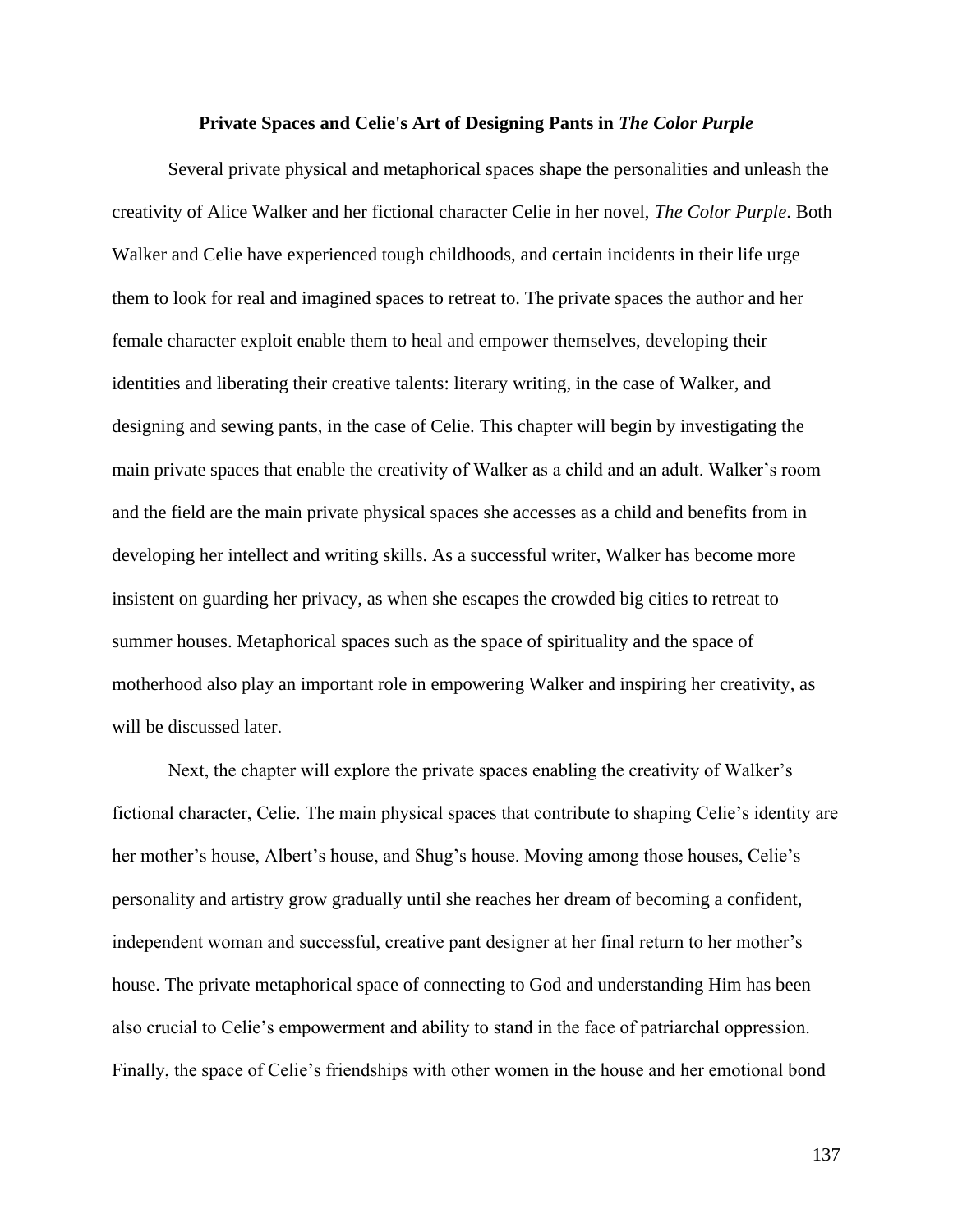with them works as an empowering and inspiring metaphorical site for her. In the privacy of their space, Shug and Sofia educate Celie directly and indirectly about the importance of resisting oppression and waking up her potential as a powerful woman and human being. Shug significantly supports Celie's creativity. She provides her with the two key factors necessary for freeing women's creativity that Woolf has discussed in *A Room of One's Own*: access to a nurturing physical space that allows inclusion and exclusion; and financial support. In Shug's house, Celie has been given the dining room as a small factory to work on her pant designs and the money to supply her business and make it successful.

As noted in the introduction, fictional female characters first get empowered, then they become able to free their creativity. This is quite true in the case of Celie; she first gets empowered by the metaphorical space of spirituality and connection to God as well as the metaphorical space of bonding with women before she can unleash and practice her creativity. Celie is an artist and her artistry manifests in her ability to design perfect pants of different sizes and models. As a creative and talented pant designer, Celie spends a lot of time dreaming about and imagining the designs she plans on making. Her pants are unique in the way they are not only customized to fit people's bodies, but also their personalities.

# **Private Spaces in The Life of Alice Walker**

Time spent in physical and psychological private spaces, such as Walker's solitary moments in her room and wandering in the field as a child, help to develop her intellect and sharpen her imagination. As an adult and a writer, Walker's choices of physical and psychological privacy become more varied and luxurious. These spaces enable her retreating to summer houses and performing solo activities. Other kinds of metaphorical spaces, such as the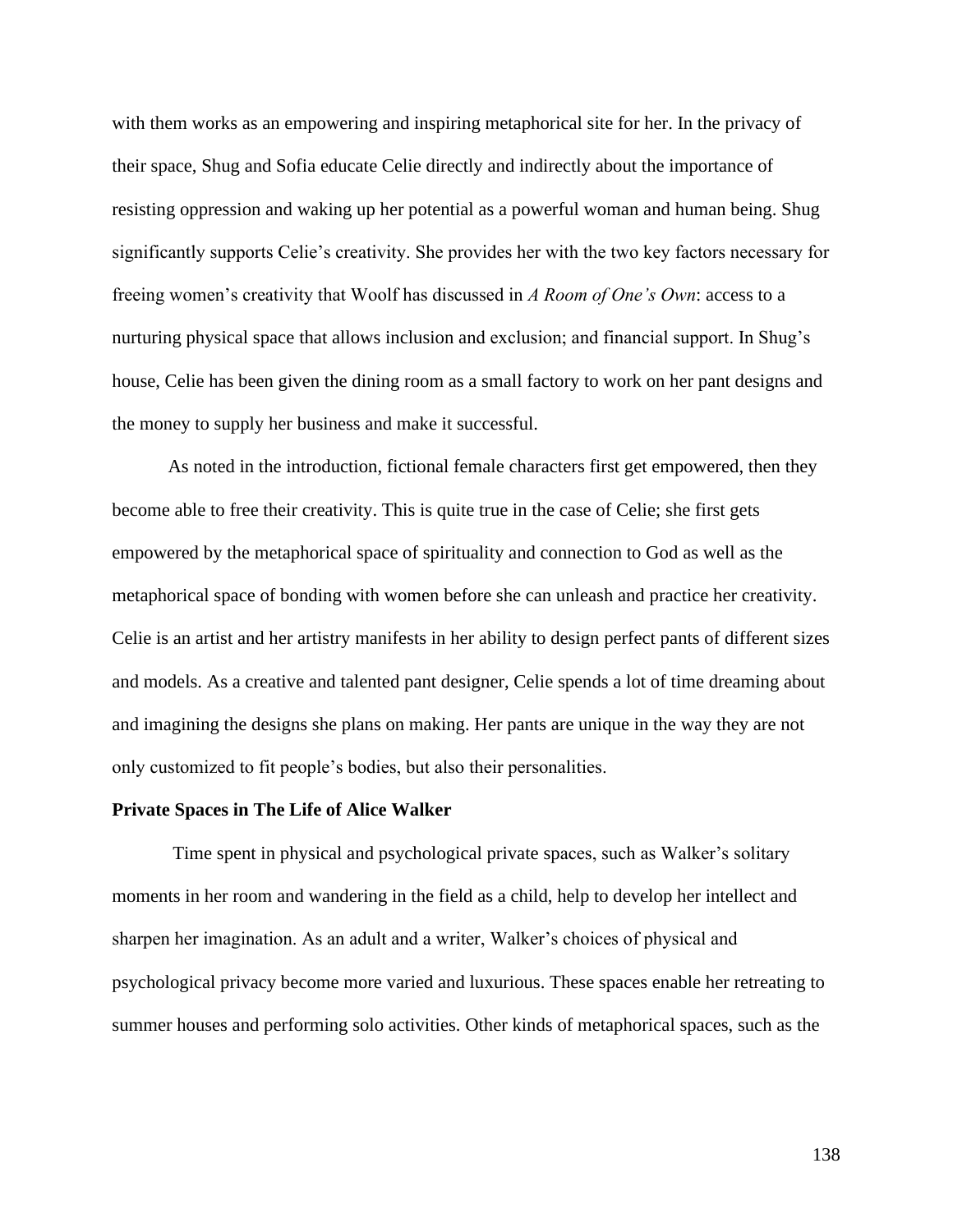spaces of spirituality and motherhood, play a no less important role in fostering Walker's creativity as a writer.

Alice Walker's exceptional relation with solitude started at a very early age: "I have always been a solitary person," she states in her interview with John O'Brien (1). Walker's quest for solitude was first an urgent necessity that became later in life a choice and preference. When Walker was merely 8 years old, she was accidentally shot in one of her eyes by her brother with one of the family's guns, which resulted in blinding that eye. After this accident, Walker started to experience feelings of shame and embarrassment because of the way her eye scar looked. To survive and protect herself from being stared at by curious people and bullied by cruel kids, including her classmates, she managed to retreat within her family's house, or to the fields at the times she needed to escape the noisiness of the crowded house.

In her childhood, she used to spend those hours of physical or/and psychological retreat reflecting on things she saw or heard around her, and learning from them. Walker learned a lot from her own experience as well as the experiences of other people. Speaking about her solitariness during that period, Walker says:

I believe, though, that it was from this period--from my solitary, lonely position, the position of an outcast--that I began to really see people and things, to really notice relationships and to learn to be patient enough to care about how they turned out. I no longer felt like the little girl I was. I felt old, and because I felt I was unpleasant to look at, filled with shame, I retreated into solitude, and read stories and began to write poems. (Walker & O'Brien 1)

As she demonstrated, the moments she spent alone and the privacy she accessed as a child had a great effect on her intellect, personality, and her whole life. Walker's long hours of reading and observing helped her to become the successful thinker and writer she is today. She was fond of the classical literary books that had been introduced to her by her mother. Her mother thought that reading would help her daughter find an alternative space for healing, as she was not able to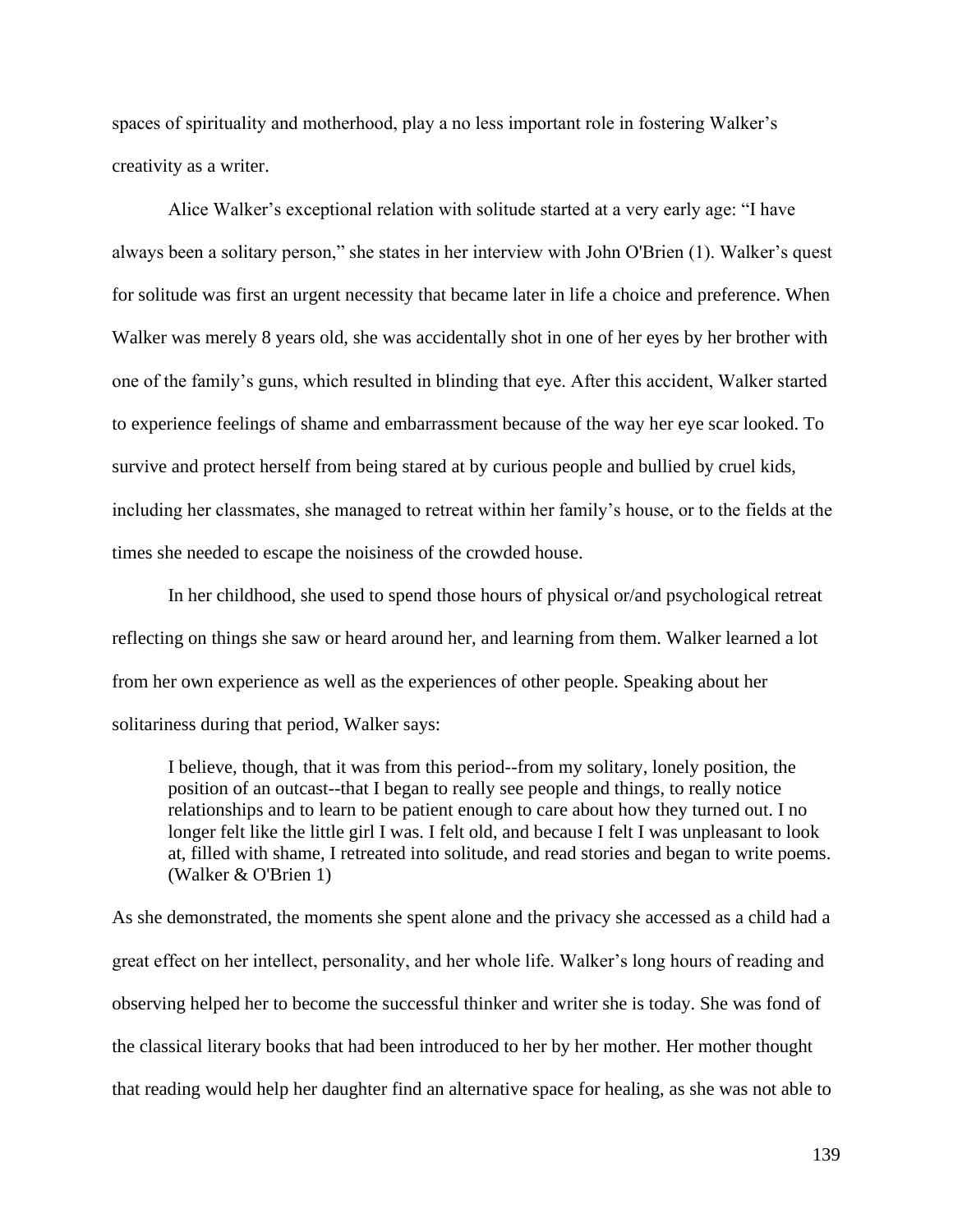see a specialist doctor at that point in her childhood. Being exposed to such sophisticated reading, Walker began to form her own opinions and establish her literary voice as a poet and novelist. Further, Walker's solo wandering in the fields contributed to the development of her imaginative skills and turned her into a sharp observer of people and things around her, which enhanced her ability to create powerful and authentic fictional characters, settings, and events as a professional writer later in life. For Walker, her mother is one of the first people she started to observe closely and whose valuable experience she learned from, which she writes about in her essay "In Search of Our Mothers' Gardens."

As a child, Walker exploited a metaphorical spiritual space in order to continue learning and evolving. Walker was introduced to this space after her childhood accident when she was praying to God to make her look beautiful again. Walker's spirituality and feelings of being connected to God kept her motivated and consistant in her reading, writing, and all of the other activities she sought as a way of investing in herself to be the creative person she would become later. The little Alice trusted God and knew that one day, she would be able to go back to school and to look confidently at people. At the age of 14, Walker finally saw her prayers answered when her brother took her to a doctor and she got the scar tissue on her eye removed.

The spiritual space is also reflected in her literary writings. In *The Color Purple*, for example, Celie, Walker's main character, is a confused, scared girl who is not able to tell anyone about what is happening to her except God, through the letters she writes to Him. Just like Walker's, this spiritual space is what allows her to endure her painful reality, though Walker's reality is totally different than Celie's. Celie has been experiencing sexual abuse and oppression at the hands of her stepfather, Alphonso, and her husband, Albert. Walker's vision and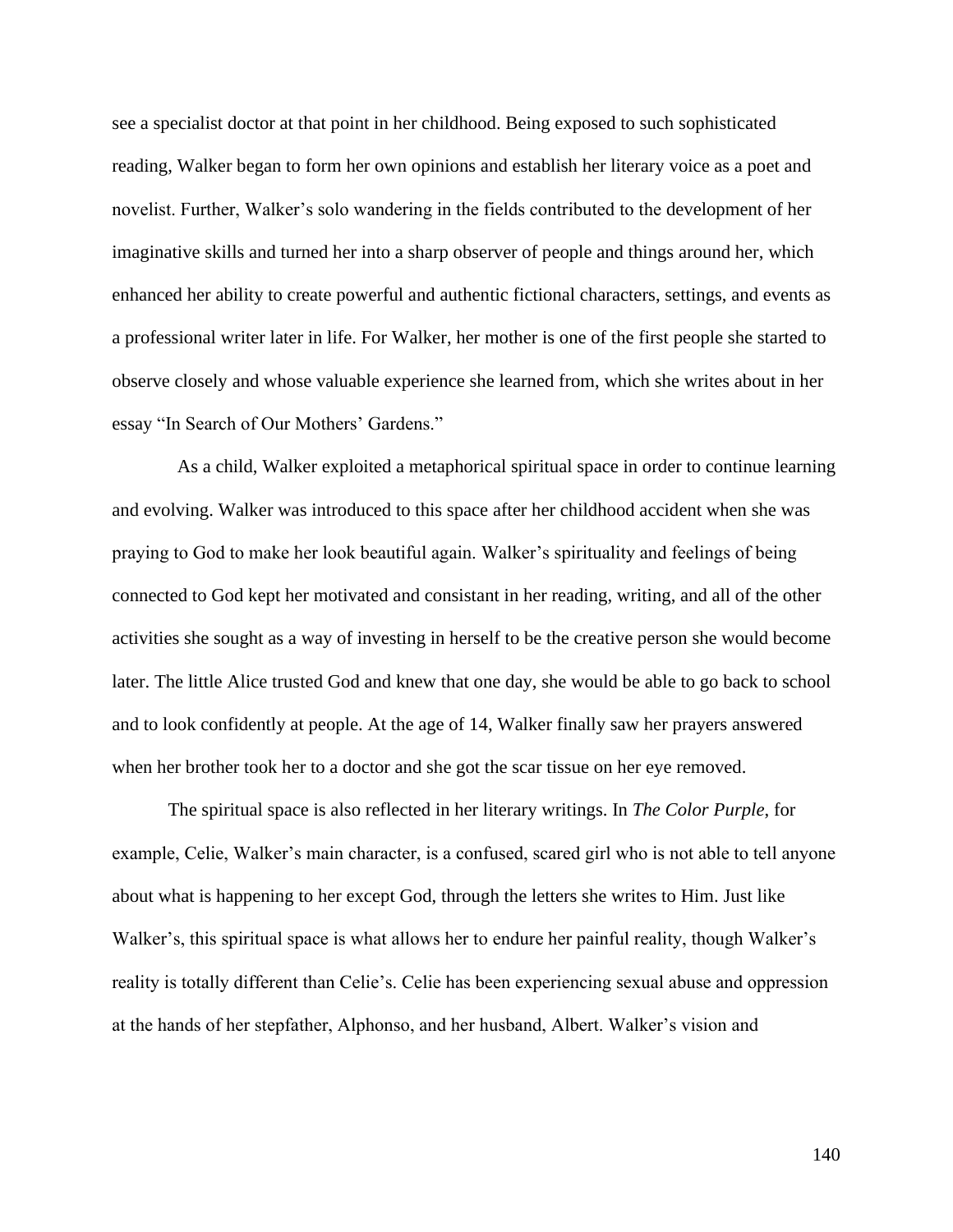understanding of God have been articulated by Shug, the blues singer who later becomes Celie's best friend and the one who assists her to reconsider her understanding of him.

Walker also became empowered and creatively inspired by the space of motherhood, the second kind of metaphorical space I will discuss. She shares a special bond with women such as her biological mother and her literary foremother Zora Neale Hurston, both of whom have a positive influence on her art. Even though Walker was not able to spend a lot of time with her mother because she was busy working two jobs, looking after her own kids and house, and raising plants and flowers in her garden, she could learn many lessons from her. In her article, "In Search of Our Mothers' Gardens," Walker sheds some light on the life experience of her mother and describes her mother's work in the garden as art. Her mother had the talent of growing plants and flowers in any kind of soil, including rocky ones, and turning them into beautiful, astonishing gardens. Observing the beauty her mother created by her hard and constant work in the garden, she learned that art needs dedication and devotion in addition to talent. Despite her tough living conditions, her mother was able to become an artist by performing her aesthetic work in the garden. Besides, her mother encouraged her to be independent and creative at an early age when she bought her "a sewing machine, to make a prom dress; a suitcase, so that she could travel if she liked; and a typewriter with a typing table" (Gale). Supported and empowered by her biological mother, Walker found the confidence and the will to explore her potential talents and write as a professional career.

Walker's writing has also been influenced by her foremother, Zora Neale Hurston, the African American writer. She was specifically inspired by the way Hurston's novels embrace the language and the culture of African American people. Like many female writers, and female African American writers in particular, Walker longed for writing conventions that are created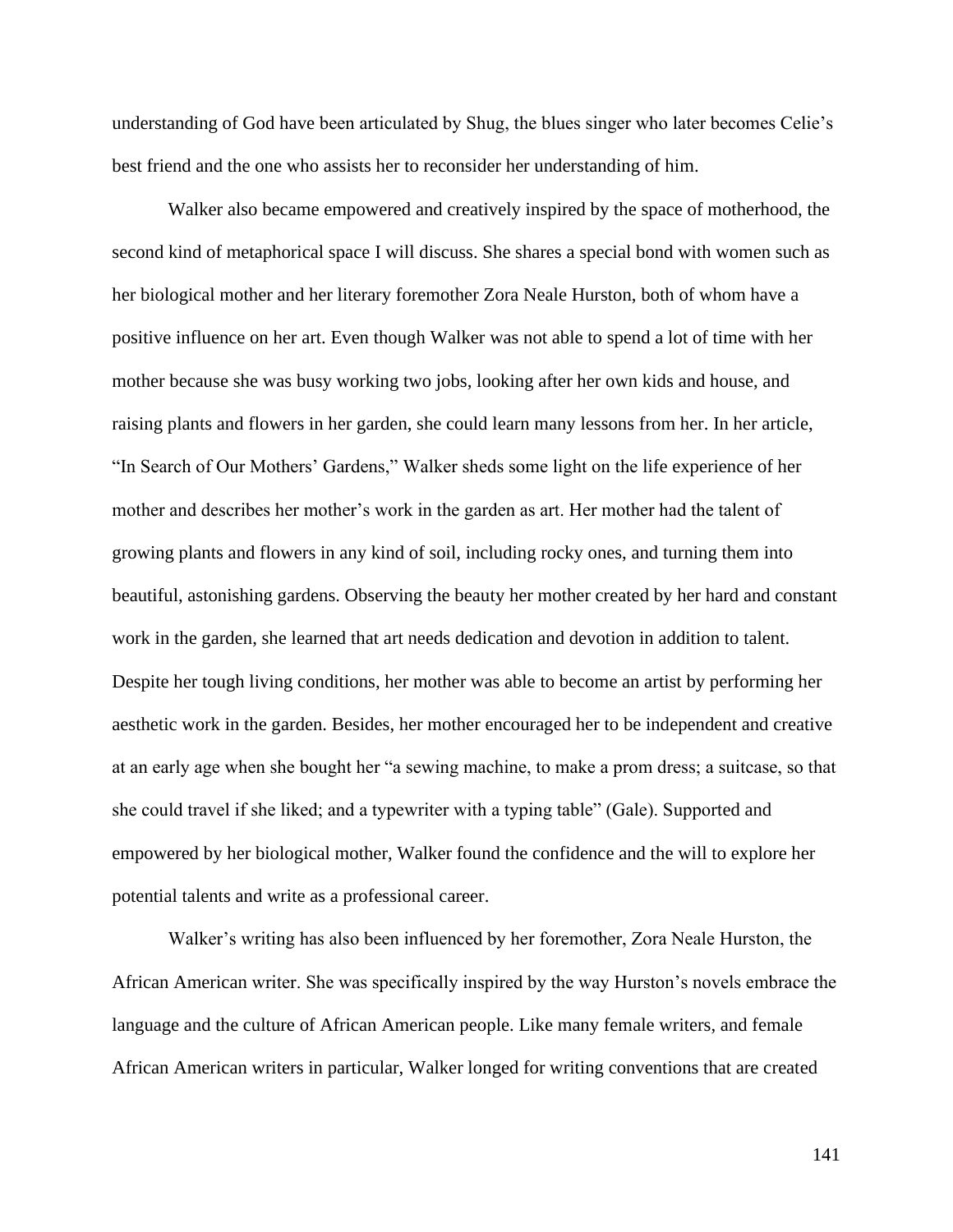by women to serve their purposes, and she found them in Hurston's writing. For instance, in *The Color Purple*, she "revise[s]" Hurston's novel *Their Eyes Were Watching God*; "Celie's written voice to God, her reader, tropes the written yet never uttered voice of free indirect discourse which is the predominant vehicle of narrative commentary in Hurston's novel" (Bloom 34). Walker wanted to meet Hurston, but she could not because when she arrived at the area where she lived, she discovered that Hurston had already died.

# **Walker's Privacy after Success and Fame**

After becoming a successful writer, Walker became more appreciative of her privacy and more concerned about the nature of the physical spaces she retreats in. If she is busy working on one of her books, she tends to escape big cities and retreat to smaller ones, creating a quieter writing environment for herself where she can think more clearly and write better. For instance, when she was writing her essay collection, *We Are the Ones We Have Been Waiting For: Inner Light in a Time of Darkness*, she resolved to move from Brooklyn to California, into a small home in Mendocino. After she divorced, she chose to strictly refuse to share her own private space with partners, including lovers. When she moved to Mendocino, Walker's partner at that time, Robert Allen, "moved out west [too] and took an apartment in San Francisco." Walker did not invite him to her space, but she "divid[ed] her time between the two places" (Gale). Walker's condition of living by herself allows her to free herself from any kind of responsibilities toward the other person and devote more time to herself as well as her art.

Walker's vision of the private spaces required for creating art, like Willa Cather's and those of many other female artists, has widened, and her choices of them have become more luxurious and creative. For Walker, a deep state of thinking can be reached in a summer house or a locked room as well as when performing solo activities such as meditation, gardening,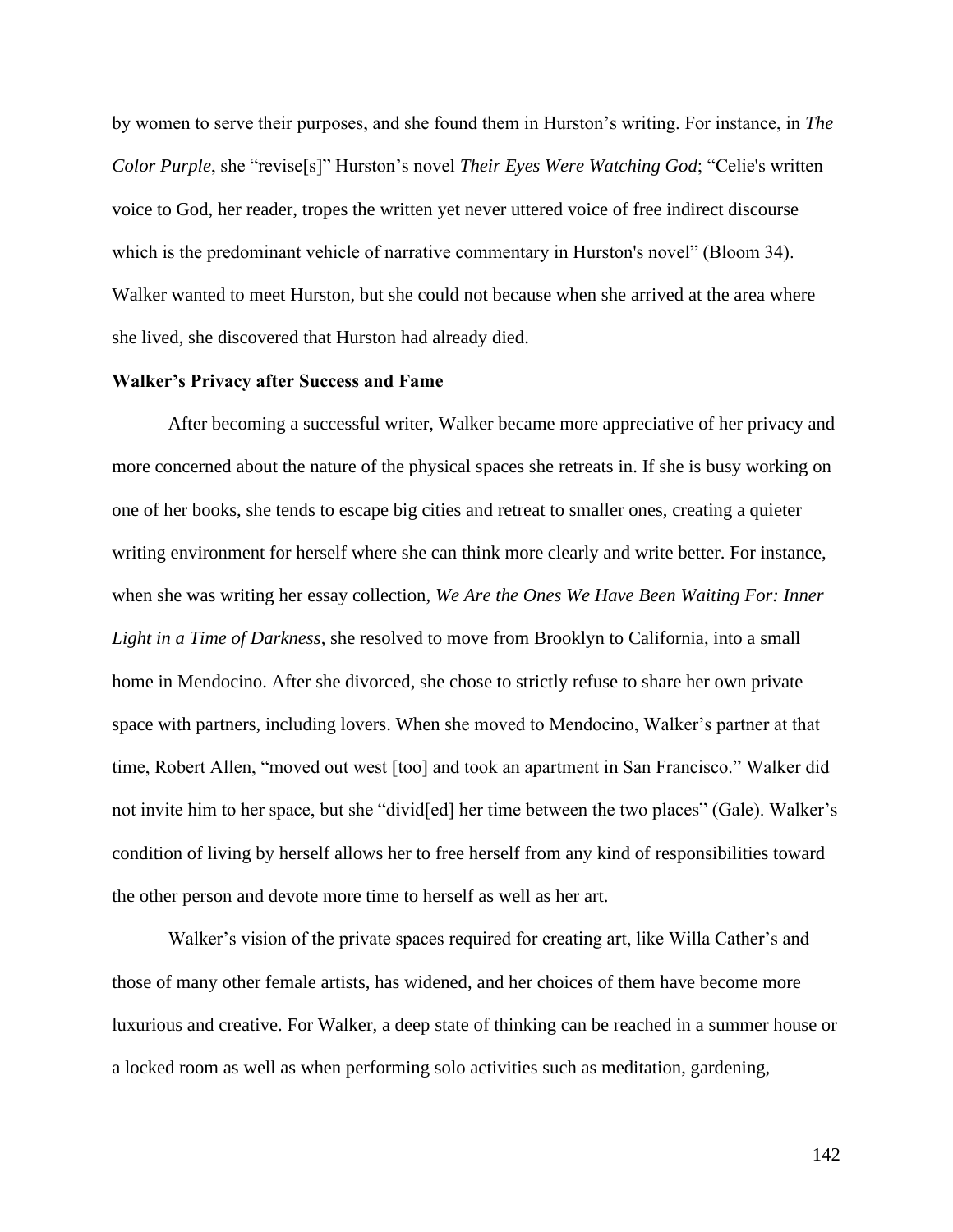swimming, dancing, playing drums, etc. (Frey). These kinds of solo activities seem to coincide with writing, as if they assist her to dream about what she is writing exceeding the boundaries of time and place. Also, involving herself in such activities might help to keep her energy levels up, as she moves back and forth between these different forms of solitude and privacy.

Celie, Walker's fictional character and the protagonist of *The Color Purple,* goes through a transformative journey from a poor, confused, scared, weak, untalented girl into a rich, confident, courageous, strong, and talented businesswoman. Her real identity has been distorted and her unique creativity has been suppressed by the oppression she experiences at the hands of her stepfather as well as of her husband and his kids. Celie's utilization of and transition among varied nurturing, empowering, and supportive spaces assist her to unleash her creativity and relocate her real identity.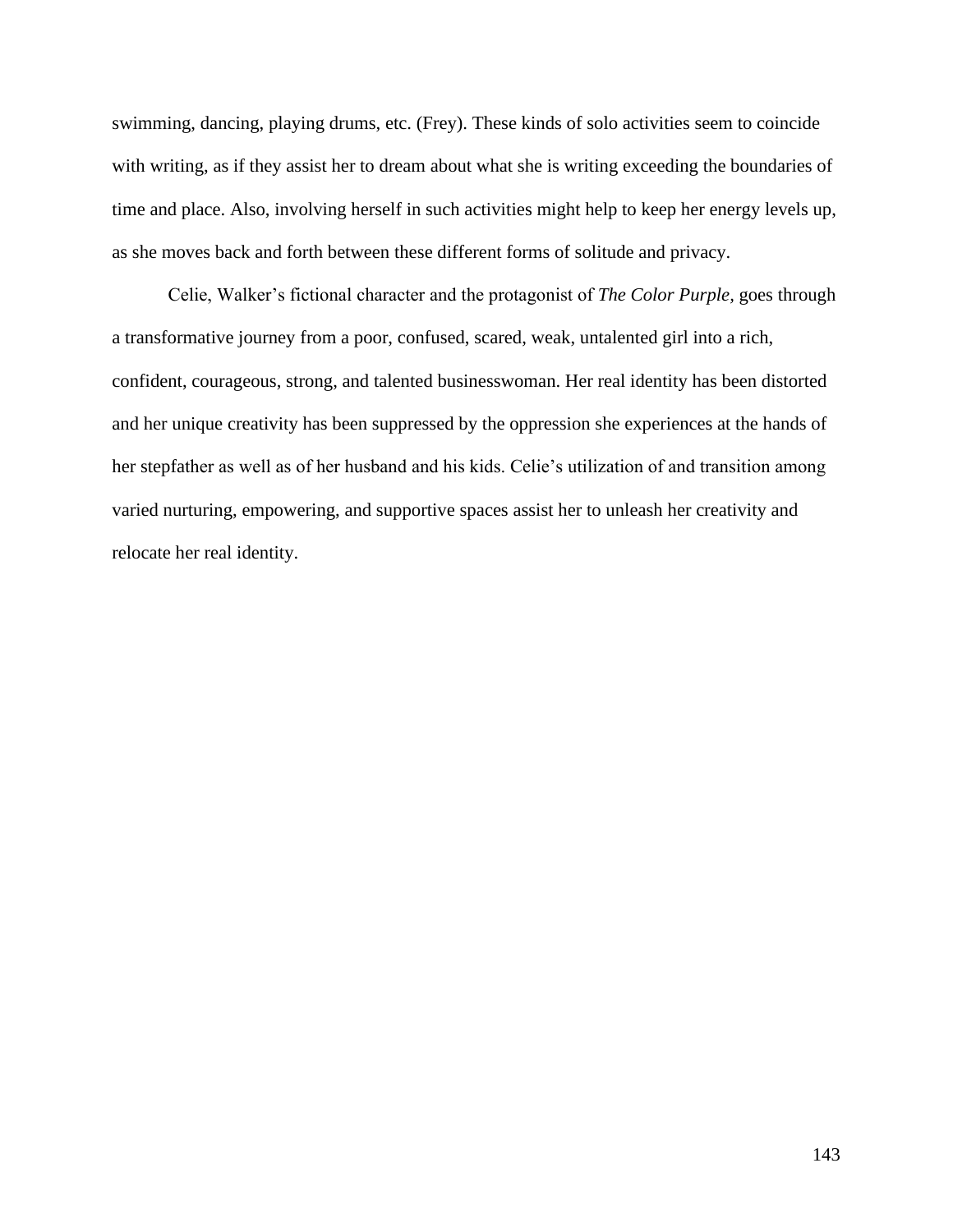#### **Private Spaces in** *The Color Purple*

Physical spaces such as Shug's house and Celie's mother's house are the main sites that contribute to the growth of Celie's personality and creativity. Shug's house is the house that welcomes Celie after she fights with her husband and leaves his house, rejecting his oppression of her. This house provides Celie with the space she needs to start her business of designing pants. She has been given the dining room as a small factory where she has the luxury and the privacy to experiment with assorted fabrics to make pants of different sizes and models. Even though Celie's mother's house is the house that witnesses the early years of her oppression as a child and a teenager by her stepfather, it is also the place that allows her to announce her personal and social independence as she returns to it as the owner after he passes away. The metaphorical spiritual space of connecting to God helps Celie to endure her painful reality early in her life and empowers her to resist oppression later when she reconsiders the way she perceives Him. Finally, the private metaphorical space of Celie's friendship with both Sofia and Shug helps her reclaim and develop her real identity and support her creativity as a pant designer.

### **Physical Spaces and Their Relation to Celie's Creativity**

Celie's mother's house, her husband's house, and Shug's house are the three main physical spaces that play a crucial role in shaping Celie's identity. These houses also have functioned as either enabling or disabling— or both in the case of her mother's house and her husband's—for her creativity as an artist and a pant-designer. The house of Celie's mother witnesses her suffering at the hands of her stepfather. As a little child and a teenager, Celie lives in this house with her mother, stepfather Alphonso, and her sister Nettie. Celie and Nettie share a bedroom and that bedroom is their only private space. They feel free and secure there, away from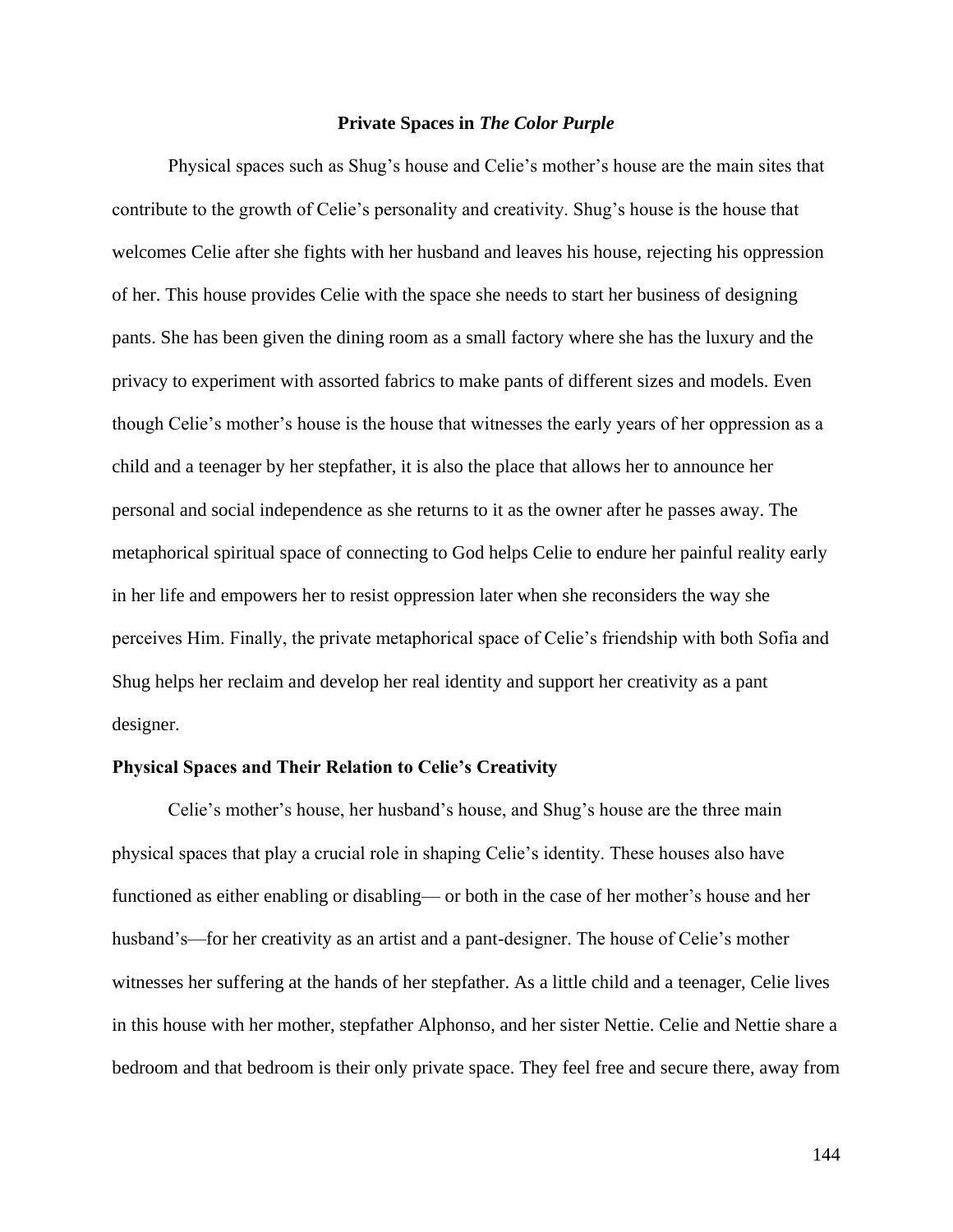their stepfather's lustful gaze which they had initially been unaware of. However, when their mother's health condition worsens, she becomes no longer able to notice what is going on in the house and falls short in protecting her two daughters. Alphonso takes his wife's inability to fulfill his sexual desires as an excuse to rape Celie, his step-daughter.

Celie is only fourteen years old when he starts invading her very private space, her bedroom, and committing a series of rapes, which causes her to grow into a silent, fearful, confused, and unconfident teenager and adult. The first time Alphonso rapes her, he tells her, "You better not never tell nobody but God. It'd kill your mammy" (*The Color Purple* 4). Celie does what he tells her, yet in order not to lose her mind, she begins to write letters to God telling Him everything going on and how scared and voiceless she is. Abusing her even more, Celie's stepfather forces her to quit school, and he justifies his action by convincing her that she is ugly and not smart like her sister, Nettie, as well as other girls attending the school. In fact, Alphonso's decision to take her out of school is an attempt made by him to protect himself by hiding his awful crimes of rape, especially when she becomes pregnant twice.

Celie's "stepfather's ploy to isolate her in order to further her victimization is successful" (Martin 28). This observation suggests that this kind of isolation is intended, leading Celie to live in a state of imposed privacy. This is not an actual privacy because it is usually interrupted by the person or the party who imposes it. In the case of Celie, the privacy Alphonso imposes on her aims to imprison her and distance her physically as well as emotionally from all other people but him, enabling him to oppress her and invade her body whenever he wants. Imposed privacy does not usually provide women with the space they need to thrive and become themselves; instead, it seizes their rights to that by limiting them to certain roles and activities, which in turn, restrict their personal and artistic growth. Being verbally and physically abused,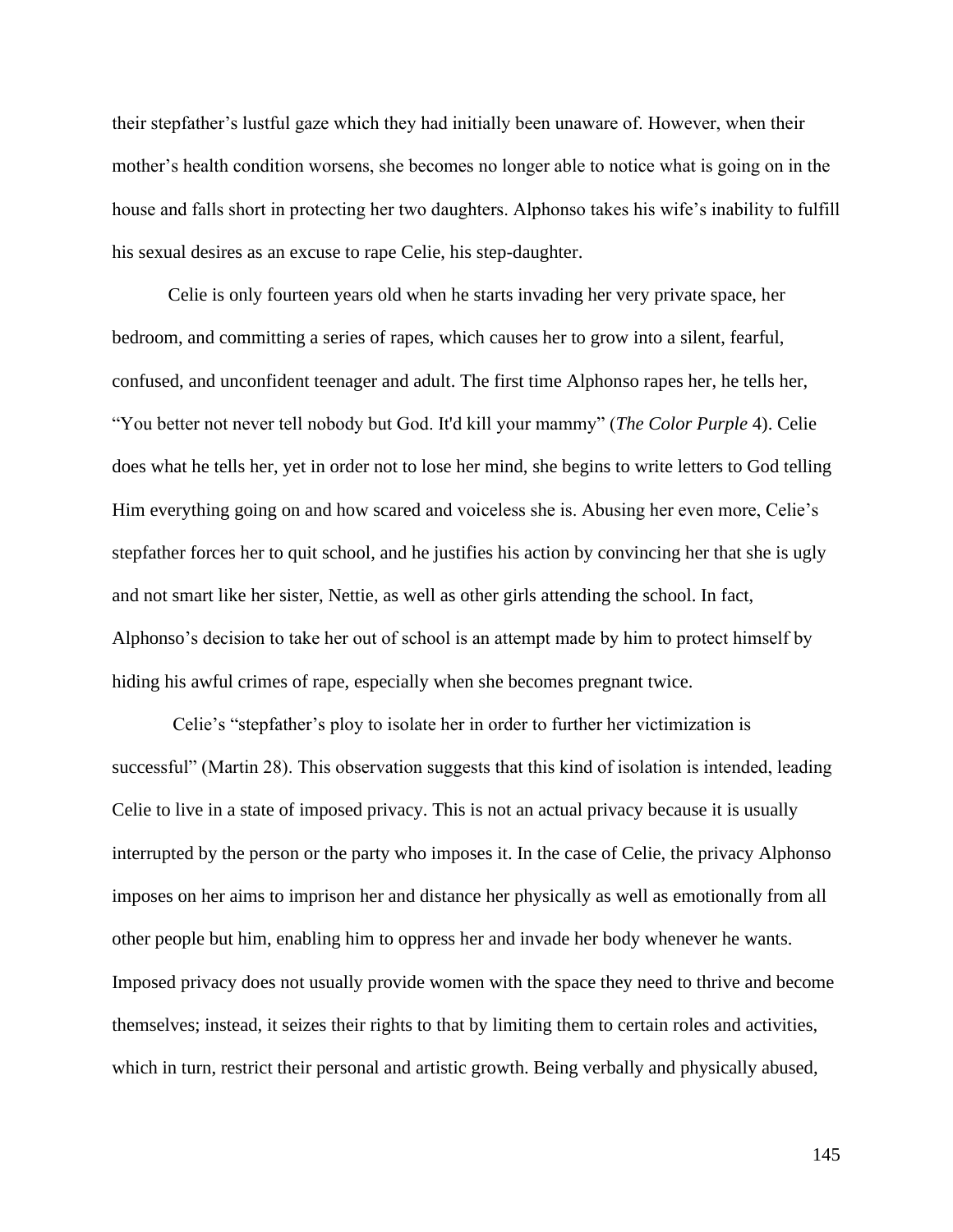locked inside the house, and prohibited from talking to others about anything in her life, especially about her painful reality, Celie's personality and creativity are hindered.

As indicated earlier, the isolation that Alphonso forces on her in conjunction with all the oppression he practices cause her to lose her sense of identity and grow into an unconfident, passive, and voiceless woman. At some point in her life, Celie has been convinced that she simply has to accept and endure all the oppression she encounters: "I don't say nothing. I think bout Nettie, dead. She fight, she run away. What good it do? I don't fight, I stay where I'm told. But I'm alive" (13). She has absorbed the idea that fighting oppression inevitably leads to loss and death and never to accomplishment and living a better life.

As noted in the introduction to this thesis, Virginia Woolf and bell hooks are two examples of contemporary writers who explicitly touch upon the topic of imposed privacy and its negative effect on women in their writings. They both discuss this topic from the perspective of women who have been forced into certain spaces during periods in their life. In *A Room of One's Own*, Woolf talks about how she and her contemporary women have been physically restricted to particular domestic spaces and cast out of most public spaces. Examples of spaces that were assigned to Woolf and other women who lived in that era are drawing rooms, sitting rooms, and bedrooms, and all of them belong to the domain of domesticity. On the other hand, these women were excluded from public spaces such as universities and libraries. In that same essay, Woolf declares how annoyed she feels at being locked out of libraries: "how unpleasant it is to be locked out" (24). Woolf critiques those domestic spaces and the isolation imposed on women there because the kind of privacy they access there suppresses and disables women's creativity, she believes. This is why she urges women to forge new spaces for themselves in and out of the domain of domesticity, ones that allow their access to a chosen privacy—the real, effective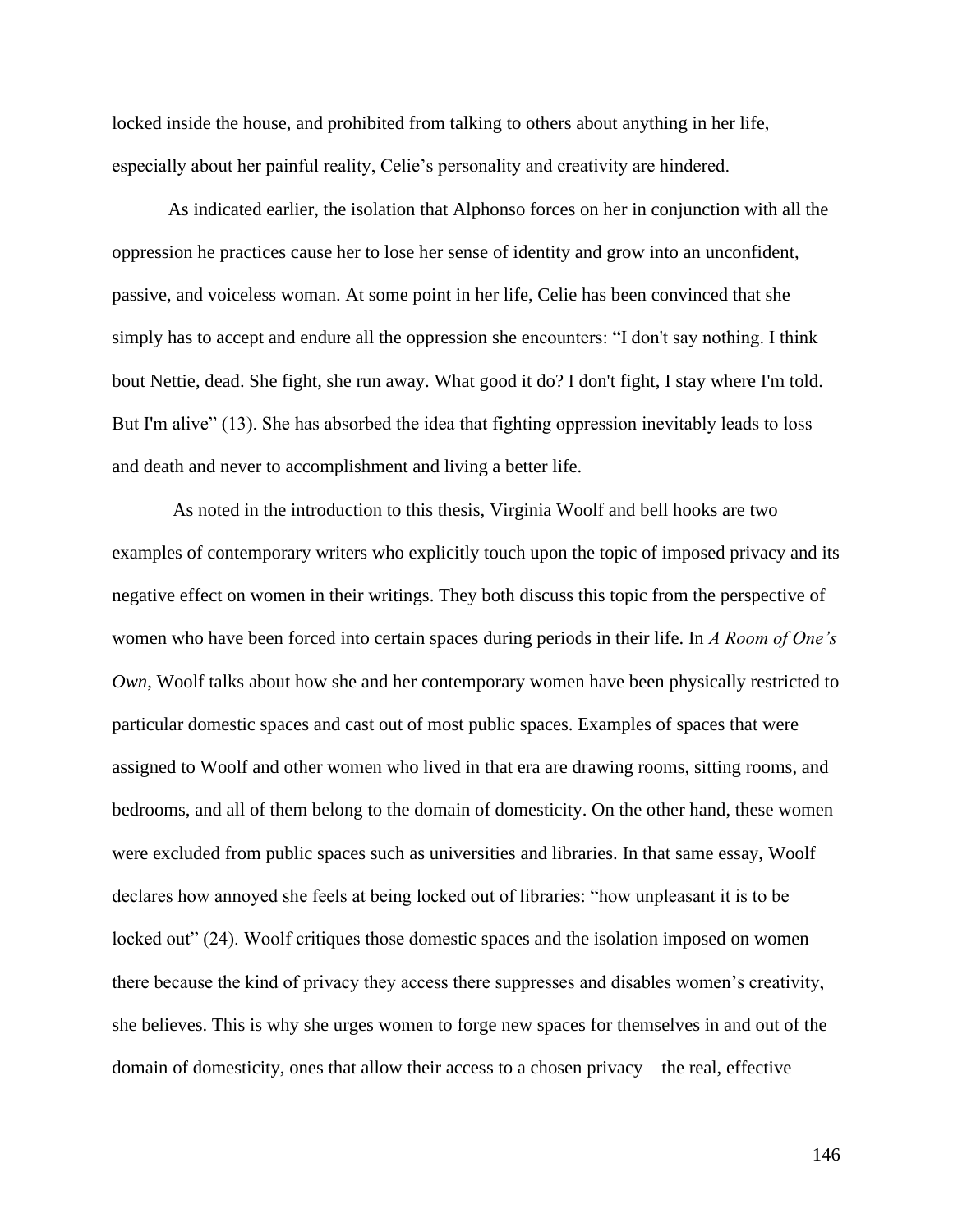privacy. To be empowered and creative, women need to have the right and the ability to include and exclude other people from their own private spaces.

On the other hand, in "Marginality as Site of Resistance," hooks discusses how people of less privileged racial and/or social classes are pushed to the margins—or the "space of marginality," as hooks calls it—to be mentally colonized by the hegemonic groups and socially deprived of their privileges. People of color such as hooks and her fellows are examples of people who are forced to live in that marginal space. Thus, she encourages people, including herself, to think of their stay there as a choice and the privacy they access there as chosen, not imposed. This way, the space of marginality becomes a "site of radical possibility, a space of resistance." She explains: "it was this marginality that I was naming as a central location for the production of a counter hegemonic discourse that is not just founds in words but in habits of being and the way one lives" (341). She invites people from all races, ethnics, and social classes to come together, to "enter that [welcoming] space" that encourages freedom, celebrates differences, and promotes creativity (343).

Many years later, Celie's mother's house—the house that has once allowed her oppression and victimization—becomes the site that enables her personal, economic and artistic independence. Celie succeeds as a businesswoman and decides to return to her mother's house, but this time as the owner. Even though she has initially felt scared of the idea of leaving her best friend Shug and moving into a house of her own, she eventually resolves to take on that opportunity, as it will assist her to "forge a functioning identity of her own" away from her friend (Russell 206). Celie is finally able to proclaim her real identity, the identity of a free, confident, and independent woman. Albert, her ex-husband, notices the change in her identity and asks to marry her again after falling in love with the new Celie, as she says: "And then, just when I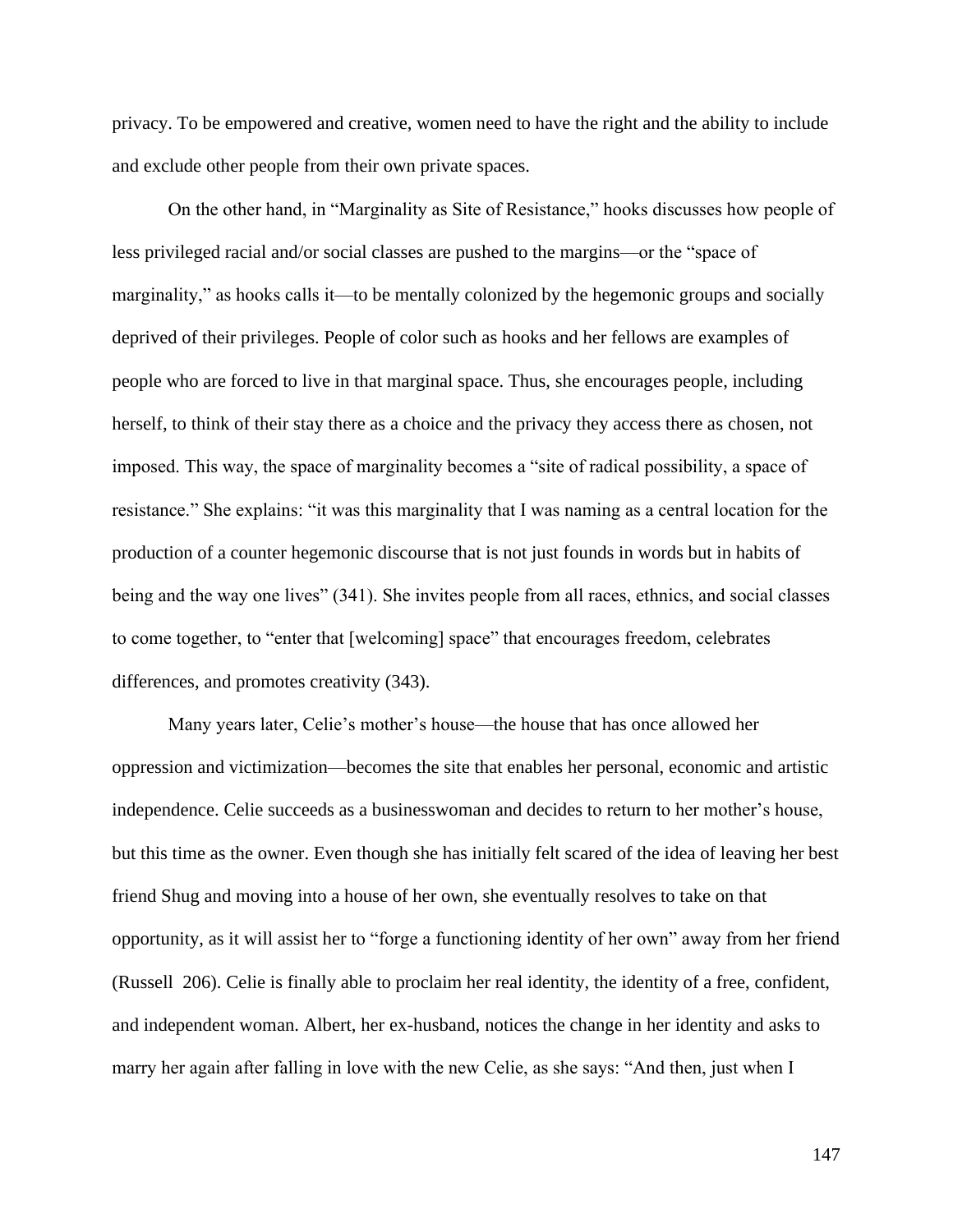know I can live content without Shug, just when Mr. done ask me to marry him again" (124). After regaining her right to that property and succeeding in her business, Celie feels empowered; she possesses a private physical space of her own and has an income from selling the pants she designs. Celie later decides to share the house with the people she loves, so that she boosts her creativity to the maximum by surrounding herself with a supportive, nurturing community (LaGrone xxxi).

Celie's decision to go back to her mother's house and stay in it as the owner provides vivid evidence of her psychological healing and readiness to get past her old memories in this house. Celie's healing is necessary for unleashing her creativity. This time, her mother's house becomes the private space that allows her to access a new, different kind of physical and psychological privacy, a chosen privacy. As indicated, inviting the people whom she loves to live with her in her house makes this place even more empowering and nurturing. As an artist and a designer, Celie needs to selectively isolate herself from other residents of the house in order to work and focus on her designs. She breaks that solitude only when she chooses to.

The other house that plays an important role in shaping Celie's identity and liberating her creativity is her husband's house. For Celie, this physical space starts as a site of oppression that leaves her almost no room to grow as an individual or to free her suppressed creativity as an artist. However, it later transforms into a supporting, empowering environment after Sofia and Shug have come to live in it. Celie marries Albert and moves into his house, starting a new chapter of her life. When she first moves into this house, she is not sure if her tough life conditions will improve or not. Unfortunately, with the disrespect and the violence she suffers at the hands of her husband and his kids, as well as the burden of domestic duties she must perform every single day, her early days in this house do not seem promising.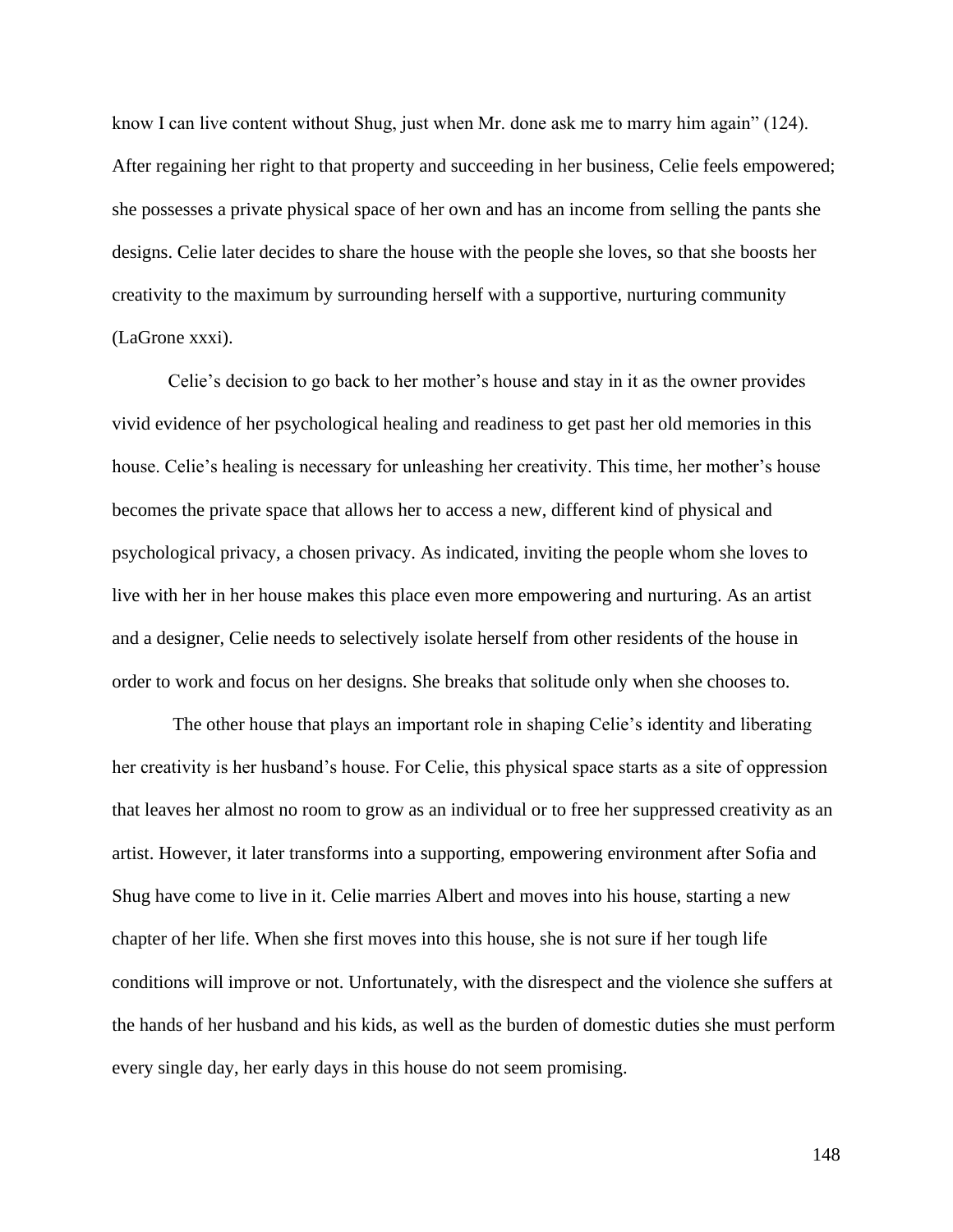Celie's feelings of being unworthy and valueless increase every moment during her early days in that house, and she resolves to do nothing about them because she has a loss of identity and no love and appreciation for herself. In fact, Celie's value as a young girl in her mother's house and as a woman in her husband's house has been restricted to her ability to clean, cook, and look after the kids, and that is the only reason Albert marries her. Before he marries her, Celie's stepfather inconsiderately previews her qualities as if she is a commodity: "She ugly. He says. But she ain't no stranger to hard work. And she clean. And God done fixed her" (*The Color Purple* 7). Commenting on that point, Jennifer Martin indicates that Alphonso and Albert,

the men in Celie's life, are using the oldest form of exploitation of Black women available to them to suppress Celie – the role of the mammy. This role is so engrained in Celie's mind that she does not see how she is being exploited or even identify her need to rise above the exploitation. (29)

Sadly, Celie accepts the role of a servile, obedient woman who submissively nurtures every person in the house but herself. Her condition of growing up as an abused child confuses her real identity and reshapes it in a way that conforms to what the oppressive men in her life want her to be. Also, as noted earlier, Celie's fear of losing her life like her sister, as she has been thinking, is another reason that makes her absorb the oppression and accept it with no objection.

Celie's attitude towards this role begins to change slightly when Harpo's wife, Sofia, comes to live with Celie and the rest of the family in Albert's house. Watching and observing another woman who stands in the face of oppression and does what she wants and enjoys, not what is dictated for her, makes Celie jealous at first; however, her feelings shift into admiration of Sofia's strength later. A situation that exemplifies Celie's jealousy of Sofia is when she advises Harpo to beat her upon his complaining about her disobedience of him. In that incident, Harpo has been trying to exercise his patriarchal authority over Sofia by preventing her from visiting her sister for no reason, except to claim his masculine control over her: "I tell her one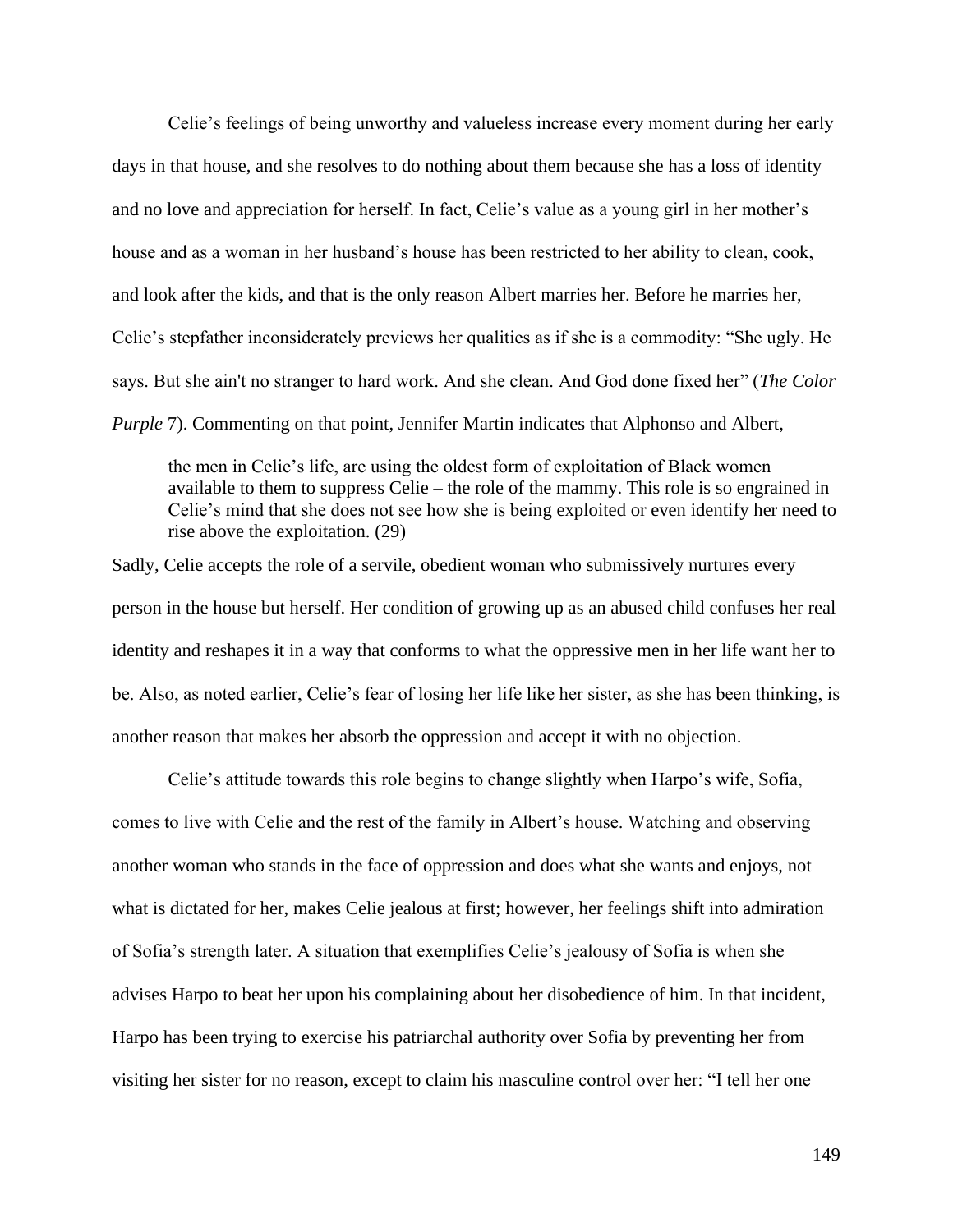thing, she do another. Never do what I say…I tell her she can't be all the time going to visit her sister. Us married now, I tell her. Your place is here with the children" (18). However, Sofia insists on visiting her sister and goes to her, refusing to listen to her husband's commands or allow him to control her. Her attitude and behavior of rejecting men's control and resisting their oppression of her open Celie's eyes to a totally different way of living life that is only available to powerful, courageous women like Sofia. Even though Celie has reacted passively to physical and verbal abuse her entire life and demanded none of her rights up to this point in her life, deep inside her heart she has actively started to reclaim her real identity, one that does not resemble her current one in any way. As indicated, having Sofia as a powerful and inspiring member in the family, Albert's house becomes a site of education, where she gets direct and practical lessons of resistance and empowerment based on the lived experiences of other Black women.

Albert's house becomes an even more empowering site when Shug comes to stay with the family until her poor health condition improves. Throughout the days of her sickness as well as her wellness, Shug proves herself as a woman of high self-esteem and power. She displays her bright personal characteristics as a woman who loves herself, enjoys her life to the fullest, and appreciates beauty everywhere, including in her own self. When she joins Celie and Sofia's collaboration by making some stitches on the square Celie handed her, Celie likes the way her stitches look and perceives the irregularity of them as one facet of her creativity. She encourages Shug: "real good, for first try, I say. That just fine and dandy" and Shug confidently replies: "Everything I do is fine and dandy to you. Miss Celie" (27). Living with a woman with such personal traits, Celie learns that just like Shug, she is quite capable of loving herself and doing more than cleaning the house, combing the kids' hair, and cooking the meals.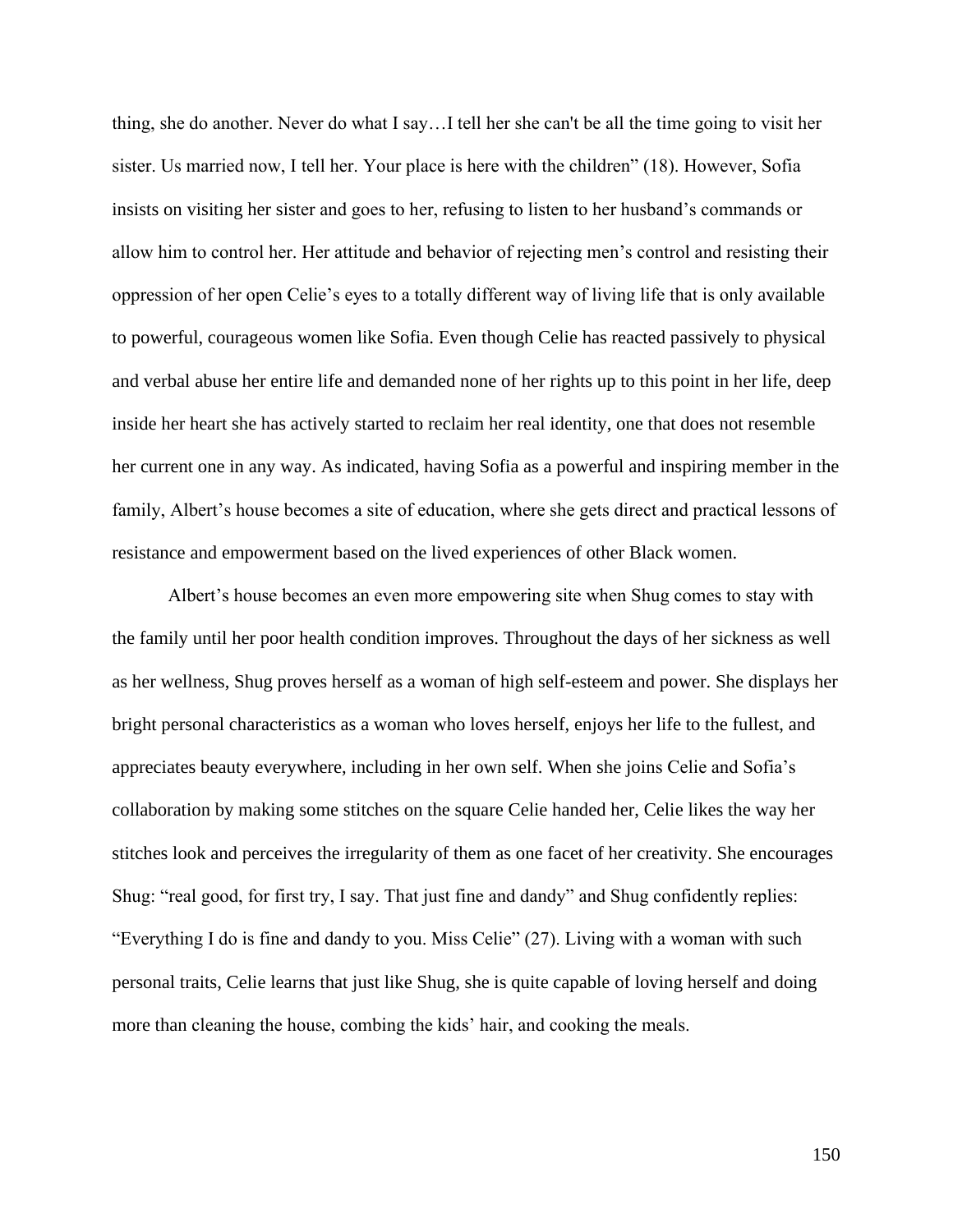In the past in general and in Albert's house in particular, Celie has had almost no physical space of her own; her privacy has been always restricted or interrupted by the residents of the house. She has been able to access varying degrees of psychological, emotional, and spiritual privacy, but not a physical one. Albert's house does not give her solitude but, as noted earlier, it gives her the chance to observe powerful women and to be psychologically able to reflect on the observations she makes as she watches them. This house also enables Celie to unite with both Sofia and Shug intimately, accessing the metaphorical supportive space of sisterhood that will be discussed in more depth later in this chapter.

Celie realizes that as a woman and a human being she has unlimited talents that await discovery; yet, "as long as she stays under the roof of a dominant male figure as her husband, she cannot realize her creative potentials" (Bayindir 218). Thus, with the help of Shug, she seizes the first opportunity coming her way to confront Albert and voice her thoughts, drawing courage from her rage at him for hiding her sister Nettie's letters. Celie tells him: "I'm pore, I'm black, I may be ugly and can't cook, a voice say to everything listening. But I'm here" (90). As soon as she decides to move out of Albert's house into another, safer place, she finds the courage and the strength to speak up. The opposite is also true; if she were to stay in his house, she would not have the courage to articulate her objection to and rebellion against his patriarchal rules. Celie's real identity begins to manifest: a woman who refuses to be invisible to him or any other human being and demands her rights to be heard, respected, and accepted as she is. This positive change in her identity needs to be promoted in a different environment. Grounding his argument on the essays of "The Spirit of Space," by Dan Paich, Kheven LaGrone says: "Celie's newly transformed language and self need their own supporting home or space" (xxi). Thus, Celie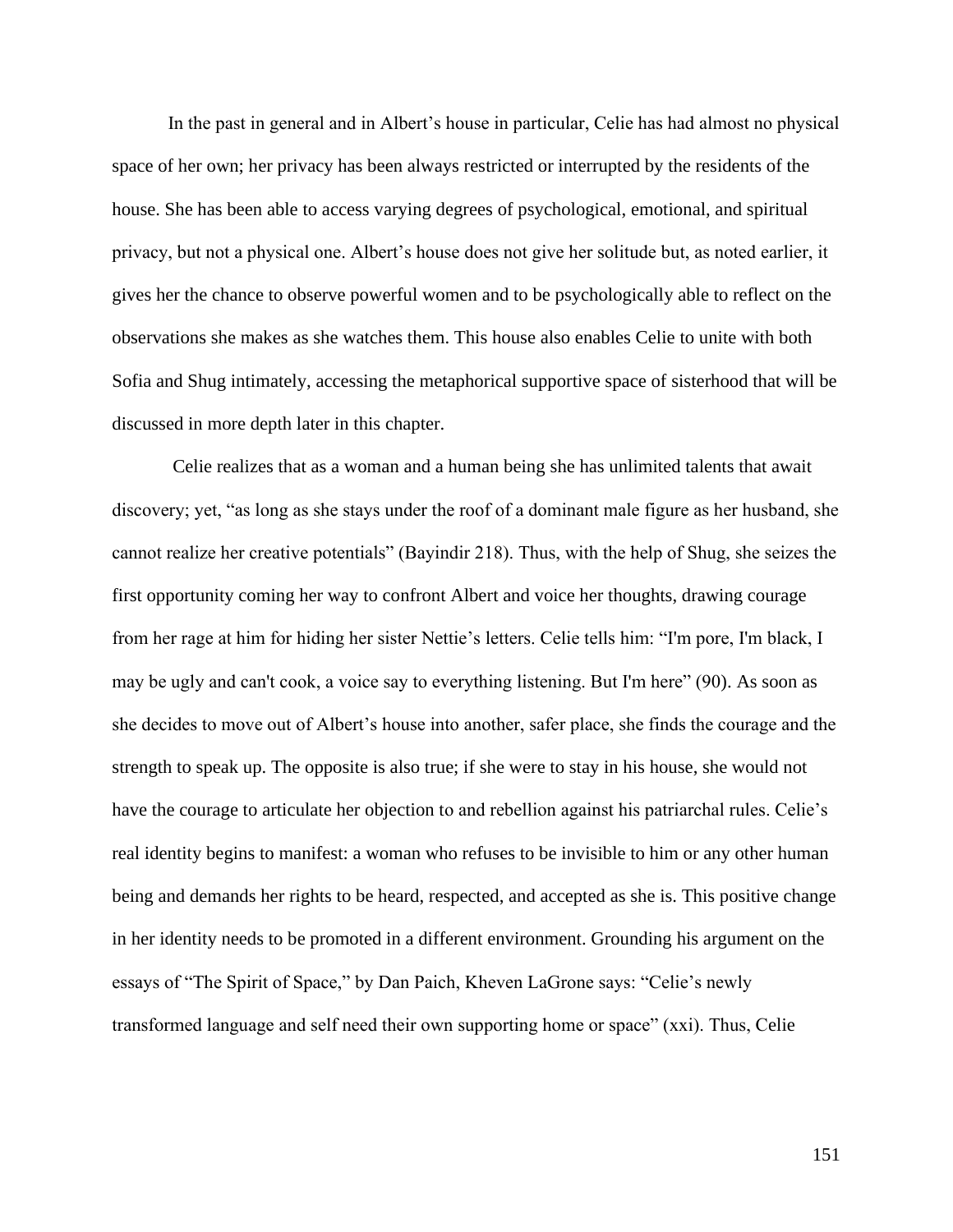leaves for Memphis, retreating into Shug's house in an endeavor to have more freedom, privacy, and support, taking her life and creativity to the next level.

Shug's house, the third house Celie moves to, has functioned as an enabling private physical space for Celie's creative potential. Confirming Woolf's idea that women need a room of their own as well as money to be able to create art, Shug has made sure that Celie can access those two necessary elements to feel comfortable professionally and financially, not worrying about anything else. In this new place, Celie has been given a private bedroom that fits with her routine as well as her personality as a morning person; her room is "a big back bedroom overlook[ing] the backyard and the bushes down by the creek" (90). And because the sleepy atmosphere and the crowdedness of bedrooms are not usually suitable for working on serious projects, Celie takes the dining room as a small factory, a space for freeing her imagination to design creative pants and bring them to reality.

Describing the work environment in the dining room and her persistent efforts there, Celie says:

I sit in the dining room making pants after pants. I got pants now in every color and size under the sun. Since us started making pants down home, I ain't been able to stop. I change the cloth, I change the print, I change the waist, I change the pocket. I change the hem, I change the fullness of the leg. I make so many pants Shug tease me. I didn't know what I was starting, she say, laughing. Pants all over her chairs, hanging all in front of the china closet. Newspaper patterns and cloth all over the table and the floor. (92)

As Celie describes it, the dining room seems to be a big, wide room that allows easy movement within it, which is a feature that adds more comfort and luxury to her space as well as her overall experience of sewing. Before she sews, she takes her time dreaming about the designs she intends to create for the different people she knows and imagining how the pants will look on them: "in my mind [I think] what a pair of pants for Jack would look like. Jack is tall and kind and don't hardly say anything …I dream and dream and dream over Jack's pants. And cut and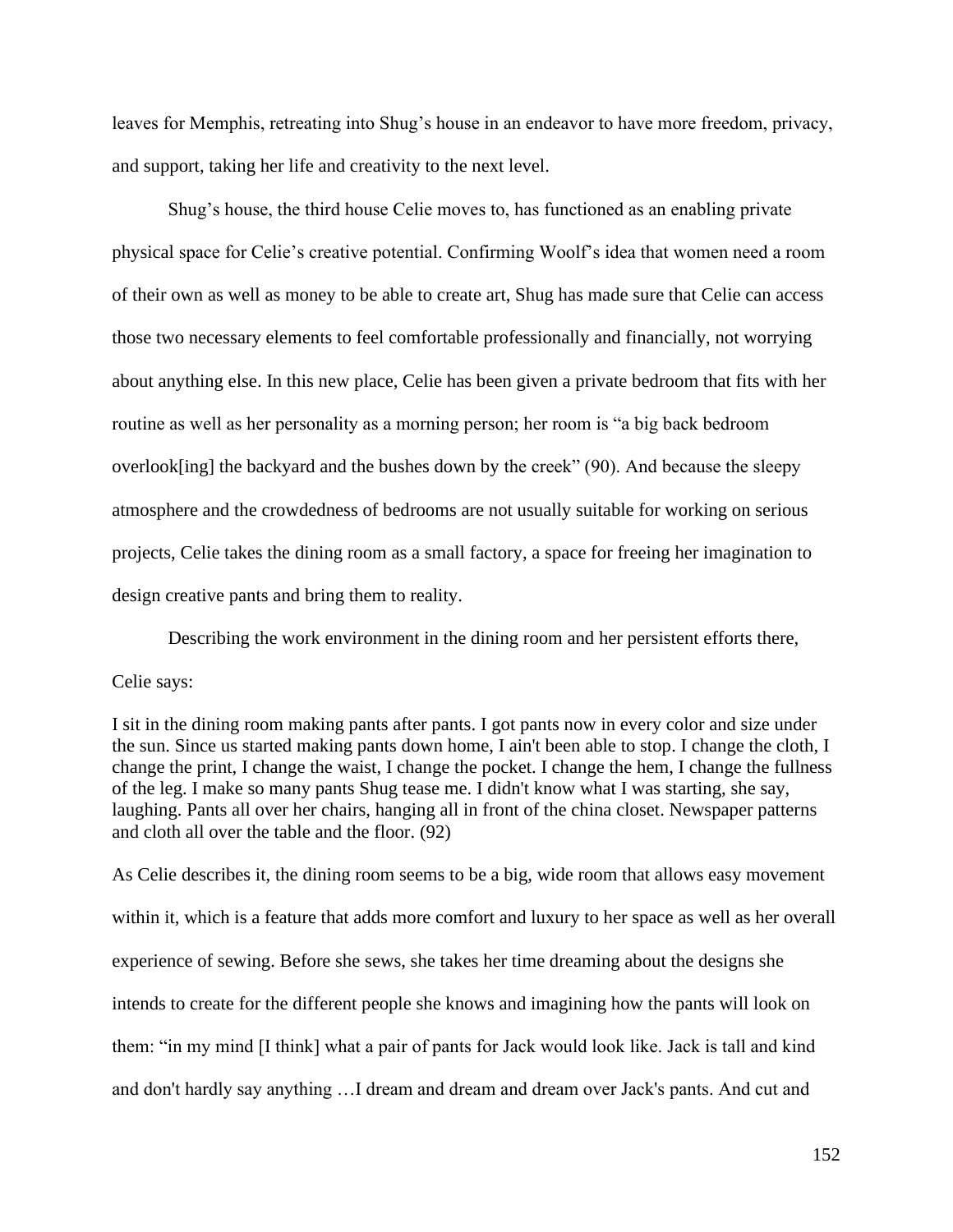sew" (*The Color Purple* 92-3). It is clear that when Celie is busy thinking of new designs or sewing them, her space is uninvaded and her solitude is uninterrupted; she has been capable of imagining a wide range of designs, experimenting with assorted fabrics, and sewing many pairs of pants in a short period of time in an endeavor to reach the final desired products. By having all the conditions necessary for unleashing her creativity, Celie has been able to create a unique, 'perfect' pair of pants for Shug as well as her other customers.

In fact, moving out of Albert's house into Shug's house has not only provided Celie with the support she needs to evolve as a designer and artist but also to grow as an individual who attempts to stand on her feet and relocate her real identity. The period in which Celie lives with Shug and under her supervision functions as a crucial transitional phase; it removes her from male dominance, equipping her with the necessary tools and the survival skills she needs to live on her own in that community, and preparing for the next promising chapter in her life. When Celie becomes mentally, socially, and financially independent and ready to carve her own path, the opportunity comes to her in the form of business success and a house of her own, as she reclaims her right to her mother's property after her stepfather's death.

Lastly, Celie's mother's house, Albert's house, and Shug's house have all significantly influenced Celie's creativity and contributed to shaping her identity. Early in her life, her mother's house worked as an oppressive site that enabled her stepfather to isolate her and rape her. However, that house later becomes the site that empowers her most, as it is the one that allows her personal, economic, and artistic independence. Moving into Albert's house after marrying him, Celie goes through another, but different, cycle of physical and verbal abuse. This site starts to make a positive impact on her personality and creativity only when Sofia and Shug come to live in it. Watching two powerful women defending themselves against oppression and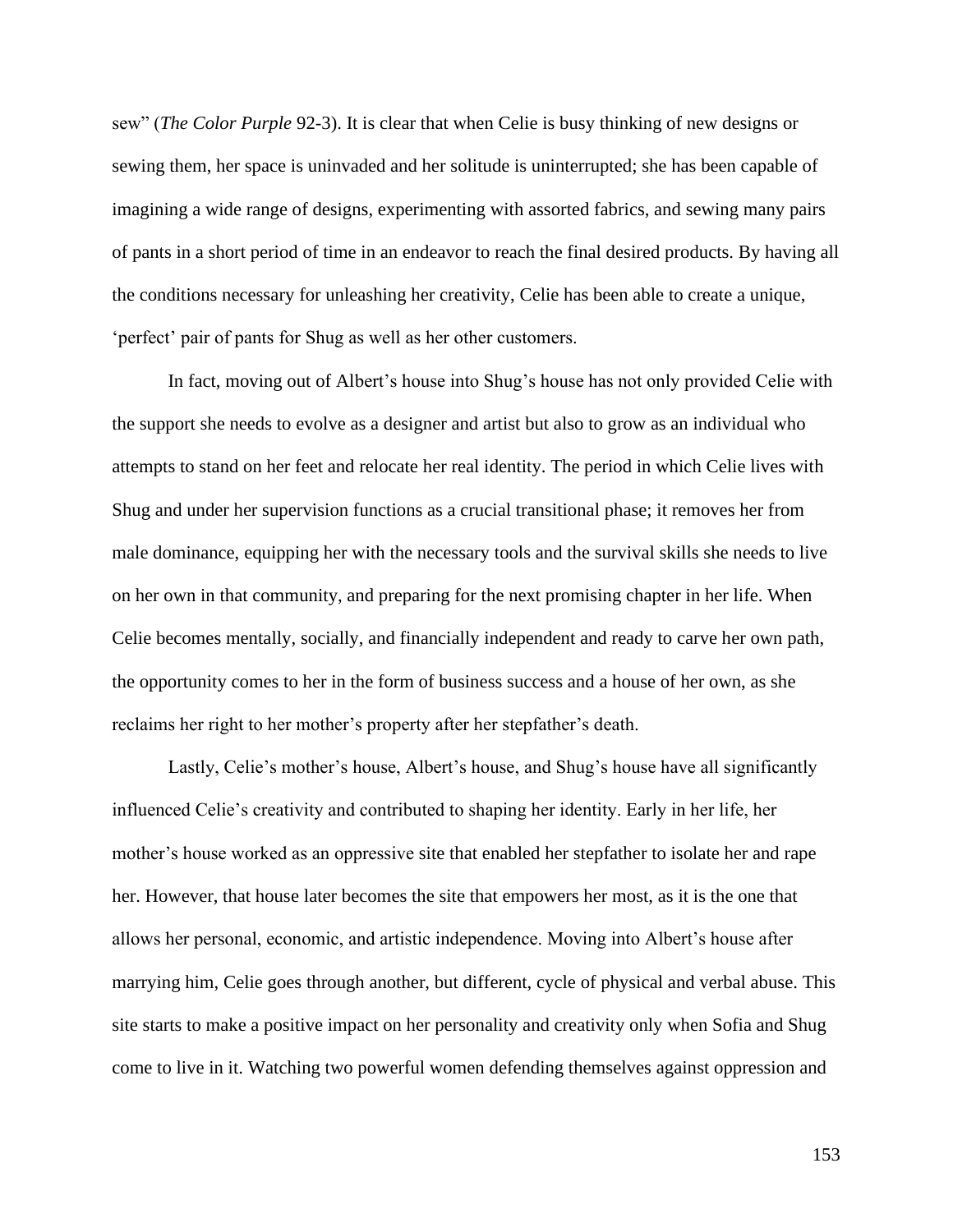demanding respect from men enables Celie to acknowledge women's latent power, including her own, and to recognize what they are capable of doing. She finally feels inspired and empowered to stand up to her husband and reject the passive, weak, voiceless woman she has been. After fighting with her husband, Celie accompanies Shug, who welcomes her into her house, and assigns her two private, luxurious rooms, one to sleep in and the other to use as a work place. With Shug's emotional and financial support, Celie's identity strengthens, and her creativity finds its way to prosper and manifest itself through the perfect pants she imagines, designs, sews, and sells for both men and women.

## **The Spiritual Space of Understanding God and Connecting to Him**

The physical and the verbal abuse Celie experiences at the hands of her stepfather leads her to start writing letters to God. Celie's decision to write the letters is necessary during this time in particular because "it serves a need to communicate her feelings—feelings that she is unable to share with anyone else" (Andujo 66). If she had not written those letters as a way of expressing her feelings when she was a victim of her stepfather's rape, she could have not survived and endured that painful reality. The writing is a means that assists her to channel her anger and frustration in a more productive and creative way.

Many years later, Celie passively marries Albert and becomes his good, obedient wife. Exploiting the privileges that his patriarchal society provides him with, Albert believes that beating his wife is one of his rights as a man, and that it will make her even better. Thus, he beats Celie with a reason or without, and to be able to bear the ongoing oppression in her life, Celie keeps on writing letters to God. The novel gives no details about what kind of privacy Celie has been able to access to write those letters. She is perhaps able to write them in the privacy of her room when Alphonso (before marriage) or Albert (after marriage) are asleep, or at night when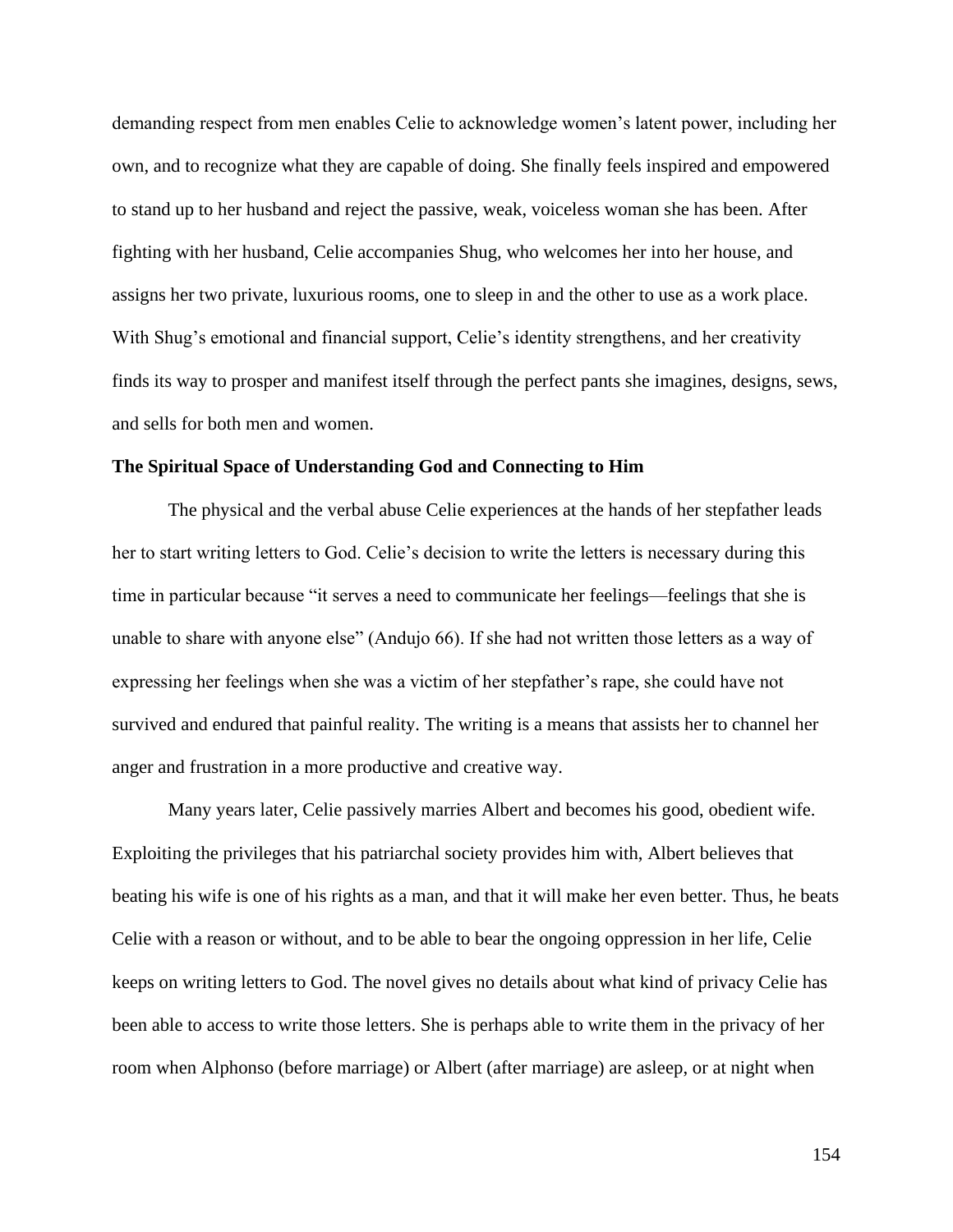she finishes her domestic tasks of cleaning, cooking, and putting kids to sleep. Without accessing this kind of physical and psychological privacy, however, she could not keep writing to God.

Celie's act of writing letters to God and communicating her feelings to Him create a private metaphorical space—a spiritual space. This space is private; it only includes God and Celie, and excludes others. God is the only one with whom she shares her suffering, and the reason Celie chooses to write those letters to Him is "because she has no one else to write [to]," as "she knows she must never tell no 'body'" (Ross 69). The oppressive experiences she has been going through lead her to feel ashamed, and therefore not able to articulate them to any human being, as Nettie tells Celie: "I remember one time you said your life made you feel so ashamed you couldn't even talk about it to God, you had to write it, bad as you thought your writing was" (57).

Alphonso's and Albert's oppression of her isolates her and imposes physical and personal privacy on her. As explained earlier, during her life with Alphonso, he threatens her not to talk to anybody and imprisons her in the house to hide his crimes of rape. On the other side, in her life with Albert, her fear of being beaten and her frustration with her life lead to her isolation and turn her into a voiceless woman. Also, being consumed with the chores of her daily life and the responsibilities of her role as "the mammy," Celie is forced to stay in the house, not speaking to other people nor socializing with them.

As the years of Celie's struggle continue, she becomes even more frustrated with the way her life conditions have been worsening rather than improving, so she decides that she will no longer pray to God or express her feelings to Him in the letters she has been writing for so many years now. In her last letter to God, she writes: "My daddy lynch. My mama crazy. All my little half-brothers and sisters no kin to me. My children not my sister and brother. Pa not pa.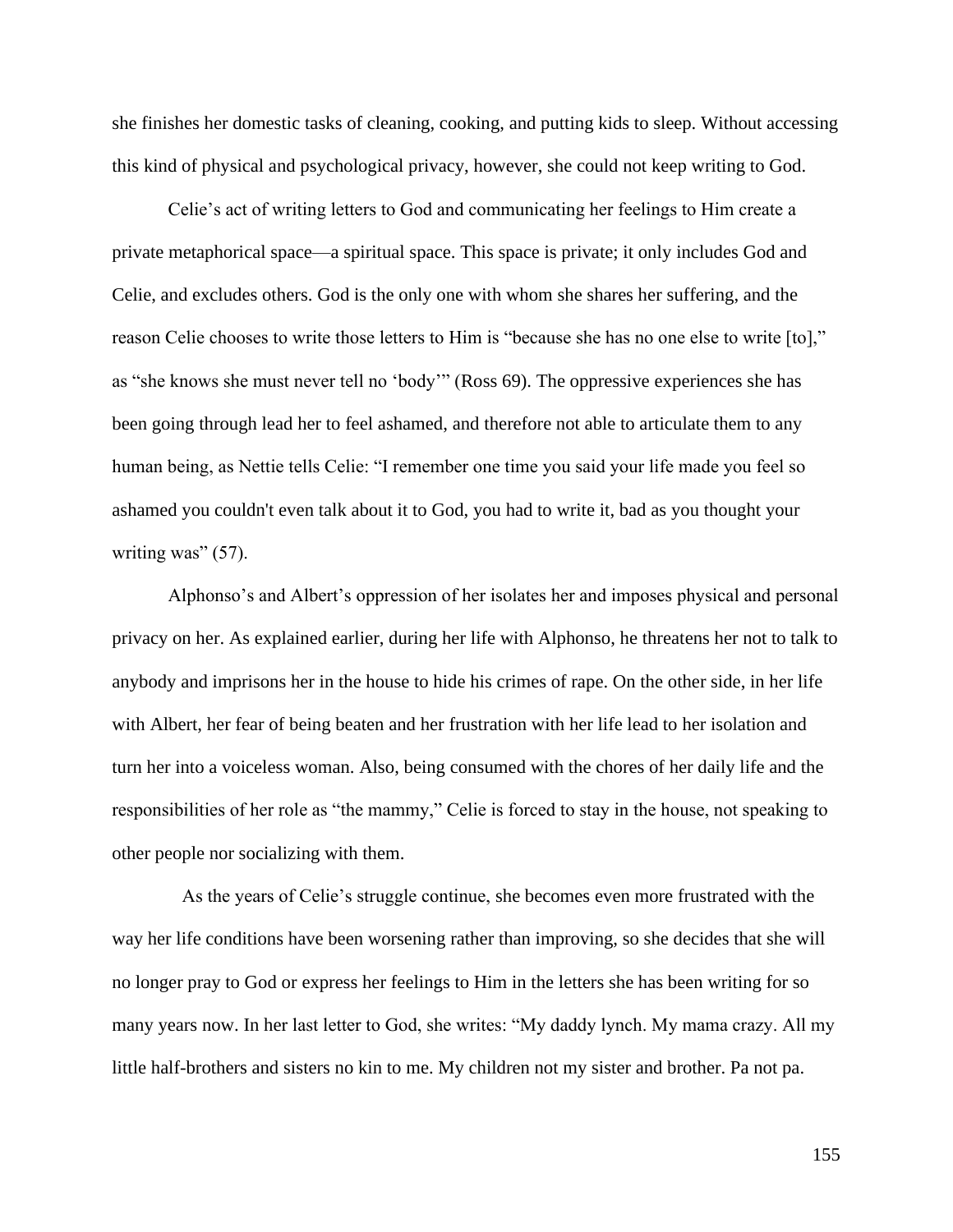You must be sleep" (76). This last letter is brief, but it reveals Celie's deep sorrow and disappointment; she does not seem to have the energy to speak or to write anymore. Celie has been perceiving God wrongly, as she discovers after conversing with Shug, her best friend and Albert's mistress. Celie confesses that she has always envisioned God as a man who is "big and old and tall and gray bearded and white. He wear white robes and go barefooted" (*The Color Purple* 83). Celie's way of thinking about God comes as a result of her living in a patriarchal and racist society that glorifies whiteness and maleness and considers them as two main positions of power; white men have authority over white females and Black people in general and Black men practice control over Black women. This is the first time that Celie shares the way she pictures God with another person, and it is not with just anyone, but with the woman that she trusts most.

Besides, "for Celie, to assert herself as a human being capable of feeling, wanting, and thinking would be disturbing God's structure for mankind" (Andujo 67). Based on that understanding, she believes that she must deprive herself of any feelings of love and sensuality as well as deny herself the right to respect and a decent life. Rather than putting any effort to change her reality and therefore enjoy life, she only manages to survive. Before she meets Shug, she is convinced that submitting to patriarchal force is the right thing to be done by women in her circumstances. Women who show resistance and fight against oppression are doomed: "I think bout Nettie, dead. She fight, she run away. What good it do? I don't fight, I stay where I'm told. But I'm alive" (13). At this point in the novel, Celie still believes that her passive attitude towards what has been going on in her life is better than her sister Nettie's courageous one. Not hearing from Nettie for many years—because Albert has been hiding the letters her sister has sends to her—Celie assumes that Nettie is dead. She also assumes that her sister's attempt to fight against her harsh reality has disturbed God and that is why she has suffered this sad fate.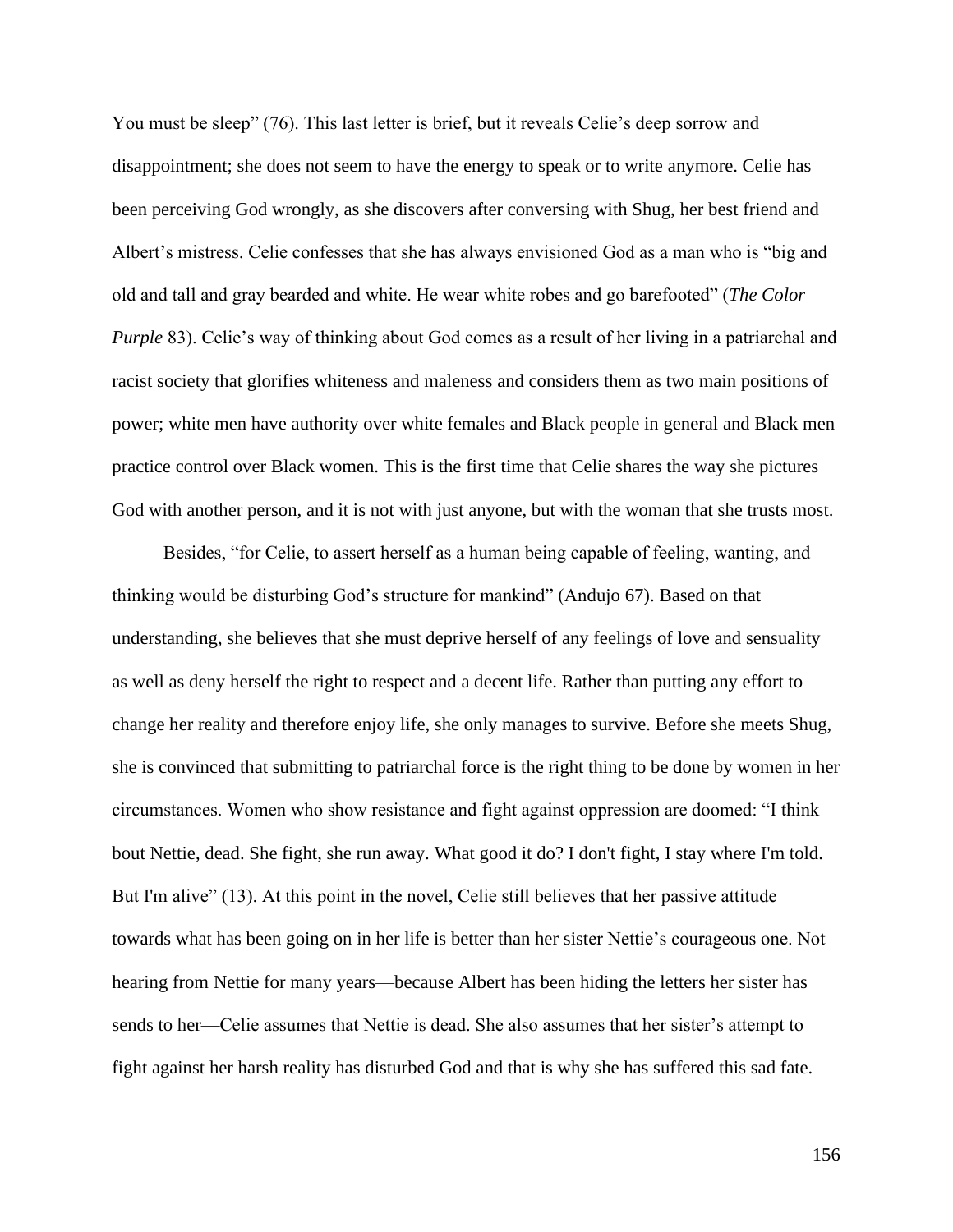Celie decides to reconsider her way of perceiving God after bonding with Shug, who challenges her old belief and introduces her to a new, broader way of thinking of Him. "She opens up Celie's understanding to an entirely different God—a God that loves women, sinners, and good times" (Andujo 69-70). Shug convinces Celie that unlike what she thinks, God listens to her, and He answers her prayers when He sends Shug in her way, so that "she gains a friend, lover, protector, and confidant from her sexual partner" (Andujo 69). He has also brought other brave, inspiring women into her life and saved her sister Nettie.

Shug encourages Celie to find God inside herself when she says: "God is inside you and inside everybody else" and persuades her to communicate her feelings to Him at all times, not only when she goes to church. In contrast to her old vision of Him, Celie learns that worshiping God is not only restricted to visiting religious places and praying to him over there because He is present everywhere and is always with her. Shug further introduces Celie to a better and more creative way of finding and worshiping God. She encourages Celie to find Him through His creation; the stars, the trees, the sky, the people, etc. When Celie confronts Albert before she leaves him, she suddenly feels an impulse of power coming from nature, specifically from trees. Threatening her husband, Celie says: "until you do right by me, I say, everything you even dream about will fail. I give it to him straight, just like it come to me. And it seem to come to me from the trees" (89). By looking at trees, one creation of God, Celie conjures the power of God; God is close and present, as the trees are. Shug also motivates Celie to praise Him by noticing and admiring all aspects of beauty everywhere around her: "I think it pisses God off if you walk by the color purple in a field somewhere and don't notice it" (84). Celie learns that she can worship God by appreciating the blessings He has given her in life. Shug's way of understanding God contradicts what she used to believe, but she decides to adopt Shug's view, as she trusts and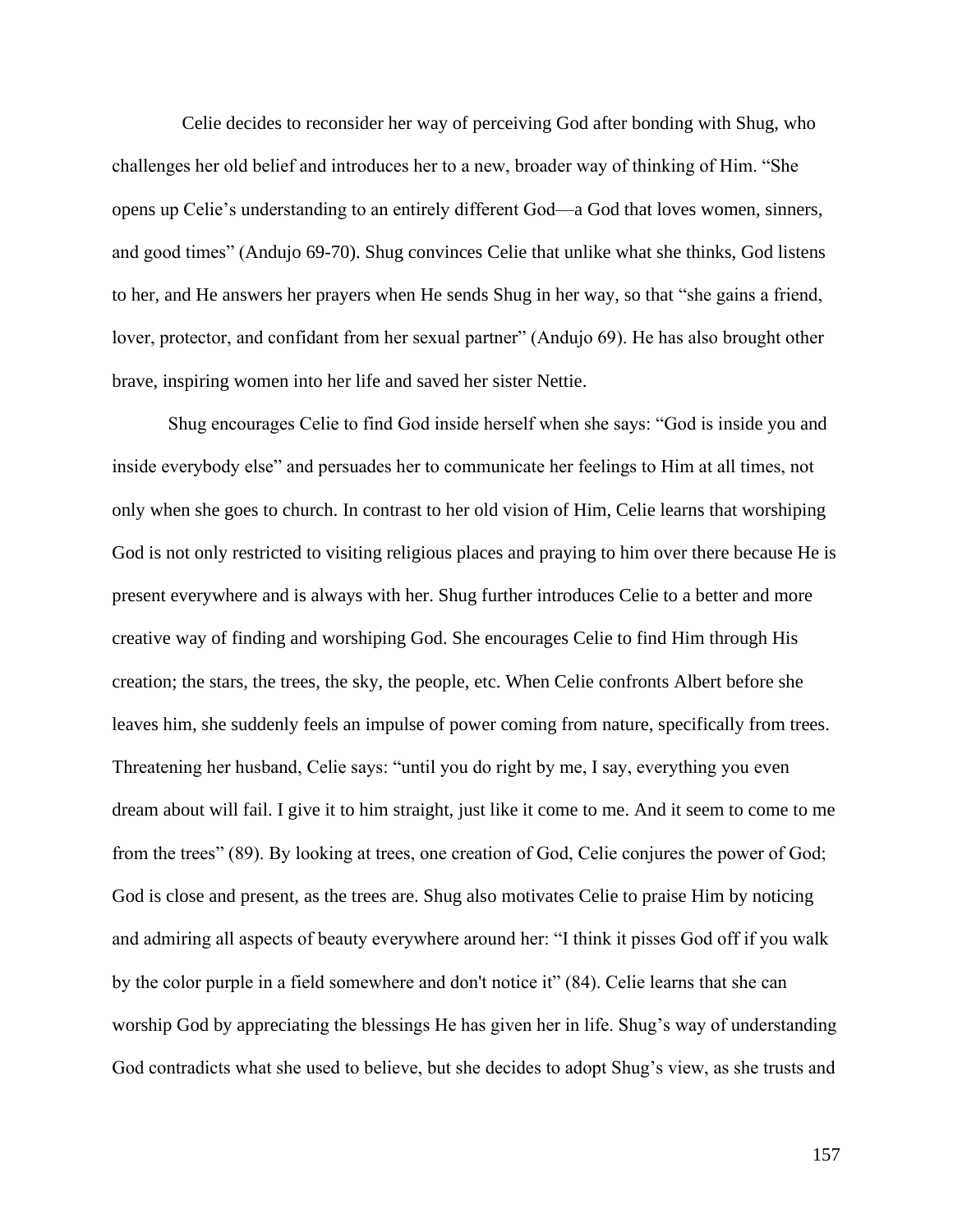loves her. By reconsidering her old way of understanding God, Celie becomes more able to connect to Him.

Celie's new way of connecting to God has opened a new, private, empowering space. As Patricia Andujo points out, "Celie does not feel such empowerment until she learns to reconsider her understanding of God" (67). The power she draws from Him has not only enabled her to fight against the oppression she experiences from her husband and his children, but also to have the power and the courage to stand against her whole, patriarchal society as well as to discover and practice her creativity right in front of them.

Lori Duin Kelly in "Theology and Androgyny: The Role of Religion in The Color Purple," demonstrates the way Celie does that:

[She] challenge[s] and def[ies] the conventional definitions of male-female behavior... by appropriating elements that are traditionally the exclusive domain of the male: in fashion – she wears pants; in career – she runs a successful business; and in romance – she loves another woman, Shug. Celie does this, moreover, without the surrendering of the more traditional female characteristics of being empathetic and nurturing. (8)

The power and the courage Celie has gained enable her to challenge conventional society and to show her taste in clothes in what she wears, not what that society dictates for her. She wears fashionable pants, ones she designs. Celie's pants are unique because they are customized to fit each buyer's personality, the thing that makes both her pants and her business distinct. Her elegant taste in clothes and her creative design talents that were suppressed for a long time have finally found their way to prosper. Women everywhere start to wear her designs although wearing pants had been prohibited for them according to the traditions; female singers, such as Shug, are the only women who have been allowed to wear them. Ironically, men who do not allow their wives to wear pants cannot take their eyes off the women wearing them. In this respect, Celie inspires all women in her society to defy their clothing norms. "To disassociate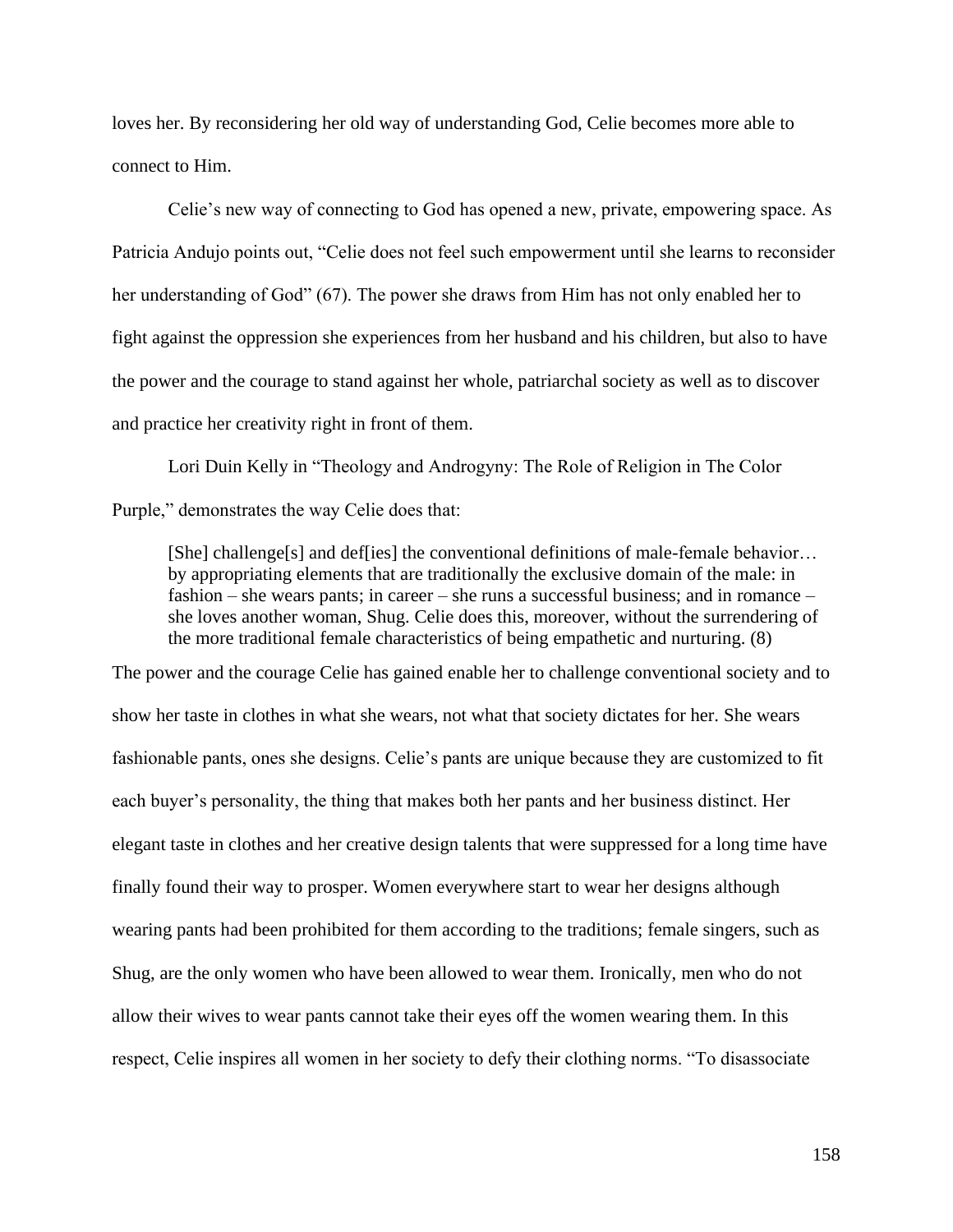herself with a male God means that she has to rethink cultural norms," and encourages other women to do so (Andujo 70).

She owns and runs an amazing business that does not resemble any that women in her society have had before, that allows her to practice her creative pant-designing and sewing skills. The most successful business practiced by women in her society before this had been singing, and if a woman has no singing talent and no beautiful voice, then she will probably have no other chance to succeed. "Celie takes the act of sewing, which is traditionally thought of as a mere chore for women who are confined to a domestic role and turns it into an outlet for creative selfexpression and a profitable business" (Nair). She converts a task that has been perceived as a boring chore into a fun business that allows her to imagine, dream about, design, and sew creative pants and makes them available for both genders.

In American culture as well as many others, sewing has been viewed as a woman's task. The women in the house, mostly mothers, are in charge of making clothes for family members especially children—as well as curtains and blankets, just like when Celie has been sewing curtains for Sofia and Harpo as their marriage gift. "It is no small irony that Celie adopts a traditionally feminine form of art to complete her separation from the violent masculine world. By sewing, Celie narrows the gap between the sexes, making pants for both men and women" (Ross 80). Contrary to what people might have been thinking of sewing as an inferior chore that is supposed to confine women to the house, the task frees Celie and helps her announce her independence. "Celie narrows the gap between the sexes" not only by providing females in her society with the chance to wear a category of clothing that has been prohibited for them, but also by encouraging them to have more freedom of dress, resembling the freedom that men have, and perhaps freedom of income.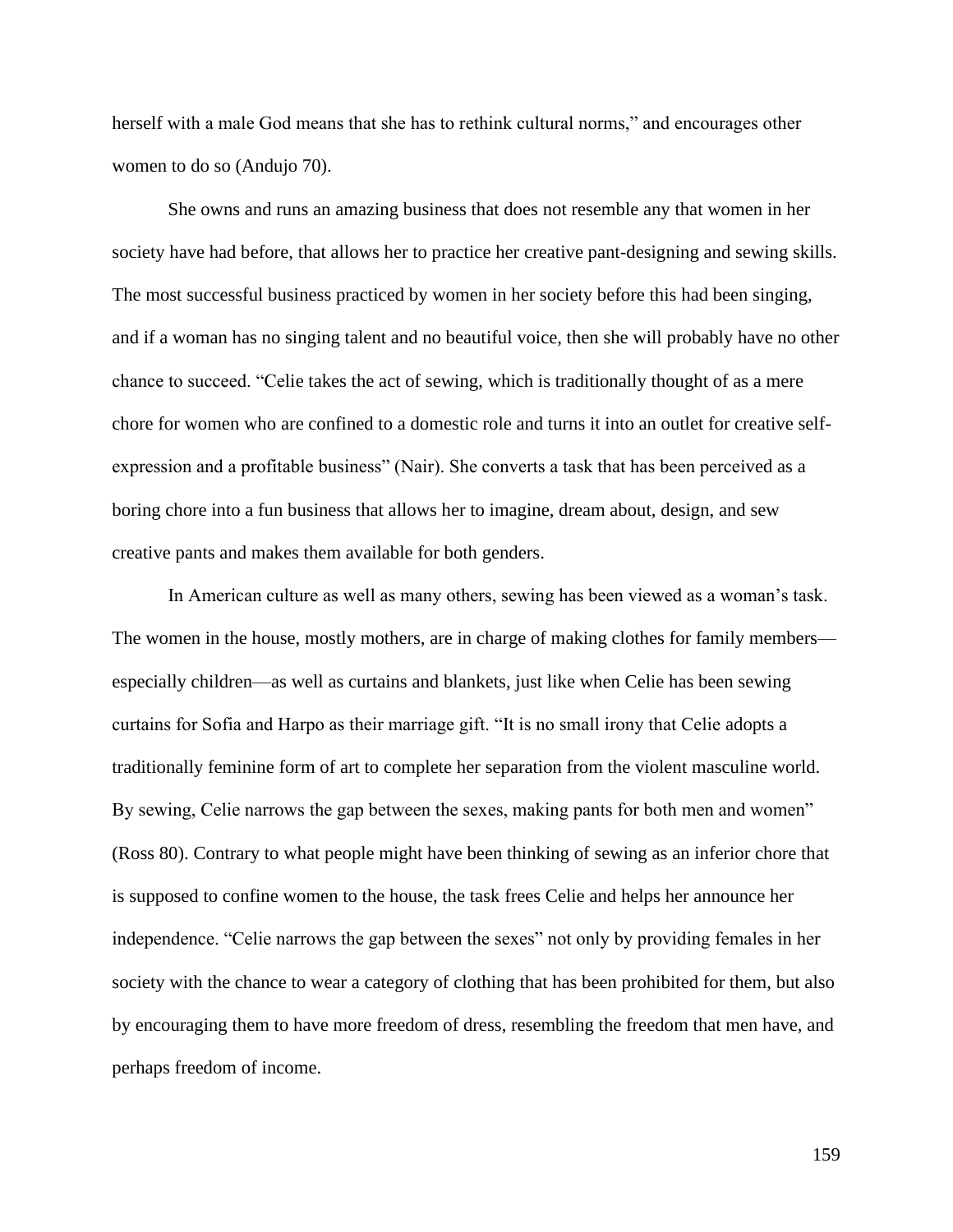In love, Celie has not been enjoying her heterosexual relationship with her husband and has felt ashamed of any sensual feelings. However, she has developed some "undefined" feelings for Shug even before she gets to know her well or live with her; she is drawn to her beauty as well as the power aroma that surrounds her: "I ast her to give me the picture. An all night long I stare at it" (6). Celie has been always suppressing her sexual feelings, and one reason for that is her belief that they are forbidden by God. When Celie reconsiders her understanding of God and His attitude towards such feelings, Shug assures her that "God love all them feelings," she becomes brave enough to admit her sexuality and express it. She challenges her husband and her society by getting involved in a homosexual relation with Shug and finds in it a way to awaken and free her sexuality.

Celie's new way of understanding God and connecting to Him influences her life positively. Empowered by her new relation to Him, Celie fights against the oppression of her patriarchal society and defies its unjust cultural norms in most aspects of her life. She finds the power to challenge the conventions by wearing the clothes she likes, not the ones they dictate for her. She liberates her creativity in the pants she designs and sells, and her sexuality in her relationship with Shug.

#### **The Space of Celie's Bond with Other Women**

As a child and a young woman, "Celie has been isolated from the only two women of importance in her life, her mother and her sister" (Martin 32). Alphonso, her stepfather, creates a barrier between her and her sick mother when he impregnates her twice and reacts as if he is uninvolved whereas Albert, her husband, keeps her apart from her sister Nettie when he hides her letters. These two men's main purpose of doing that is to further their oppression of her. Thus, Celie has never had a powerful female role-model: an inspiring literal or literary mother or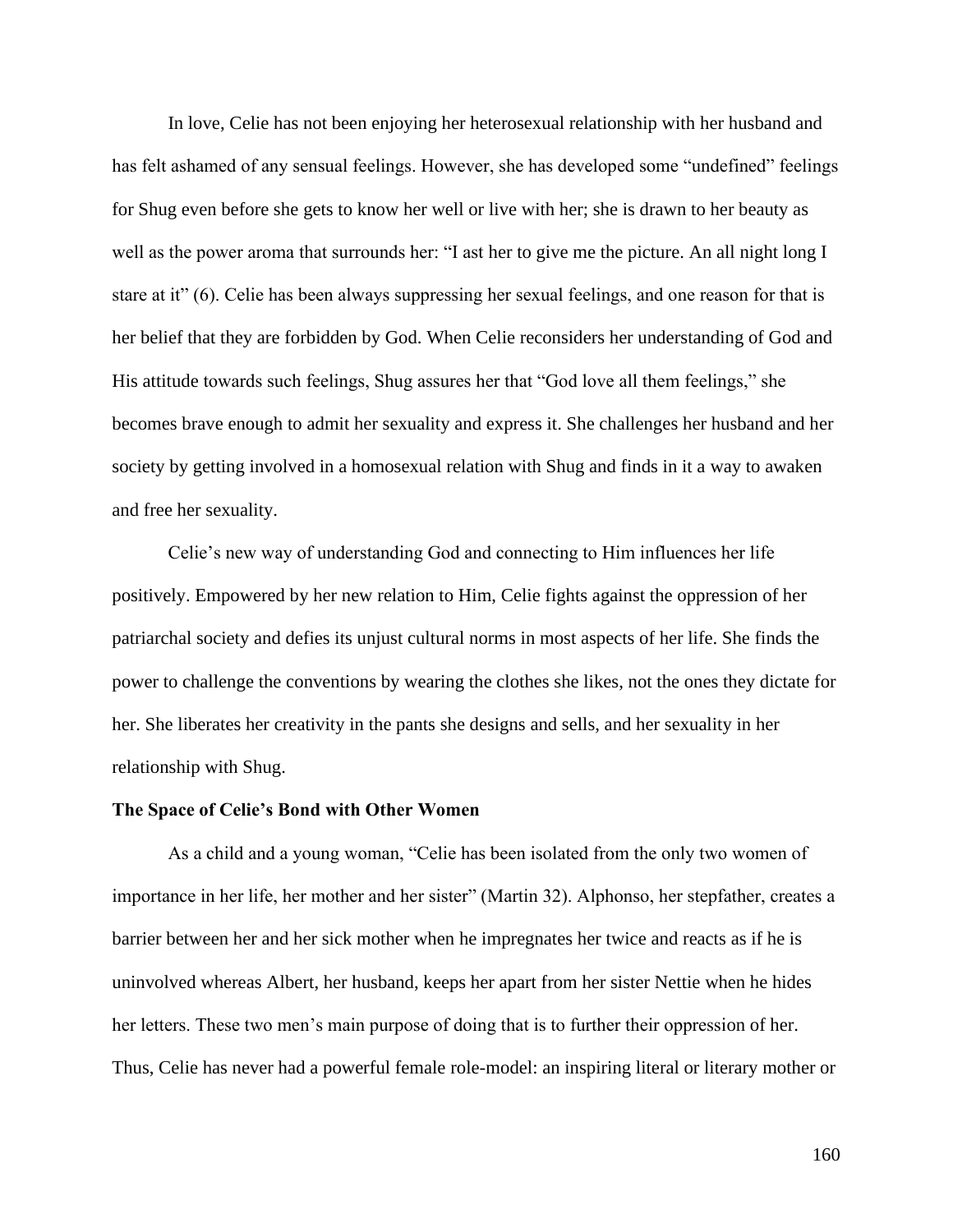an empowering sister that she can learn from or feel empowered by them before getting to know Sofia and Shug.

When Sofia comes to live in Albert's house, Celie notices that she has a totally different personality than hers; she is a powerful woman who does not allow anybody to disrespect her or force her to do what she does not want to do. She is, like Celie, a hardworking woman, yet she only does the type of work she likes to do and when she wants to. Being more passionate about working on the farm and preferring to perform some tasks assumed to be 'masculine' rather than 'feminine,' Sofia enjoys herself and gives no ear to what other people may say about her or her husband. Celie's irrational advice that encourages Harpo to beat Sofia causes a big fight between the couples; describing the scene of their fighting, Celie says:

They fighting like two mens. Every piece of furniture they got is turned over. Every plate look like it broke. The looking glass hang crooked, the curtains torn. The bed look like the stuffing pulled out. They don't notice. They fight. He try to slap her…She reach down and grab a piece of stove wood and whack him cross the eyes. He punch her in the stomach, she double over groaning but come up with both hands lock right under his privates…She never blink a eye. He jump up to put as hammer lock under her chin, she throw him over her back. He fall bam up gainst the stove. (19)

This scene reveals how powerful, brave, and fearless Sofia is. Even though she fights a man who is supposed to be physically stronger than she, that does not terrify her or hold her back from defending herself as well as resisting the oppression. Sofia's courage and power is what evokes Celie's jealousy, leading her to give this piece of advice. Celie later confesses to the angry and disappointed Sofia: "I say it cause I'm jealous of you. I say it cause you do what I can't" (20). Rather than fighting with Celie too for her unwise and unfair advice, Sofia pities her after realizing the motive behind her behavior. In fact, Celie reminds her of her own mother who also had been a victim of patriarchal oppression.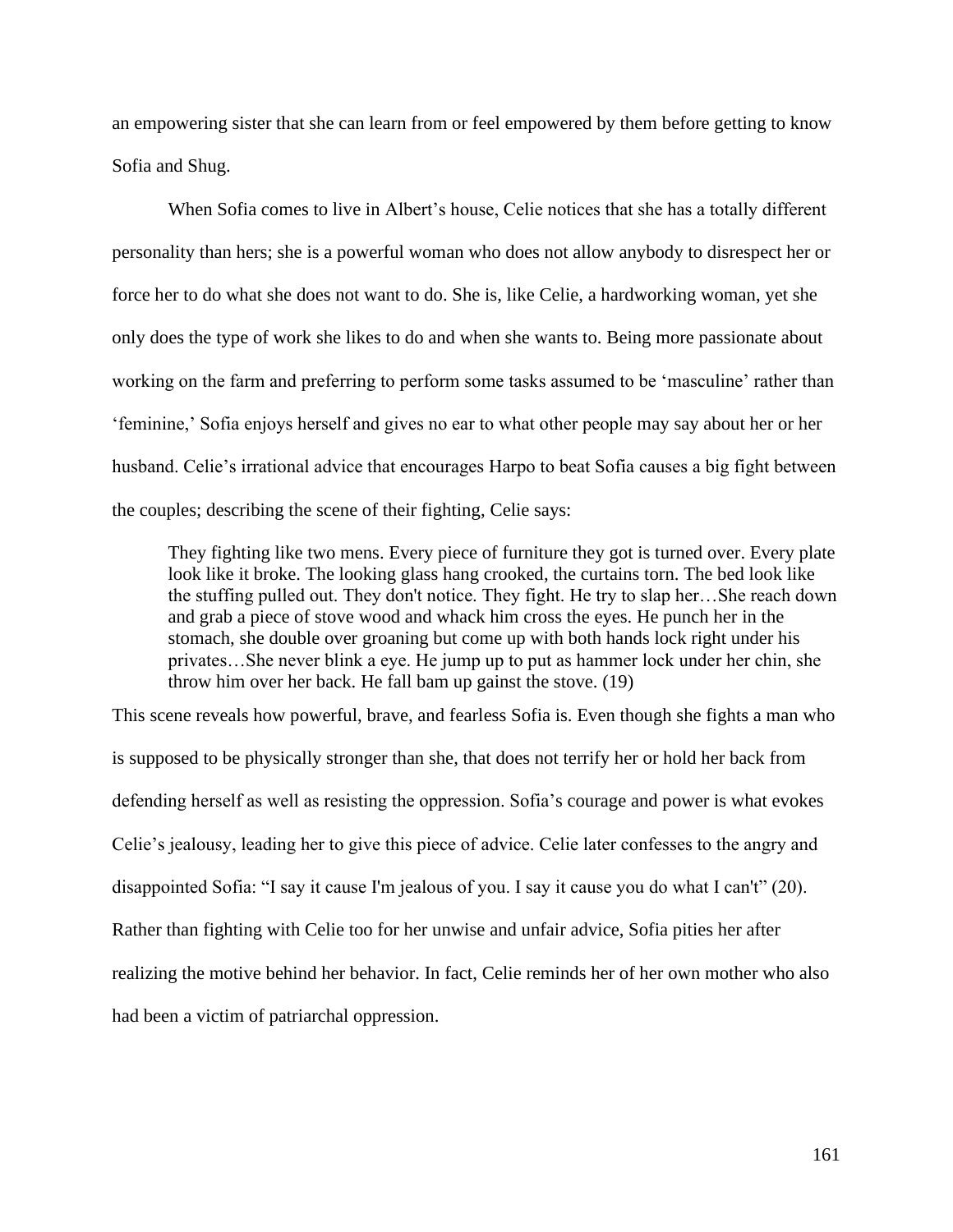The first thing Sofia does after she forgives Celie and reconciles with her is invite her into the space of sisterhood. "Realiz[ing] that Celie is powerless, [Sofia] subconsciously… searches for a way to share power with [her]" and that is when she suggests the idea that they work together on making a quilt: "[l]et's make quilt pieces out of these messed up curtains" (21). This quilting experience allows Celie to converse with Sofia and to know more about her life, which as Celie wishes, will help her to "understand Sofia's strength and to adopt parts of [her] ideology as her own" (Martin 31-2). Sofia tells Celie that her sisters and she have always had to fight the men in their life. Celie understands that Sofia's power comes from her strong bonding with her sisters and knowing that they will forever back each other up. When she decides to leave Harpo because she gets tired of the way he treats her, Sofia calls her sisters, and "they come early one morning in two wagons to pick [her] up" (32). Celie has learned that women should not accept being oppressed or treated with inferiority, and they should stick together to support each other. Celie's act of joining the quilt indicates that she officially joins the space of sisterhood and takes practical steps toward entering the arena of empowerment that has been initiated by women and for them in their endeavor to love, support, and encourage each other.

Shug Avery is another woman whose imaginative as well as physical presence has had an affirmative impact on Celie's life. Shug who is a blues singer and Albert's mistress has been invited by him to stay temporarily in his house, as she, more likely, heals from a sexual disease: "she got the nasty woman disease" (*The Color Purple* 26). During the period of her recovery, she has been watching the growing bond between Sofia and Celie and eventually decides to be a part of their collaborative space of sisterhood. She comes by them while they are busy working together on the quilt and opens a conversation with Celie, complementing the regularity and the neatness of her stitches. The reason she offers her new friendship to the other two women in the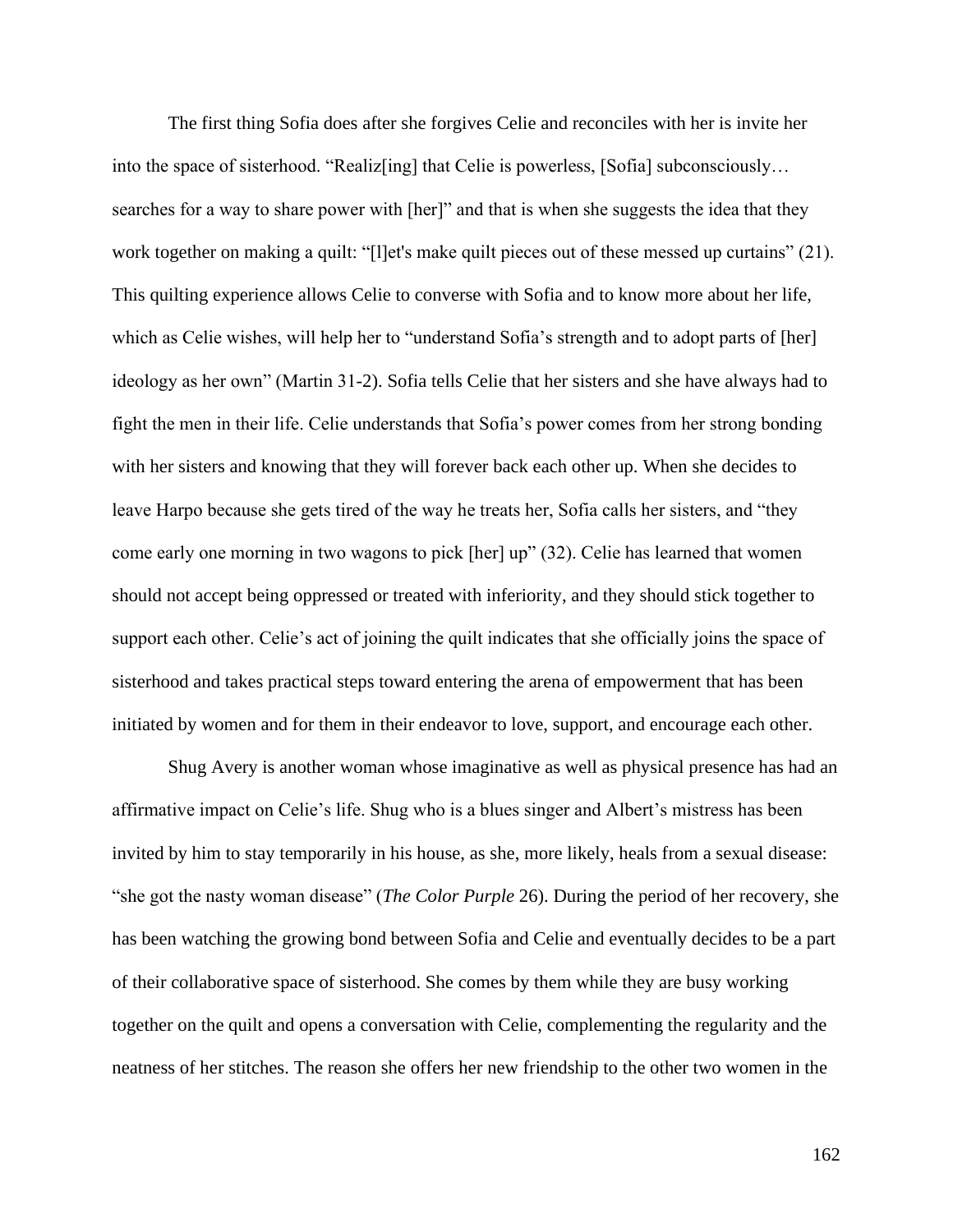house is her awareness of the fact that only women are capable of supporting each other and looking after each other unconditionally. Being deadly sick when she arrived at Albert's house, Celie is the one who takes good care of her with pleasure, though she has been nobody to Shug before that time. To return some of Celie's favor, Shug demands that Celie go with her and Albert to Harpo's club on the first night she resumes her singing career there. Upon Albert's refusal, Shug insists on Celie's company, giving some made-up excuses: "Yeah, but Celie going, say Shug, while I press her hair. Spose I git sick while I'm singing, she say. Spose my dress come undone?" (34). Later that night and while Shug is on stage, she calls Celie and tells her in front of the audience that she has created a song and named it after her, "Miss Celie's Song." Shug explains that Celie is the one who has inspired her to write this song: "she scratched it out of my head when I was sick" (35). It is the first time in Celie's life that someone shows appreciation to her or for anything she has done; it has meant a lot to her, especially that this person is Shug, the woman whom she admires most.

From a psychological perspective, another reason for Shug's decision to join Celie's and Sofia's space of sisterhood is that as a pretty singer who is always the center of others' attention, Shug might have felt jealous of the other two women and hated to be left out of their distinct bond and intimate relationship. When Shug offers her friendship to Celie, who has already grasped the value of this supportive and nurturing space after bonding with Sofia, she shows no reluctance to accept Shug's proud request to join their female space. Celie even encourages Shug by inviting her to sew with them: "I hand her the square I'm working on, start another one" and she compliments her "crooked stitches" (27). Shug, in return, asserts her membership to the collaboration by donating a piece of clothes, so both Celie and Sofia can work on.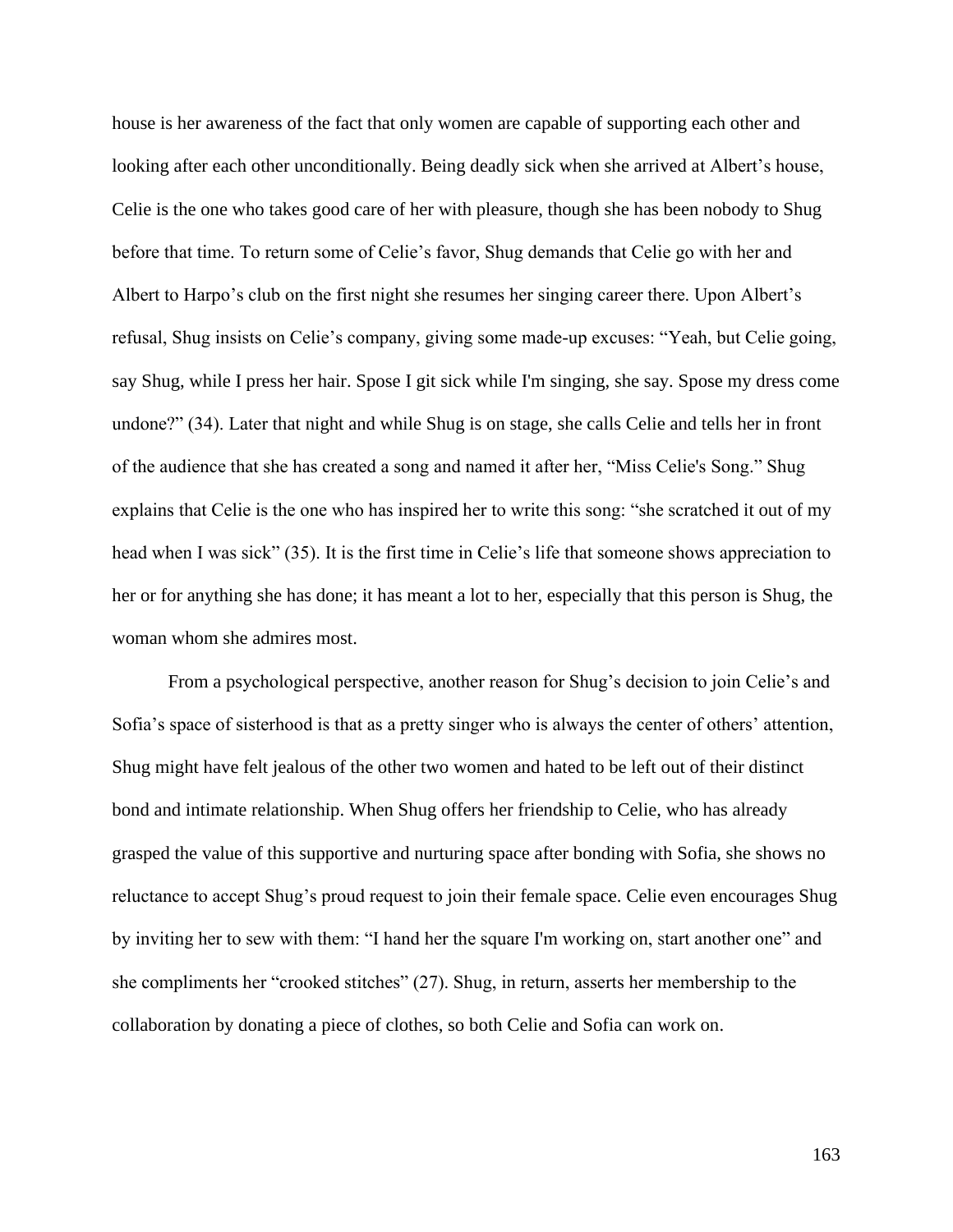Shug has been a source of inspiration and support for Celie even before she knows her. Celie's relationship with Shug had started back in the months before she married Albert; it began with a picture of Shug that Alphonso's new wife has shown to her. Drawn to Shug's beauty, as she stares at her photo all night, Celie enters "a space of fantasy" that is totally new to her (Russell 199). In this space Celie escapes reality, dreaming about Shug. Introduced to a new kind of pleasure, "the photograph attracts her erotic attention" and Shug's later "arriv[al] at Albert's house" arouses her "sexuality" (Powers 51). Shug is the only one who has been able to awaken sexual sensations in Celie indirectly by her beauty and directly by encouraging her to explore her body, expressing her love for her, and having a sexual relationship with her later in the novel.

In the newly discovered "space of fantasy," Celie also finds consolation and comfort when she must face her reality. Forced to marry Albert, Celie resolves that being intimate with him is bearable, as she learns that Shug has been his mistress for years. This realization leads Celie to accept—not welcome—his invasion of her body: "I know what he doing to me he done to Shug Avery and maybe she like it. I put my arm around him" (12). Because Shug has been involved in a sexual relationship with Albert, Celie tolerates being forced into one with the same person. Further, knowing that Shug, the person whom she feels attracted to, also struggles with her life, as is reflected in her sad eyes in the photo, Celie feels not alone and becomes more capable of enduring her painful reality. Shug's sadness is something that no one but Celie has noticed, though she could do nothing about it at that time. Because Celie lives a tough life, this space of fantasy has been important for her. It provides her with a creative way to escape hardships by seeking pleasure in dreaming about Shug and helps her to endure pain by knowing that she is not alone in this situation.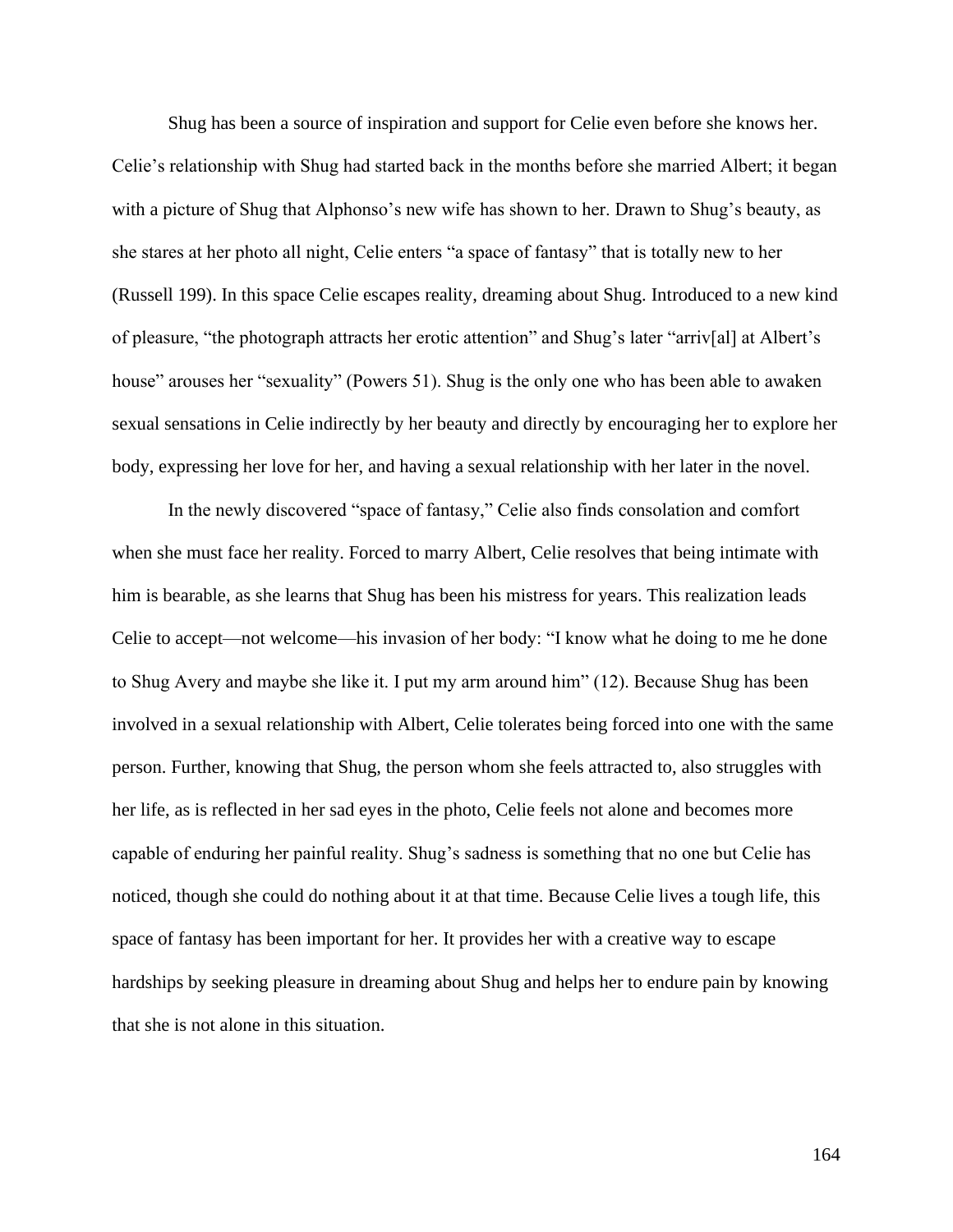Even though Celie has many distinct talents, she has been incapable of noticing them because of the way she perceives herself, as an ugly, powerless, and useless woman. To be able to discover her suppressed creativity, Celie first needs to heal her insecurities and relocate her 'real' identity. Living with Celie has enabled Shug to discover the psychological problems Celie suffers from, such as low self-esteem and shame about her body. Shug understands that the oppressive experiences Celie has gone through as a child and an adult are what have caused her to become the unconfident, passive woman she is today. As a successful and powerful woman, Shug believes that one of her missions in life is to empower and inspire other women, and that is what she does for Celie. She takes on her shoulders the responsibility of assisting Celie to heal and gain strength and confidence in several ways, such as modeling the personality traits she wants her to adopt and encouraging her to talk about her traumatic memories as a child and a teenager.

As a woman who appreciates herself and demands respect from both men and women, Shug shows Celie how a woman should love herself and expect to be treated. She provides Celie with the opportunity to observe her living her life as a loved, confident, powerful, and respected woman. Albert, who mistreats Celie and shows no affection for her, has been very capable of behaving well with Shug and feeling fond of her because unlike Celie, she demands that people treat her the way she believes she deserves. Shug also challenges Celie's wrong ideas of herself and of life in general, as when she challenges her wrong understanding of God as a white man who does not love poor women of color. If God loves her then she is more entitled to love herself.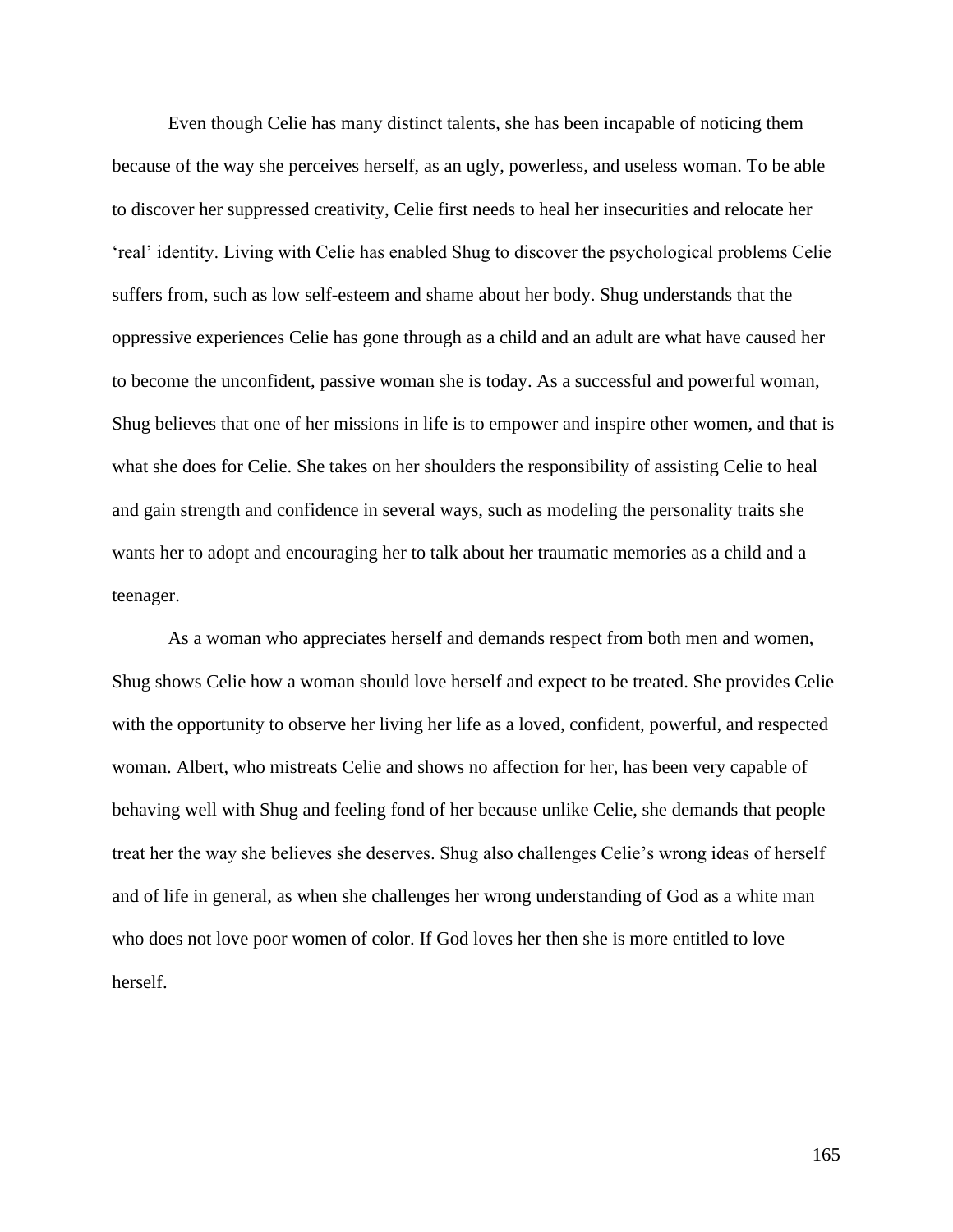The other approach Shug utilizes to empower Celie and heal her is to provide her with the chance to talk about her past life. She invites Celie into her room and encourages her to share the details of her painful memories, elaborating on those moments, Charles Proudfit says:

This bedroom scene is the beginning of Celie's working through her rape trauma with abreaction and reconstruction of the traumatic events. Shug, as a "good-enough mother," provides a "holding environment" that enables Celie to verbalize and to get in touch with long-repressed memories and feelings and work them through. (6)

Just like any good mother, Shug gains Celie's trust when she befriends her and expresses her love for her. In the intimacy and the privacy of the room in which she stays, Shug asks Celie about her "children daddy" in an attempt to encourage her to express her suppressed feelings. It is the first time that someone genuinely wants to know more about her as an individual, and to listen to her talk, just because he/she cares about her. Shug gives her the space she needs to talk nonstop and with no interruption from her side, which leads Celie to "think she sleep." This quiet, undisturbed space aims to enable Celie to go back in her memories to the moments in which Alphonso has raped her, but this time to release her repressed feelings of fear, insecurity, and pain that have always been imprisoned inside of her soul and body. Reliving the moments of rape through her memories, Celie breaks down and cries, as she has never cried; she says, "I cry and cry and cry. Seem like it all come back to me, laying there in Shug arms. How it hurt and how much I was surprise." At that time, Shug decides to interfere, comforting and consoling Celie: "Don't cry. She start kissing the water as it come down side my face" (50).

Further, Shug knows how much Celie has been deprived of positive thoughts and emotions, so she works on filling her with them verbally and in deeds. In many places in the text, Shug proves to Celie that she loves her, as when she defends her against Albert, and "through [her] love Celie comes gradually to love herself" (52). She also, as I have said, sings a song for her in front of the club audience and names it after her. Daniel Ross indicates that "Celie lacks an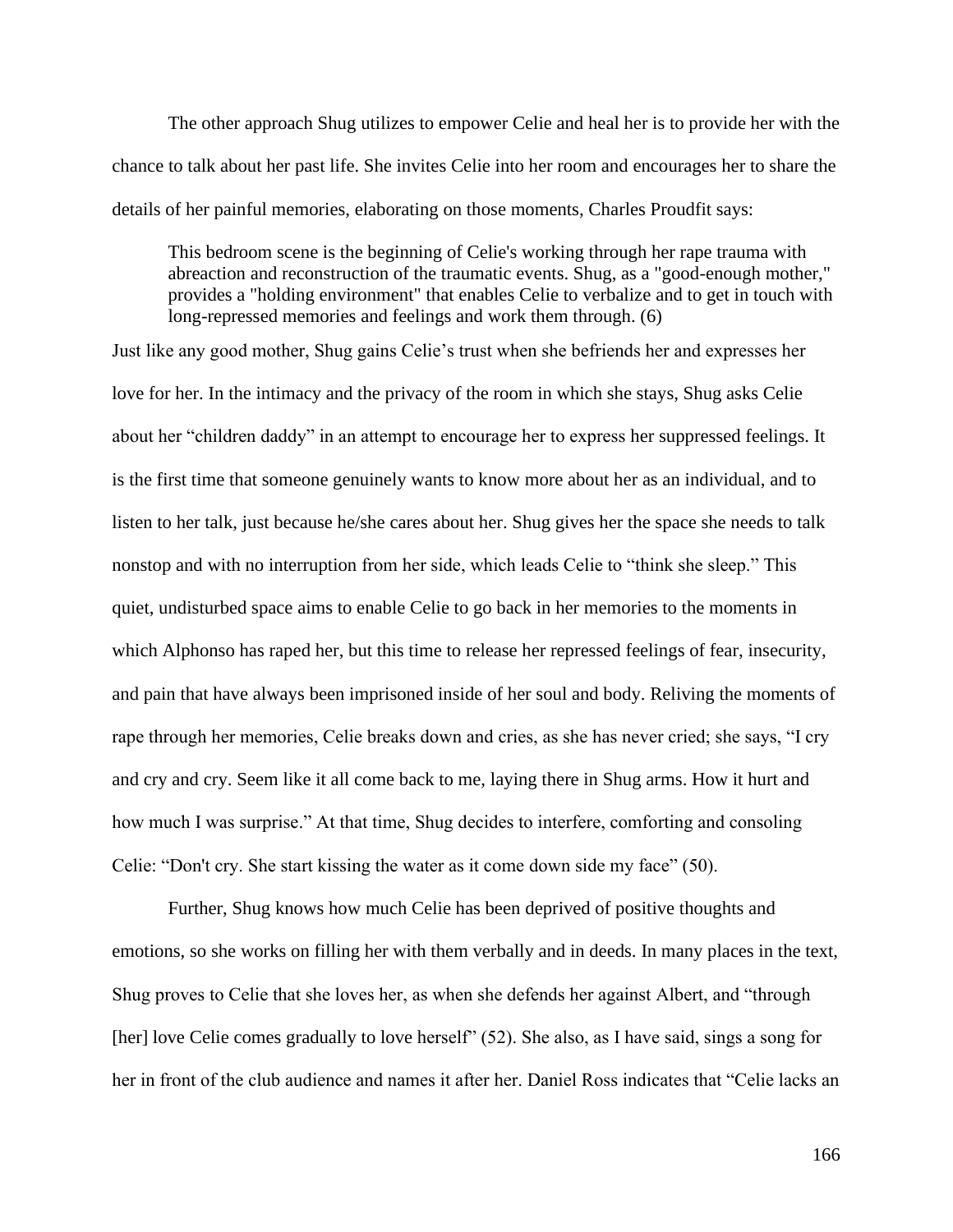identity" and "when [Shug] sings a song she has written just for [her]," "[she] awakens [her] desire for identity most explicitly" (76). We see Celie's desire for identity manifest in the decision she makes to reconsider her beliefs of God and her perception of herself, in the way she stands up to her husband and rejects his authority, and in the plan she sets to achieve her personal and business goals. At the end, Shug's approach works very well in assisting Celie to heal psychologically and become empowered personally and financially.

Lastly, Shug plays a crucial role in inspiring and sponsoring Celie's creativity. When Celie discovers that Albert has been hiding the letters of her sister, Nettie, from her in his car all those years, she feels angry and disappointed. She picks up a razor and heads toward Albert, aiming to imitate Sophia's violence and hurt him the way he has hurt her. Shug stops her immediately, calms her down, and convinces her that there are always better ways to take revenge than attacking a person physically or emotionally: "[a] needle and not a razor in my hand, I think" (*The Color Purple* 137). By advising Celie to channel her strong negative feelings in a productive way and use them as a catalyst for her creativity, she "give[s] Celie a lesson in sublimation" (Nair).

Celie later expresses her anger, pain, and disappointment through her art of designing pants. Indulging in the processes of imagining unique designs and sketching them as well as cutting the fabric into pieces and sewing all of the pieces together allow her to connect with her inner self and reflect on her troubling emotions and release them in the unique pants of different sizes and styles she designs. Her practice of this art helps her to feel better and heal as she brings more positivity into her life through the sense of accomplishment and to put her energy into something creative that changes her life as well as that of other people around her.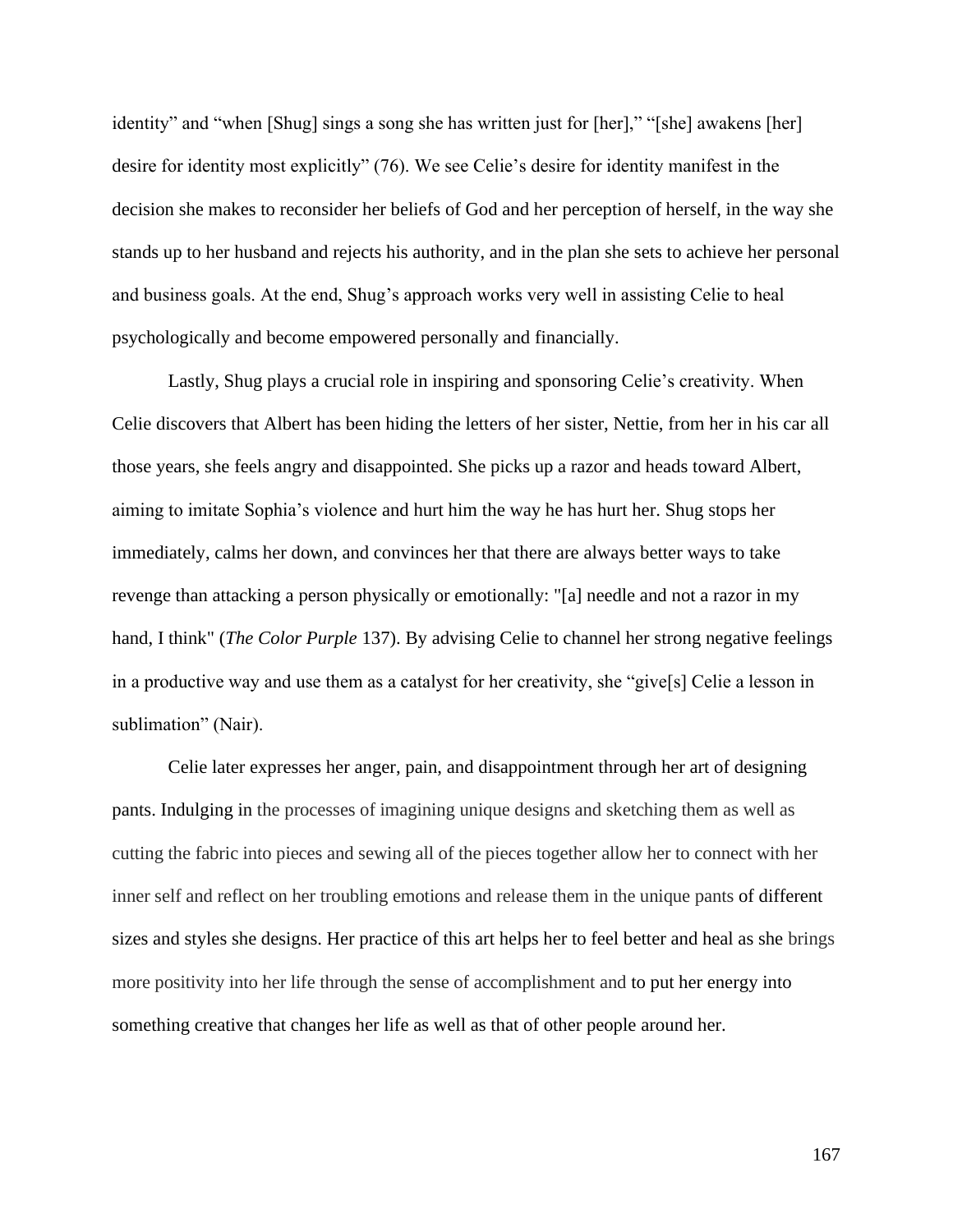In order to leave her husband's house, Celie needs an alternative, nurturing place to live in; and she needs money so that she can thrive as a person and artist. As noted earlier, the physical spaces Shug sets aside for Celie, such as Celie's bedroom and the dining room, enhance her ability to design and dream about the pants she is making and imagine how they will look on the people for whom she makes them. Also, Shug does not demand any kind of domestic tasks from Celie and refuses her offer to work for her because she wants her to focus on her creative talent of sewing and stay away from any type of distraction. Knowing that Celie will not be able to feel comfortable and empowered to exercise her art without being financially supported, Shug gives her money from time to time and makes sure that she is supplied with all that she needs.

Finally, Shug's successful career as a singer and her friendship with other businesswomen and men enable her to work as a business counselor for Celie, who is completely new to this experience. For instance, Shug is the one who suggests that Celie hire some female tailors so that she can have the time to dedicate herself to the art of designing and customizing her pants while the other women do the sewing. Moreover, when Celie inherits her mother's property and the attached store, Shug advises her to use the store as a site for selling her pants.

The female friendship that Celie shares with Sofia and Shug functions as a metaphorical space that empowers her personality and inspires her creativity. It is a private site that only welcomes females into it and gives them the space they need to work together as a collective group to resist all kinds of oppression, including the patriarchal one. In the text, Sofia and Shug model their power in front of Celie; Sofia defends herself and Shug defends Celie, giving her practical lessons in resistance that Celie can learn from. Even though Celie's bond with these two women has been established late in her life, it has immediately put her on the right track to build an empowered, creative identity.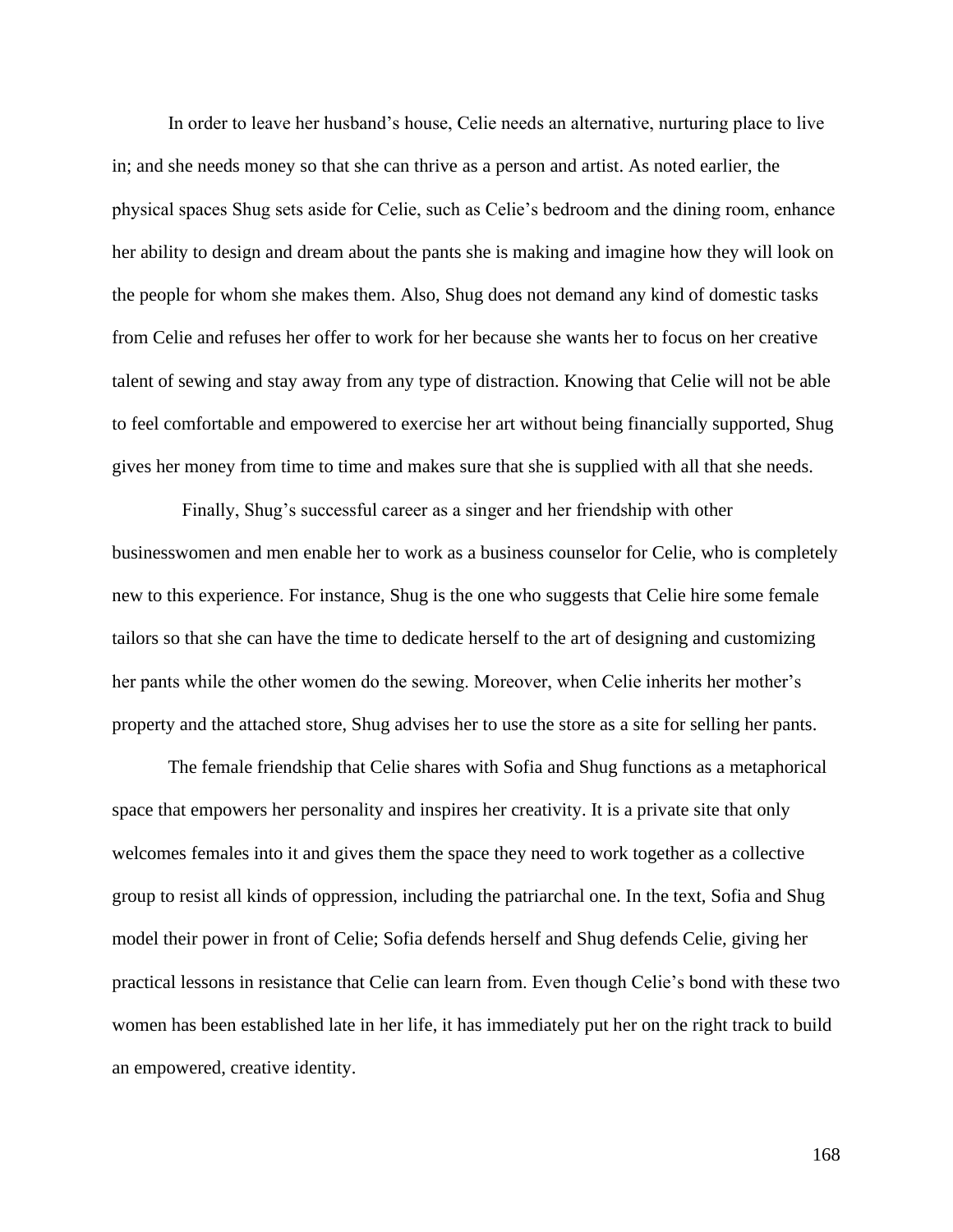Physical spaces such as Shug's house and Celie's mother's house are the main sites that nurture Celie's creativity. These two places allow Celie to have the luxury and privacy she needs to grow her business of pants designing and reclaim her personal and financial independence. The metaphorical spiritual space of Celie's connection to God empowers her to resist the oppression and defy the cultural norms imposed on her and other women by her conventional society. The private metaphorical space of female friendship that Celie shares with Sofia and Shug teaches her how to be powerful and resist patriarchy, as well as inspires and supports her creative work.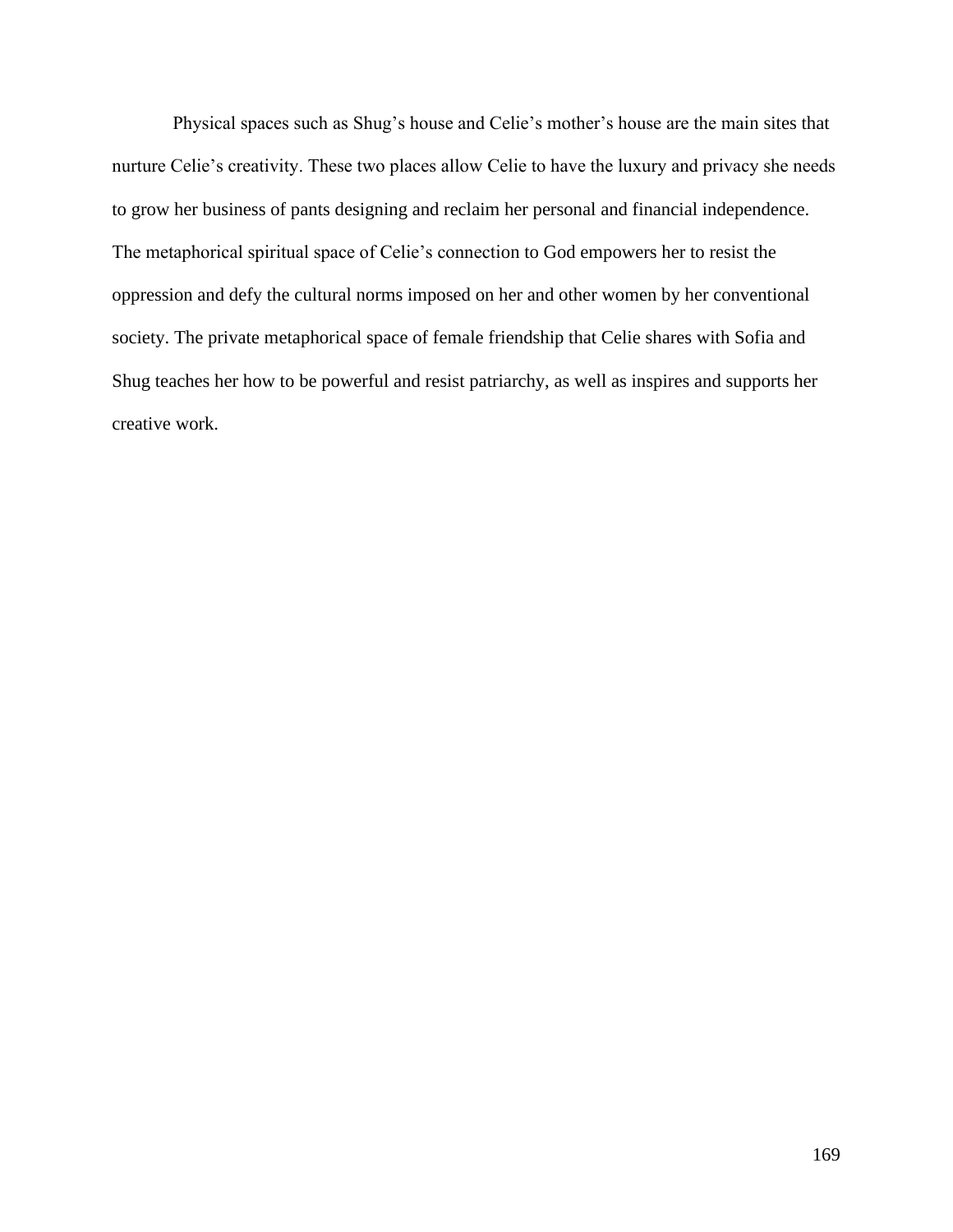## **Conclusion**

This thesis seeks to mediate and resolve the tension between Virginia Woolf's "room" with a lock on the door, which represents her vision of the private spaces necessary for creating art, and the visions of some feminist scholars of color (such as, Alice Walker, Gloria Anzaldua, and Ortiz Cofer), whose "room" is actually the kitchen table, the bus, or the welfare line. Woolf, Walker, and other contemporary scholars agree on the importance of private physical spaces for women to be creative. However, they disagree on the nature of these spaces. As noted earlier, Woolf's vision of what private spaces allow and promote women's artistry is primarily restricted to physical spaces. Woolf's private physical spaces are rooms resembling those utilized by upper-class women artists during the twentieth century and portrayed in their fiction with a lock on the door.

Feminist scholars of color support Woolf's insight that emphasizes the importance of physical space for female artists to be creative, though they challenge the narrowness of her room. Woolf's vision of private physical spaces are locked spaces generally only available to white wealthy women. In their opinion, any locked spaces or rooms would be a luxury for poorer women that they cannot normally have. Walker and like-minded writers revised Woolf's idea to match their own real-life conditions as well as those of their mothers, daughters, and whole female communities. They particularly seek to expand Woolf's rooms to cover new domestic and public places such as kitchens, dining tables, buses, and streets that will embrace women of all ethnicities, races and social classes.

Woolf in *A Room of One's Own* is mainly concerned with physical private spaces, material rooms, but she also touches upon the other two types of private spaces, the psychological space—as she talks about the space of women's minds and souls—and the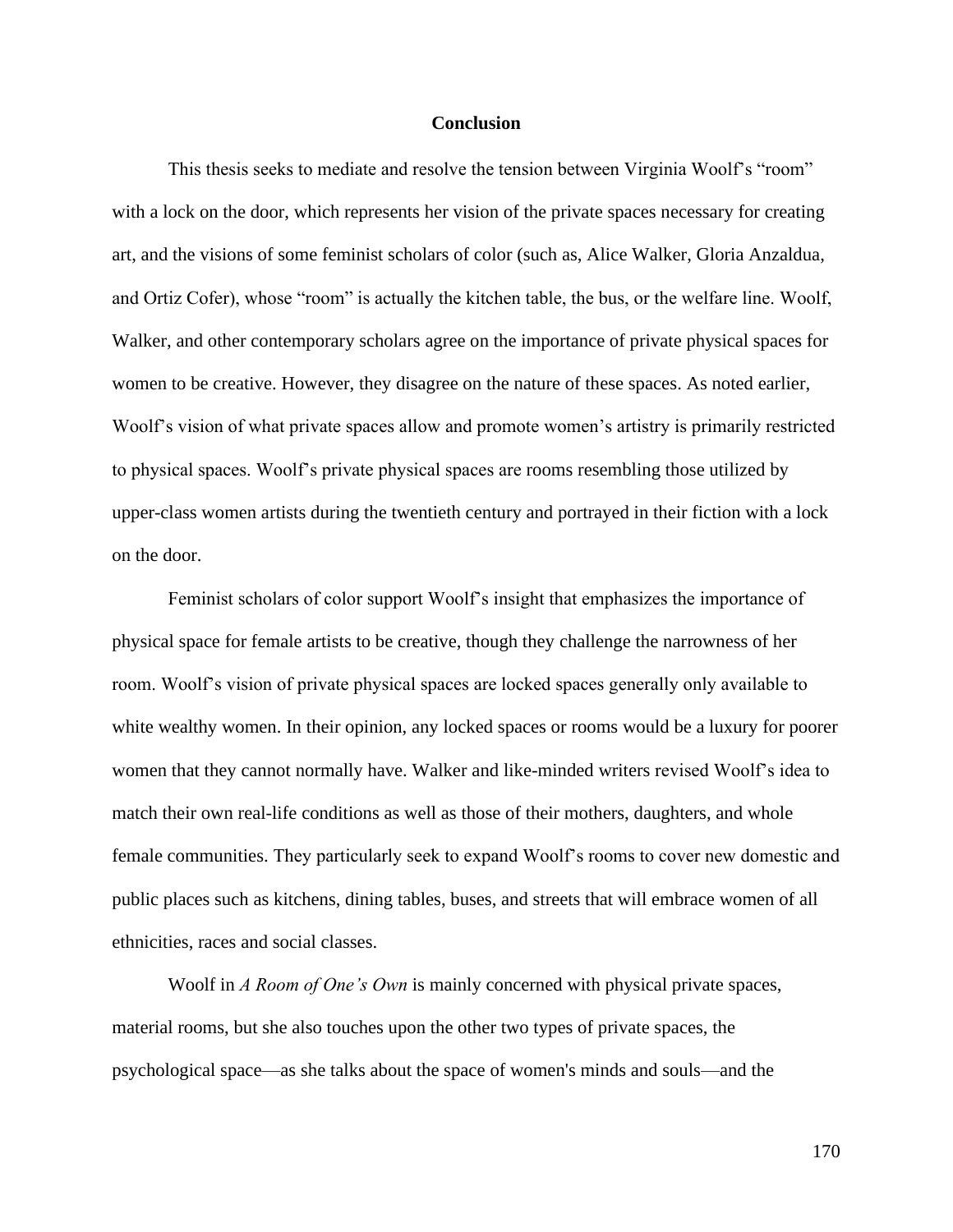metaphorical space—when she discusses the space of women's literary writing. Woolf is quite aware of the importance of the other two types of private spaces though she perceives them as of a less importance than the physical form of private spaces. Further, Woolf considers that physical and psychological states of privacy are quite related; the former improves the quality and promotes the performance of the latter. As she indicates, it is almost impossible for women to produce excellent pieces of literature accessing psychological privacy only. Throughout history only a few women have been able to do it. This state of privacy is doubtlessly essential to creativity, but sole reliance on it is partly beneficial and not enough in their quest for literary excellence. Because Austen's physical space, the general sitting room, was constantly interrupted, Woolf argues, she had to rely more on psychological privacy, the only space that she was in control of, to write her prose. If Austen had been given access to a locked room, she would have been able to write poetry, a more complex form of literature, as Woolf believes.

Just like Woolf, feminist scholars of color agree that physical, psychological, and metaphorical private spaces are all crucial to the process of art making. However, they disagree on the degree of their importance. While Woolf conceives the private physical space as the most essential space for promoting women's creativity, Walker and feminists of color studied here perceive this space as equally important to the psychological and metaphorical private spaces. These writers are convinced that talented women will always find empowering private spaces, not necessarily physical ones, compatible with their life conditions and needs, to utilize in order to free their creativity.

This will take us back to Walker's question in "In Search of Our Mothers' Gardens" regarding Phillis Wheatley—a Black woman poet who lived in the 18<sup>th</sup> century. Walker challenges Woolf's theory by wondering how a slave woman such as Wheatley who "owned not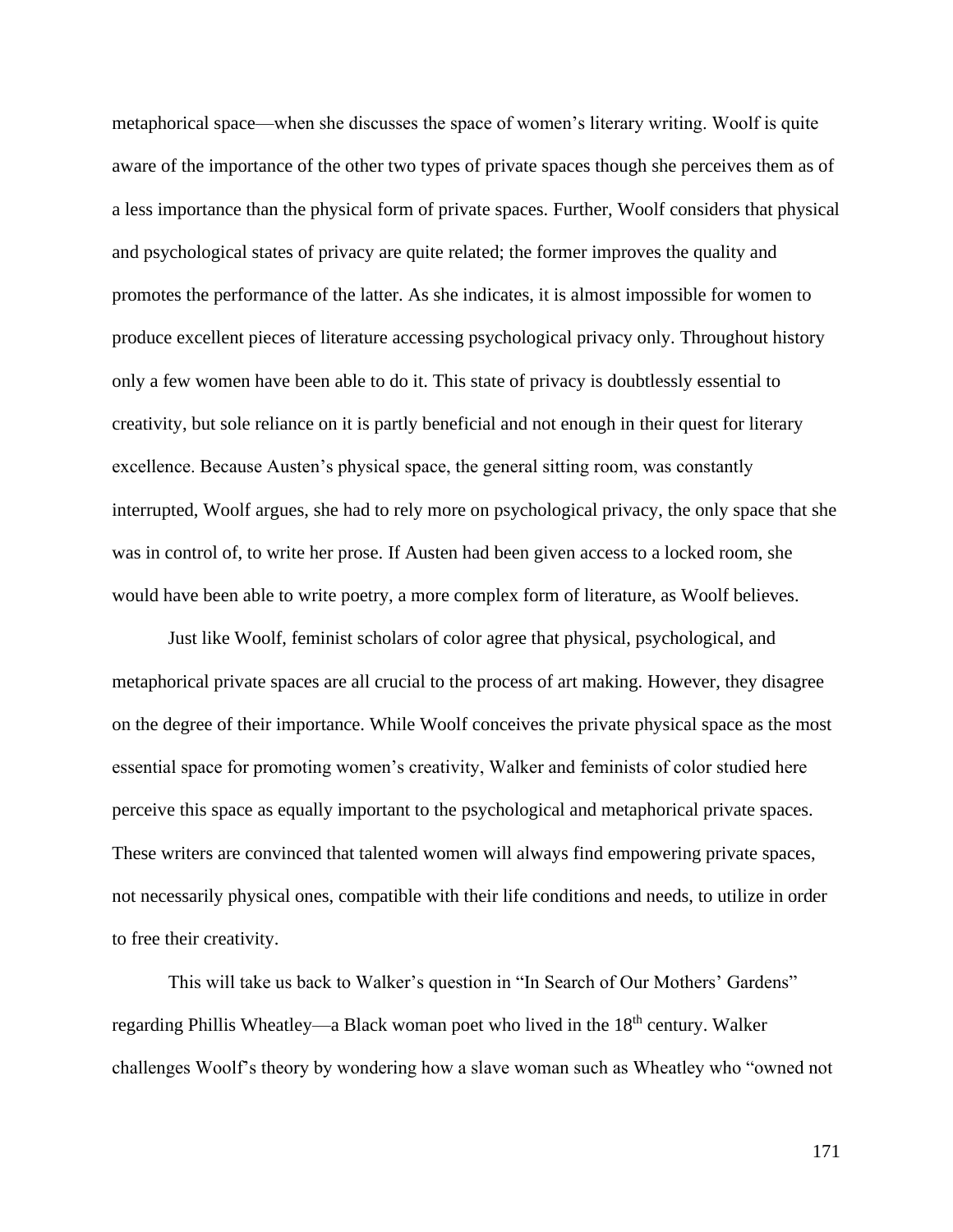even herself" could write great poems (Walker 404). A possible answer to this question is that though it is quite true that Wheatley did not have a private room of her own to retreat to, perhaps she could indulge in an uninterrupted psychological state of privacy—maybe when she did the household labor—in which to write her poetry. Working for the Wheatley family, Phillis had also been able to access the metaphorical space of supportive people. The Wheatley family that owned her offered her education and supported her writing when they noticed her talent. Phillis Wheatley had been given several privileges that almost no other male or female slave in her time could have had.

Further, I argue in many places in this thesis that privacy should be freely chosen, not imposed, to allow for creativity to prosper. When privacy is imposed on women, it confines them and likely hinders their creative artistry. In *O Pioneers!*, Alexandra, the female pioneer, has been fond of the uninterrupted solitary moments she accesses on her land, inspiring and nurturing her creativity. However, when her brother Emil dies, Alexandra's solitude on the land turns into a terrifying experience that imprisons her mentally and emotionally in sad memories of her brother and evokes melancholy thoughts about her life in general. To end this undesired state of loneliness and resume her creative spirit as a female pioneer, she decides to marry Carl and to move with him willingly into a new space that they choose together. Another example supporting the point that imposed private spaces disable women's creativity is found in *Corregidora*. Ursa, the blues singer, has been forced into the metaphorical private space of her mother's and grandmother's narratives and imprisoned within it. As a result, the space of their stories, which could enable and inspire her creativity, suffocates many aspects of it, including the sexual one. If Ursa had been given a chance to choose whether or not to join that space from the beginning, she would not have struggled to see it as a source of inspiration and creativity.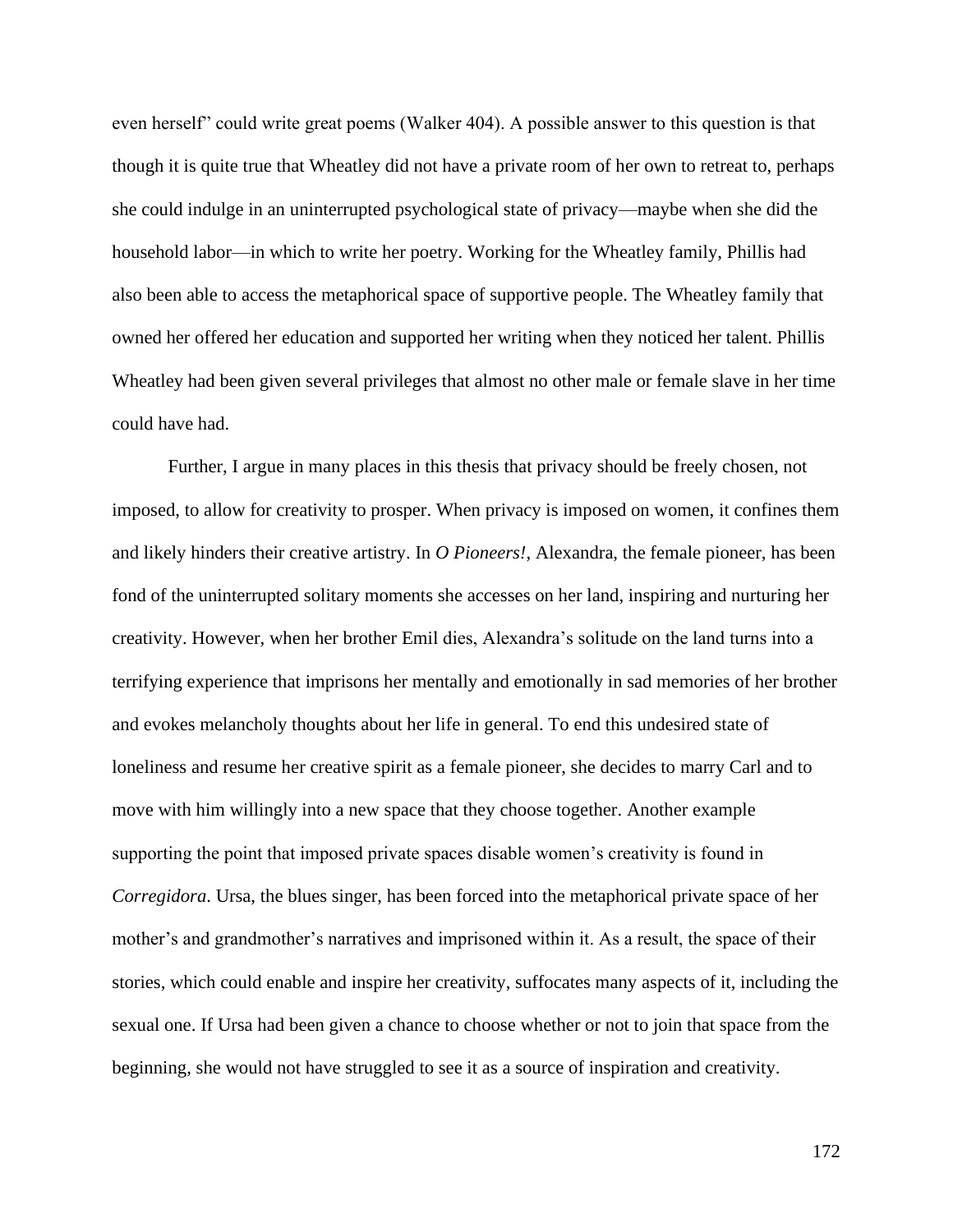It is also important to note that based on Woolf's text and my analysis of the literature, empowerment and creativity prove to be two interrelated personal traits in the life of female artists. In *A Room of One's Own,* Woolf indicates that her aunt's inheritance empowered her financially and liberated her creativity. It opened her eyes to new ways of seeing and saying things, as it unlocks new potentials for creativity and gives her more freedom in articulating her opinions. Women's empowerment is not necessarily economic; it can encompass other kinds of empowerment, such as psychological, personal, and social. In *The Color Purple*, for example, Celie's emotional bond with Shug is the first factor that empowers her. Shug's love and praise of her stiches empowers her psychologically to practice her creative talent of sewing that later grows into a pant-designing business.

Lastly, the expanded version of Woolf's room that goes beyond the physical form of it to the psychological and metaphorical ones is reflected in the four analyzed texts, Kate Chopin's *The Awakening*, Willa Cather's *O' Pioneers*, Gayl Jones's *Corregidora*, and Alice Walker's *The Color Purple*. The significance of the physical, psychological, and metaphorical kinds of private spaces and their positive influence on women's creativity appear in the literature of these female writers. The four female fictional characters in the chosen texts exploit those private spaces to empower themselves and to unleash the creativity in their personalities as well as their artistry.

The metaphorical private space of supportive people or of female friendship is one of the most influential private spaces that the main female characters in these novels have utilized to thrive and grow as artists. In Cather's novel, *O Pioneers!*, the supportive relationships that Alexandra has with her father and other people in her small community such as her household members and some neighbors, including Carl and Marie, empowers her to stand up to her patriarchal society and enables her to practice her creativity in jobs that are prohibited for women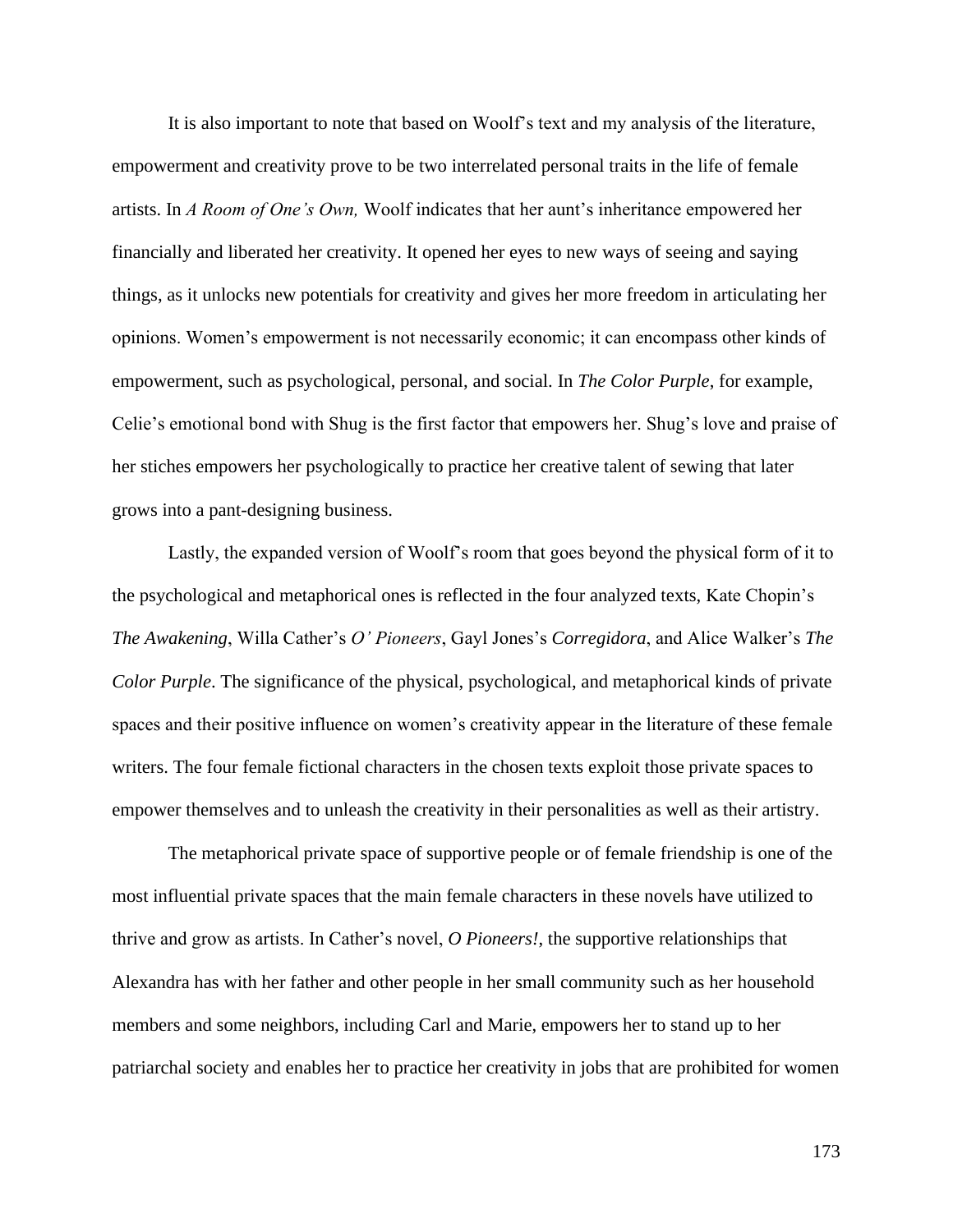in that society. Alexandra's unique bond with her father is the most supportive space that provides her with the first essential conditions to grow into a creative female pioneer. Noticing her pioneering traits, John Bergson, Alexandra's father, empowers her and paves the way for her to succeed before he dies and after, by appointing her as the head of the family business and giving her the authority to make any crucial decisions related to the farm. He also supports her by providing her with the space she needs to experiment with the land and asks her brothers to embrace any potential mistakes she might commit because they are one essential part in their quest for becoming successful farmers.

Alexandra's second space of supportive people that she surrounds herself with after her father passes away encompasses the three young Swedish girls, Marie, old Ivar, Carl, and some neighbors. Each one of those people supports, empowers, and inspires Alexandra in his/her own way. The three Swedish girls entertain Alexandra and keep her heart alive with their giggles, secrets, and love stories. Also, Signa—one of the three Swedish girls—takes on her shoulders the responsibility of taking care of Alexandra and comforting her when she gets sick after the murder of her brother, Emil. Marie is a female companion and a friend with whom Alexandra exchanges visits and has honest conversations. The sense of emotional connectedness that Alexandra shares with the girls on one hand and Marie on the other empowers her and inspires her creativity; she is quite aware that, as young ladies carving their own space in a patriarchal and masculine society, if she ever needed their help and support, she would get them.

Lastly, Alexandra also draws support from bonding with sensitive men, such as Ivar and Carl. These men are able to understand her emotional needs and fulfill them with advice, in the case of Ivar, and understanding and words of encouragement, in the case of Carl. Ivar and Alexandra exchange and share mutual trust; Alexandra trusts him and takes his advice on what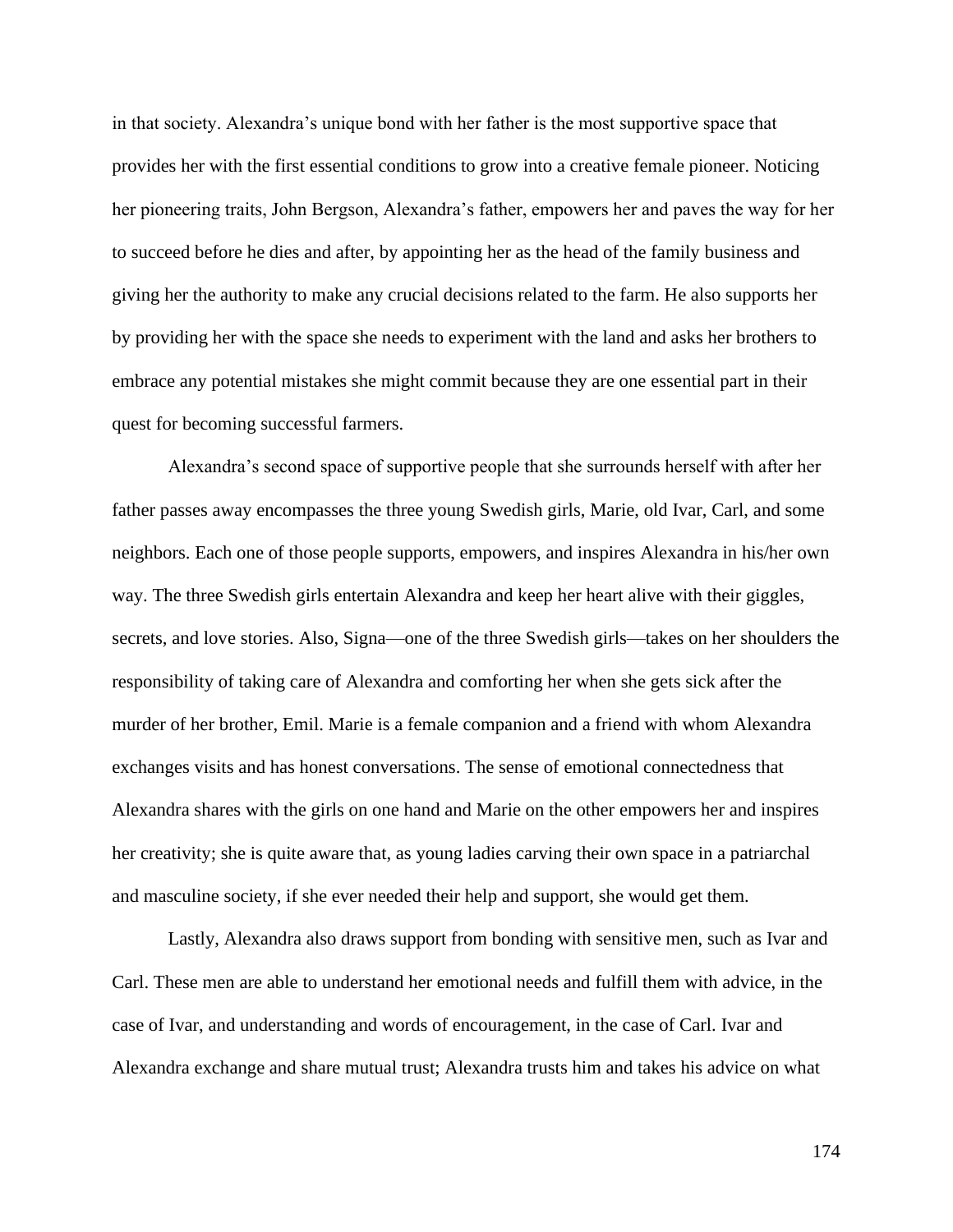crops to grow in her farm and what to feed hogs, and he in turn trusts her and takes her word that she will defend him against people who want to harm him. Carl, on the other hand, has a strong relationship with Alexandra built on mutual caring, understanding, acceptance, sympathy, and encouragement. Carl comes to support her and rescue her from her devastation after her brother's murder. Alexandra marries him and moves with him to a new place where he can always be present for her, supporting and inspiring her creative talent of managing the farm and creating beauty in it.

The supportive space of female friendship and sisterhood, another metaphorical space, is reflected in Chopin's work, *The Awakening*. Madame Ratignolle and Mademoiselle Reisz, the two women Edna befriends during her summer stay at Grand Isle, contribute to Edna's personal and artistic awakening, each in her own way. The sympathetic and loving nature as well as the frank and unjudging character of Madame Ratignolle encourages Edna to talk freely about her life. In the supportive space of their friendship, Adele provides Edna with the privacy and the intimacy she needs to recall and narrate her old memories, which in turn assists in releasing the suppressed but authentic creativity that has been hidden in the space of her subconscious. Also, Adele encourages Edna's creativity with her praise and encouraging words and coaches her on how to open up emotionally and physically to the offerings of intimacy given by other women, so that she joins that supportive space of female intimacy.

Edna has been also introduced to Mademoiselle Reisz, who later becomes an inspiration and a role model for her. Edna is inspired by Mademoiselle Reisz's music and lifestyle and feels encouraged to focus on her art of painting. In the private space of their friendship, Mademoiselle Reisz and Edna take on the roles of an artist foremother and a daughter. As an artist who has worked in the music field for many years, Mademoiselle Reisz teaches Edna what to expect if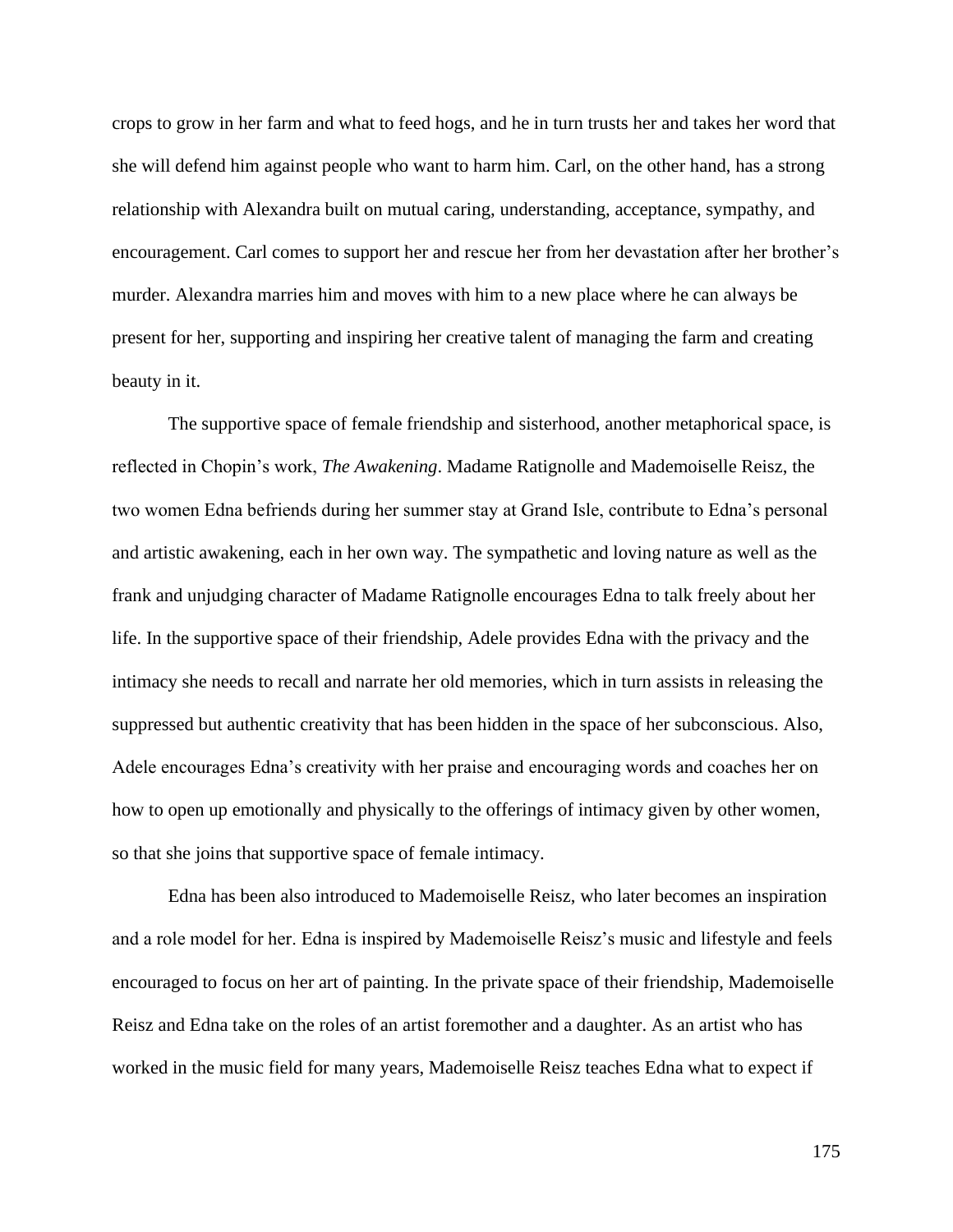she wants to become an artist in a conventional society such as theirs, where there are not many female artists.

Spirituality is also a metaphorical space that plays no less important role in empowering and promoting the creativity of some of the female characters in those novels. In Walker's novel, *The Color Purple*, the spiritual space of connecting to God and understanding Him empowers Celie to endure pain as a little girl and resist patriarchal oppression as a powerful, successful woman. In her childhood, Celie feels a great relief as she communicates her feelings of fear and confusion to God in the letters she writes to Him. Reconsidering her understanding of God, Celie feels empowered to challenge the norms of her conventional society. She, for instance, wears and designs pants— a type of clothes that has been prohibited for women other than singers—for herself as well as other people in her community. Celie's empowerment boosts her creativity, as she becomes a great designer; her pants designs are unique and are customized to fit people's personality. This spiritual space is private. Only God knows the details of Celie's daily suffering, and no one else.

The space of music is also another metaphorical, perhaps spiritual, space present in both Chopin's *The Awakening* and Jones's *Corregidora.* Mademoiselle Reisz's unconventional music plays a significant role in Edna's personal, artistic, and sexual awakening. Unlike traditional music, the music of Mademoiselle Reisz evokes strong feelings in Edna that empower her to make bold changes in her life. Being unhappy with her life and her conventional role as a wife and mother, Edna rebels against that role and finds the courage to go after her dream of becoming an artist and proclaiming her real identity regardless of the complexity of her situation. Further, the powerful space of Mademoiselle Reisz's music helps release Edna's sexual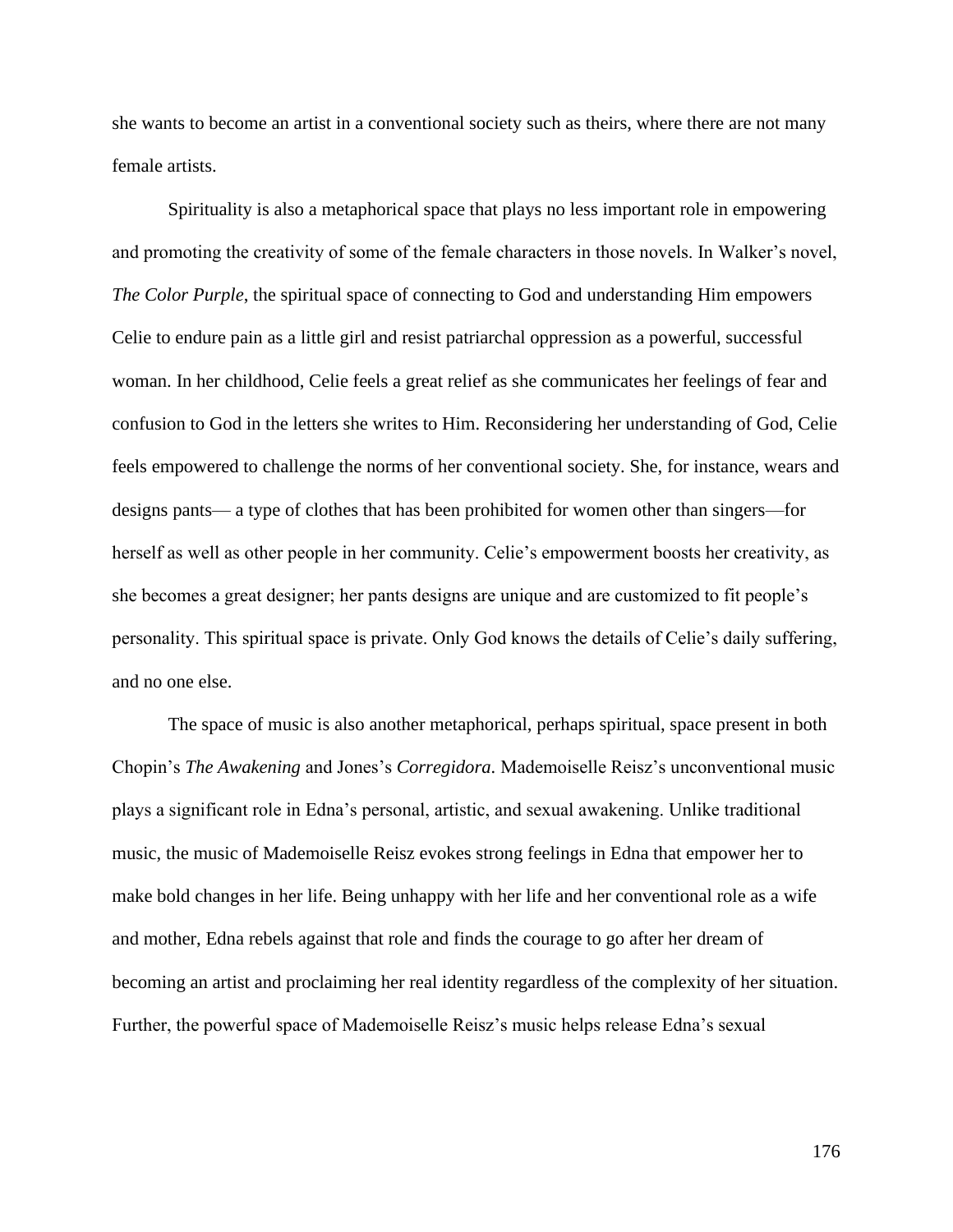creativity when she experiences new feelings and unprecedented sensations that she has never thought she is capable of feeling.

In *Corregidora,* the blues music assists Ursa to locate her voice and release her creativity and her sexuality. Feeling suffocated by her foremothers' narratives, the blues, as a space, gives her the chance to participate creatively in those narratives by incorporating her own experience of oppression alongside those of the elder women. Also, after her accident of falling down the stairs leaves her sterile at a young age, Ursa exploits the blues and uses it as an alternative, creative way to leave evidence and document the history of Corregidora's abuse of her Great Gram and Gram. Lastly, Ursa, who has been emotionally haunted and sexually disabled by the stories of her female ancestors, finds in the blues a creative way to free her sexuality by mastering the art of manipulating men, appearing in the image of the seductive, elusive woman, and shifting her status from a mere sexual object into a sexual subject.

Physical and psychological private spaces have been crucial to the female artists in the four analyzed texts and have had a great impact on their creativity. In *The Awakening*, Grand Isle, the summer home, and the pigeon house, Edna's own house apart from her family, are the two main places that allow Edna the physical and psychological privacy to fuel her personal and artistic awakening. While Edna's first seeds of rebellion against her conventional society and its moral norms have been planted on Grand Isle, they have prospered in the pigeon house. Grand Isle is not a private space; however, some of the solitary moments Edna accesses there give her the chance to connect with her inner self more and understand herself better. The space outside her husband's cottage where she lies down for hours, and the space by the sea in which she sits chatting with her friend Adele or alone contemplating the water, enable her to confront her feelings of dissatisfaction and re-evaluate her life. Edna realizes that she is willing and able to be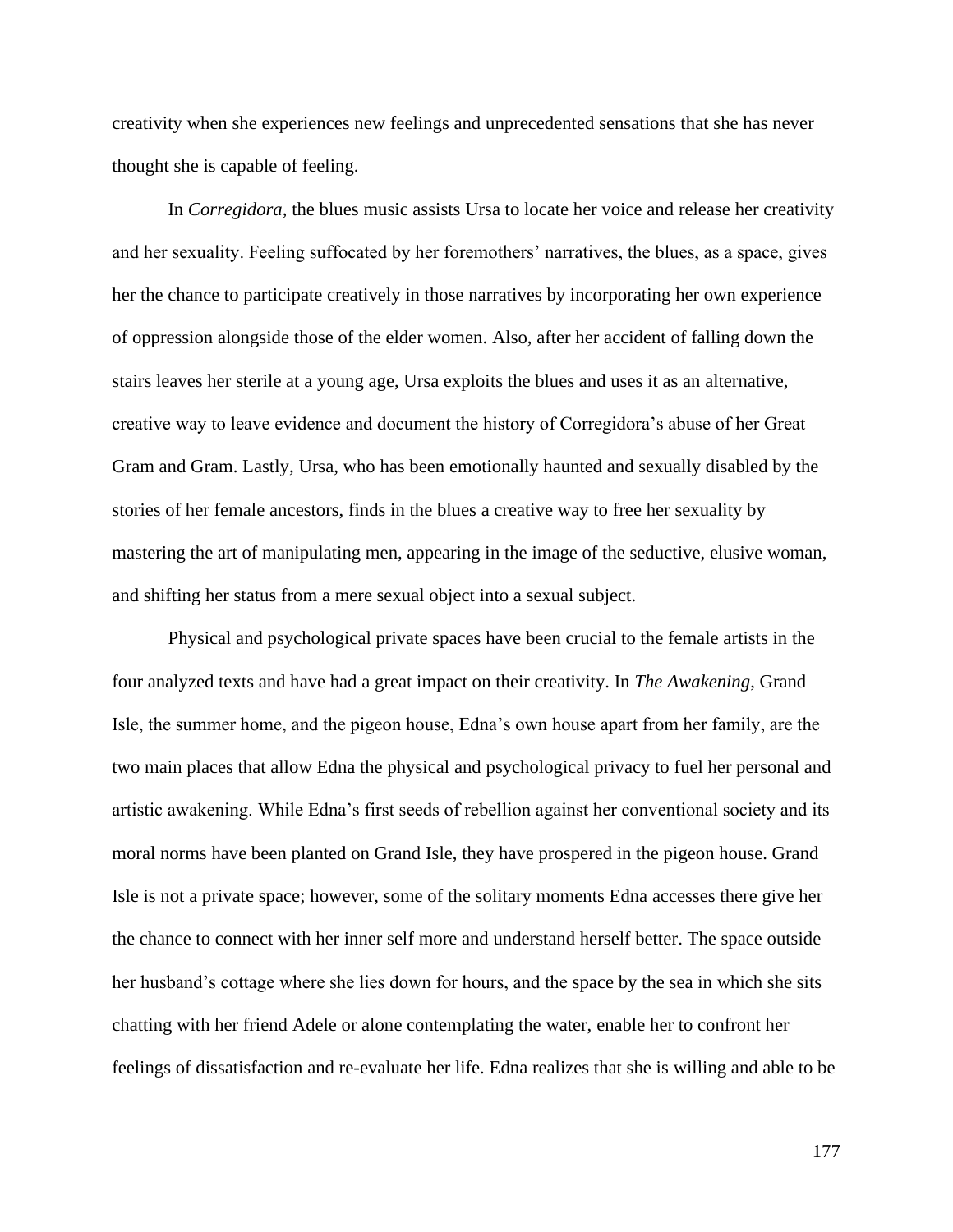more than a traditional wife and mother, and she becomes aware of the potentials of her creativity. Taking the decision to move into a house of her own, Edna furthers her social and personal independence by reclaiming her right to privacy and chasing her dream of becoming an artist and painter. The uninvaded physical and psychological privacy of the pigeon house helps Edna to concentrate on her art and proclaim her real identity, which shows up through her later paintings.

In *Corregidora*, Ursa's creativity is mostly released by the physical and the psychological privacy she accesses at her own house away from the plantation—especially before marriage and after divorce—and the nightclubs she works for. Ursa leaves the plantation and her mother's house so that she can carve an identity for herself that differs than that of the other Corregidora women and live her dream of becoming a successful blues singer. At the nightclubs, the stage contributes to Ursa's creativity in the way it allows her to maintain a great deal of physical and psychological privacy and connect with her innermost feelings, expressing them in beautiful, moving songs. As a territory, the stage also enables Ursa to reconcile with her history of sexual abuse and liberate her suppressed sexual desires. When Ursa sings, her body wanders freely, breaking the stereotypical image of women's bodies as attainable sexual objects for males' desires. Even though the stage occurs in a public space such as nightclubs, this site still feels private for Ursa, as it is not freely accessible by other people attending the nightclub, particularly during her singing sessions. The stage gives Ursa a reasonable expectation for privacy and people never attempt to interrupt that state of physical and psychological privacy when she is singing.

In *O' Pioneers!*, Alexandra's land—also referred to as farm or garden—is the main place that allows her to access a high degree of physical and psychological privacy. As an untraditional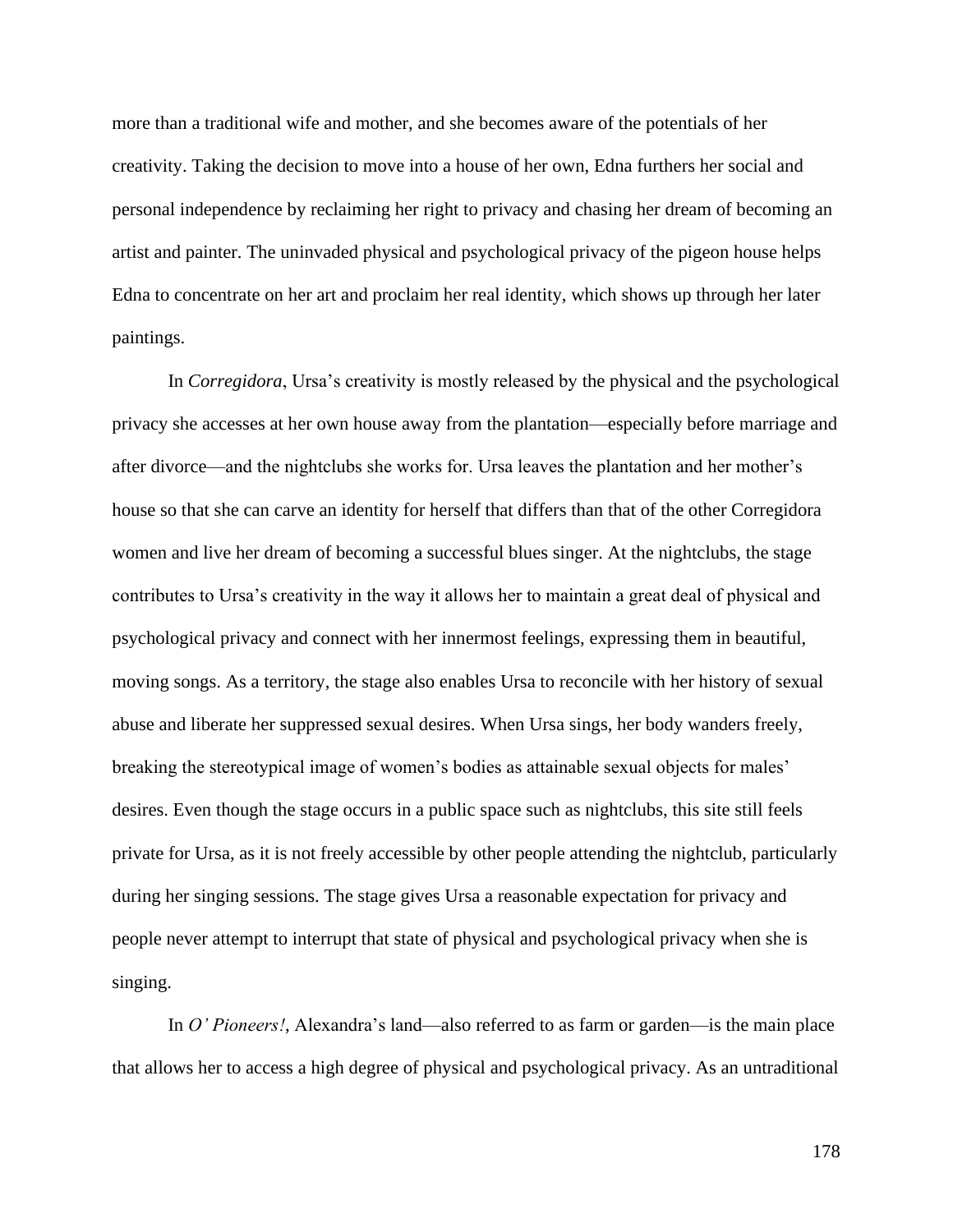woman and a female pioneer, the garden is Alexandra's real house and the only place where she feels at home and fully connected to her inner creative self. Alexandra's retreat to her land inspires and nurtures her creative talent of taming the wild land of Nebraska, transforming it into a beautiful garden, and cultivating new crops on it. In the physical and the psychological uninterrupted privacy of her land, Alexandra feels empowered to take crucial decisions and inspired to imagine new projects for improving the farm and increasing its productivity.

In *The Color Purple*, the house of Celie's mother, Albert's house, and Shug's house are the three main physical spaces that contribute to shaping Celie's identity and inspiring her artistry. Moving from one house to another, Celie's personality and creativity develop gradually until they reach their peak at her eventual return to her mother's house and success as businesswoman and pant designer. Even though the house of Celie's mother has been the place that isolates her from other people and allows her stepfather to further his oppression of her, it is also the site that empowers her to announce her personal, economic, and artistic independence when she returns to it as the owner, at the end of the novel.

Moving into Albert's house after marrying him, Celie experiences physical and verbal abuse at the hands of her husband and his kids and suffers from the burden of domestic duties she has to perform with no objection. Even though Albert's house in itself, as a physical space, does not give Celie solitude, it provides her with the opportunity to observe powerful women and to be mentally able to reflect on the observations she makes from watching them. This physical site also enables Celie to unite with both Sofia and Shug intimately, accessing the metaphorical supportive space of sisterhood that has been explained earlier.

Shug's house, the third house Celie moves to, has functioned as an enabling private physical space for Celie's creative potentials. Confirming Woolf's idea that women need rooms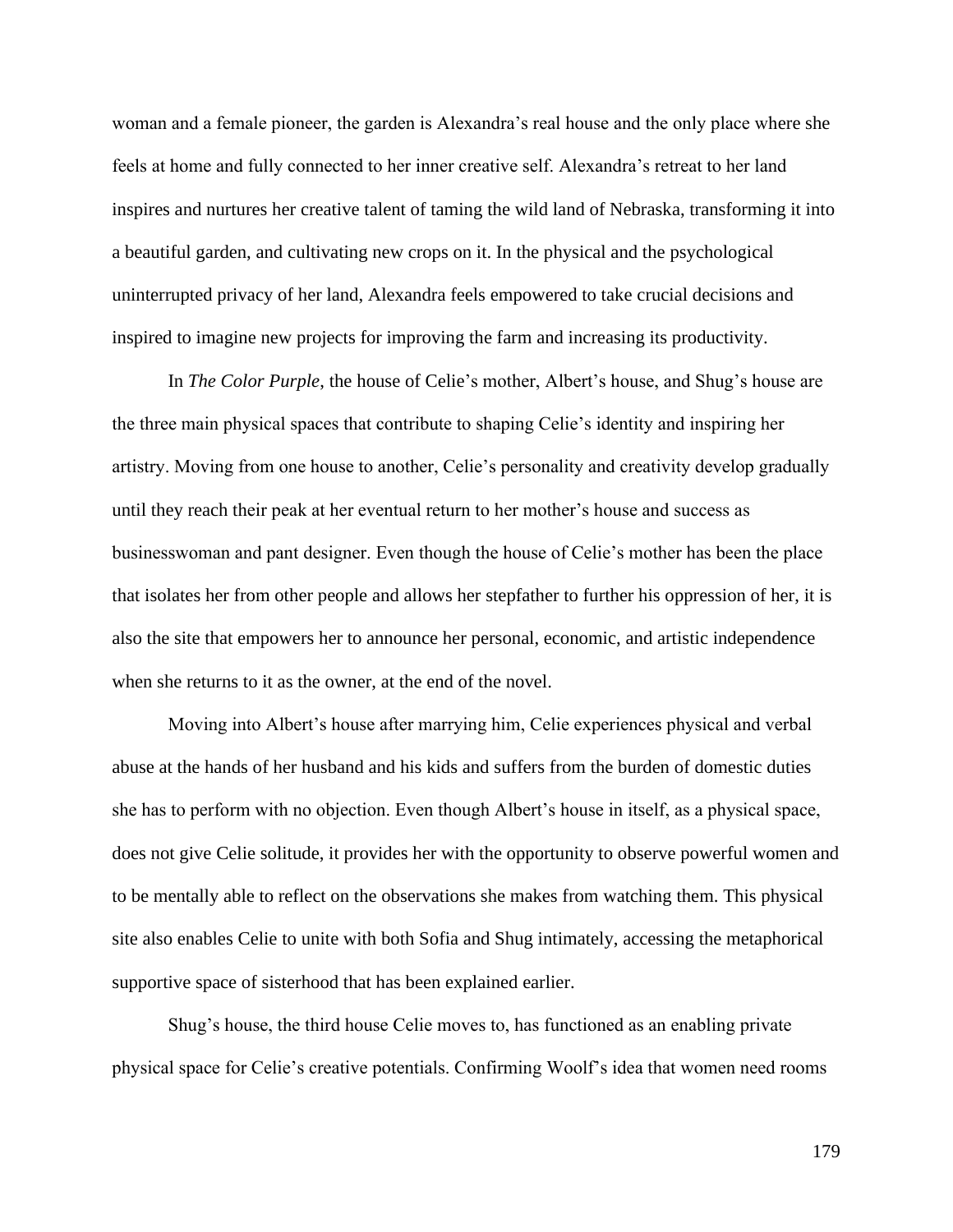of their own as well as money to be able to produce art, Shug provides Celie with an appropriate physical space to live in and money to supply her business. She particularly gives Celie a private bedroom that suites her personality to sleep in and the dining room that is big and wide to use as a small factory. Also, the uninvaded physical and psychological privacy of Celie's assigned spaces at Shug's house enables her to imagine new designs, experiment with assorted fabrics and sizes, and sew many pairs of pants, which in turn unleash her creativity.

In conclusion, the private metaphorical spaces of supportive people and females' bond, spirituality, and music as well as the private physical and psychological spaces of Grand Isle, the stage, Celie's mother's house, and the pigeon house are all examples of Woolf's expanded rooms. These physical, psychological, and metaphorical sites can be considered a response from Woolf's literary sisters and daughters, represented in all female writers to her call for them to forge new spaces for themselves, allowing for creativity in places that are new to them. Cather, Chopin, Walker, and Jones are examples of writers who move beyond traditional spaces in their lives, as their biographies indicate, as well as in their literature, as the close reading of their chosen texts reveal.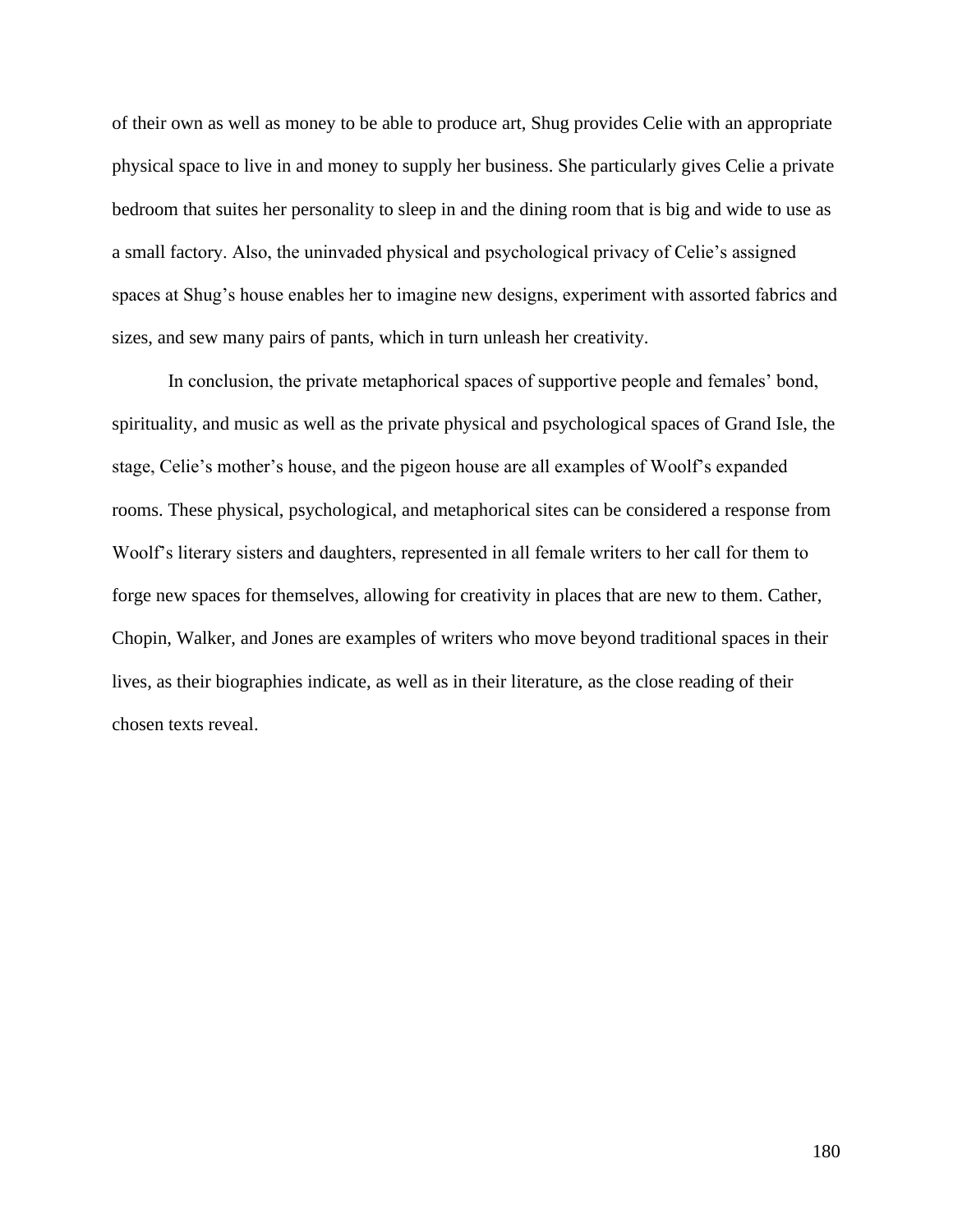## **Works Cited**

- Allen, Donia Elizabeth. "The Role of the Blues in Gayl Jones's Corregidora." *Callaloo* 25.1 (2002): 257-73.
- Altman, Irwin. "Privacy Regulation: Culturally Universal Or Culturally Specific?" *Journal of Social Issues* 33.3 (1977): 66-84.
- Andujo, Patricia. "Rendering the African-American Woman's God through the Color Purple." *Alice Walker's the Color Purple.* Brill Rodopi, 2009. 59-76.
- Anzalda, Gloria. "Speaking in Tongues: A Letter to 3rd World Women Writers." *This Bridge* (1983).
- Austin, Lisa M. "Re-Reading Westin." *Theoretical Inquiries in Law* 20.1 (2019): 53-81.

Barendt, E. (Ed.). (2001). Privacy (1st ed.). Routledge.

Barnwell, Cherron A. "Singin 'De Blues, Writing Black Female Survival in" I Know Why the Caged Bird Sings"." *The Langston Hughes Review* 19 (2005): 48-60.

- Bayindir, Turgay. "A House of Her Own: Alice Walker's Readjustment of Virginia Woolf's A Room of One's Own in the Color Purple." *Alice Walker's the Color Purple.* Brill, 2009. 209-223.
- Carby, Hazel. "It Jus be's Dat Way Sometime: The Sexual Politics of Women's Blues." *Advances in Discourse Processes* 30 (1994): 227.
- Carden, Mary Paniccia. "Creative Fertility and the National Romance in Willa Cather's O Pioneers! and My Antonia." *MFS Modern Fiction Studies* 45.2 (1999): 275-302.
- Cather, Willa. "O Pioneers! 1913." *Willa Cather: Three Novels and Selected Stories* (1989): 1- 141.
- ---. *Willa Cather in Person: Interviews, Speeches, and Letters*. U of Nebraska Press, 1986.
- Chopin, Kate. *The Awakening: And Other Stories*. Oxford Paperbacks, 2000.
- Cofer, Judith Ortiz. *Woman in Front of the Sun: On Becoming a Writer*. University of Georgia Press, 2000.
- Collins, Patricia Hill. *Black Feminist Thought: Knowledge, Consciousness, and the Politics of Empowerment*. Routledge, 2002.
- Crowley, John W. "Kate Chopin, Frédéric Chopin, and the Music of the Future." *American Literary Realism* 47.2 (2015): 95-116.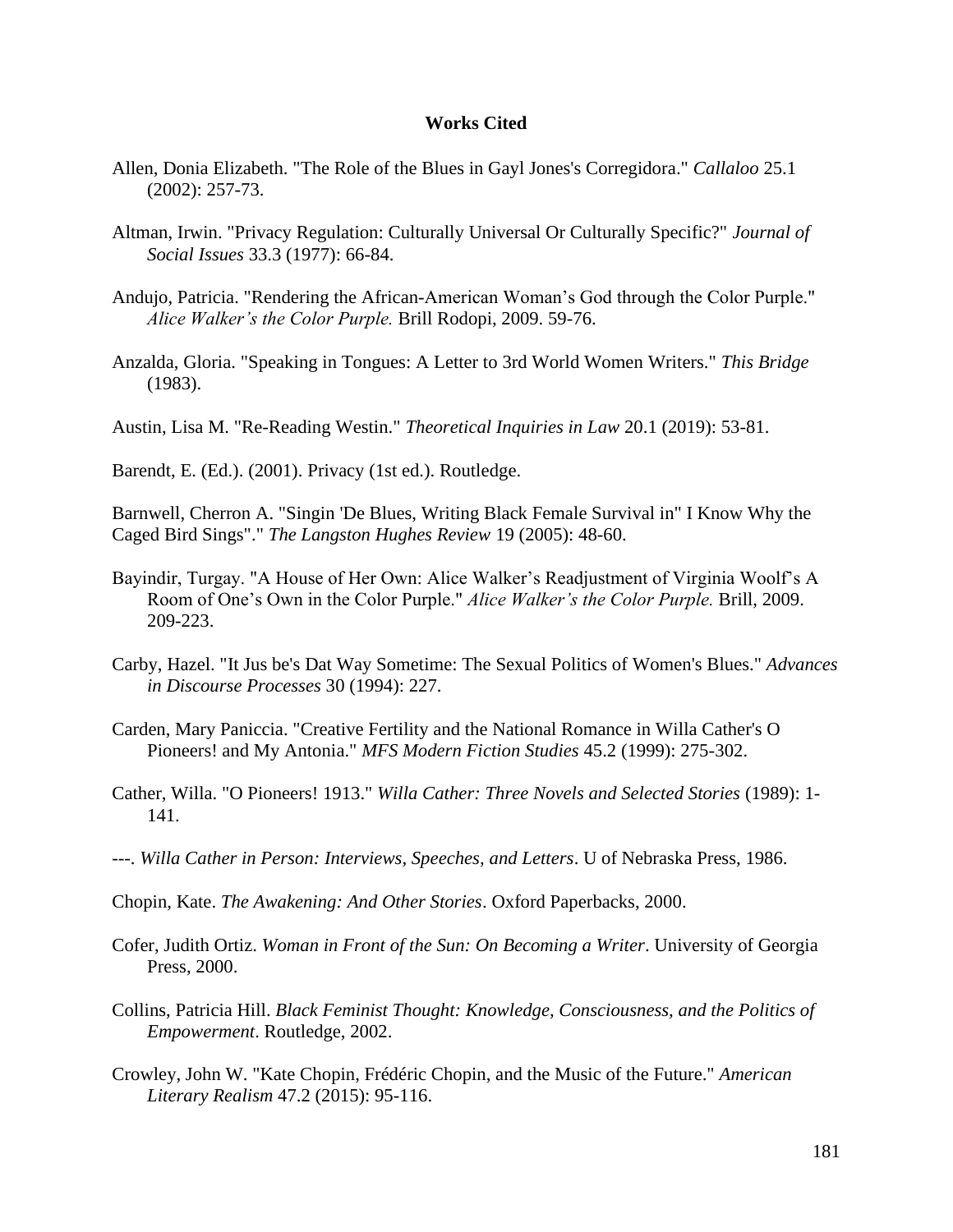- Dalsimer, Katherine. "Virginia Woolf: Thinking Back through our Mothers." *Psychoanalytic Inquiry* 24.5 (2004): 713-30.
- Davis, Sara deSaussure. "Katherine Chopin." *Gale*, 1982: 1-7.
- Dyck, Reginald. "Willa Cather's Reluctant New Woman Pioneer." *Great Plains Quarterly* 23.3 (2003): 161-73.
- Felman, Shoshana, and Dori Laub. *Testimony: Crises of Witnessing in Literature, Psychoanalysis, and History*. Taylor & Francis, 1992.
- Fite, Heidi. "The Chopinian Heroine: A Role Model for the Self-Assertion of Women." (1993).
- Freud, Sigmund, and James Strachey. *The Interpretation of Dreams*. Gramercy Books New York, 1996.
- Gan, Wendy. "Solitude and Community: Virginia Woolf, Spatial Privacy and a Room of One's Own." *Literature & History* 18.1 (2009): 68-80.
- ---. *Women, Privacy and Modernity in Early Twentieth-Century British Writing*. Springer, 2009.
- Gates Jr, Henry Louis. "Color Me Zora: Alice Walker's (Re) Writing of the Speakerly Text." *Alice Walker: Critical Perspectives Past and Present* (1989): 239-60.
- Gerber, Philip L. *Willa Cather*. 258 Vol. Twayne publishers, 1975.
- Gieseking, Jen Jack, et al. *The People, Place, and Space Reader*. Routledge, 2014.
- Gilbert, Sandra, and Susan Gubar. *The Madwoman in the Attic*, 2004.
- Gloria, Anzaldúa. "Borderlands/La Frontera: The New Mestiza." *San Francisco, Spinsters/Aunt Lute* (1987).
- Gottfried, Amy S. "Angry Arts: Silence, Speech, and Song in Gayl Jones's Corregidora." *African American Review* 28.4 (1994): 559-70.
- Griffiths, Jennifer. "Uncanny Spaces: Trauma, Cultural Memory, and the Female Body in Gayl Jones's" Corregidora" and Maxine Hong Kingston's" the Woman Warrior"." *Studies in the Novel* 38.3 (2006): 353-70.
- Harb, Sirène. "Memory, History and Self-Reconstruction in Gayl Jones's" Corregidora"." *Journal of Modern Literature* (2008): 116-36.
- ---. "Memory, History and Self-Reconstruction in Gayl Jones's" Corregidora"." *Journal of Modern Literature* (2008): 116-36.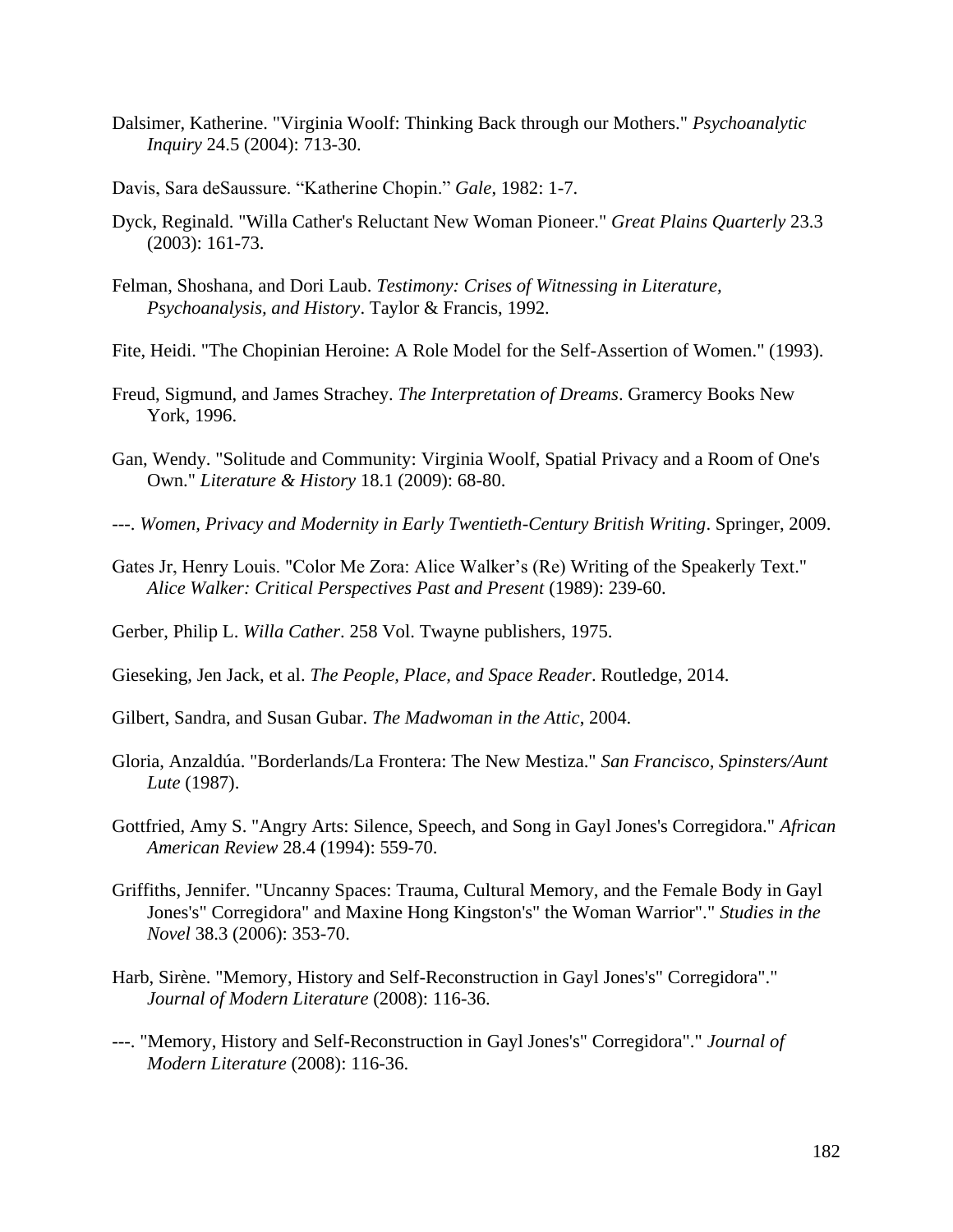- Harold, Bloom. Modern Critical Interpretations: *Alice Walker's The Color Purple*. Chelsea House Publishers, 2000.
- Harris, Janice. "Gayl Jones'" Corregidora"." *Frontiers: A Journal of Women Studies* (1980): 1-5.
- Heilmann, Ann. *The Awakening and New Woman Fiction*, 2008.
- Hildebrand, Molly J. "The Masculine Sea: Gender, Art, and Suicide in Kate Chopin's the Awakening." *American Literary Realism* 48.3 (2016): 189-208.
- Hite, Molly. *Woolf's Ambiguities: Tonal Modernism, Narrative Strategy, Feminist Precursors*. Cornell University Press, 2017.
- Homestead, Melissa J. "Willa Cather, Edith Lewis, and Collaboration: The Southwestern Novels of the 1920s and Beyond." *Studies in the Novel* 45.3 (2013): 408-41.
- Hooks, Bell. "Choosing the Margin as a Space of Radical Openness." *Framework: The Journal of Cinema and Media*.36 (1989): 15-23.
- Jones, Gayl, and Michael S. Harper. "Gayl Jones: An Interview." *The Massachusetts Review* 18.4 (1977).
- Jones, Gayl. *Corregidora*. 785 Vol. Hachette UK, 2019.
- Kelly, Lori Duin. "Theology and Androgyny: The Role of Religion in the Color Purple." *Notes on Contemporary Literature* 18.2 (1988): 7-8.
- Kemp, R. and Moore, A. D. (2007) Privacy, Library Hi Tech, 25, 1, 58-78.
- Khoshnood, Ali. "Kate Chopin's the Awakening: An Exploration of Edna Pontellier's Transition during Her Mid-Life Crisis." *Neohelicon* 44.2 (2017): 563-81.
- Kristeva, Julia, Alice Jardine, and Harry Blake. "Women's Time." *Signs: Journal of women in culture and society* 7.1 (1981): 13-35.
- LaGrone, Kheven. "Introduction to Follow the Hero's Journey." *Alice Walker's The Color Purple* (2009).
- Laird, David. "Willa Cather's Women: Gender, Place, and Narrativity in" o Pioneers!" and" My Ántonia"." *Great Plains Quarterly* (1992): 242-53.
- Li, Stephanie. "Love and the Trauma of Resistance in Gayl Jones's Corregidora." *Callaloo* 29.1 (2006): 131-50.
- LIU, Xi, and Yi WU. "A Feminist Analysis of Alexandra in O Pioneers." *Sino-US English Teaching* 12.12 (2015): 959-63.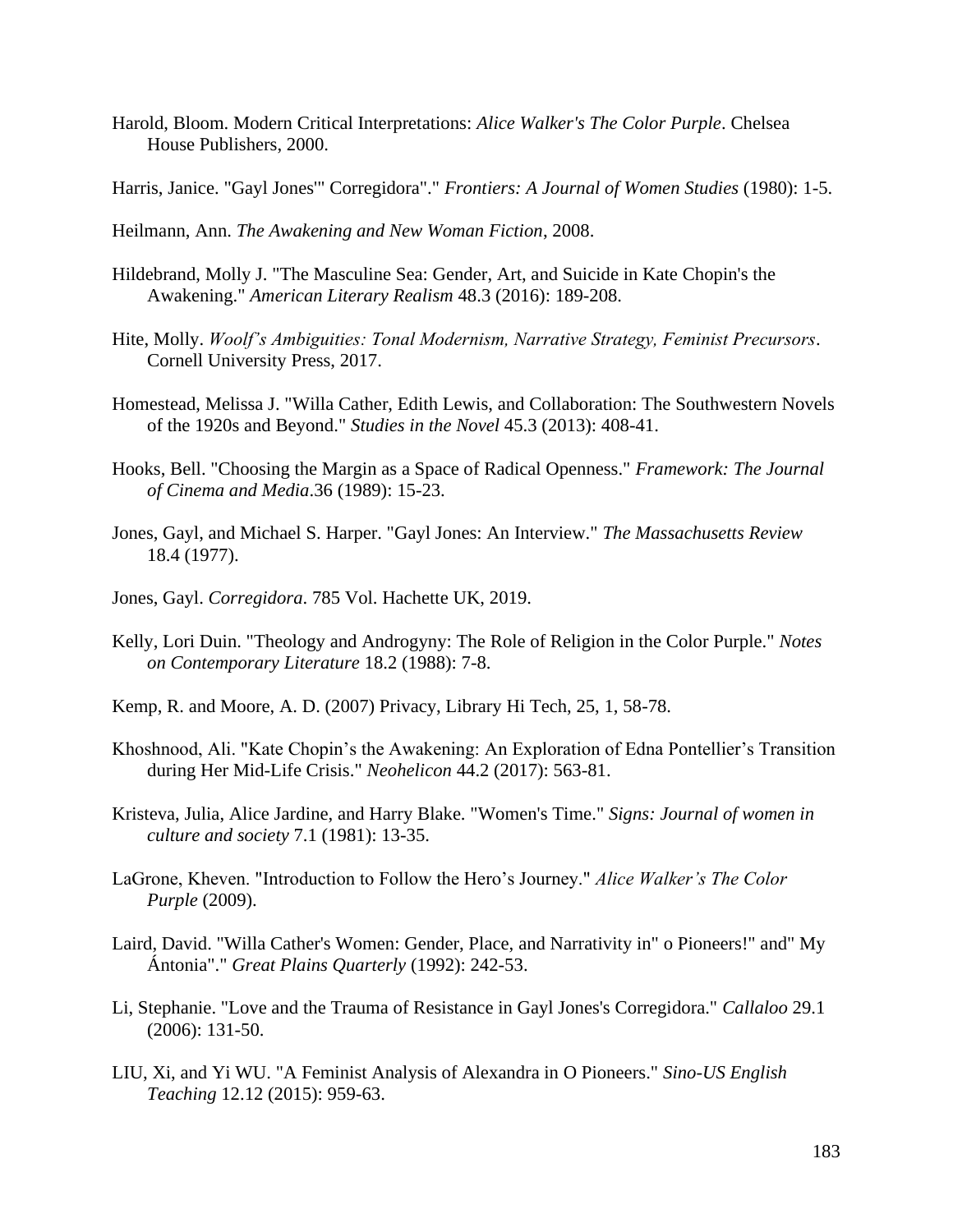Marcus, Jane. *New Feminist Essays on Virginia Woolf*. U of Nebraska Press, 1981.

- Martin, Jennifer. "The Quilt Threads Together Sisterhood, Empowerment and Nature in Alice Walker's the Color Purple and" Everyday use"." *Journal of Intercultural Disciplines* 14 (2014).
- Mokrosinska, Dorota. "Privacy and Autonomy: On some Misconceptions Concerning the Political Dimensions of Privacy." *Law and Philosophy* 37.2 (2018): 117-43.
- Mou, Xianfeng. "Kate Chopin's Narrative Techniques and Separate Space in" the Awakening"." *The Southern Literary Journal* (2011): 103-20.
- ---. "Kate Chopin's Narrative Techniques and Separate Space in" the Awakening"." *The Southern Literary Journal* (2011): 103-20.
- O'Brien, John. "Alice Walker: An Interview." *Alice Walker: Critical Perspectives Past and Present* (1993): 326-46.
- O'Brien, Sharon. "The Unity of Willa Cather's" Two-Part Pastoral": Passion in O Pioneers!" *Studies in American Fiction* 6.2 (1978): 157-71.
- Parmiter, Tara K. "Taking the Waters: The Summer Place and Women's Health in Kate Chopin's" the Awakening"." *American Literary Realism* 39.1 (2006): 1-19.
- Pflueger, Pennie. "The Piano and Female Subjectivity: Kate Chopin's the Awakening (1899) and Jane Campion's the Piano (1993)." *Women's Studies* 44.4 (2015): 468-98.
- Piñero, María Rocío Cobo. "Gayl Jones's Corregidora and Song for Anninho: Historical Revision, Female Diaspora, and Music." *Ilha do Desterro* (2014): 37-49.
- Powers, Peter Kerry. *Recalling Religions: Resistance, Memory, and Cultural Revision in Ethnic Women's Literature*. Univ. of Tennessee Press, 2001.
- Proudfit, Charles L. "Celie's Search for Identity: A Psychoanalytic Developmental Reading of Alice Walker's the Color Purple." *Contemporary Literary Criticism* 167 (2002).
- Quawas, Rula. "Carving an Identity and Forging the Frontier: The Self-Reliant Female Hero in Willa Cather's" O Pioneers!". (2005).

Rosowski, Susan J. "Willa Cather's Women." *Studies in American Fiction* 9.2 (1981): 261-75.

- Ross, Daniel W. "Celie in the Looking Glass: The Desire for Selfhood in" the Color Purple"." *Modern Fiction Studies* 34.1 (1988): 69-84.
- Rotman, DeborahL. "Separate Spheres? Beyond the Dichotomies of Domesticity." *Current anthropology* 47.4 (2006): 666-74.